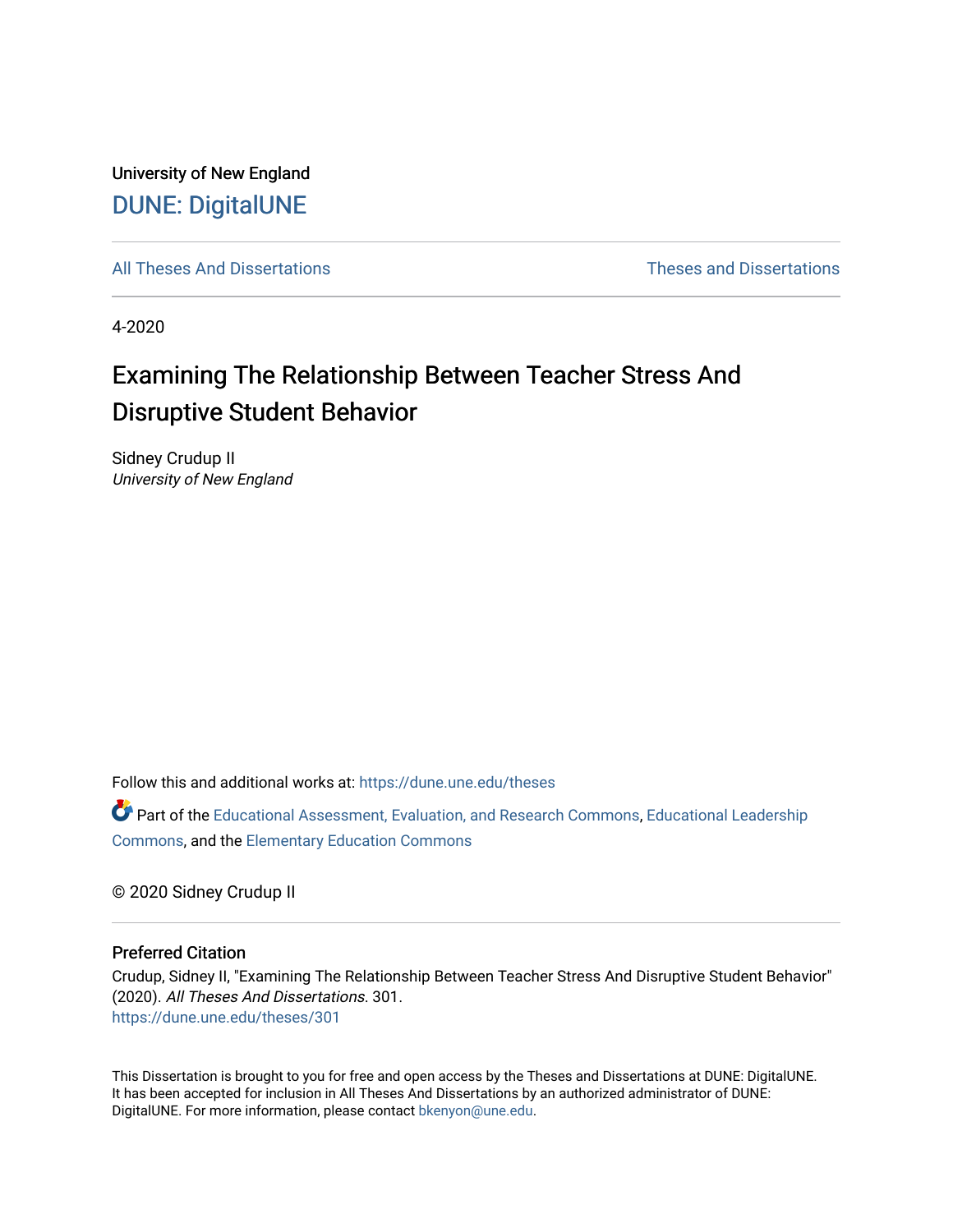# EXAMINING THE RELATIONSHIP BETWEEN TEACHER STRESS AND

## DISRUPTIVE STUDENT BEHAVIOR

by

Sidney Crudup II

BA (Columbia College) 2013 MS (Columbia College) 2015

# A DISSERTATION

# Presented to the Affiliated Faculty of

The College of Graduate and Professional Studies at the University of New England

Submitted in Partial Fulfillment of Requirements For the degree of Doctor of Education

Portland & Biddeford, Maine

April, 2020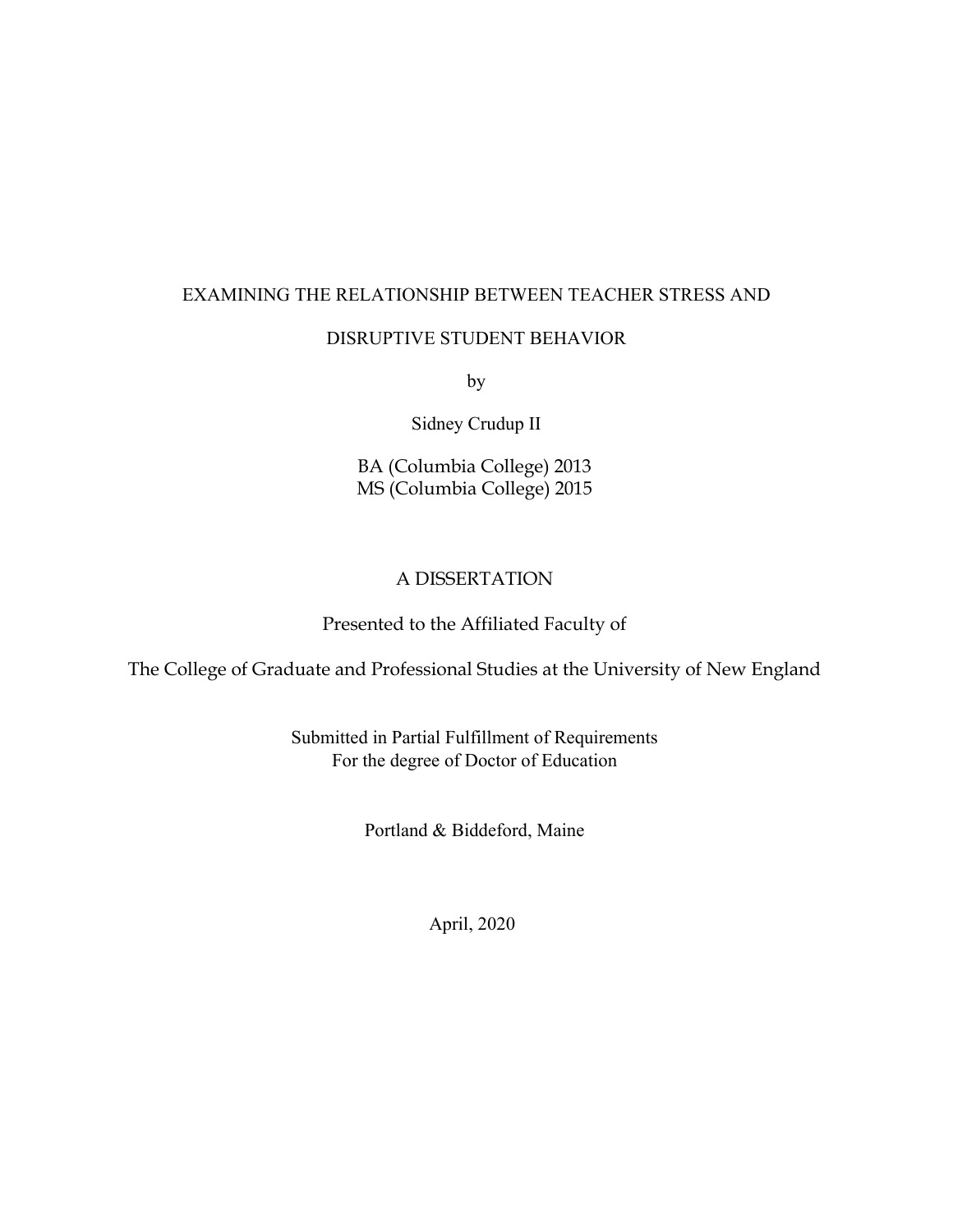Copyright by Sidney Crudup II 2020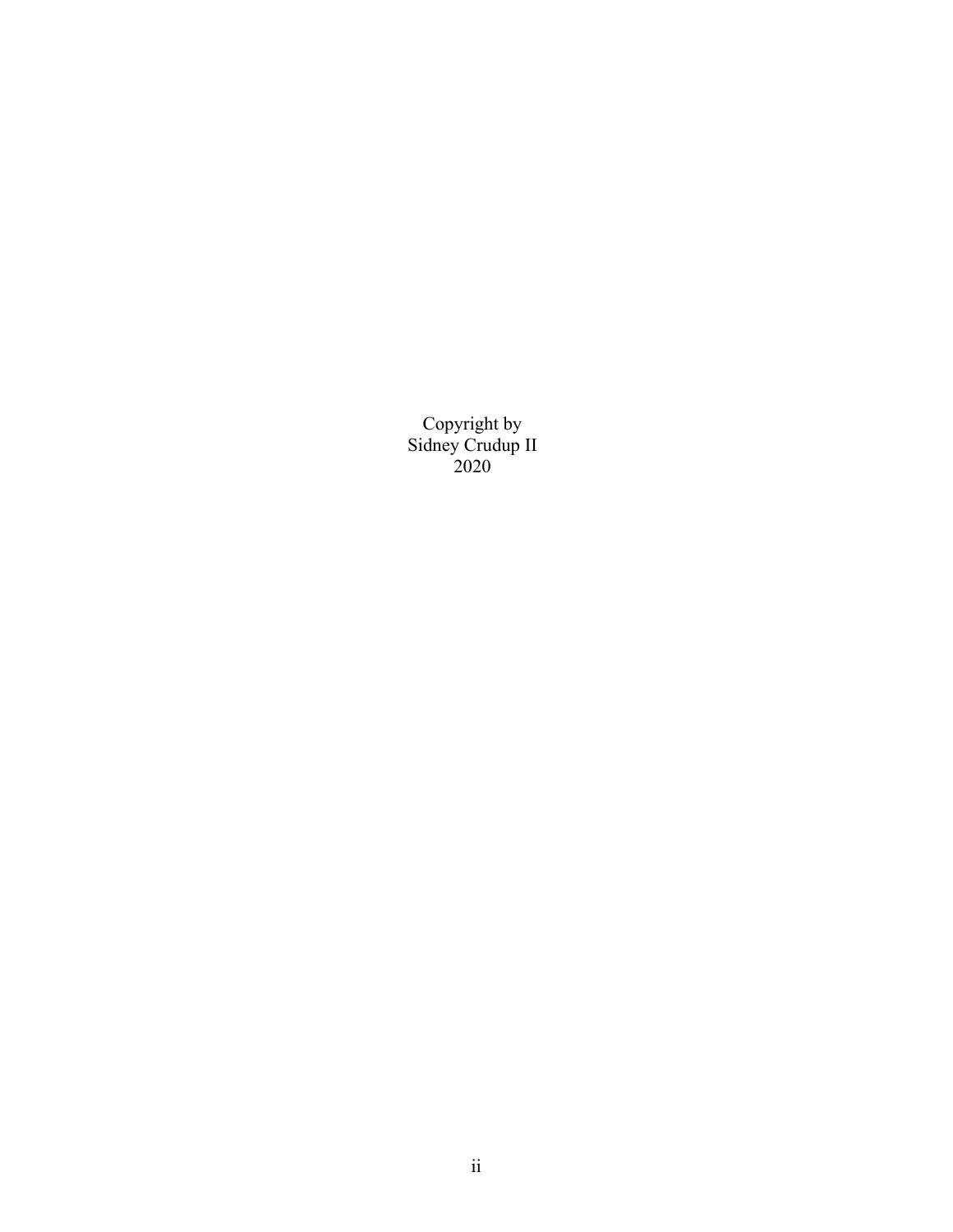# EXAMINING THE RELATIONSHIP BETWEEN TEACHER STRESS AND DISRUPTIVE STUDENT BEHAVIOR

#### ABSTRACT

This phenomenological research study was conducted at one inner-city elementary school in a Central Florida district. The intent of this research was to examine the lived experiences of certified elementary-level inner-city teachers who had experienced stress and burnout while dealing with continuing disruptive student behavior in their classroom. The study addressed three research questions: (a) What perceptions do inner-city, elementary-level teachers have regarding the role of student behavior and teacher stress and burnout? (b) How do inner-city, elementarylevel teachers perceive the ways in which student behavior contributes to teacher stress and burnout? (c) How do inner-city, elementary-level teachers perceive the ways in which teacher efficacy can be improved to reduce teacher stress and burnout?

The conceptual frameworks of Maslow's hierarchy of needs, Tajfel and Turner's theory of social identity, and Lazarus and Folkman's theory on stress and coping guided this research. Individual interviews were conducted with six participants. During the interview process, participants were asked to reflect on their experiences of teaching in a disruptive, elementary classroom environment. After data collection was complete, data were hand-coded and analyzed.

The data from the interviews uncovered key findings. Five themes that emerged were the perceptions of: (1) professional esteem, (2) disruptive student behavior, (3) stress and coping, (4) administrative support, and (5) student learning. The results of the research showed that across all six participants, the most prevalent finding in the data was the lack of value shown to

iii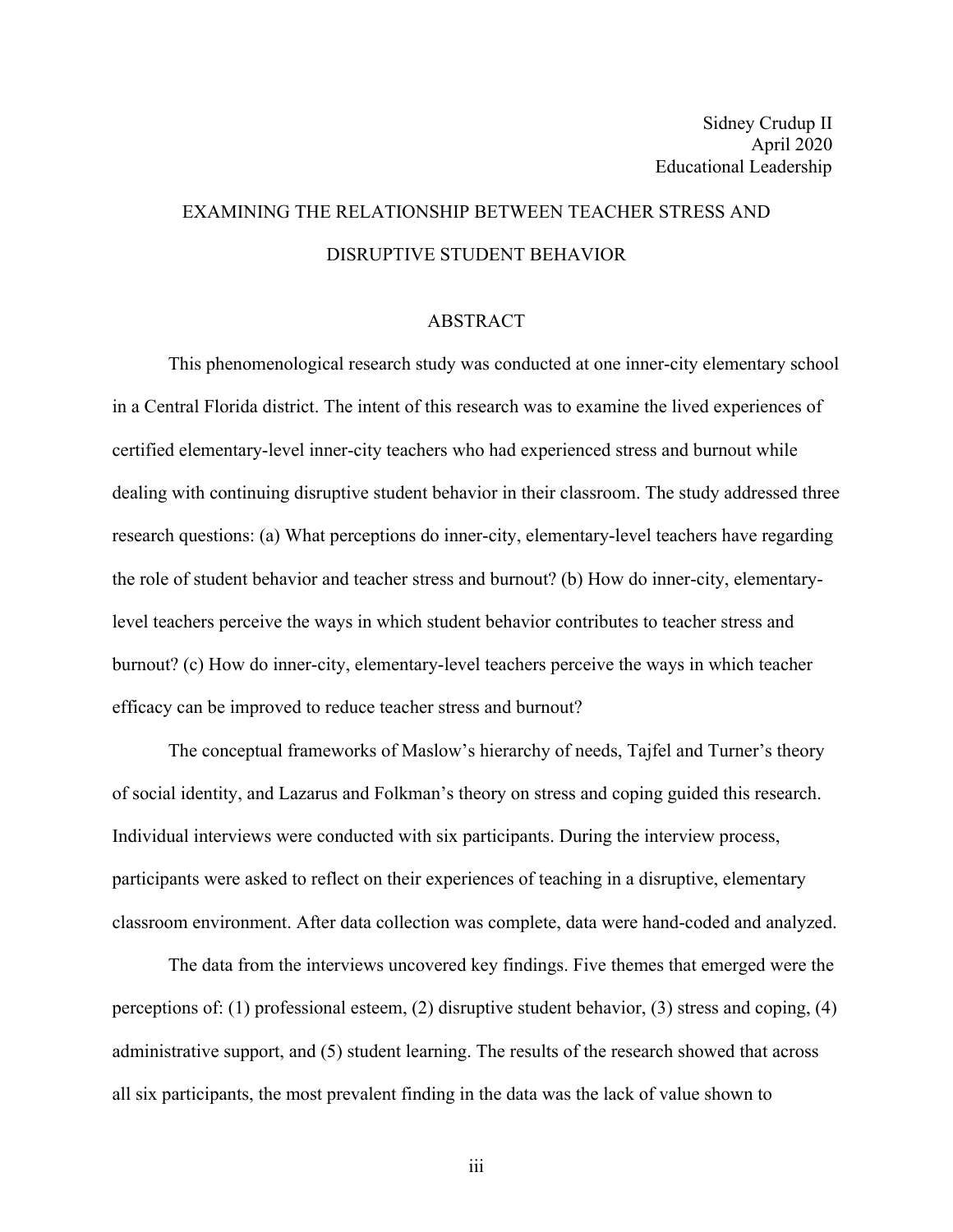participants by administration. The data also showed that disruptive student behavior and the lack of administrative support contributed to the decline of the participants' professional esteem.

Recommendations include actions for administrators to develop standard practices to increase teacher value, and to develop better strategies to reduce teacher stress. Recommendations also include unexplored areas for further research, such as emphasis being placed on the aspect of teacher stress that involves administrative oversight and indifference or classroom management strategies that address chronic disruptive student behavior. Key Terms: administrative support, attrition, burnout, disruptive student behavior, stress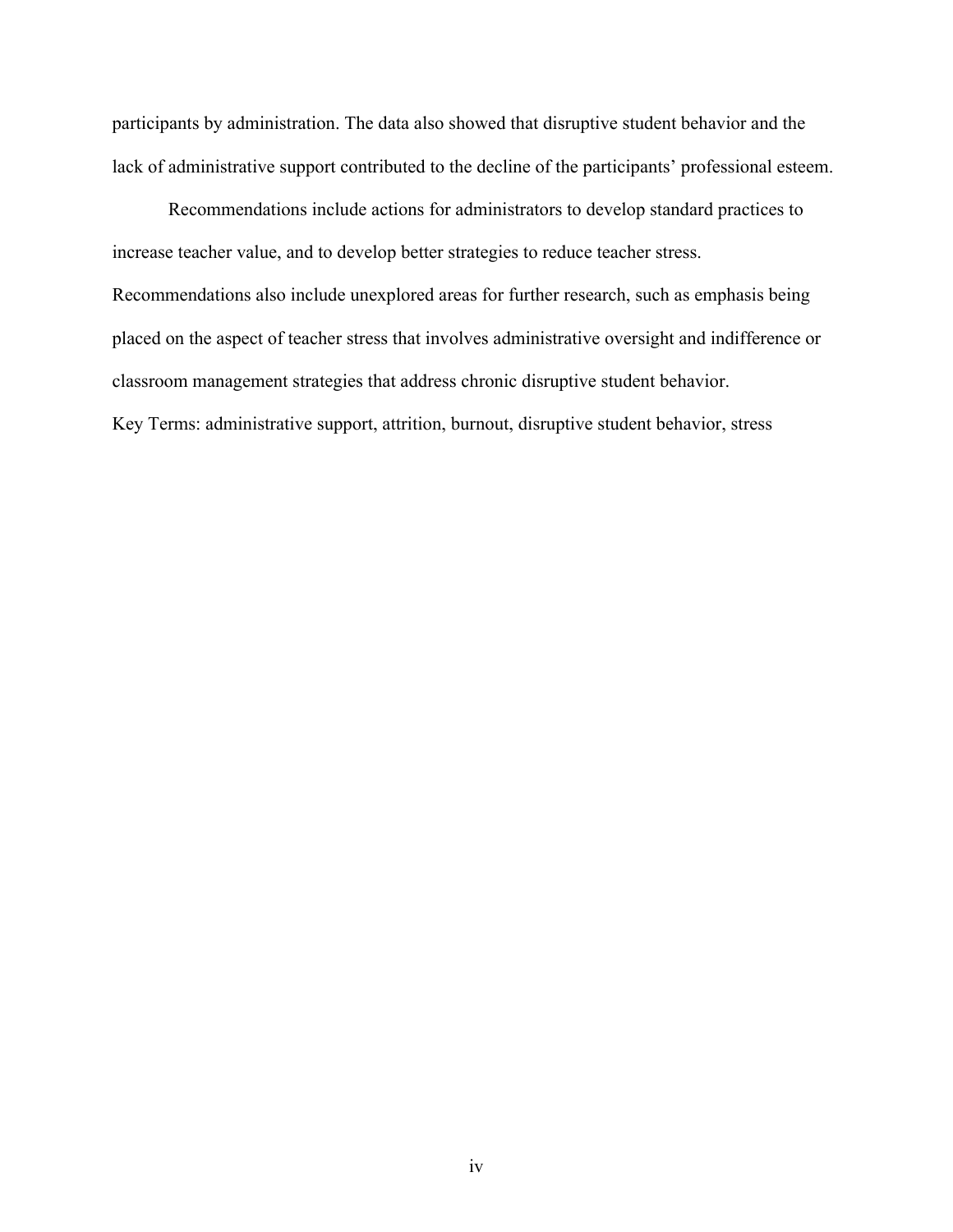University of New England

Doctor of Education Educational Leadership

This dissertation was presented

by

Sidney Crudup II

It was presented on 31 March, 2020 and approved by:

Heather Wilmot, Ed.D, Lead Advisor University of New England

Darren Akerman, Ed.D., Secondary Advisor University of New England

Audrey Brown, Ed.D. Affiliated Committee Member Nova Southeastern University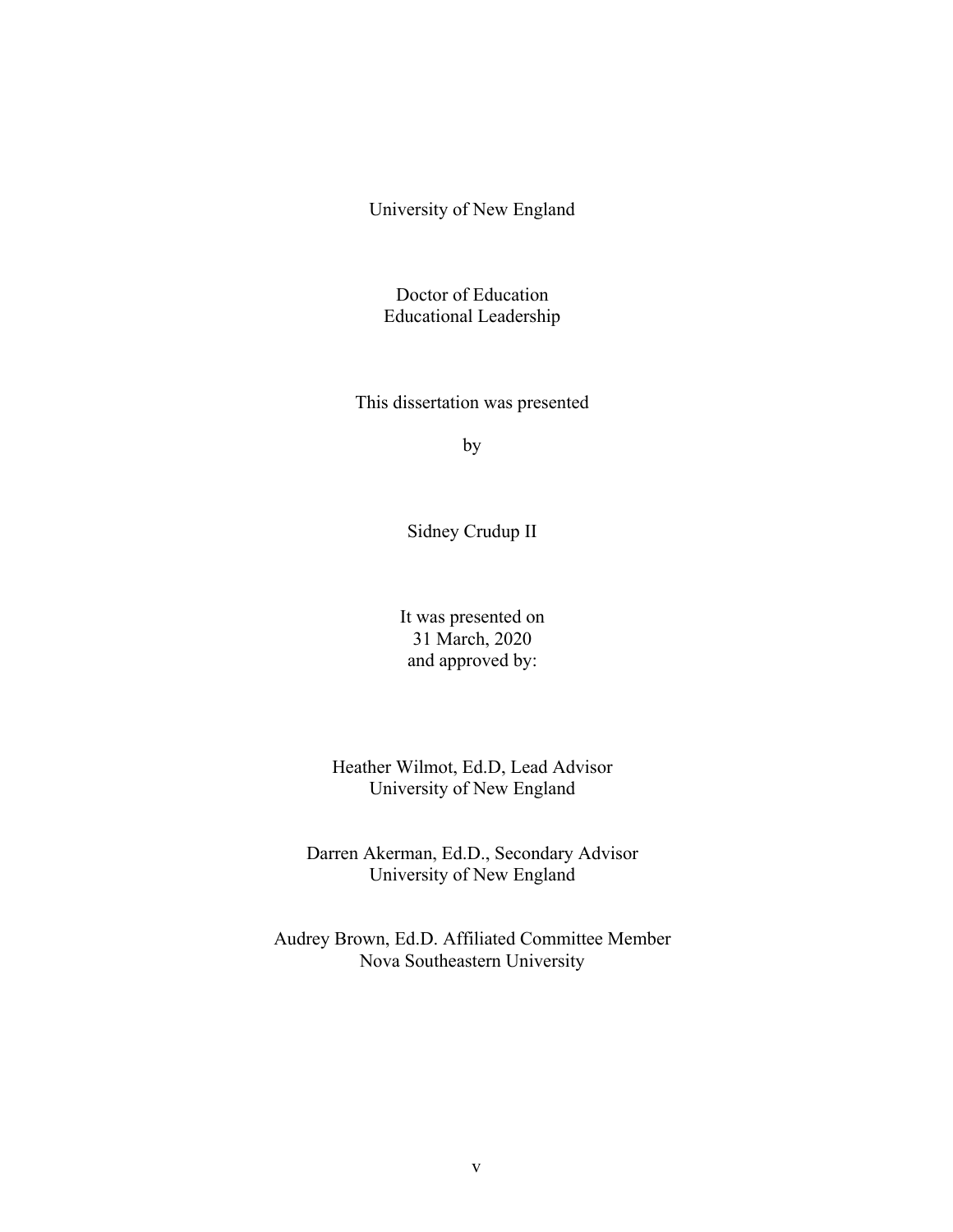# DEDICATION

I dedicate this doctoral work to my mom and best friend, the late Reverend Mary E. Crudup (1946–2017). You saw this coming long before I did, and you called it even when I pushed back as I pursued what I thought I wanted and what I thought was best for me. You knew differently. Other than God, you were the only one who knew me intimately. It deeply hurts me that you're not here to see this, but I dedicate this degree to you and I am preparing myself for the next phase of the journey. I love you, Mom.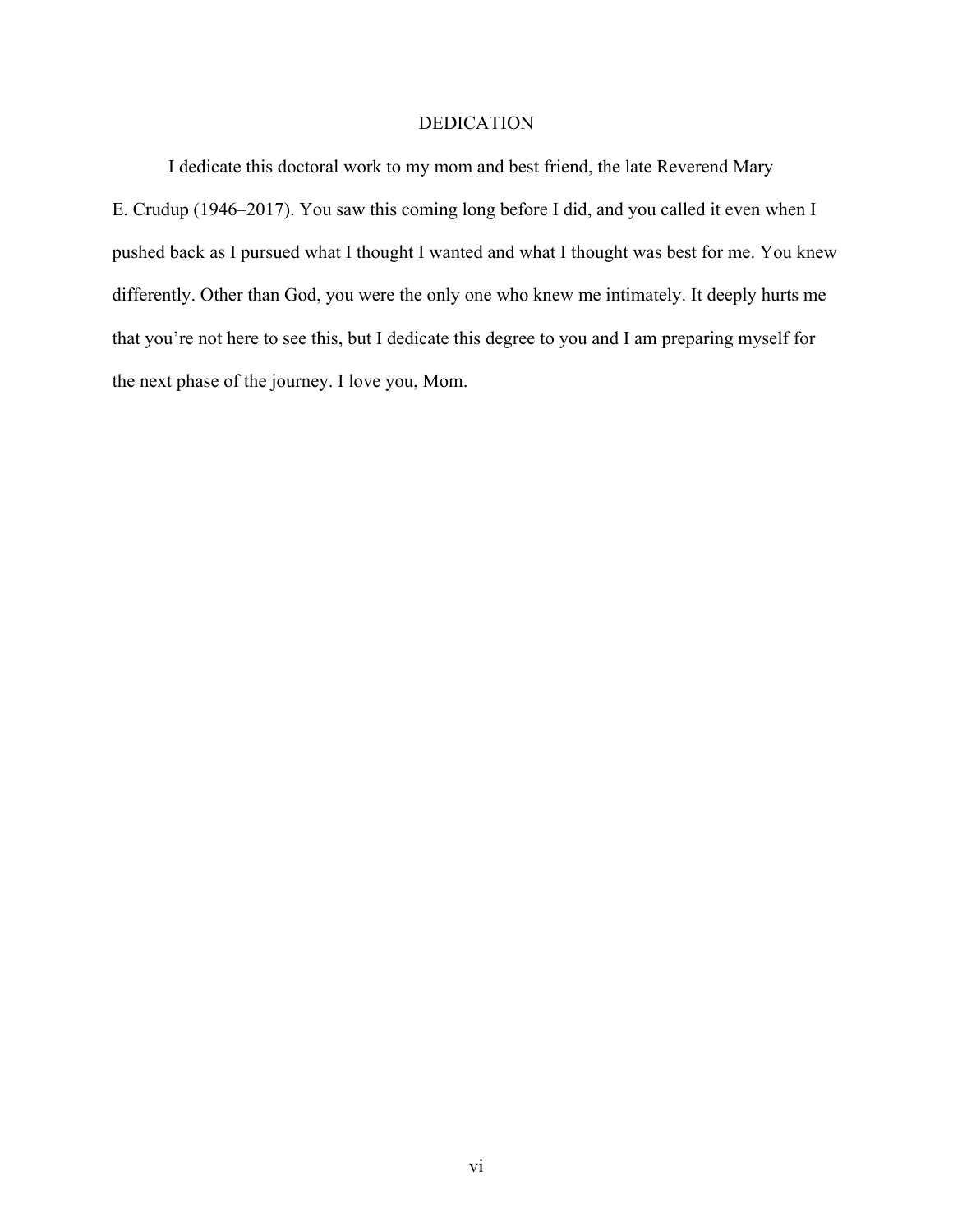#### ACKNOWLEDGMENTS

First, I would like to acknowledge the triune Godhead. I thank you, I honor you and I love you. I acknowledge the Father for Your omniscience, omnipresence and omnipotence, all of which provided the support I desperately needed to press my way through this journey. I acknowledge my Lord and my Deliverer, Jesus Christ for Your love and Your patience, and I thank You for creating me and uniquely preparing me for this moment. I acknowledge the Holy Spirit for Your comfort and guidance in settling me down when I wanted to pull my hair out. I thank You.

To my wife and my queen, Sandra, for your love and support and for not allowing me to quit or to mope around when I was having a rough time dealing with writer's block and confusion. I love you and appreciate you. I cannot thank you enough or tell you what you mean to me for having my back in this.

To my family, dad (Sidney), my siblings, Celia and Jessica, for your love and support. I love y'all. Much love goes out to my mother-in-law, Miner Brookins and my father-in-law, the late Dr. Jimmy Brookins Sr. Shout out to my brother-in-law, Jimmy Brookins Jr. Much gratitude to my friends, co-workers, participants, and editors. I especially thank my co-workers at Columbia College, Orlando campus. You guys have been very supportive in numerous ways, providing the freedom and the resources I needed to get this done. And to my church family and pastor, Dr. Rolous A. Frazier, Jr. at St. John Baptist in Orlando. I thank you all. To my UNE study group, Jackie, Rosie, Sharese, Dana, and our beloved Tiffany (rest in peace). You are the best cohort on the planet. I love y'all. And what can I say about my committee? My research committee is God's gift to doctoral candidates: Dr. Heather Wilmot, Dr. Darren Akerman, and

vii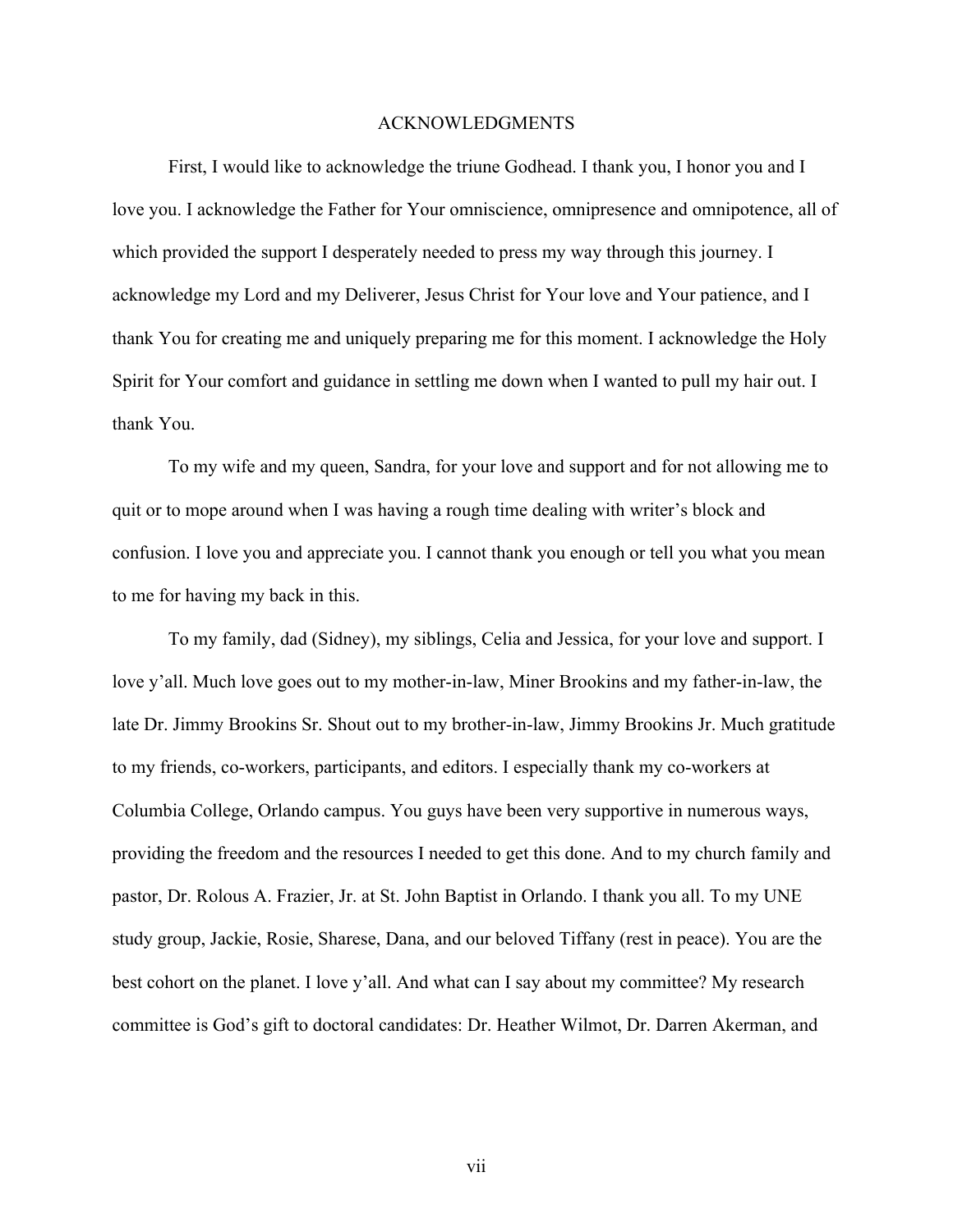Dr. Audrey Brown. You were dynamic and irreplaceable mentors. I love you guys. Special thanks to Dr. Brianna Parsons, Dr. Marylin Newell, and Dr. Dianna R. Montfort. Sincerely,

Sidney Crudup II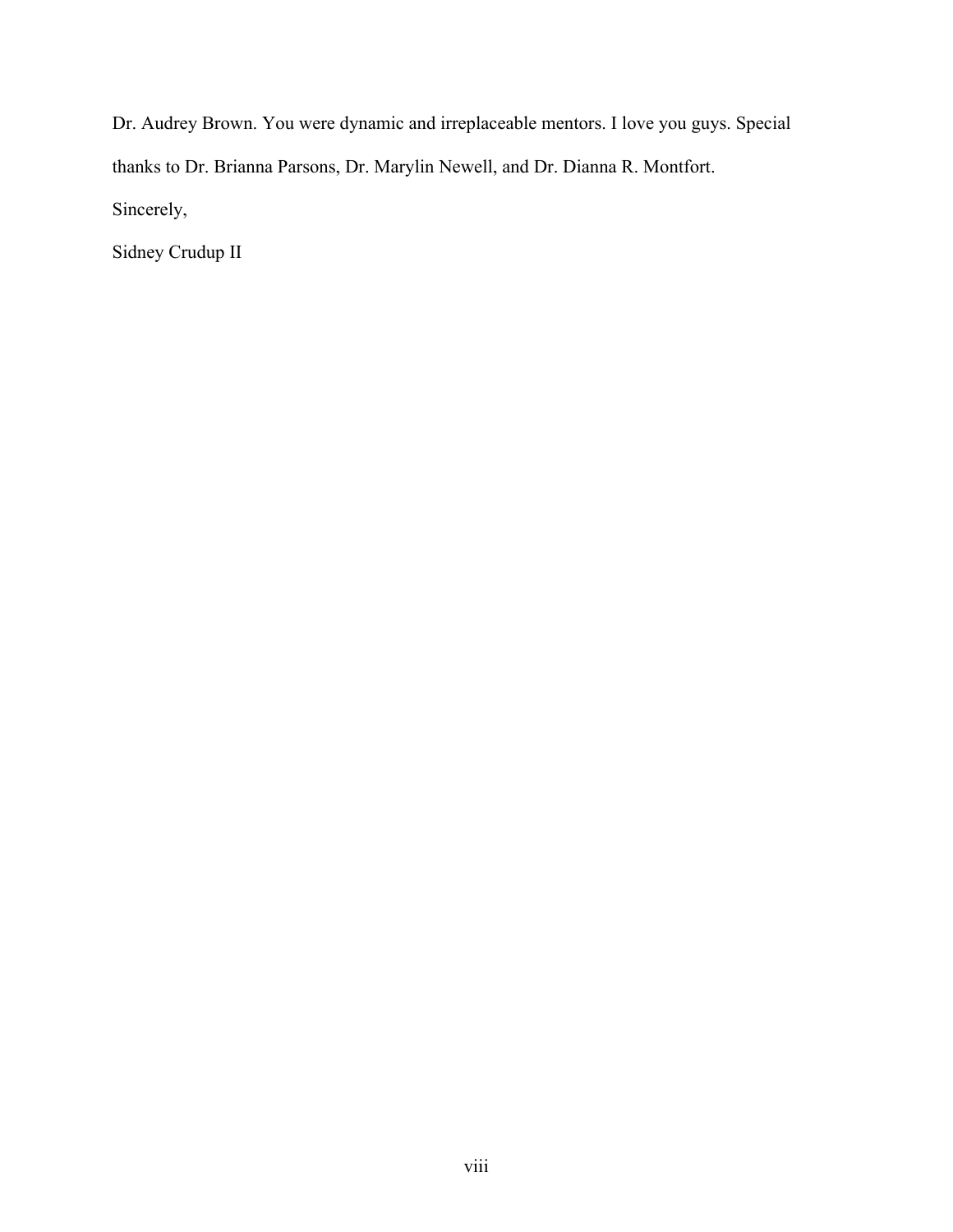| Evidence-Based Practices to Support and Respond to Student Behavior 32 |  |
|------------------------------------------------------------------------|--|
|                                                                        |  |
|                                                                        |  |
|                                                                        |  |
|                                                                        |  |
|                                                                        |  |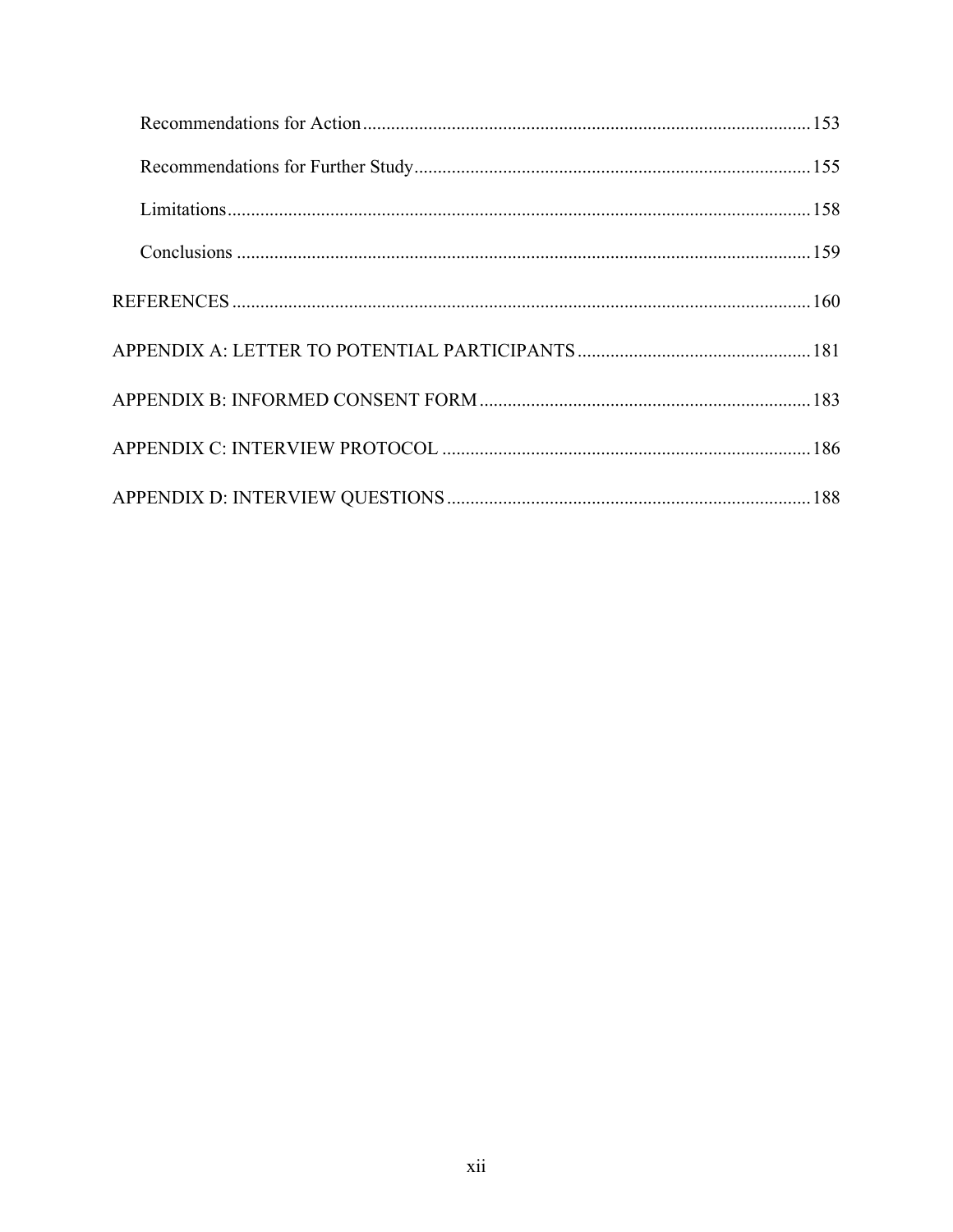# LIST OF TABLES

| Table 1: Number of Courses Taught by Teachers Not Certified in the Appropriate Field, |  |
|---------------------------------------------------------------------------------------|--|
|                                                                                       |  |
| Table 2: Number of Current and Projected Vacancies by                                 |  |
|                                                                                       |  |
| Table 3: Number of Students Completing Teacher Education Programs in 2015°2016 20     |  |
|                                                                                       |  |
|                                                                                       |  |
|                                                                                       |  |
|                                                                                       |  |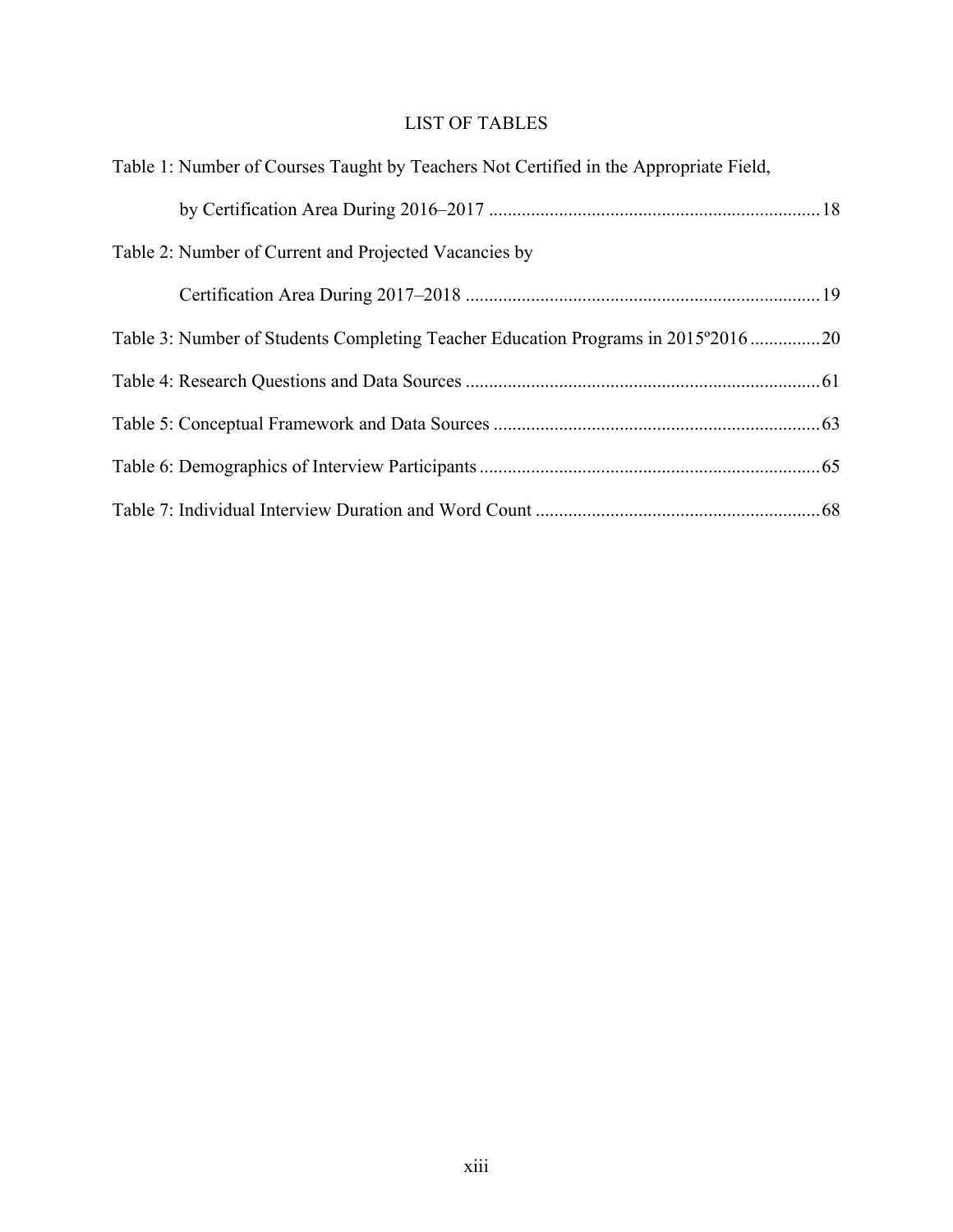# LIST OF FIGURES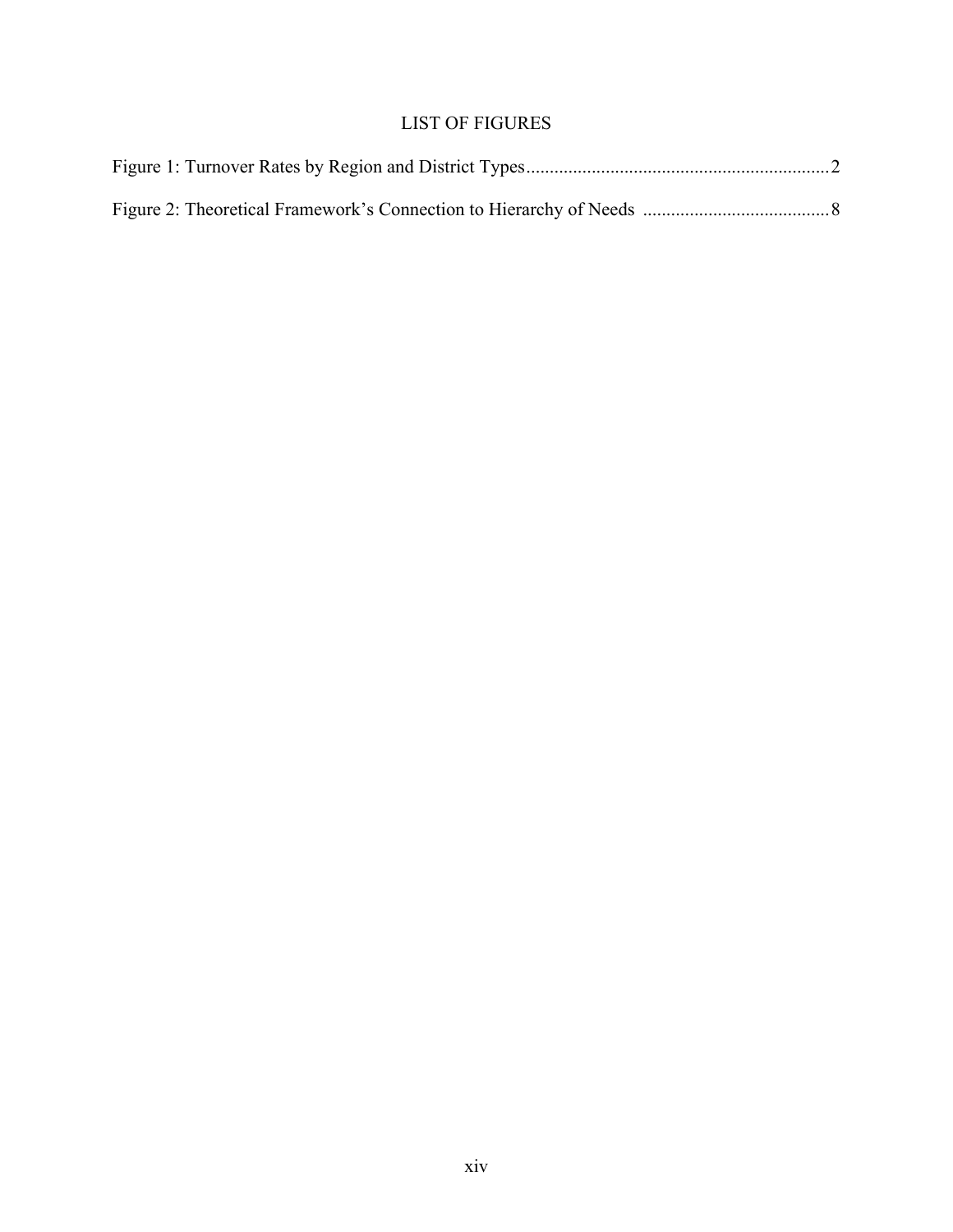#### CHAPTER 1

## **INTRODUCTION**

Disruptive children in the classroom create a perilous and unique set of circumstances, causing some school administrators to agree with how teachers evaluate the tumultuous learning environment of the inner-city school. The effective management of a classroom riddled with undesirable behavior represents a major challenge for teachers (Kokkinos, Panayiotou, & Davazoglou, 2004). Because of the threat against instructors' performance, turnover rates due to stress and burnout in the academic ranks have been extremely high, particularly in schools serving low-income, nonwhite, and low-achieving student populations (Ronfeldt, Loeb, & Wyckoff, 2013).

To prevent turnover, the concept of teacher efficacy has again emerged in recent research studies. As it relates to leadership in education, a Norwegian study of teacher self-efficacy has gained traction with researchers (Skaalvik & Skaalvik, 2007). The study found that teachers who have a higher level of self-efficacy have a lower level of burnout than those who consider themselves less competent in classroom management and discipline (Skaalvik & Skaalvik, 2007). Teachers' feelings of less competence in classroom management and discipline can be due to a lack of control, and the supervisory authority not granted by administration.

The implementation of classroom management is the responsibility of teachers, but many teachers labor to produce behavioral management plans that do not succeed (Collier-Meek, Sanetti, & Boyle, 2019, p. 5). The inability to establish and maintain classroom discipline is one of the primary stressors for teachers and for their abandonment of the profession (Clunies-Ross, Little, & Kienhuis, 2008, p. 693). Fantilli and McDougall (2009) stated that a combination of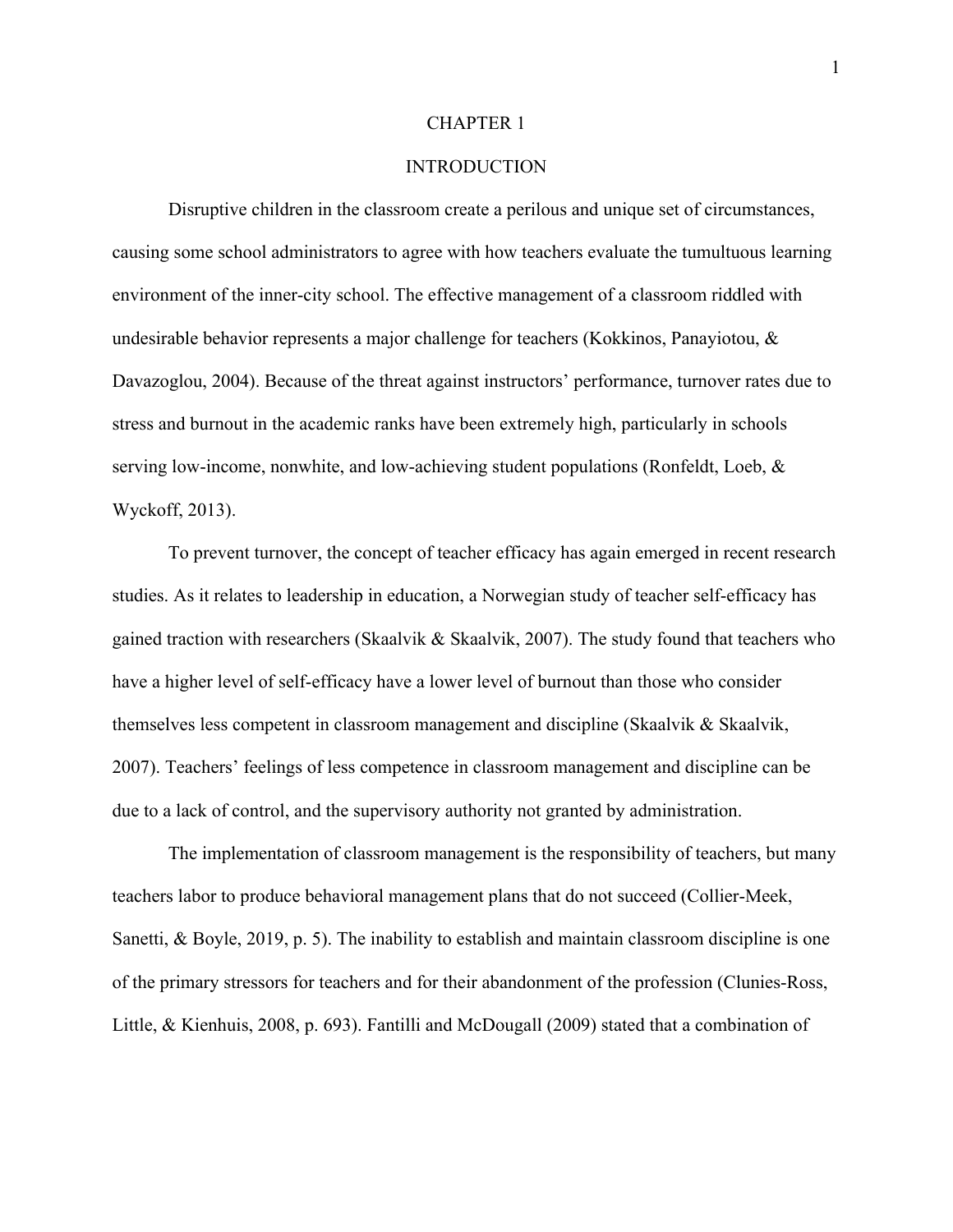more than 100 studies cited classroom management as one of the greater challenges teachers face when trying to teach students (p. 815).

Teaching in the public school system is no longer an enjoyable career but a toxic job (personal communication, May 5, 2019). Job demands, lack of self-efficacy, and the increase in burnout have contributed to teachers leaving the vocation (Aloe, Amo, & Shanahan, 2014, p. 101). The teacher attrition rate in the United States has been reported as very high (Akdağ & Haser, 2016), with a national rate of 8% annually, although considerable variations exist in some regions (Carver-Thomas & Darling-Hammond, 2019, p. 2).

Carver-Thomas and Darling-Hammond (2019) found that the highest turnover rates tended to be in the South (United States), reaching about 16 to 17% in cities and suburbs and 14 to 15% in towns and rural areas as shown in Figure 1.



*Figure 1.* Turnover Rates by Region and District Types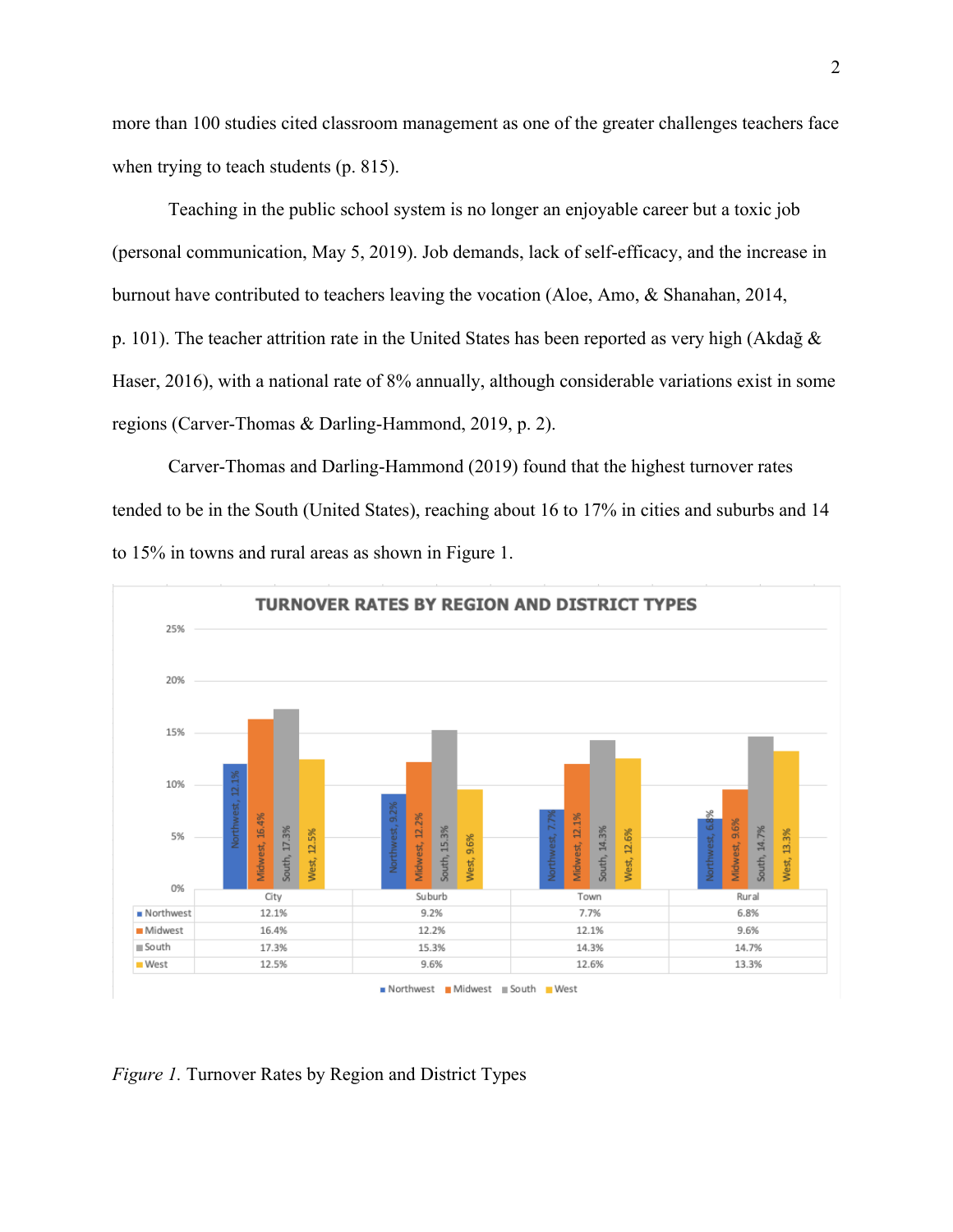The Northeast had the "lowest turnover rates across all district types, with about 10% turnover overall and less than 8% turnover in towns and rural areas" (Carver-Thomas & Darling-Hammond, 2019, p. 6). According to a recent study, nearly 50% of teachers leave the profession within 5 years (Raab, 2018, p. 583). Common reports show the teaching profession is an extremely stressful occupation, which contributes to poor retention (Hayes et al., 2019) and teacher shortages (Carver-Thomas & Darling-Hammond, 2019).

This study aimed to determine factors in an inner-city elementary school that affect the classroom environment and how these factors produce stress and challenge teacher self-efficacy. The study was grounded in the conceptual frameworks of pedagogy, self-efficacy, and the psychological theory of stress and coping. Eliminating teacher stress may lead to increased teacher self-efficacy resulting in improved student achievement and motivation (Klassen & Chiu, 2010, p. 741).

#### **Statement of the Problem**

According to Akdağ and Haser (2016), studies have revealed that classroom management is the most stressful and challenging aspect of the teaching profession at both the elementary and secondary levels (p. 701). The objective of classroom management is to boost student achievement by creating a positive environment that is conducive to learning (Aloe et al., 2014). In a chaotic classroom where poor management is prevalent, effective teaching and learning are nonexistent (Marzano, Marzano, & Pickering, 2003). Chronic student resistance prevents teachers from achieving the objective, challenges their ability to perform, and produces stress and burnout (Aloe et al., 2014). Classroom behavior management and teacher stress are well researched, and the analyses concluded that disruptive behavior in the classroom affects teacher stress and wellbeing (Clunies-Ross et al., 2008).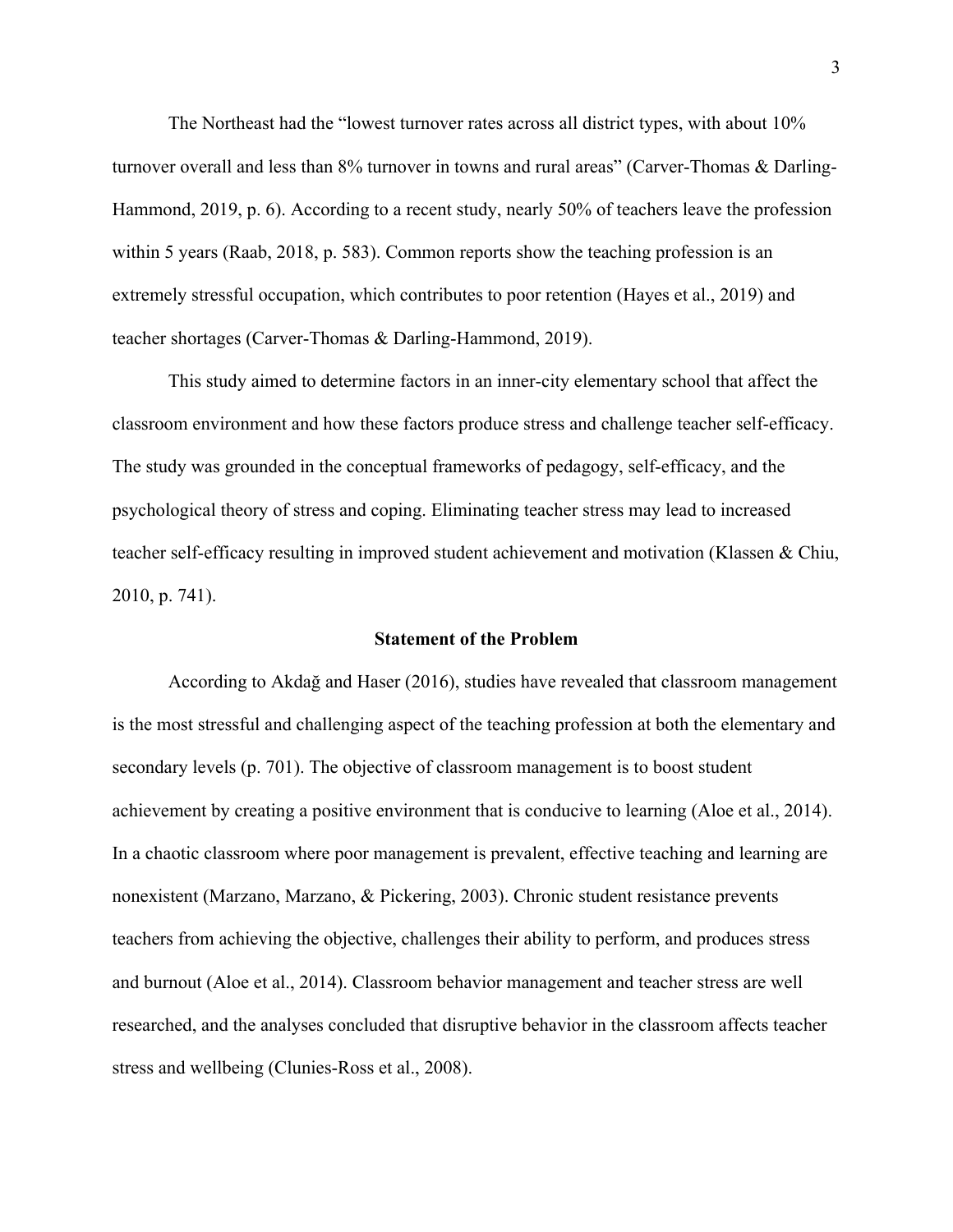The principal dilemma of classroom management is disruptive behavior, which challenges efficient order, affects teacher stress, and impacts stakeholders' concerns of a positive and safe learning environment. The ability to manage the classroom is significant to instructors being able to teach efficiently (Aloe et al., 2014, p. 105). Defiant and disruptive behavior of students has caused teachers to struggle with successfully managing their classrooms (Conner, 2015, p. 1). Disruptive student behavior is one of the significant causes of increased teacher stress and abandonment of the profession (Ingersoll & Smith, 2003).

Current literature has thoroughly documented the causes of teacher stress (Haydon, Alter, Hawkins, & Kendall Theado, 2019, p. 1). A national survey on teacher stress consisting of 1,201 K–12 participants revealed that student behavior problems frustrated teachers and identified disruptive behavior as a cause of stress leading to a reduction of teacher effectiveness (Richards, 2012). However, with an extensive review of the most recent research, there appear to be gaps in the literature. Although research could be found on classroom disruptive behavior being a cause for teacher stress, the literature does not address the level of contribution disruptive behavior has on teacher stress. Disruptive behavior in the classroom threatens student achievement due to the impact that stress has on teachers' ability to manage the classroom and engage their students (Haydon et al., 2019, p. 1).

Classroom management, although broader than classroom discipline (i.e., response to disruptive behavior) is of significant concern to critical stakeholders (Lewis, 1999). Barriers to classroom management lead to unique challenges that cause teachers to struggle implementing plans to reverse the problem (Collier-Meek et al., 2019). This research highlighted "teacher burnout" (i.e., stress) that occurs as a result of not being able to address disruptive student behavior effectively and sought to determine actions teachers can take to cope with stress in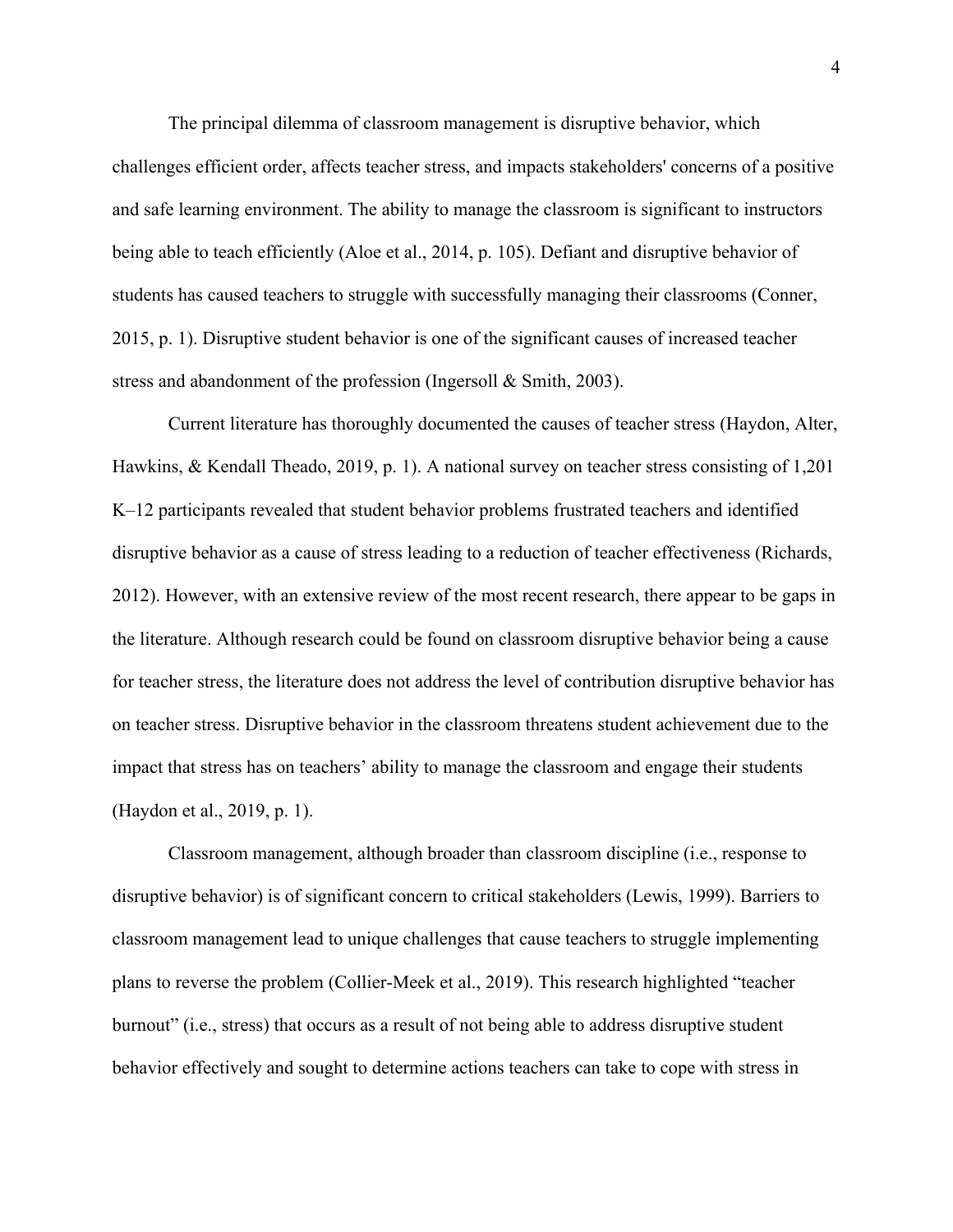order to better serve their students and to help improve their academic performance (Richards, 2012).

#### **Purpose of the Study**

Through the use of semi-structured, individual interviews, the purpose of this study was to determine the factors that prevent instructors from effectively supervising their classrooms in an inner-city elementary school in Central Florida. This study highlighted the factors that counteract teachers' ability to adequately address disruptive behavior in a manner that promotes teachers' self-efficacy and minimizes teacher stress, burnout, and potential attrition.

Disruptive student behavior refers to conduct in the classroom that is off-task and that distracts teachers from their objective (Nash, Schlosser, & Scarr, 2016, p. 168). Disorderly student conduct is heavily associated with low teacher morale, a key factor that leads to teacher burnout and the system's inability to retain highly qualified instructors (Figlio, 2007; Jacobson, 2016). Studies confirm burnout is a coping problem that correlates to disruptive student behavior (Byrne, 1991; Cherniss, 1980; Eskridge & Coker, 1985, as cited in Evers, Tomic, & Brouwers, 2004). Stress arises when teachers are unable to employ preferred discipline strategies in order to manage their classrooms (Lewis, 1999).

Klassen and Chiu (2010) conducted a study on teacher self-efficacy and determined that teachers with greater classroom stress than workload stress had low self-efficacy and low job satisfaction (p. 741). Their study expanded on research that focused on teacher motivation, showing how experience, gender, and three tiers of self-efficacy (i.e., student engagement, instructional strategies, and classroom management) related to stress and job satisfaction (Klassen & Chiu, 2010, p. 750).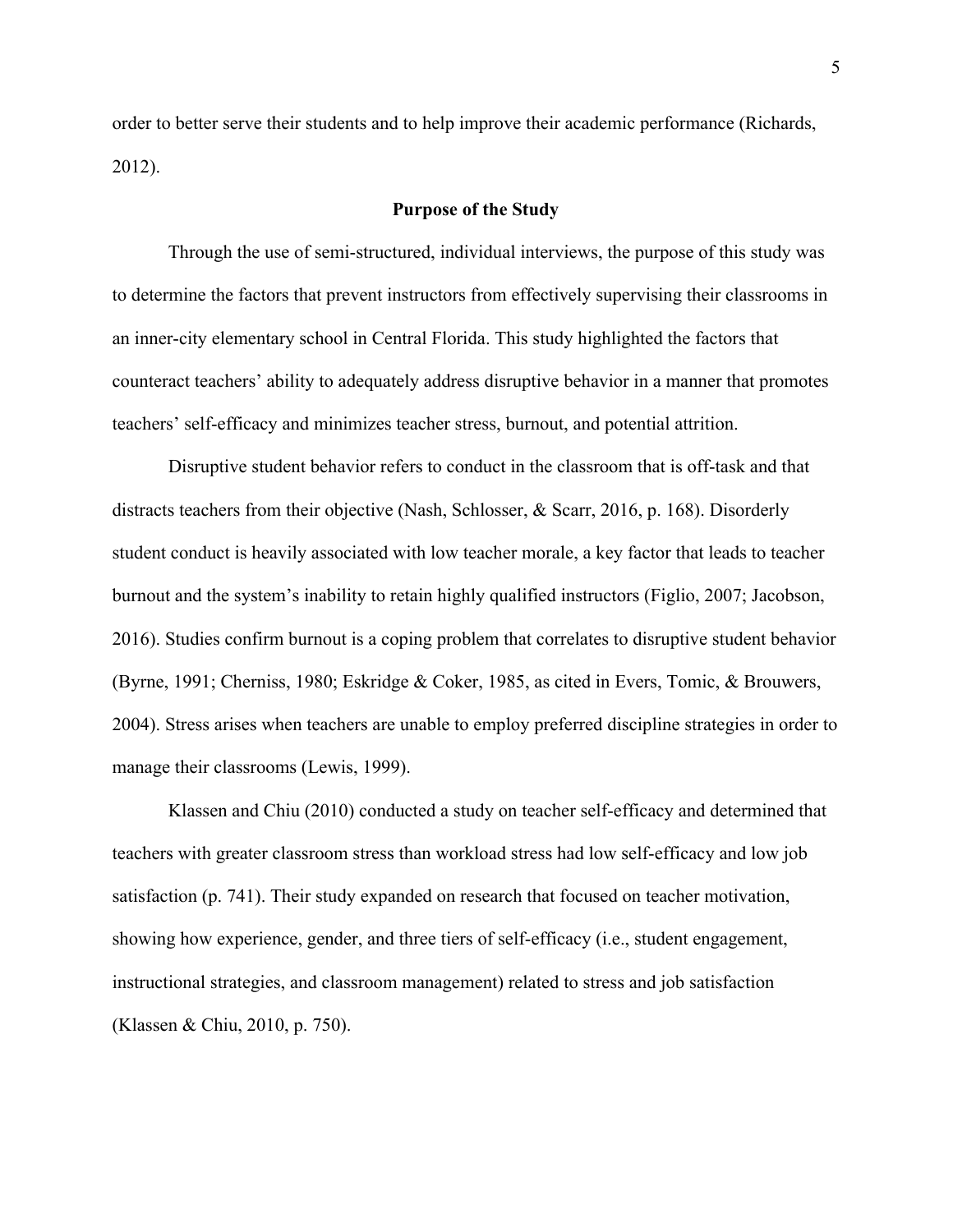#### **Research Questions**

A research study conducted by Aldrup, Klusmann, Lüdtke, Göllner, and Trautwein, (2018) confirmed that teachers rated student misbehavior as the specific stressor that consistently contributed to their poor well-being (p. 126). According to a Belgium study, misbehavior of students is one of the most pressing issues for teachers who struggle to maintain classroom order (Aelterman, Vansteenkiste, & Haerens, 2019). Prolonged exposure to disruption (i.e., stressors) is reflected in teachers' emotional exhaustion, which can be predicted by lower levels of teacher efficacy (van Dick, Crawshaw, Karpf, Schuh, & Zhang, 2019). This research study attempted to answer the following research questions:

> Leading question: What perceptions do inner-city, elementary-level teachers have regarding the role of student behavior and teacher stress and burnout?

a. Supporting question: How do inner-city, elementary-level teachers perceive the ways in which student behavior contributes to teacher stress and burnout? b. Supporting question: How do inner-city, elementary-level teachers perceive the ways in which teacher efficacy can be improved to reduce teacher stress and burnout?

### **Conceptual Framework**

Imenda (2014) stated that a conceptual framework is a synthesis of existing views in the literature concerning a given situation (p. 189). The purpose of the conceptual framework is to help the researcher clearly see the variables and concepts in a given study, to provide the researcher with a general approach, to guide the researcher in collecting and interpreting data, and to guide future research (Imenda, 2014, p. 193). The conceptual framework combines concepts to give a wide-ranging understanding of a research problem (Imenda, 2014, p. 189).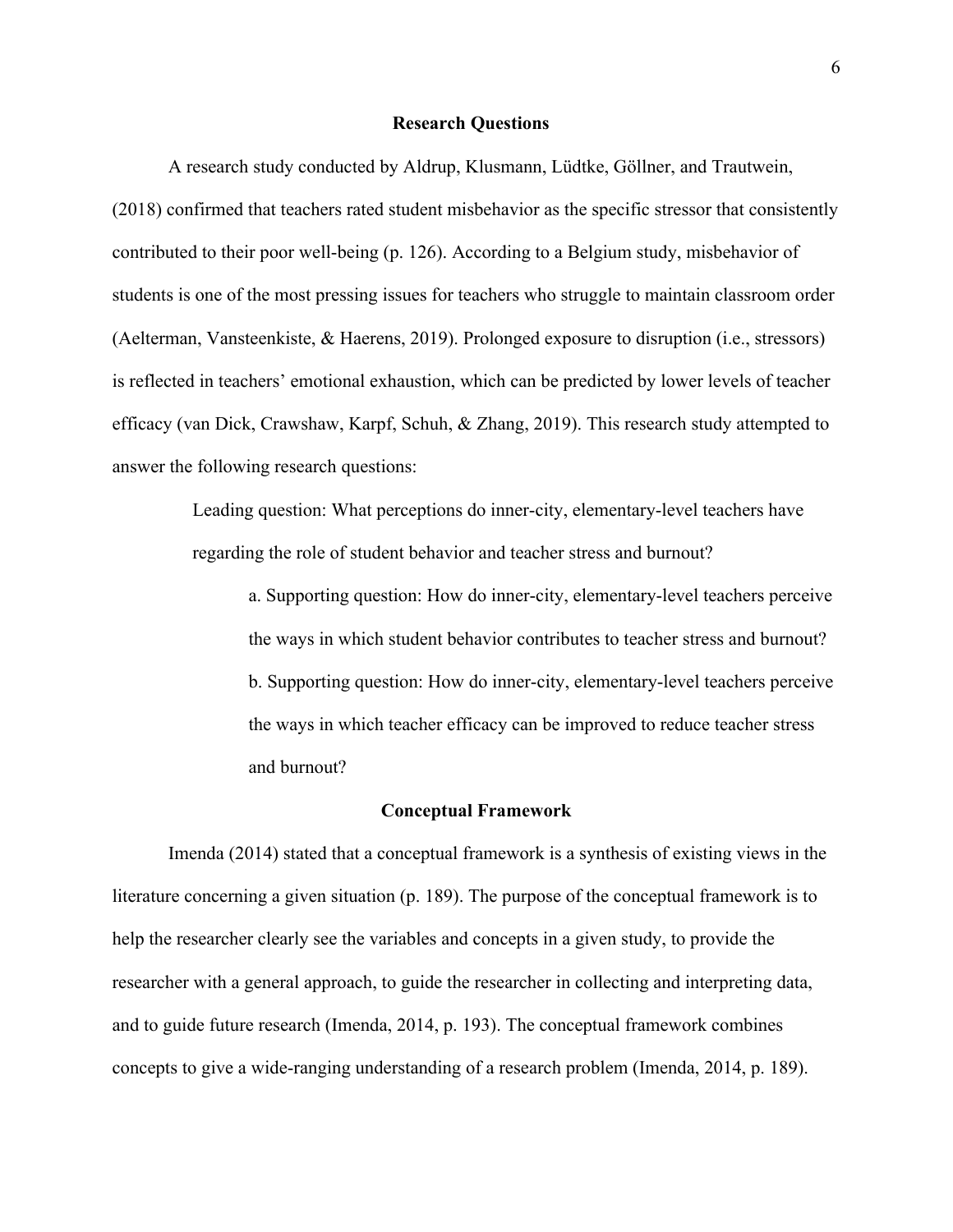The conceptual framework is made up of three components: personal interests, topical research, and a theoretical framework (Ravitch & Riggan, 2016). Personal interest refers to the underlying passion or inner motivation that drives the researcher to engage in a particular work (Ravitch & Riggan, 2016). Topical research is the work that focuses on the subject matter in which the researcher is interested. Ravitch and Riggan (2016) stated that it shapes how the researcher may conduct the study. Theoretical framework refers to the theories that are found in scholarly literature and provides the lens through which researchers conceive their conceptual framework (Ravitch & Riggan, 2016).

Elementary education is heavily entrenched in the psychological and social fields of study. The conceptual framework for this study focuses on pedagogy, self-efficacy, and the psychological theory of stress and coping. Three theories guided this study: Maslow's (1943) theory on the hierarchy of needs, Tajfel and Turner's (1979) theory of social identity, and Lazarus and Folkman's (1984) psychological theory on stress and coping.

Figure 2 included below shows the connections and relationship among these three theories. At the base of the figure is Maslow's Hierarchy of Needs, which is the best known theory among the three. The two theories that connect to the hierarchy of needs are the Social Identity Theory and the Lazarus and Folkman Transactional Theory of Stress and Coping. The Social Identity Theory fits the hierarchical range of Maslow's theory, while Lazarus and Folkman specifically connect to Maslow's upper tier needs.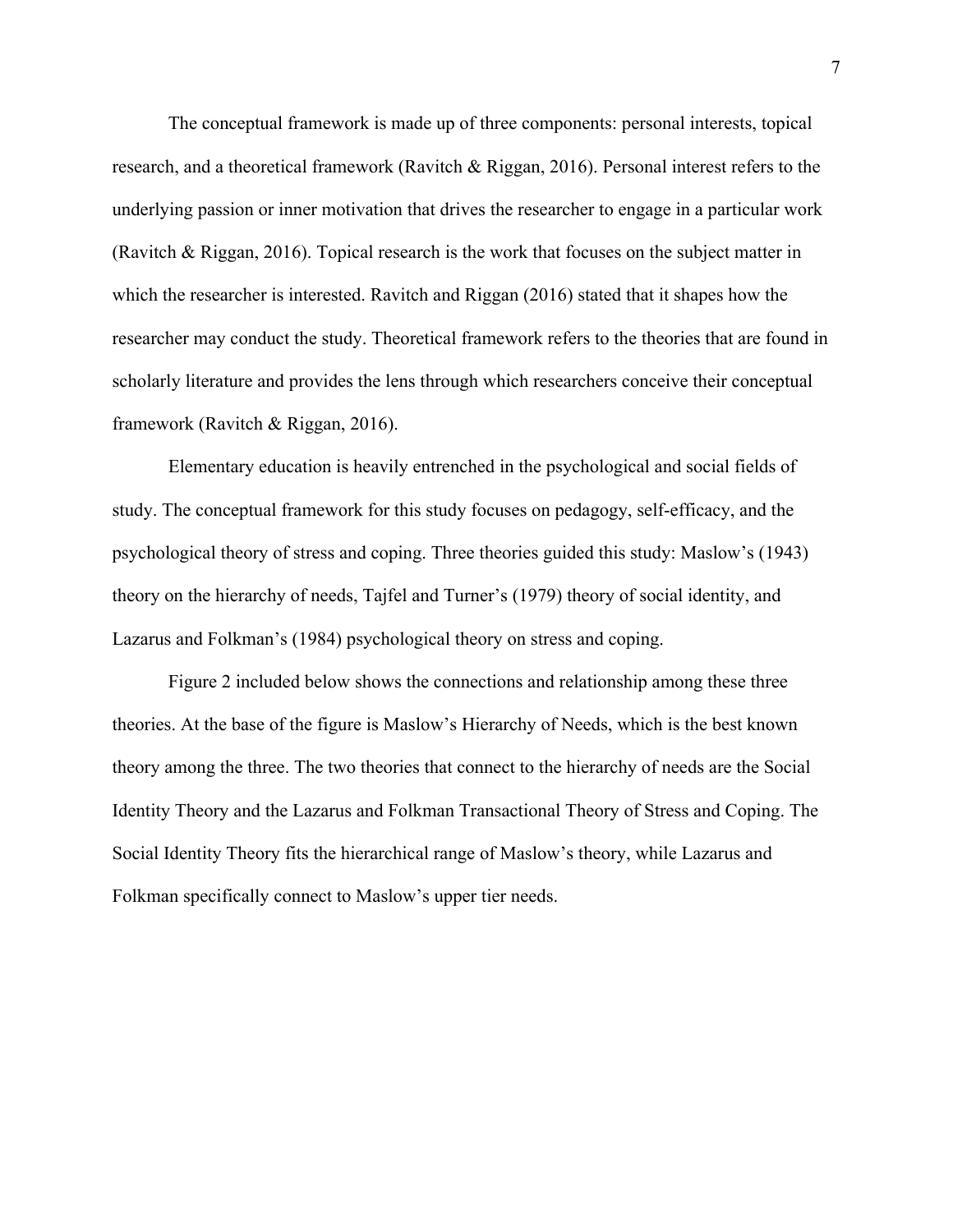

*Figure 2*. Theoretical Framework's Connection to Hierarchy of Needs

The central theory that guided this study is the concept of Maslow's hierarchy of needs. Maslow's hierarchy model was developed by American psychologist Abraham Maslow (1908– 1970). It is a theory of human motivation, a hypothesis that was first introduced in a paper written by Maslow in 1943 (Atkins & Harmon, 2016). Maslow conceived human needs as existing within a 5-tier pyramid, with the most basic needs at the bottom and the highest need (i.e., self-actualization) at the top (Burger, 2011; Yoshihara, 2018). Physiological, safety, and social needs are the most basic needs and must be satisfied before the upper tier needs (belonging, love, esteem, and self-actualization) can motivate humans to strive for them (Burger, 2011; Yoshihara, 2018).

Another foundational and secondary conceptual framework theory that was used in this study is the social identity theory. One source noted that social identity theory, a hypothesis developed by Tajfel and Turner (1979), was based on Tajfel's belief that superiority in group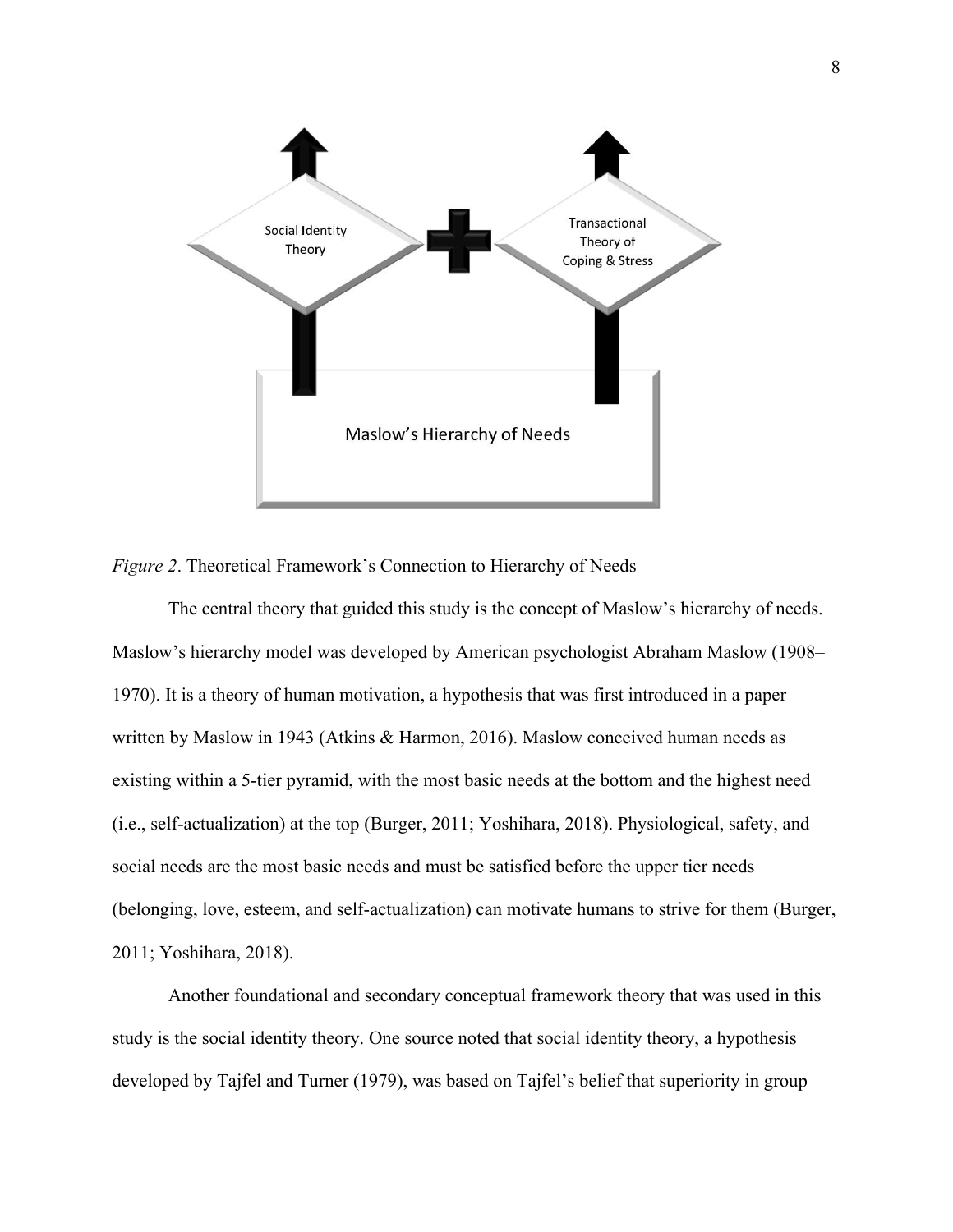relationships (intergroup) was of supreme importance (Insko et al., 1992, p. 274). McLeod (2008) noted Tajfel's belief that groups were an important source of pride and self-esteem, which pushed Tajfel to develop the psychological theory of social identity: a sense of belonging. The theory highlights the distinction between intergroup and interpersonal behavior (Tajfel, Turner, Austin, & Worchel, 1979), enhancing the status of the group to which one belongs (McLeod, 2008). According to the theory, self-image is increased when the status of the group is increased (McLeod, 2008).

Lazarus and Folkman's (1984) transactional theory of stress and coping is an additional framework that was used in this study. Although developed in the 1960s, the theory has been instrumental in studying the phenomenon of stress, and it continues to be researched and revised (Biggs, Brough, & Drummond, 2017). The main thrust of Lazarus and Folkman's (1984) hypothesis was that individuals consistently appraise their environment, and if stimuli from that environment are threatening (i.e., stressors), coping mechanisms commence in the attempt to manage the distress caused by the stimuli (Biggs et al., 2017, p. 352). Biggs, Brough, and Drummond (2017) noted the two main features of the theory are *cognitive appraisal* (recognizing and defining the stimuli) and *coping* (attempting to resolve the stressor).

#### **Assumptions**

The qualitative research study was conducted in one inner-city elementary school in the Central Florida area. It was assumed the researcher would employ the appropriate instruments that would adequately address the research problem. It was also assumed that the researcher employed the phenomenological approach to the study, which attempted to ascertain the lived experiences of teachers who work in the environment of disruptive classrooms. A third assumption concerned the openness of teachers who took part in the study. It was assumed that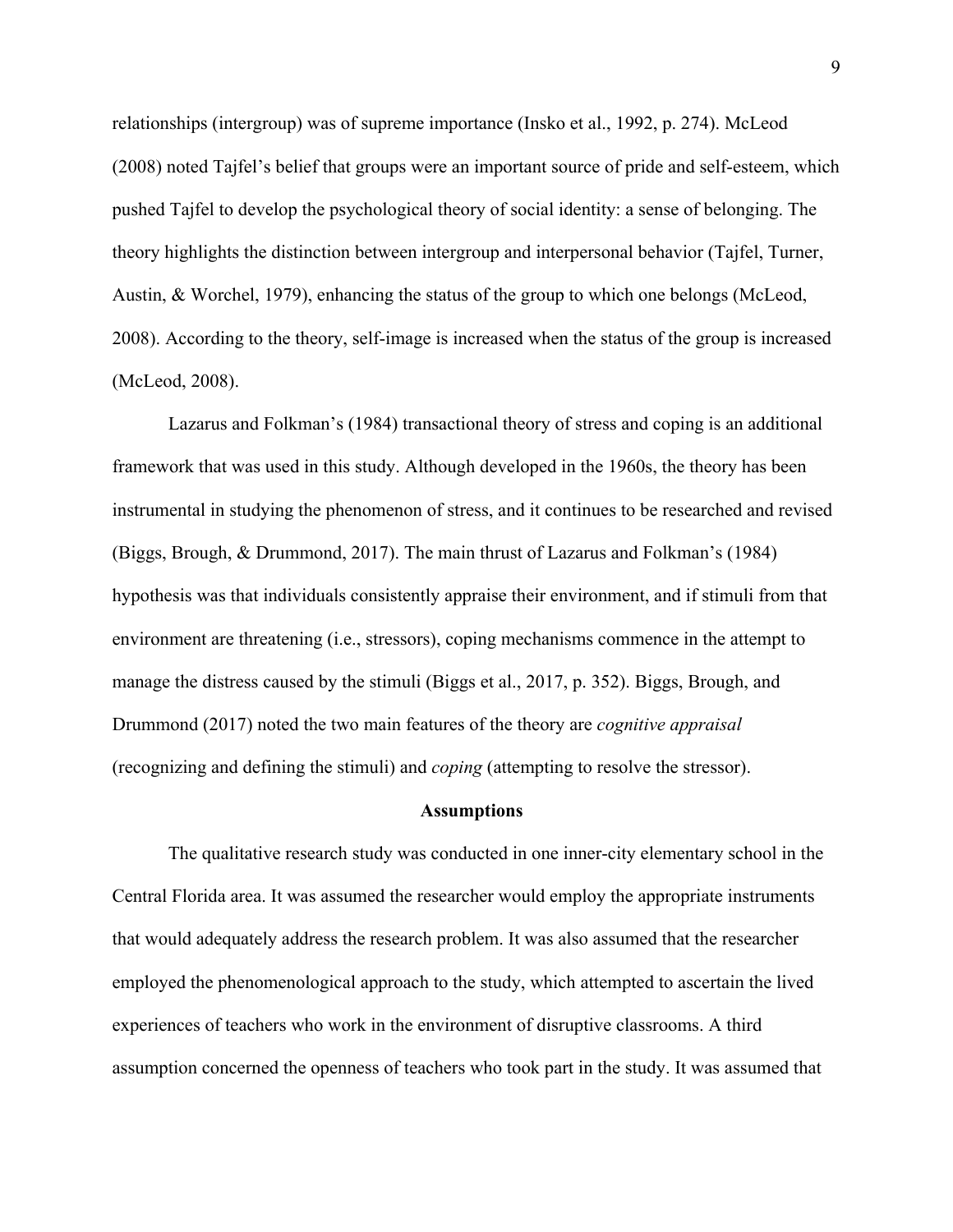interviewees would demonstrate transparency when answering survey questions. A fourth assumption concerned the possibility that teachers in a disruptive classroom may suffer a lack of internal locus of control, the belief that they can influence events and outcomes. Lastly, the researcher assumed that administration and the district would offer support for the study.

#### **Scope and Limitations**

The scope of the study was limited to one elementary school in the Central Florida area. All of the teachers that were interviewed have taught within the past three to five years or are still teaching in grades PreK–5 and have taught or are still teaching at the school where the study took place. The research was limited to 6 participants with various years of teaching experience. As the sole researcher in this study, another limitation was potential bias, particularly when conducting interviews on a campus where the researcher took part in instructional modules. To mitigate potential bias, the researcher employed bracketing. Although the study uncovered innercity, elementary teacher perceptions regarding the role of student behavior and teacher stress and burnout, the study did not intend to assess the impacts of student behavior on student achievement.

#### **Rationale and Significance**

The rationale for an in-depth look into this phenomenon is twofold. First, teacher stress has a negative impact on teachers' efficiency in the classroom, contributing to poor teacherstudent rapport (Ouellette et al., 2018, p. 495). Second, a widely acknowledged challenge facing the teacher profession in the United States is teacher attrition (Ryan et al., 2017, p. 2). The departure of teachers from the profession has historically been connected to stress, burnout, and job dissatisfaction (Ryan et al., 2017 p. 2).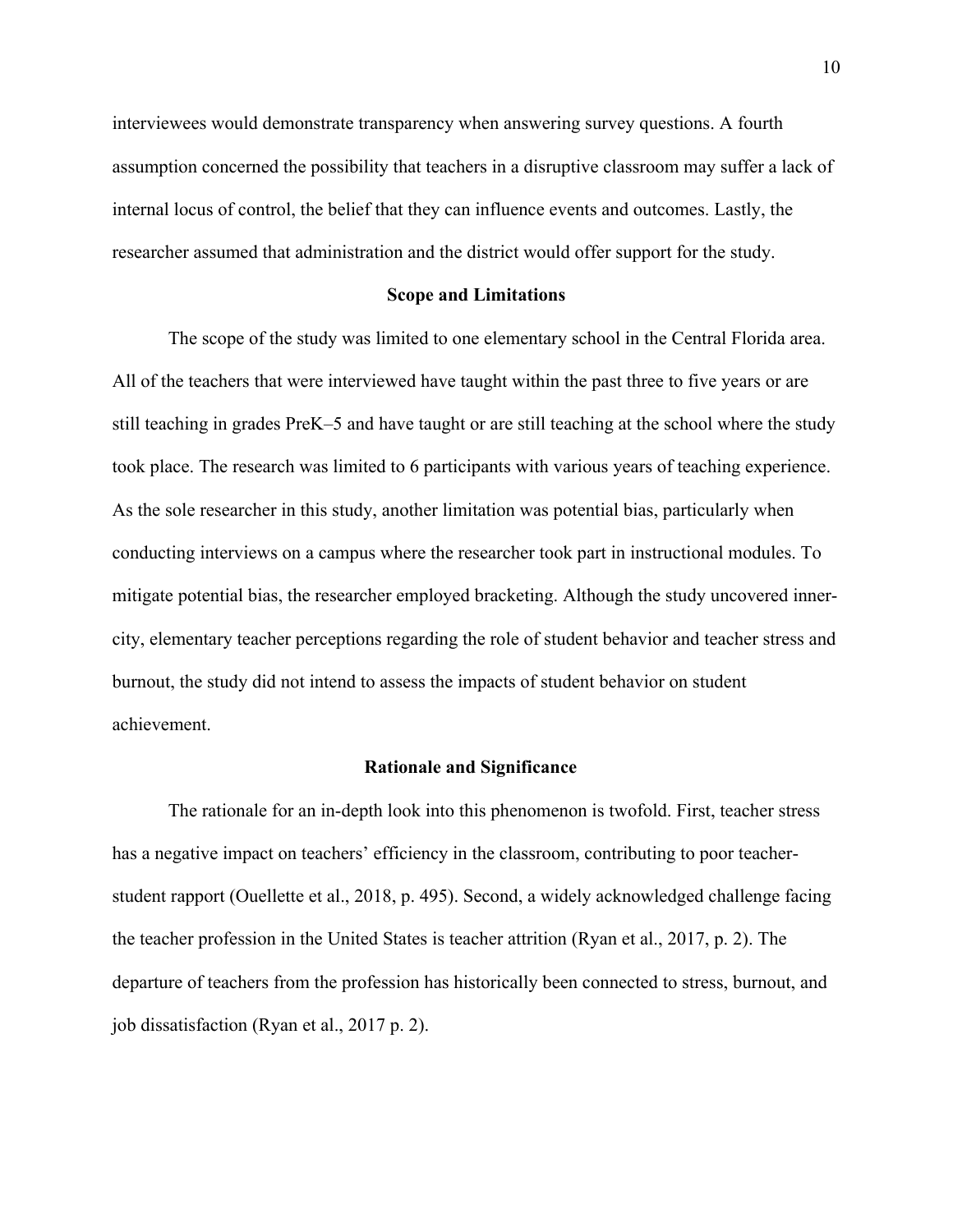At every school level, one of the greatest challenges for teachers, and one that is a major source of stress, is controlling disruptive behavior in the classroom (Travers & Cooper, 1996, as cited in Kokkinos et al., 2004). A disruptive educational environment is a significant problem. According to one expert educator, the problem of public education is now a crisis (Klein, 2014). Ardent defenders of the status quo, however, say there is no crisis, squarely placing the majority of the blame on kids who come from poor and challenged neighborhoods (Klein, 2014). Improvement becomes difficult when both general and special education instructors report feeling inadequately trained to deal with disruptive, defiant, and aggressive behavior (Cihak, Kirk, & Boon, 2009).

This research study may provide practical and informative benefits. Because of the potential harm that a disruptive educational environment can create for teachers (i.e., teacher stress, burnout, and attrition), this study matters to the district, school administrators, and instructional staff within the arena of the elementary school. There are several areas of significance in understanding the severe issues administrators and instructors face when encountering disruptive students. One major area of significance is teacher turnover, which can harm student achievement (Ronfeldt et al., 2013). Teacher stress and burnout lead to turnover and should be understood, because teachers may be the only role models at-risk children have to guide them, giving them a chance to experience better lives (Payne, 2012, as cited in Jacobson, 2016).

The threat of teacher turnover and attrition provides a solid rationale for this study. According to Ronfeldt, Loeb, and Wyckoff (2013), there are differing assumptions among researchers as to whether teacher stress and high turnover do in fact harm student progress. There has been minimal research conducted to calculate the causal effect of teacher turnover on student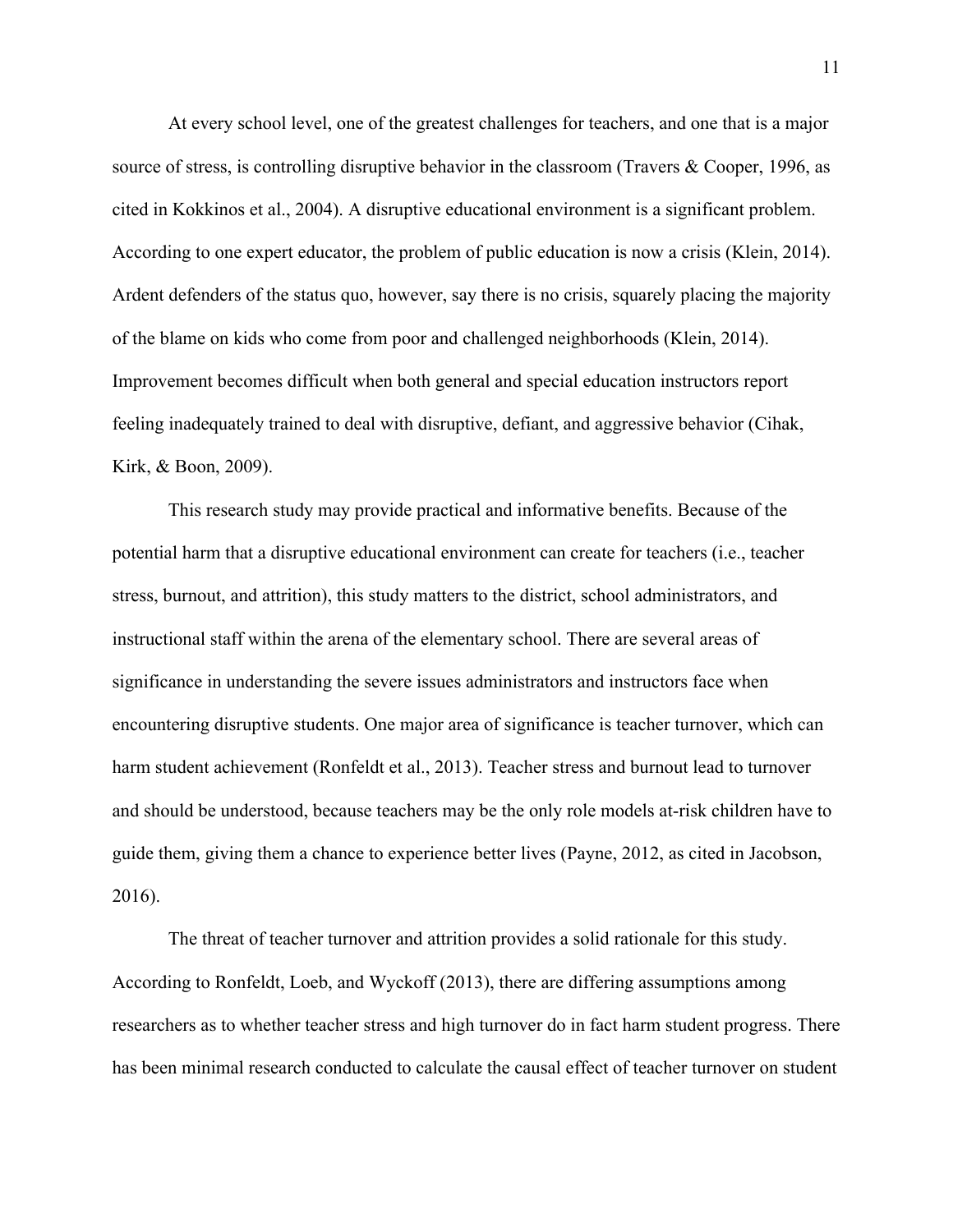achievement (Ronfeldt et al, 2013, p. 5). In another study, Adnot, Dee, Katz, and Wyckoff (2017) confirmed that they could not find any other research that documented how teacher turnover (i.e., created by attrition or the hiring of new teachers) influenced student achievement (p. 55).

One tool used for teachers to assist them in improving student achievement was value added measures, or growth measures. Value added measures for teachers have become crucial to student achievement (Basileo & Toth, 2019). These growth measures are used to evaluate teachers' impact on students' performance, whether the impact is positive or negative (Basileo & Toth, 2019). Improving student success is a national priority and connecting student success with value-added models is a large part of the priority (Basileo & Toth, 2019). Legislative reforms (i.e., education law) had been enacted to pinpoint key areas of progress for high needs students, and states and school districts responded to those laws by initiating evaluation measures for principals and teachers (Basileo & Toth, 2019, p. 1).

The Basileo and Toth (2019) study researched correlation levels in the state of Florida, using three years of data to investigate the connection between teacher value-added measures and teacher observation ratings (p. 1). According to Basileo and Toth (2019), the research was employed to close the gap in the literature regarding the Marzano Teacher Evaluation Model (MTEM). The Marzano model was intended to facilitate teachers' professional growth (Crump, 2019, p. 4). The MTEM was used widely in the state of Florida, but it has yet to receive largescale attention in the research community concerning its ability to reliably predict teacher valueadded measures (Basileo & Toth, 2019, p. 2). The study concluded that there was only one study that directly tested the relationship between teacher observation scores and teacher value-added measures using the MTEM (Basileo & Toth, 2019).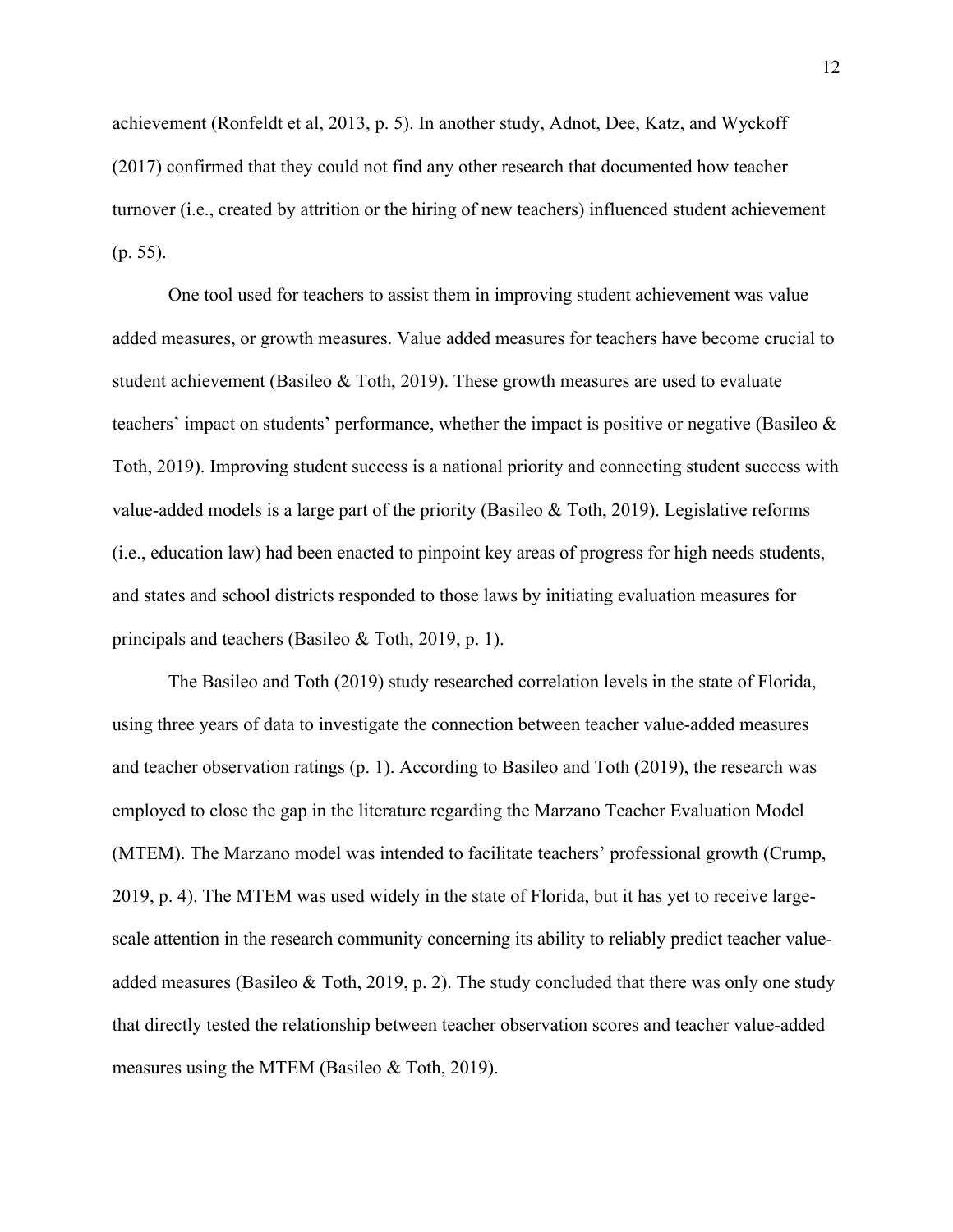Value-added models (VAMs) aim to measure the amount of "value" teachers add to (or detract from) student learning and growth from one school year to the next (Amrein-Beardsley & Holloway, 2019, p. 516–517). VAMs measure teachers' effectiveness in classroom instruction (Amrein-Beardsley & Holloway, 2019). Academic scholars are divided on the VAM debate, with one side (i.e., educational economists) promoting the strengths of the model, and the other side (i.e., educational researchers) offering criticism (Amrein-Beardsley & Holloway, 2019, p. 518). The debate has been surrounded by a narrative largely dominated by the single discipline of economics and is considered convoluted and highly complex (Amrein-Beardsley & Holloway, 2019).

However, what is often cited as an obstacle to teacher effectiveness is classroom disruption (Horoi & Ost, 2015). According to Horoi and Ost (2015), little is known about how disruptive students influence classroom learning and teacher evaluation. The study (Horoi & Ost, 2015) investigated how students' serious behavioral issues reduced the growth of peers (e.g., peer effect) and penalized teachers based on the students assigned to them. Although VAMs are used as a tool to assist and to evaluate the effectiveness of teachers, VAMs fail to account for the peer effects caused by the disruptive behavior of other students. Based on the results of their study, Horoi and Ost (2015) concluded that VAMs are limited and cannot account for managing disruptive behavior, thus the researchers are uncertain if school districts should use value-added models for high-stakes teacher evaluations (p. 191).

Therefore, the significance of this study is connected to the concept of change orientation. Change orientation refers to changes in administrators' leadership preparation to better meet the needs of the children and the teachers who teach them (Thurston, Clift, & Schacht, 1993). The change-oriented leader can positively affect the teachers, the school, and the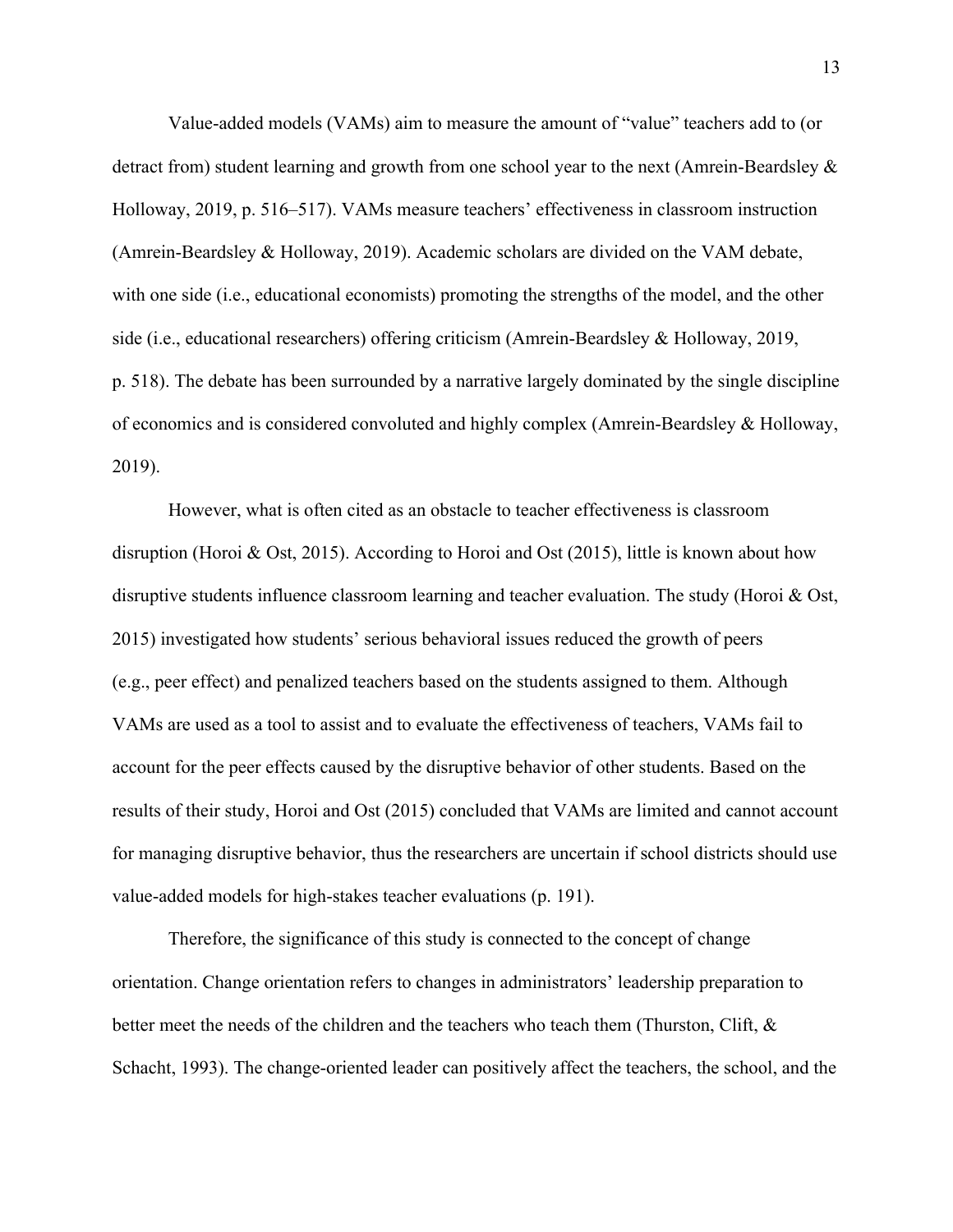surrounding communities. District policy has minimal room for teacher discretion in relation to disruptive behaviors, and requires its leaders (e.g., administrators) to take a second look at the strategic design, employing the theory of transformational leadership. According to one study, the transformative leader compels others to want to act on behalf of the organization (Marion & Gonzales, 2013). This happens through influence. By amending policy, school leaders (e.g., administrators) can improve both the teaching and learning experience because of their influence on staff motivation, commitment, and working conditions (Marion & Gonzales, 2013). In addition, the change-oriented teacher could introduce the combination of teacher-directed activity and student free choice in the classroom to increase the chances of early childhood learning (Goble and Pianta, 2017, p. 1035).

#### **Background**

To provide a substantive understanding of factors that impact the setting for this study, the following section provides a contextual background. According to the Center for Criminology and Public Policy Research (CCPPR) at Florida State University (FSU), the Florida Department of Education (FLDOE) created the School Environmental Safety Incident Reporting system (SESIR) in 1995 for lay staff to improve the accuracy and quality of data reported by schools (Center for Criminology and Public Policy Research, n.d.). The system grew out of the public's concern that children are safe in the school environment (School Environmental Safety Incident Reporting, n.d.). The intent was to compile complete and objective data from which to design interventions to improve the learning environment (School Environmental Safety Incident Reporting, n.d.). SESIR and discipline data were important for need assessment grant opportunities and for measuring the process and the results of those interventions (Center for Criminology and Public Policy Research, n.d.).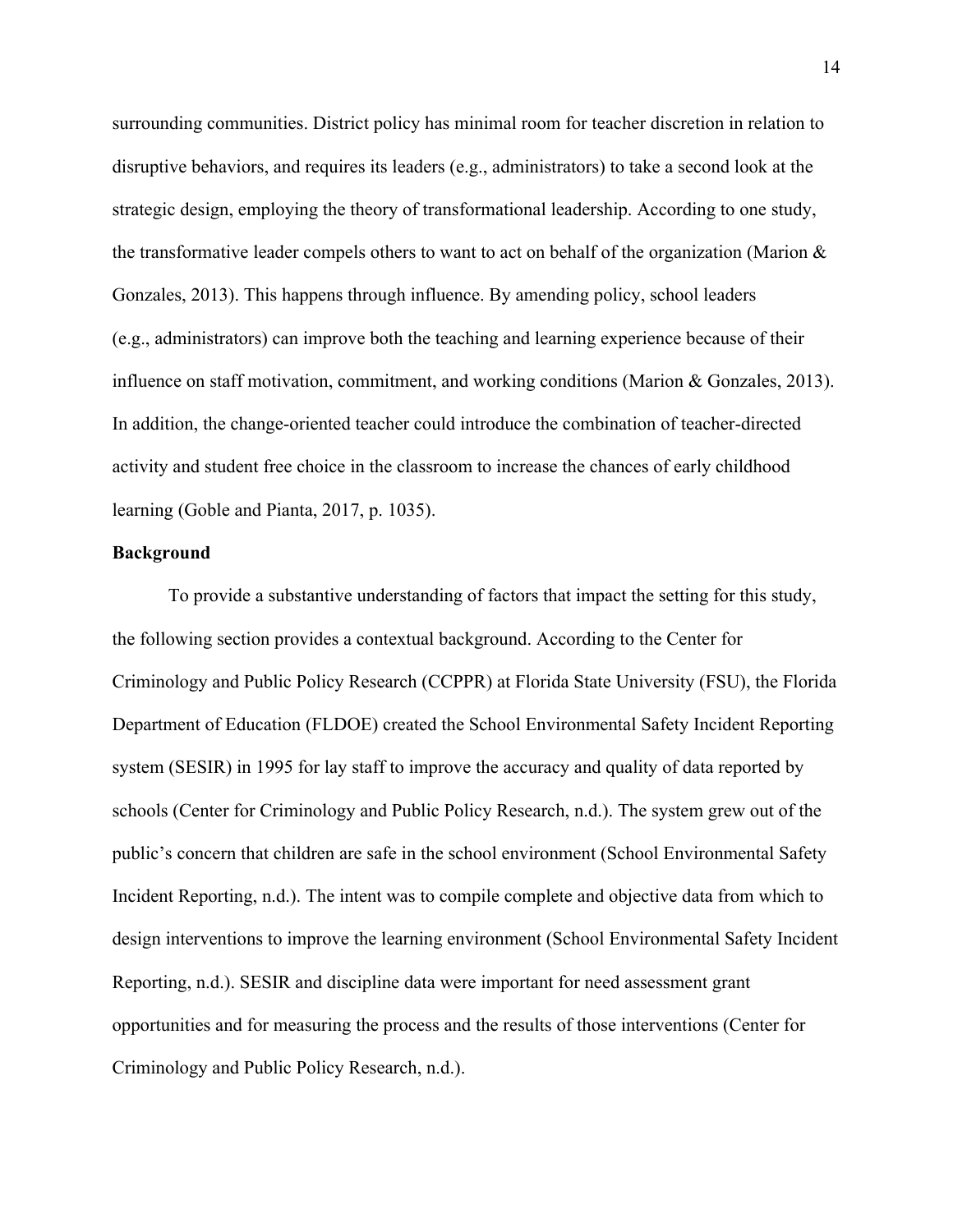As early as 2005, The Florida Department of Education (FLDOE) developed refinements of the SESIR system to strengthen school districts' ability to correctly code data used to report incidents that are against the law or represent serious breaches of the code of student conduct (FLDOE, n.d.). Currently, the SESIR system collects data on 26 incidents of crime, violence, and disruptive behaviors that occur on school grounds, on school transportation, and at off-campus school-sponsored events, during any part of the day and every day of the year (FLDOE, n.d.). Schools report incidents to the districts, which in turn provide the data to the Department of Education (FLDOE, n.d.).

According to the Florida Department of Law Enforcement (FDLE), statutes and rules were established for student discipline, specifying a variety of offenses that may or may not be against the law (FLDOE, n.d.). Incident types for school reporting were also ordered in ranks, with Level I to Level IV incidents that vary in severity. Level I incidents are the most serious, and Level IV incidents are the least serious (FLDOE, n.d.). Based on these levels of reporting, the department of education developed codes and definitions of incidents that must be reported to the SESIR system and are expected to include consultation with law enforcement (FLDOE, n.d.). Secondly, FLDOE developed codes of incidents that are *not* expected to include consultation with law enforcement (FLDOE, n.d.). Some of these incidents (i.e. Level IV) require the involvement of School Resource Officers (SRO). SROs were also to be involved when incidents are severe enough to require law enforcement (i.e., Level I).

SESIR functions at the school level, the district level, and the state level (School Environmental Safety Incident Reporting, n.d.). Data from the schools are reported to the district and the district sends data to the FLDOE, which compiles all the data into an annual report (School Environmental Safety Incident Reporting, n.d.). Florida statute F.S. 1001.54 (3) states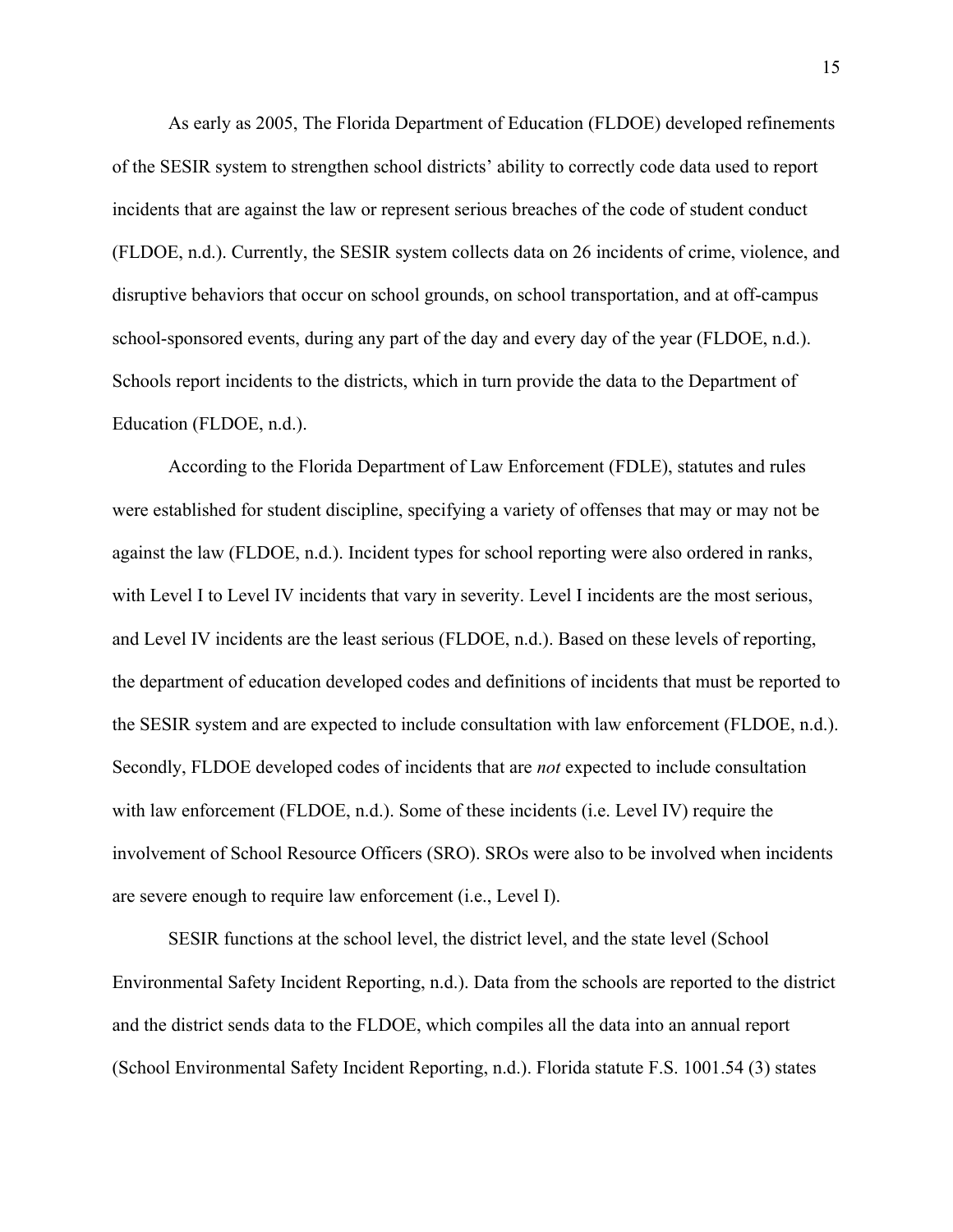that school principals must ensure that all school reports are accurate and timely, and the principals must provide necessary training for staff to accurately report school safety and discipline data (Center for Criminology and Public Policy Research, n.d.). The FLDOE released its most recent SESIR data for the 2017–2018 year, which found one-third of the incidents at schools across the state were reported to law enforcement (FloridaInsider.com, 2019). In the Central Florida county where the study will take place, 22 percent of the total incidents were reported (FloridaInsider, 2019).

In line with the statutes and rules of the FLDOE, the district of research in the Central Florida area has four levels of offenses summarized in the Code of Student Conduct (Orange County Public Schools, n.d.). The ordering of the offense levels is counter to the offense levels of the FLDOE. Level I incidents are the least severe in the district and Level IV are the most severe.

Each level of incidents has potential consequences from the least offensive such as parent contact to the most severe as expulsion from the school district. Parental contact is notification by staff or administration to individual students' parents (i.e., usually by phone) to inform them of a Level I offense (i.e., disrespect, obscene language, harassment) and the potential consequences. Expulsion from the school district for a Level IV offense can be a suspension from school for an annual period of ten (10) days or the removal of the student from continuing educational services in the district for a period of not less than one (1) full school year (Orange County Public Schools, n.d.). The district developed the Code of Student Conduct "to help students, parents, and school personnel understand the guidelines for maintaining a safe and orderly learning environment" (Orange County Public Schools, n.d.).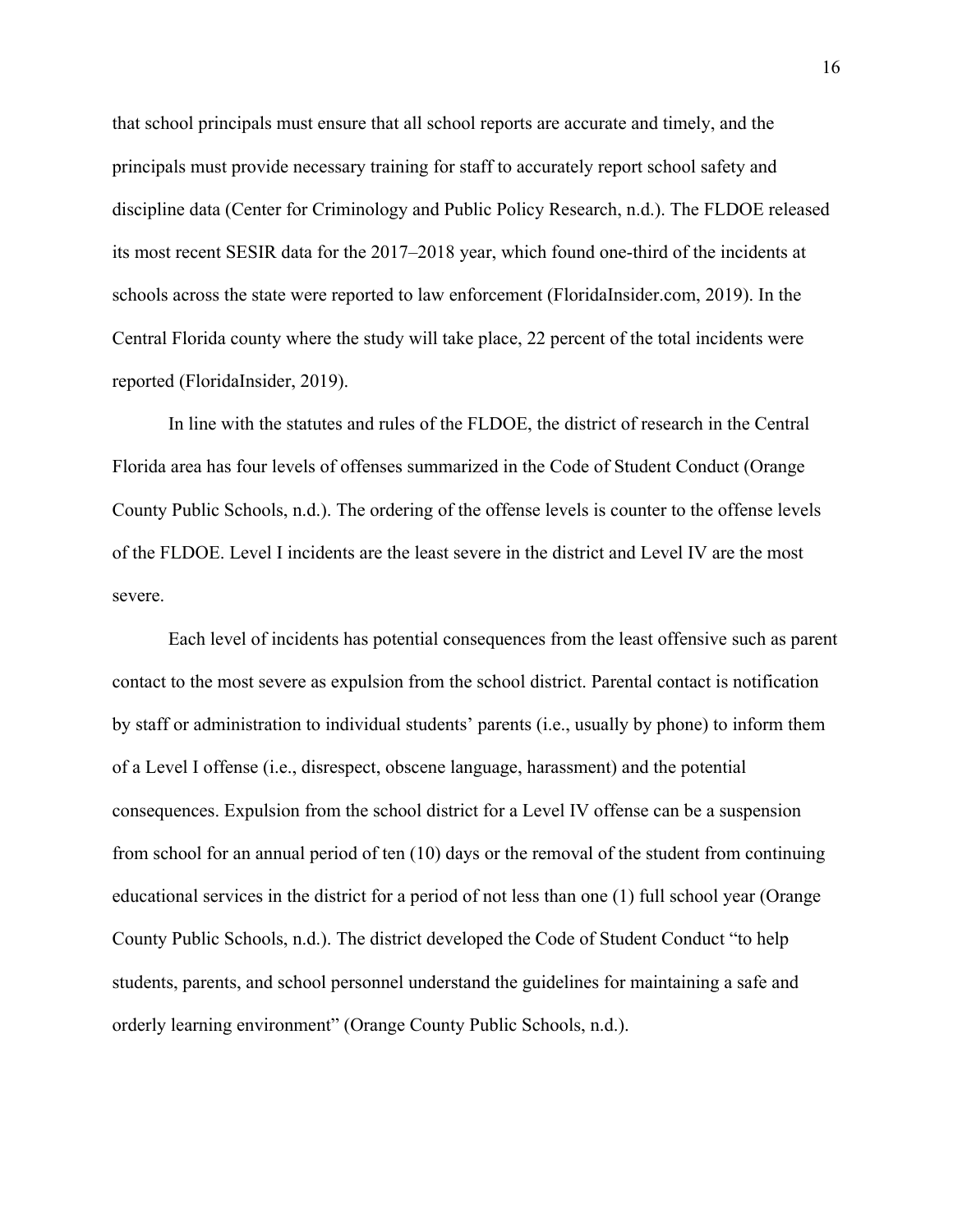One of the major hurdles of addressing and managing student behavior is the absence of qualified teachers. The FLDOE has identified critical teacher shortages in certifications and in various subject areas (FLDOE, n.d.). According to Section 1012.07, Florida Statutes (F.S.), the State Board of Education is required "to annually identify critical teacher shortage areas based on the recommendations of the Commissioner of Education" (FLDOE, n.d., p. 1).

The critical shortages for 2018–2019 in Florida were determined by the number of courses taught by noncertified teachers in appropriate fields during 2016–2017, the number of current and projected vacancies by certification area for 2016–2017 and the number of students completing teacher education programs in 2015–2016 (FLDOE, n.d.). The data on teachers currently in the workforce and their area of certifications provide context for critical teacher shortages (FLDOE, n.d.). So as to identify the teacher shortages for 2018–2019, the state of Florida used the following information included in Tables 1 and 2.

Table 1 outlines the number of courses taught by Florida teachers not certified in the appropriate field of education during the 2016–2017 school year. This information is organized by the following certification areas: English, Reading, Exceptional Student Education (ESE), English as a Second Language (ESOL), General Science, and Math. During the 2016–2017 school year, the state of Florida reported that ESE had the greatest number of courses taught by teachers that were not certified in the respective field. It was reported that statewide, the certification area of General Science had the least number of uncertified teachers teaching in the field and held the fifth rank based on difference.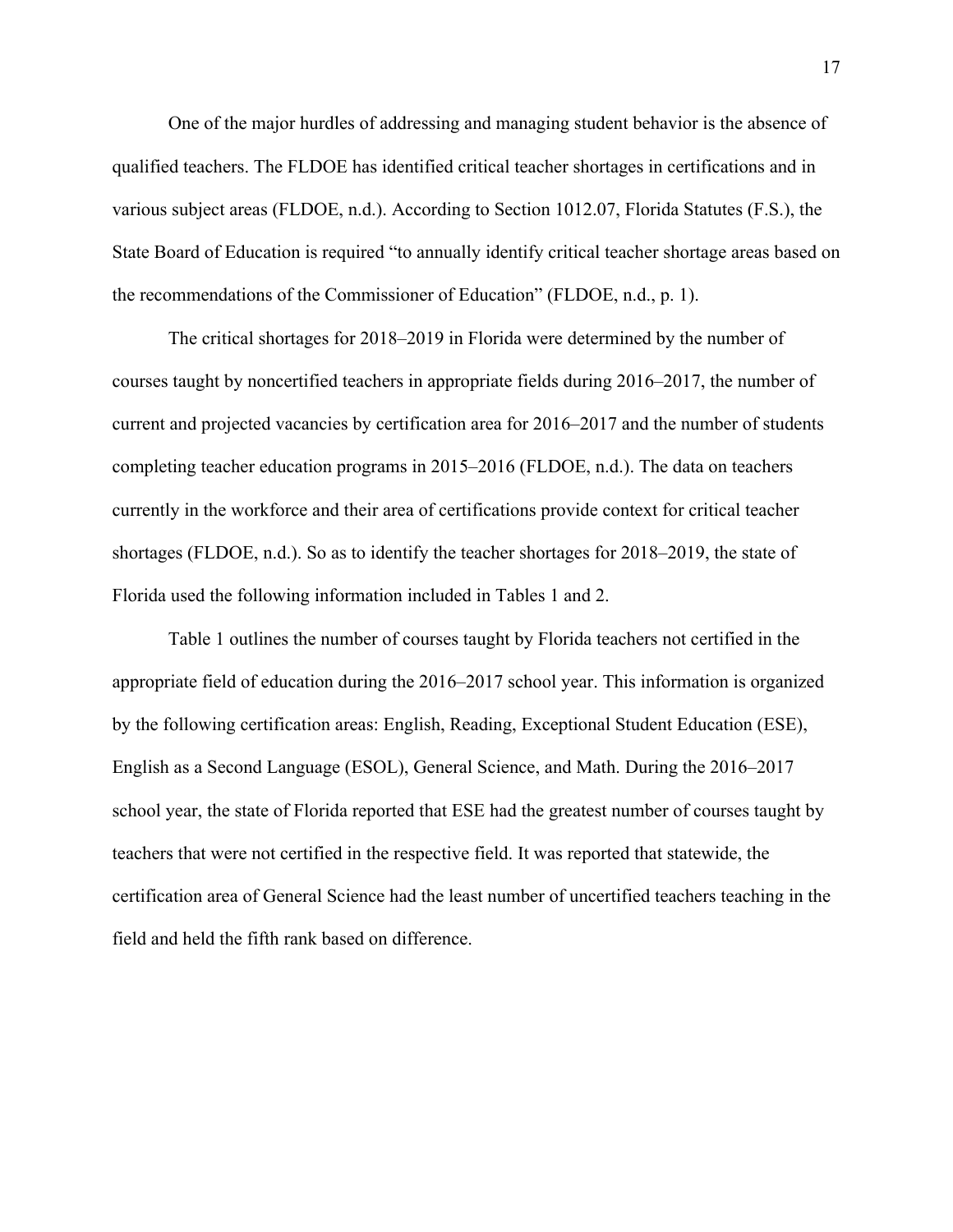#### Table 1

| Number of Courses Taught by Teachers Not Certified in the Appropriate Field, by<br>Certification Area During 2016–2017 |                                                        |                                                                                                                        |                                                                                                         |                                    |
|------------------------------------------------------------------------------------------------------------------------|--------------------------------------------------------|------------------------------------------------------------------------------------------------------------------------|---------------------------------------------------------------------------------------------------------|------------------------------------|
| Certification<br>Areas                                                                                                 | Total<br>Number of<br>Courses<br>Reported<br>Statewide | Total Number of<br>Courses Taught by<br><b>Teachers Not</b><br>Certified in<br>Appropriate Field<br>Reported Statewide | % of Total Courses<br>Taught by Teachers<br>Not Certified in<br>Appropriate Field<br>Reported Statewide | <b>Rank Based</b><br>on Difference |
| English                                                                                                                | 35,181                                                 | 4,498                                                                                                                  | 11.56%                                                                                                  | $\mathbf{1}$                       |
| Reading                                                                                                                | 9,610                                                  | 1,753                                                                                                                  | 4.50%                                                                                                   | $\overline{2}$                     |
| <b>ESE</b>                                                                                                             | 64,812                                                 | 5,277                                                                                                                  | 13.56%                                                                                                  | 3                                  |
| <b>ESOL</b>                                                                                                            | 8,523                                                  | 1,006                                                                                                                  | 2.58%                                                                                                   | $\overline{4}$                     |
| Science-Gen                                                                                                            | 9,804                                                  | 923                                                                                                                    | 2.37%                                                                                                   | 5                                  |
| Math                                                                                                                   | 36,066                                                 | 2,626                                                                                                                  | 6.75%                                                                                                   | 6                                  |

*Number of Courses Taught by Teachers Not Certified in the Appropriate Field, by Certification Area During 2016–2017*

Table 2 outlines the number of current and projected vacancies in the state of Florida by certification area during 2017–2018, as well as the ranking based on projected vacancies. This information is organized by the following certification areas: Exceptional Student Education (ESE), English, Math, Reading, General Science, and English as a Second Language (ESOL). During the 2017–2018 school year, the state of Florida reported that the certification area of ESE had the highest number of current vacancies as well as the highest number of projected vacancies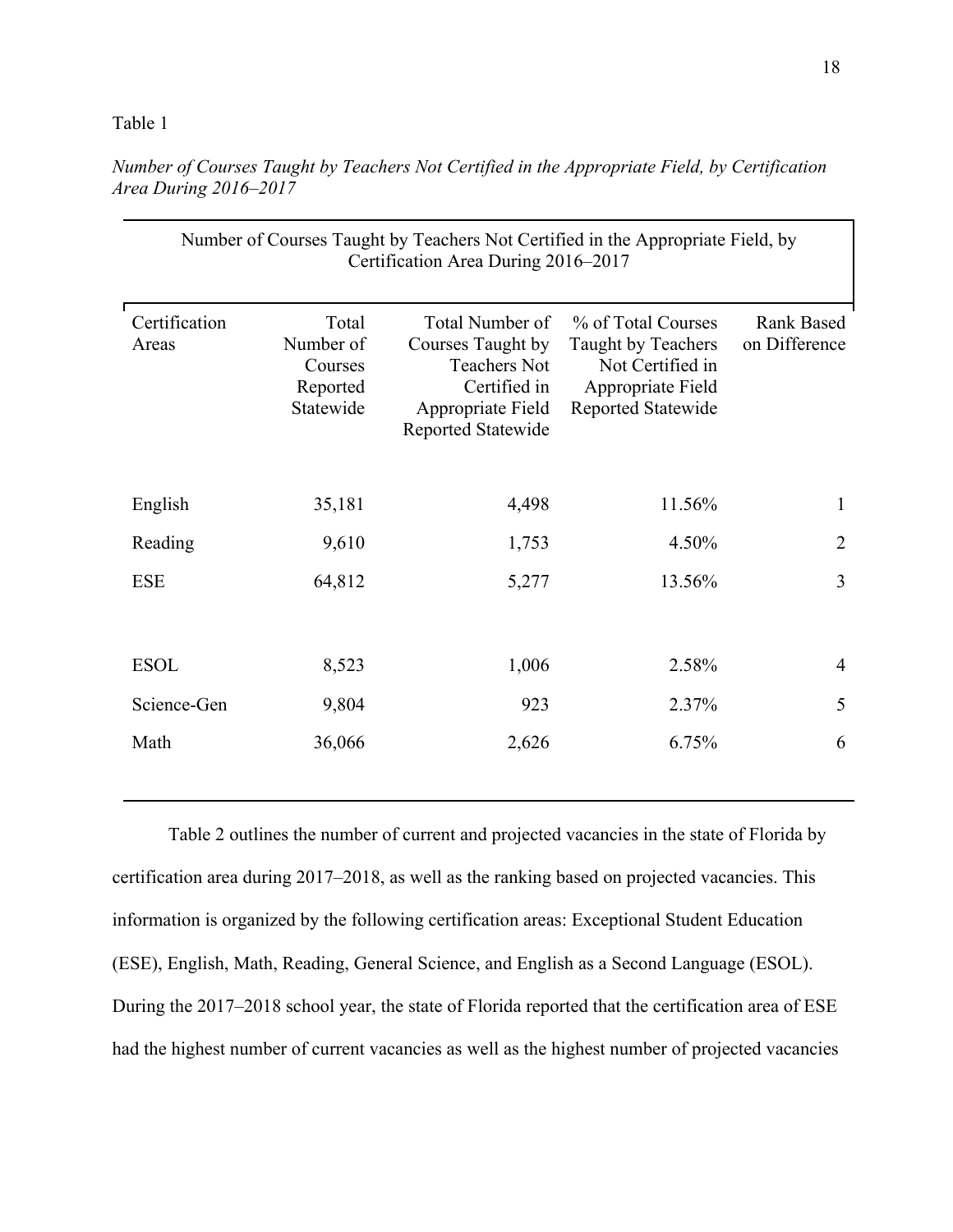for the same timeframe (2017–2018). The state reported the certification area of ESE also

showed the highest percentage of projected vacancies.

### Table 2

*Number of Current and Projected Vacancies by Certification Area During 2017–2018*

| Number of Current and Projected Vacancies by Certification Area During 2017–2018 |                                                    |                                                        |                                                          |                                                              |                                                |
|----------------------------------------------------------------------------------|----------------------------------------------------|--------------------------------------------------------|----------------------------------------------------------|--------------------------------------------------------------|------------------------------------------------|
| Certification<br>Areas                                                           | Current<br>Number of<br>Vacancies for<br>2017-2018 | Percentage of<br>Current<br>Vacancies for<br>2017-2018 | Projected<br>Number of<br>Vacancies for<br>$2017 - 2018$ | Percentage of<br>Projected<br>Vacancies for<br>$2017 - 2018$ | <b>Rank Based</b><br>on Projected<br>Vacancies |
| <b>ESE</b>                                                                       | 416                                                | 25.24%                                                 | 1,208                                                    | 17.78%                                                       | 2                                              |
| English                                                                          | 90                                                 | 5.52%                                                  | 454                                                      | 6.68%                                                        | $\overline{4}$                                 |
| Math                                                                             | 105                                                | 6.45%                                                  | 444                                                      | $6.53\%$                                                     | 5                                              |
| Reading                                                                          | 74                                                 | 4.54%                                                  | 271                                                      | 3.99%                                                        | 6                                              |
| Science-Gen                                                                      | 60                                                 | 3.68%                                                  | 269                                                      | 3.96%                                                        | 7                                              |
| <b>ESOL</b>                                                                      | 101                                                | 6.20%                                                  | 248                                                      | 3.65%                                                        | 9                                              |

Table 3 outlines the number of students completing teacher education programs in the state of Florida during 2015–2016. This information is organized by the following certification areas: General Science, English as a Second Language (ESOL), Math, English, Reading, and Exceptional Student Education (ESE). During the 2015–2016 school year, the state of Florida reported the certification area of ESE held the highest number and percentage of students completing teacher education programs and ranked twenty-fifth overall.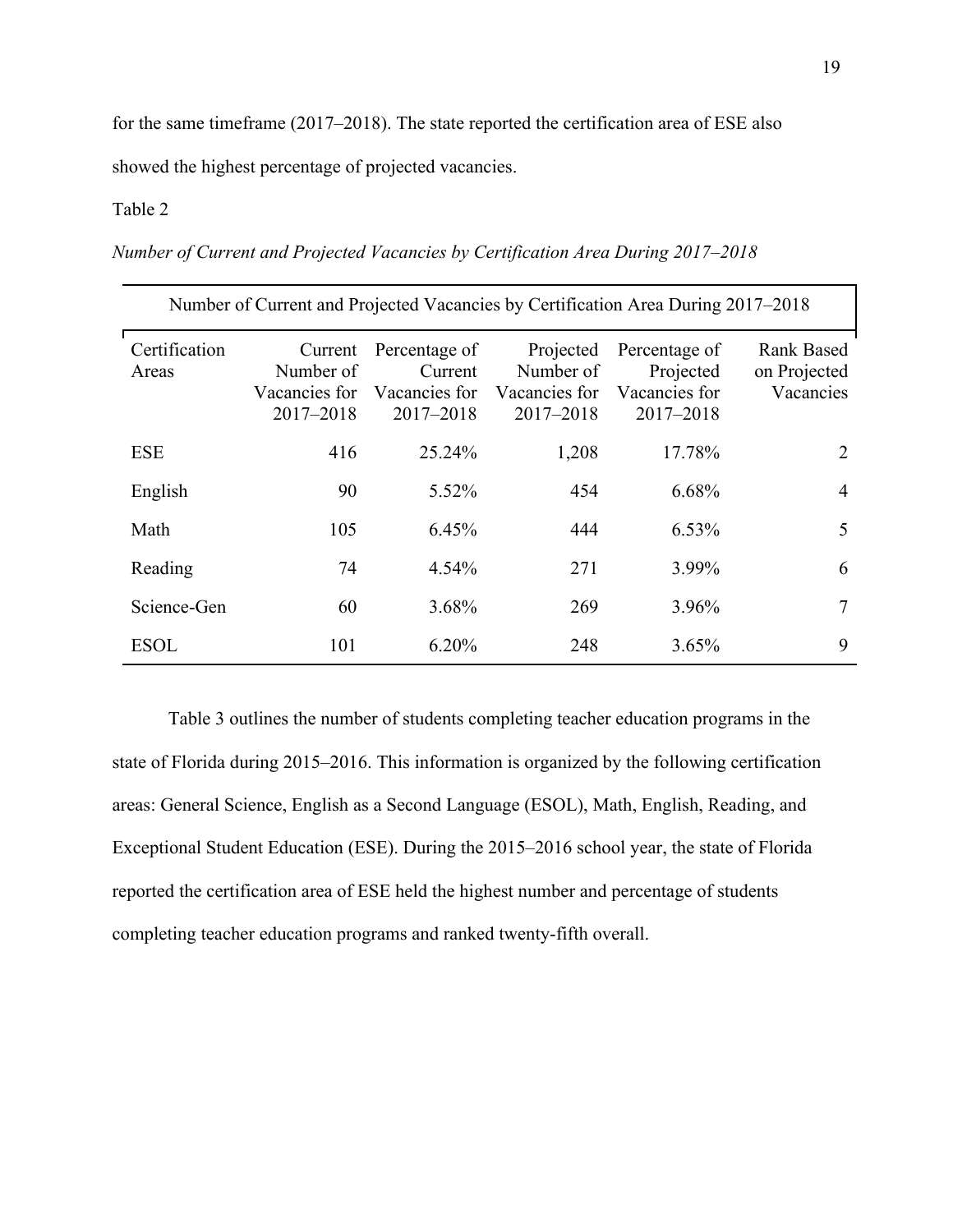#### Table 3

| Number of Students Completing Teacher Education Programs in 2015–2016 |                                                        |                                                           |  |
|-----------------------------------------------------------------------|--------------------------------------------------------|-----------------------------------------------------------|--|
| <b>Certification Areas</b>                                            | Number and Percentage of<br><b>Completers Reported</b> | Rank Based on Percentage of<br><b>Completers Reported</b> |  |
| Science-General                                                       | $26 - 0.59\%$                                          | 14                                                        |  |
| <b>ESOL</b>                                                           | $43 - 0.98\%$                                          | 16                                                        |  |
| Math                                                                  | $165 - 3.77\%$                                         | 20                                                        |  |
| English                                                               | $207 - 4.73\%$                                         | 22                                                        |  |
| Reading                                                               | $214 - 4.89\%$                                         | 23                                                        |  |
| <b>ESE</b>                                                            | $689 - 15.76\%$                                        | 25                                                        |  |

*Number of Students Completing Teacher Education Programs in 2015–2016*

However, despite the critical shortages for the 2018–2019 school year, there have been gains in student achievement. The state of Florida ranked 4th in the nation for the K–12 student achievement index for the 2018–2019 school year (FLDOE, 2019). According to the annual report (Education Week's Quality Counts, 2019) that compares state-by-state data and trends related to achievement levels, achievement gains, poverty gap, achieving excellence, high school graduation, and Advanced Placement, the state of Florida maintained its 4th place in the nation for student achievement from the previous school year. According to the FLDOE, Florida's students continue to succeed, as witnessed by Florida's increasing graduation rate—up to 86.1 for the class of 2018 (FLDOE, 2019).

Nevertheless, a Central Florida district spokesperson acknowledged the district experiences 3,000 to 5,000 additional students every year, prompting the need to hire more teachers (Gargotta, 2019). In Central Florida, school district websites listed dozens upon dozens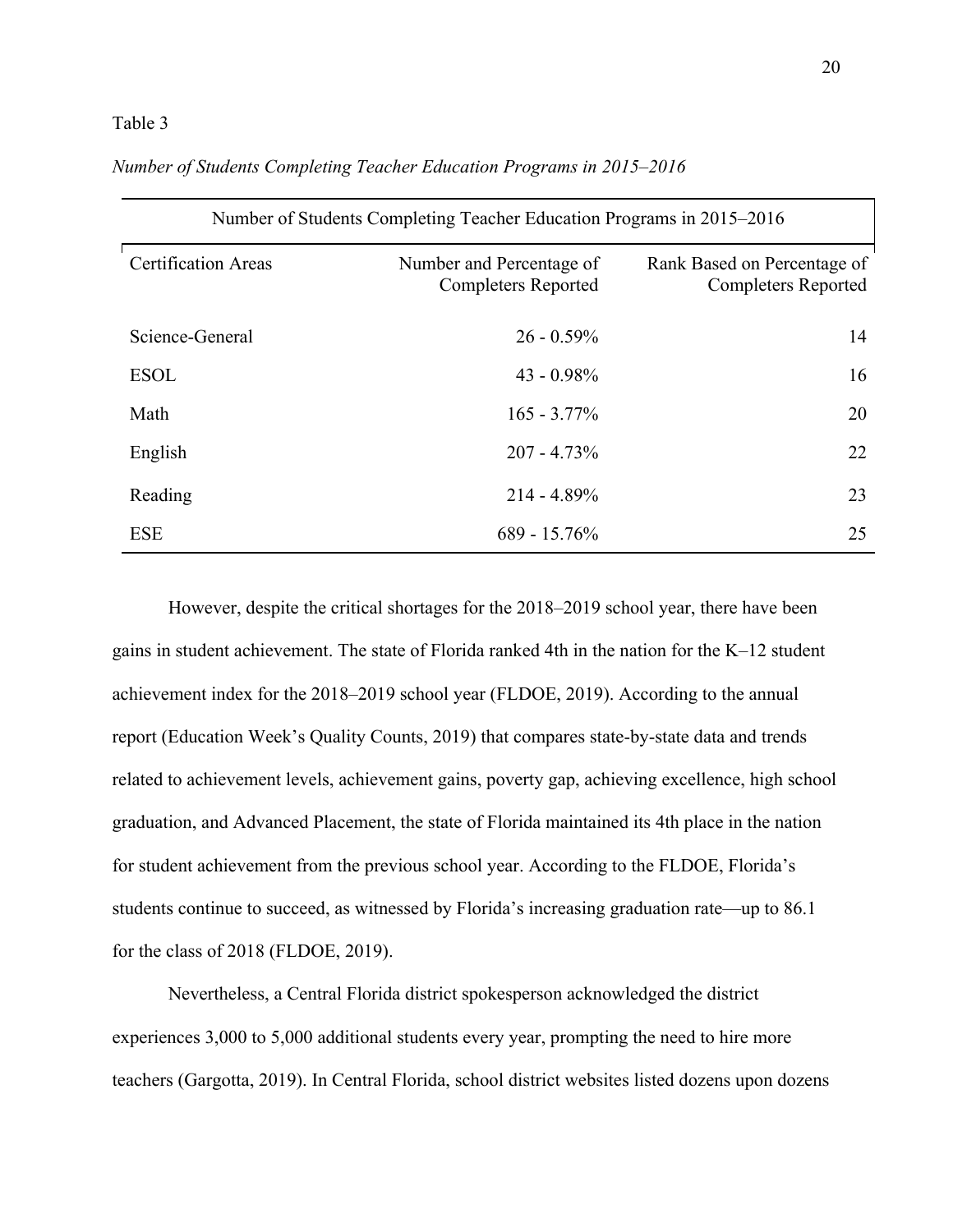of open teacher jobs, including approximately 35 open positions in one Central Florida county (Postal, 2019). Postal (2019) added that Florida public schools needed to hire 2,217 teachers, and that the teacher shortage is steadily growing, according to the statewide teacher's union. The most alarming shortage of teachers is in elementary education, and Florida has been wrestling with these shortages for the past several years (Postal, 2019). Teacher shortages have drastically affected student support. Maintaining a focus on students who need the most support is one of the success measures the FLDOE focuses on in its school grading system (FLDOE, n.d.).

#### **Definition of Terms**

A number of terms have been used to describe and explain the connection between disruptive behavior in the classroom, teacher stress and abandonment of the profession. Moreover, the terms help to describe coping strategies teachers could employ to handle classroom management and professional burnout. The terms below have been employed to grant a better understanding of how they relate to the research study.

- **Attrition.** Teachers leaving the profession as an approach to dealing with challenging circumstances (Fantilli & McDougall, 2009)
- **Certification.** (Florida Educator Certification) Professional qualification for highly effective instruction in public and private schools in the state of Florida.
- **Classroom management.** Glossary of Education Reform (2014) defines the concept as a wide variety of skills and techniques that teachers use to keep students organized, orderly, focused, attentive, on task, and academically productive during a class.

**Coping theory.** Individuals' attempt to minimize the effect of stress.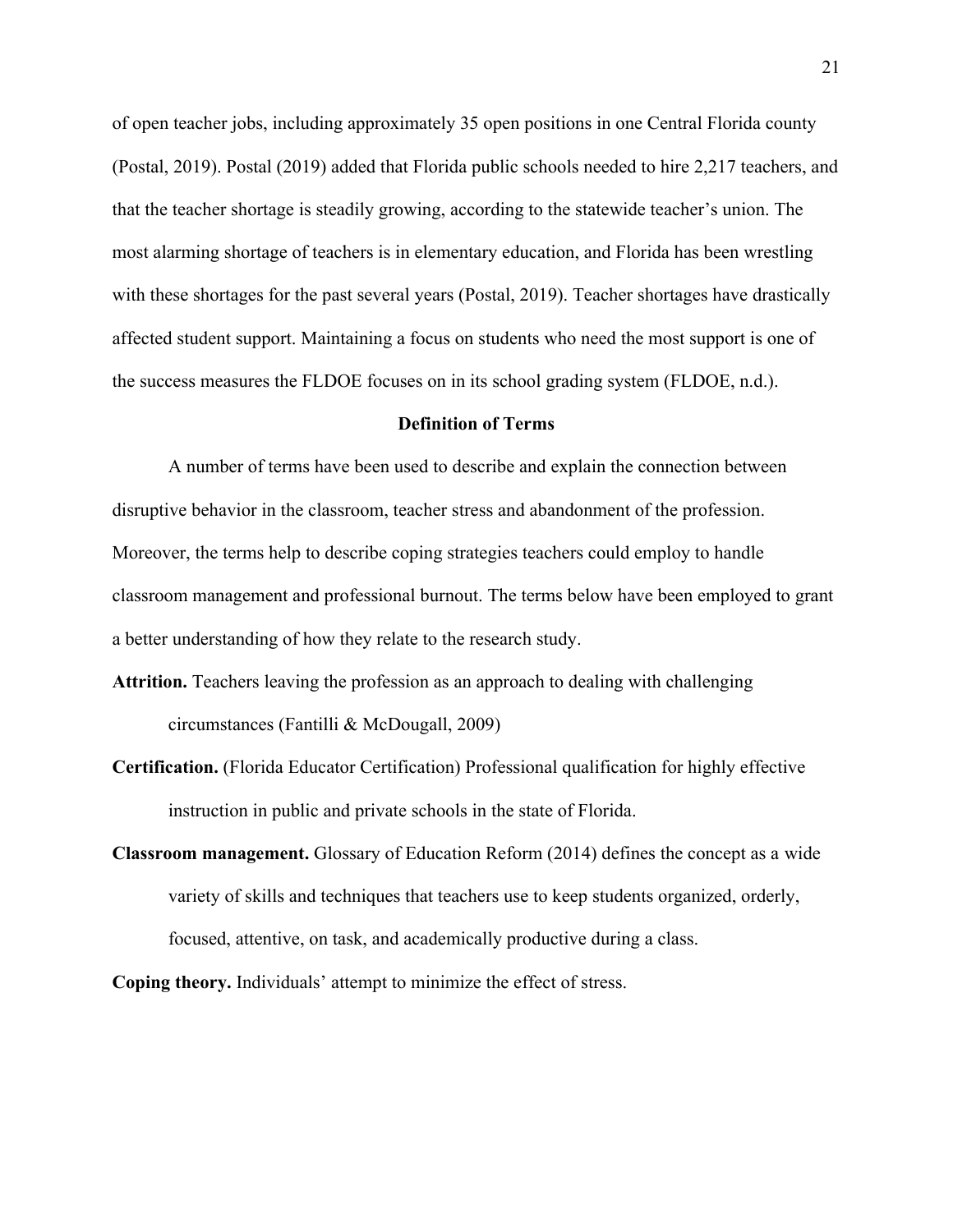- **Disruptive student behavior.** Behavior considered inappropriate for the setting in which it occurs, and a major learning inhibitor (Seidman, 2005). Consistent, if not best predictor of urban teacher stress (Abel & Sewell, 2001, as cited in Schmidt & Jones-Fosu, 2019).
- **Elementary student.** Student(s) in grades PreK–5 attending urban Central Florida elementary school.
- **Evidence-based practice.** Denotes an approach to various disciplines that emphasizes the practical application of the findings of the best available current research.

**Pedagogy.** The theoretical concept that highlights the method and practice of teaching.

- **Predictability.** Established by efficient routines, procedures, or patterns in the classroom environment that help to control student behavior and allow teachers to spend time on more meaningful instruction.
- **Principal.** Coordinator and leader of school (i.e., elementary) who supervises administrators, instructional support, and classified personnel, providing knowledge of organization and management theory and practice.
- **School district.** Local administration of schools organized by the state of Florida for a geographical county located in the Central part of the state.
- **Social identity theory.** A concept that highlights a person's sense of belonging based on their group.
- **Teacher.** State certified instructor who provides appropriate educational atmosphere and encourages positive student learning. Participates in a dynamic setting with other classroom teachers, administrators, curriculum specialists, and other staff members in the development and implementation of the school's programs and goals (Orange County Public Schools, n.d.).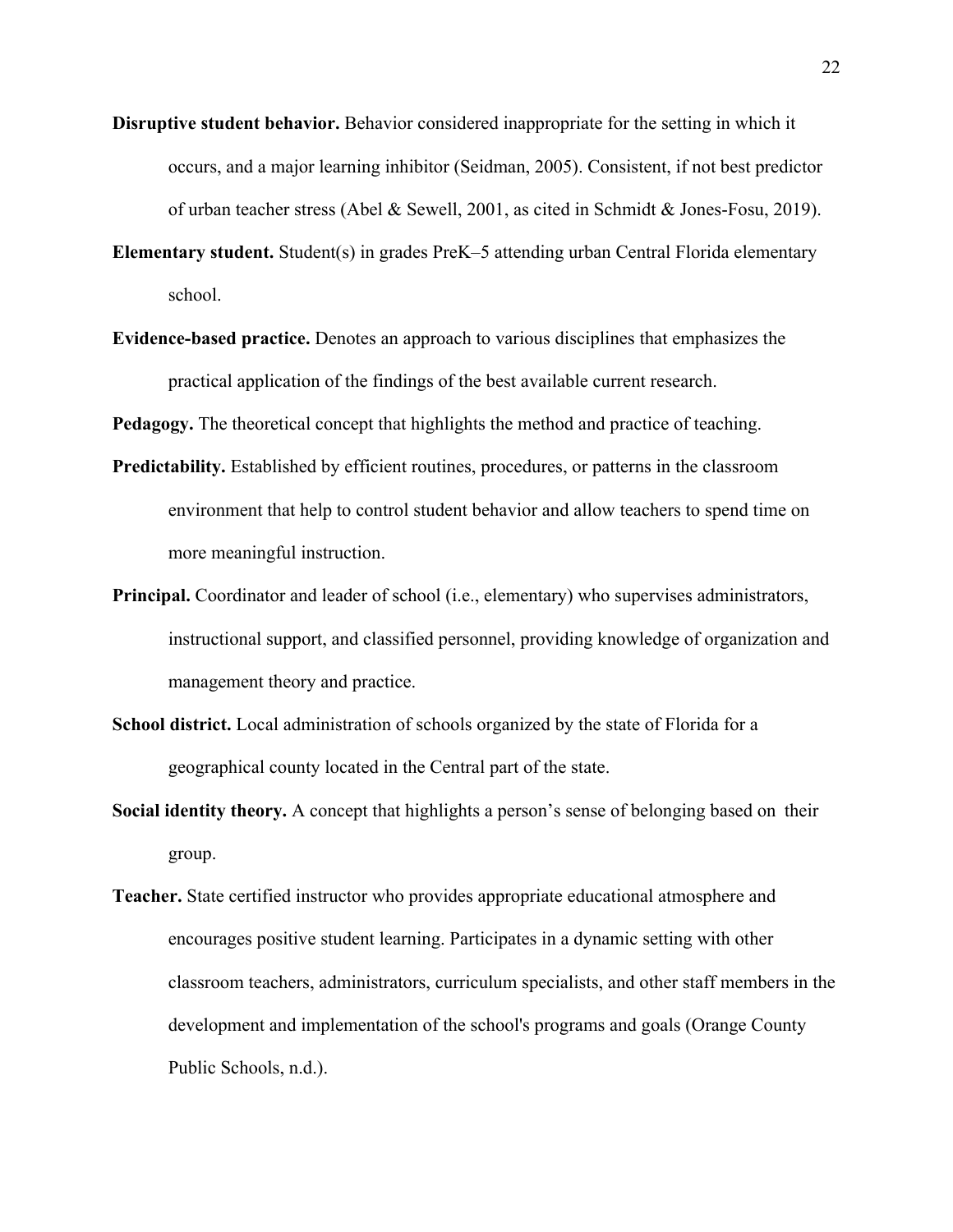- **Teacher burnout**. Emotional exhaustion, depersonalization, and lowered personal accomplishment (Aloe et al., 2014).
- **Teacher self-efficacy.** A concept that predicts both teaching practices and student learning (Skaalvik & Skaalvik, 2007).
- **Teacher stress.** Defined as physical and psychological negative responses to events pertaining to a teacher's job as a result of imbalance (Haydon et al., 2019).
- **Urban.** Area (i.e., schools) with predominantly minority and low-income students in highpoverty communities (Ouellette et al., 2018, p. 495, 497).

# **Conclusion**

The purpose of the study was to determine how disruptive student behavior contributes to teacher stress, burnout, and turnover (i.e., attrition). Elementary schools that serve students who are low-income, of color, and low-achieving (e.g., inner-city demographic) are constantly under the threat of encountering disorderly conduct in their classrooms. Teachers in the inner-city schools have the monumental task of managing the classroom, increasing productivity, and meeting the district standards, while simultaneously attempting to control unruly behavior. Managing disruptive classrooms is a danger to teachers' needs for self-efficacy and sense of belonging, which strengthens the importance of this study.

Chapter 1 of this study introduced and underscored the statement of the problem, purpose of the study, research questions, conceptual framework, assumptions, limitations, and scope of the analysis, and the rationale and significance of the study. Chapter 2 consists of the literature review, as the researcher attempts to establish a deeper analysis of the research problem and identify any gaps in previous studies. Additional chapters explore the methodology (Chapter 3),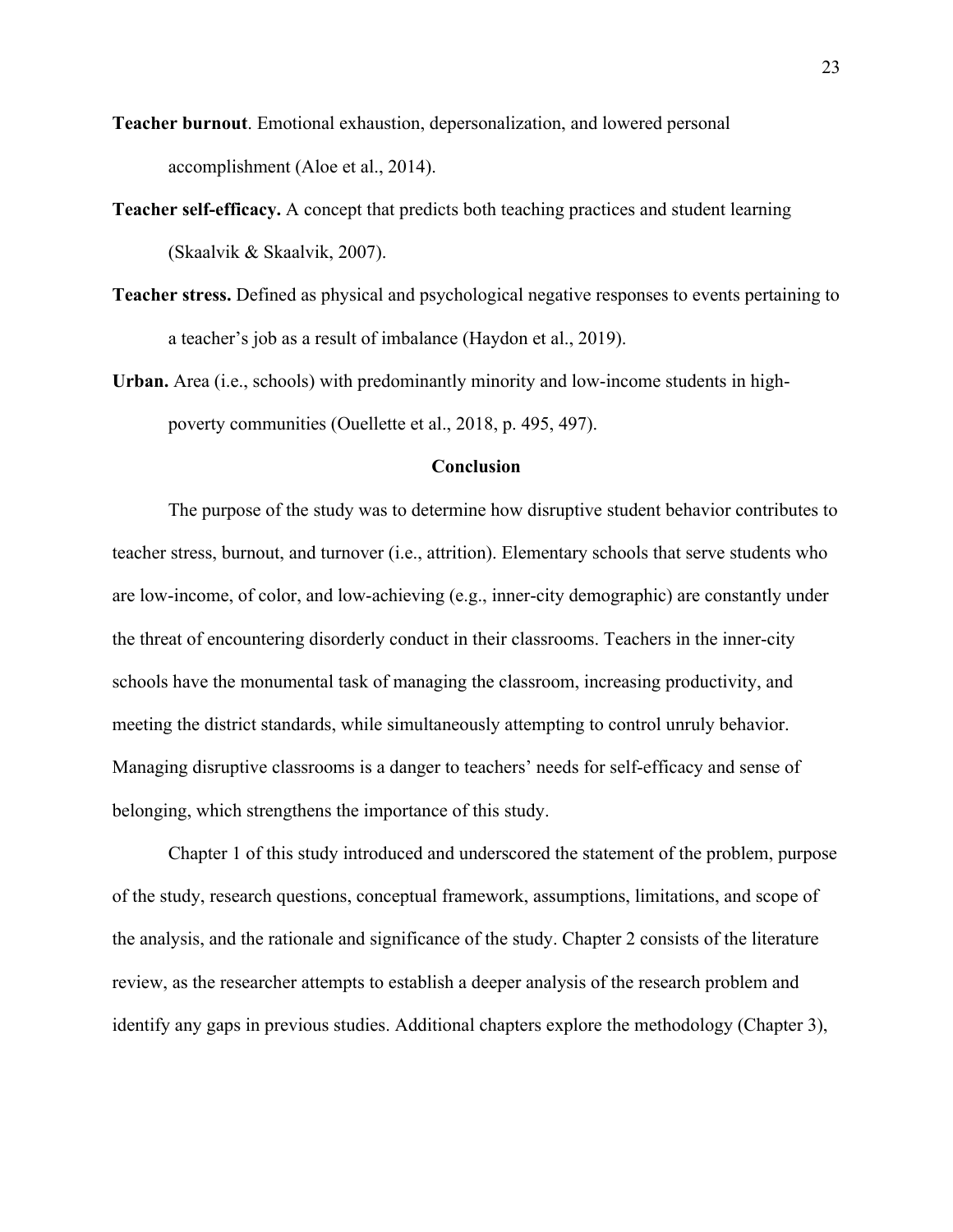results (Chapter 4) and conclusions (Chapter 5), which will include a summary of the research findings, recommendations for action and for further study.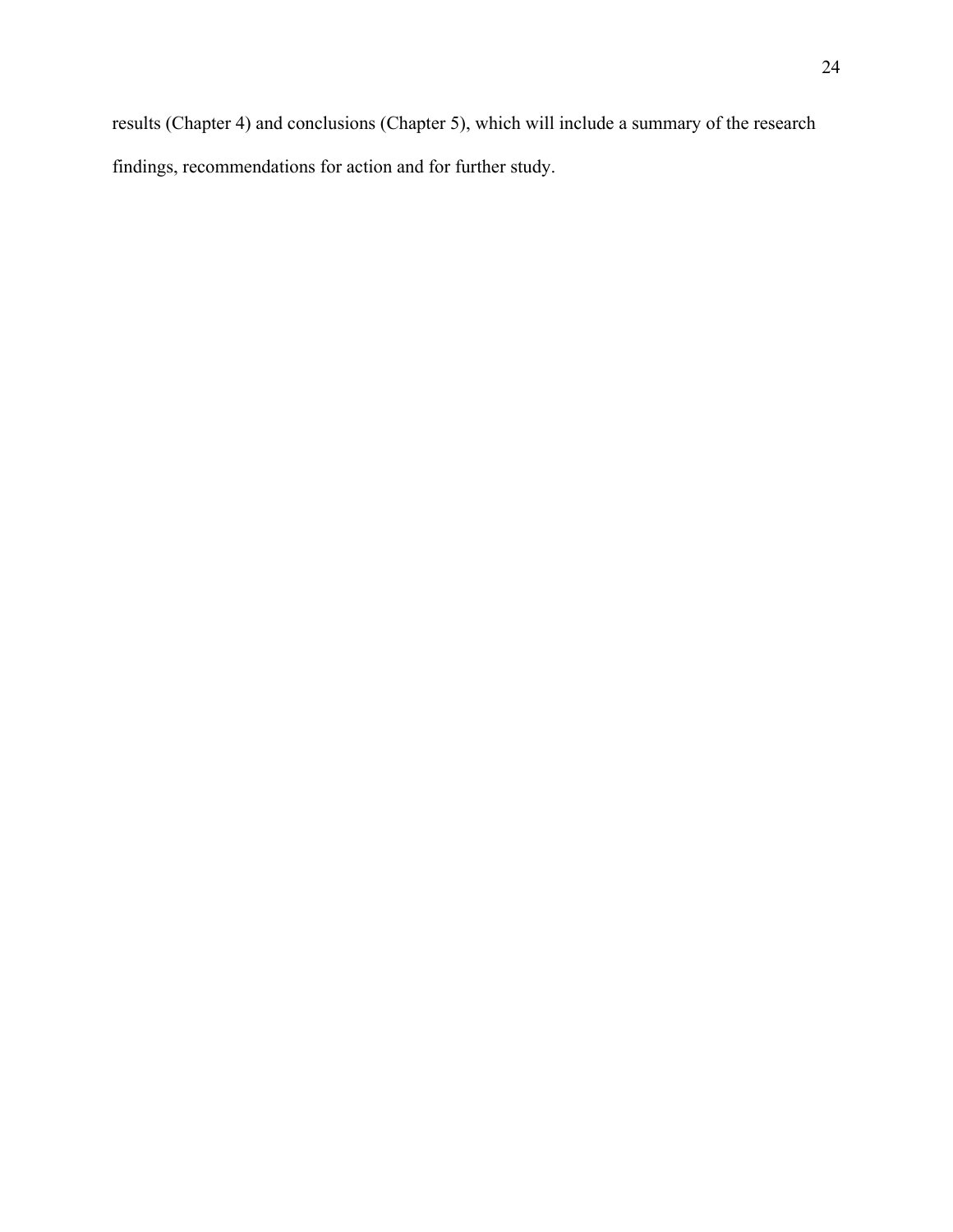#### CHAPTER 2

# LITERATURE REVIEW

Prior studies show that disruptive behavior in the public school classroom is a worldwide dilemma that public educators are finding difficult to manage. This has been a source of concern for many years (Oliver, Wehby, & Reschly, 2011). One of the most complex and expanding phenomena of elementary education is the minimization of the effect of classroom management caused by unruly conduct. Studies show that teachers are spending more time on behavior management issues rather than on direct classroom instruction (Clunies-Ross et al., 2008). Disruptive behaviors change the classroom dynamic, shifting instructor attention to distractions and away from academic-oriented tasks (Parsonson, 2012).

# **Objective of the Literature**

Chapter 2 situates this research study in the context of previous research and scholarly material pertaining to teacher stress, teachers' needs, and coping strategies. It presents a synthesis of empirical literature according to relevant themes and variables and justifies how this research study has addressed a gap in the literature and outlines the conceptual framework of the study. The literature in this study explored the link between unruly conduct of elementary students, and the psychological well-being of teachers through the use of Maslow's hierarchy of needs, the social identity theory developed by Tajfel and Turner (1979), and Lazarus and Folkman's transactional model of stress and coping.

Research has suggested that disruptive student behavior is the source of the highest levels of stress among teachers and is a significant threat to the proper management of the classroom and teacher self-efficacy (Dicke et al., 2014). Teachers consistently name disruptive student behavior and disciplinary problems as major job stressors of the profession (Aldrup, Klusmann,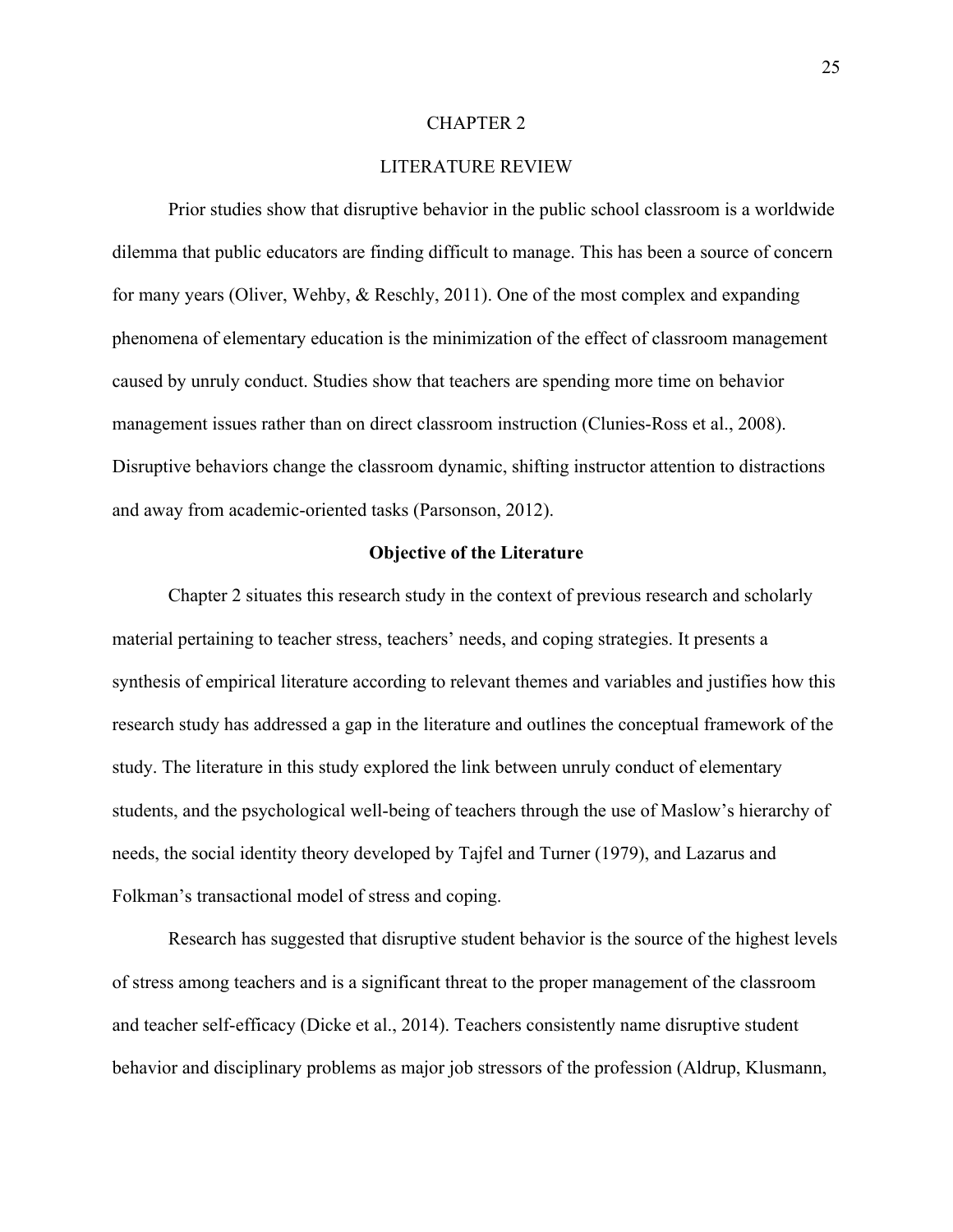Lüdtke, Göllner, & Trautwein, 2018). Ryan and Deci (2001) argued that the absence of stressors and the presence of positive aspects builds teachers' psychological well-being and the confident feeling of self-efficacy (p. 142, 156). However, Dicke et al. (2014) noted there is still some disagreement on the causal relationship between teachers' self-efficacy and the stress of the job, particularly when trying to determine how the process of student disruptive behavior influences teacher stress (p. 570).

## **Evidence-Based Practices in Classroom Management**

Classroom management involves a set of skills and techniques teachers use to control student behavior and the classroom environment, and also to produce effective academic achievements (Gaias, Lindstrom Johnson, Bottiani, Debnam, & Bradshaw, 2019). According to Evertson and Weinstein (2006), classroom management is defined as a comprehensive construct involving actions that teachers take to create an environment that supports and facilitates academic learning and social emotional learning (as cited in Ficarra & Quinn, 2014). "The ability of teachers to organize classrooms and manage the behavior of their students is critical to achieving positive educational outcomes" (Oliver & Reschly, 2007, p. 1). Techniques must be responsible and reflect best practice and theory (Ficarra & Quinn, 2014). Teachers who mindfully engage in evidence-based practices provide the tools needed to reduce and prevent disruptive classroom behaviors (Partin, Robertson, Maggin, Oliver, & Wehby, 2009; 2010).

An Australian-based study conducted by Hepburn and Beamish (2019) revealed a repressing outcome concerning classroom management and the implementation of evidencebased systems that would be used to counteract disruptive behavior. In their systematic literature review to identify current knowledge in this area, Hepburn and Beamish (2019) found that "teachers underuse many evidence-based practices, but may over-report frequency of use"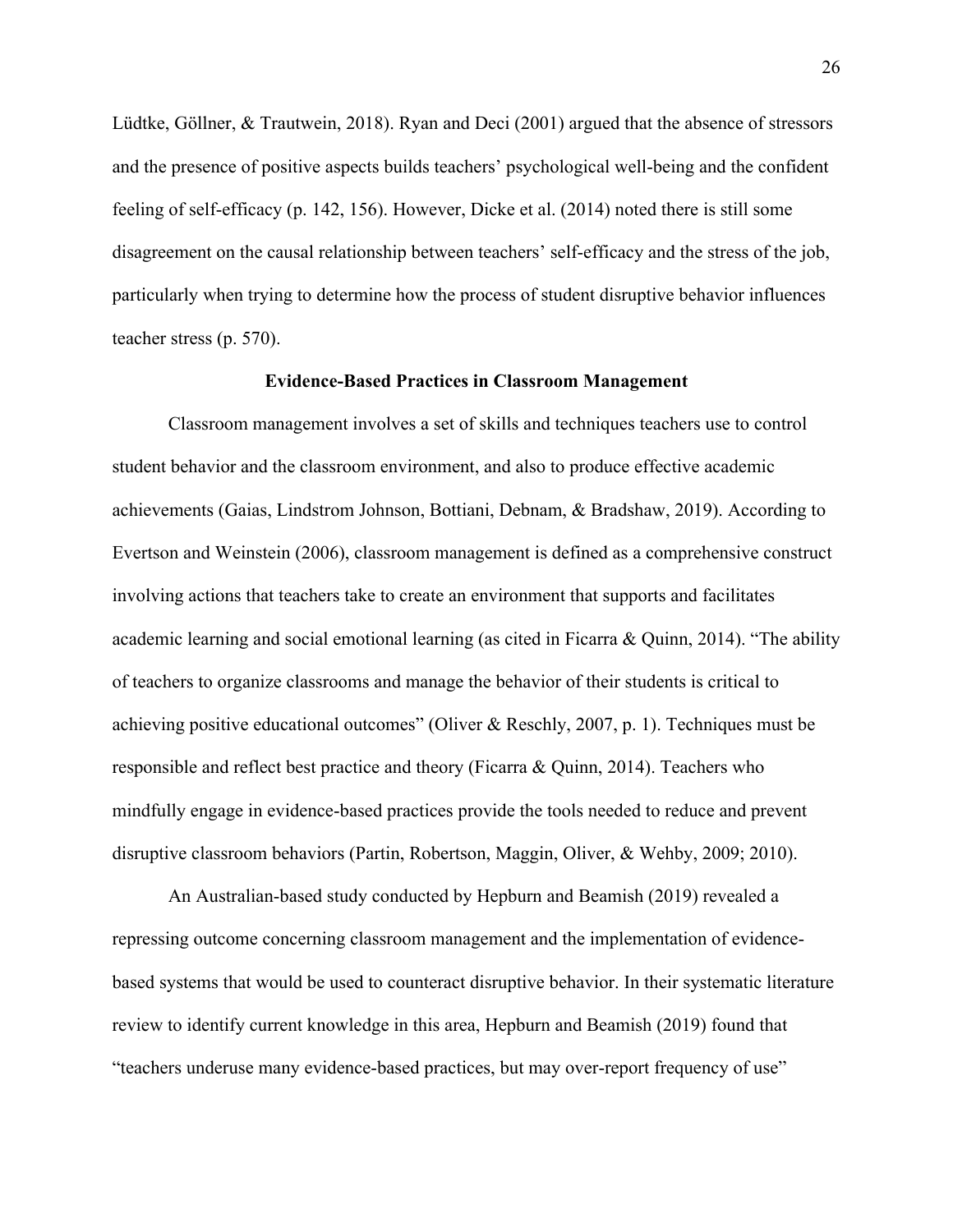(p. 82). The research determined there is a lack of teacher implementation of evidence-based practices for classroom management (Hepburn & Beamish, 2019).

However, classroom management is a critical skill. Teachers should be trained and supported in executing successful classroom management practices that are backed up by evidence (Simonsen, Fairbanks, Briesch, Myers, & Sugai, 2008, p. 351). Educators who were identified in a study conducted by Simonsen, Fairbanks, Briesch, Myers, and Sugai (2008) and who understood educational policy, law, and research, established and maintained a standard of pinpointing scientifically validated and evidence-based practices. The same standard has gained popularity in the past several years. Simonsen et al. (2008) searched literature and identified five categories of evidence-based practices in classroom management. The categories were: " (a) physical arrangement of the classroom, (b) structure of the classroom environment, (c) instructional management, (d) procedures designed to increase appropriate behavior, and (e) procedures designed to decrease inappropriate behavior" (Simonsen et al., 2008, p. 352).

One of the leading authorities on classroom management and the responsive classroom is Harry K. Wong who has more than four decades of experience in classroom teaching. Wong (n.d.) stated that classroom management includes fostering student involvement and cooperation in all classroom activities in an environment where teachers have organized space, time, and materials to produce successful learning. Wong (n.d.) also noted the number one problem in the classroom is a lack of procedures and routines, and not discipline. Procedures and routines facilitate classroom management and create an environment of fewer interruptions and advanced learning (Wong, n.d.).

Kerr and Nelson (2006) stated that most organizations agree that evidence-based practices for classroom management meet specific criteria. The criteria are: "(a) the use of a 27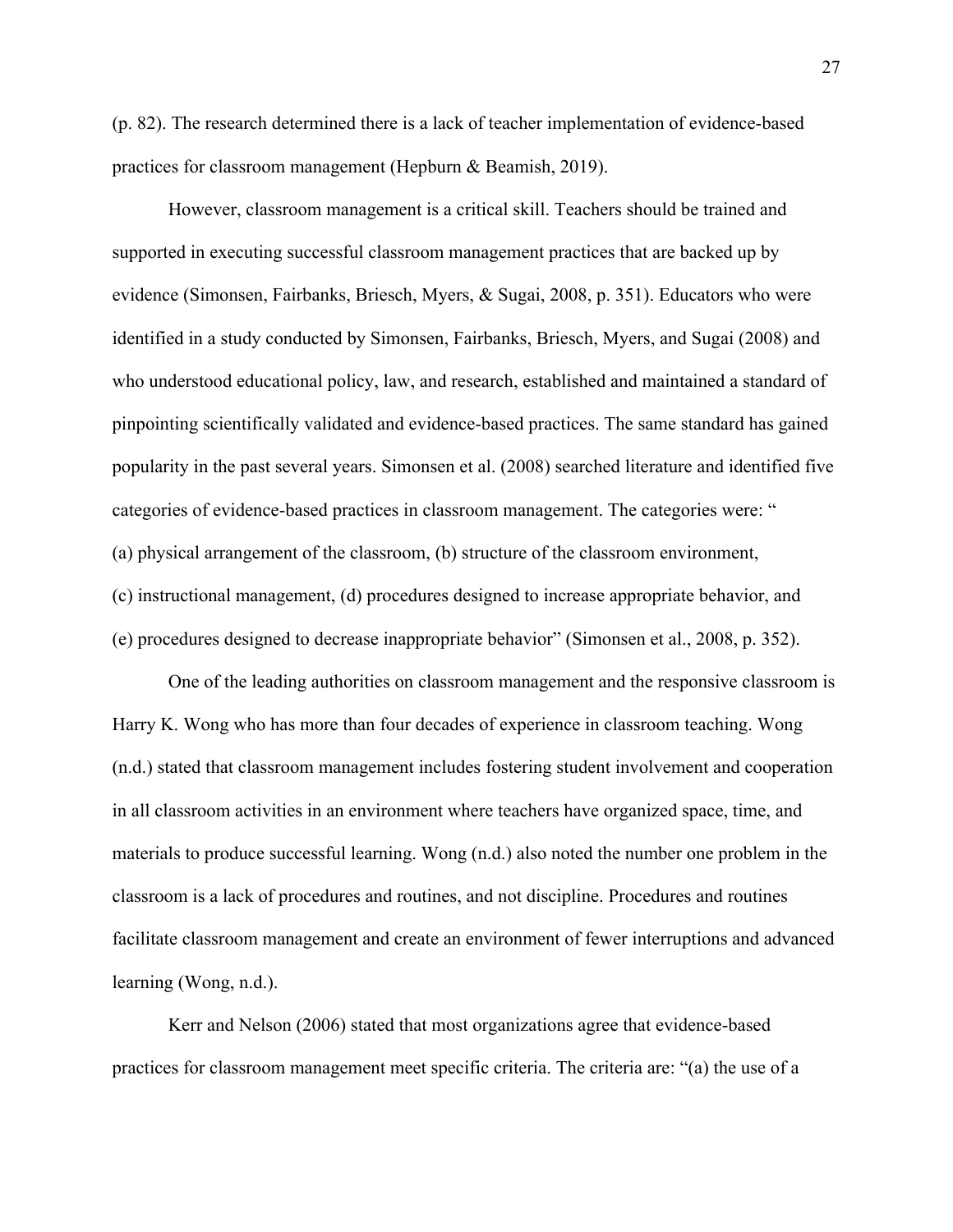sound experimental or evaluation design and appropriate analytical procedures, (b) empirical validation of effects, (c) clear implementation procedures, (d) replication of outcomes across implementation sites, and (e) evidence of sustainability" (Kerr & Nelson, p. 89, as cited in Simonsen et al., 2008, p. 352). Literature collected by Simonsen et al. (2008) described the results of evidence-based classroom management practices that are sufficient to be considered for classroom adoption (p. 351).

## **Structure and Predictability**

The researcher was able to identify 20 evidence-based general practices in the literature. These practices were grouped into five categories (Simonsen et al., 2008). Simonsen et al. (2008) searched empirical literature for each topic and found that these categories met the evidencebased criteria identified by Kerr and Nelson (2006), and that they also connected to effective classroom management practices.

For the purposes of this study, the researcher will highlight practices found in three of these categories. The researcher selected these practices because they were most directly associated with student behavior. The first method Simonsen et al. (2008) noted was the maximization of structure and predictability. In Simonsen's (2008) study, this practice focused on high classroom structure and the physical arrangement of the classroom.

Simonsen's (2008) study focused exclusively on evidence-based practices in classroom management and on considerations for research to practice. Simonsen et al. (2008) learned that classrooms with more structure have proved to increase positive academic and social behaviors. In researching studies conducted by Morrison (1979), Huston-Stein, Friedrich-Cofer, and Susman (1977) and Susman, Huston-Stein, and Friedrich-Cofer (1980), Simonsen et al. (2008) found that students in high structured classrooms (i.e., lower student activity/higher teacher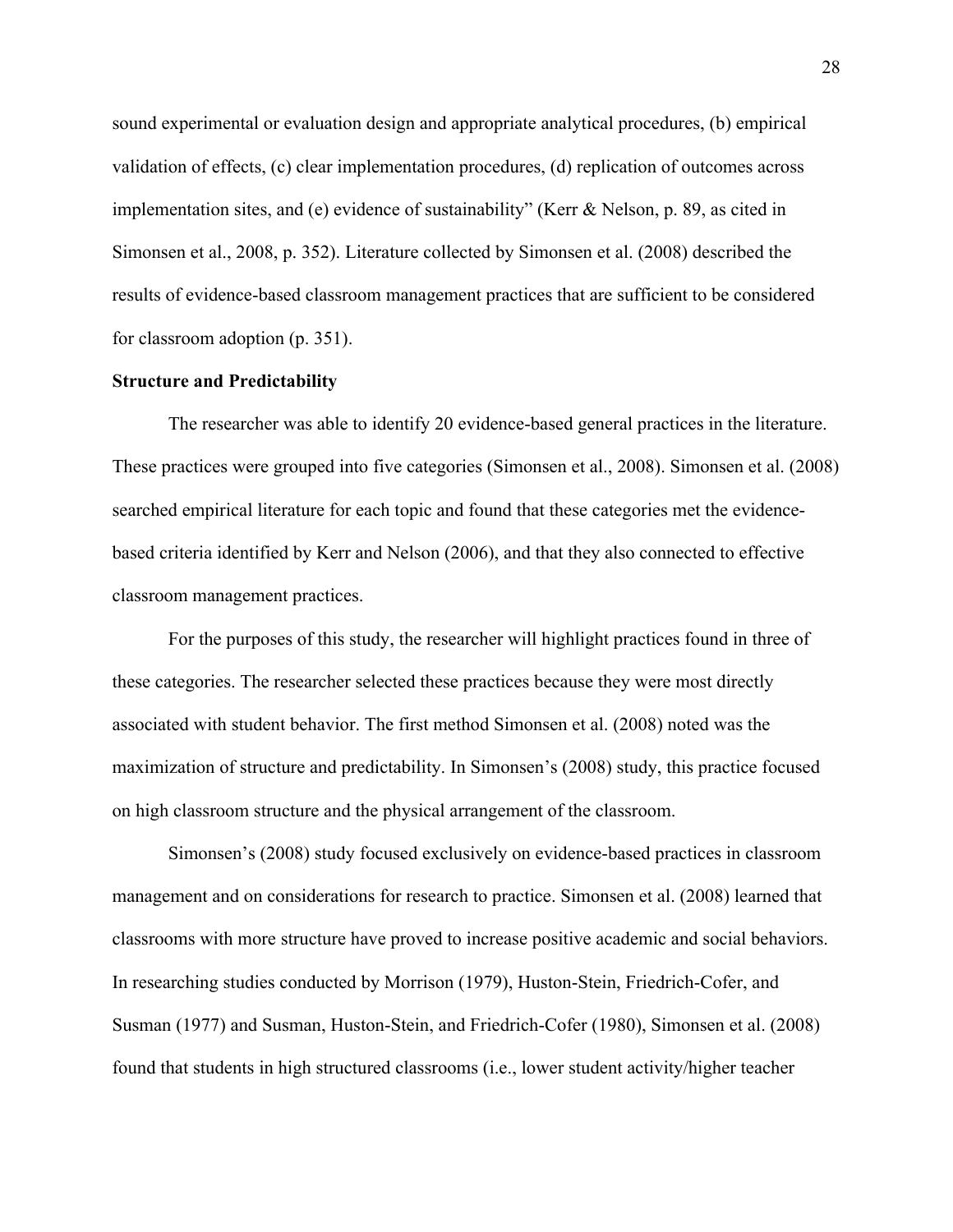control) had greater task engagement, friendlier peer interactions, more helpful and attentive behaviors, and less aggression.

Huston-Stein et al. (1977) conducted research of 13 urban Head Start classes containing 141 children with ages ranging between 2 and 4. The purpose of the research was to explore the relation of structure to social and self-regulating behavior of preschool children. The researchers learned that in the evidence-based practice of high structure classrooms (i.e., teacher-directed activity), children engaged in less disruptive behavior than those in low structure classes (Huston-Stein, Friedrich-Cofer, and Susman, 1977, p. 908). Results found in the literature yielded similar results to the more recent study conducted by Simonsen et al. (2008). Although Simonsen et al. (2008) suggested that the need for additional research exists, the study addressed the gaps in the literature and recommended that researchers make follow up steps to update, validate, and expand upon past research (p. 369).

In a more recent study, Zaheer et al. (2019) added to the body of literature and found that creating structure and predictability also involved the physical environment of the classroom (e.g., walls, visual dividers, etc.). Zaheer et al. (2019) contributed to the literature by discussing the classroom's physical structure (i.e., set-up). Predictability is the means by which teachers can establish trust with students who may experience potential change (Rutgers Center for Effective School Practices, n.d.). The predictable classroom is an environment where students can confidently predict classroom structure and teacher behavior, which results in positive adjustments to their own behavior (Rutgers Center for Effective School Practices, n.d.).

Research on the physical layout indicated that when teachers organized their classrooms in a manner that matched their instruction (e.g., whole-class lecture, cooperative peer groups), there was a positive impact on student behavior (Webber & Scheuermann, 2008, as cited in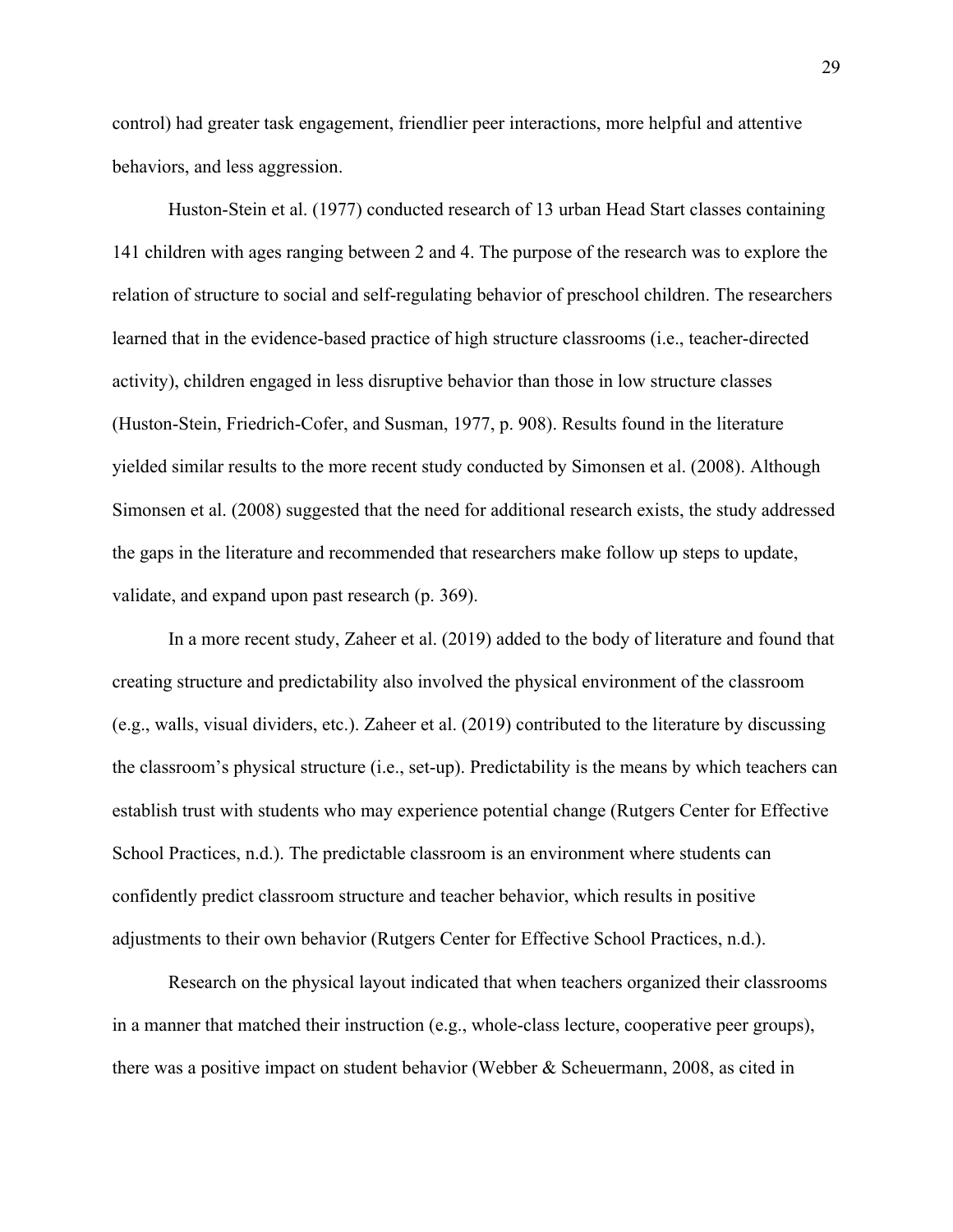Zaheer et al., 2019). Results from this study showed that organized classrooms decreased disruptions, facilitated smooth instructional routines and transitions and maintained safety (Zaheer et al., 2019, p. 119). In contrast, the research suggested that disorganized and cluttered classrooms could possibly lead to behavioral problems (McGill, Teer, Rye, & Hughes, 2003, as cited in Zaheer et al., 2019). The Danielson evaluation framework, originally developed by Charlotte Danielson in 1996, and used as a mainstream framework to evaluate teachers, noted that establishing a classroom of rapport and respect is establishing a classroom environment where the teacher and students can interact with each other respectfully and where everyone can succeed (Danielson, 2013).

MacSuga-Gage, Simonsen, and Briere (2012) conducted a study that found that routines established by teachers were another means of creating structure and predictability in the classroom setting. The findings of MacSuga-Gage et al. (2012) also connected to Zaheer's et al. (2019) study. MacSuga-Gage et al. (2012) confirmed the findings in Zaheer's et al. (2019) study, indicating that teachers could establish routines and procedures to help students understand what to do in the classroom, increase student predictability and allow for more time to be spent on instruction (as cited in Zaheer et al., 2019, p. 118).

### **Actively Engaging Students in Observable Ways**

Classroom management practices have a direct impact on the probability of success for students (Gage, Scott, Hirn, & MacSuga-Gage, 2018). Another evidence-based practice Simonsen (2008) found was the active engagement of students in observable ways, which included students' opportunities to respond (OTRs). Simonsen et al. (2008) argued that the classroom management practice of active student engagement increases the academic success of students by helping to decrease incompatible behaviors (e.g., talking out, out of seat, off task).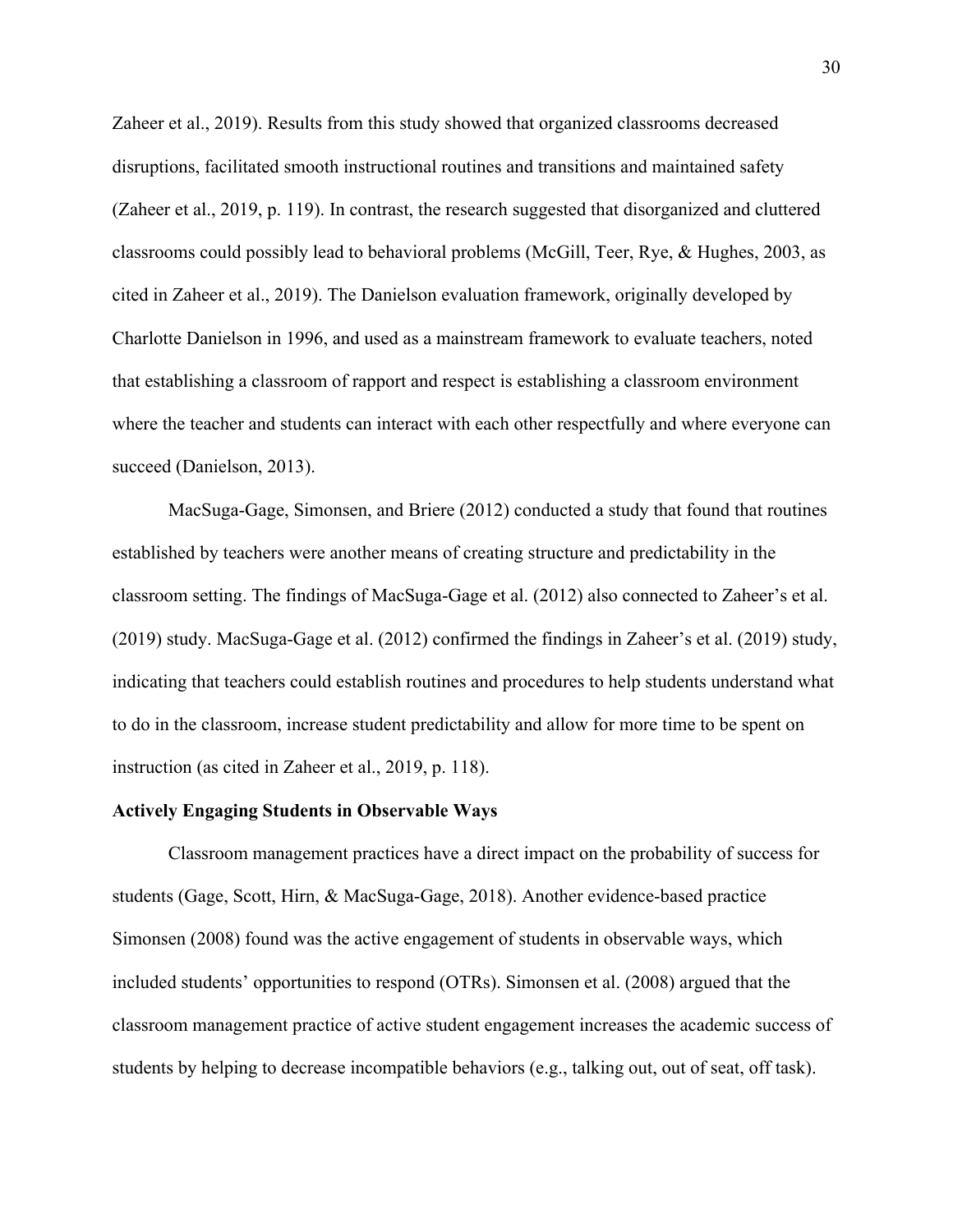Greenwood, Horton, and Utley (2002) stated "Engagement is a general term that refers to how a student participates during classroom instruction" (as cited in Simonsen et al., 2018, p. 359), "and is comprised of passive (e.g., listening to a teacher) and active (e.g., writing, answering a question) behaviors" (Simonsen et al., 2008, p. 359).

Gage, Scott, Hirn, & MacSuga-Gage (2018) conducted an evidence-based classroom management study that focused on active instruction and supervision of students (i.e., teaching), opportunities for students to respond (OTR), and feedback to students (p. 302). The study examined the relationship between teachers' implementation of these evidence-based classroom management practices and student behavior in elementary school (Gage et al., 2018). The researchers employed the study's practices while observing classroom instruction. The participant sample was 1,242 teacher-student dyads from 65 elementary school districts in a southeastern state (Gage et al., 2018, p. 304).

Results of the study were similar to those found in Simonsen et al. (2008), in that the evidence-based practices had a positive effect on both student behavior and academic achievement. The results of the analysis suggested these practices in classroom management were directly related to student engagement (Gage et al., 2018). However, Gage et al. (2018) noted that the degree to which specific teacher classroom management practices impacted student success is still not clear and that further research should be conducted.

In another similar study, Simonsen (2015) narrowed the focus of the evidence-based practice of engaging students to teacher-directed opportunities to respond (TD-OTR). Simonsen learned that one effective instructional practice that had growing empirical support and also supported classroom management was students receiving *frequent* and *various* OTR (Lewis et al., 2004; Sutherland & Wehby, 2001, as cited in Simonsen, 2015). According to Simonsen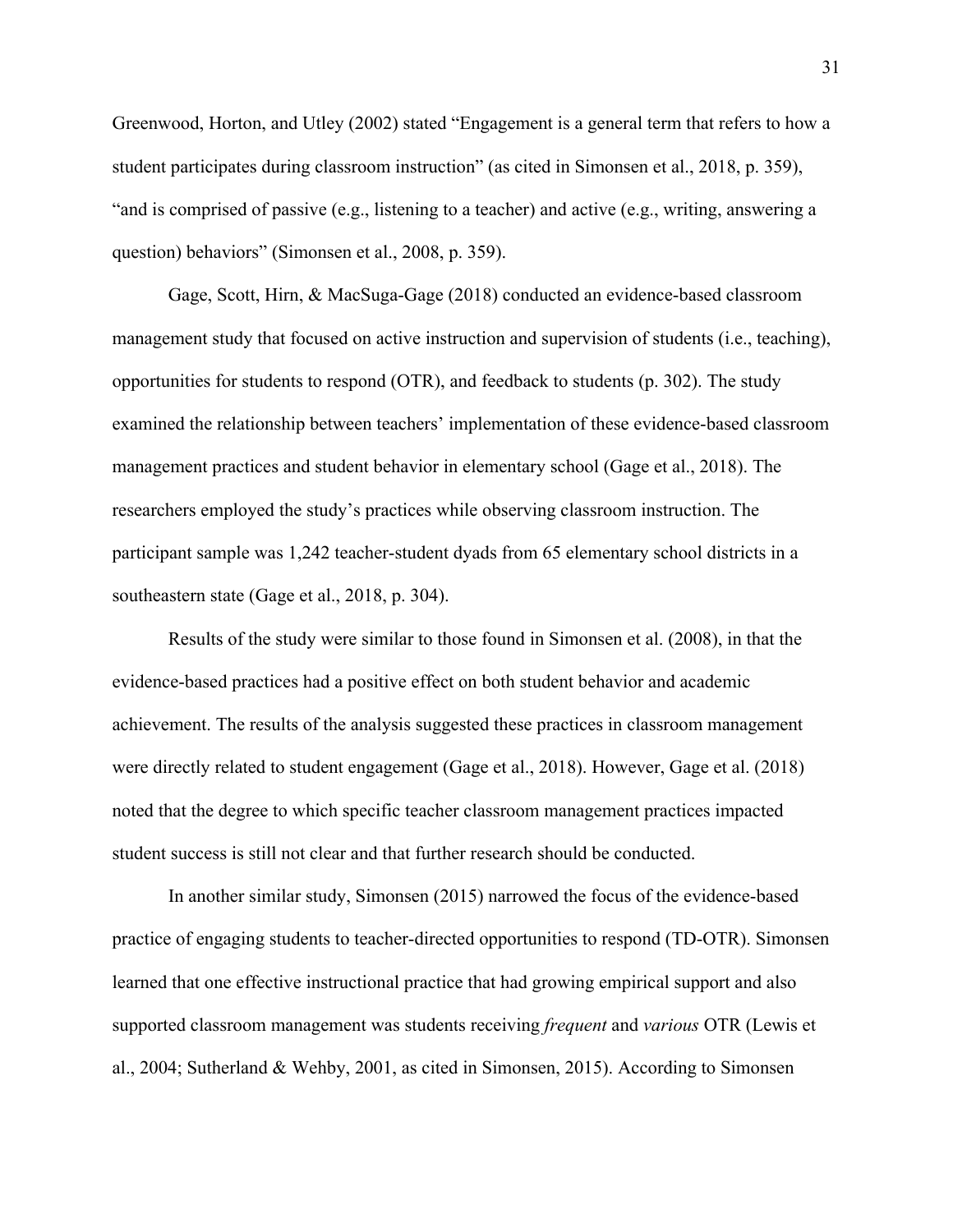(2015), research confirms that increasing TD-OTR has favorable impacts on student outcomes. The results of Simonsen's (2015) study were consistent with previous reviews, confirming that behavioral and academic student outcomes were positive and classroom management was enhanced when class-wide TD-OTRs were increased.

#### **Evidence-Based Practices to Support and Respond to Student Behavior**

The study of evidence-based practices to respond to student conduct is a study that has undergone investigation. Disruptive behavior, which also includes aggression and defiance (Waschbusch, Breaux, & Babinski, 2019), has been defined as any behavior demonstrated by students that interrupts the flow of instruction or is disruptive to the on-task behavior of other students (Haydon et al., 2010, p. 31). These behaviors have presented considerable burden to schools (Waschbusch et al., 2019, p. 92). Therefore, decreasing students' disruptive and off-task behaviors in the classroom is an evidence-based practice that has become a research priority (Haydon et al., 2010).

One evidence-based practice used to address student behavior is coaching interventions. Hafen, Ruzek, Gregory, Allen, and Mikami (2015) conducted an evidence-based study of 1,195 secondary school students (570 male and 625 female) out of five schools in the mid-Atlantic region of the United States, in which they were primarily from high school (89%), with the remaining students (11%) in middle school. The study consisted of coaching interventions that focused on teacher-student interactions that eliminate the negative impact of students' disruptive behavior on teacher perceptions (*MyTeachingPartner-Secondary* or MTPS-S).

Results of the intervention MTPS-S indicated that students who had more reported behavior problems in the Fall of the academic year were projected by teachers to have lower future educational attainment in the Spring of the academic year (Hafen, Ruzek, Gregory, Allen,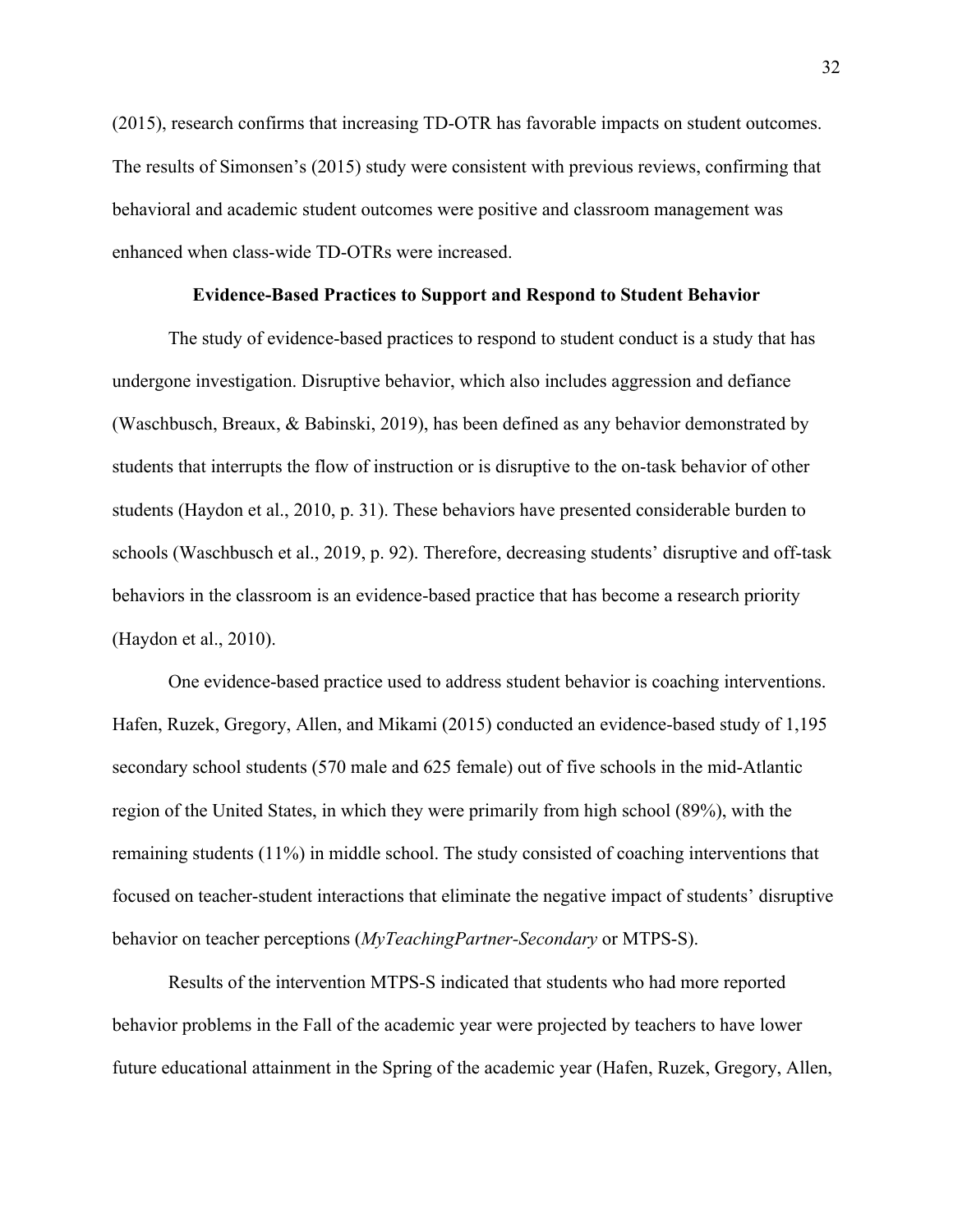and Mikami, 2015, p. 426). Hafen et al. (2015) noted that students who exhibited problem behaviors in the beginning of the school year often evoked negative perceptions and expectations from teachers that they may struggle to change (p. 426). However, teachers who participated in the intervention projected better educational attainment for their students than those teachers who were in a business-as-usual control condition (Hafen et al., 2015, p. 426).

In addition, Waschbusch, Breaux, and Babinski (2019) conducted a study that examined school-based interventions for defiant and aggressive behaviors in students. The authors learned that the school interventions were often implemented at three levels. The three interventions were: *universal* interventions (also called Tier 1 interventions), which applied to all students; *targeted* interventions (Tier 2 interventions), which applied to a subset of students who did not adequately respond to Tier 1 interventions, and *indicated* interventions (Tier 3 interventions), which involved specialized and intensive interventions for students who did not respond to the first two tier interventions (Waschbusch et al., 2019, p. 93). The results of the study suggested that school-based interventions produced small positive effects on aggression and defiance (Waschbusch et al., 2019).

#### **Classroom Strategies Assessment**

Classroom strategies assessment is a system that was used by researchers Lekwa, Reddy, and Shernoff (2019) to show evidence for the validity of an assessment of teacher practices for student behavior in the classroom (p. 109). They conducted their study using a sample of 107 teachers and 2,000 students in 11 urban elementary schools that served a population in a severely impoverished community (Lekwa, Reddy, & Shernoff, 2019). Lekwa et al. (2019) noted that student achievement (e.g., student learning) is a combination of interrelated elements in the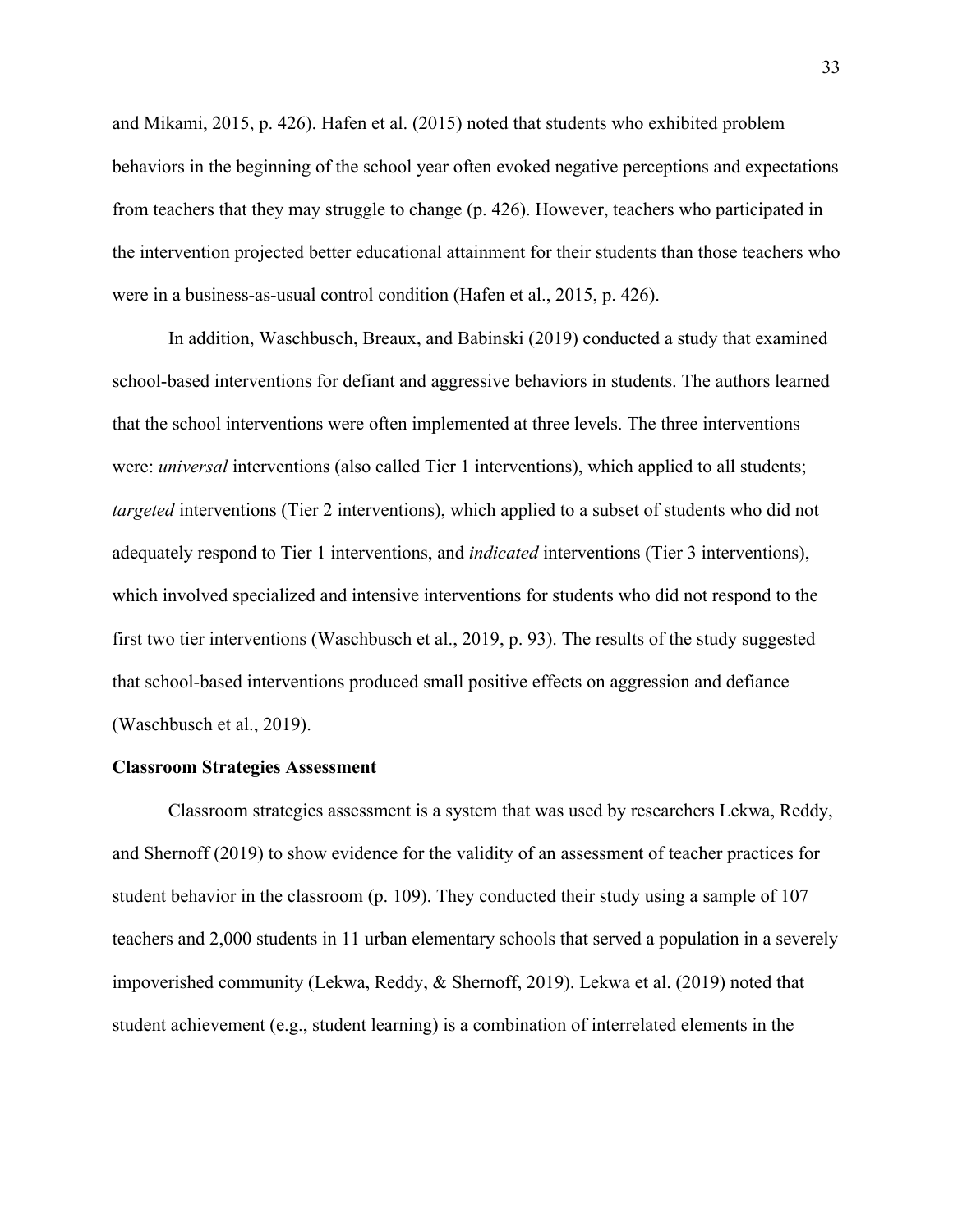learning environment. The elements of the classroom (e.g., learning environment) included curriculum, teacher practices and student behavior (Lekwa et al., 2019).

Lekwa et al. (2019) approached the study using the Classroom Strategies Assessment System-Observer form (CSAS-O; Reddy & Dudek, 2014, as cited in Lekwa et al., 2019) with student academic engagement as measured by the Cooperative Learning Observational Code for Kids (CLOCK; Volpe & DiPerna, 2010, as cited in Lekwa et al., 2019). CSAS-O is an observational assessment of teachers' use of specific instructional and behavior management strategies drawn from models of effective teaching (Lekwa et al., 2019, 111). CLOCK is a student academic engagement measure.

The analyses examined whether CSAS instructional and behavior management scores predicted classwide academic engagement (Lekwa et al., 2019, p. 109). The research study conducted by Lekwa et al. (2019) determined that there was a small correlation between the CSAS-O instructional and behavioral management strategy and student academic engagement (and less problematic behavior), but the research analyses found that kindergartners were more likely to exhibit academic engagement and positive behaviors. Likewise, similar findings in another study using similar strategies to CSAS-O and CLOCK were later reported for third graders, who also found greater student academic engagement in classrooms where teachers used a high quality of teaching strategies (Downer, Rimm-Kaufman, & Pianta, 2007).

According to Lekwa et al. (2019), student behavioral functioning is associated with academic achievement. The results of Lekwa's et al. (2019) research study revealed that a high use of instructional and behavioral management strategies has a positive effect on student academic engagement and good behavior. On the other hand, the results from Lekwa's et al. (2019) research study also suggested the low-quality use of behavior management strategies by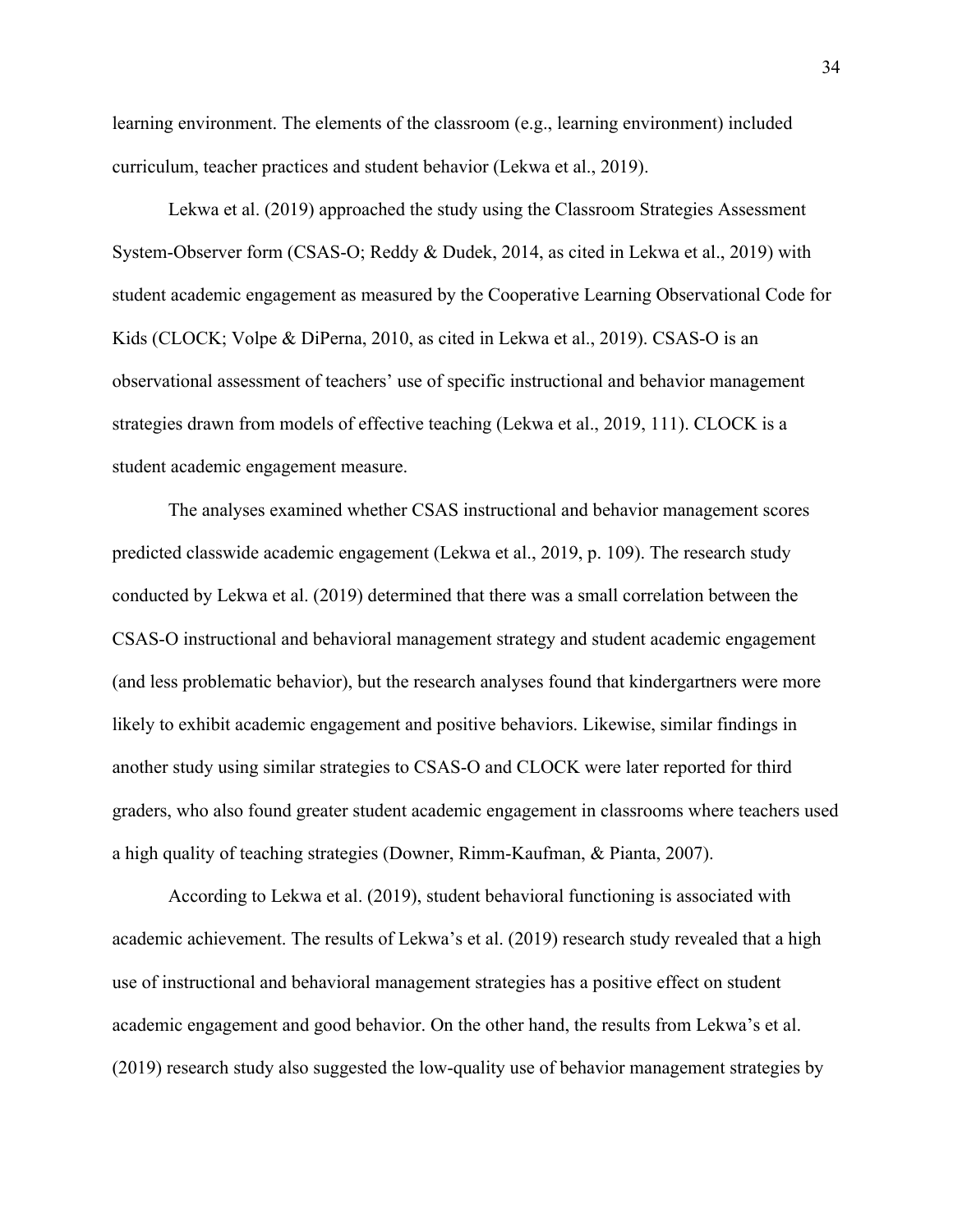teachers results in limited use of effective instructional strategies, which subsequently limits students' academic engagement (p. 116).

#### **Maslow's Hierarchy of Needs**

Abraham Maslow first proposed his hierarchy theory in 1943, classifying basic needs into five categories: physiological, safety and security, belongingness, esteem, and self-actualization (Lester, 2013, p. 15). Maslow's hypothesis stated that basic human needs appeared in sequential order, with lower needs (i.e. bottom of the pyramid) being more powerful than higher needs (Lester, 2013). When explaining the framework of Maslow's theory, Boogren (2018) stated that Maslow chose the pyramid shape because each level is generally unavailable until the level below it is first satisfied (p. 16). When individuals' basic needs are satisfied, they experience psychological health (Lester, 2013, p. 15).

Disruptive student behavior in the elementary school classroom presents significant challenges to the basic needs and self-efficacy of teachers (Jackson, 2015). Recognized as a serious work-related stressor, disruptive behavior can cause teachers to feel inadequate at their professions, resulting in serious anxiety responses (Skaalvik & Skaalvik, 2007). Long-term stress often leads to burnout and ultimate abandonment of the profession (Skaalvik & Skaalvik, 2007). It has been well researched that retention of teachers in public schools in America is a prolonged crisis (Fisher & Royster, 2016, p. 993). Fisher and Royster (2016) conducted a study on stress and on the retention of mathematics teachers, employing a hierarchy of needs similar to Maslow's theory, which could be used to better support teachers (p. 993). The authors conducted the research to uncover measures teachers could use to find more support while being less stressed in their jobs (Fisher & Royster, 2016, p. 1004).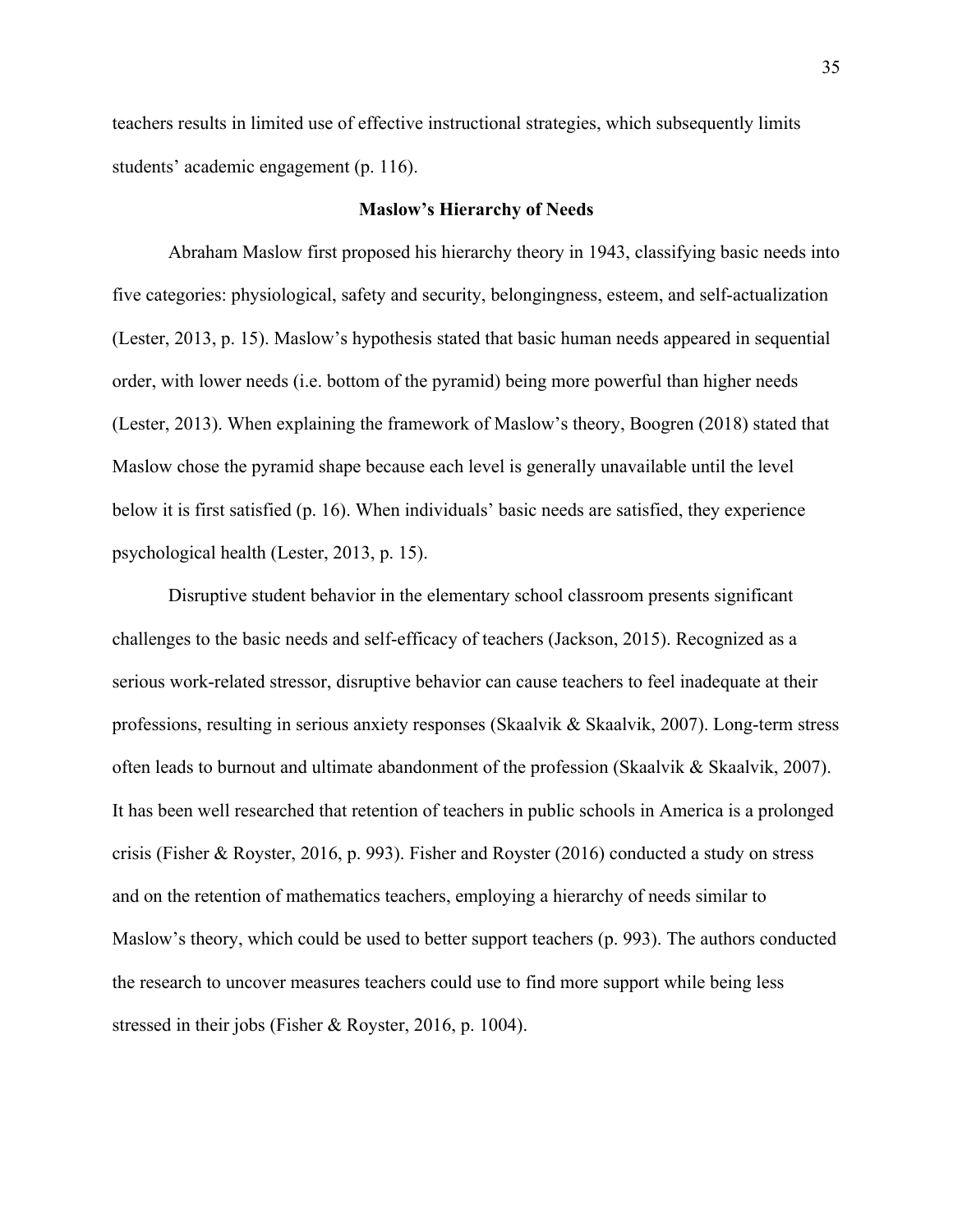Noltemeyer, Bush, Patton, and Bergen (2012) conducted an empirical study of Maslow's theory to discover the relationship among deficiency needs and growth needs. The authors' research focused on understanding the "deficiency needs" of children, in order to establish conditions that would maximize their academic growth (Noltemeyer, Bush, Patton, & Bergen, 2012, p. 1862). Noltemeyer et al. (2012) reported vast bodies of literature confirmed a relationship between the unmet needs of children and detrimental academic outcomes, suggesting their motivation to achieve academic excellence grows when their "deficiency needs" are satisfied (p. 1862). In agreement with Noltemeyer et al. (2012), Fisher and Royster (2016) suggested a better understanding of teachers' needs would help to establish a better support system for them, which would help to minimize their stress.

According to Shaughnessy, Moffitt, and Cordova (2018), Maslow's theory contended that *all* human beings have certain basic essentials that need to be met in order for them to survive. The study attempted to show that Maslow's ideas have relevance in today's world (Shaughnessy, Moffitt, & Cordova, 2018, p. 6). The authors' study focused on basic needs as they relate to training issues for the contemporary teacher. Shaughnessy et al. (2018) argued that the contemporary student brings an entirely different set of circumstances to the classroom than students did in previous years (p. 2). Shaughnessy et al. (2018) also stated that greater life stressors have an impact on students' levels within Maslow's hierarchy, which produces a greater challenge for teachers to meet their students' most basic needs.

#### **Physiological Needs**

The first tier of Maslow's pyramid included basic physiological needs: water, food, exercise, rest, and shelter (Boogren, 2018, p. 29). According to Maslow's theory, people will have difficulty functioning properly when these basic needs are not met (Boogren, 2018).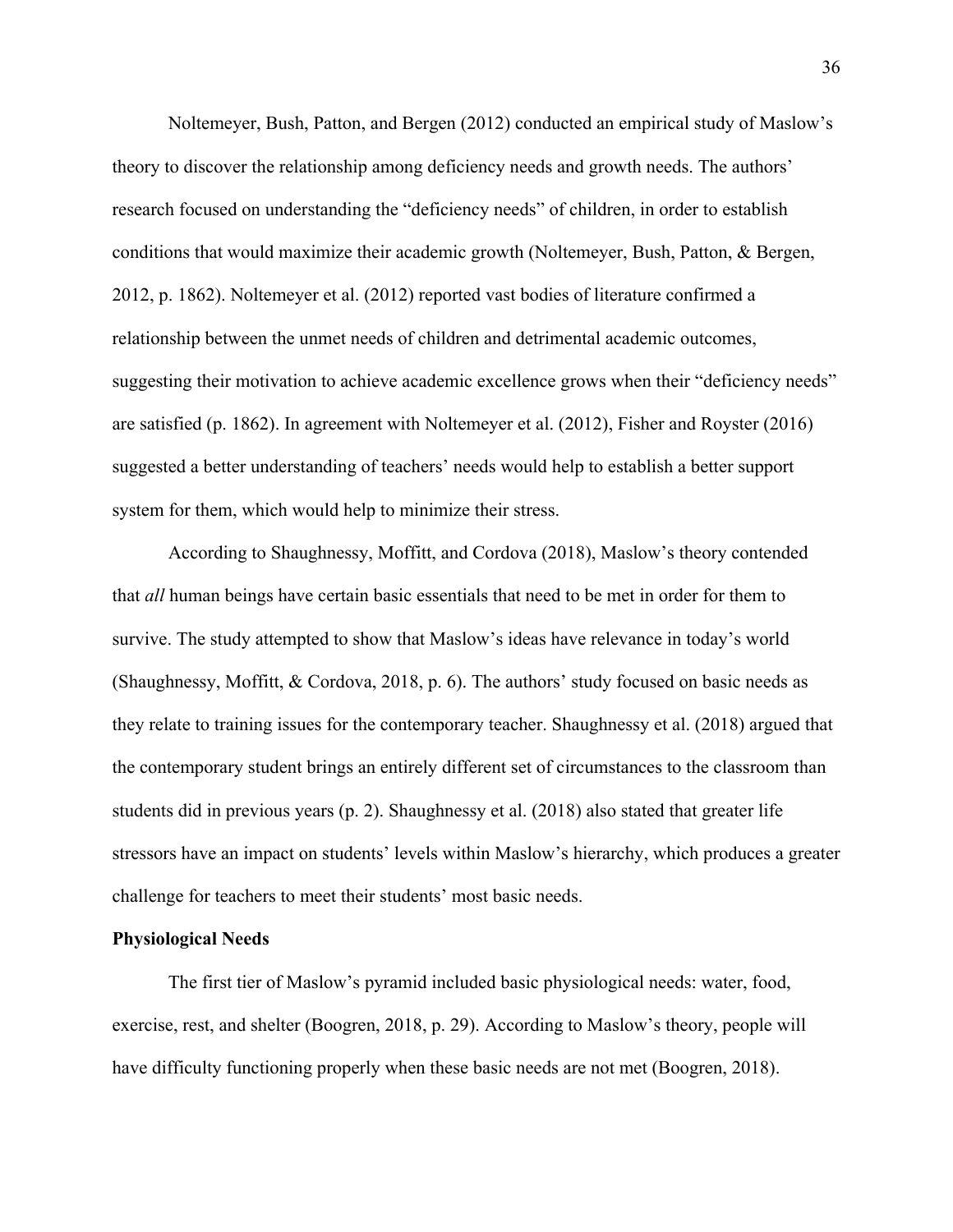Research on teacher anxiety showed that stress manifested in teachers and had a significant impact on teachers' health (Shernoff, Mehta, Atkins, Torf, & Spencer, 2011). For example, Haydon, Stevens, and Leko (2018) reported chronic stress is closely associated with exhaustion and negatively changes a person's biology (p. 99). Maslow stated one of the basic physiological needs is rest. Boogren (2018) appears to concur with Maslow and Haydon et al. (2018) in stating a lack of sleep (i.e., exhaustion) negatively impacts individuals, leading to heart and other health problems, depression, forgetfulness, and weight gain (p. 29). Shernoff, Mehta, Atkins, Torf, and Spencer (2011) noted that urban teachers who took part in their study reported that occupational stress impacted their physical health, possibly due to their overwhelming desire to meet the physiological needs of their students over the more complex need of self-actualization and feelings of accomplishment (p. 66).

# **Safety and Security**

The second tier of Maslow's pyramid included safety and security needs. Safety and security are defined as freedom from "risk of injury, danger, or loss" (Boogren, 2018, p. 43). Boogren (2018) referred to safety as that which reduces the potential for physical or emotional harm (p. 43). It has been shown that disruptive student behavior (i.e., stressor) can be a cryptic form of student bullying of teachers (SBT), a phenomenon that was examined by Finland researchers in the late 1990s (Garrett, 2018).

Garrett's (2018) research sought to highlight the phenomenon of SBT and to build an understanding of its nature. The study revealed that persistent disruptive behavior had been recognized as a form of indirect SBT (Debarbieux, 2003, as cited in Garrett, 2018, p. 19), which produced teacher stress and threatened teacher self-efficacy. Ozkilic's (2014) analysis revealed that teacher self-efficacy correlated with classroom behaviors, and the majority of teachers who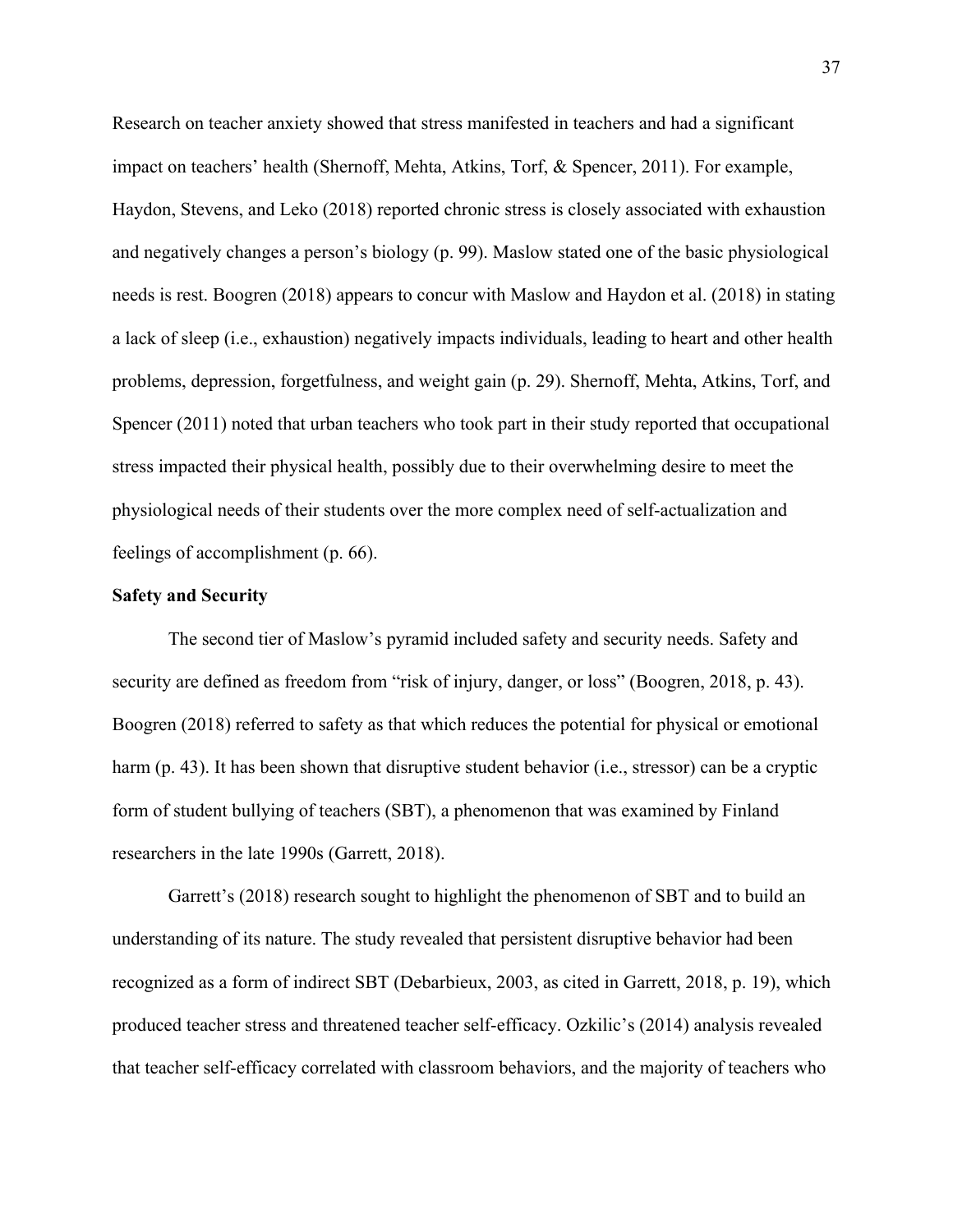participated in the study and were bullied by their students, achieved moderate to low scores on a teacher self-efficacy scale (p. 260). Teachers whose safety and security needs were met (i.e., non-bullied) scored much higher (Ozkilic, 2014).

## **Belongingness and Love Needs**

The third tier of Maslow's pyramid included the psychological needs of belongingness and love. A sense of belonging has been described as "the experience of personal involvement in a system or environment so that persons feel themselves to be an integral part of that system or environment" (Hagerty, Lynch-Sauer, Patusky, Bouwsema, & Collier, 1992, p. 173). Feille, Nettles, and Weinburgh (2018) defined *belonging* as having a valuable place within a community that involves a shared and satisfying emotional connection (p. 39). In line with Maslow's third tier, Cancio, Albrecht, and Johns (2013) argued that administrators who fail to offer emotional support to teachers who undergo stress and burnout due to behavioral issues amplify the attrition problem. Teachers leave the profession for not having a sense of belonging. Emotional support from administrators demonstrates to teachers that they are appreciated, respected, trusted professionals and worthy of concern (House, 1981, as cited in Cancio, Albrecht, & Johns, 2013, p. 73).

# **Esteem Needs**

The fourth tier on Maslow's pyramid included the psychological need of esteem. On this fourth rung, Maslow explained that everyone has a need to maintain self-esteem and a need to gain the esteem of others (Boogren, 2018). Price and Weatherby (2018) verified that retaining good teachers once they enter the profession has become a severe problem in the educational systems of the United States and around the world. Their study suggested part of the crisis was the perception of the global teaching profession itself (Price & Weatherby, 2018, p. 113). The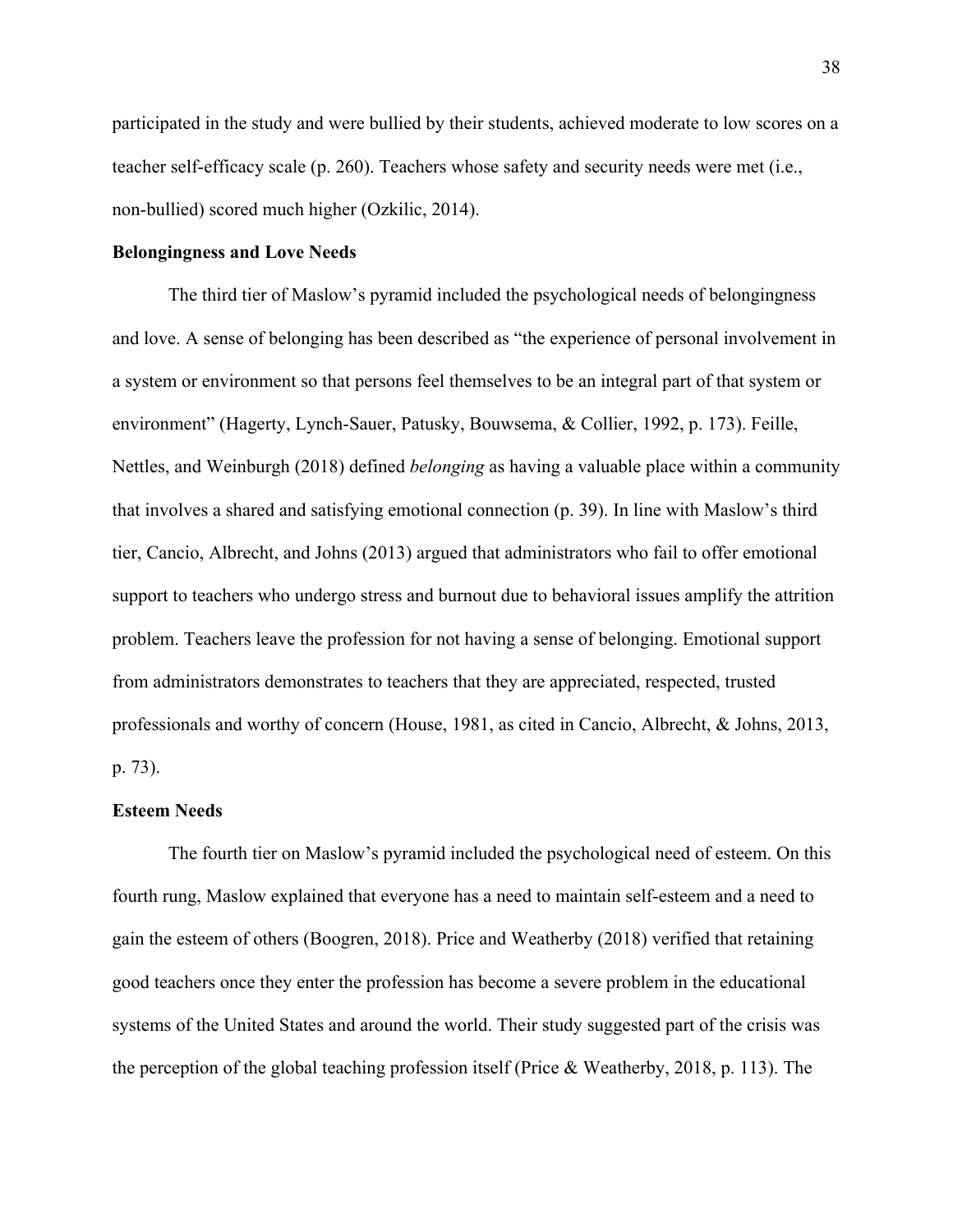level of esteem ascribed to teaching was not enough to make teachers feel valued. The authors concluded that teachers feel valued when they experience job satisfaction, have better working conditions, are involved in school decision-making, and are recognized and accommodated for good work (Price & Weatherby, 2018).

# **Self-Actualization**

Teacher stress was defined as an unpleasant emotional experience (e.g., moment) associated with environments that triggered feelings of anger, frustration, and tension, which resulted in job dissatisfaction (Ouellette et al., 2018). Self-actualization, the fifth tier on Maslow's pyramid of needs, demonstrated the opposite. It expressed teachers' capacity to experience satisfaction, the feeling of accomplishment or the realization of their fullest potential (Hale, Ricotta, Freed, Smith, & Huang, 2019). Maslow's idea of the *peak experience* was the distinctive feature found in Boogren's (2018) research. The peak experience referred to the moment in life where everything was perfect and everything fell into place (Boogren, 2018, p. 87). Self-actualizing individuals had a clear perception of reality, full acceptance of themselves and those around them, and immense gratitude for the moment (Boogren, 2018, p. 89).

A study conducted by Arslan (2017) seemed to support Boogren's (2018) rationale. Arslan (2017) stated that the greatest predictor of teachers' self-actualization was the need for them to be having fun as educators. Arslan (2017) employed correlational research comparing two self-actualization scales. The study concluded by identifying the "fun need" as the most effective factor (p. 1045).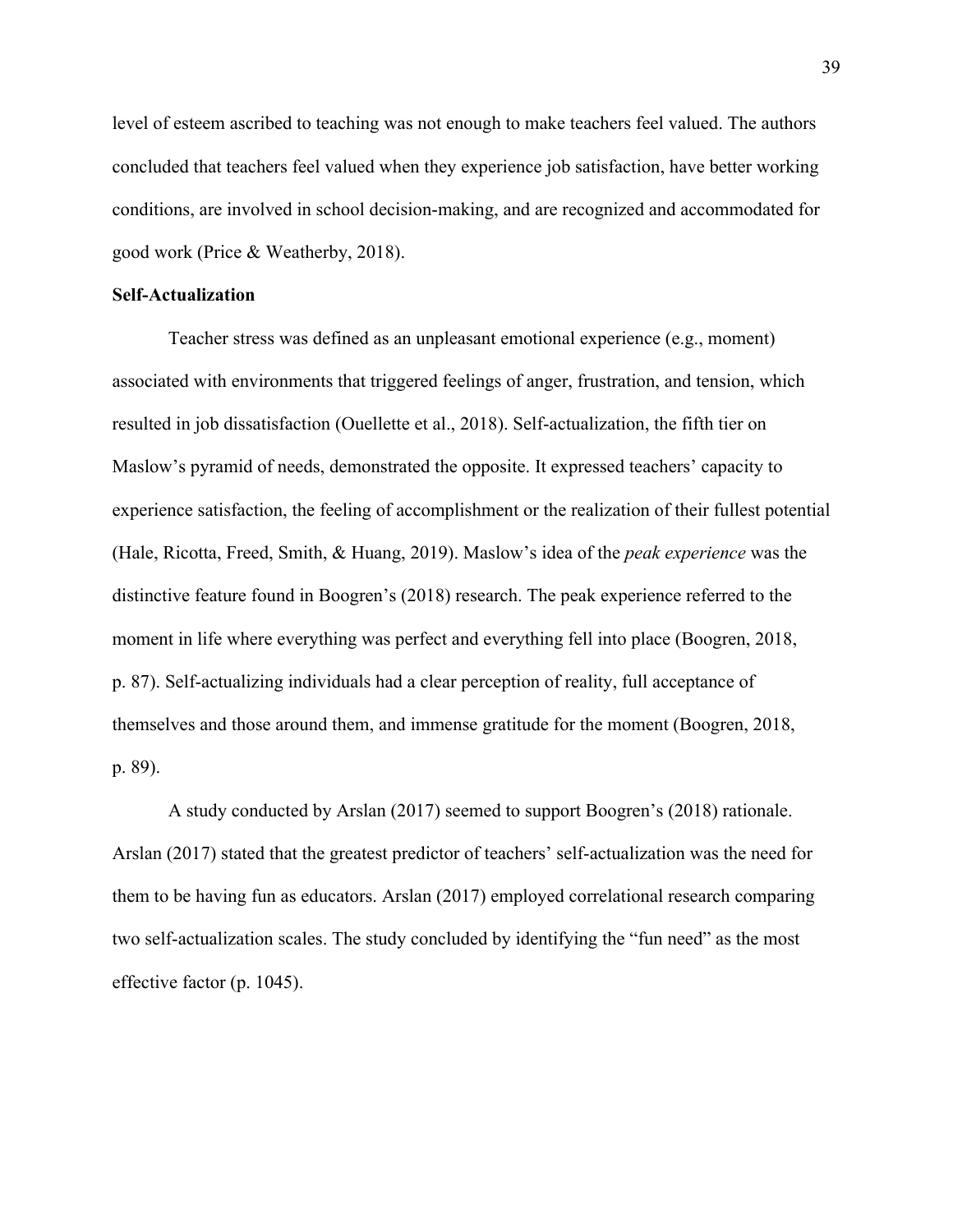#### **Social Identity Theory**

In Maslow's hierarchy of needs, the ideas of "belongingness" and "esteem" correspond to a psychological theory introduced by Tajfel and Turner (1979). According to Abrams and Hogg (1990), Tajfel and Turner (1992) developed the theory of *social identity* which highlighted the need for self-definition or social structure. The authors (Abrams & Hogg, 1990) conducted a study on the particular research tradition of what they named the social identity approach. The social identity theory underscored the relationship between the individual and a particular social group with some emotional and value significance in being a part of that particular group (Abrams & Hogg, 1990). Therefore, social identity theorists contend that individuals who are part of a group lose a sense of individuality as they accompany the emergence of the group identity (Huddy, 2001).

Abrams and Hogg's (1990) perspective differed from that of Boogren (2018). In working with beginning teachers, Boogren (2018) learned that teachers' sense of belonging to the school community is what made teachers more likely to keep teaching (p. 55). In citing Brene Brown (n.d.), Boogren (2018) highlighted the concept that belonging did not mean *fitting in* (p. 56). According to Boogren (2018), individuality was necessary to social identity because belonging to a particular group provided the means of an individual's ability to truly shine (p. 59). Price and Weatherby (2018) concurred by stating teachers feel valued when they have a legitimate and significant role within the school community.

# **Self-Categorization**

According to another study, the social identity approach involves the closely related theory of self-categorization (van Dick et al., 2019). Self-categorization theory (SCT) is a philosophy that also emphasizes the sense of self-worth that derives from individual membership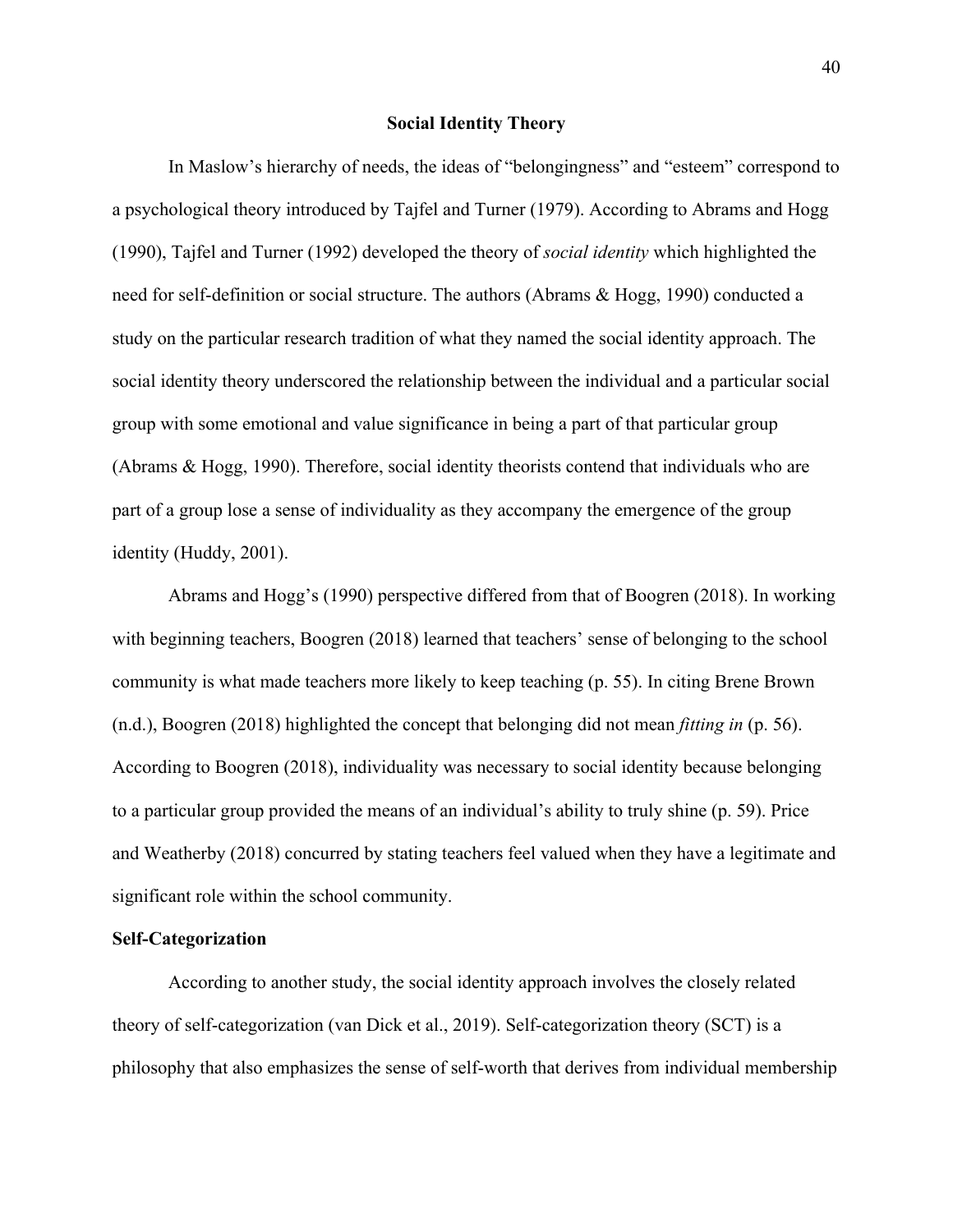in particular social groups (van Dick et al., 2019). When citing Turner (1991), van Dick, Crawshaw, Karpf, Schuh, and Zhang (2019) argued that social identity is the grounds of *social influence*, which states that people are motivated to conform their behavior to the activities of an organization when they perceive themselves to be a vital member of the group. Van Dick et al. (2019) stated that identification with the group (i.e., organization) fulfilled the sense of belongingness as described by Maslow (1943, 1954). The argument proposed by van Dick et al. (2019) seems to align with the rationale of Boogren (2018).

However, in Hornsey's (2008) study, his findings suggested that one of the cornerstones of the self-categorization theory was depersonalization (p. 208), which seemed to conflict with the argument proposed by Boogren (2018) and van Dick et al. (2019). Hornsey (2008) stated that proponents of SCT have argued that people consider themselves less than individuals and more of interchangeable models when representing their social groups (p. 208). A study conducted by Hogg and Reid (2006) seemed to underscore Hornsey's (2008) case concerning depersonalization. In their study, the authors contended that the group dynamic submerges uniqueness of individuals, and that the norms of the *group* reveal they are "context-dependent prototypes that capture the distinctive properties of the group" (Hogg  $\&$  Reid, 2006, p. 7)

### **Lazarus and Folkman's Transactional Theory of Stress and Coping**

Lazarus and Folkman's transactional theory of stress and coping (1984) has been instrumental in influencing decades of research on stress and coping (Biggs et al., 2017). The transactional model focuses on external stressors and their potential effects on psychological well-being (Spilt, Helma, Koomen, & Thijs, 2011, p. 458). Biggs et al. (2017) noted the stress experience could be categorized in four different ways: an external stimulant, a response, an individual/environmental interaction, and an individual/environmental transaction (p. 351). The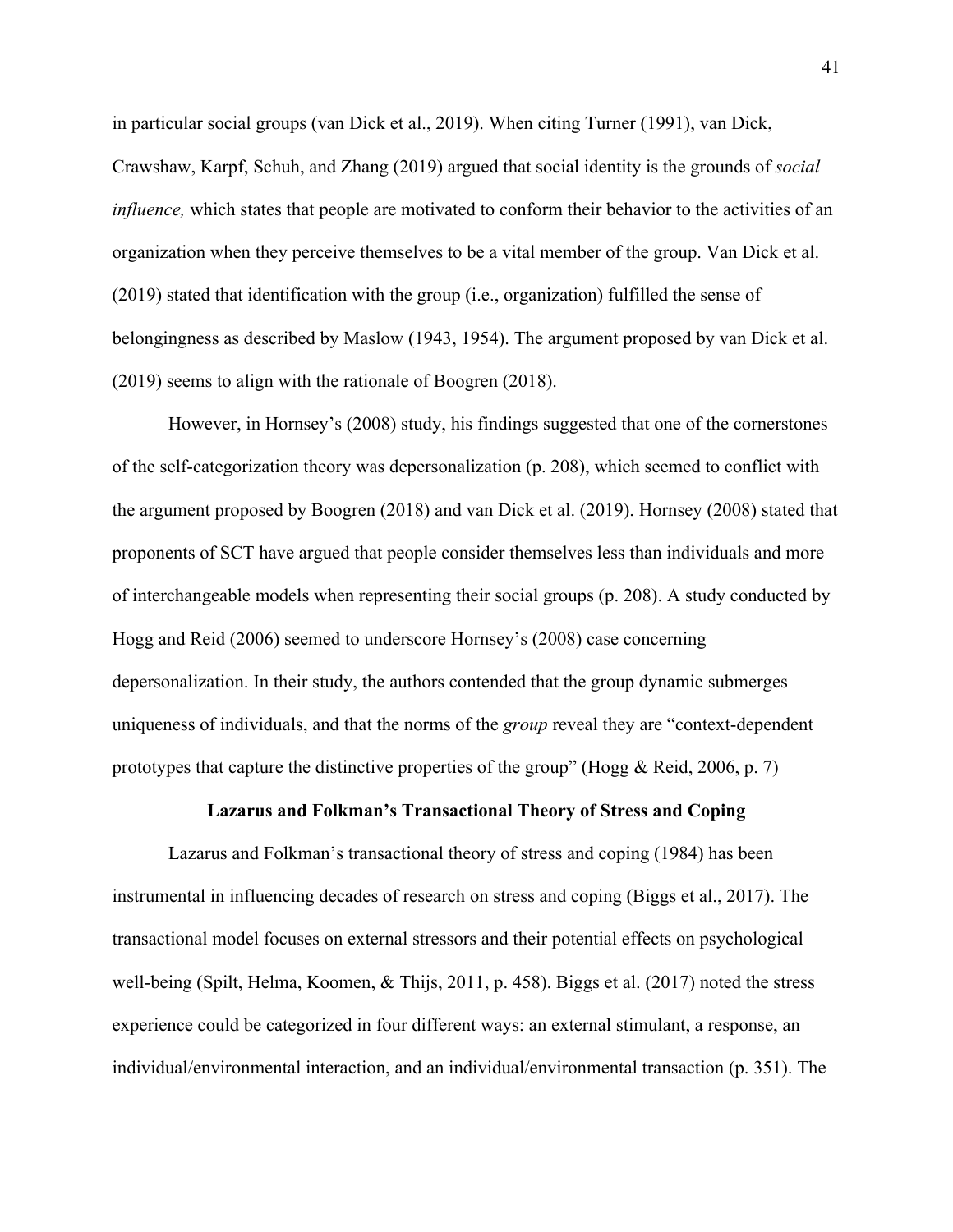key concept of the transactional theory is the appraisal of stimuli, which generates emotions and results in potential stress (Biggs et al., 2017). Moreover, Biggs et al. (2017) noted that two primary features underscore the original Lazarus and Folkman's theory: *cognitive appraisal* and *coping*.

#### **Cognitive Appraisal**

Research has shown that cognitive appraisal has played a crucial function in ascertaining the impact of stress response (Alhurani et al., 2018, p. 206). Consistent appraisal of external stimuli, whether it is from the environment or from individuals, is the overall push of Lazarus and Folkman's theory (Biggs et al., 2017). Recognizing and defining external stimuli shapes the entire theory of cognitive appraisal. In line with the theory, Smith and Ellsworth (1985) claimed the "experience of emotion" closely associates with the appraisal of environments, and that by exploring further studies of the dimensions of cognitive appraisal, researchers will better understand the nature of emotional response (p. 817). For this study, Lazarus and Folkman's model is highly beneficial to understanding the teacher-student behavior in the classroom (Spilt et al., 2011)

Biggs et al. (2017) confirmed that Lazarus and Folkman (1984) "described two core forms of cognitive appraisal: *primary* appraisal and *secondary* appraisal" (p. 352). Primary appraisal evaluates meaning based on an environmental/individual transaction and determines how the transaction affects well-being (Folkman, 1984; Lazarus & Folkman, 1984, as cited in Biggs et al., 2017). Primary appraisal judges whether an encounter is immaterial, positive, or stressful (Lazarus & Folkman, 1984, p. 53, as cited in Miller & McCool, 2003). For example, it has been shown that unruly student behavior (i.e., individual stimuli) disrupts classroom management (i.e., environmental stimuli) and produces high levels of stress for teachers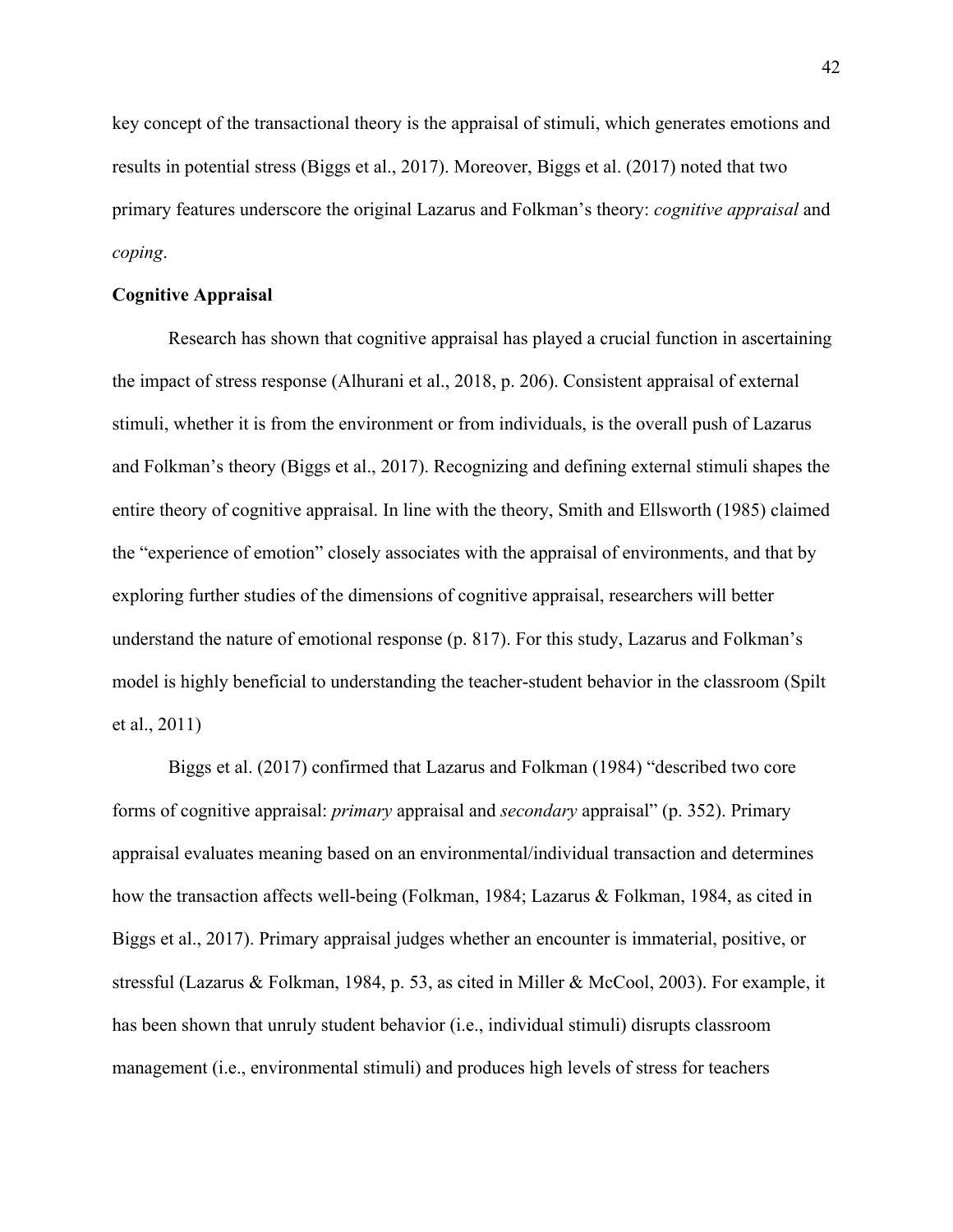(Ouellette et al., 2018). Primary appraisal attempts to assess the significance of the transaction and determines whether or not the disruptive behavior of students is a significant stressor that affects teachers' well-being (Biggs et al., 2017).

# **Coping**

Folkman, Lazarus, Dunkel-Schetter, DeLongis, & Gruen (1986) defined coping as a constant changing of cognitive and behavioral efforts to manage "stressful encounters" that are appraised as taxing (p. 993). In the Lazarus and Folkman (1984) transactional stress model, *coping* was found to be closely associated with secondary appraisals. Secondary appraisals involve the evaluation of a person's ability to cope with stressors (Gomes, Faria, & Gonçalves, 2013, p. 352). Miller and McCool (2003) conducted a study on coping with stress in outdoor recreational settings, while employing the transactional stress theory. Their study focused on the relationship between reported levels of stress and the coping strategies found in their particular setting (Glacier National Park). The authors noted that secondary appraisals related to coping behaviors and they contained "a judgment concerning what might and can be done" (Lazarus & Folkman, 1984, p. 53, as cited in Miller & McCool, 2003).

In line with Folkman et al. (1986), Dewe and Cooper's (2007) study stated that secondary appraisal determines how potential stressors are managed (as cited in Biggs et al., 2017). Gomes, Faria, and Goncalves (2013) seemed to confirm Dewe and Cooper's argument by stating secondary appraisals involve coping potential and heavily lean on an individual's feeling of being able to cope with stressors (p. 352). Teachers who are confronted with disruptive student behavior sometimes respond negatively to the coping aspect of the Lazarus and Folkman (1984) model. In some cases, teachers have managed their stress and lack of self-efficacy by leaving the profession altogether (Dicke et al., 2014).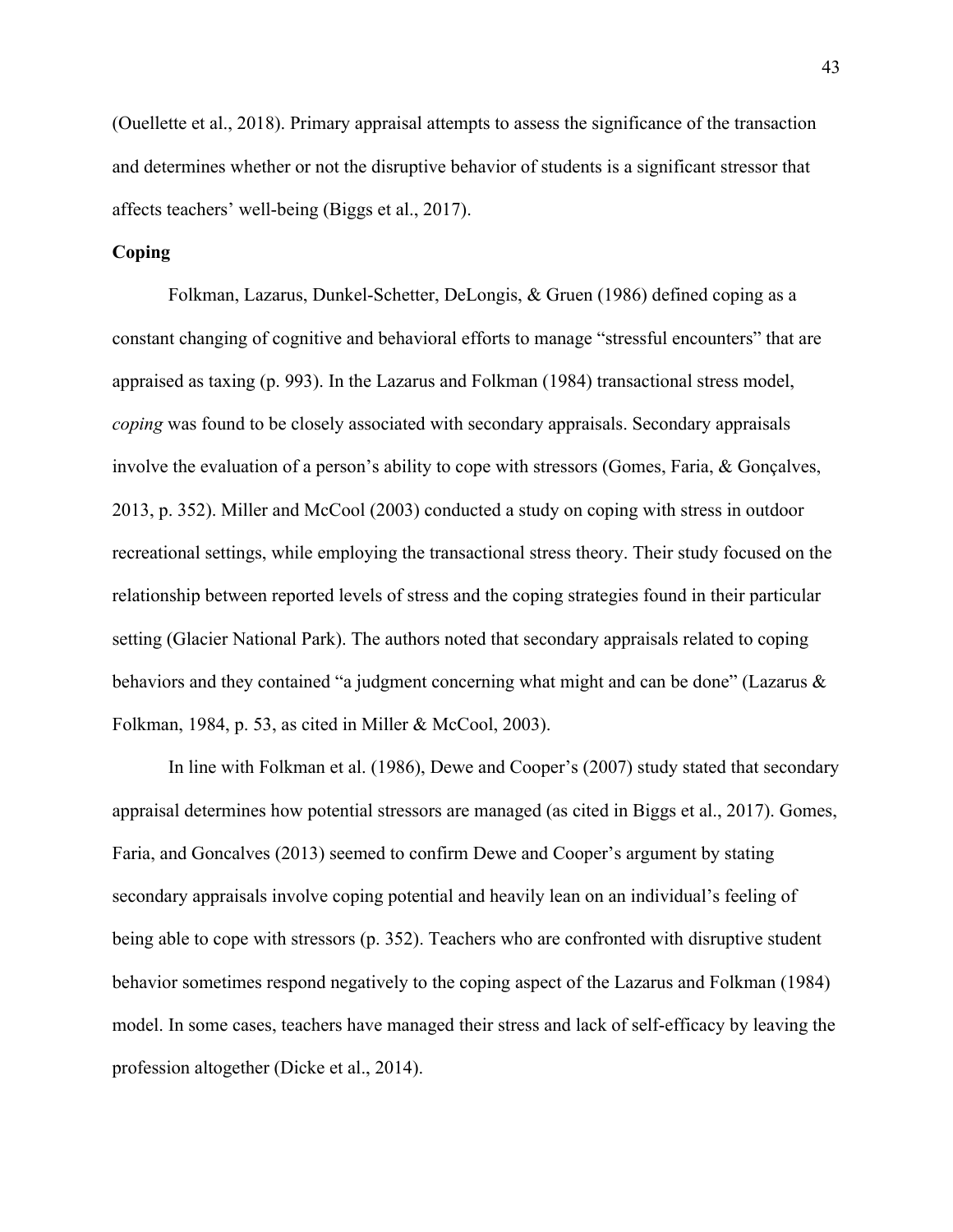### **Conclusion**

Several arguments emerged from the literature on disruptive behavior, classroom management, and teacher stress. Lazarus and Folkman (1984) argued that teachers appraise their disruptive classroom environment (e.g., primary appraisal) and then employ a coping mechanism (e.g., secondary appraisal) to deal with the results of the stress. The Tajfel and Turner (1979) theory of social identity argued that teachers be "self-defined" in a social structure. Maslow's theory of needs contended that all human beings have basic needs that must be met in order for them to survive and to thrive.

This literature review demonstrated the importance of educators finding appropriate responses (i.e., coping) to the disruptive behavior that negatively affects the learning environment of elementary school students and the well-being of those who would instruct them. I would recommend that researchers continue to conduct extensive research into this area of study. Many of the studies found in research were conducted near the ten year mark. More recent studies are needed.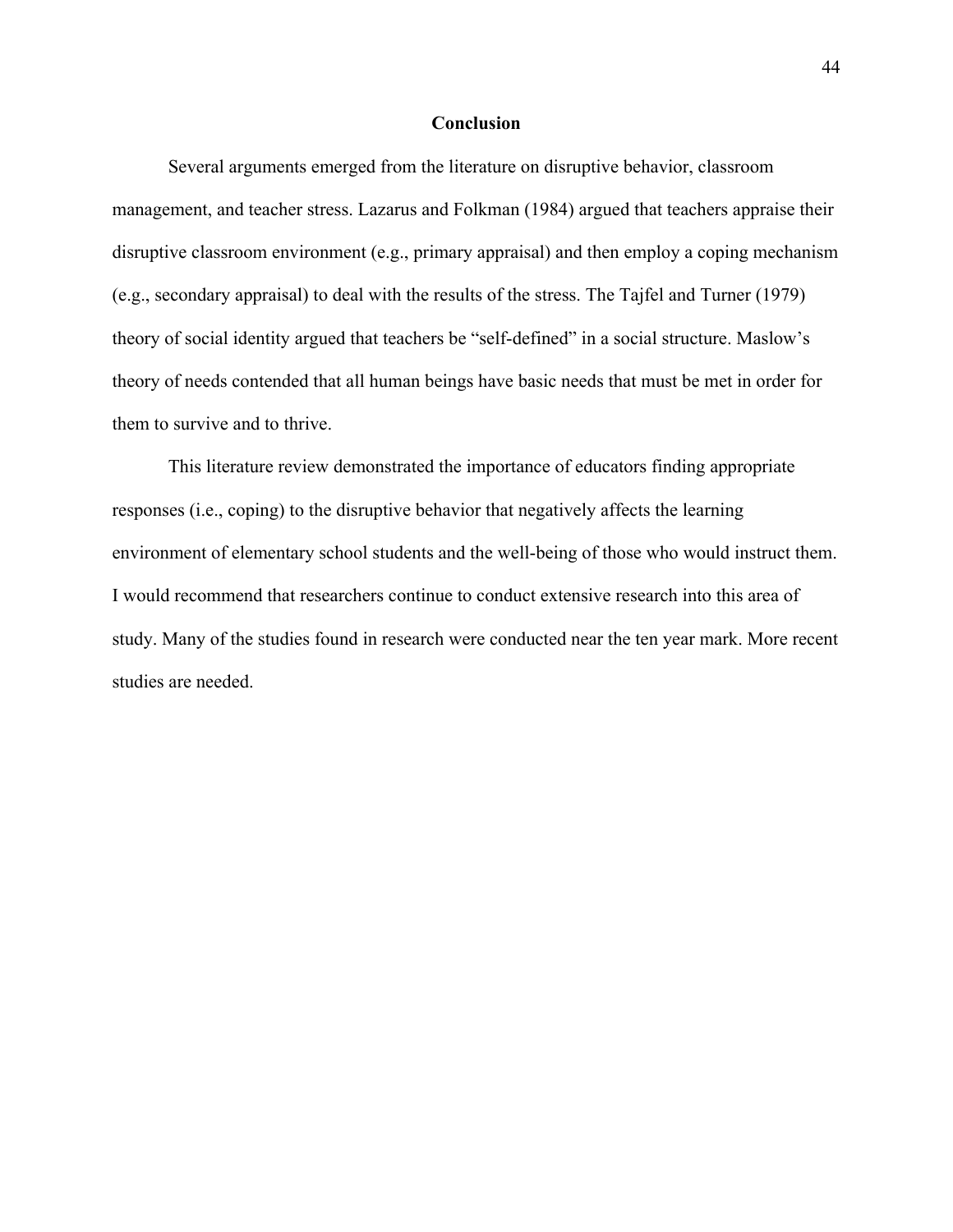#### CHAPTER 3

# METHODOLOGY

Survey data from a recent study suggests teachers, school administrators, and districts agree that disruptive student behavior creates significant problems in the classroom and obstructs teachers' ability to perform their jobs and students' ability to progress academically (Figlio, 2007, p. 377). Consequently, disruptive student behavior produces job-related stress for teachers who must contend with resistance and disorder in the classroom (Haydon et al., 2019). Biggs et al. (2017) argued that teacher burnout minimizes the effectiveness of coping strategies and stands as the most common reason teachers leave the profession (Bressman, Winter, & Efron, 2018, p. 164). The purpose of this study was to determine how challenges to classroom management in inner-city elementary schools contribute to teacher stress, burnout, and attrition. Distinctively, the study focused on unruly student behavior as a central factor that leads to unsuccessful classroom management. Researchers have identified negative teacher-student engagement, caused by challenging student behavior, as one of the topmost stressors that diminishes teachers' self-efficacy and creates teacher stress and burnout (Haydon et al., 2019).

The focus of this chapter is the evidence-based research design that was used for the study. The chapter will cover the proposed methodology, the setting, participants, data, analysis, participant rights, and potential limitations. The prevailing question that directed the research is: What perceptions do inner-city, elementary-level teachers have regarding the role of student behavior and teacher stress and burnout? The research was grounded in Maslow's hierarchy of needs, the Tajfel and Turner (1979) theory of social identity and the psychological stress and coping theory of Lazarus and Folkman (1984).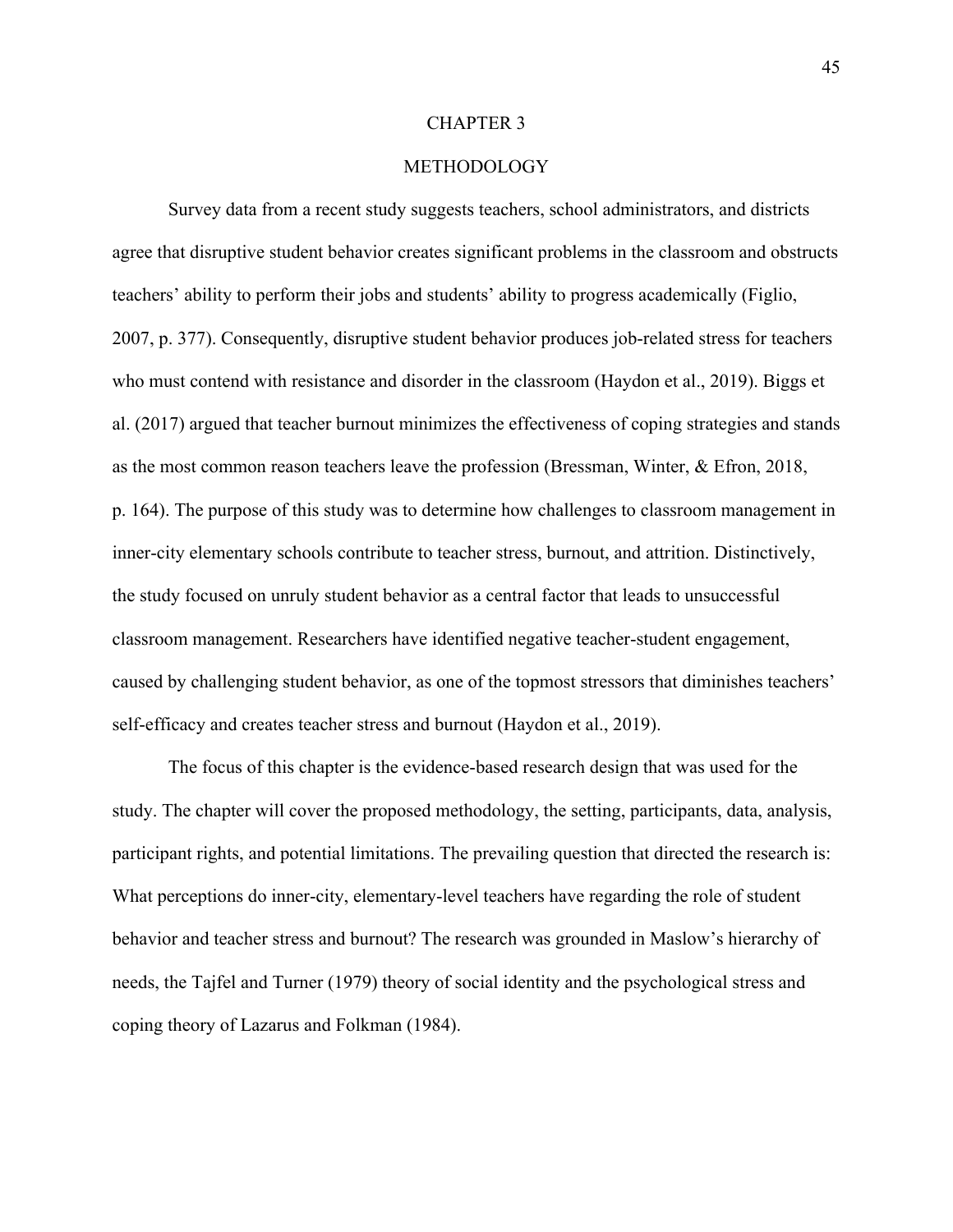The research method for this study was the phenomenological design. According to Creswell and Poth (2018), the phenomenological study "describes the common meaning of experiences of a phenomenon (or topic or concept) for several individuals" (p. 314). The design was used to analyze and record the individual and professional experiences of elementary school teachers who have previously worked or presently work in one low performing public school in the Central Florida area. The researcher analyzed teachers' perceptions of how disruptive student behaviors contributed to their emotional well-being or psychological needs. The study looked for ways in which the teachers perceived that teacher efficacy can be improved to reduce teacher stress and burnout. This study used the phenomenological approach to analyze teachers' professional experiences, guided by the concepts (i.e., framework) of Maslow's hierarchy of needs, social identity theory, and Lazarus and Folkman's (1984) psychological theory of stress and coping. These frameworks addressed and underscored the psychological needs of teachers who experience disruptive classroom environments.

Maslow's theory is a concept of human needs, beginning with the most basic and ending with the highest need of self–actualization (Burger, 2011; Yoshihara, 2018). The social identity theory (Tajfel & Turner, 1979) is a concept that focuses on an individual's sense of identity being shaped by a group. Biggs et al. (2017) found that the Lazarus and Folkman (1984) theory enables individuals to draw meaning from their environment by appraising stimuli within their environment, and when threatening or challenging behavior occurs, the ensuing stress prompts them to employ coping strategies (p. 351–352). In examining teachers' lived experiences, this study aimed to distinguish and to explore the fundamental nature of each participant's life (i.e., career) inside disruptive classroom environments, laying aside the researcher's prevailing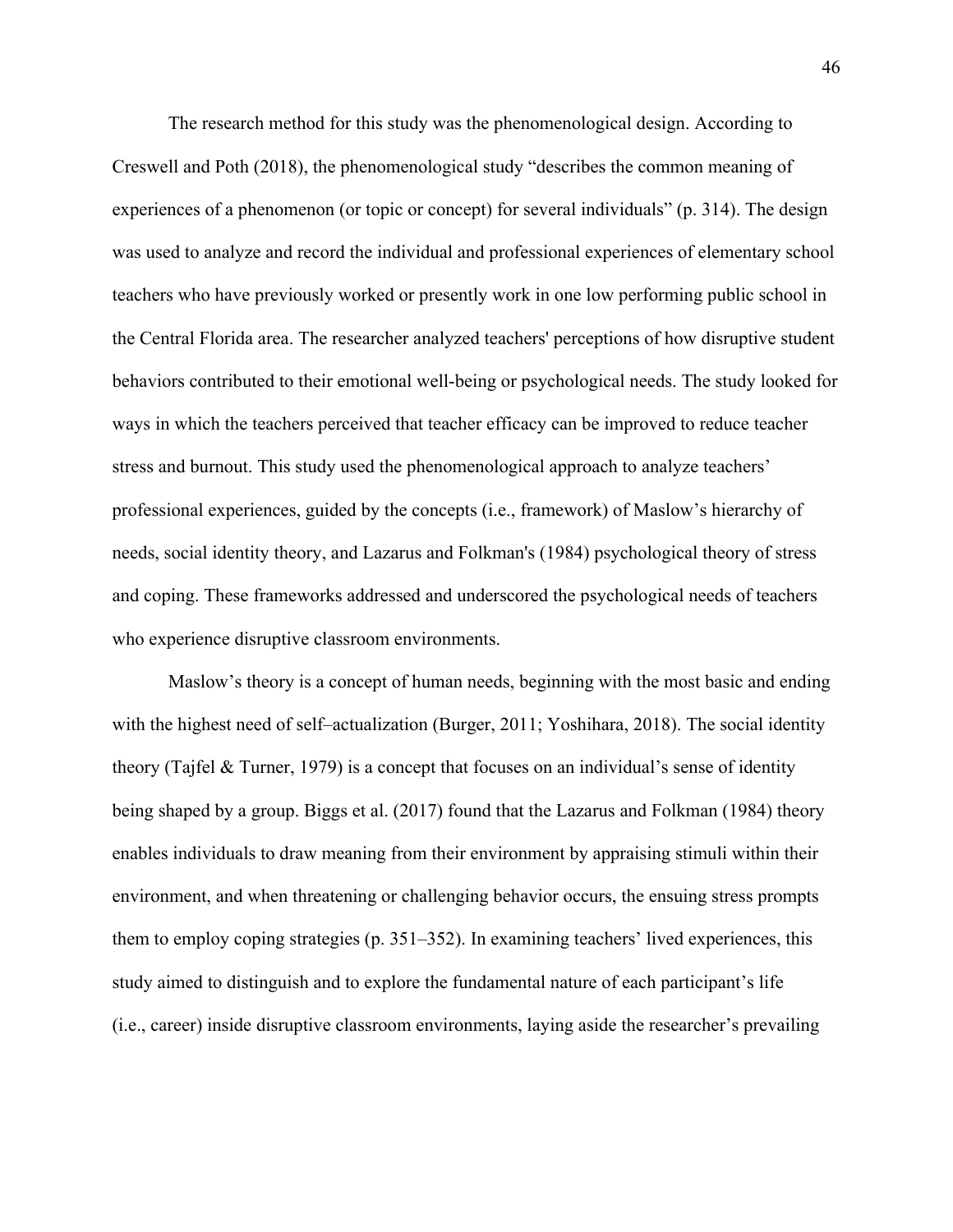understanding of the phenomenon in exploring the authentic experiences of the participants (Flynn & Korcuska, 2018, p. 35).

# **Setting**

Creswell and Poth (2018) stated that accessing a site is one of the key steps in the research process (p. 148). Selecting a site and establishing rapport with participants provides the means for collecting good data (Creswell & Poth, 2018). The setting for this study was one urban PreK–5 elementary school. This site was chosen as it is one of the lowest performing urban schools in the state of Florida for the 2017–2018 school year (Florida Department of Education, n.d.). The Florida Department of Education classified the school as low-performing by employing a wide range of assessments to measure students' performance on specific standards (Florida Department of Education, n.d.). The data determined how the school scored. The campus is located in the inner-city and in the greater Central Florida area. Ouellette et al. (2018) found that teachers in urban schools reported high levels of stress and low levels of satisfaction, as well as high levels of disruptive behavior and challenges to classroom management (p. 497). These findings corresponded with the problem being studied (i.e., classroom behavior and teacher stress) and with the proposed research questions, validating the rationale for conducting research at this site.

Being associated with the site of choice, the researcher's access presented an ethical concern. The researcher had access to district personnel, administrators, principals, and elementary teachers in the county. It is understood that a study at one's own organization presents risk to the researcher, the participants, and the site (Creswell & Poth, 2018, p. 153). It raises questions about the validity of the data collected. To protect against these concerns, the researcher sought express permission to conduct the study using interview methods according to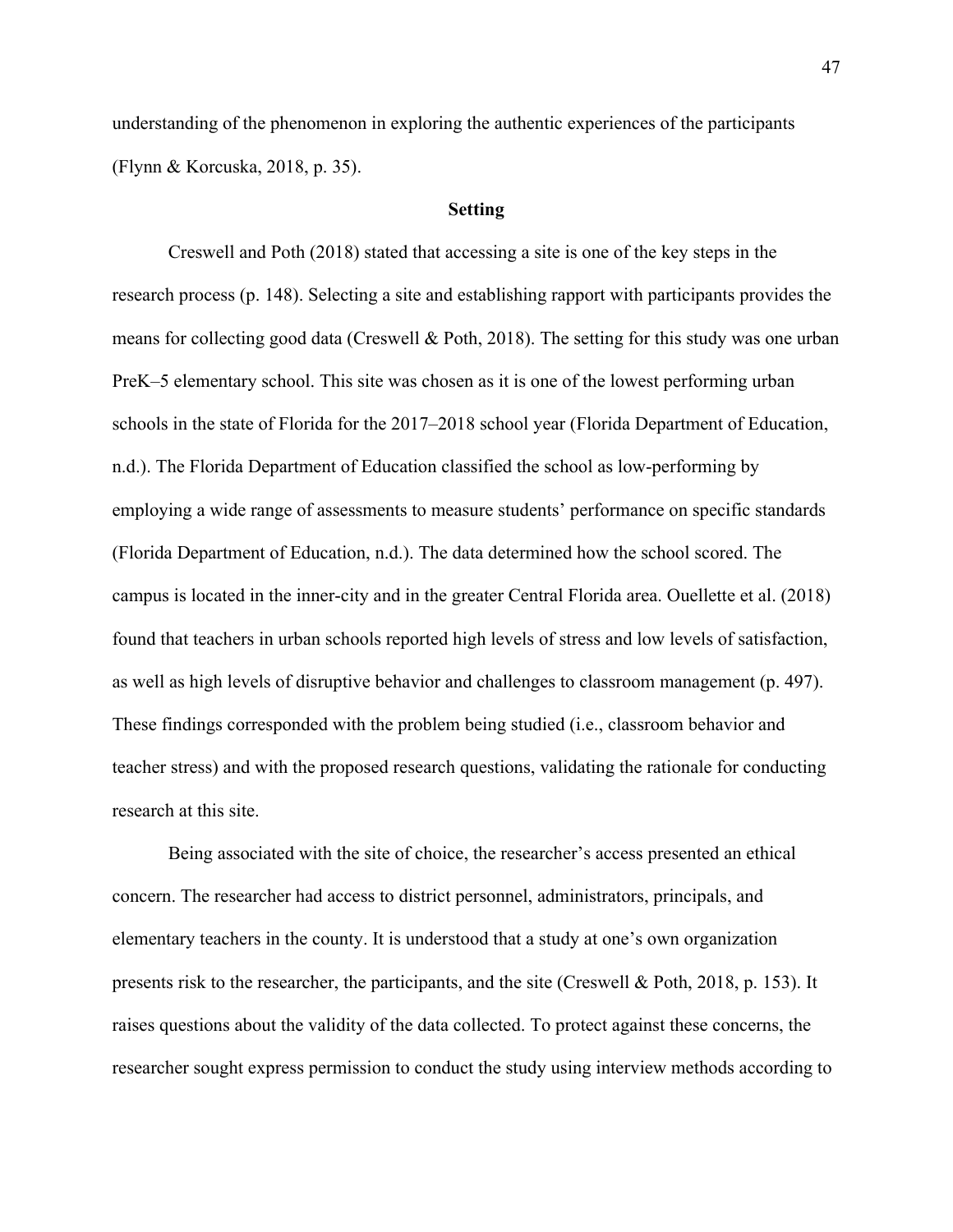strict and proper district protocols. The researcher also employed validation strategies proposed by Creswell and Poth (2018) to ensure accurate collection and reporting of the data. In addition, the researcher also employed an epoche or bracketing approach to mitigate any potential preconceived notions. The researcher discusses bracketing in greater detail in the data analysis and limitations sections of chapter 3.

## **Participants**

Creswell and Poth (2018) argued that building rapport with potential participants is crucial to collecting good data (p. 148). One of the most critical tasks in the design phase of a research study is to identify appropriate participants (Sargeant, 2012). The participants the researcher recruited for this study were elementary teachers who presently teach at a low performing school where the study took place. Participants will have "experienced the phenomenon being explored and can articulate their lived experiences" (Creswell & Poth, 2018, p. 153).

The researcher recruited teachers with various years of experience to be selected for the study. Literature has supported exploring diverse stages of experience in the teachers' profession. Montgomery and Rupp (2005) conducted a meta-analysis that included 65 studies on diverse causes of stress for teachers who had a variety of years teaching experience. Years of teaching experience, however, were not used as a qualifying criterion for participation in this study, and the years of experience was collected in the basic demographics section of the interview. The research found a correlation between external stressors (i.e., disruptive student behavior) and negative teacher responses (Harmsen, Helms-Lorenz, Maulana, & van Veen, 2018; Montgomery & Rupp, 2005).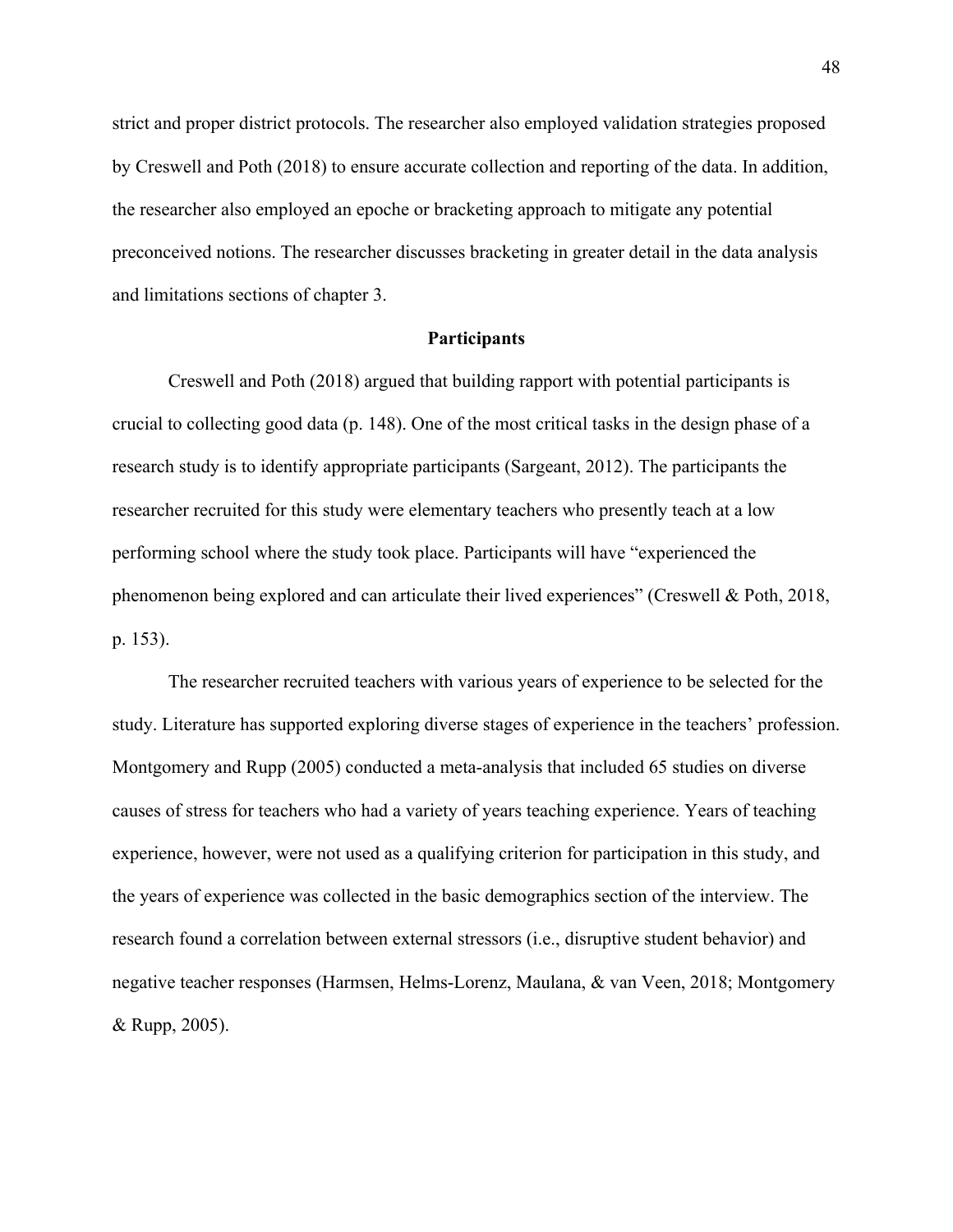Potential participants were initially identified through purposeful samples (Creswell  $\&$ Poth, 2018), and they were selected based on their experience and their personal knowledge of the topic (Cleary, Horsfall, & Hayter, 2014, p. 473). The type of sample was the *criterion* sample, which seeks cases that meet a certain criterion and is useful for quality assurance (Creswell & Poth, 2018, p. 159). Participants for this study were specifically identified. Participants who were presently employed at the site held a valid Florida elementary-level teaching certification. Paraprofessionals, administrators, and noninstructional (i.e., teaching) staff were excluded from this study. According to Creswell and Poth (2018), qualitative research has a specific and extensively detailed focus (p. 158). The sample size was six well-selected homogeneous participants, who produced highly relevant data and who avoided generalization, while focusing on particulars and specifics (Cleary et al., 2014, p. 473; Creswell & Poth, 2018).

The investigator recruited potential participants from the research site. Initial contact for onsite participants was a face-to-face meeting with the campus principal, requesting cooperation in identifying teachers who met the criteria. The researcher provided the principal with a recruitment letter (Appendix A), which requested potential participants to either call or email the researcher at the university email address if interested in the study.

After the initial attempt to recruit participants who had not yet responded, the researcher left a recruitment window open for three weeks. In an effort to secure their enrollment for the study, the researcher followed up once every week. The researcher sent out follow-up reminders to the on-site participants and also followed up with the campus principal. The investigator was in contact with the principal by face-to-face meetings.

Once interested participants were identified, the researcher invited them to participate in the study. The investigator first contacted participants directly by their preferred method of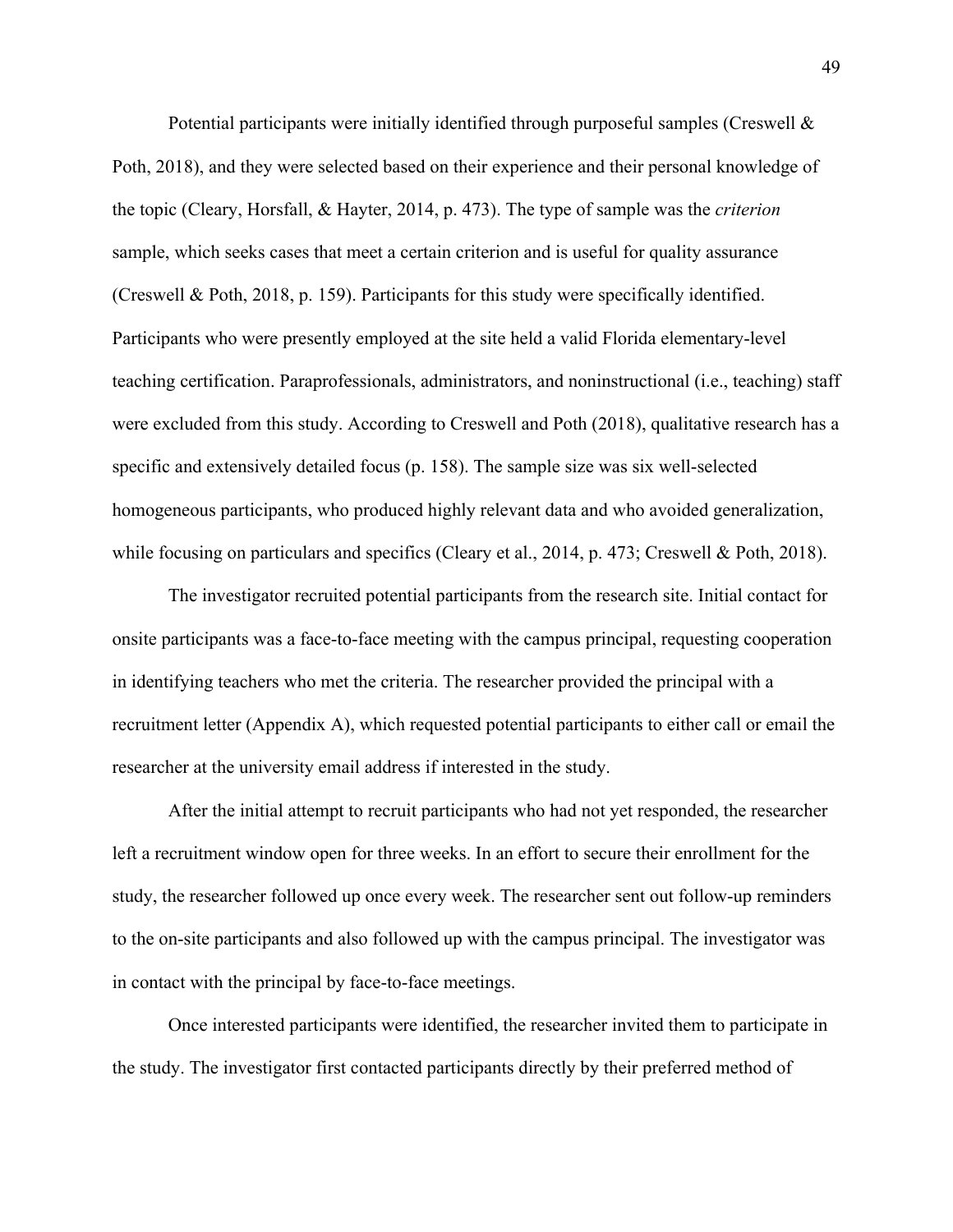contact (i.e., phone, email, or face-to-face meeting), taking extreme care to ensure participants did not feel pressured into participating in the study. The researcher also explained to participants that an informed consent form detailing the process would be sent to them if they chose to participate. Once approved by IRB, the informed consent letter appeared in Appendix B. If participants responded with the desire to proceed further, the researcher later mailed them an informed consent form (letter), which specified the reason for recruitment (research), the conditions for research (student disruptive behavior and teacher stress), procedures, foreseeable risks, benefits, and confidentiality. The letters were sent by email as an electronic attachment. Emails were marked as confidential in the subject line, and a confidentiality statement was placed in the signature line of the email. In the letter, the researcher detailed the purpose of the study and the procedures that were to be used to collect the data (Creswell & Poth, 2018). Moreover, the participants were also informed of their right to withdraw from the study at any time (Creswell & Poth, 2018).

Informed consent letter(s), interview protocols, and all information pertaining to pending participant recruitment were organized in a single document and attached to the IRB application for UNE approval. Once the texts were approved by IRB, the researcher took the next step and contacted the site where the study would take place.

## **Data Collection**

Qualitative study has a variety of data collection methods, the most common being interviews and focus groups (Chadwick, Gill, Stewart, & Treasure, 2008). Although researchers customarily employ one data collection method, it has become more common to use a variety, offering participants a design of their choosing (Heath, Williamson, Williams, & Harcourt, 2018, p. 30). Heath, Williamson, Williams, & Harcourt (2018) found that, depending on information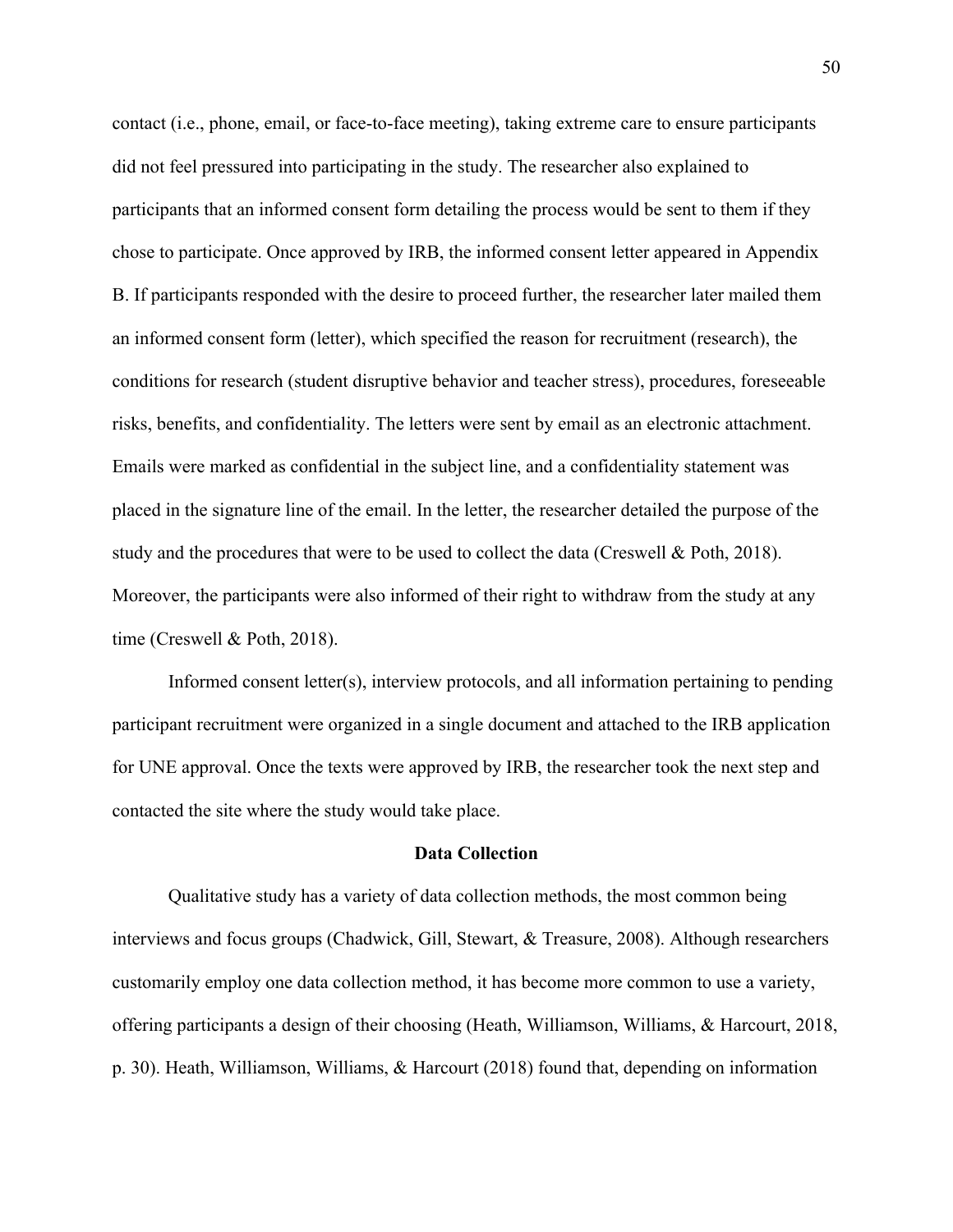that will be disclosed, methods of collecting data can be important to participants, and not providing participants with a method of their choice can greatly impact the study. The researcher of this study offered participants the option of telephone interviews, in-depth face-to-face interviews, and Zoom or Skype.

Through multiple rounds of exploration, individual and collective interview data were collected, reviewed, and interpreted from approximately January to March. All participants opted to conduct interviews face-to-face. Per recommendation of Creswell and Poth (2018), one-onone interviews were conducted in a secure room on the campus site away from school personnel, which included nonparticipant instructors, paraprofessionals, and students. The secure room was a classroom on the campus site, which was a windowless, locked room in the rear of the computer lab separated by an unoccupied hallway.

The researcher conducted interviews based on interview protocol (Appendix C), bounded by open-ended questions that invited the interviewee to open up about experiences of the phenomenon (Creswell & Poth, 2018). With specific consent from the participants concerning the methods of data collection, the researcher collected and recorded the data using the voice recorder app of the Android phone, which was password protected, and the TENSAFEE 32GB Dictaphone Sound Activated Recorder (digital voice recorder) with USB connection. Interviews from the Android and digital voice recorder were transferred and encrypted to a secure terabyte jump drive.

The researcher has worked closely with elementary level school teachers and had prior interactions with selected participants, but sought to conduct the study void of preconceptions of and judgments about participants. The researcher employed the method of bracketing and meticulously set aside personal experiences while conducting the study. The researcher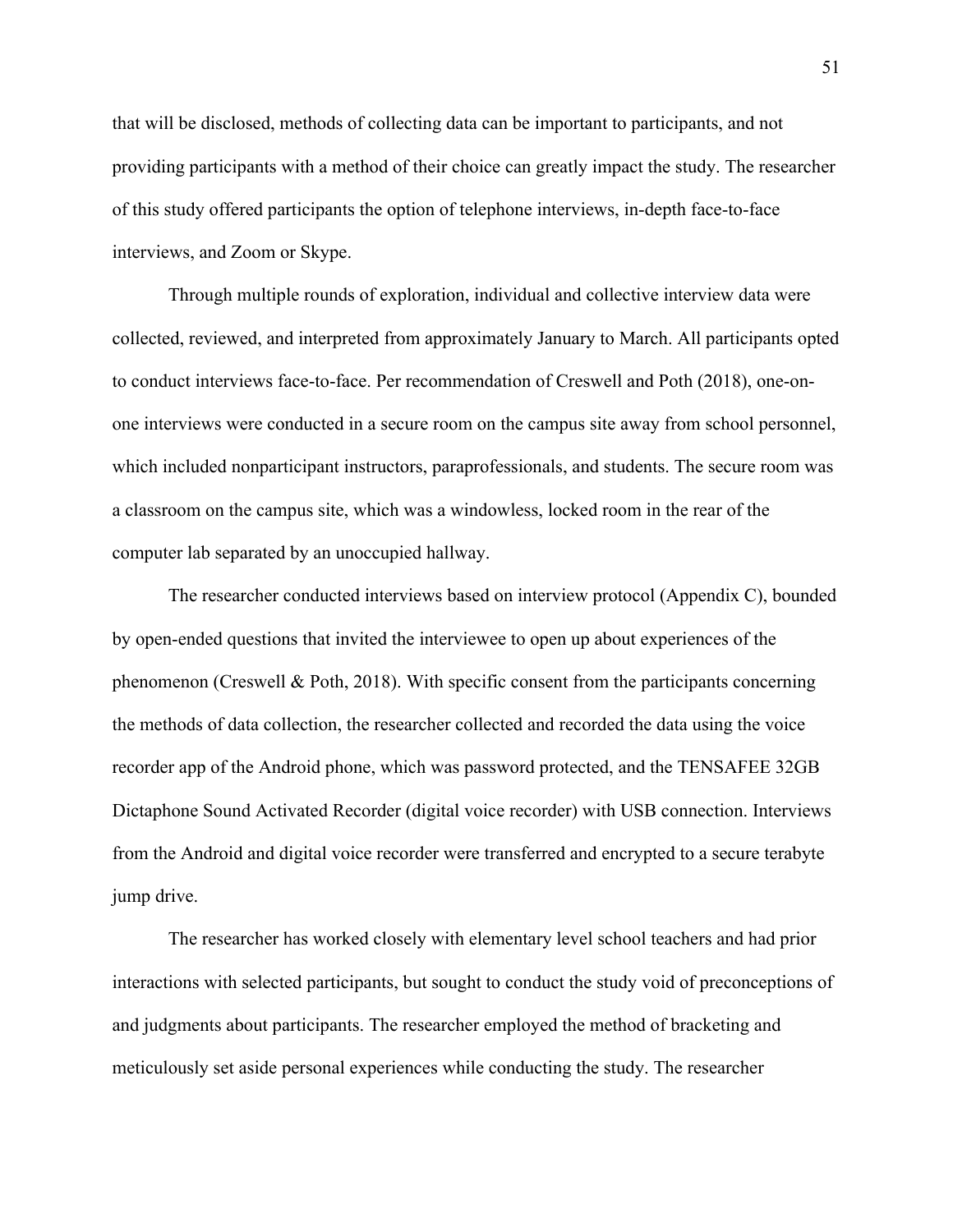conducted the study under the federal guidelines of Human Subject Research (45 CFR 46), following the mandate to protect the privacy of participants. Confidentiality of any personally identifiable information was maintained by the use of pseudonyms and all data collected were stored and encrypted on a secure terabyte jump drive.

During the study, the investigator maintained all documentation (interview notes) and locked them in a secure filing cabinet with a combination lock. The secure terabyte jump drive was also stored in the same secure cabinet. All documented participant information was also locked in the cabinet. To further secure documentation, the file cabinet was locked in a closet secured by a second lock. Documents stored on the hard drive of the researcher's laptop computer were password protected using a combination of numbers, letters and special characters.

This interview method aligned the research efforts with Creswell and Poth's (2018) recommendations of multiple strategies of validation, making certain the research was accurate and insightful (p. 154). Studies confirm the use of methodological triangulation to collect data in different ways and from different sources "to obtain a richer and more detailed description of the phenomena" and to corroborate the evidence (Abdalla, Oliveira, Azevedo, & Gonzalez, 2018, p. 72; Creswell & Poth, 2018).

#### **Analysis**

The data analysis for this study was grounded in best practices associated with qualitative methodology. This included "organizing the data, conducting a preliminary read-through of the database, coding and organizing themes, representing the data, and forming an interpretation of them" (Creswell & Poth, 2018, p. 181). In the process of data analysis, the researcher took great care to protect participants due to ethical issues that may have arisen relating to participant harm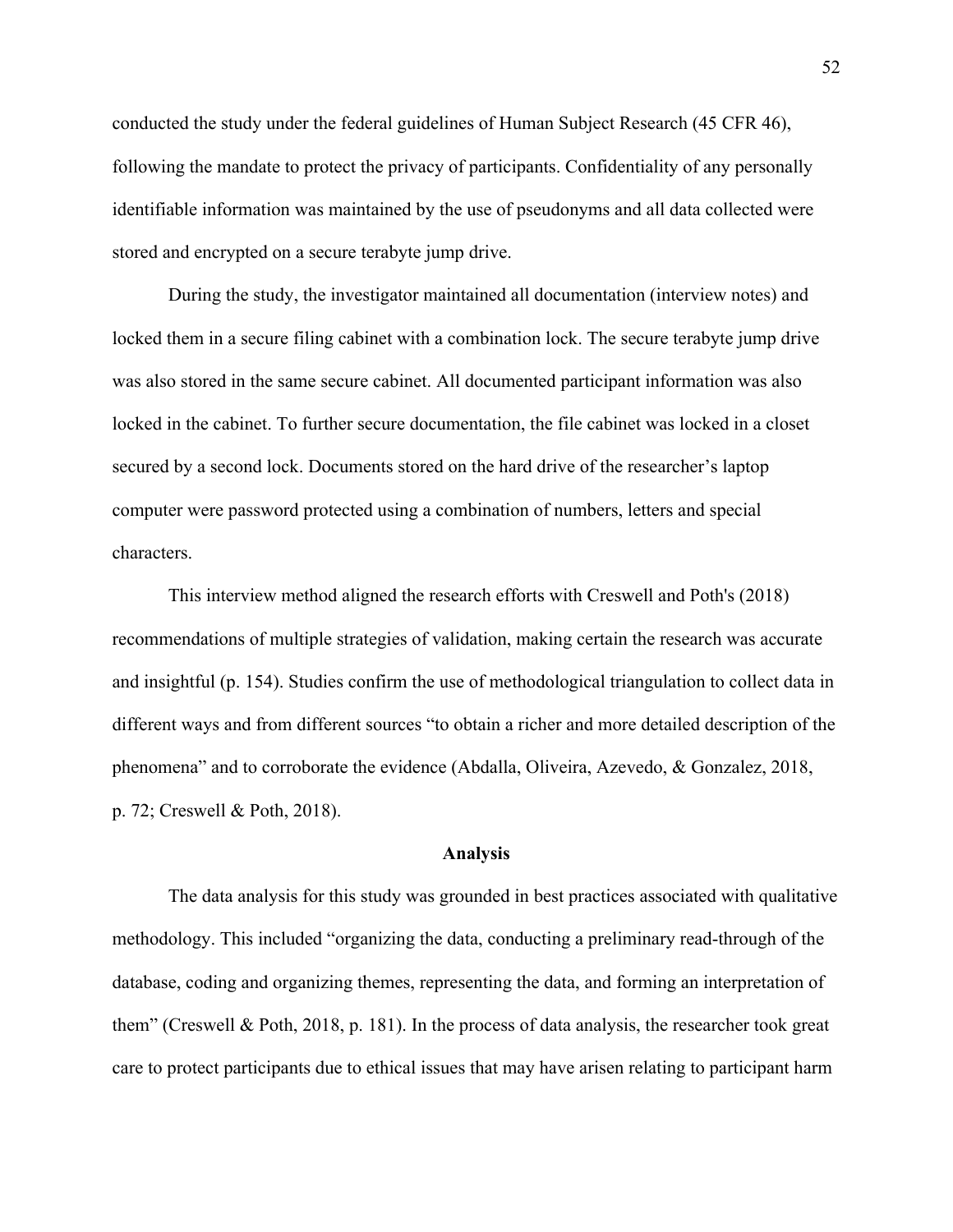and disclosure of comprehensive findings (Creswell & Poth, 2018). The researcher masked names or assigned pseudonyms and embedded member-checking strategies to secure protection (Creswell & Poth, 2018).

The process included simultaneous analysis during data collection. According to Creswell and Poth (2018), data collection, analysis, and the writing of reports are not distinct steps in the process but are interrelated and they occur simultaneously during a research project (p. 185). During data analysis, the researcher prepared and organized the data, reduced the data into themes through coding, condensed the codes, and presented the data in either figures, tables, or discussion (Creswell & Poth, 2018, p. 183). The authors referred to this process as the data analysis spiral (Creswell & Poth, 2018).

Each unit of data was assigned its own unique code (Saldana, 2013). A code is a word or short phrase that captures the essence of language-based or visual data (Saldana, 2016). "Coding connects the qualitative data collection phase with the data analysis phase of a study" (Rogers, 2018, p. 889). According to Charmaz (2001), coding is the "critical link" between data collection and exhaustive meaning (as cited in Saldana, 2013, p. 3). Saldana (2013) argued that coding was just *one* method of analyzing the data, but not the *only* method (p. 2). Although other methods of analysis are available, Saldana (2013) suggested that the researcher determine which approach was more appropriate for the study (p. 2).

Data were reviewed and examined in stages to look at the evolution of connections and relationships (National Science Foundation [NSF], 1997, p. 2). It was anticipated that the first stage of coding would provide a broad look at the data in their initial stages (Saldana, 2013). Creswell and Poth (2018) suggested this stage would be the preparation and organization of the data (i.e., text data as in transcripts) for analysis (p. 183). In this stage, the researcher followed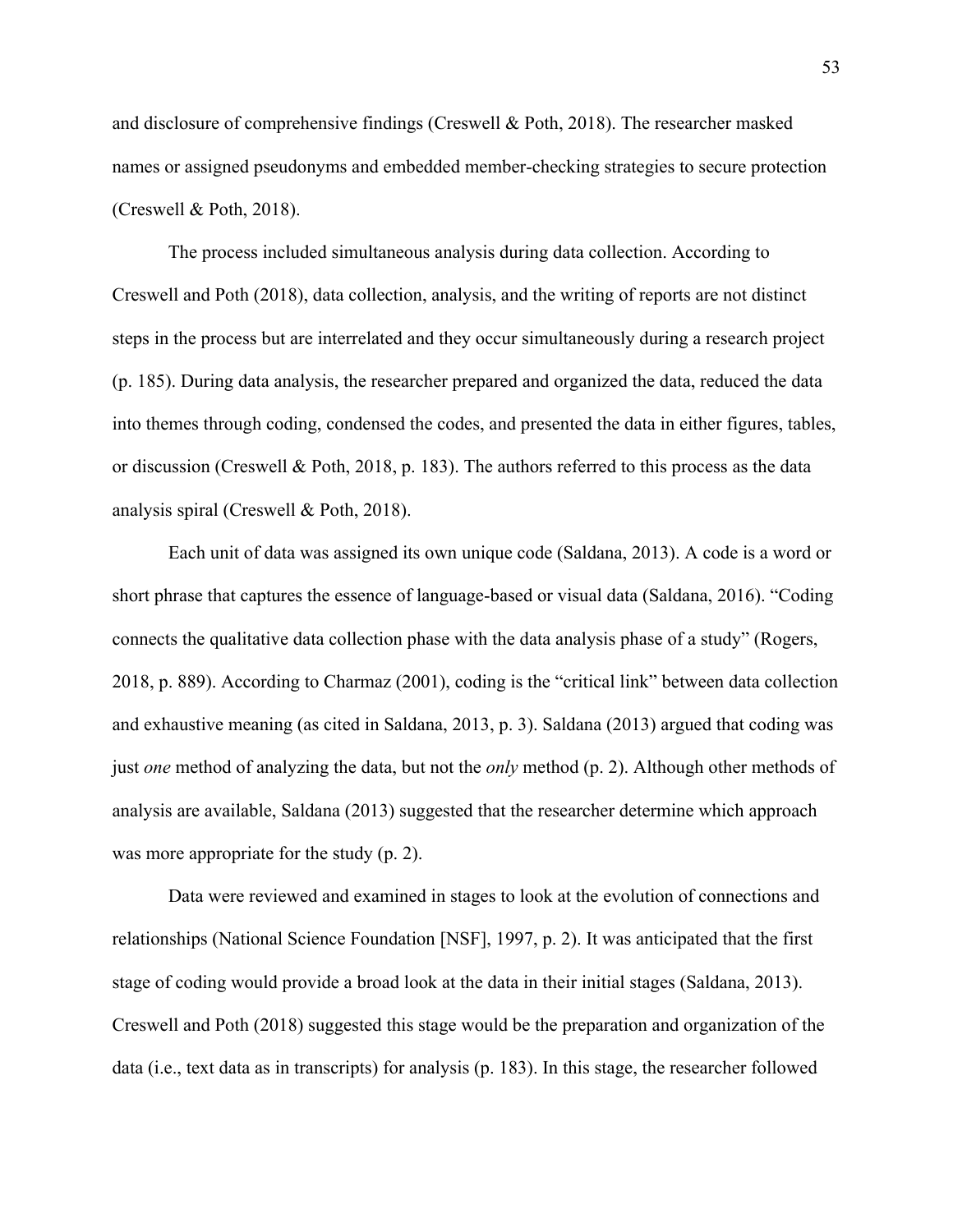Creswell and Poth (2018) and organized the data into digital files and created a file naming system (p. 185). This ensured the massive volumes of material were easily located in large databases of text (Bazeley, 2013, as cited in Creswell & Poth, 2018 p. 185). The researcher precoded words and short phrases by underlining, highlighting, bolding, or coloring rich or significant passages that were worthy of more attention (Layder, 1998; Boyatzis, 1998, as cited in Saldana, 2013, p. 19).

The researcher used the Interpretive Phenomenological Analysis (IPA) method to examine how participants made sense of their personal and social world (Smith & Osborn, 2004). The purpose of the IPA is twofold: it allows participants to examine their personal experiences and perceptions, and it allows the investigator to make sense of the participants' personal world (Smith & Osborn, 2004). The researcher also employed transcription services (Rev.com and Temi.com) to transcribe the data collected from individual face-to-face interviews and to prepare the data for analysis (i.e., coding).

Once the data were transcribed, the researcher attempted to find and organize overriding themes. After review of data analysis, the researcher coded the data with methods that are less time consuming and less labor-intensive (Renz, Carrington, & Badger, 2018). To ensure better turnaround time, the researcher sought to utilize the coding and theme identification service of DeDoose, a qualitative analysis software that can make great research easier and that can better manage large data sets (Renz et al. 2018). Due to the complexity of the DeDoose database, it appeared that the use of the service would be more time consuming. Therefore, the researcher hand coded all of the data from the face-to-face interviews, while simultaneously documenting participant responses.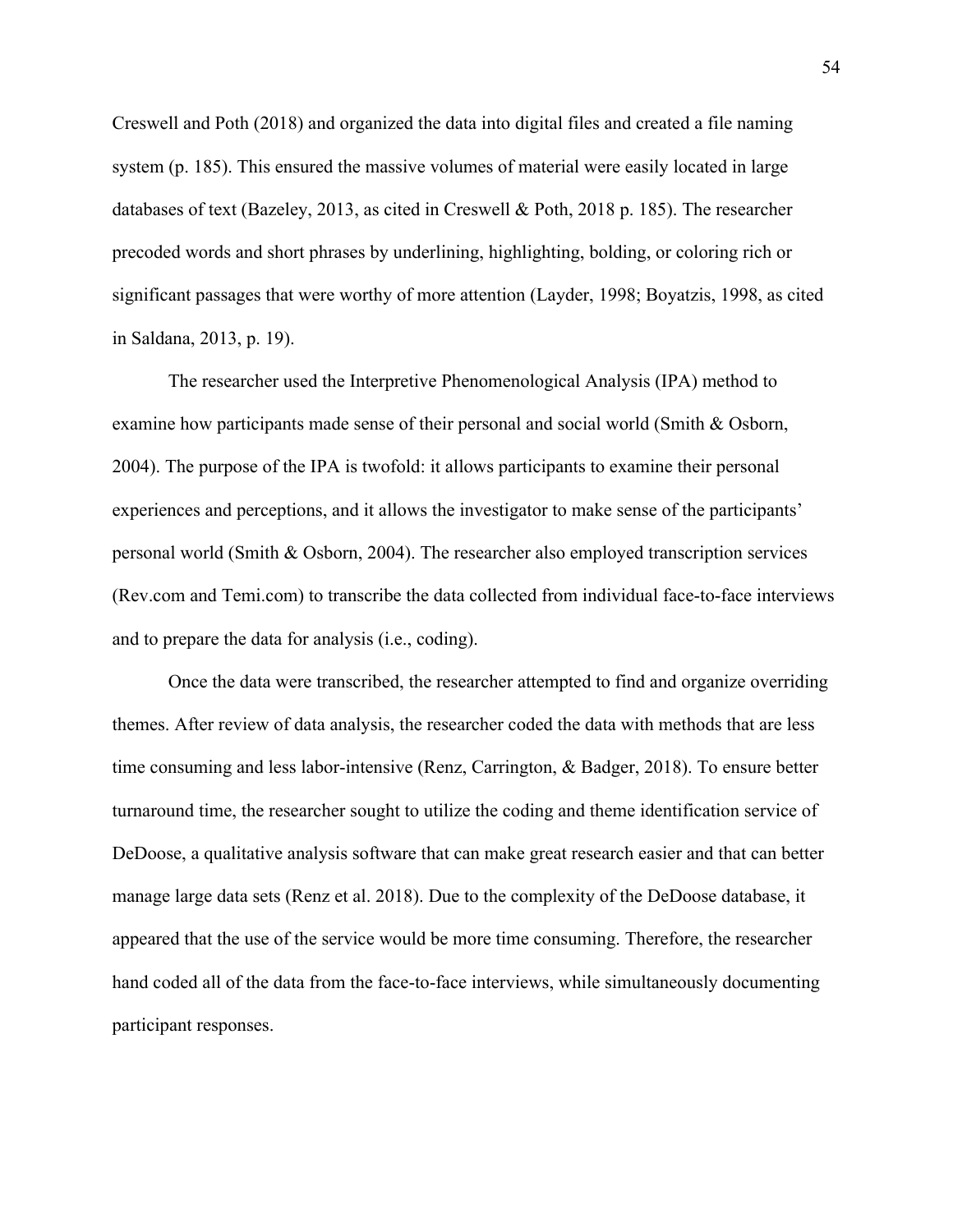To mitigate the influence of researcher bias, the investigator employed the use of epoche or bracketing. The epoche was established by German philosopher, Edmund Husserl, who many consider to be the father of phenomenology (LeVasseur, 2003). Bracketing is the first step in the process of "phenomenological reduction" in which the researcher puts aside personal prejudices to best understand the experiences of the participants (Moustakis, 1994). The method of bracketing is often regarded as a way of indicating scientific rigor in the phenomenological approach (LeVasseur, 2003, p. 408).

However, because interpretations of data may incorporate assumptions the researcher could bring to a study, bracketing personal experiences may be problematic (van Manen, 1990, 2014, as cited in Creswell & Poth, 2018, p. 81). Tufford and Newman (2012) confirmed that a lengthy research endeavor could skew the results and interpretations because a study could be emotionally challenging for the researcher. In contrast, "the opportunity for sustained in-depth reflection may enhance the acuity of the research and facilitate more profound and multifaceted analysis and results" (Tufford & Newman, 2012, p. 2). Nevertheless, the researcher took great care in documenting participant experiences without skewing interpretations by interjecting personal experiences into participant responses.

There was no need for exhaustive data reduction, due to data sets not growing in great size and complexity. Information provided was related to the study and was evident in the data. Therefore, the use of reduction techniques was minimal. Namey, Guest, Thairu, and Johnson (2008) stated that this approach to analysis typically falls into one of two categories: content and thematic (p. 138). Content analysis refers to the identification of key words or repeated ideas and their frequency and saliency (Namey, Guest, Thairu, & Johnson, 2008). Thematic analysis moves beyond the identification of words and focuses more on explicit themes (Namey et al.,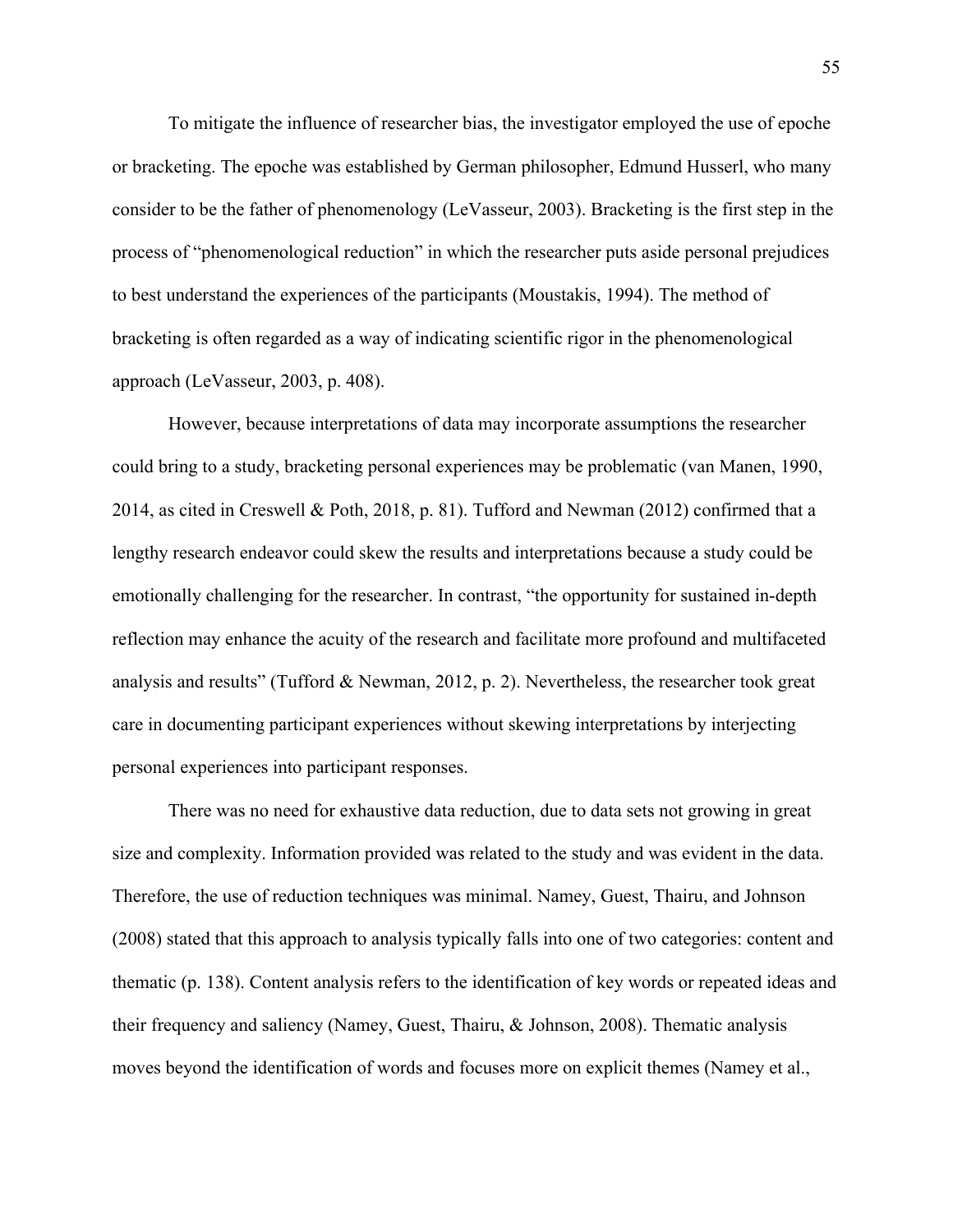2008). The researcher used both methods and made reduction decisions based on a clearly defined analysis objective and analysis plan based on the research questions addressed in the study (Namey et al., 2008).

To further support the credibility of the data, the researcher used peer debriefing. According to Spall (1998), a researcher preplans extensive discussions about the findings and progress of a study with an impartial peer. Lincoln and Guba (1985) stated that the impartial peer "provides support, plays the devil's advocate, challenges the researchers' assumptions, pushes the researchers to the next step methodologically, and asks hard questions about methods and interpretations" (as cited in Creswell & Miller, 2000, p. 129). Peer debriefing helps to minimize a researcher's biased approach to the study and contributes to confirming that the findings and interpretations are honest, worthy, and believable (Spall, 1998). By seeking the assistance of peer debriefers, the researcher added validity to the study (Creswell & Miller, 2000).

#### **Participant Rights**

Qualitative researchers face unique challenges in maintaining participants' confidentiality while presenting detailed accounts of their life experiences (Kaiser, 2009). Along with the consent letter, the researcher informed participants that they would be given a pseudonym to maintain their confidentiality. The researcher provided participants with a University of New England (UNE) adult consent form, informed them of their rights and of the protection of their identities and confidential information. The researcher also informed participants that both they and the researcher would need to sign the form, and that they would also receive a signed copy of the document.

Beginning and during participant interviews, the investigator showed and maintained a high level of respect for participants, remaining completely transparent. Participants were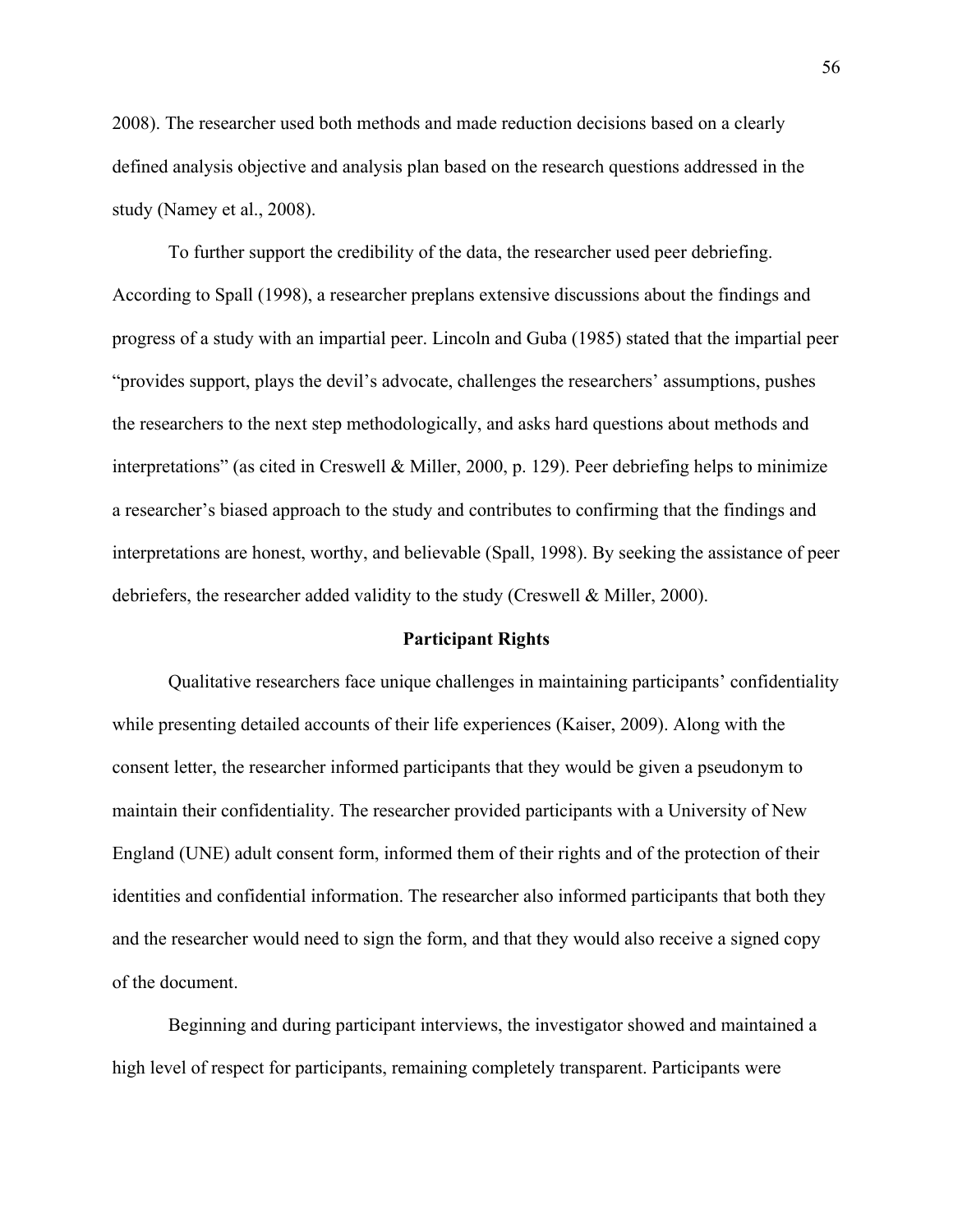informed that their participation in the study was voluntary and if they felt any level of discomfort, they would be free to withdraw from the study without penalty. Participants did not withdraw and continued with the study.

The investigator also gave the participants the right to examine and modify transcripts if they needed to. Member checking, also known as participant/respondent validation, is a method used to measure the trustworthiness of a study (Birt, Scott, Cavers, Campbell, & Walter, 2016, p. 1802). In qualitative research, member checking is the technique used to explore the credibility of results, making certain the researcher's personal bias does not dominate the participant's voice (Mason, 2002, as cited in Birt et al., 2016). Interview transcript review by the participants *enhances* the accuracy of the data (Birt et al., 2016, p. 1803).

While interviews were still fresh in their minds, the researcher quickly returned transcripts by encrypted electronic mail (Birt et al., 2016). Transcripts were sent as an attachment in pdf format with the word "confidential" in the subject line. The researcher informed participants to send feedback to edit transcripts if need be, and to return the transcripts within five to seven days, with the assurance that edits would be completed according to the participants' request. Each participant responded within the allotted time frame and were satisfied with the results of the transcripts, requiring no edits to be done.

#### **Limitations of the Study**

This study had limitations to consider. First, the researcher's relation to the site and prospective participants could have potentially prejudiced the researcher. As an educator in the public school system, the researcher had the potential of steering the study in a way that would support personal prejudice. The researcher's relationship with participants and with stakeholders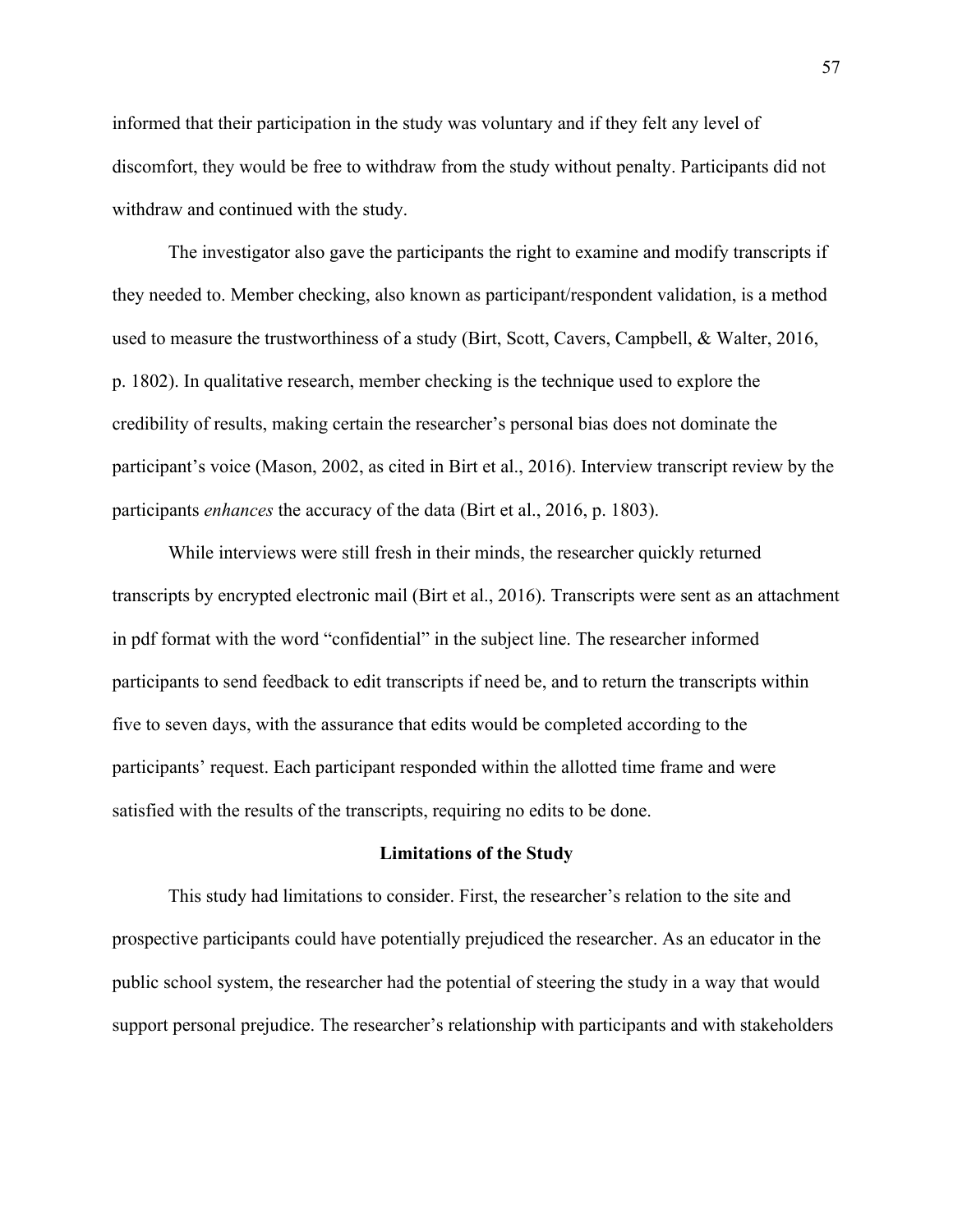held potential bias, which could have undermined the study. A conflict of interest could have emerged in the process due to the researcher's personal experience of stress in the classroom.

The researcher took great care in demonstrating objectivity when conducting the study. To maintain objectivity (i.e., avoiding bias), the researcher had participants of the study and peers review findings to determine researcher bias (Campuslabs, n.d.). In addition, the researcher again employed a bracketing method (epoche) to mitigate potential harmful effects to the research process brought on by preconceptions (Tufford & Newman, 2012, p. 80).

Another limitation was the possibility that participants may have decided to withdraw from the study. Participant withdrawal lowers the sample of the population being studied (elementary school teachers in low-performing schools). However, all participants took part in the study.

To protect the integrity of the study, the researcher evaluated underlying personal biases through the process of reflexivity. The researcher's selection and justification of a certain methodological approach required a high degree of researcher reflexivity (Reid, Brown, Smith, Cope, & Jamieson, 2018). Reflexivity is described as a self-evaluation and conscious awareness of underlying beliefs and values (Reid et al., 2018). Once the investigator's biases were evaluated, the researcher employed the process of extensive bracketing, so as not to affect the research negatively by personal prejudice.

Bracketing is not a one-time occurrence of setting aside preconceptions, but a multilayered process of self-discovery (Tufford & Newman, 2012). The researcher used a bracketing journal to bracket or code personal preconceptions, set aside knowledge from previous research studies on the topic and confirmed personal prejudices through engaging dialogue with fellow research peers (Flipp, 2014). Notes and memos were journaled consistently, a process to prevent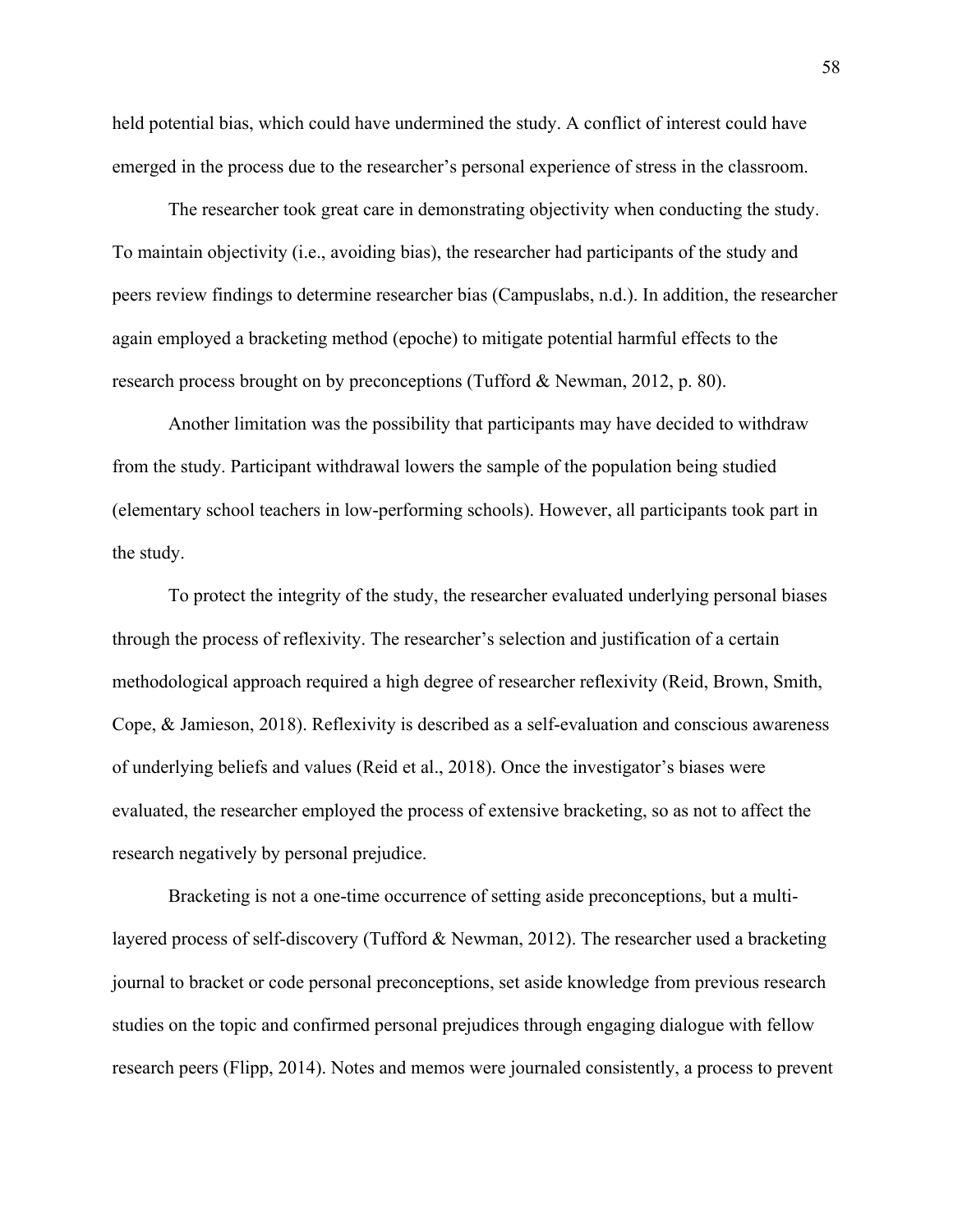biases from foisting back into the research study (Flipp, 2014). The bracketing process helped to prevent subjectivity in the research study.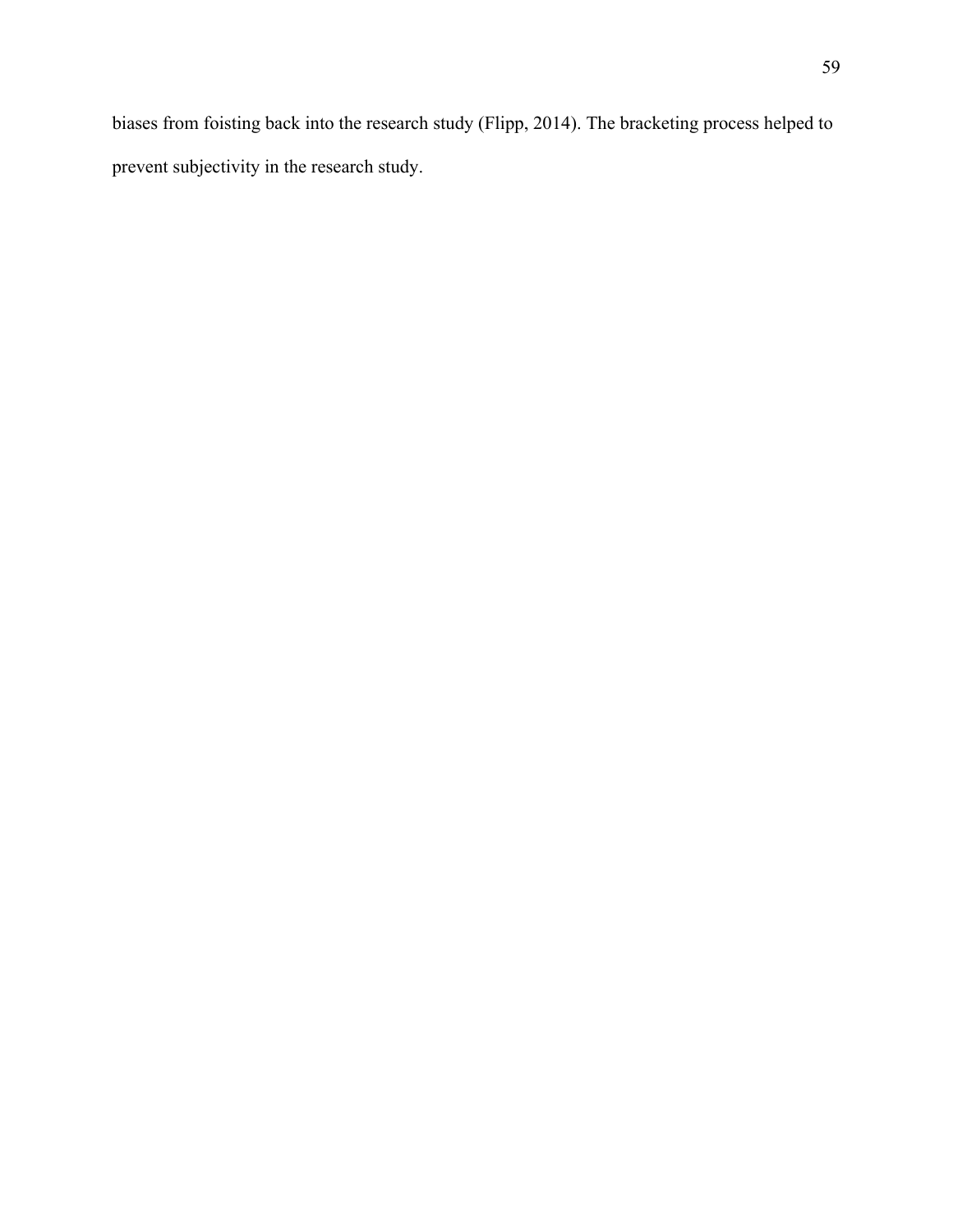#### CHAPTER 4

### RESULTS

This chapter details the lived experiences of elementary school teachers who teach or who have taught in inner-city schools. The purpose of this phenomenological study was to learn about and to understand the perspectives of elementary school teachers who experienced stress and burnout from teaching in the disruptive environment of the inner-city elementary school classroom. This chapter outlines the specific research questions that were investigated. Table 4, "Research Questions and Data Sources," presents a summary of the research questions and data sources. Table 5, "Conceptual Framework and Data Sources," provides an overview on the elements of the conceptual framework and its data sources.

This chapter provides an overview of the participant and data collection processes, which were outlined in chapter 3. Participants in this study who may have experienced stress and burnout from disruptive student behavior will be described in detail in this chapter, which includes participants' demographics. Chapter 4 also describes the coding procedures that provide a thorough examination of the data analysis procedures employed to address and to answer each question. In addition, this chapter includes the presentation of results by the participants, which correspond to the research questions and the corresponding themes.

#### **Research Questions Investigated**

Disruptive student behavior is one of the major contributors to high levels of teacher stress (Ouellette et al., 2018). This study was guided by one overarching question and two supporting questions. The specific research questions included:

> Leading question: What perceptions do inner-city, elementary-level teachers have regarding the role of student behavior and teacher stress and burnout?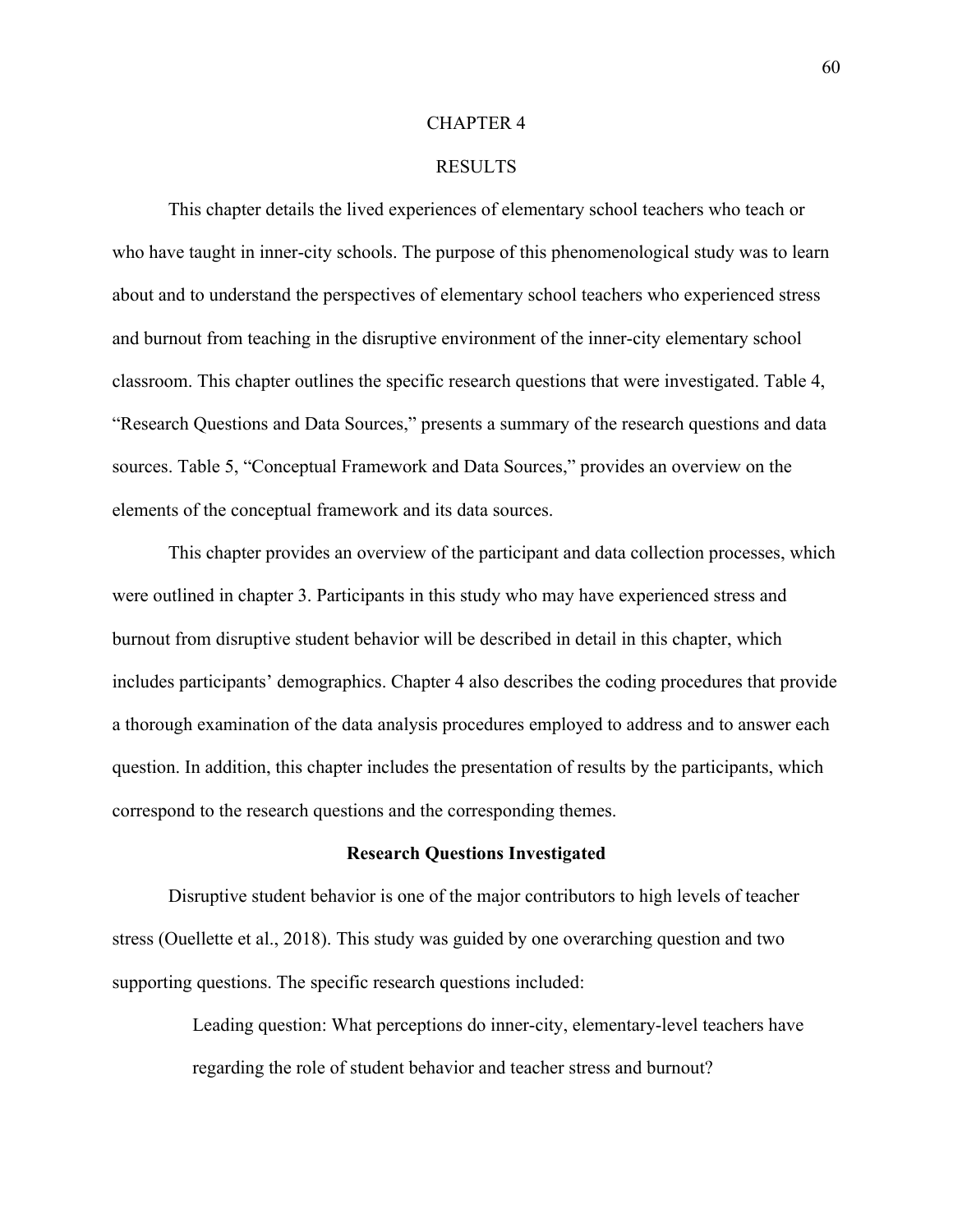a. Supporting question: How do inner-city, elementary-level teachers perceive the ways in which student behavior contributes to teacher stress and burnout? b. Supporting question: How do inner-city, elementary-level teachers perceive the ways in which teacher efficacy can be improved to reduce teacher stress and burnout?

The researcher developed a phenomenological study to examine these questions and shows the alignment of the interview questions in the table below. The research questions also aligned to the study's conceptual framework. Table 4 outlines the leading research question, supporting questions and specific data sources that guided the study.

Table 4

| <b>Research Questions and Data Sources</b>                                                                                                                                   |                                       |  |  |
|------------------------------------------------------------------------------------------------------------------------------------------------------------------------------|---------------------------------------|--|--|
| <b>Research Questions</b>                                                                                                                                                    | <b>Interview Questions</b>            |  |  |
| What perceptions do inner-city, elementary-<br>level teachers have regarding the role of<br>student behavior and teacher stress and<br>burnout?                              | Question $6-7$ , Questions $13-14$    |  |  |
| Supporting question: How do inner-city,<br>elementary-level teachers perceive the ways<br>in which student behavior contributes to<br>teacher stress and burnout?            | Question $8, 15-16$                   |  |  |
| Supporting question: How do inner-city,<br>elementary-level teachers perceive the ways<br>in which teacher efficacy can be improved to<br>reduce teacher stress and burnout? | Question 1–3, Questions 4–5, 9–12, 17 |  |  |

*Research Questions and Data Sources*

In addition, the researcher also developed a conceptual framework using three critical

elements. The conceptual framework is the overarching argument of the study (Ravitch &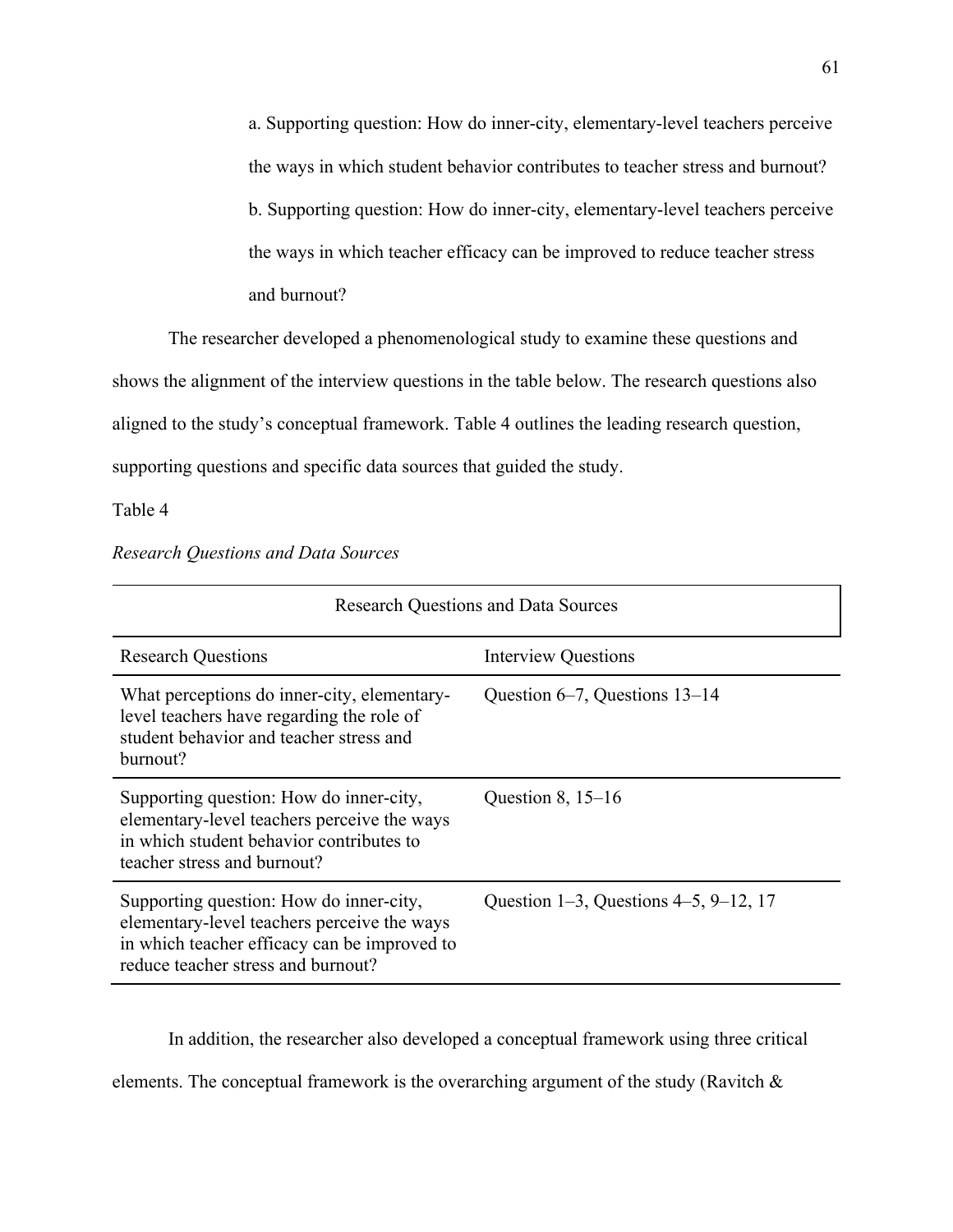Riggan, 2016). Table 5 provides a basic overview of the conceptual framework and data sources for this study, showing how the elements of the conceptual framework align to the specific interview questions.

Table 5

*Conceptual Framework and Data Sources*

| Conceptual Framework and Data Sources                         |                                          |  |  |  |
|---------------------------------------------------------------|------------------------------------------|--|--|--|
| Elements                                                      | <b>Interview Questions</b>               |  |  |  |
| Maslow's Hierarchy of Needs                                   | Question 1, 2, 3, Questions $11-14$ , 17 |  |  |  |
| Tajfel and Turner's Social Identity Theory                    | Question 4, 5, 15, Questions 16          |  |  |  |
| Lazarus & Folkman's Transactional Model of<br>Stress & Coping | Question $6-10$                          |  |  |  |

## **Participant Consent Process**

Participants for this study were selected using a criterion sample. The researcher focused on participants who had experienced the phenomenon of teacher stress and burnout as it related to disruptive student behavior. Potential participants for this study received a participation recruitment letter (Appendix A) from the researcher.

Prior to a recruitment letter being sent to prospective participants, approval to conduct the study at the research site was obtained from the school district and the site's principal. Once the criterion was assessed and participants identified, a recruitment letter was emailed by the principal to 26 prospective participants who specifically included instructional staff. The initial email was sent to the participants shortly before the school's winter break, December 2019. Follow-up with participants occurred at the commencement of the 2020 Spring semester, which began during the second week of January, 2020. A follow-up email was sent to all 26 prospective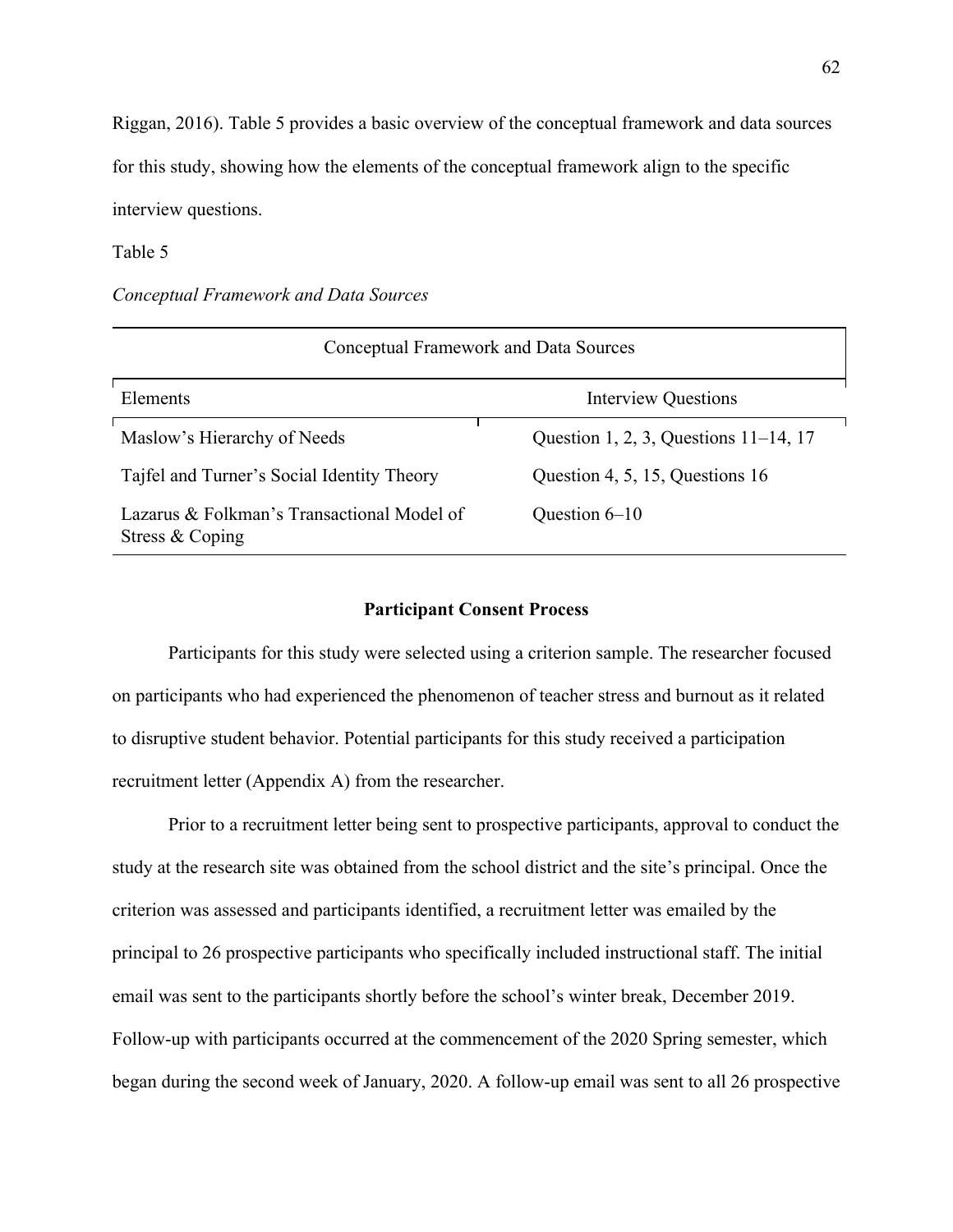participants by the researcher on two separate occasions during the first week of the Spring semester. Some participants had requested to have another email sent due to the inadvertent deletion of previous correspondence. Participants had one week to respond to the follow up email.

Prior to the winter break, ten participants responded to the recruitment letter and confirmed their interest in contributing to the study. One participant signed and returned the consent form before the break. However, only five participants further responded by signing and returning their consent forms after the winter break. Once the consent forms were received, oneon-one interviews were scheduled and the dates and times were confirmed.

# **Data Collection Process**

The data collection process began once the researcher had obtained all of the participants' signed consent forms. The researcher used one-on-one interviews in a secure room to collect the data for the study. The research site of the participants was a single school setting that served approximately 350 students. However, due to participants' choice, two interviews occurred offsite, each of which took place in a secure room at another site agreed upon by both the researcher and the participants.

Prior to the start of each interview, the researcher provided interview protocol (Appendix C) for participants and informed them the interview would be audio recorded. The purpose of using an audio device was explained to the participants and that purpose was to engage in an attentive conversation. The participants agreed and granted the researcher permission to record.

Participants were informed that their identity would be protected and their responses would remain confidential. Participants were informed of the purposes of the interview. The purpose was twofold. The objective of the interview was to learn about their experiences in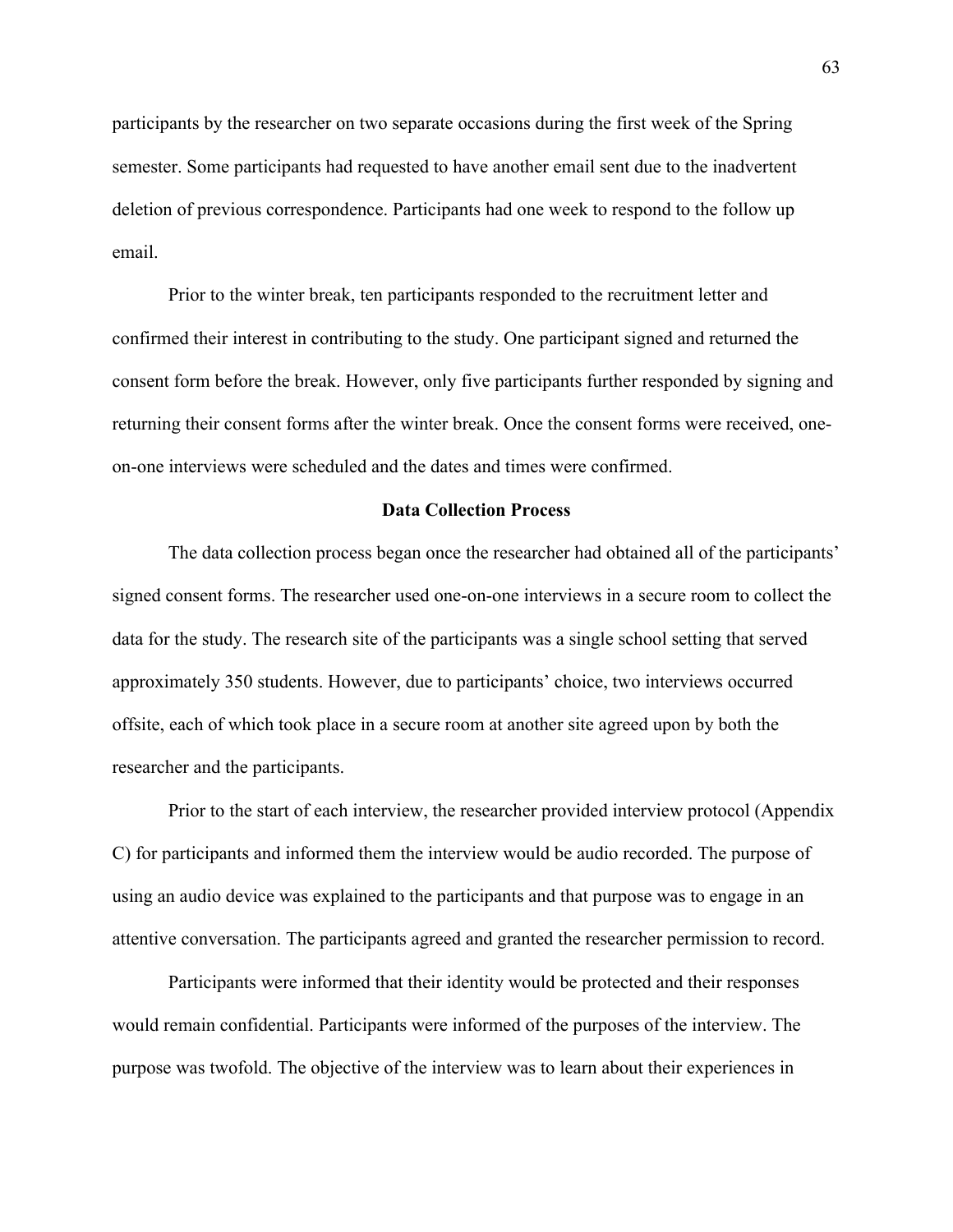teaching elementary students in a disruptive environment and to learn how the factors of disruptive student behavior impact teacher stress and burnout.

The participants were then asked a series of interview questions (Appendix D), beginning with basic demographic information. The researcher conducted all interviews before initiating the process of transcribing the data.

# **Description of Participants**

Participants for this study consisted of six elementary school teachers who had previously taught or who currently teach grades PreK–5 at the research site located in an urban region of Central Florida. All the participants in this study were of African American descent consisting of five females and one male. Their respective years of teaching ranged between 8 and 22 years. Participants' years of teaching in the district ranged from 2–22 years and participants' years of teaching experience in grades K–5 ranged from 6–22 years. The ages of the participants ranged from early twenties to late forties.

All the participants took part in individual, face-to-face interviews. Each participant was given a pseudonym (Participant) and a number based on the order in which they were interviewed (Participant 1, Participant 2, etc.). At the time of the interviews, two participants who had previously taught at the site were employed at other schools in the district. The other 4 participants were still employed at the research site. Table 6 provides an overview of the demographics for each of the interview participants. The demographic information is organized by participant and self-reported years of teaching experience, years in the district of current position, and years of experience teaching in grades K–5.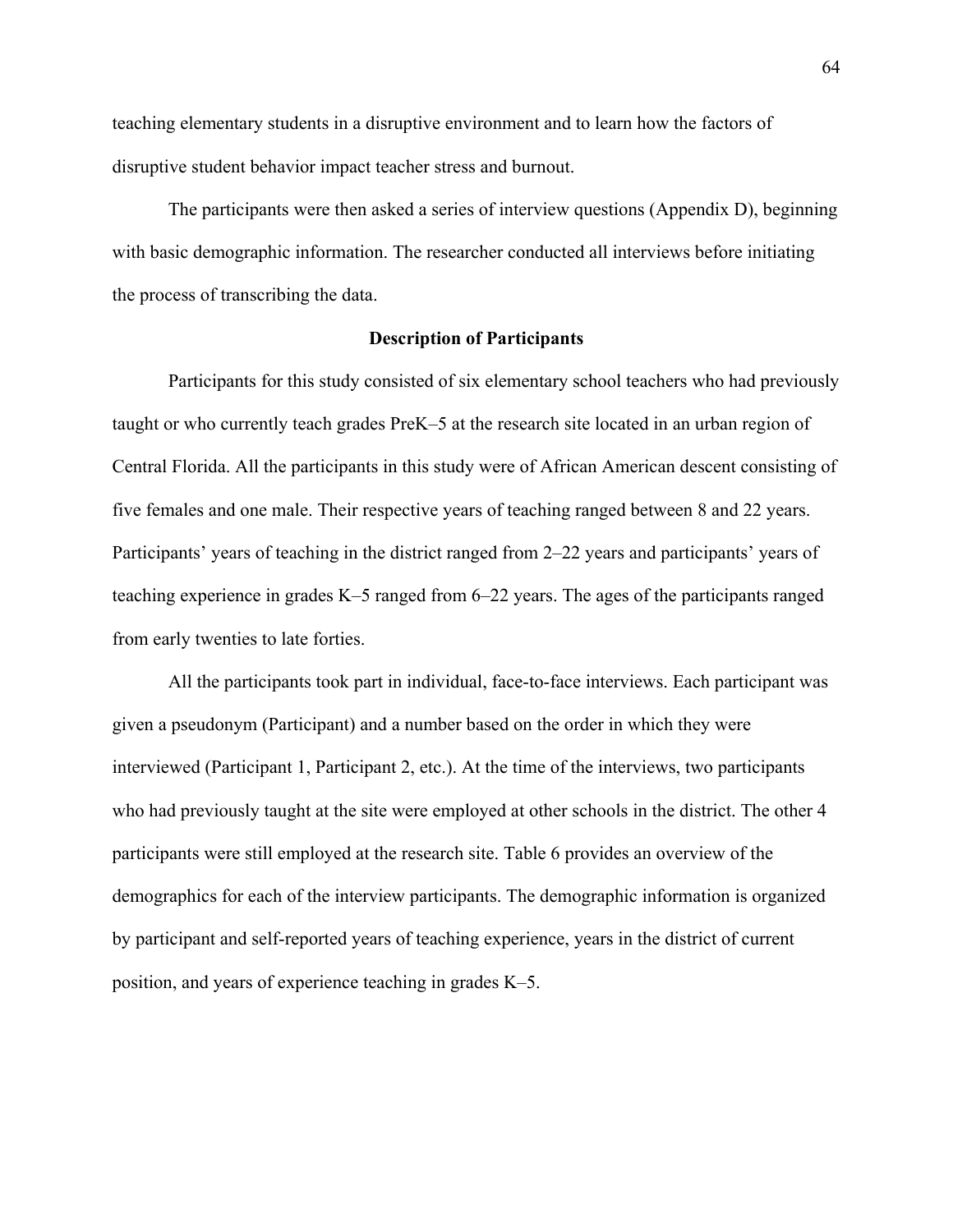# Table 6

| Demographics of Interview Participants |                   |                                                 |                                    |  |
|----------------------------------------|-------------------|-------------------------------------------------|------------------------------------|--|
| <b>Interview Participant</b>           | Years of Teaching | Years in District or<br><b>Current Position</b> | Years of Teaching in<br>Grades K-5 |  |
| Participant 1                          | 22                | 22                                              | 22                                 |  |
| Participant 2                          | 8                 | 3                                               | 8                                  |  |
| Participant 3                          | 18                | $\overline{2}$                                  | 12                                 |  |
| Participant 4                          | 8                 | 3                                               | 7                                  |  |
| Participant 5                          | 6                 | 6                                               | 6                                  |  |
| Participant 6                          | 13                | 13                                              | 13                                 |  |

# *Demographics of Interview Participants*

# **Participant 1**

Participant 1 is an African American female who reported that she has been teaching in the elementary school system for 22 years and is well acquainted with the phenomenon of teacher stress that is produced by student disruptive behavior. For the same number of years, Participant 1 has worked for the same Central Florida district. During her tenure as an elementary teacher, Participant 1 has taught third grade and has worked for two schools. Passion for children and for teaching is what motivates Participant 1 to continue teaching in an environment where it may be difficult to teach. During the initial questions of the interview, Participant 1 confirmed the idea of enjoying the challenge of teaching.

# **Participant 2**

Participant 2 is an African American female who, during her interview, reported that she loves to teach Yoga and has an extreme passion for the discipline. Participant 2 has been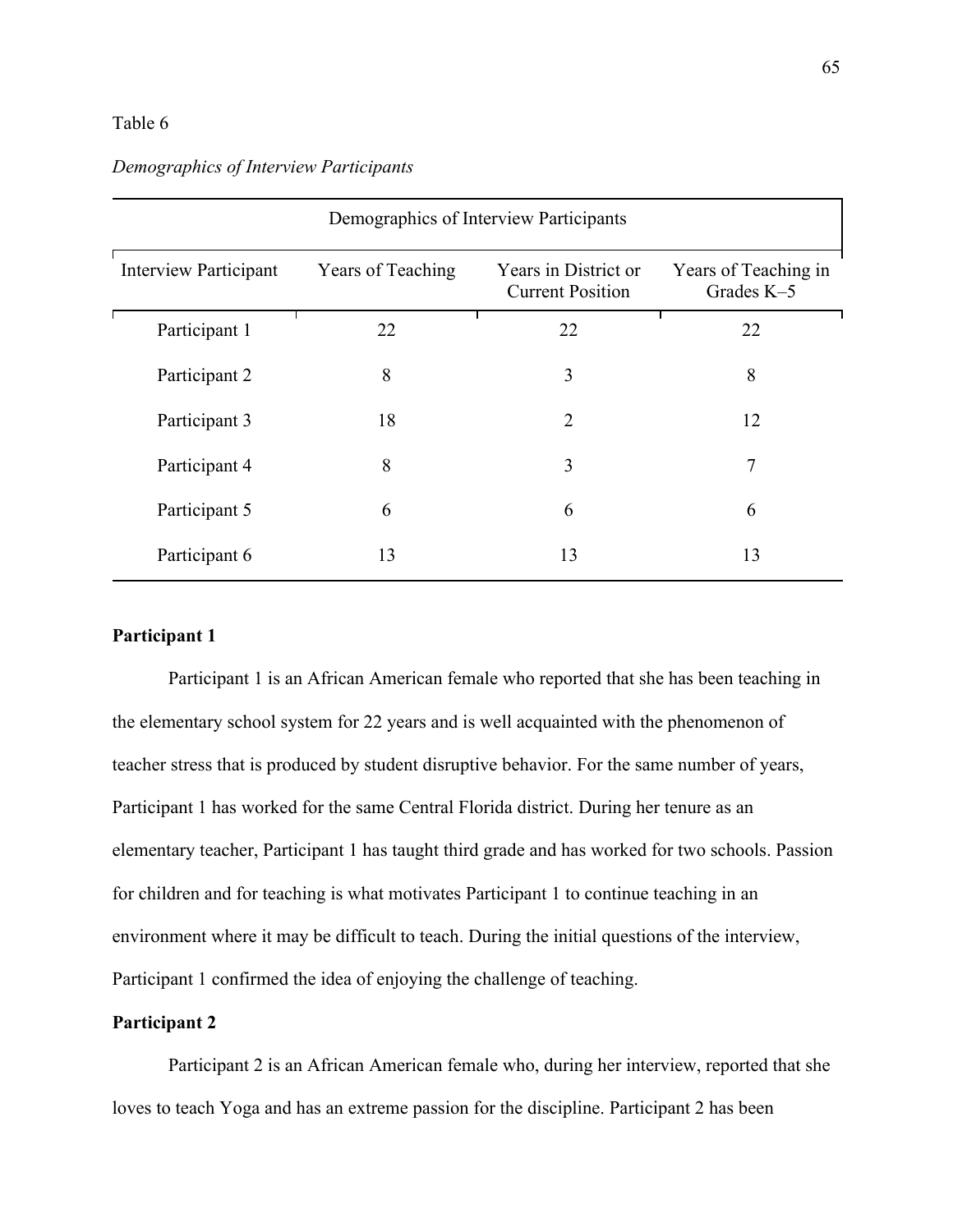teaching at the elementary level for 8 years. During her eight year tenure in elementary education, Participant 2 has worked for two districts in the state of Florida. Participant 2 has worked for 3 years in the district where the study was conducted. Participant 2 has taught K–3 for five different schools and indicated that she is thoroughly familiar with teacher stress and burnout due to disruptive student behavior. If given the chance, Participant 2 would love to introduce Yoga into the classroom setting as a means of relaxing students and coping with stress and burnout.

#### **Participant 3**

Participant 3 is an African American male with 18 years teaching experience. The participant's specialty is in classroom coaching. Not only does Participant 3 love coaching students, but he has a passion to coach faculty members as well. Participant 3 has worked in two Florida districts. During his tenure, Participant 3 taught in elementary education for 12 years. He has taught 2 years in the same district where the study was conducted and he has occupied his current position since joining the district. In his 12 years of teaching elementary school, Participant 3 has taught for nine different schools and has extensive knowledge of the phenomenon of teacher stress produced by disruptive student behavior.

### **Participant 4**

Participant 4 is an African American female who has gained 8 years of teaching experience while working for two Florida districts. Participant 4 loves coaching basketball and uses her love for the game to connect with as many students as she possibly can. During her tenure, Participant 4 taught at the elementary school level for 7 years. Participant 4 has worked the past 3 years for the Central Florida district where the researcher conducted the study.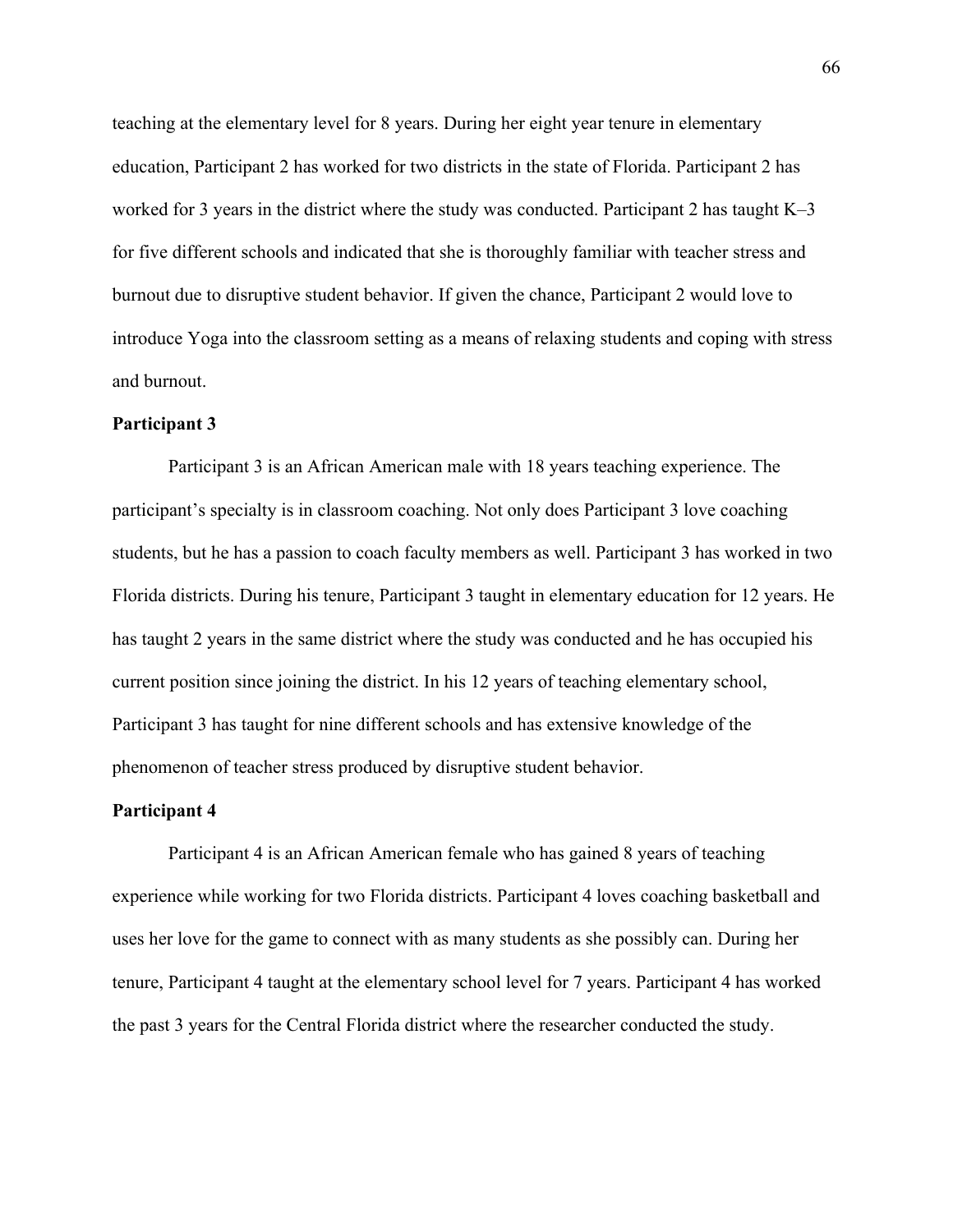Participant 4 shared that she has an exhaustive understanding of the impact that disruptive student behavior has on teacher stress and burnout.

# **Participant 5**

Participant 5 is an African American female who has 6 years teaching experience. She loves and enjoys Harry Potter books and Netflix movies. In all 6 years, Participant 5 has taught at the elementary school level. During her tenure, she has taught exclusively in the Central Florida district where the researcher conducted the study. Participant 5 reported that she has a passion for teaching and is thoroughly aware of the impact that disruptive student behavior has on teachers and their well-being.

# **Participant 6**

Participant 6 is an African American female who has 13 years of teaching experience. Other than teaching, passions for Participant 6 include working out in the gym, intense cardio, and bike riding. In all 13 years, Participant 6 taught exclusively for the same Central Florida district where the researcher conducted the study. Participant 6 also exclusively taught at the elementary school level for all 13 years. During her tenure, Participant 6 has taught at three different schools. In the course of her teaching experience, Participant 6 noted that she has been fully acquainted with the phenomenon of disruptive student behavior and teacher stress. Yet, her love for children motivates Participant 6 to continue in the teaching profession.

#### **Analysis Method**

The data collection process for this study consisted of 6, 30–45 minute individual, faceto-face interviews. The duration of each individual interview and its respective total word count are included in Table 7 below.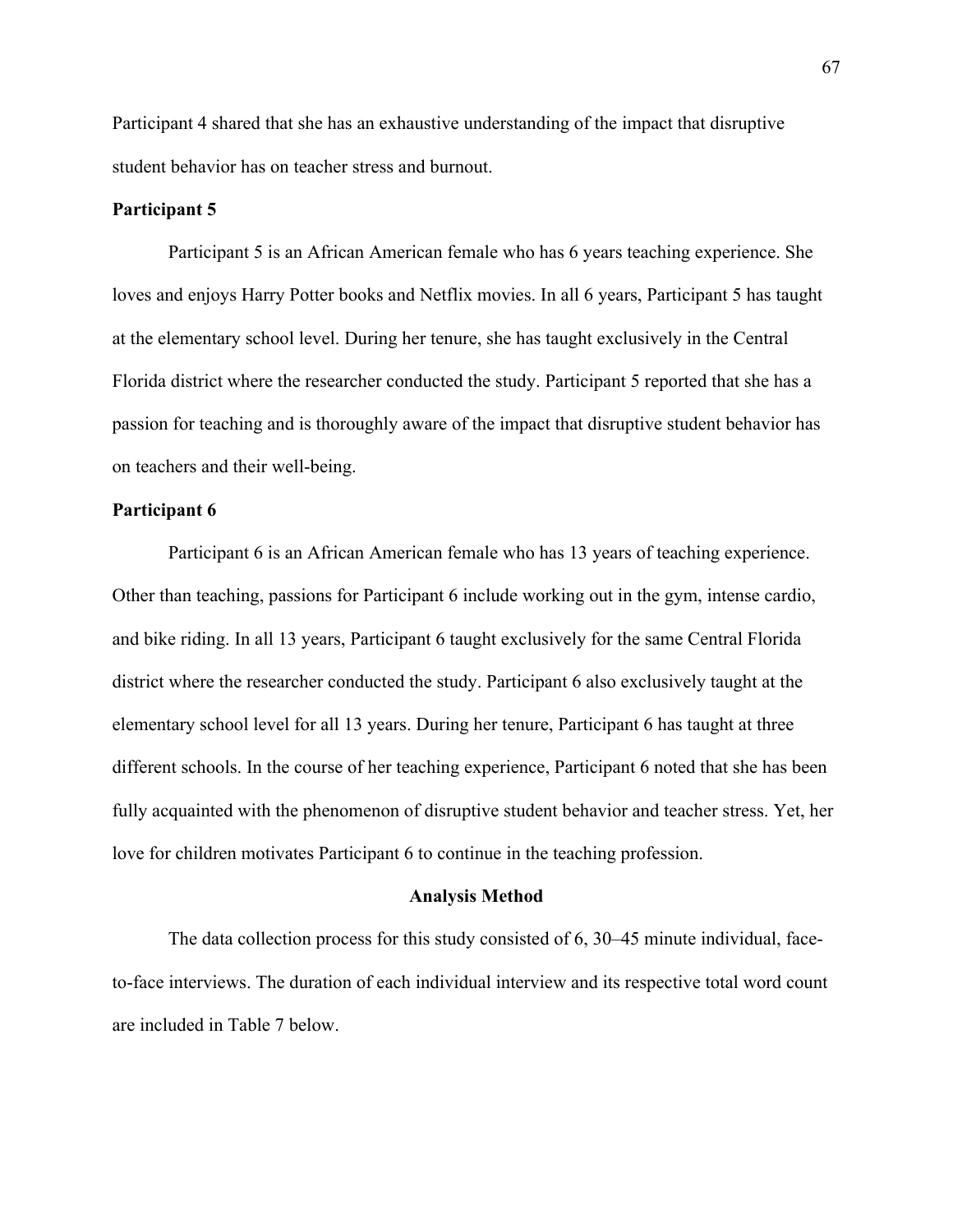### Table 7

| Individual Interview Duration and Word Count |                              |                             |  |  |
|----------------------------------------------|------------------------------|-----------------------------|--|--|
| <b>Interview Participant</b>                 | Interview Duration (minutes) | <b>Interview Word Count</b> |  |  |
| Participant 1                                | 00:43                        | 7,205                       |  |  |
| Participant 2                                | 00:27                        | 4,472                       |  |  |
| Participant 3                                | 00:37                        | 5,717                       |  |  |
| Participant 4                                | 00:26                        | 4,715                       |  |  |
| Participant 5                                | 00:25                        | 4,438                       |  |  |
| Participant 6                                | 00:34                        | 4,712                       |  |  |

# *Individual Interview Duration and Word Count*

The researcher conducted these interviews to collect basic demographic information about each participant and to better understand their experiences as teachers in a disruptive academic environment. After all of the individual data were collected, the interviews were transcribed through transcription services Temi.com and Rev.com. Transcriptions were emailed to participants to finalize approval for analysis, and participants were given two days to respond in person, or via email, text, or phone. The transcribed interviews were emailed to offer participants an opportunity to indicate whether or not they wanted revisions to their transcriptions through the review process. After receiving the participants' transcription approval, the researcher hand coded the data for organization and analysis.

# **Coding**

Each participant's individual transcription data was organized and hand coded so as to analyze the data and better understand its implications for this study. Pseudonyms and numbers were given to each participant and the numerical order transcription review, organization, and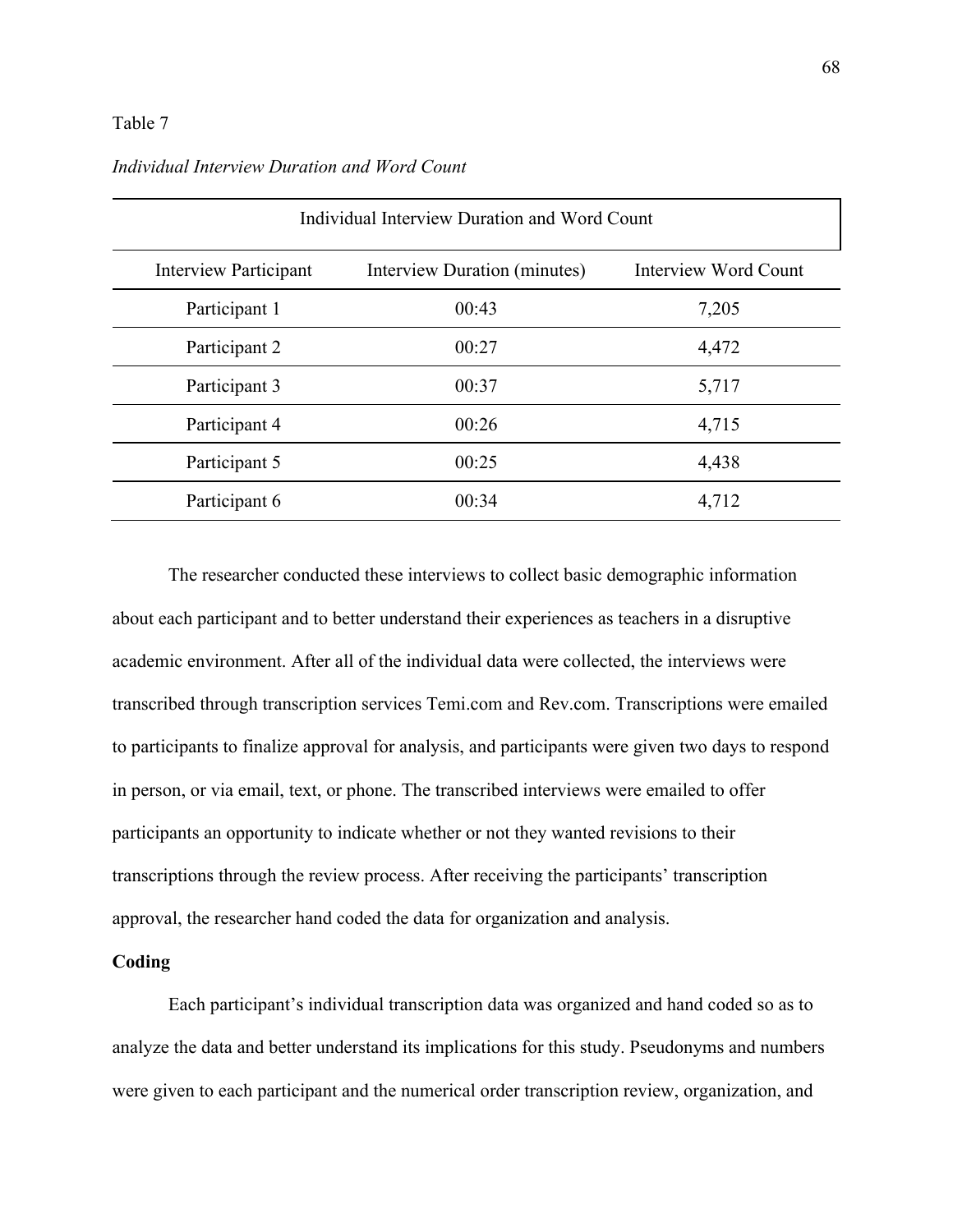analysis was based on the order in which interviews were conducted. Tables were formatted in a Word document with the appropriate code(s) in one column and the applicable responses to the interview questions in a corresponding column. Highlighted text and font colors were used to organize and identify specific codes and to associate the data with inherent corresponding themes. Once the commonalities of the codes were determined, they were combined into themes. Five generalized themes were identified as a result of the individual and comprehensive analysis of the transcription data: (a) perception of esteem, (b) perception of disruptive student behavior, (c) perception of stress and coping, (d) perception of administrative support, and (e) perception of student learning.

#### **Presentation of Results by Participant**

The results of the study will be presented by individual participant, followed by a discussion by theme. Participant responses are reported based on the order of the interview questions that were asked during the individual interviews. All participants responded to each interview question except for Participant 5, who did not provide an answer for interview question 9. The individual face-to-face interviews included open-ended questions that were designed to have participants share their personal experiences in dealing with disruptive student behavior in the elementary school classroom.

#### **Participant 1**

Participant 1 engaged in an individual interview that lasted for 43 minutes in total duration. Interview question 1 asked participants to define both destructive and constructive behavior. Participant 1 noted that destructive (i.e., disruptive) student behavior impeded classroom learning because it prevented the teacher from instructing other students. Participant 1 provided an example of how a student's behavior disrupted the class and drew students' attention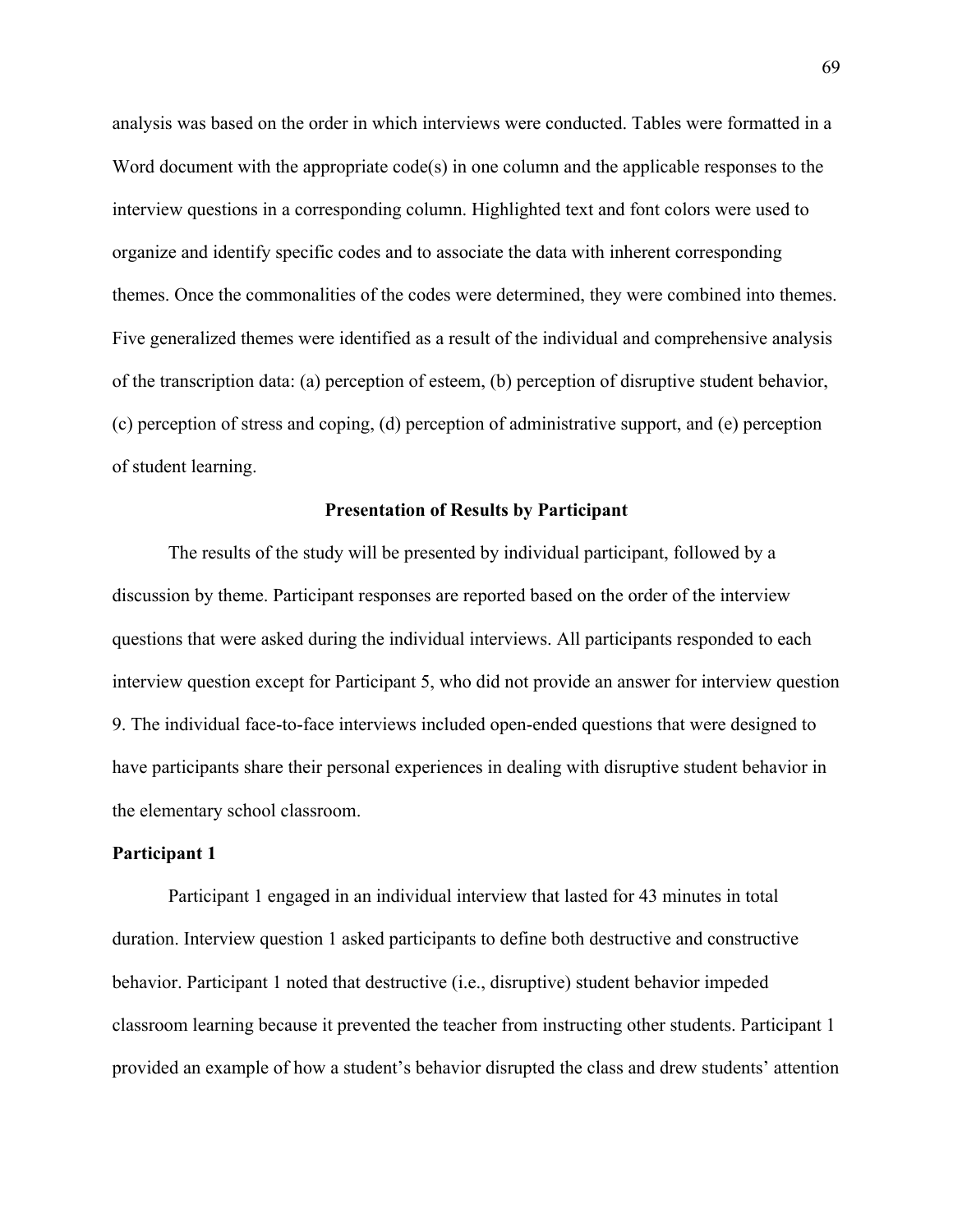away from the teacher. Participant 1 stated that the student cried for most of the day, and when the behavior was ignored, the student cried louder. Participant 1 noted that the loud crying continued until the student induced extreme vomiting and interrupted classroom instruction. Participant 1 stated this behavior negatively affected learning for that day.

In contrast, Participant 1 reported that constructive behavior was behavior that assisted the teacher and assisted other students as well. Participant 1 added that constructive behavior was behavior that changes the dynamic of a chaotic classroom and transforms the classroom into a center for "on task" functionality and high levels of academic learning. Participant 1 noted student interaction that supports the teacher is ideal constructive behavior. The example Participant 1 provided was the assistance of students who were able to translate language to other non-English speaking classmates. This student-to-student level of support and interaction provided to the non-English speaking students afforded Participant 1 the time to focus on lesson plans instead of spending significant time searching Google to translate needed information.

Interview question 2 asked participants to describe the level of esteem they feel when they are *unsuccessful* in redirecting students' disruptive behavior to constructive behavior. During this time, Participant 1 noted that her level of esteem is extremely low. Participant 1 stated that anxiety over certain situations that are out of control builds considerable frustration. When unable to redirect students' disruptive behavior, Participant 1 said, "I get upset with myself and I always beat myself up about it." Participant 1 noted that her personal esteem is greatly affected, and she attempts to manage the stress by taking deep breaths, walking away, and trying a different way to interact with the students. Participant 1 said, "Because I feel like I can't get them to become constructive, we're going downhill really fast and I can't stop that train."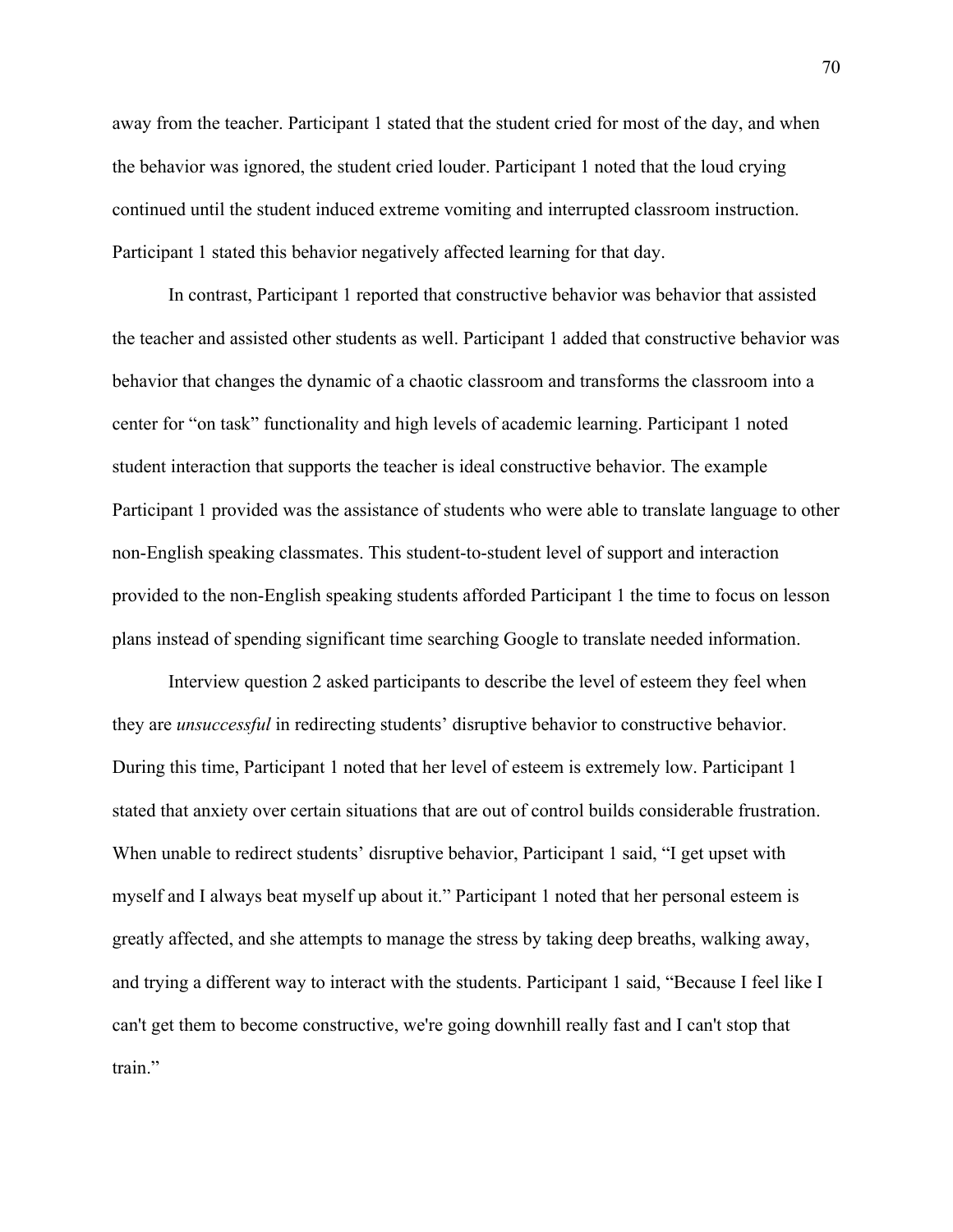Interview question 3 asked participants to describe the level of esteem they feel when they are *successful* in redirecting students' disruptive behavior to constructive behavior. Participant 1 reported that her esteem level was much higher than when she is unsuccessful in redirecting students to better behavior. Participant 1 noted feeling better about herself, adding that the esteem even positively affected the inflection in her voice and stabilized her blood pressure. In addition, Participant 1 stated that anxiety decreases significantly when other students assist in getting the students who are disruptive back on the right track in the classroom. Participant 1 further reported that successful redirecting of disruptive students causes the classroom to run smoothly.

Interview question 4 asked participants if they ever had their feelings of stress and burn out confirmed by other teachers. Interview question 4 also asked participants to describe how they felt when their sense of stress and burnout was confirmed by other teachers who felt the same effects. Participant 1 reported having a feeling of relief knowing that she was not the only teacher experiencing the same effects of disruptive student behavior, and that many of her colleagues felt the same way. Participant 1 stated that having other colleagues to "bounce their frustrations" off of is very refreshing. Participant 1 also stated that she feels empowered to "press a little bit further" because she understood she was not the only one dealing with the pressure of the job. In addition, Participant 1 reported that the connection to her colleagues often leads to a sharing of techniques and management strategies for the classroom in a supportive way. She stated the camaraderie is necessary because it relieves a great deal of the pressure.

Interview question 5 asked participants if they had ever experienced their feelings or perspectives related to disruptive student behavior minimized by others. Participant 1 confirmed that her perspectives have indeed been minimized. Participant 1, who is African American,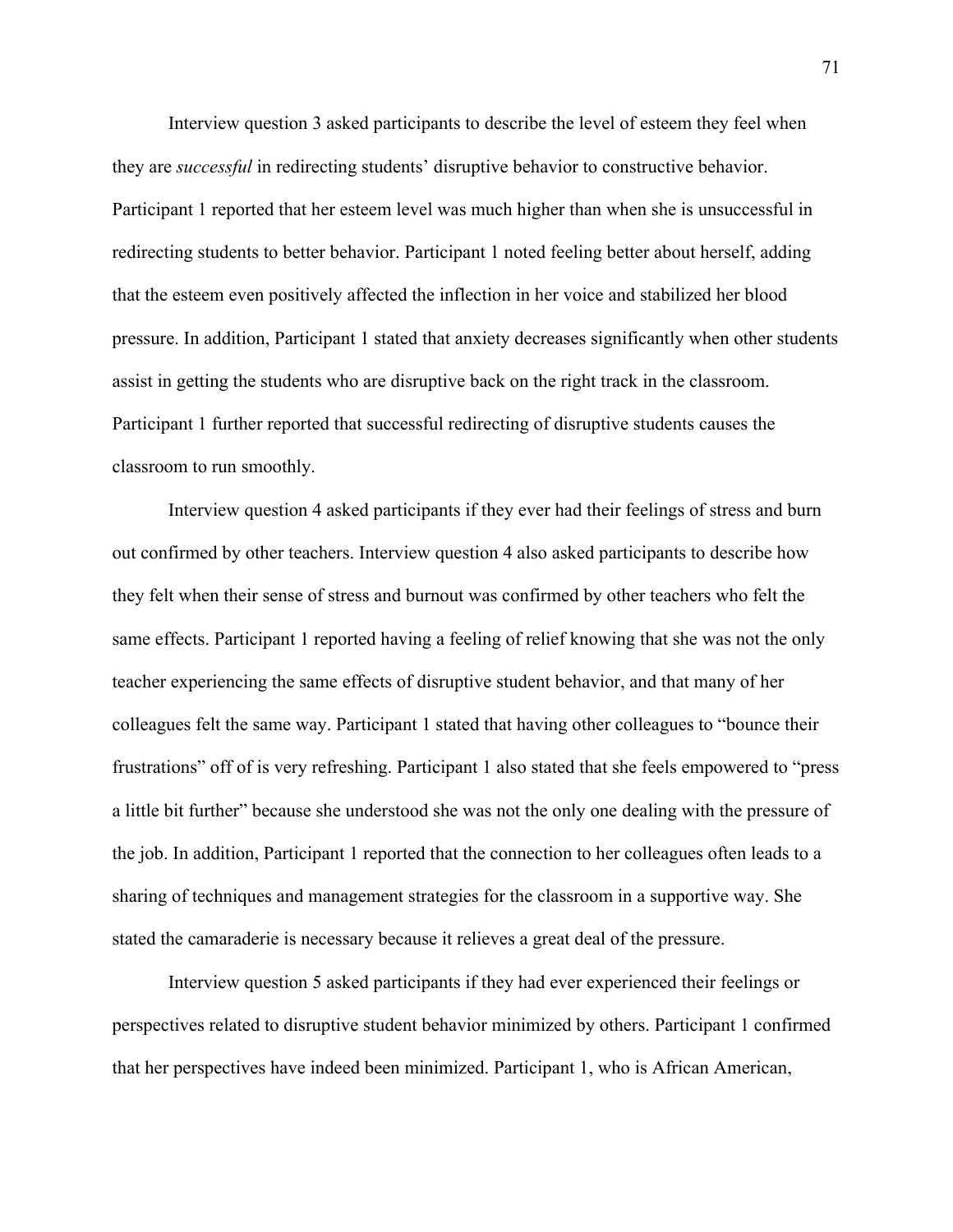reported that in many cases, her perspectives have been minimized by those of other ethnicities (i.e., White). Participant 1 stated that when struggling to try to de-escalate situations in the classroom, her White colleagues countered her perspectives on the disruptive students' behavior with extreme apathy. Participant 1 reported that when trying to solve the class management issue with her White colleagues, her requests have been dismissed. Participant 1 stressed the idea that her colleagues had apathetic attitudes toward the problem of disruptive behavior and towards her personally.

Participant 1 also reported that the minimization of her feelings or perspectives has caused her to speak out less about escalating problems in the classroom and about tangible methods to solve those problems. Participant 1 shared that her voice has been "shut down" numerous times when she expressed concerns about the lack of academic proficiency due to disruptive behavior. Furthermore, Participant 1 noted that administration (i.e., principal) had encouraged "expression" and desired that Participant 1 voice her opinions more often and that she strongly voiced her concerns to administration and to the teachers as well. Participant 1 shared that the inability to express her thoughts increases her stress level, because she holds in the anxiety due to her fear of minimization and backlash. Because of anxiety attacks in the past (i.e., holding in frustration), Participant 1 reported that it is important that she get past her fear of expression or finds another way to handle the anxiety.

Interview question 6 asked participants to explain what they felt contributes to disruptive behavior by elementary students. Participant 1 noted that a lack of parental guidance is a major contributor to disruptive student behavior. Participant 1 reported that one student told a colleague, another teacher, that no one says anything to him at home because he can do whatever he wants to do at home, and the student brings the same attitude to school. Moreover, Participant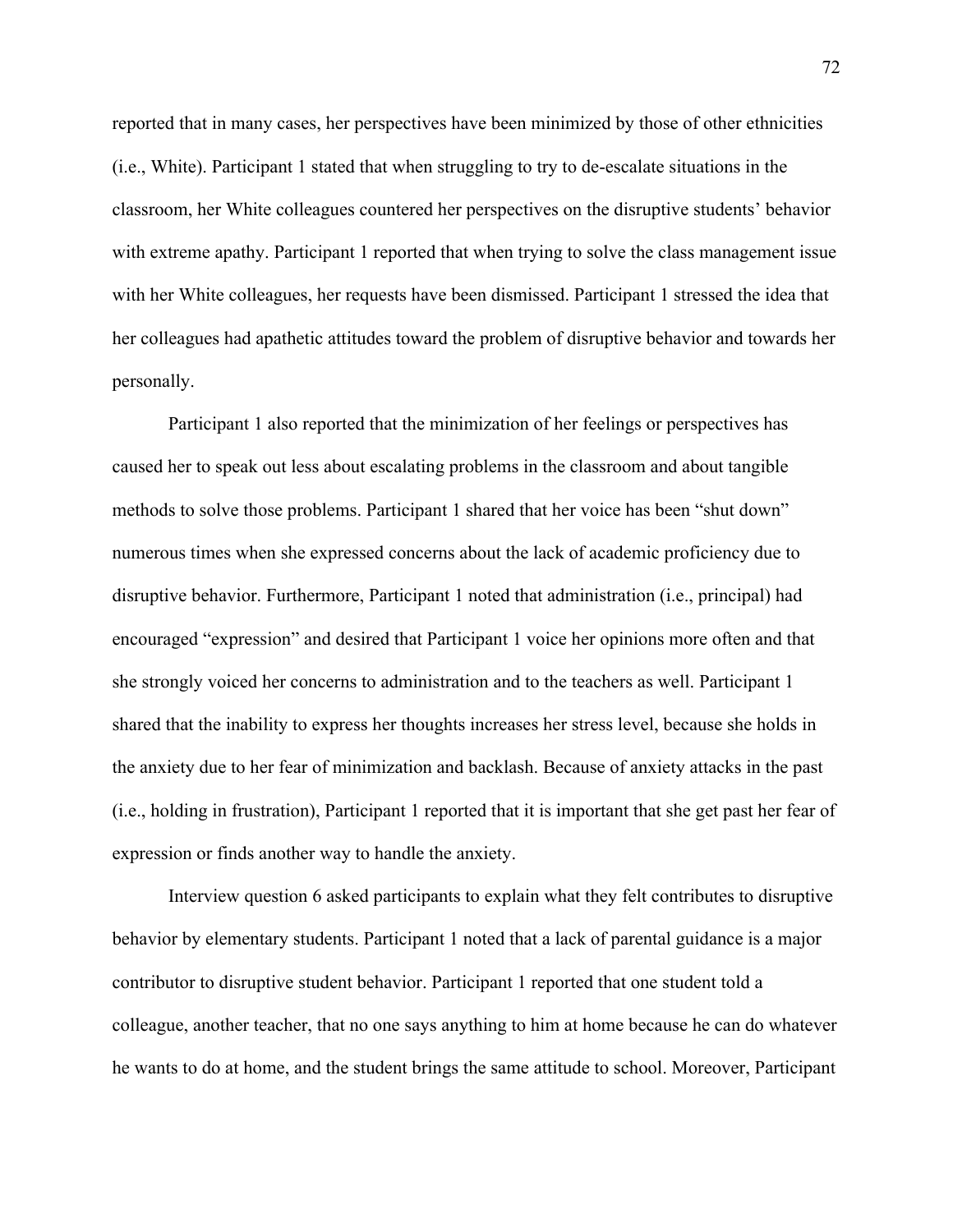1 noted a chronic condition, alleging that many teachers have allowed the "attitude" and corresponding disruptive behavior to occur for so long, that when they finally decide to take corrective action, the disruptive student will not respond accordingly.

Participant 1 also stated that another major contributor to disruptive student behavior is the attention students receive from their peers. Participant 1 said, "They're trying to show out for their friends because they want to be part of the 'in crowd,' and they are still trying to gauge how far they can take their disruptions with certain teachers." Therefore, these students are labeled as "bad" groups of students due to their collective and chronic disruptive behavior. Because of the "group" dynamic being a contributor to disruptive behavior, Participant 1 noted that administration should separate them from each other when they advance to the next grade level. However, administration places them together in the same classroom(s) because they are of the same age and the same grade level.

Participant 1 reported that a third major contributor to disruptive behavior is students' inability to connect to the work as they advance to higher grade levels. Participant 1 stated that the jump between grades Prek–5 comes with big changes in the curriculum the higher the student advances. In addition to more challenging and rigorous curriculum, Participant 1 noted that students also struggle with getting to know new teachers.

Interview question 7 asked the participants how they would describe the impact of disruptive student behaviors in an elementary school classroom. Interview question 7 drew extensive feedback from Participant 1. Participant 1 reported that student disruptive behavior would have less of an impact if teachers had the support they needed from the leadership team and from administration. Participant 1 noted that on a few occasions, she had observed students throwing desks and chairs, and when the leadership team was summoned to rectify the situation,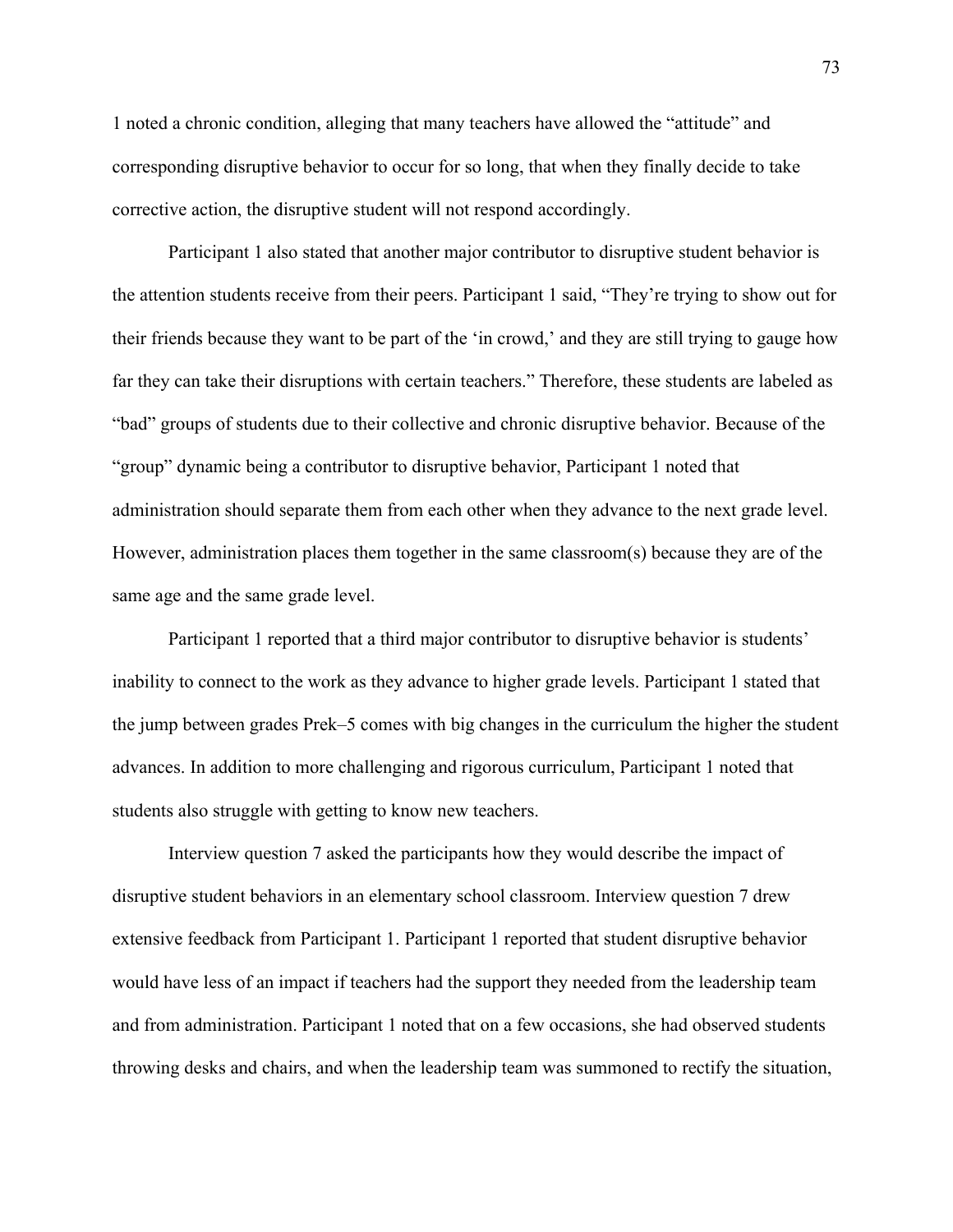they removed the students from the classroom temporarily, only to have them return to class after a short "cool down" period.

Participant 1 also reported that the disruptive behavior of students who experience little to no discipline significantly impacts those students who would otherwise exhibit constructive behavior. Participant 1 said, "The good kids feed into the bad behavior, and the dynamic of the classroom changes to disorder." According to Participant 1, one of the destructive behaviors the "good kids" fed into was the disorderly students cutting the hair of other students in the hallway while waiting in line. No disciplinary action was taken other than the "typical" scolding. Participant 1 reported that the incident in question carried over into the classroom, because the on-task students tried to duplicate the incident because it drew so much attention from students and staff, and there were no consequences.

In addition, Participant 1 noted that the death of a student's family member makes an impact on the behavior of other students because of the teacher's reaction to the grief. Participant 1 provided an example of the snowball effect of the disruptive behavior. She noted that when one student "acted out" because of grief and she responded by "cuddling" the student, the other students observed the attention and responded with reckless behavior because they wanted the cuddling from the teacher as well. According to Participant 1, she was also impacted by the reactionary behavior because the "attention seeking" was so intense that it increased her stress level considerably. Participant 1 also pointed out that attention seeking is a major source of disruptive behavior, which escalates a great deficiency in student learning.

Interview question 8 asked participants to describe the effects of student disruptive behavior as it relates to stress and to report if it contributes to potential burnout. Participant 1 noted that student disruptive behavior has one of the greatest effects on her concerning her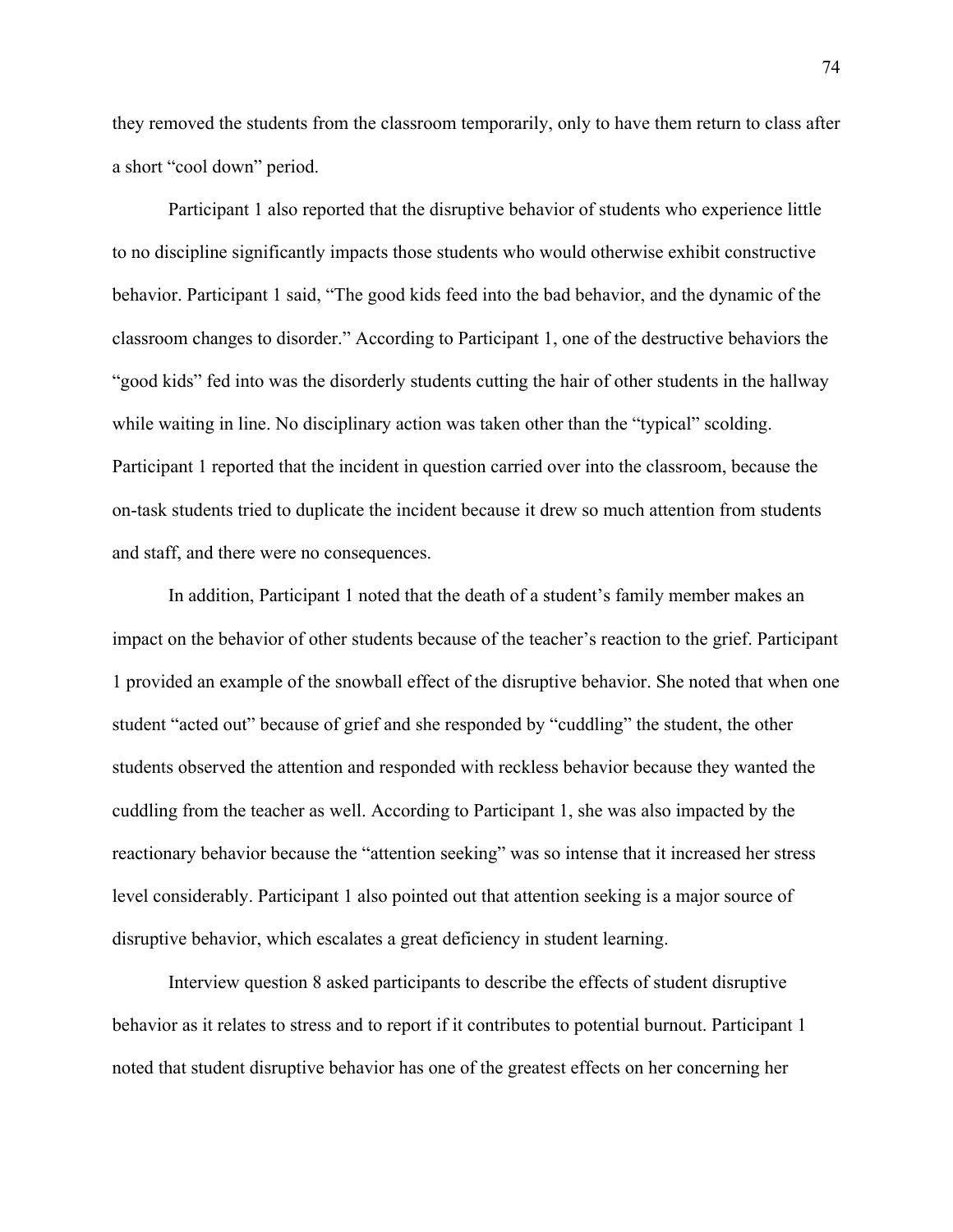family. Participant 1 stated that she carries the frustration home due to her being unable to handle the stress of classroom chaos and would oftentimes take out her frustration on her husband and her young daughter. In that, she stressed the importance of stepping away from the disorder (i.e., school environment) and capturing a "woosah" moment in a quiet place to de-escalate before interacting with her family. Participant 1 noted that the stress would be so severe sometimes, she would need to pray, sit still, and read.

In relating disruptive behavior to burnout, Participant 1 said, "If this is how I am going to feel, I don't even want to deal with it. I can find me something else to do that doesn't require all this stress." Participant 1 questioned whether or not the profession was worth it anymore, and if feeling burned out from the behavior could lead to apathy and potential attrition. She continued and said,

So if I don't feel right, that's the first thing that comes to my mind. I'm done. I'm like, is it really worth it? Is this really worth it? Yes. You like teaching the youth and helping them, but the stress that comes along with it, with it, it's not worth it.

Interview question 9 asked participants to describe the ways that they might attempt to cope with the stress related to student disruptive behavior. Question 9 also asked participants to provide examples if possible. Participant 1 reported that her coping mechanism was to eat a lot of chocolate, stating that she has to eat it to calm down. Participant 1 stated that eating chocolate is the alternative to binge snacking because binge snacking is one of the key indicators that her stress level has increased.

Participant 1 also reported that another form of coping with stress is binge watching mindless television or talking to friends. Participant 1 stated that binge watching mindless television helps her mind to escape from the harsh realities of the classroom. On the other hand,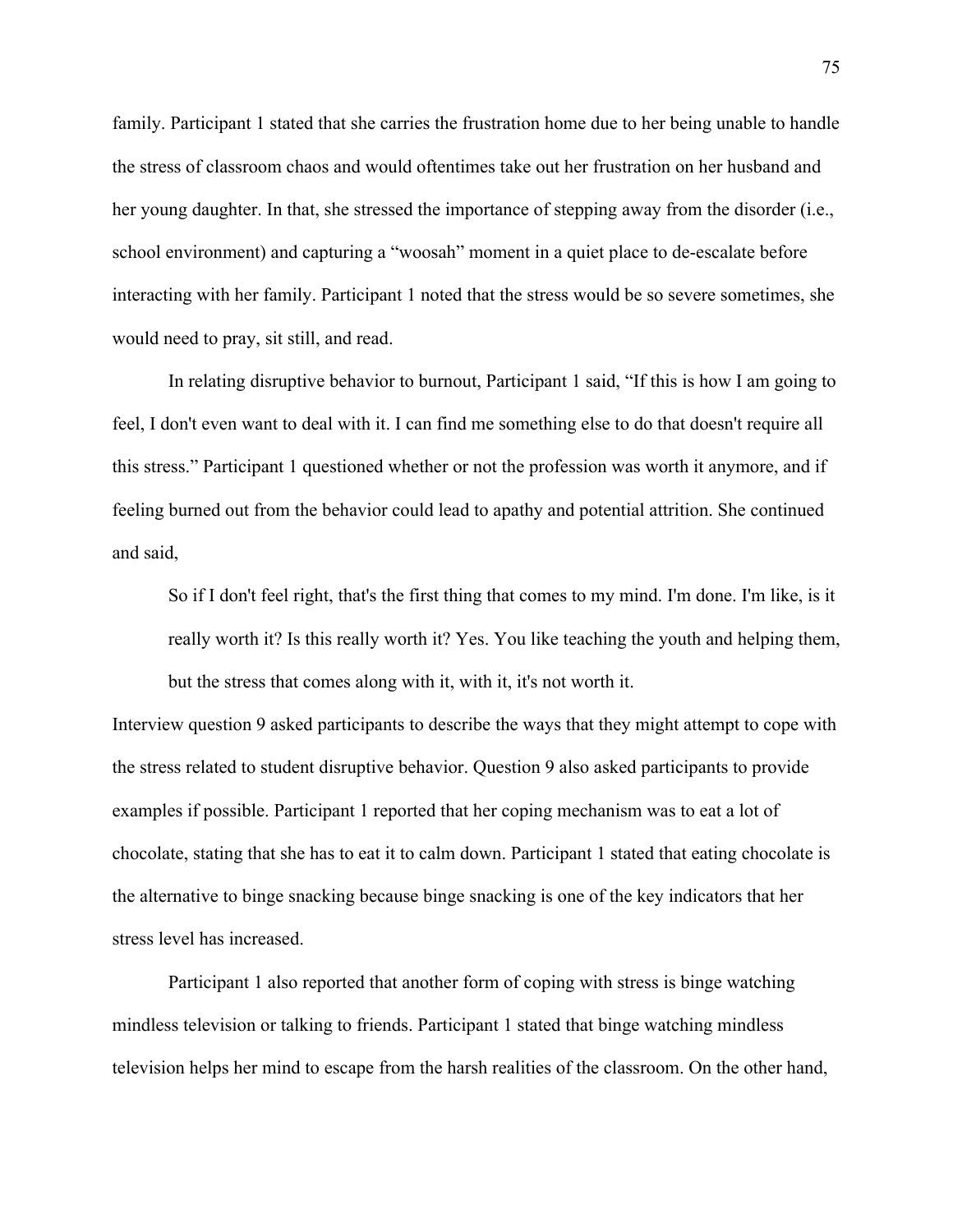she stated that she talks to friends because she wants them to talk her through her anxieties and to help her get it together. Participant 1 stressed that talking with friends really helps to cope with the stress because it provides an outlet where a listening ear actually "hears" her voice. Participant 1 strongly affirmed that she also talks with many of her colleagues in the profession because of their familiarity with the causes of stress and burnout in the classroom. She said, "Those outside the field will have you walking off of a ledge because they don't know why you're doing that (teaching) anyway."

Interview question 10 asked participants to describe ways that they think or feel teacher stress and burnout can be reduced. Participant 1 noted that teachers are in need of more support from administration and leadership. She noted that teachers need more support groups where they are gaining support, instead of the groups just being a session to air out complaints about the behavior. Participant 1 also stated that stress and burnout can be reduced by teachers working on methods to compartmentalize the "anticipation" of disruptive behavior. She noted that merely anticipating disruptive and unruly student behavior triggers more episodes of stress and can lead to burnout. Participant 1 stated, "So, I know if something's going to happen, I do get stressed because I'm waiting on it. It might not even happen, but because I think it will, I'm stressing myself out."

Participant 1 also noted that stress can be reduced by having more support from students' parents. According to Participant 1, teachers desperately need support coming from the home, and that it would be helpful if parents who do not know how to help their children or to discipline them would make a serious and strong effort to learn how. Participant 1 noted that students severely lack social skills, and their abruptness and brashness due to a lack of parental guidance and direction increases teacher stress. In addition, Participant 1 stated that many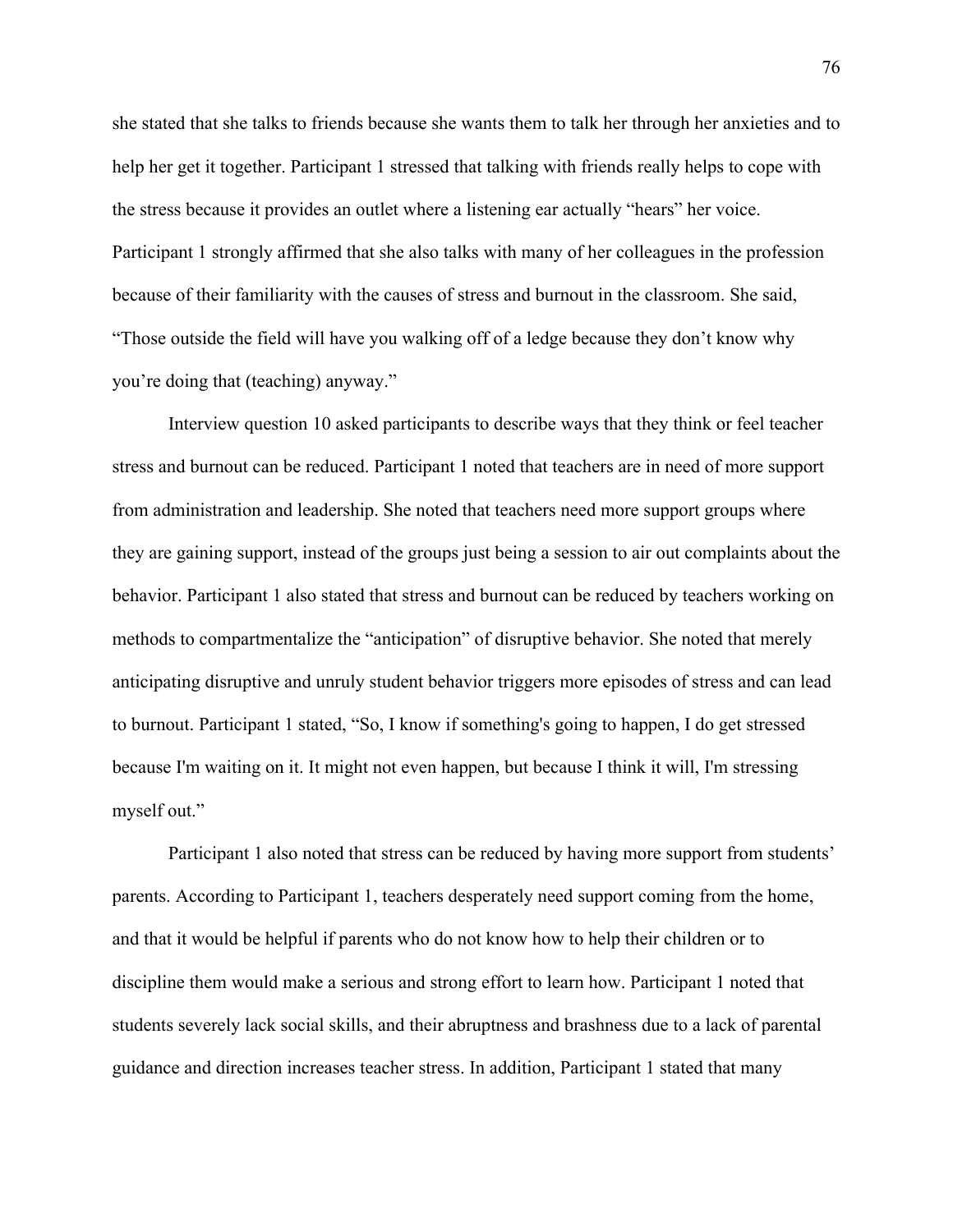parents show their lack of support for the teacher in simple areas such as not providing their children with necessary supplies (i.e., pencils, notebooks, etc.).

Interview question 11 asked participants to describe their capacity to experience satisfaction in performing their duties as elementary teachers in an environment that can be disruptive. Participant 1 reported that her capacity to experience satisfaction was near 50% or lower due to the decrease in student learning because of disciplinary intervention. Participant 1 noted that because the students are misbehaving, it draws attention away from her, and the other students who watch them and even egg them on participate in the destructive behavior. She further reported that the intensity of disruptive behavior causes a distressing lack of student attention and deficiency in learning.

Interview question 12 asked the participants to describe ways in which there can be a better established means of support for teachers to reduce their stress. Participant 1 reported the need for administration to either lighten the load (i.e., paperwork and extensive duties) or to provide additional people to address the administrative needs of the teachers. Participant 1 also noted the need for administration to provide a means for teachers not to be caught in the middle of an administrative predicament that takes away from instructional time. Participant 1 reported that stress increases when teachers are being placed in a predicament by administration (i.e., administrative work) which causes work in the classroom (i.e., students' work) to be placed on hold, which also affects the teachers' ability to keep up with current lesson plans. Participant 1 stated that when leadership and administration switch plans midstream it has drastic effects on learning and it increases teacher stress.

Participant 1 also stated it would be helpful for administrators who have been out of the classroom for extended periods of time to maintain a consistent schedule of being present in the

77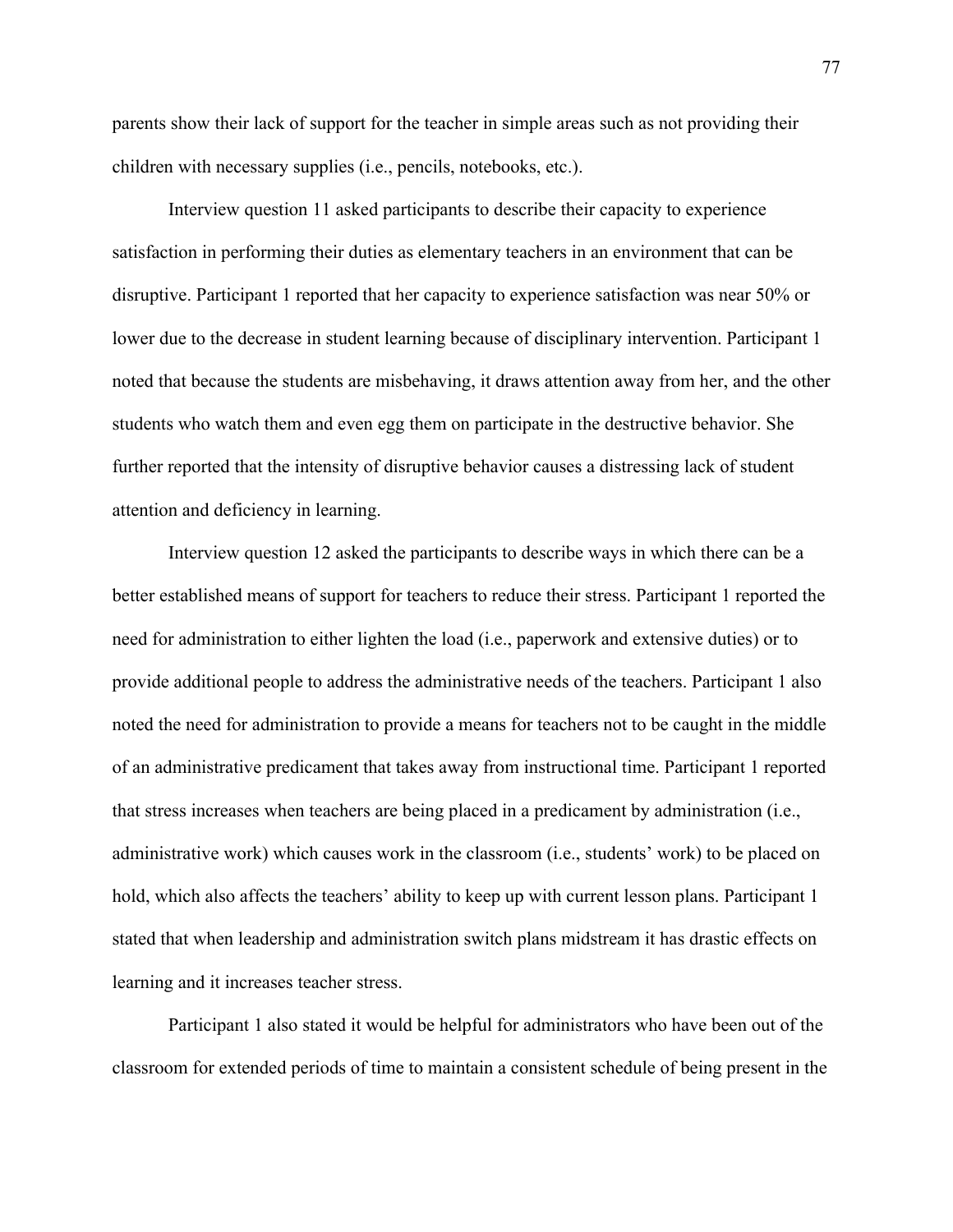classroom to better measure disruptive behavior and its corresponding effects. Participant 1 further noted that administrators who have been absent from the classroom so long have little to no idea anymore of what it takes to manage a classroom and to teach disruptive students.

Interview question 13 asked participants to explain why it is important for them to continue to teach even in an environment where it may be difficult to teach. Participant 1 reported that she enjoys a challenge and that the challenge involves reaching students. Participant 1 stated that it was important for her to reach at least one student and to touch that student's life because she may be the one person the student needs to constantly see. In addition, Participant 1 stated that ever since she was in the third grade, she knew that her passion was teaching. She stated that she loves to teach and she loves to help children reach their greatest potential. Participant 1 noted that making a difference in children's' lives is very rewarding.

Interview question 14 asked the participants to explain in what ways they believe that student disruptive behavior affects their motivation as elementary teachers. In dwelling on the anticipation of disruptive behavior, Participant 1 stated not wanting to report to work at all. She expressed that her motivation can be affected so much that she would not care about the lesson plans but focus more on self-preservation. She said, "Taking care of me is most important when I think about disruptive student behavior." Moreover, Participant 1 reported not wishing to talk or do anything, which is a valiant attempt to cope with anxiety. Participant 1 reiterated what she had previously said about the behavior affecting her home life. Participant 1 reported that stress and anxiety of disruptive student behavior affects home life with her husband and children.

Interview question 15 asked participants to describe the importance of pride and selfesteem in their work as elementary teachers. Participant 1 reported that she puts forth the extra effort and moves forward, because in the end, it is all about the student. Participant 1 stated that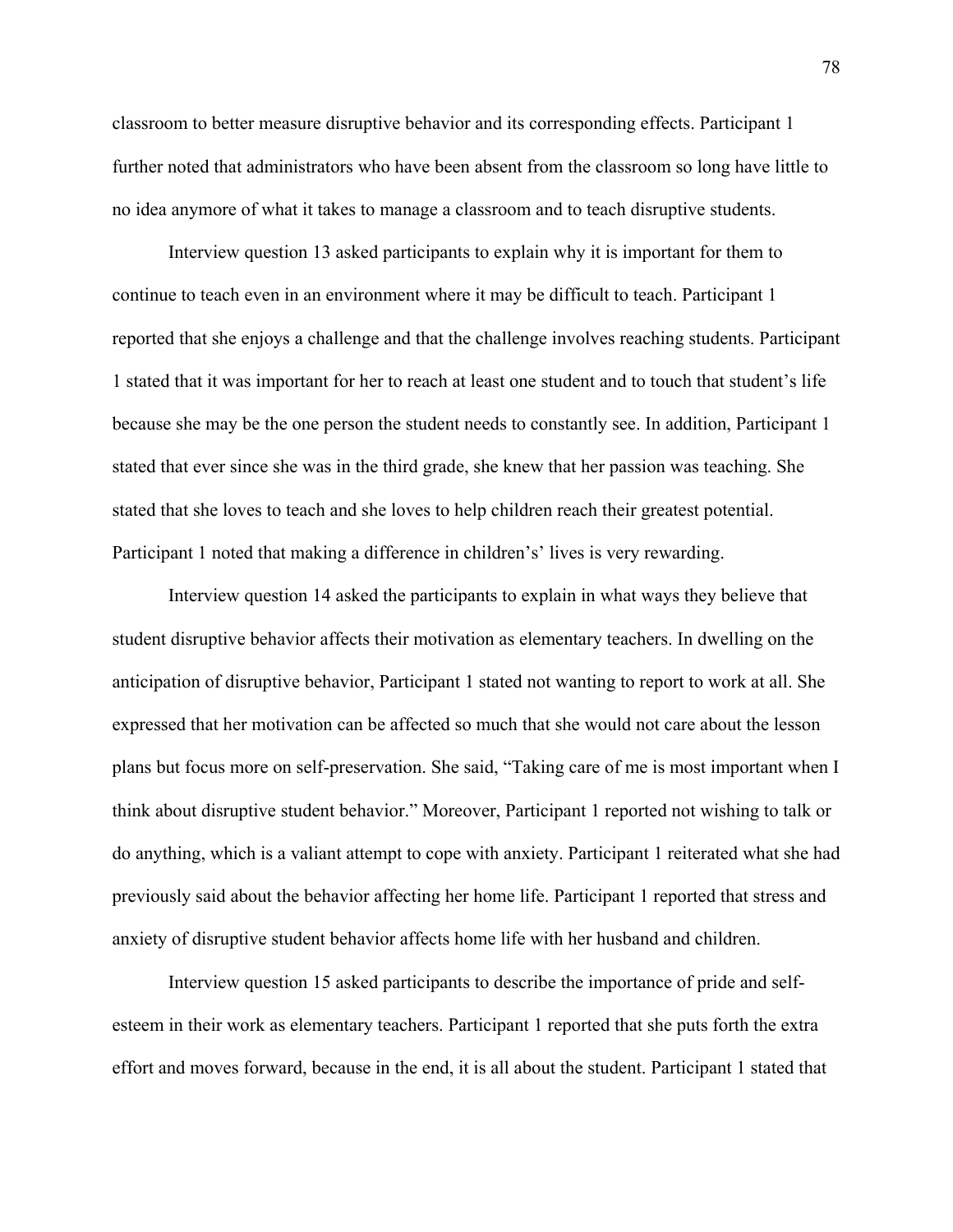she often goes over the top in everything she does because that is who she is and she does not believe in giving a half-hearted effort in teaching. She also noted that she performs at a high level in spite of the misconceptions about her sense of pride, which she says is often confused by some of her peers as conceit. Participant 1 said that she loves teaching and she takes it seriously and has a great pride in her job and in her work ethic.

Interview question 16 asked participants to explain the factors they believe contribute to their sense of belonging as elementary teachers. Question 16 also asked participants to provide examples if they could. Participant 1 reported that student growth is the contributing factor to the sense of belonging in the profession of elementary school teaching. As an example, Participant 1 reported seeing a few students in the beginning of one school year who were extremely low in reading because they did not know their letters, but as time progressed, became familiar with at least 10 letters in the alphabet. Participant 1 reported this as extreme growth, considering the student demographic at the site location. The sense of belonging for Participant 1 rests on the notion that as an elementary teacher, she is laying the foundation for future scholars, preparing them for middle school, high school, and ultimately college.

Participant 1 also noted that another factor that contributes to her sense of belonging was student growth in the area of disciplinary action because some students show deep gratitude and appreciation for discipline. Participant 1 reported that several students whose disruptive behavior was challenged and corrected embraced her as one of their favorite teachers, offering her the tightest of hugs. Participant 1 stated that these students' growth did a lot for her and made her feel strong enough to continue teaching. Although she could not see the growth from the beginning because of the disruptive behavior, Participant 1 noted that perhaps she was seeing things from a different "set of glasses" than what the students were wearing.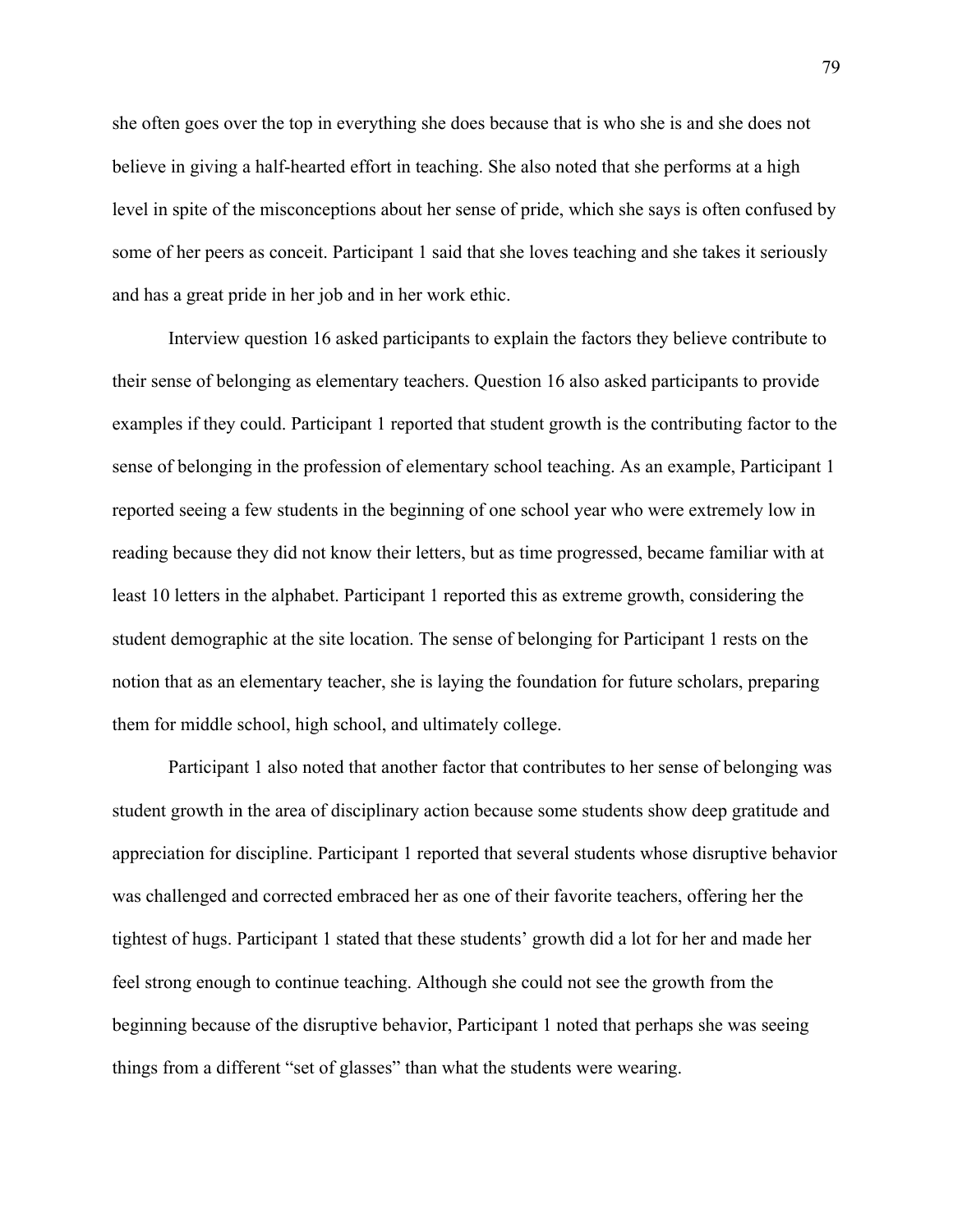Interview question 17 asked participants to describe ways they believe that their value as elementary teachers can be improved. Question 17 also asked participants to provide examples if they could. Participant 1 reported that more understanding by colleagues and administration when trying to improve the school and push the students forward (e.g., verbal or written input) would greatly help to improve teachers' value. Participant 1 stated that oftentimes she can become defensive in communication, which could be cause for her colleagues misunderstanding her intentions. Participant 1 noted that sometimes when she makes suggestions, colleagues take her approach to the issue the wrong way, which results in them not coming to an agreement on the necessary changes. Participant 1 stated she believes her value could be improved if she and her opinions were not dismissed due to a simple misunderstanding of her.

### **Participant 2**

Participant 2 engaged in an individual interview that lasted for 27 minutes in total duration. Interview question 1 asked participants to define both destructive and constructive behavior. Participant 2 noted that destructive (i.e., disruptive) student behavior would be off-task behavior, such as students calling out, yelling out, or maybe answering out of turn. Participant 2 also noted that when she is trying to teach a lesson, students are playing with things inside their desk, playing with the student next to them or just not focused on the task of learning. Participant 2 also noted that the disruptive behavior consistently takes her attention away from teaching because she has to bring the class back under control. Participant 2 noted that constructive behavior is behavior that students engage in that increases their learning. Concerning constructive behavior, Participant 2 said, "Students doing what I ask them to do that has to do with the lesson. Students prepared, wanting to learn, wanting to give effort when doing their work. Just engage with the lesson and wanting to learn."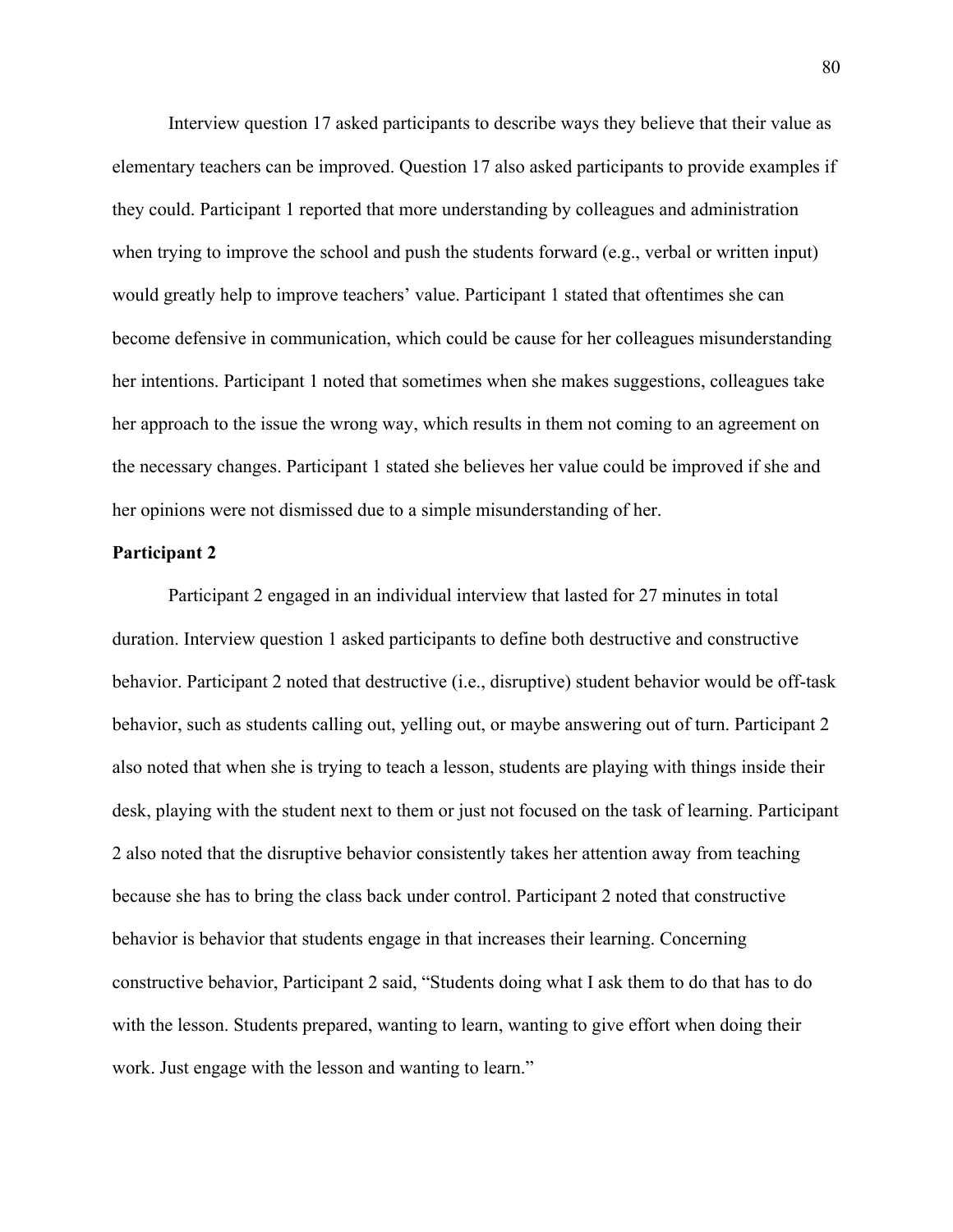Interview question 2 asked participants to describe the level of esteem they feel when they are *unsuccessful* in redirecting students' disruptive behavior to constructive behavior. Participant 2 reported feeling overwhelmed and frustrated because she is unable to teach and to increase learning. According to Participant 2, the level of her esteem decreases because she feels she should be able to redirect the students to learning but continues to struggle with making the redirection happen. Participant 2 stated, "I have a lesson to teach and there's so many things that you have to do in a day, in a span of time. And when even five or 10 minutes of that time is wasted, it just takes away from all the other students' learning. And that is frustrating."

Interview question 3 asked participants to describe the level of esteem they feel when they are *successful* in redirecting students' disruptive behavior to constructive behavior. Participant 2 stated that when she is able to get her students back on task, she feels a sense of momentum. Participant 2 also noted that when students are engaged, she feels "amped up" and ready to proceed with teaching. As an example, Participant 2 described how her esteem was once boosted when discussing two students who were in the corner of the classroom playing with pencils. She stated that when she was able to get them back on task quickly, it helped her move more smoothly through the lesson. Participant 2 stated she had a feeling of accomplishment when she could redirect disruptive behavior to constructive behavior.

Interview question 4 asked participants if they ever had their feelings of stress and burnout confirmed by other teachers. Interview question 4 also asked participants to describe how they felt when their sense of stress and burnout was confirmed by other teachers who felt the same effects. Participant 2 reported that her feelings of stress and burnout are confirmed by other teachers almost daily. She noted that when her stress level is up, her colleagues can sense that she is having a stressful day and they will attempt to console her by identifying with her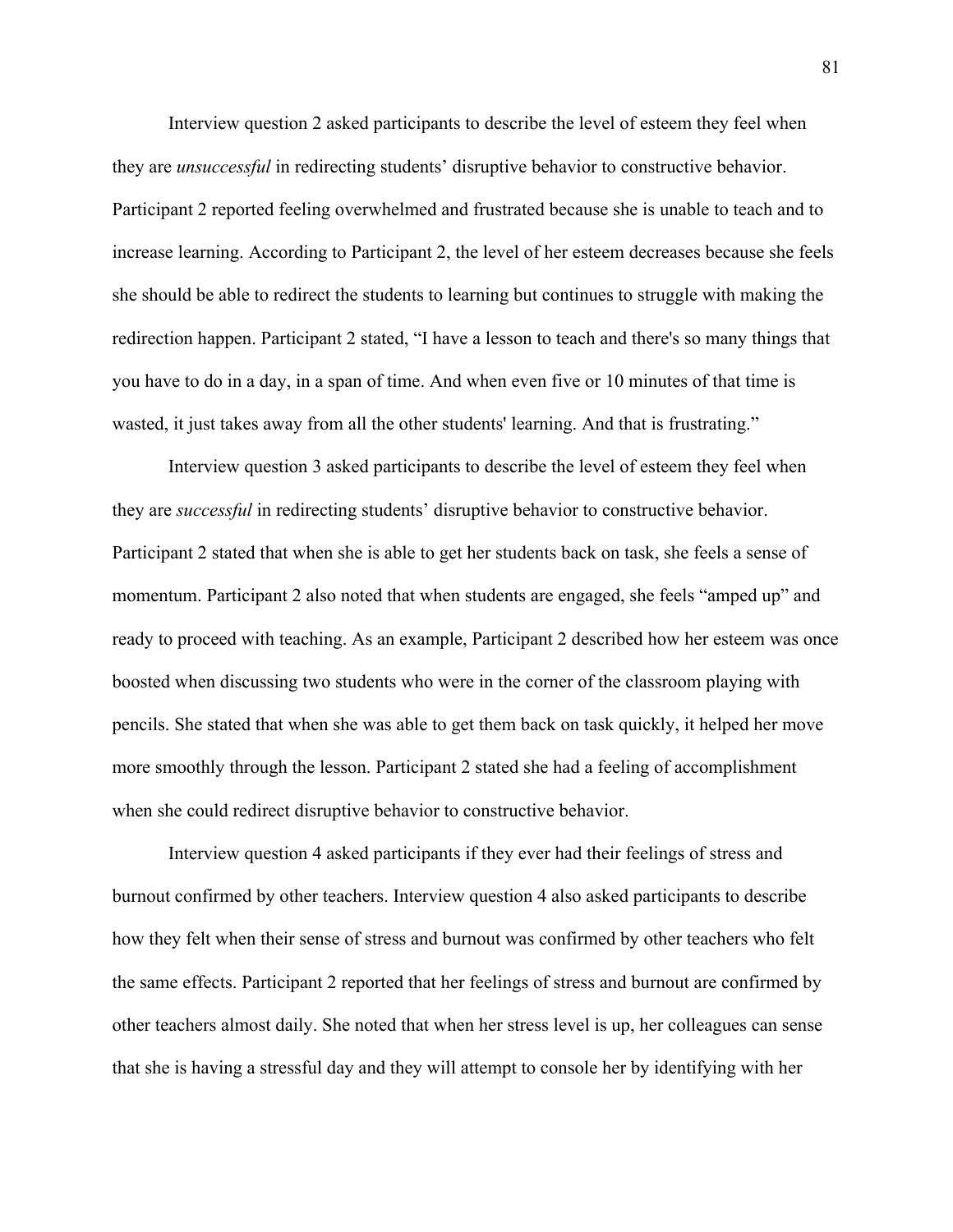feelings. Knowing that her colleagues understand her condition, Participant 2 questioned whether the profession was worth it, considering that her colleagues were feeling the same pressures of the job. In addition, Participant 2 reported that the morale of the team is disrupted because of the disorderly student behavior and everyone feels it. She added that it is never good to be stressed out, but it is even worse for everyone to notice the stress.

Interview question 5 asked participants if they had ever experienced their feelings or perspectives related to disruptive student behavior minimized by others. Question 5 also asked the participants to describe the experience if they could. Participant 2 reported that some colleagues and even administrators minimize her feelings about the disruptive behavior she encounters by placing more responsibility on her than just merely teaching. Participant 2 added that administrators and some colleagues have informed her that as a teacher, she has to come to work and deal with disruptive behavior, regardless of how she feels, because the "kids" have a tough life in their home environment. In that, Participant 2 stated that colleagues and administrators confirm that she has to be the one who acts as the counselor and the parent. Participant 2 said, "They expect me to raise them."

Interview question 6 asked participants to explain what they felt contributes to disruptive behavior by elementary students. Participant 2 reported that the greatest contributor to student disruptive behavior is the lack of parental involvement. Participant 2 noted that students have a difficult time dealing with their emotions, and they act out because of what is happening in their home life. In addition, Participant 2 noted that she was unsure if parents actually care for the children or if they (parents) struggle dealing with disruptive behavior themselves. According to Participant 2, some parents have dealt with the behavior for so long, they have become lethargic in redirecting the children to more constructive behavior, so they ignore the disruptive conduct.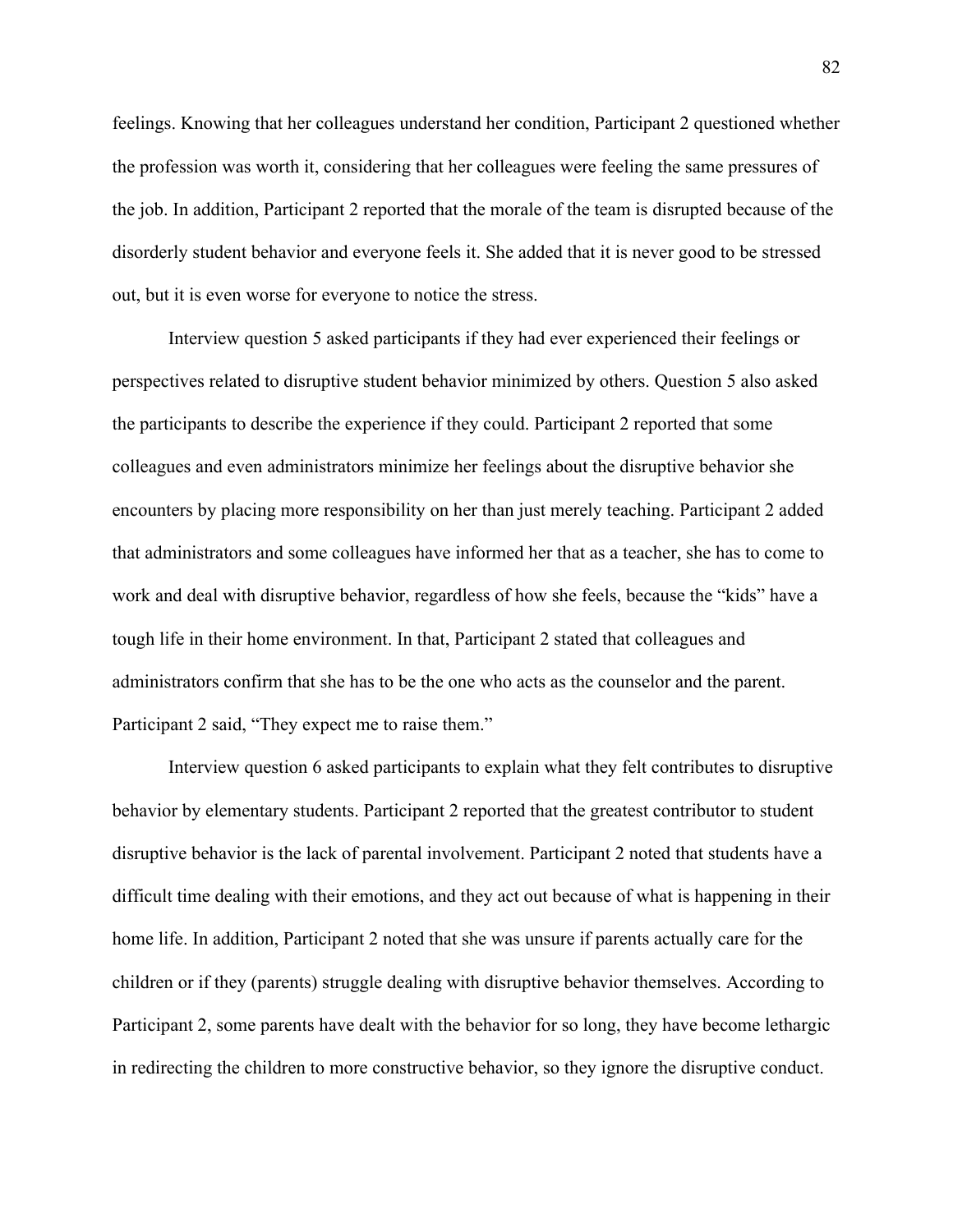She added that some parents do actually redirect their childrens' disruptive behavior, but they redirect in the wrong way, which adds to the chaos and disorder.

Participant 2 further added that due to a lack of consequences and their cavalier attitude toward discipline, the student behavior adds to the stress of the teacher. Participant 2 said, "I can tell them I'm calling your mom, and they would brush it off, because they don't care and there are no consequences that will follow." Participant 2 noted that the kids will come to school more disruptive than before mom and dad were notified. She added that the children feel emboldened because they realize their parents are not going to do anything to them to correct the behavior and that their parents are too busy to even pay attention to them.

Interview question 7 asked the participants how they would describe the impact of disruptive student behaviors in an elementary school classroom. Participant 2 reported that when students are being disruptive, it just takes away the learning opportunities for all the other students. Participant 2 added that 5 disruptive students out of 19 total does not seem like a large number, but the 5 disruptive students do take away from the learning experience because the teacher can no longer teach. In taking all of her time to deal with disruptive behaviors, Participant 2 stated that she is an unwilling participant in the learning deficiency of the students who care about their education.

Interview question 8 asked participants to describe the effects of student disruptive behavior as it relates to stress and to report if it contributes to potential burnout. Participant 2 reported that when she's in a classroom of 19 students and she's just having a really hard time trying to get them settled or to get them calm, it is obviously taking away from the job that she is supposed to be doing, and that is to teach them. Participant 2 added that the stress affects the body and the mind because she is working so hard in attempting to teach the lesson. Participant 2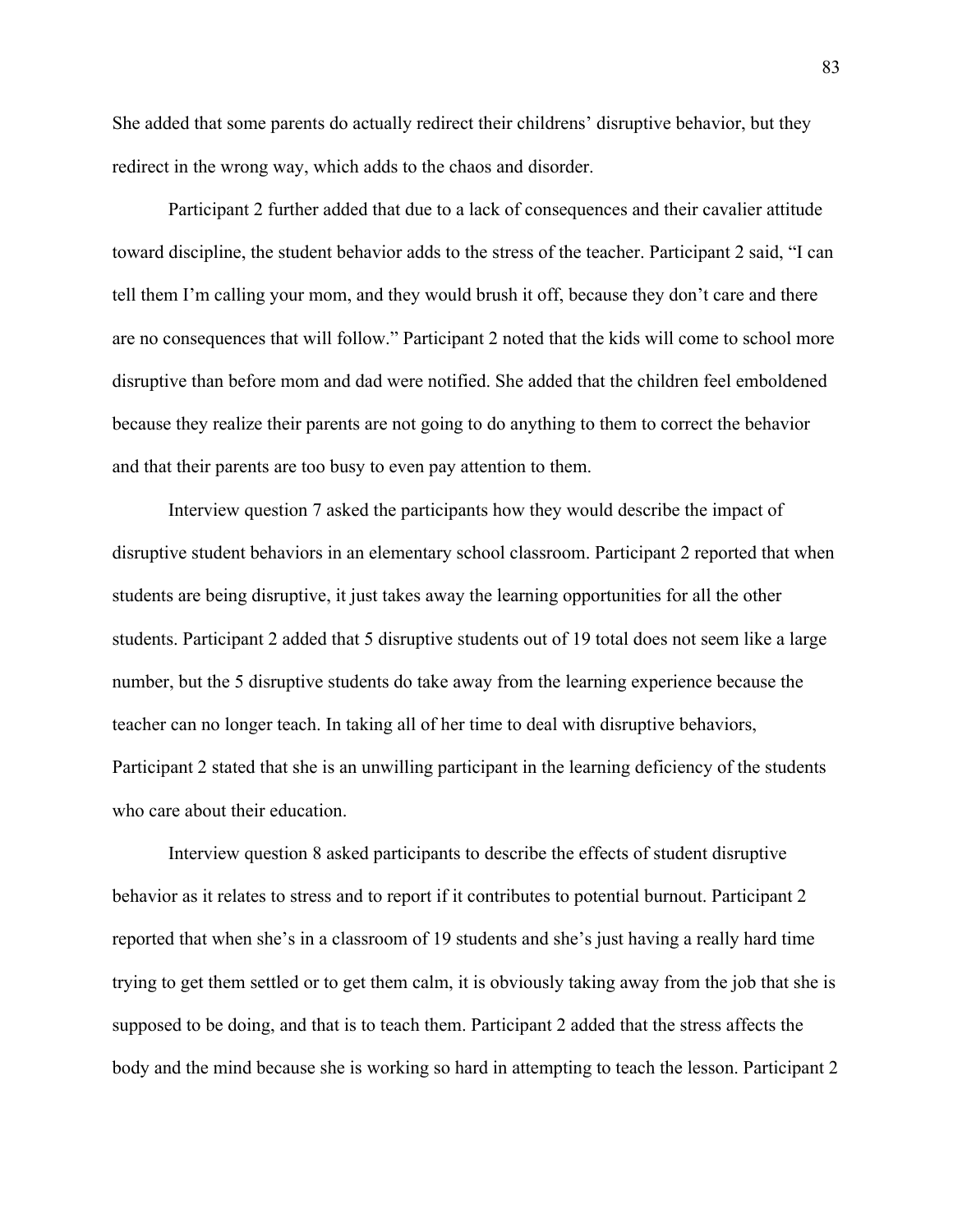further noted that the stress increases with additional duties from administration coupled with a lack of student growth. Participant 2 reported that the additional duties placed on teachers from administration, such as mandatory School Advisory Council (SAC) meetings and after hours school activities (e.g., noncontractual), usually have nothing to do with teaching, which impacts her job as a teacher because she is having a difficult time handling lesson plans and causes a spike in stress levels.

Participant 2 states having a difficult time de-stressing because of a combination of things in the workplace. She noted that alongside the disruptive behavior, administration switches daily plans frequently, which throws the teachers off track and puts them behind. Participant 2 further stated the stress level increases because the workload piles up every time there are changes to the daily and weekly plans. Participant 2 reported that when she tries to de-escalate or de-stress (i.e., work out, run, or Yoga), she can't because her energy has been depleted from the workday, the stress of the job has compounded and all she wishes to do after dealing with the behavior is sleep. She notes that her body suffers from fatigue, a lack of energy, and she does not feel as strong as she usually would, had she not had to deal with disruptive student behavior.

Concerning the potential for burnout, Participant 2 reported getting to the point where she does not want to teach anymore in an environment that could lead to her potential burnout. Participant 2 noted that the stress brought on by the students' disruptive conduct isn't worth risking her health. Participant 2 stated that she understands that teachers get into the profession to make a difference because they love to teach and because they love kids, but at some point, it isn't worth dealing with the chronic classroom conditions that lead to stress and burnout.

Interview question 9 asked participants to describe the ways that they might attempt to cope with the stress related to student disruptive behavior. Question 9 also asked participants to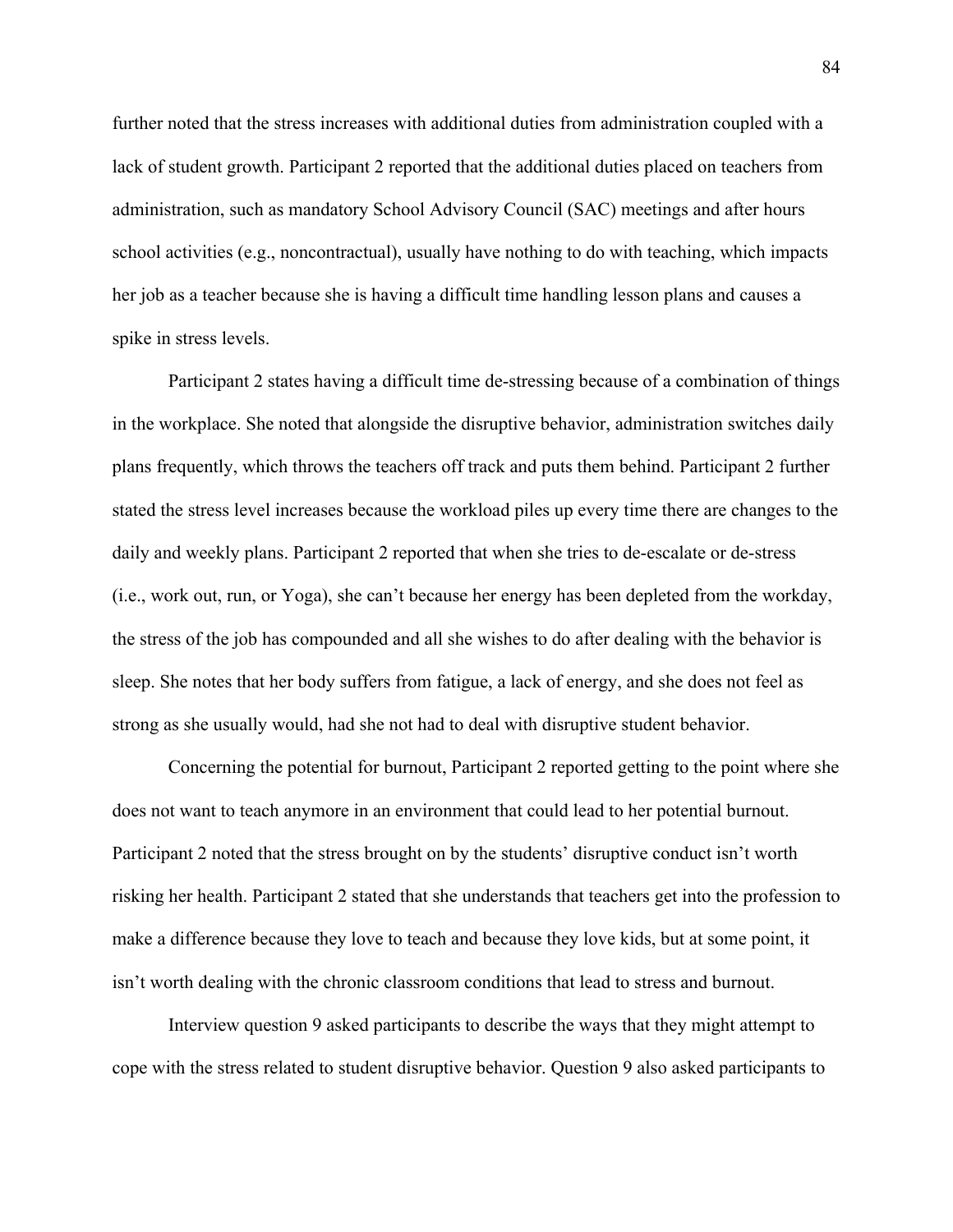provide examples if possible to support their response. Participant 2 reported that for her, the attempts to cope with stress are through Yoga classes. Participant 2 clarified that this was extremely important for her as these classes include breathing exercises. In addition, Participant 2 noted that her breathing exercises help her to take her mind off of the day, and in fact, they help her to empty the entire day. In addition, Participant 2 also noted that she attempts to relax by sitting in silence and sometimes reading order to cope with the stress related to the profession.

Interview question 10 asked participants to describe ways that they think or feel teacher stress and burnout can be reduced. Participant 2 reported the need for the students' parents to be more involved, and for the parents to have more of a presence in the classroom. Participant 2 also noted the need of resources for social, emotional learning, and character education for the students. Moreover, Participant 2 stressed teacher morale, and noted that administration should let teachers know they are appreciated for their hard work, because she feels sometimes that teachers are not really appreciated for all they do. Participant 2 noted that it feels as if the administration does not care about their faculty and that administration implies that part of a teacher's job is to manage disruptive students in the classrooms. In her mind, Participant 2 did not believe administration valued their teachers. Although she said, "I'm kidding," Participant 2 did reference that a raise would be nice.

Interview question 11 asked participants to describe their capacity to experience satisfaction in performing their duties as an elementary teacher in an environment that can be disruptive. Participant 2 reported that when she first started teaching, she felt excited about the profession. She stated that she felt excited to try different things, energized to show up every day and to do all she could to help the children. Participant 2 stated, however, that four years into her career, she began feeling extremely stressed every day that she would work. She noted feeling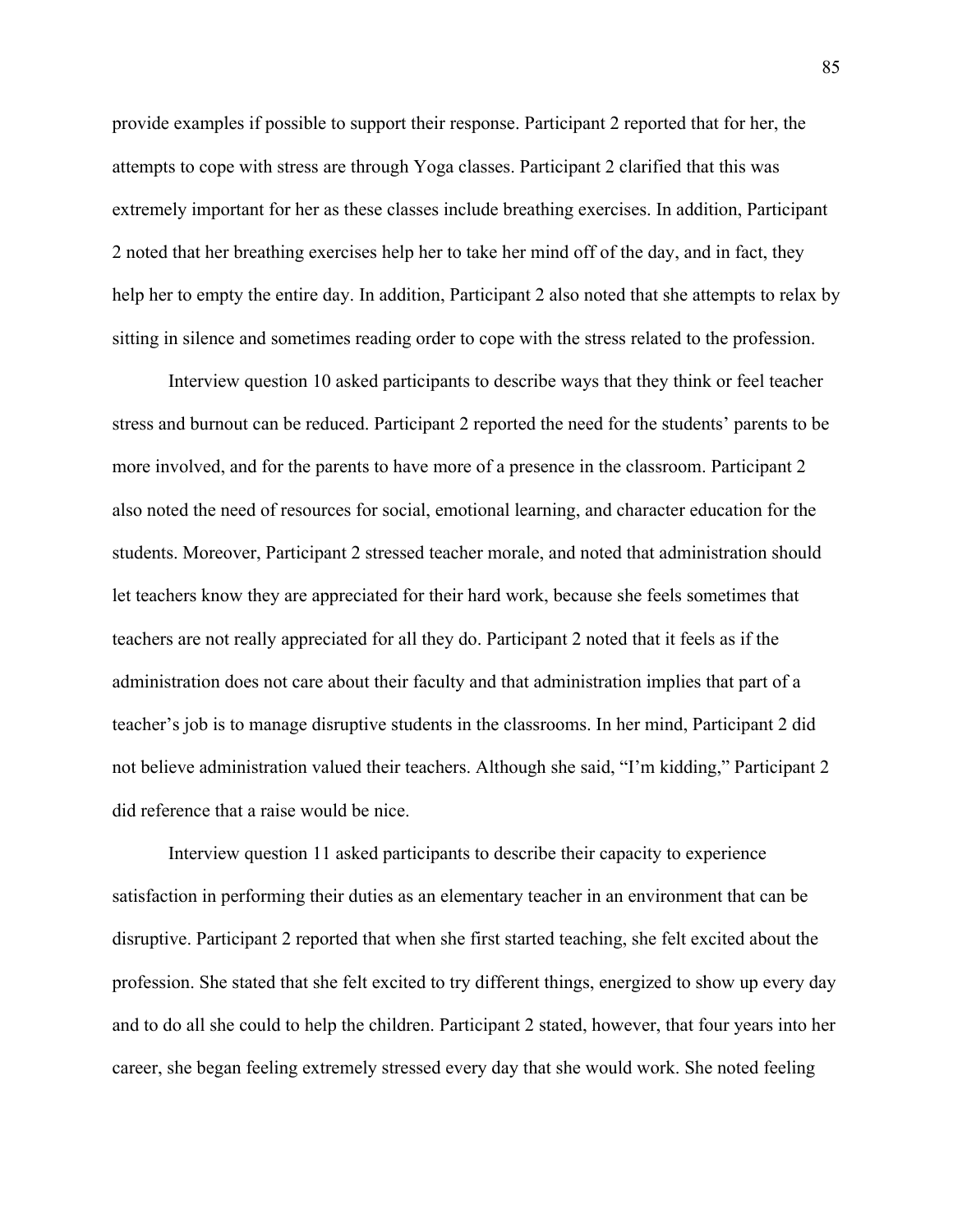burned out, even though her career was relatively young and not as advanced as some of her colleagues. Participant 2 noted that she is much closer to burnout than stress and is completely over the profession. Participant 2 said, "When I first started teaching, I was excited about it. Energized and ready to go. Loved the profession. After about 4 years of teaching, I started feeling stressed and burned out almost every single day."

Interview question 12 asked the participants to describe ways in which there can be a better established means of support for teachers to reduce their stress. Participant 2 noted two ways that would better establish a means of support for teachers: 1) valuing teachers more, and 2) implementing programs that would motivate parents to participate in their students' education. Participant 2 also stated that she understood that parents' work schedules often prevent them from participating as often as they would like to, but she believed that administration should make parent interaction a priority and not an afterthought in response to disruptive behavior.

Interview question 13 asked participants to explain why it is important for them to continue to teach even in an environment where it may be difficult to teach. Participant 2 noted that what keeps her working as an elementary school teacher is the fact that teachers may be the students' only hope. Participant 2 stated that the majority of her students do not have support at home, and that is why she feels it is important to continue teaching in a disruptive environment. In reflecting on the question, Participant 2 said, "After teaching for a while and coming to know my students intimately, I came to understand that I'm possibly their only hope. The kids need someone because they have no one at home."

Interview question 14 asked participants to explain the ways they believe that student disruptive behavior affects their motivation as elementary teachers. Participant 2 referred back to the earlier question of burnout, and she stressed how burned out she feels, stating that student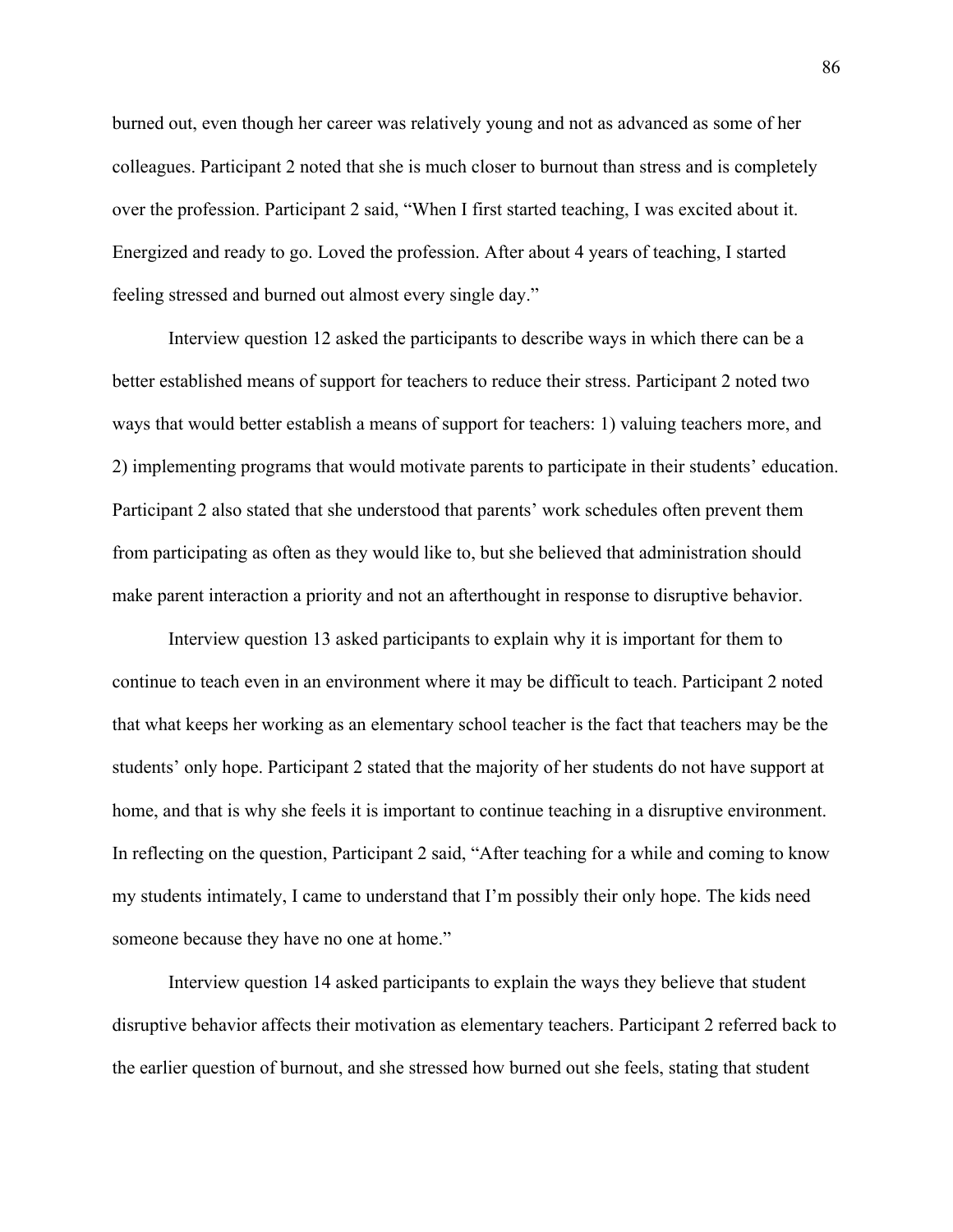disruptive behavior is not what she signed up to do. Participant 2 stated, "I didn't sign up to be misdirecting behavior and putting out fires all day." Participant 2 reported that in dealing with disruptive behavior all day, every day, she wonders why she is a teacher, because she seldom gets the opportunity to teach.

Interview question 15 asked participants to describe the importance of pride and selfesteem in their work as elementary teachers. Participant 2 said, "I believe it is important to take pride in your work, regardless of the situation, and to know that as a teacher, I am helping to shape the minds of young students." However, Participant 2 also stated that sometimes she doesn't always feel like what she is doing is working or having any effect on them because of the chronic disruptive behavior. Participant 2 further noted that it is important to take extreme pride in her work, as long as she remembers that her primary objective is her focus on her students' growth.

Interview question 16 asked participants to explain the factors they believe contribute to their sense of belonging as elementary teachers. Question 16 also asked participants to provide examples if they could. Participant 2 reported that the sense of belonging depends. Participant 2 stated that she has worked at schools where the students' behavior was challenging, but she still enjoyed going to work because teachers were valued and she had good rapport with her coworkers. In contrast, Participant 2 reported that she has worked at other schools where she felt she was on an island by herself in dealing with disruptive students, and everyone else (e.g., colleagues) were in their own classrooms and on their own "islands" dealing with their students. Participant 2 stated that a lack of support by team members and administration makes it very difficult for teachers to feel as if they belong.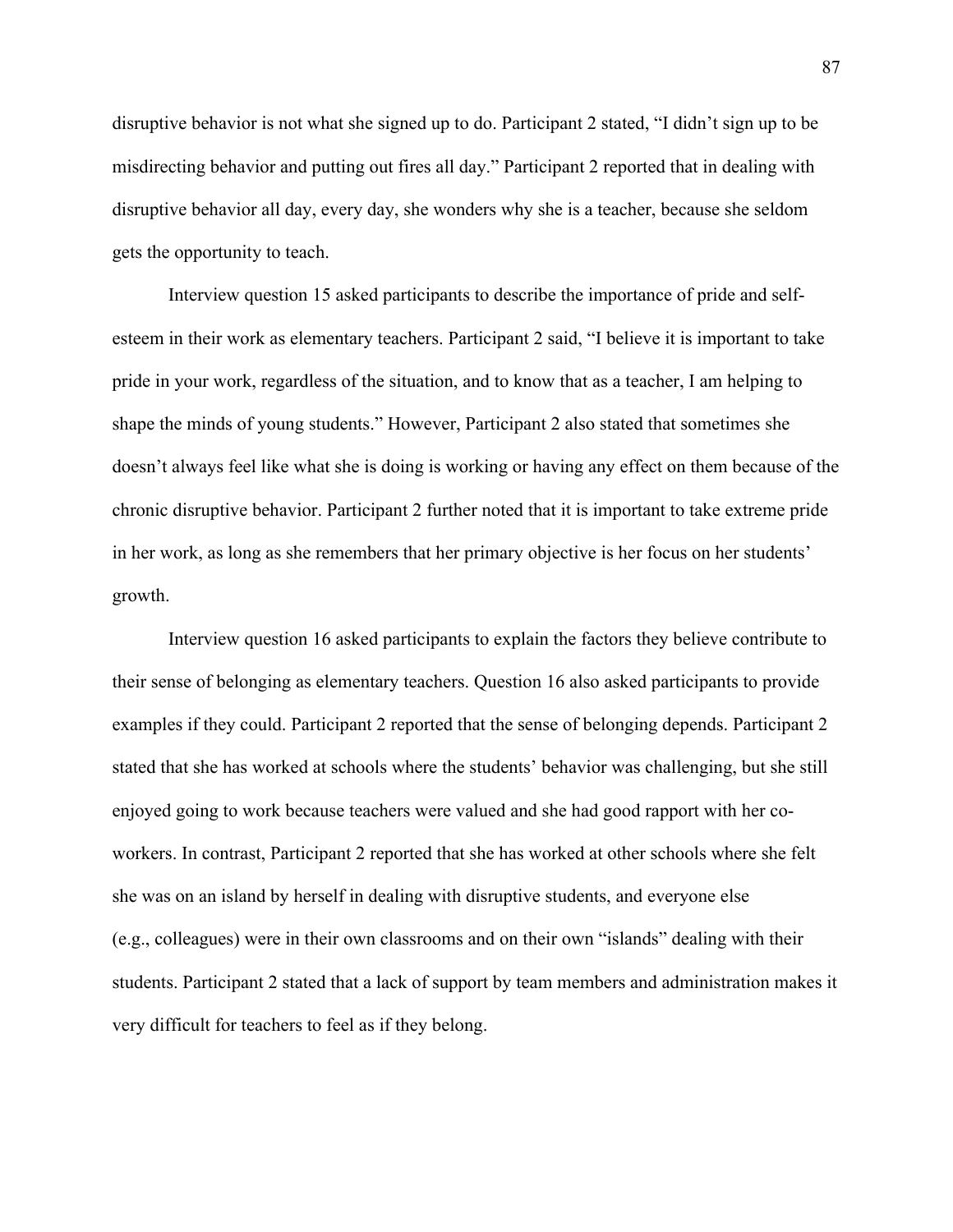Interview question 17 asked participants to describe ways they believe that their value as elementary teachers can be improved. Question 17 also asked participants to provide examples if they could. Participant 2 reported that teachers need a great deal more support from administration. In reflecting on administrative support, Participant 2 said, "Help us! Please get us what we need to teach these students in the best way." Participant 2 also stated that the teachers' value would improve if the behavioral support team would be more visible and more expeditious when they are requested to handle disruptive students. Participant 2 further noted that her value could be improved if administration would give her the authority to deal swiftly with the disruptive students herself, instead of waiting for the behavioral team to show-up. Participant 2 stated she would use breathing exercises and Yoga strategies to help the students cope with the emotional problems that may be causing the disruptive behavior.

#### **Participant 3**

Participant 3 engaged in an individual interview that lasted for 37 minutes in total duration. Interview question 1 asked participants to define both destructive and constructive behavior. Participant 3 noted that destructive (i.e., disruptive) student behavior is any negative behavior that goes outside of what is outlined in the teachers' classroom management plan that he or she has already addressed with the class. Participant 3 also noted that any behavior that is detrimental to the safety of the classroom, or the students, or interferes with the teacher's teaching and student(s) learning is considered destructive. In contrast to destructive behavior, Participant 3 defined constructive behavior as students being able to work with each other, also working with the teacher, understanding that the role of the teacher is to teach and their role as a student is to learn. Participant 3 added that constructive behavior is students working together,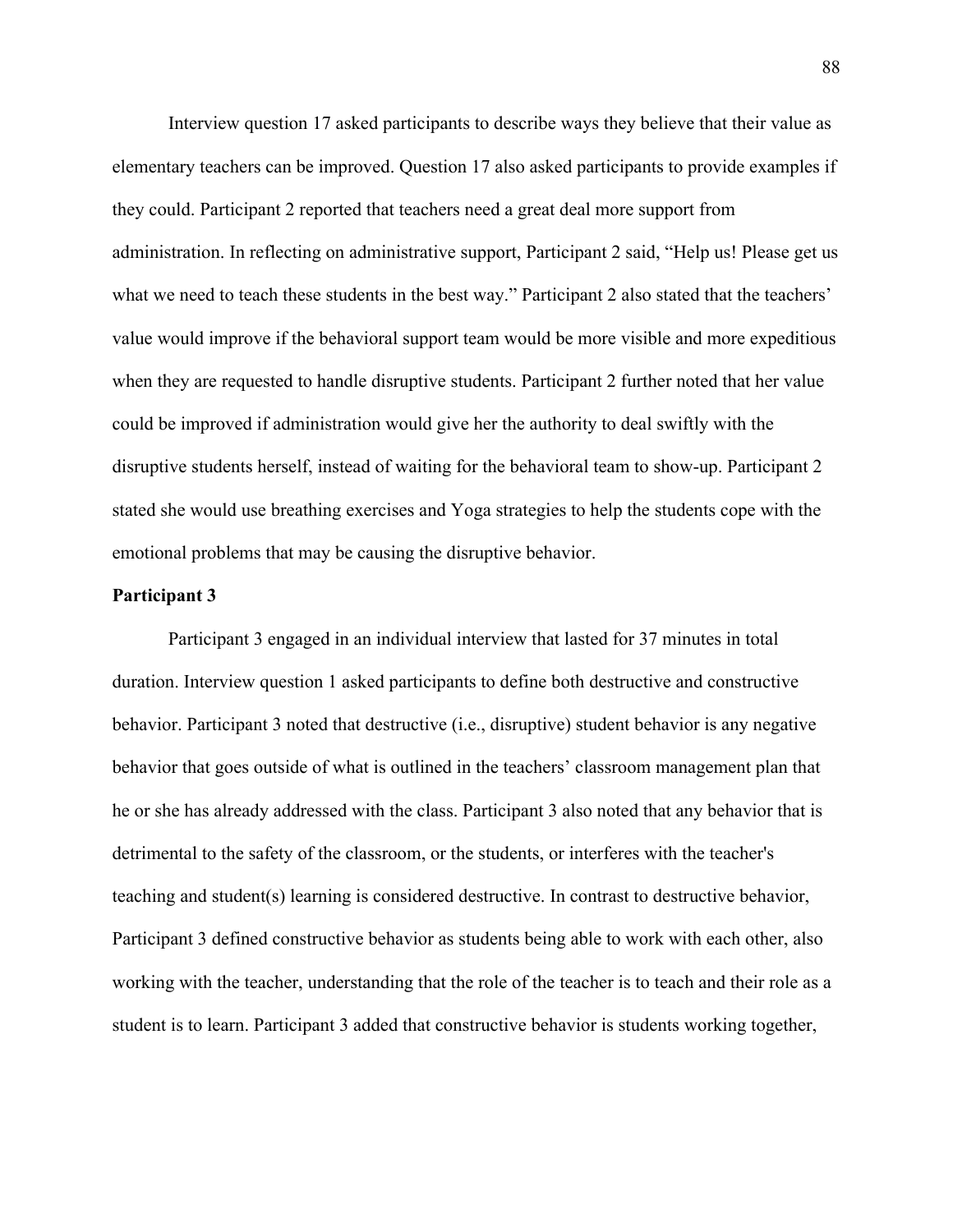displaying positive behavior, self-control and having a sense of classroom camaraderie where they are working together for a common good.

Interview question 2 asked participants to describe the level of esteem they feel when they are *unsuccessful* in redirecting students' disruptive behavior to constructive behavior. Participant 3 noted the disruptive behavior would decrease his esteem only if the conduct affected the classroom learning as a whole. Participant 3 stated that if one single student is acting out and affecting only his or her learning and the behavior does not negatively affect the classroom dynamic (e.g., academic learning), the behavior would not necessarily cause his esteem to diminish.

Interview question 3 asked participants to describe the level of esteem they feel when they are *successful* in redirecting students' disruptive behavior to constructive behavior. Participant 3 stated that when he is able to get students to change their behavior from something negative to something positive and that positive behavior becomes long term, the redirection gives him very high esteem and a good feeling about himself.

Interview question 4 asked participants if they ever had their feelings of stress and burnout confirmed by other teachers. Interview question 4 also asked participants to describe how they felt when their sense of stress and burnout was confirmed by other teachers who felt the same effects. Participant 3 reported that the confirmation of stress and burnout by other teachers is twofold. First, Participant 3 stated it is reassuring to know that his feelings are confirmed because it isn't just him experiencing stress and burnout in the classroom, but other teachers are feeling the same stress and burnout on the same level. Second, Participant 3 stated he thinks the support of his colleagues helps to build a sense of camaraderie. In reflecting on the camaraderie, Participant 3 said, "We're in this together and we have to encourage each other,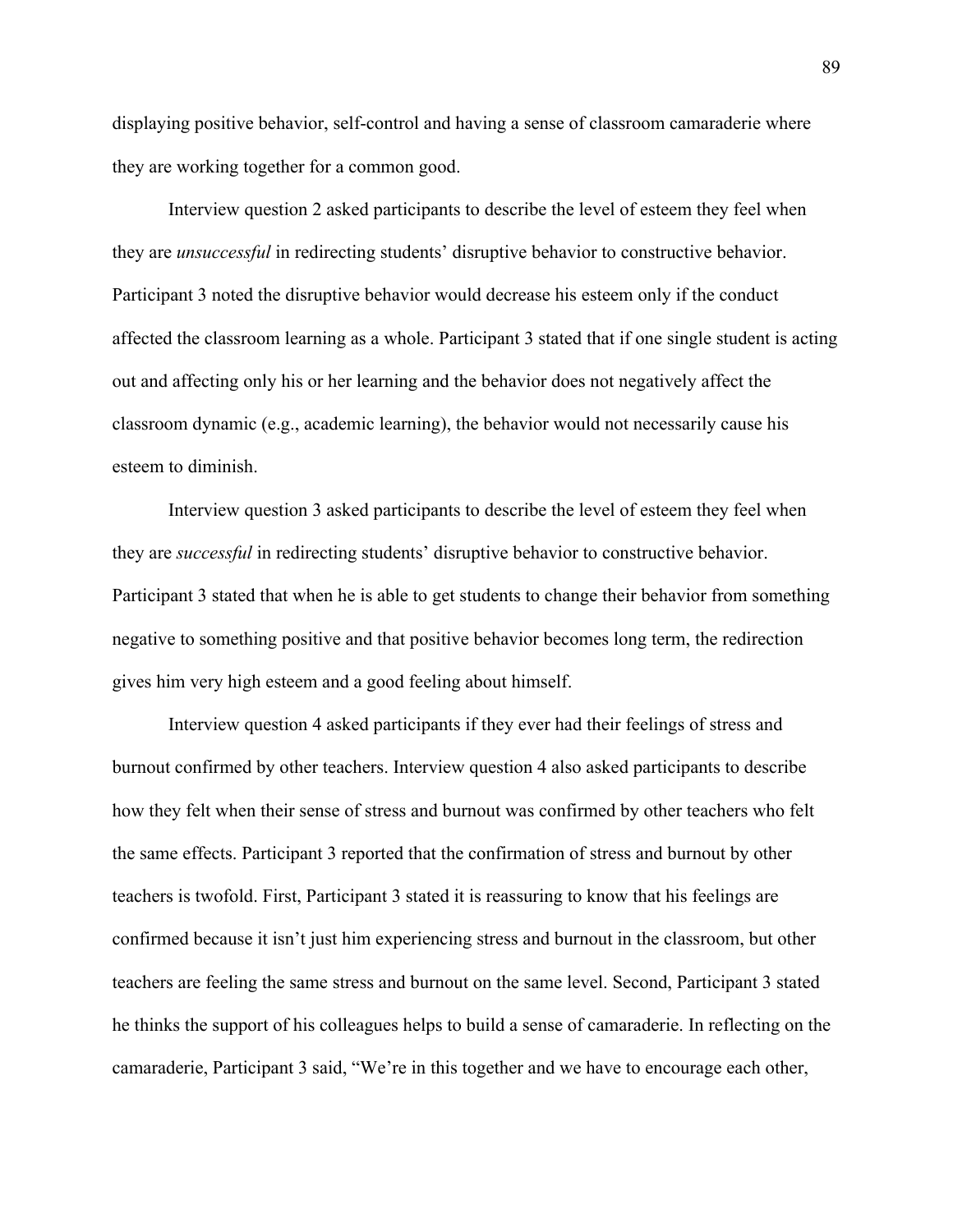help each other get through the feeling of being burned out and stressed." Participant 3 noted the camaraderie helps to keep him from feeling isolated.

Interview question 5 asked participants if they had ever experienced their feelings or perspectives related to disruptive student behavior minimized by others. Participant 3 responded by stating minimization happens often, and the majority of the time his feelings or perspectives are minimized by administration, and not so much his colleagues. Participant 3 further noted that administration is more of the "just deal with it the best you can" mindset, rather than offering teachers the support they need. According to Participant 3, administration is more focused on data than on how teachers are feeling. Participant 3 noted that he has to somehow look past his feelings of being minimized and do the best job that he can.

Interview question 6 asked participants to explain what they felt contributes to disruptive behavior by elementary students. Participant 3 stated that he honestly believes it starts at home. In reflecting on what contributes to disruptive behavior, Participant 3 noted that it depends on the environment from which the students come. Participant 3 further noted that in his experience, children who generally come from a more organized and structured environment, where there are guidelines set at home and expectations on how they should act, the students typically bring those same expectations to school. Participant 3 stated that children from a structured home usually have an easier time adjusting to the "structure" of the school. On the other hand, Participant 3 reported that children who come from nonstructured homes where parents may be unruly and aggressive, typically act out in school. In addition, Participant 3 reported that when meeting many of the parents of disruptive students, he could immediately discern why the students act the way they do. However, Participant 3 stated that this theory (e.g., students from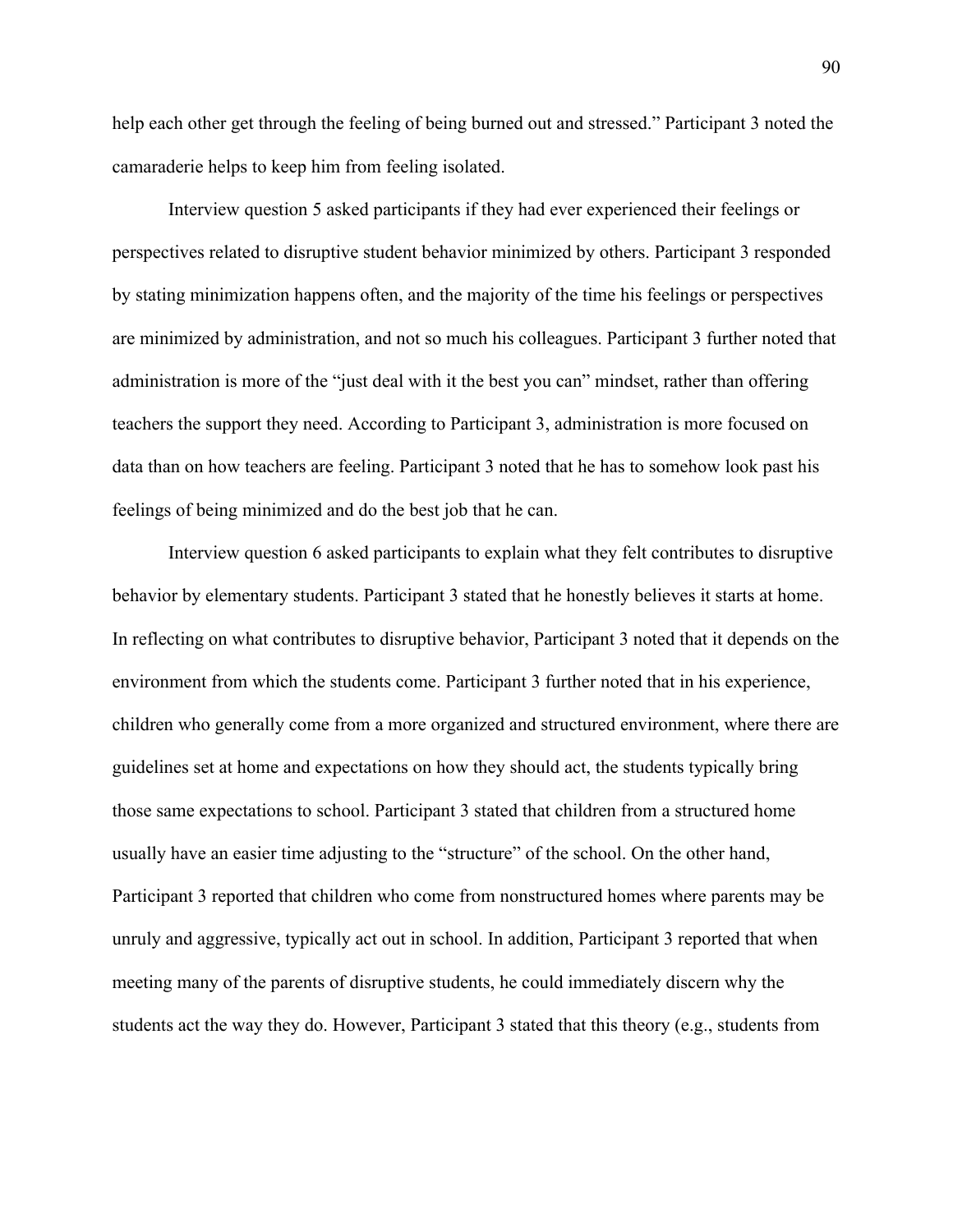nonstructured homes) is not always 100% accurate, but he based his hypothesis on his observation and his experience.

Participant 3 also noted two more contributors to disruptive student behavior: 1) low selfesteem, and 2) inability to engage in the work in the classroom. Participant 3 stated that many disruptive students are low performers academically. He noted that many of the students act out in attempts to defer from doing school work because they struggle with the curriculum, whether it is reading (e.g., student cannot read) or math (e.g., student cannot perform operations of math). Moreover, Participant 3 reported that disruptive behavior could stem from a lack of management or relationship on part of teacher to student. Participant 3 stated that perhaps the teacher has not established a relationship of trust with the students, which is needed to reach them, or maybe the teacher has not set up the classroom in such a way that misbehavior or disruptive or destructive behavior would be minimized.

Interview question 7 asked the participants how they would describe the impact of disruptive student behaviors in an elementary school classroom. In reference to the impact of disruptive student conduct, Participant 3 reported that the impact is major, because many elementary students are followers. Participant 3 stated that students may see one child acting out and then feel it is easy for them to connect to the behavior. In addition, Participant 3 stated that if the "followers" do not have the proper training, they follow suit. Participant 3 also noted that oftentimes, because the school is dealing with so many children in a certain type of setting and from similar backgrounds, even a small disruption can turn into a volatile situation when one student sets off and sparks a chain reaction. Participant 3 believes the impact of disruptive student behavior is detrimental to the classroom, with the understanding that one student can ruin an entire class.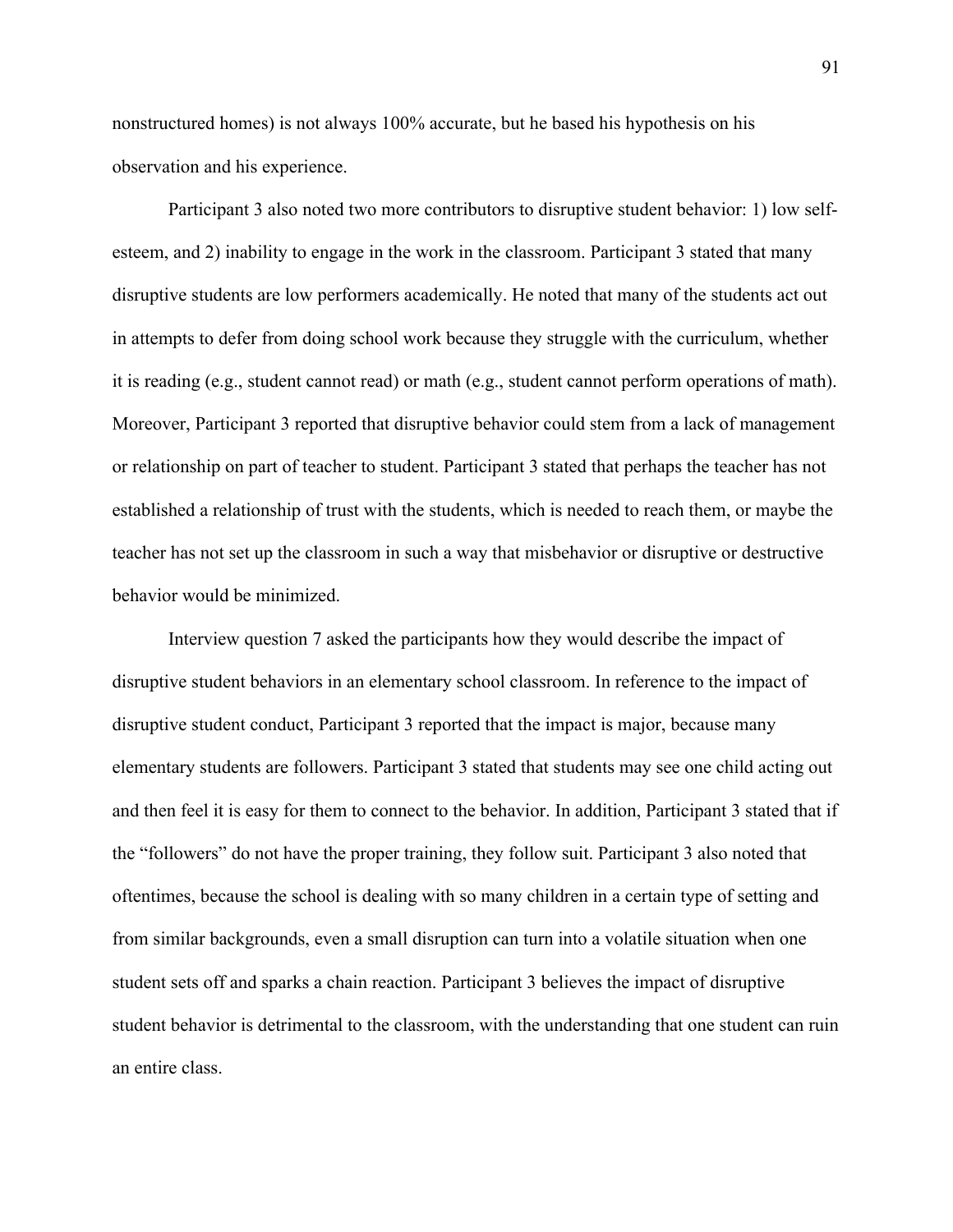Interview question 8 asked participants to describe the effects of student disruptive behavior as it relates to stress and to report if it contributes to potential burnout. Participant 3 reported that disruptive behavior ranks very high and right alongside the high and many expectations that teachers already have on them. Participant 3 also noted that teachers come to work dealing with their own lives and they come into the school setting and must deal with the lives and disruptive behaviors of 18 students or more. As Participant 3 pondered the question, he reported that he comes to school with the job on his mind, but he has rowdy and disrespectful students working against him, and it occurs day in and day out, causing a heavy degree of stress.

Participant 3 also reported that at the end of the school year, the state of Florida wants teachers to have taught students, prepped them to achieve high scores on the state examination, and prepared them to move to the next grade level. He continued by saying, however, the state does not realize that students have so many disruptive behaviors that hinder students from learning. Because of the state's demands, Participant 3 noted there is no burden on the students, and with the constant day-to-day disruptive behavior, along with the state oversight, he stated that out of 180 days of school, he may be stressed out for at least 100 of them. In reference to burnout, Participant 3 noted that every day he comes to work already stressed out, so the burnout is not very far behind.

Interview question 9 asked participants to describe the ways that they might attempt to cope with the stress related to student disruptive behavior. Question 9 also asked participants to provide examples if possible. Participant 3 stated that as the adult, or as a teacher, coping with the stress requires the teacher to have thick skin. He noted that teachers cannot take it personally, otherwise they will lash out at the students. Participant 3 also stated that prior to the beginning of the school day, he tries to put myself in a mindset that is calm and peaceful. In addition,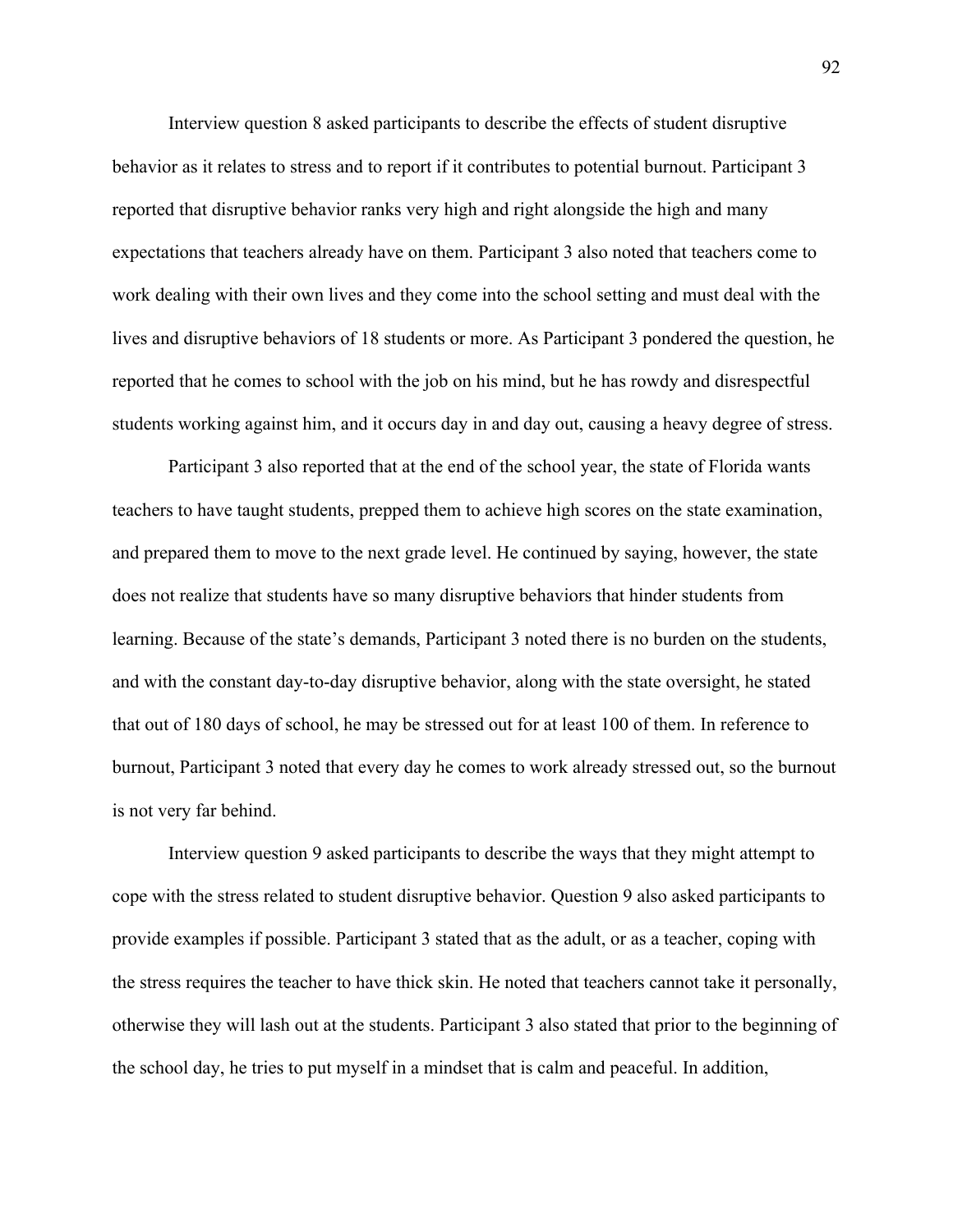Participant 3 added that he has a habit of meditating in the morning, keeping low stress level, having meditation music or classical music playing in the room, and something solid to keep the environment peaceful.

Participant 3 further suggested that another way to deal with it is pulling students aside and talking to them one-on-one to get a better understanding of what's causing them to display disruptive behaviors. After pondering the question more, Participant 3 noted that another way he copes with stress is to pray and to spiritually ask God to help him mentally and emotionally to deal with the stresses the students place on him. Lastly, Participant 3 noted that another major way he copes with stress is to give himself space by calling in the behavioral team or his colleagues to intervene by removing the student from the room for a short cool down period. According to Participant 3, the intervention is so that he will not crack under the pressure of the student's disruptive behavior.

Interview question 10 asked participants to describe ways that they think or feel teacher stress and burnout can be reduced. Participant 3 stressed the idea of accountability. After Participant 3 gave critical thought to the interview question, he stated that first, it is important the administration hold the parents more accountable for what their children do at school.

Participant 3 noted that stress and burnout can be reduced if the school or the district were to reach out to the parents of students who are repeatedly disruptive, to persuade them to participate in their own childrens' learning and to discipline them at home on how to conduct themselves in the classroom. Participant 3 reported that so much of the burden falls on the teacher to teach, to mentor, to counsel, to discipline, to do everything (resulting in stress and burnout), and there is no accountability on the part of any other stakeholders. He further noted that chronic disruptive behavior occurs when students are getting a mere "slap on the wrist" and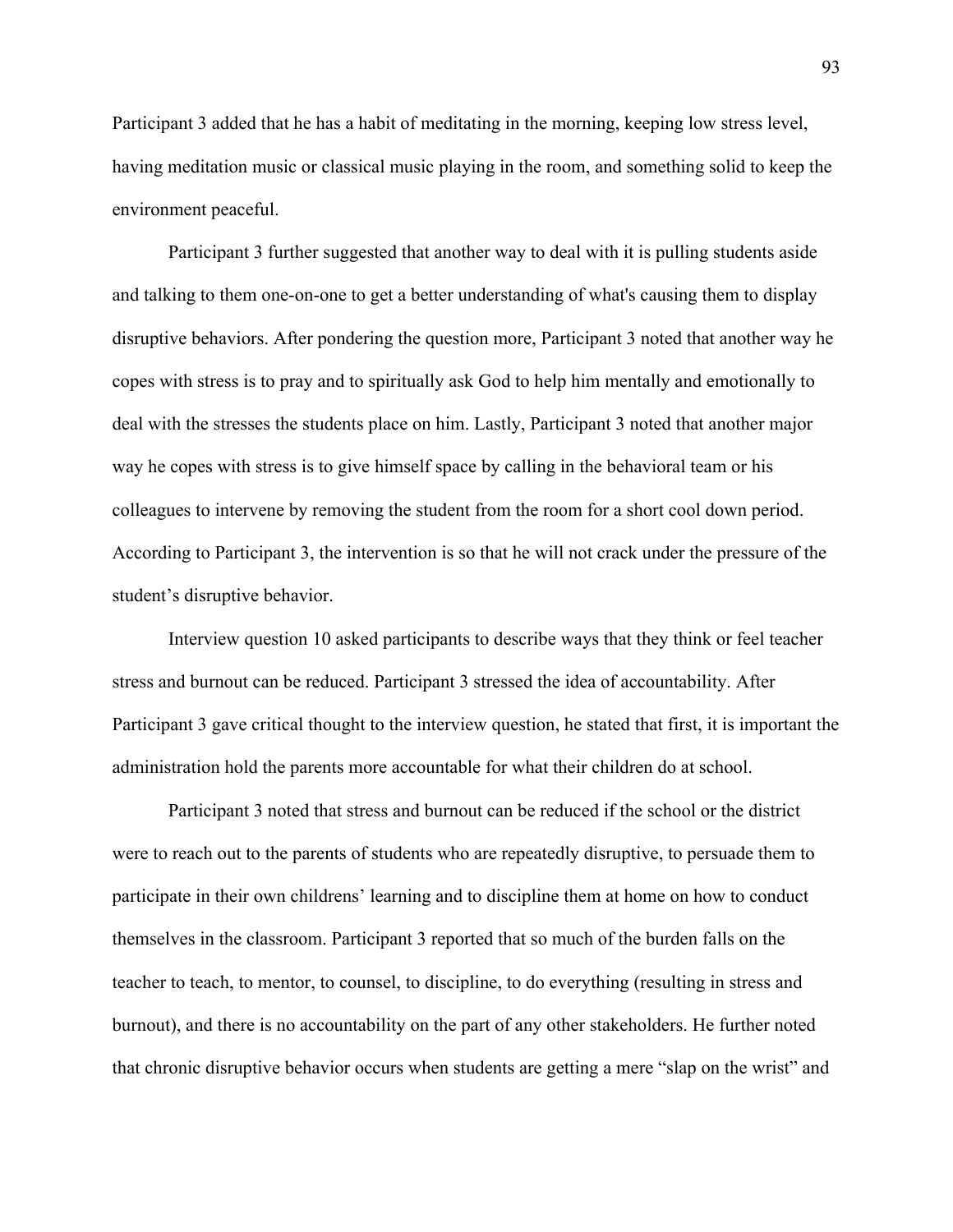are permitted to continue attending class, which leads to repeat offenses due to no student accountability. Participant 3 stated that stress and burnout cannot be reduced when there are no consequences for unruly behavior.

Participant 3 ended his analysis on this interview question by stating that the teaching profession itself comes with its own set of stresses. He noted that more expectations are put on the teachers, but they are provided less time to reach them. Participant 3 argued that because of the constant barrage of meetings, teachers are unable to complete their tasks. According to Participant 3, having less expectations would decrease the stress and burnout.

Interview question 11 asked participants to describe their capacity to experience satisfaction in performing their duties as elementary teachers in an environment that can be disruptive. Participant 3 stated that his confidence in himself provides the means for him to manage classroom disorder. He stated that because of his makeup, he has a good way of handling disruptive students. Participant 3 further noted that in an environment where students tend to be disruptive, he feels he is still capable of diffusing unruly situations so that the other students can learn. When further thinking on his capacity to experience satisfaction, Participant 3 noted that he works hard at establishing rapport with students, and that relationship provides him opportunities to diffuse many problems that would come up in the classroom. "By making that connection," Participant 3 said, "I have the capacity to be successful." He noted that building relationships with students helps a great deal when confronting disruptive conduct.

Interview question 12 asked the participants to describe ways in which there can be a better established means of support for teachers to reduce their stress. Participant 3 reiterated that teachers definitely need more support from the school administration, but he stressed that support must start with the school district itself. Participant 3 noted that acknowledgment from the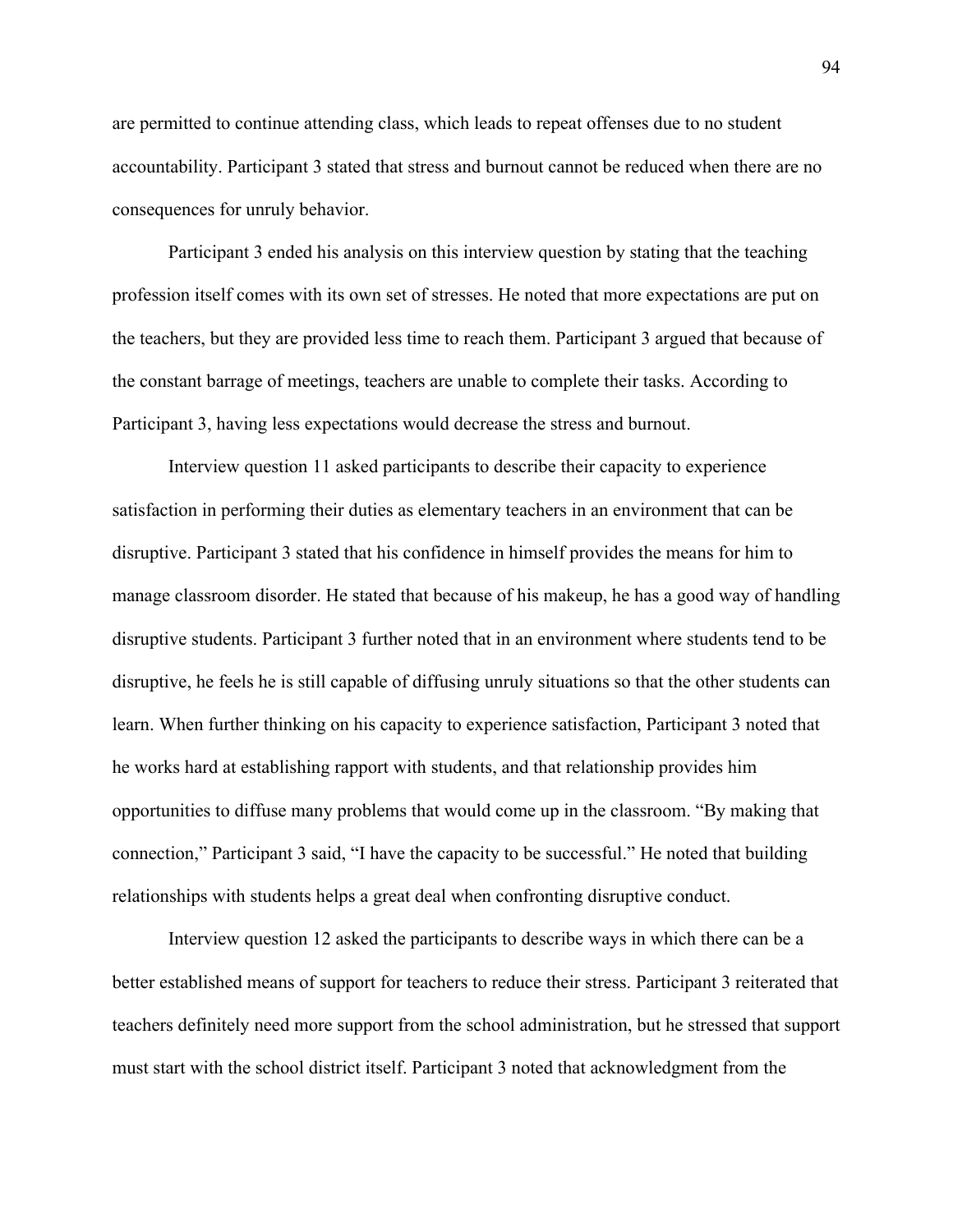district and administration would show there was an established means of support, particularly in acknowledging the needs of urban and inner-city school teachers. Participant 3 stated that innercity schools do have good students, but they tend to have more disruptive students. He noted that acknowledging that fact and providing the resources needed to help teachers deal with the overwhelming disruptive behavior would show "good faith" and an established means of support. Participant 3 noted that it would be supportive of the district and the administration to simply acknowledge that these issues (e.g., disruptive student behavior) exist and to make the mental strain of teachers a top priority by not sweeping the issues under the rug.

According to Participant 3, inner-city teachers must respond to the same expectations as other schools, but the district and administration would do well by acknowledging that inner-city teachers are working with a different set of players and they need much more support. Concerning more challenging schools, Participant 3 stressed that the district should look closely at historical data, referral data and suspension rate data and quickly determine that urban school teachers need more support than other schools. Participant 3 suggested that the district perhaps initiate a 10 minute stress free zone block out of each day, just so that teachers can diffuse and have 10 minutes to themselves apart from mandatory meetings or their lunchtime. He stated the district and administration should realize that teachers need at least 10 minutes per day to decompress, having a special or a designated place in the school where they can go to reduce their stress, and not have to worry about being called into a meeting or having to deal with an unruly student.

Participant 3 noted that even the most seasoned teachers still struggle with students who chronically disrupt the classroom. Participant 3 expressed that the district should take a deeper look into having a more consistent means of support and not to focus more on just a week out of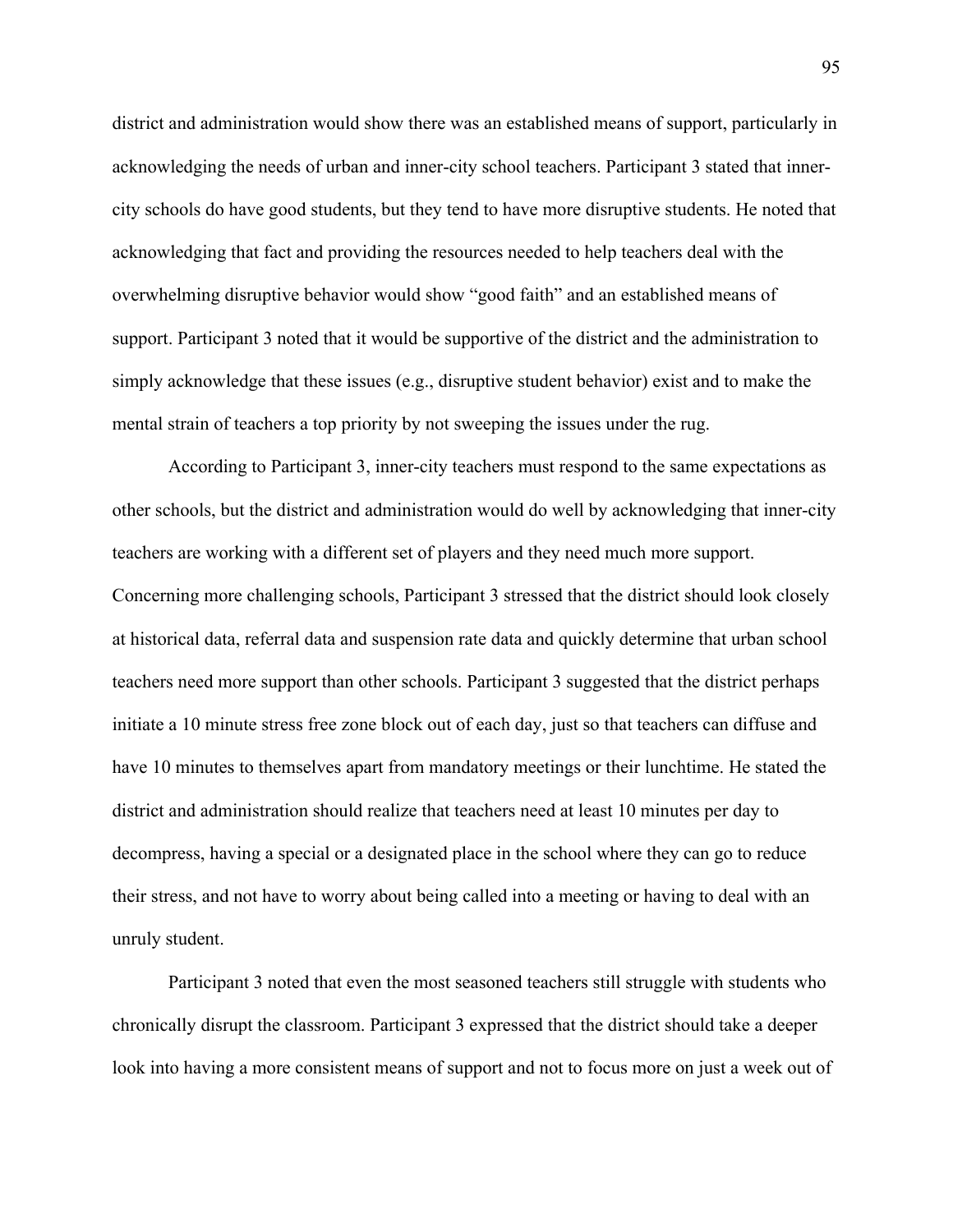the school year where they highlight the mental health and stress that teachers experience daily. He highlighted the importance of district and administrative support, because teachers have to manage students who are directly opposed to them performing their job, which increases the stress to extreme levels. Moreover, Participant 3 restated the idea of accountability and said that if the district and administration would sternly hold disruptive students accountable, it would go a long way in establishing support and relieving stress.

Interview question 13 asked participants to explain why it is important for them to continue to teach even in an environment where it may be difficult to teach. Participant 3 took a moment to think and then stated the question was a very good one. Participant 3 stated the reason it is important for him to teach in a difficult environment is found in his purpose or higher calling. Participant 3 noted that every teacher needs to feel called to teach, because the profession is not one where individuals can wake up in the morning and decide they want to be a teacher. He continued by stating that teachers have to feel a "higher purpose" in wanting to make changes in the culture, the community, and also the school, and they would have to be patient in trying to reach one student at a time.

In reflecting on the importance of teaching, Participant 3 stated his purpose is to show students (e.g., inner-city) there is another way of doing things. In talking to students, he would say, "Just because you are from a certain place, doesn't mean you have to act a certain way." Participant 3 also noted that he feels that sense of purpose to be there, to do the work, and to labor on behalf of the children and their children's children and their children's children. Participant 3 stated that his purpose is not to simply teach students at their desks, but to teach multiple generations that will follow them.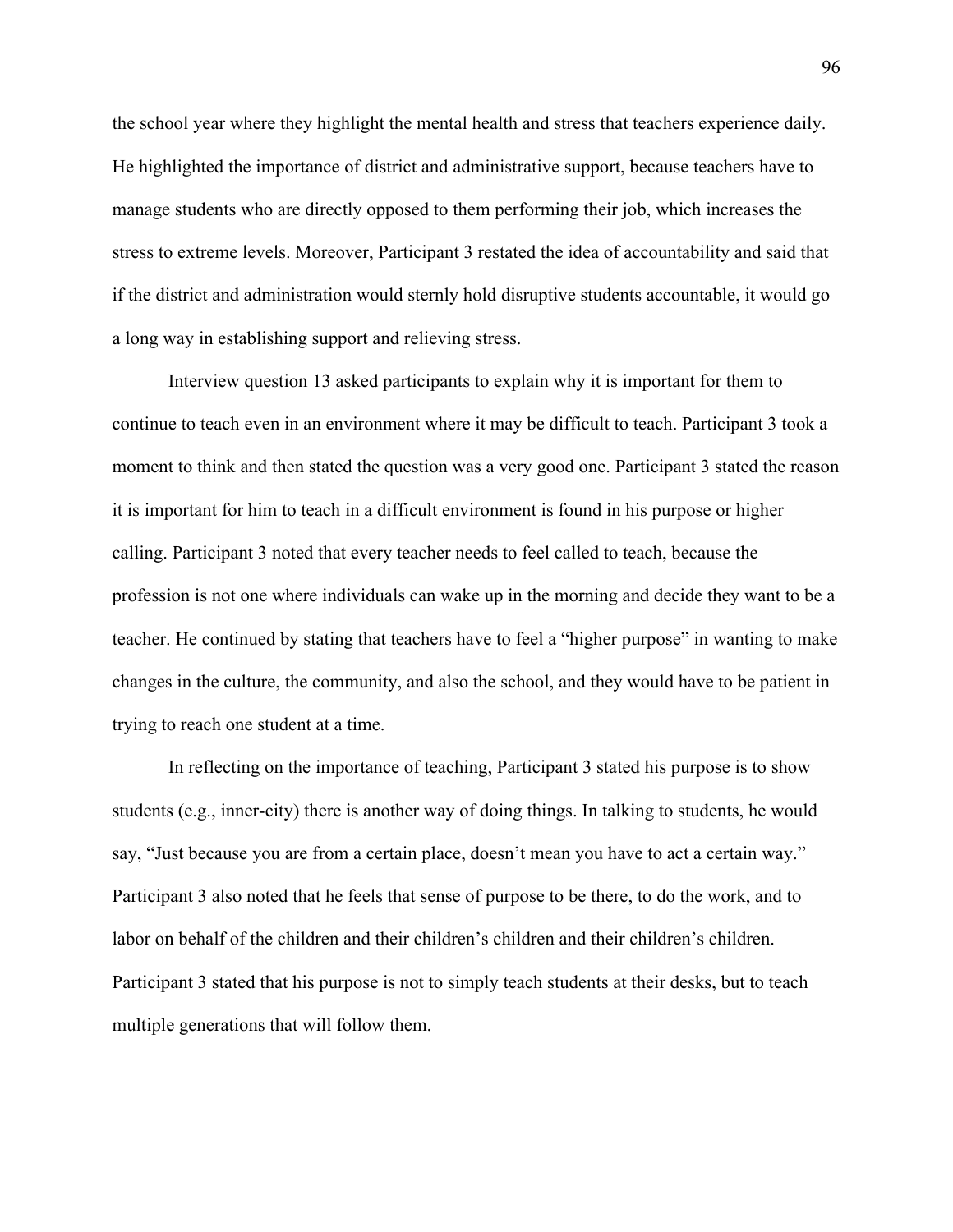Interview question 14 asked the participants to explain in what ways they believe that student disruptive behavior affects their motivation as elementary teachers. Participant 3 responded by stating that disruptive behavior does affect his motivation because he often questions whether he would return to the teaching profession the year following. In thinking about the question, Participant 3 referred back to his statement about having a sense of purpose. Although his motivation is often affected by student disruptive behavior, Participant 3 said, "Again, but when you feel that sense of purpose, you say, that's what I'm here for." With his purpose in view, Participant 3 noted that he believes he is built a certain way to deal with it. He further noted that he could look elsewhere and discern how easy teaching could be, but because of his purpose, he recognizes he is not called just to do what is easy, but he is called to do what has purpose and meaning. However, Participant 3 added that disruptive behaviors definitely contribute to his thought of not returning the following year.

Participant 3 agreed that student disruptive behavior decreases motivation. However, Participant 3 reported that he redirects his focus when a student he has taught returns to him and shows him that he or she is a changed person and that he (i.e., Participant 3) was a major factor that brought positivity into his or her life. Participant 3 noted that "returning students" make his staying in the disruptive environment worth it and that those students help to increase his motivation.

Interview question 15 asked participants to describe the importance of pride and selfesteem in their work as elementary teachers. Participant 3 reported having a great sense of pride in doing what he does. Participant 3 reported that his sense of pride and self-esteem in his work began in middle school and he carried that sense of worth with him into elementary school. Participant 3 stated he wanted to be a role model for students while they were young, because he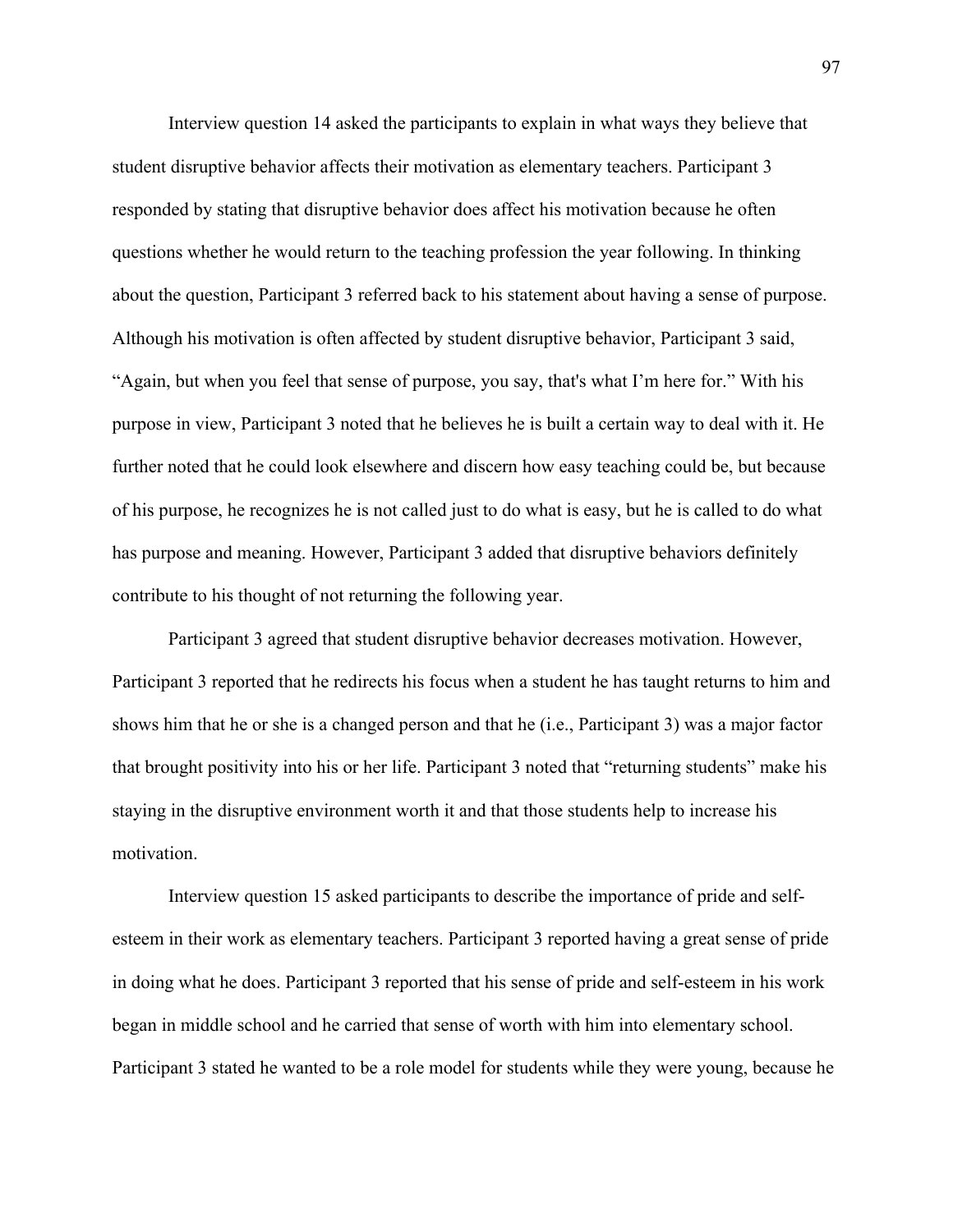recognized the importance of influencing them sooner than them becoming middle schoolers. Participant 3 reported he observed that middle school students were coming into middle school lost, not knowing who they were or what they wanted to be. Participant 3 stated that catching students while they were young and redirecting their path to something positive is what gives him a great sense of pride.

Participant 3 further noted that what gives him a great sense of pride and self-esteem in his work is when students walk the halls and want to "high five" him or hug him because they feel a sense of security whenever they are with him. Participant 3 also stated the self-esteem increases because the students are eager and motivated to learn from him because he has put in the work to make them feel that they are worth the time and effort. In dwelling on his experiences with some teachers in the same predicament, Participant 3 stated he has heard teachers stress to disruptive students that they (i.e., teachers) were getting paid regardless of whether or not they learned. Participant 3 stressed that he approaches his work differently, and he reiterated his sense of purpose, stating that he wants every student to be successful. When he reflected on those "success stories" and the appreciative students, Participant 3 stated that his pride and motivation are lifted.

Interview question 16 asked participants to explain the factors they believe contribute to their sense of belonging as elementary teachers. Question 16 also asked participants to provide examples if they could. Concerning the factors that contribute to his sense of belonging, Participant 3 reported the sense of belonging as an elementary teacher depends on the team that one has to work with. Participant 3 noted that his sense of belonging is solid, considering that he works with a very good team of teachers and with some administrators. Participant 3 also noted that along with the help of his colleagues and some administrators, his being involved with the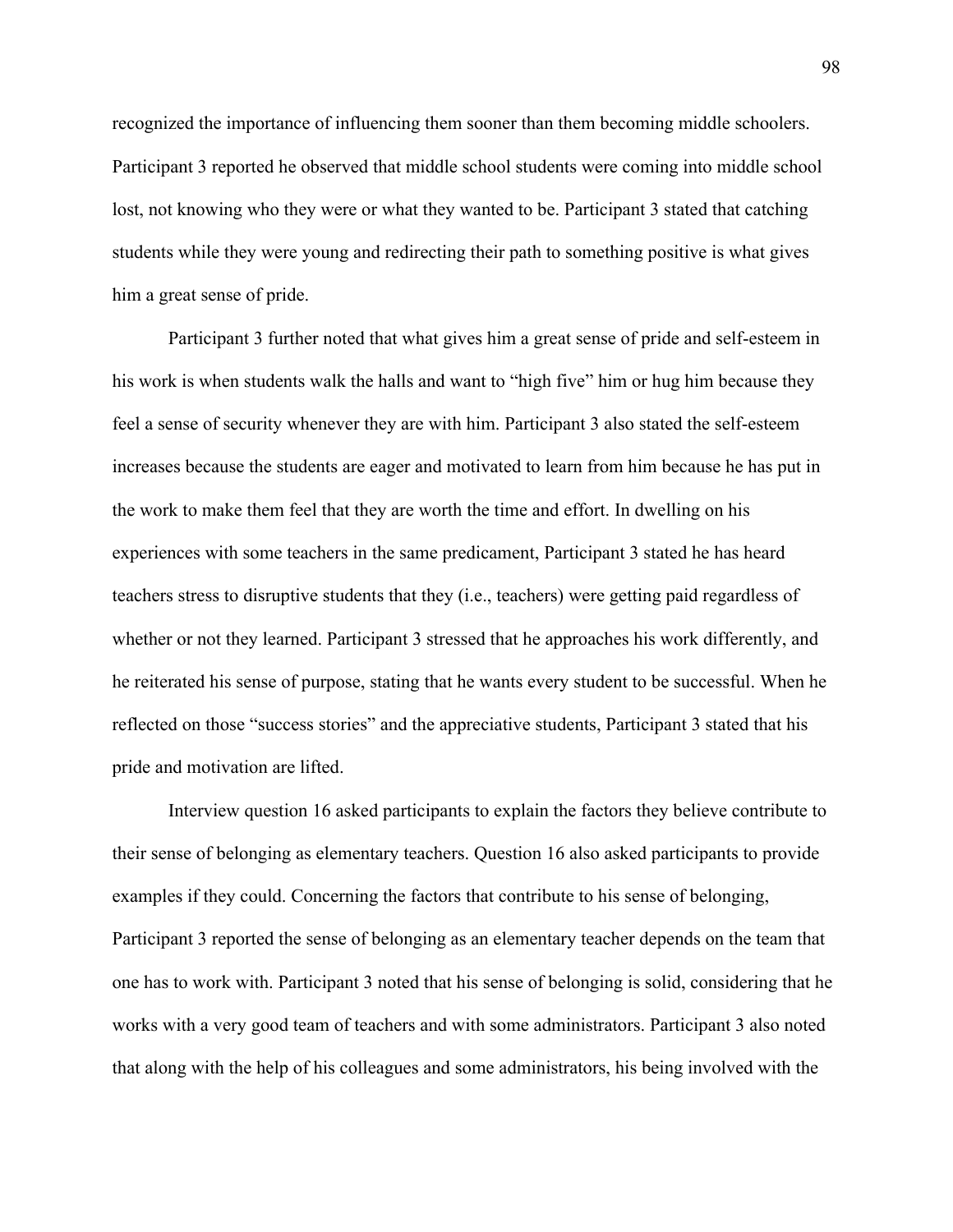many projects that focus on the students are things that help him feel like he belongs. Participant 3 listed projects such as My Brother's Keeper, and the SECME Program (e.g. Science, Engineering, Communication, Mathematics & Enrichment), which is an alliance of PreK–12 schools, universities, industry, and government that foster enrichment opportunities for students.

In that, Participant 3 stressed that although he appreciates his relationship with the other teachers, he understands his "sense of belonging" is found in everything he is doing for the students. Participant 3 stressed, "Everything I do is not about me, but it is all about the children." According to Participant 3, his sense of belonging is strong when doing something as simple as helping a student to add, subtract, multiply, or divide. Participant 3 noted a sense of joy and achievement when students who were frustrated prior to his interaction are now having a sense of confidence in their work and in themselves or they are making better decisions based on his guidance.

Participant 3 also stated that being a father figure to his students and helping them work through their problem-solving gives him a sense of belonging. Moreover, Participant 3 added that many of his students do not have dads at home and being the person whom students can come to for answers when they have questions increases his sense of belonging and sense of satisfaction. Participant 3 emphasized his feelings about his connection with his students by saying, "This is family and that's what it feels like. These are my kids."

Interview question 17 asked participants to describe ways they believe that their value as elementary teachers can be improved. Question 17 also asked participants to provide examples if they could. Participant 3 reported that when one values something, one does his or her best to take care of it. After reflecting on the question, Participant 3 voiced his concern and questioned whether the district and the school administration valued him as an elementary teacher. Referring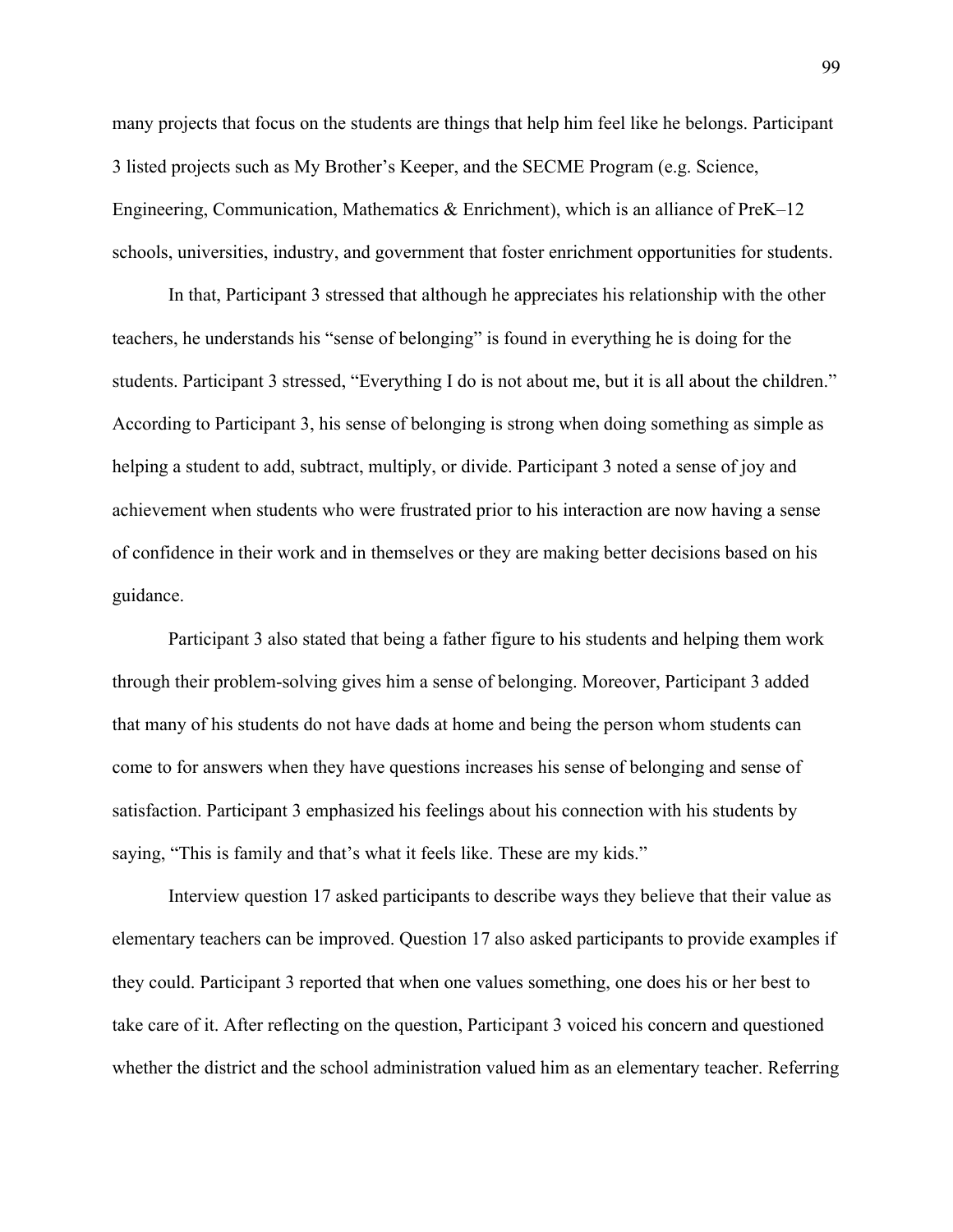back to the idea of support, Participant 3 again stressed that district and school personnel should consider acknowledging the work teachers are doing, considering the challenges of working in a school where there are chronic and challenging behaviors. Participant 3 noted that he would simply like to hear the gatekeepers say, "I know it's tough. I know it's hard but we value you. We value the work that you're doing."

In addition, Participant 3 noted that teachers' value sometimes is only measured based on the grade of the school where they work. Participant 3 argued that teachers get treated that way, meaning that if one is a teacher at an F school, he or she gets treated like F teacher, or vice versa concerning A schools. However, Participant 3 clarified that A schools might have F teachers and F schools might have A teachers, and the district would never know because they look at a school grade instead looking at personnel. Furthermore, Participant 3 stated that a monetary reward would be nice, but most of all, he prefers that district and school administrative personnel visit him and the other teachers where they work to get a "feel" for what teachers endure, and then let them know they have leadership's full support. Participant 3 noted that leadership simply taking time out of their schedules to visit their teachers would go a long way in building teacher morale and increasing their value.

## **Participant 4**

Participant 4 engaged in an individual interview that lasted for 26 minutes in total duration. Interview question 1 asked participants to define both destructive and constructive behavior. Participant 4 reported that destructive behavior (e.g., disruptive) is behavior that is a constant distraction. Participant 4 stated that destructive behavior is when a student goes above and beyond to be the distraction. In reflecting on specifics, Participant 4 noted there were instances where she has had a student walk into class, slam down his book bag and start kicking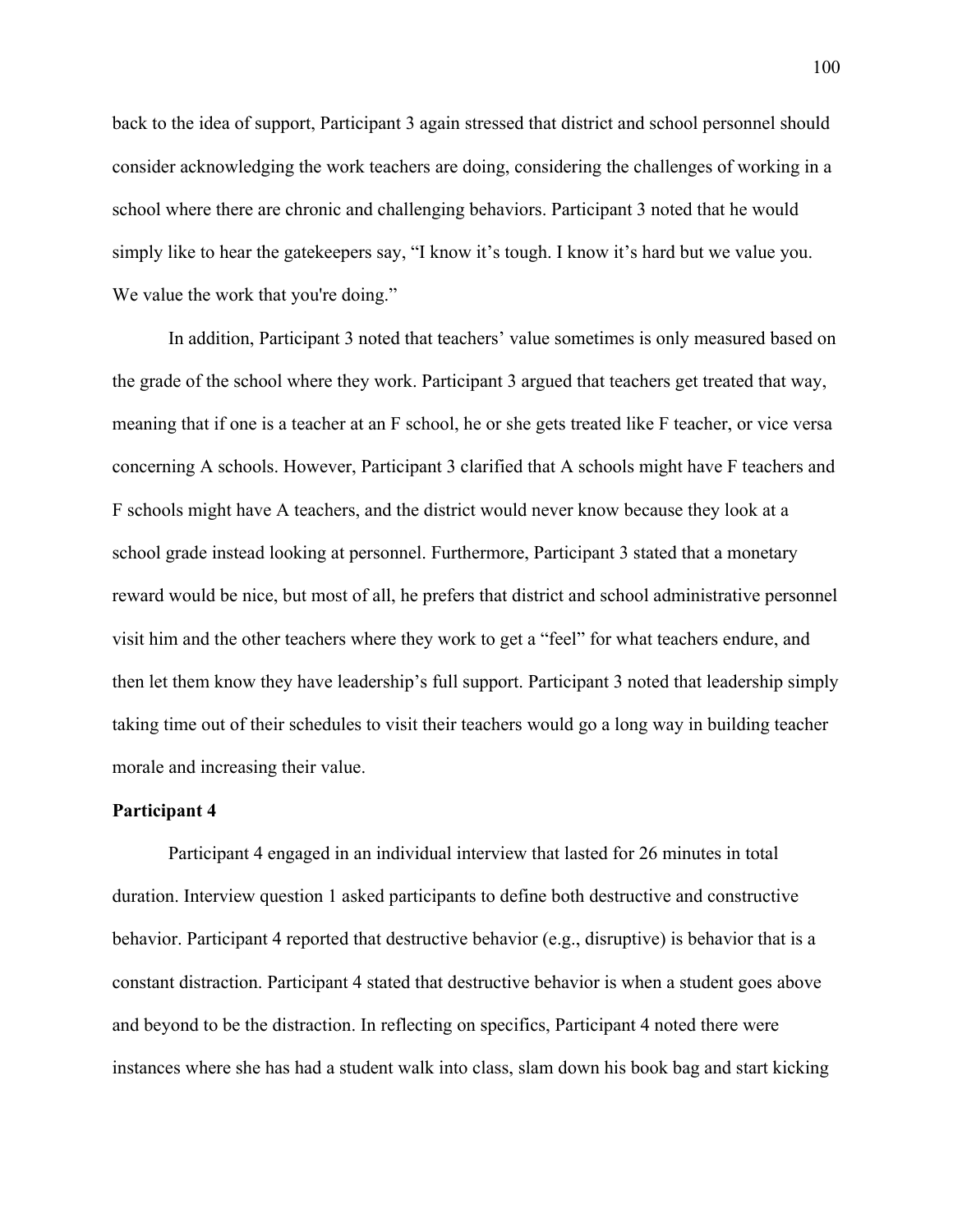the wall, and the disruption lasted for the duration of the class period. In contrast, Participant 4 defined constructive behavior as positive behavior or a decrease of disruption that occurs once the student has been redirected, even if that redirection is minor.

Interview question 2 asked participants to describe the level of esteem they feel when they are *unsuccessful* in redirecting students' disruptive behavior to constructive behavior. Participant 4 stated that unsuccessful redirecting of students only motivates her to find another way of making it happen. Participant 4 articulated that there is no "one size fits all" method when trying to redirect students because every student is different and responds differently to interventions. In dwelling on unsuccessful redirection, Participant 4 noted the necessity of needing to better observe specific students, thinking that perhaps she could attack a student too much with a redirection like the student may have experienced in an abusive home. Participant 4 stated certain students respond in ways that are defense mechanisms. Moreover, Participant 4 does not deem an unsuccessful redirection as unsuccessful, but as a means of going back to the drawing board and finding another technique.

The answer Participant 4 afforded stimulated a follow up question: If you find *that* to be unsuccessful, what do you do at that point? Participant 4 stated that if her follow up approach was unsuccessful, she would seek the best course of action by asking her peers, her colleagues or administration who have been in the environment longer than she has and may have alternative methods that would be successful. Participant 4 stated she is always around seasoned personnel and has a wealth of knowledge to draw from.

Interview question 3 asked participants to describe the level of esteem they feel when they are *successful* in redirecting students' disruptive behavior to constructive behavior. Participant 4 stated she loves it because it is not only a success for her in the immediate sense,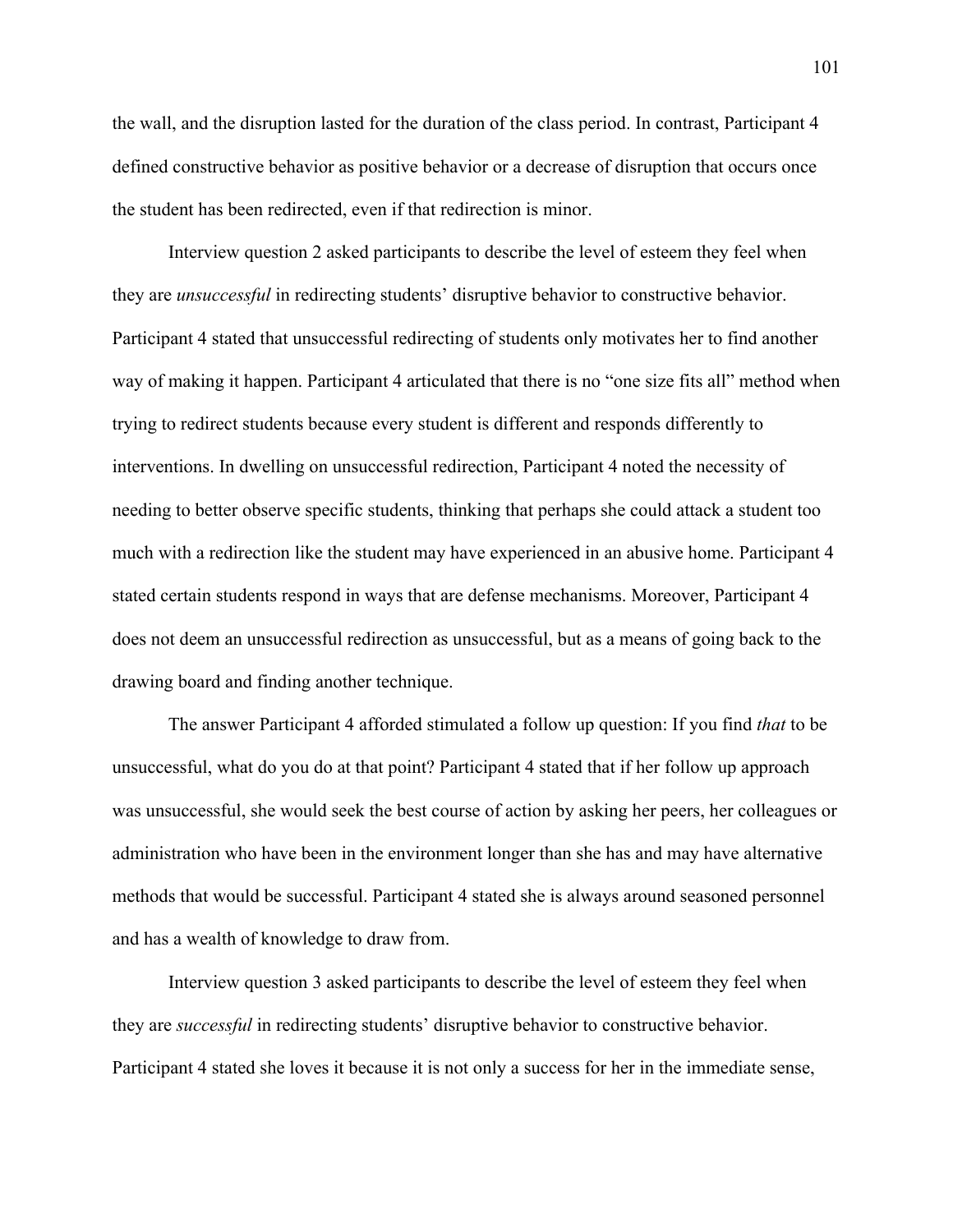but it is influential with the other students who have watched the intervention work for an assertive student. Participant 4 noted the quieter students are thankful and their attention has been redirected away from the disruptive student and back onto her. Participant 4 also noted the other disruptive students in the class have redirected their attention back onto her because they have taken notice that she had not dismissed the disruptive student who had been "acting out" for attention, but instead paid attention and remedied the problem.

Interview question 4 asked participants if they ever had their feelings of stress and burnout confirmed by other teachers. Interview question 4 also asked participants to describe how they felt when their sense of stress and burnout was confirmed by other teachers who felt the same effects. Participant 4 reported that feelings of stress and burnout are mutual between her and other teachers who feel the same effects. Participant 4 also noted that feelings of stress and burnout were confirmed by her principal. Participant 4 reported that last year (2019) her principal gave the teachers a mental health day because not only did she (e.g., principal) see it, but it is possible she felt it too. Although teachers are stressed, according to Participant 4, there is even more stress on principals, especially at a Title 1 school.

Interview question 5 asked participants if they had ever experienced their feelings or perspectives related to disruptive student behavior minimized by others. Participant 4 noted that she did not think she ever experienced her feelings being minimized, at least not in a direct manner. Participant 4 stated that she receives looks and responses that seem to suggest in so many words that stress and burnout are realities that she signed up for and that she must do what she needs to do to handle every stressful situation. Nonetheless, Participant 4 affirmed that it did not influence her to react in the negative. Participant 4 said, "It doesn't bother me because technically they're right. It's the slap on the back I need to get back into the game. It is what I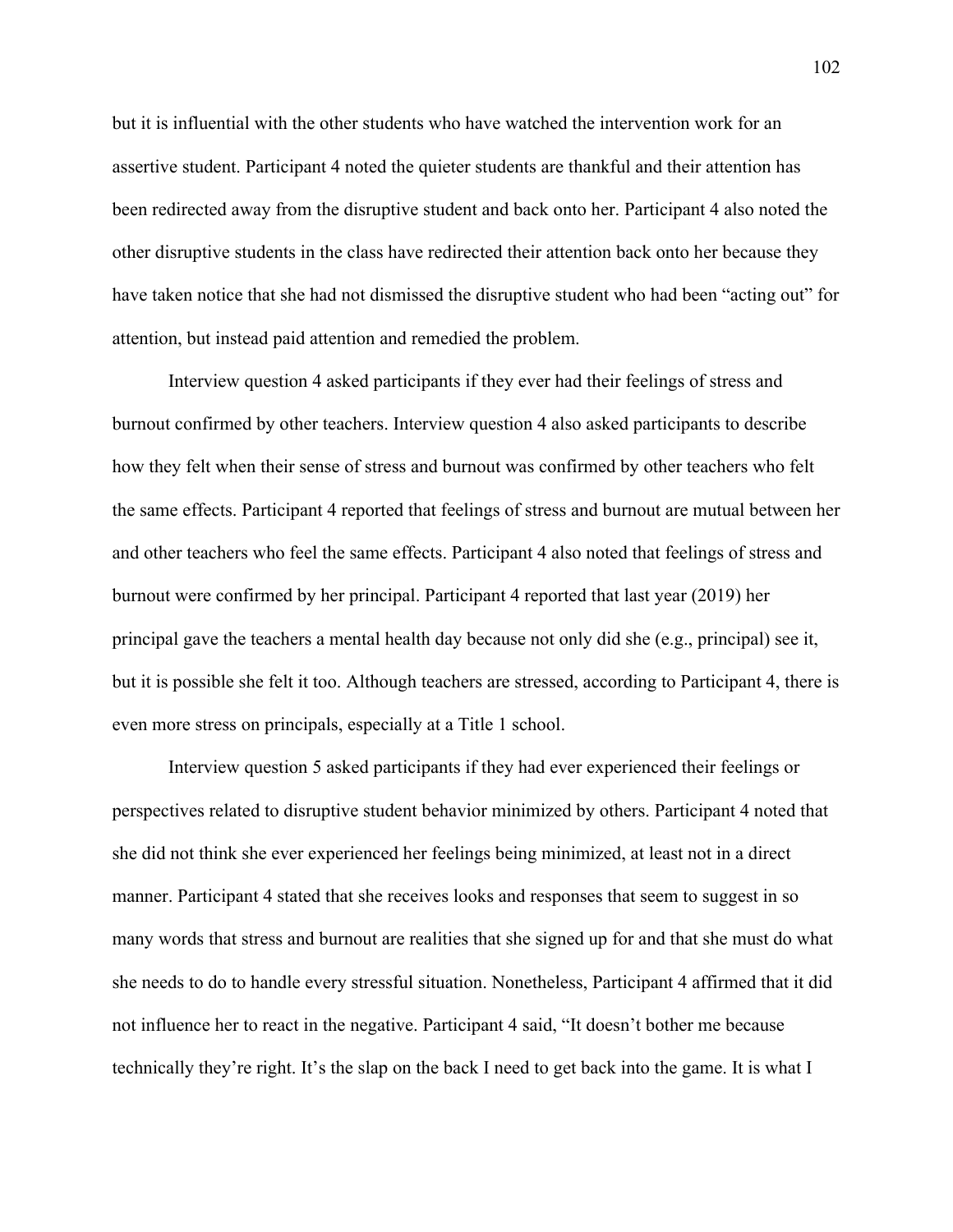signed up for." Furthermore, Participant 4 articulated the leadership's perspective, saying, "You can do it. You've been doing it, so let's refocus and get it back together."

Participant 4 stated that if her concerns were not heard, she would take leadership's "unspoken rebuke" and recharge to fix problems that would arise in the classroom. In addition, Participant 4 noted that if she cannot get a situation under control, she has never been afraid to reach out and ask her colleagues for assistance.

Interview question 6 asked participants to explain what they felt contributes to disruptive behavior by elementary students. Participant 4 took a moment to ponder the question and then responded by stating the disruptive behavior could be caused by a plethora of things. Participant 4 noted the key contributors could be the home environment, students' medications or lack thereof, or the bullying by their peers. Furthermore, Participant 4 stated there are a lot of bad things happening in elementary schools and with elementary school students, especially since social media has commanding influence and elementary students have cell phones to record incidents and to view hateful commentary and videos.

Participant 4 provided a hypothetical example of "bullying" that some students may endure while on an elementary school campus, and she has seen similar incidents occur. Participant 4 stated that if a male student, who has one friend, and he likes playing with her at recess, and other students persuade her to not play with him, the male student loses his only friend on campus. Participant 4 stated the incident results in a "good" student turning into a disruptive student because he is now being ignored by the one friend who gave him attention. In addition, Participant 4 connected the scenario of the one friend ignoring the student with the same type of neglect the student may receive at home. Consequently, Participant 4 noted the same student who would usually sit in the front row in class now sits in the rear of the classroom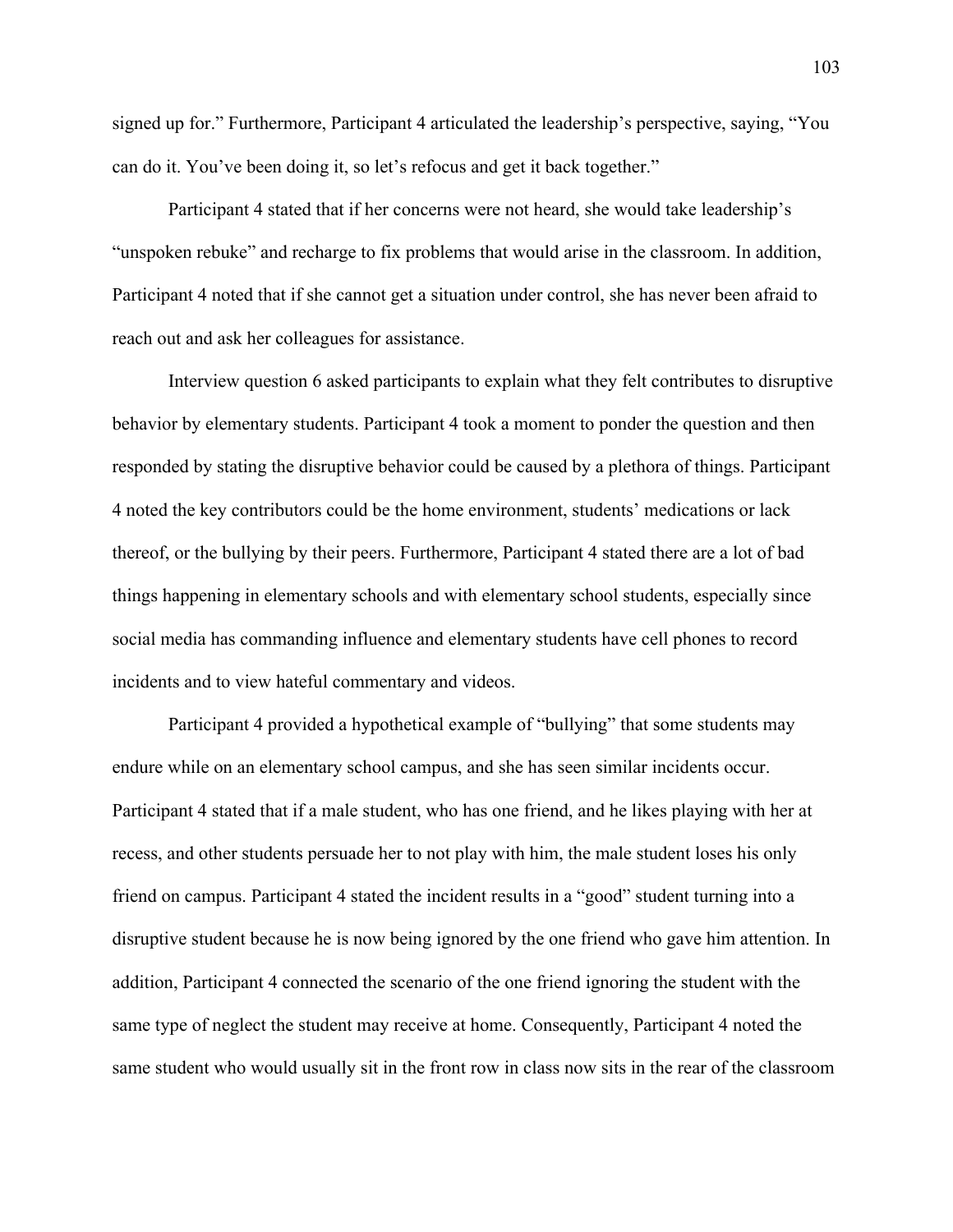with arms crossed and ready to disrupt. In reflecting on the scenario, Participant 4 said, "If I'm getting ignored at school and I'm getting ignored at home, the only way to get attention is for me to act out."

Interview question 7 asked the participants how they would describe the impact of disruptive student behaviors in an elementary school classroom. Participant 4 described the impact of disruptive student behaviors as a trigger to more disruptive student behaviors. In describing the impact, Participant 4 stated, "It's monkey see, monkey do." Participant 4 noted that disruptive students "feed" off each other and mimic behavior. For example, Participant 4 stated that if one student stands on a desk, begins loud talking in class, or begs to go use the restroom, then another student mimics the conduct and stands on a desk, begins loud talking in class and begs to go use the restroom. Participant 4 noted that for this reason, an orderly classroom can turn chaotic very quickly.

Interview question 8 asked participants to describe the effects of student disruptive behavior as it relates to stress and to report if it contributes to potential burnout. Participant 4 prefaced her full response by first stating that "teachers are like superheroes" and classic superheroes cannot help their desire to save everybody. In that, Participant 4 added that she gets so distraught when she cannot pinpoint why a student is being disruptive, will not work on his or her assignments, and will not follow the rules of the classroom nor cooperate with her. Participant 4 stated that her wish to "save everybody" can cause her to take the stresses of the classroom home with her, because her students are her children and teachers are genuinely concerned about their surrogate children. Participant 4 stated, "So the stress comes home from not knowing what to do. I've tried everything and nothing seems to work." Moreover, Participant 4 stated that the high level of stress that occurs from not knowing what to do causes a plethora of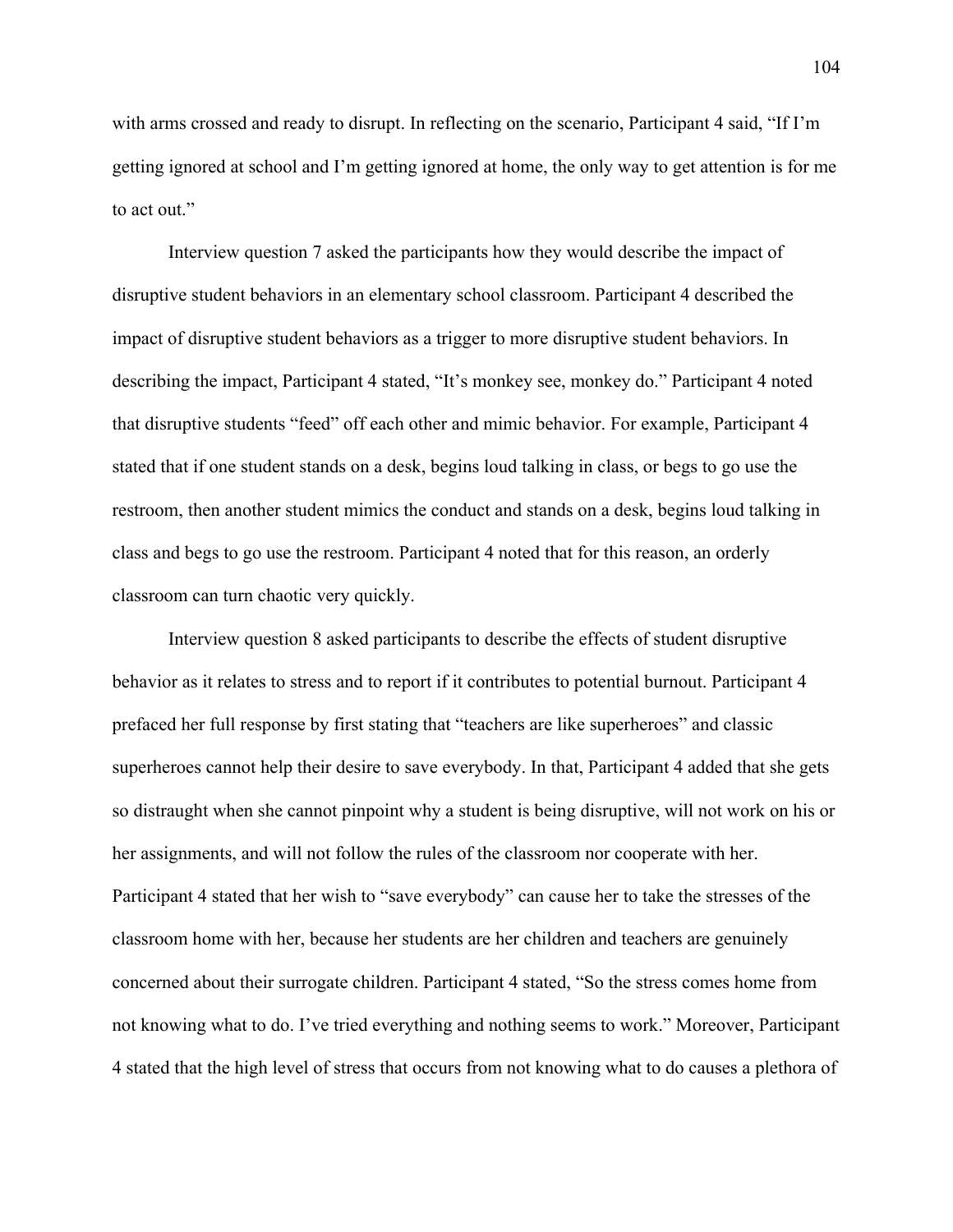emotions that often lead to burnout. Participant 4 added, "It bothers me to the point I'm angry, aggravated, and sad. It's everything rolled into one because it consumes so much of my thoughts."

Interview question 9 asked participants to describe the ways that they might attempt to cope with the stress related to student disruptive behavior. Question 9 also asked participants to provide examples if possible. Participant 4 responded by saying, "My best coping mechanism is reading." Participant 4 stated that reading, specifically at home, redirects her and takes her to a place where she can wind down from a tiring day. In addition, Participant 4 stated that another means of coping with her stress is talking with her son, who is also in elementary school and needs the same attention that many of her students in the classroom need. Participant 4 placed emphasis on the pronoun *my* when she said, "I go home and talk with *my* son who is a growing boy and very excited about school." Participant 4 stated her son's enjoyment of school reminds her that there are still children in elementary school who can be enjoyable. Participant 4 stated that her son's excitement about school gives her "a renewed energy" to go back to class and to continue trying to be the "classic superhero" for students who may not get the same attention from their own homes.

Interview question 10 asked participants to describe ways that they think or feel teacher stress and burnout can be reduced. In reflecting on the interview question, Participant 4 took a short moment to think about ways stress could be reduced. Participant 4 stated, initially, that she honestly did not know how stress and burnout could be reduced. In a playful jest, Participant 4 stated, "You can't ask for less bad kids in your classroom." Participant 4 took a moment again and said, "That is a really tough question and I honestly don't know." Participant 4 stated that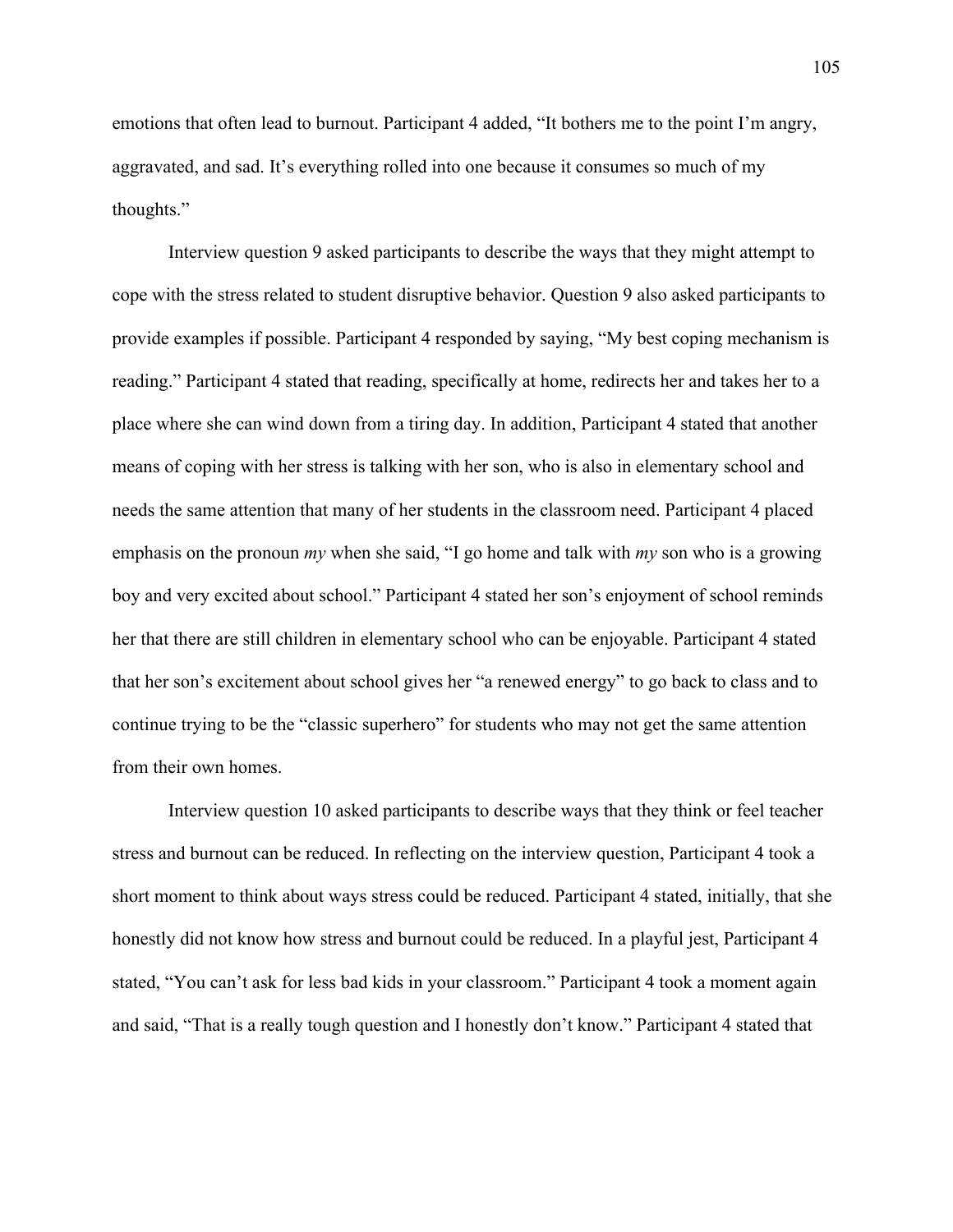one of the greatest stressors for a teacher is wanting to pull the highest potential from students, and she did not want to "dial back" any of her efforts to do so.

After thoughtful reflection, Participant 4 noted that administration providing a "mental health" day for the teachers was perfect. Participant 4 stated the principal had taken notice of the stresses and offered it at random. Participant 4 stated that while teaching fifth grade at the time, her principal called everybody into the office because it was close to testing time (e.g., state examination) and the students had failed this test before. Combined with test preparation, Participant 4 commented that teachers were drawn from their classrooms for a series of meetings. Participant 4 also stressed that she did not have a true lunch period because of being hauled into consecutive meetings.

According to Participant 4, the random provision of the mental health day gave her an opportunity to step back and to breathe. Participant 4 said, "That mental health day was good. It leveled me out." Understanding that the mental health day was a day she did not have to go to the school, Participant 4 said, "I don't have to go in today. I can look back. I can reflect. Now, I can game plan." Participant 4 suggested that a mental health day once per month would be perfect for teachers who deal with stress on a daily basis. Participant 4 stated the mental health day would be a welcomed break at times that normal school breaks (e.g., Thanksgiving, Christmas, Spring Break, etc.) are few and far between.

Interview question 11 asked participants to describe their capacity to experience satisfaction in performing their duties as elementary teachers in an environment that can be disruptive. Participant 4 stated, "I am extremely satisfied when I can get a group of kids to grasp a concept or a standard because that's the ultimate goal." Participant 4 added that on a scale of one to ten, she feels that she is an eight. Participant 4 noted that she feels she is an eight when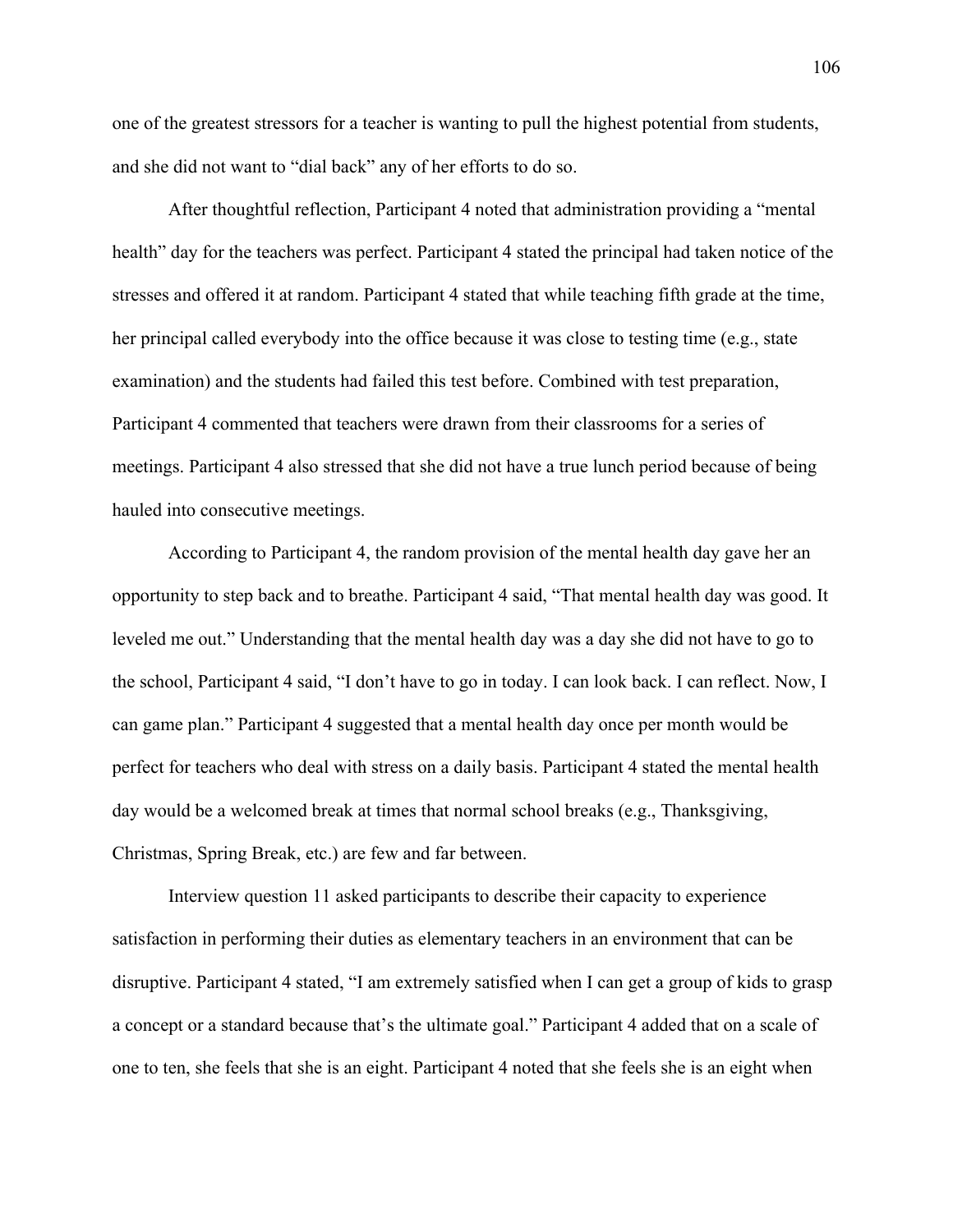she can get her students where they need to be and they are getting their subject matter and grasping key concepts.

Participant 4 named these (e.g., getting subject matter, grasping key concepts) as "small victories," and small victories are the contributors to her satisfaction in performing her duties. In addition, Participant 4 noted that if she could get one student who never listens in class to write at least one sentence or get one student who is always yelling to be quiet, these are small victories she is willing to take, and that adds to her satisfaction. Furthermore, Participant 4 noted that if she could gain these small victories on the same day, other students feed off the exchanges and make the day even more productive. Participant 4 stated that students feed off good behavior in the same manner they feed off disruptive behavior, and she will take any small victory she can get from them.

Interview question 12 asked the participants to describe ways in which there can be a better established means of support for teachers to reduce their stress. Participant 4 stated that encouragement is always a plus. Participant 4 noted that when administrators, colleagues, or the district recognizes her for working hard, she is very appreciative that they seem to appreciate what she brings to the table. Participant 4 said, "When I'm having one of those days, and one of my administrators tells me I am doing a great job, it feels good. And I must say thank you for that, because I needed it."

Participant 4 noted that recognition is big, and as a basketball coach and teacher, she practices using recognition with her students. In that, Participant 4 expects the same approach from her superiors when evaluating her job performance. When administrators are showing appreciation for her in her job performance, Participant 4 said, "That's good for me, because that is exactly what I'm doing with my students." Participant 4 further noted that support has a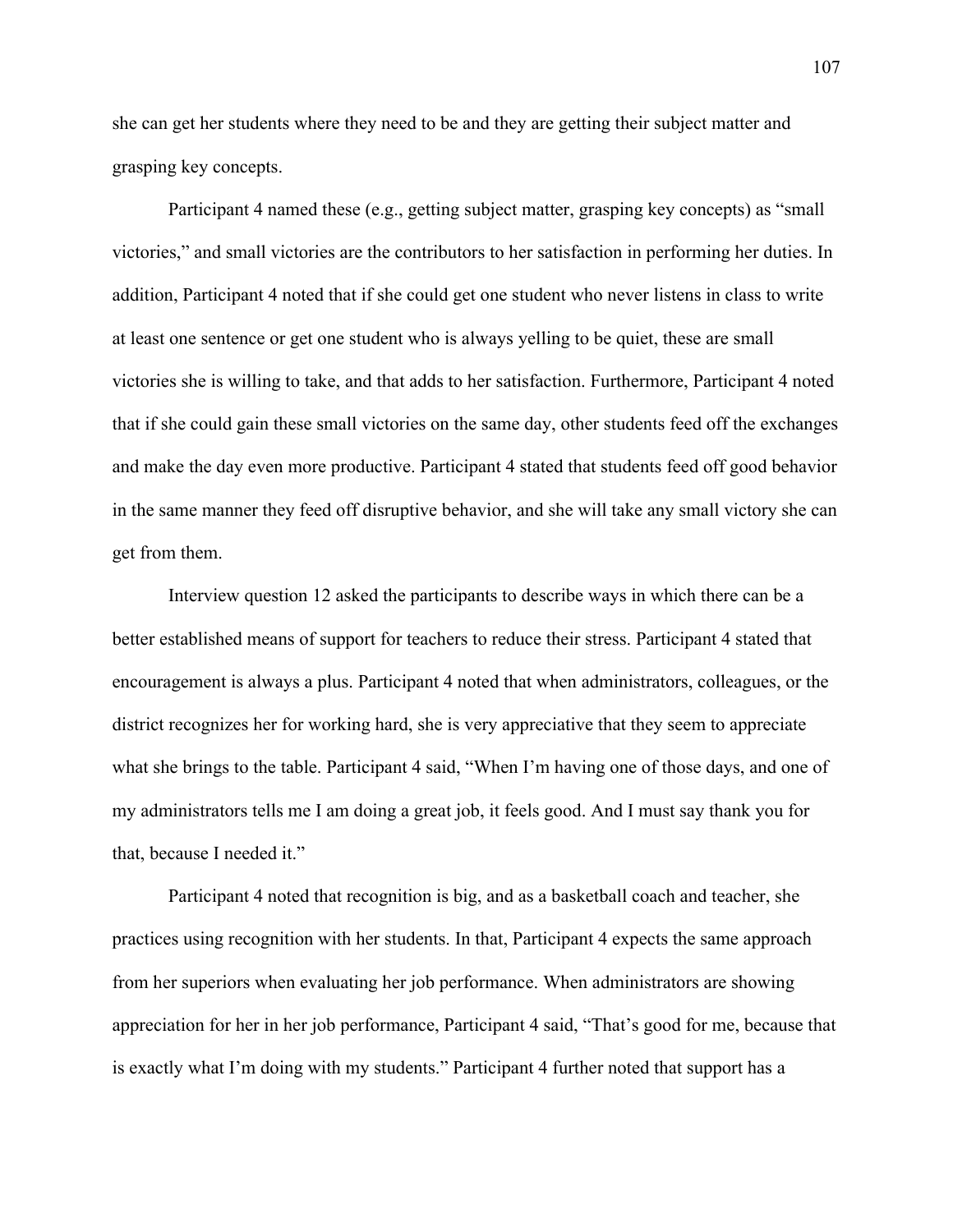trickle-down effect and it boosts her morale. Consequently, Participant 4 stated she is excited to come to work because she knows someone is paying attention to her, and she is not just doing a job in vain. Participant 4 reported that knowing someone cares about her and her performance excites her to perform ever better.

Interview question 13 asked participants to explain why it is important for them to continue to teach even in an environment where it may be difficult to teach. Participant 4 reported she feels it is important to continue teaching in a disruptive environment because many of the students are the forgotten students. Participant 4 said, "You can't forget about them, because they are crying out for help. They just don't know how to ask for it." Working as a teacher in Miami, Florida, Participant 4 reported having extensive experience working with inner-city children and noted that the children are not really bad children, but they are often misunderstood. Participant 4 used an illustration of seeing a student in the hallway rolling around on the floor, and she has come to understand that much of the activity is attention-seeking. According to Participant 4, what often works is the giving out of "free hugs" for the day. Students affirm they do not need affection, but Participant 4 noted that when the attention they seek is given, the disruptive behavior often stops.

Participant 4 reported that her "free hugs" is a technique that has caught on with other teachers. Participant 4 noted that when her colleagues noticed disruptive behavior declining somewhat, they wanted to know what she was doing to make it happen. Participant 4 said, "I just give them hugs, because that's all they're looking for." In addition, Participant 4 stated that her open sign of affection and acceptance of her students has also caught on with other students with whom she has no relationship. Participant 4 said, "Yes, they want hugs too." Also, Participant 4 stated the students always remember that she embraced them when they were having a bad day.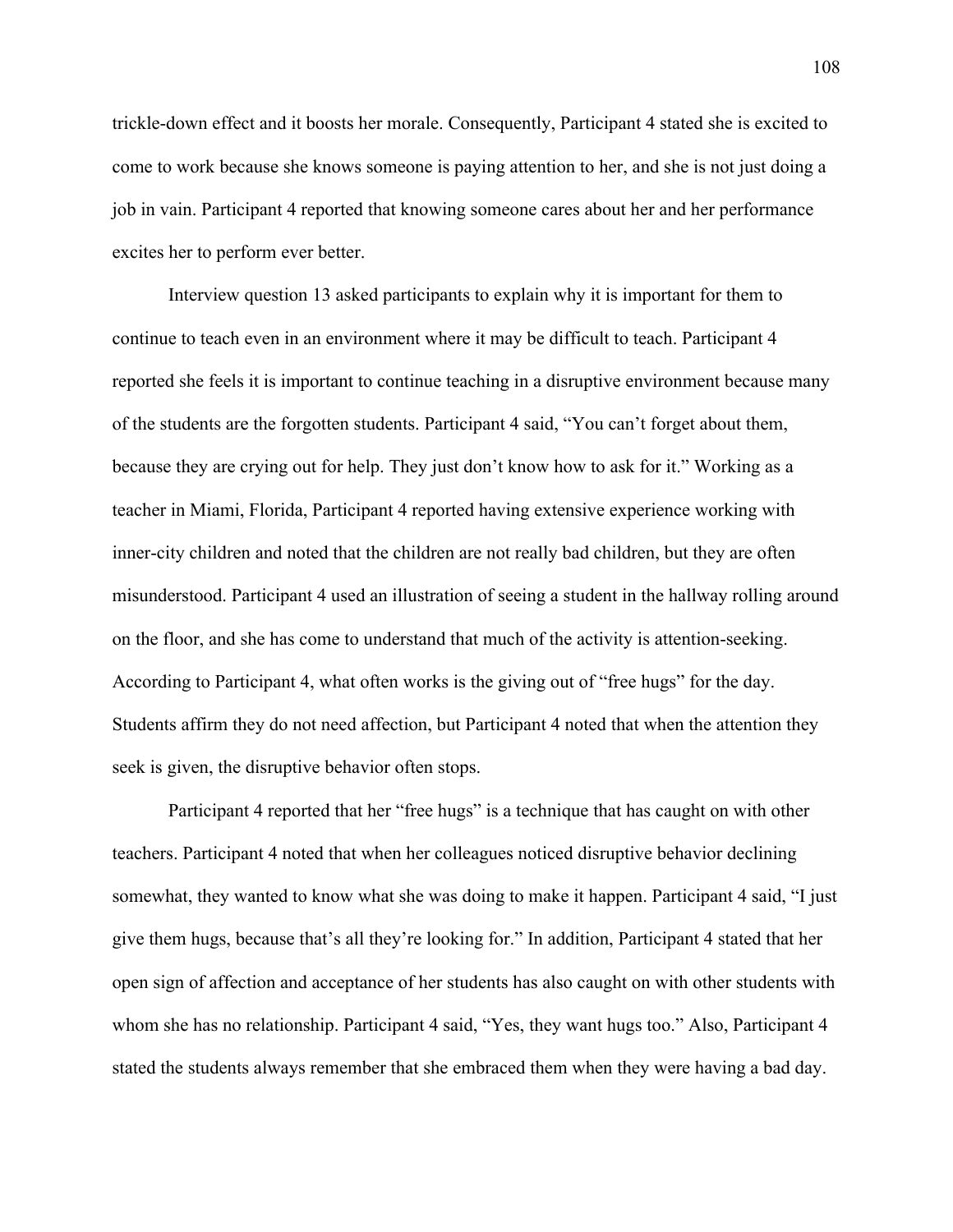Participant 4 noted that disruptive students have been written off too soon and that all the students want is to know that someone cares.

Interview question 14 asked the participants to explain in what ways they believe that student disruptive behavior affects their motivation as elementary teachers. In dwelling on the anticipation of disruptive behavior, Participant 4 stated that her motivation is drastically affected when the disruptive behavior is constant, relentless, and when the students won't let up. Participant 4 stated that many of them don't care, because they have often heard someone else stress a lack of care for them.

Interview question 15 asked participants to describe the importance of pride and selfesteem in their work as elementary teachers. Participant 4 immediately responded and said, "It's very important. If you don't take pride in your work, you don't care. So you're another person in their eyes that doesn't care." Participant 4 noted that some students who disrupt one class may be attentive and engaged in another. Participant 4 stated the disparity in their behavior occurs because one teacher has given up on them, while the other teacher continues to show his or her concern for them. When teachers no longer take pride in their job, Participant 4 noted that students recognize their lack of passion and respond with disruptive behavior.

Participant 4 stated that pride in the job shows when teachers walk around the classroom letting students know they are doing a good job when they are engaged and working or letting them know how proud they are of them for fighting to perform. Participant 4 noted that students embrace those "snippets" of encouragement and those snippets push them to be better than what they are. According to Participant 4, students respond with smiles and engaged attitudes. Participant 4 stated that sometimes teachers need to dial back and talk to the students, instead of always focusing too hard on district and administrative standards. Participant 4 said, "Sometimes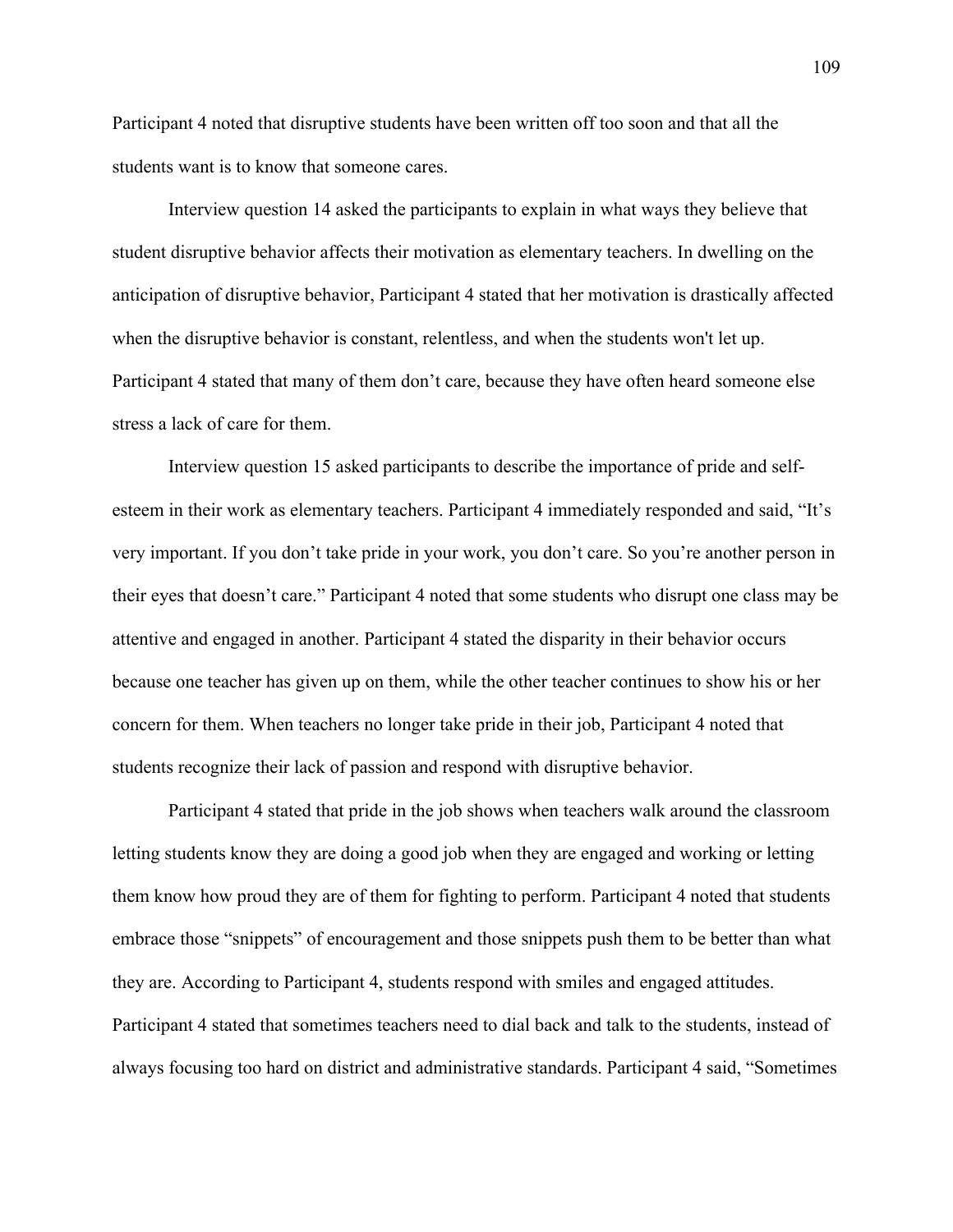you have to drop what you're doing and talk to the students." Participant 4 continued by saying, "Hey, let's talk. Yes we have these standards to cover. Yes we have this test coming up, but what's up? Why are you acting like that?" Consequently, when teachers show that kind of concern, Participant 4 stated they learn the underlying truth to the disruptive behavior.

Interview question 16 asked participants to explain the factors they believe contribute to their sense of belonging as elementary teachers. Question 16 also asked participants to provide examples if they could. Participant 4 immediately responded by saying, "I love kids. I'm around kids from the time I wake up to the time I go to sleep and I never get tired of it." Participant 4 noted that she knows this is her purpose, and it is her love for children that reveals to her that her "calling" is to encourage students. Participant 4 also reported that in carrying out her purpose, she understands that not everyone cares anymore like they used to. When it comes to students, Participant 4 stated that she is always concerned. In her deep concern, Participant 4 reflects and then questions why students do not know phonics coming out of kindergarten, and why the state and the district wait until second grade to teach them the necessary standards, when third grade is the year they begin standardized testing. Participant 4 stated that it bothers her and she is working very hard to improve their knowledge.

For this reason, Participant 4 stated that she knows elementary education is where she belongs. Although it is tireless work and can sometimes be tedious, Participant 4 noted that she is not worried about any of that. Participant 4 noted that she did not see the daily tedious work as overwhelming, but she sees the daily work as another day to figure out how to fix what is broken. Participant 4 stated having a deep sense of belonging as an elementary school teacher because it is her purpose, her passion and her calling.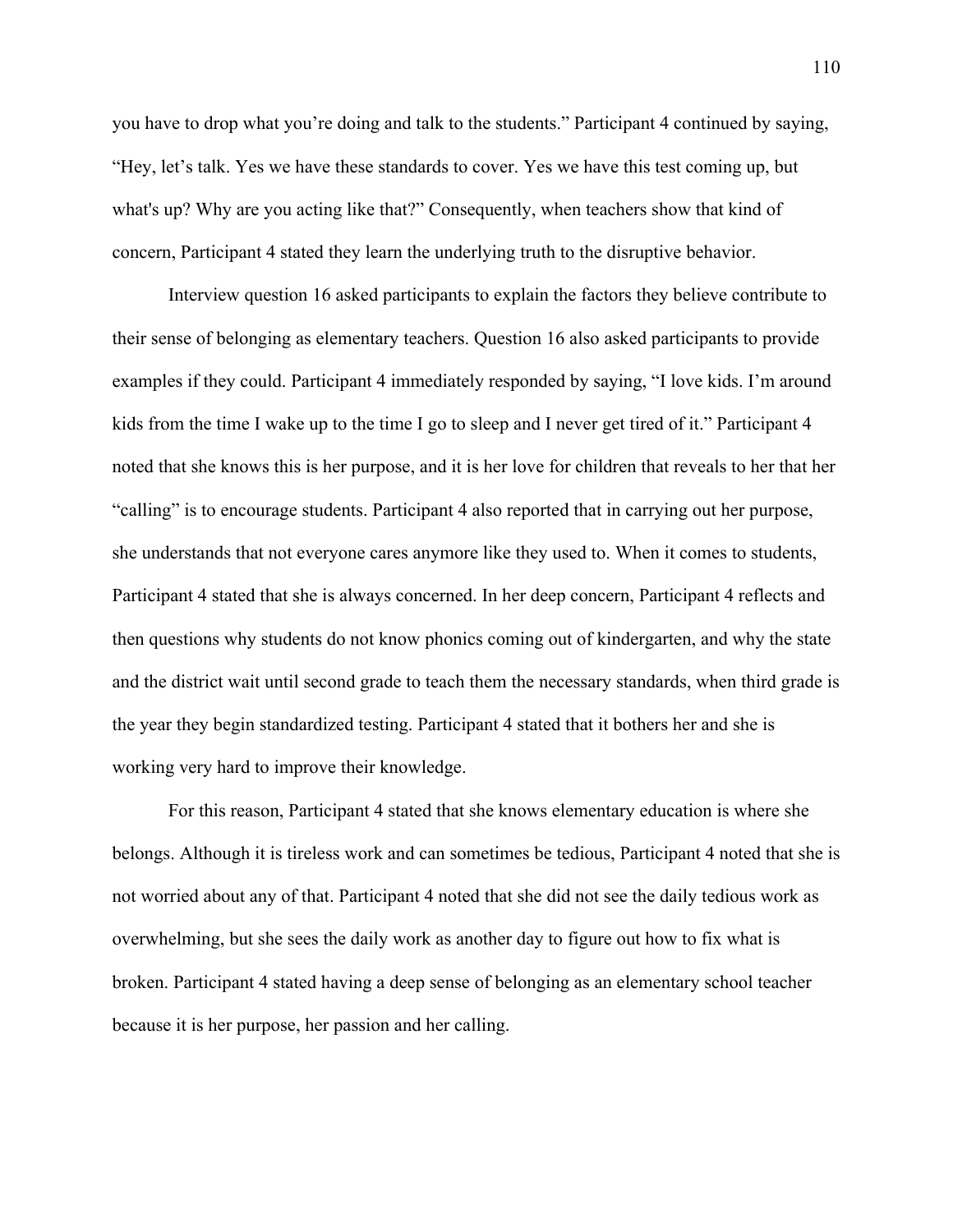Interview question 17 asked participants to describe ways they believe that their value as elementary teachers can be improved. Question 17 also asked participants to provide examples if they could. Participant 4 stated her value increases by how many students she can reach. According to Participant 4, an underlying argument or standard is to just reach one student and one can consider their job as a success. Participant 4 said, "If I reach two, then my value increases. If you can get to one, that is amazing. Imagine two or three?" Participant 4 stated that the value for her is reaching four to five, because in the inner-city, reaching four or five students and pushing them to their potential is massive. Besides that, Participant 4 noted that in reaching four to five students, those four to five lives that have been redirected, and that is a huge value increase for her.

In reflecting on what provides the best feeling for her, Participant 4 noted that if she could reach a student who hates school and wants to drop out at 16, but now wants to be a part of the STEM program (Science, Technology, Engineering, and Mathematics) because of her redirection, it is all the value she would ever need. In addition, Participant 4 stated, "We know our inner-city students must learn a trade to survive, and STEM is that hands on trade they need, but they have never been exposed to it." Participant 4 stated that her value is increased by exposing inner-city students to new opportunities they never dreamed of. Participant 4 noted that she has placed herself in a position of extreme value when she can expose students to opportunities they will enjoy (e.g., building robots, drawing, designing toys, etc.) and opportunities that will provide a means of a living for them, particularly when they never thought progress was even possible.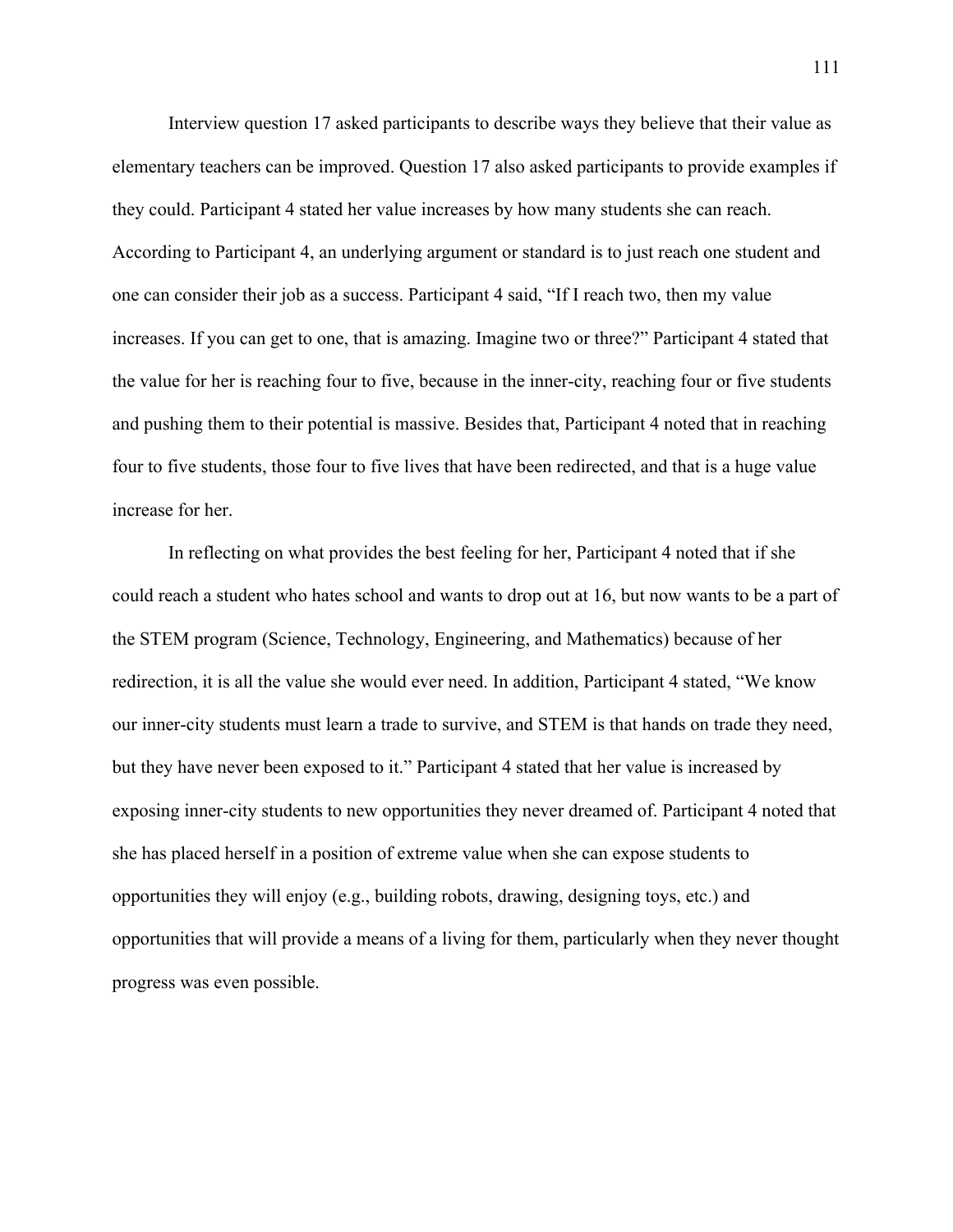Participant 4 closed the interview by stating, "When you show them there's more to life than being an athlete, getting in trouble, or being a musician and there's actually things they can be great at, my value increases."

## **Participant 5**

Participant 5 engaged in an individual interview that lasted for 27 minutes in total duration. Interview question 1 asked participants to define both destructive and constructive behavior. Participant 5 noted that destructive student behavior (e.g., disruptive) would be behavior that is disrupting the class, making it harder for other students to learn and making it harder for her to teach. In addition, Participant 5 stated that destructive behavior could also consist of students doing nothing because they are hurting themselves. Participant 5 defined constructive behavior as working together and collaborating with other students and with the teacher, participating, and trying, even if something is hard to do. Participant 5 also noted that constructive behavior is being compliant, but not just for the sake of compliance, but for the sake of actively learning.

Participant 5 provided an example of constructive behavior and described how one student collaborated with her and other students. Participant 5 stated that last year she had students who were very good in math, so one of my students would finish her math early and instead of sitting there and doing nothing, she would always ask if she could help a struggling student. In reflecting on that example and on how the student was progressing, Participant 5 said, "If you can teach somebody, you're learning better as well."

Interview question 2 asked participants to describe the level of esteem they feel when they are *unsuccessful* in redirecting students' disruptive behavior to constructive behavior. Participant 5 provided limited answers; however, after reflecting on the question, Participant 5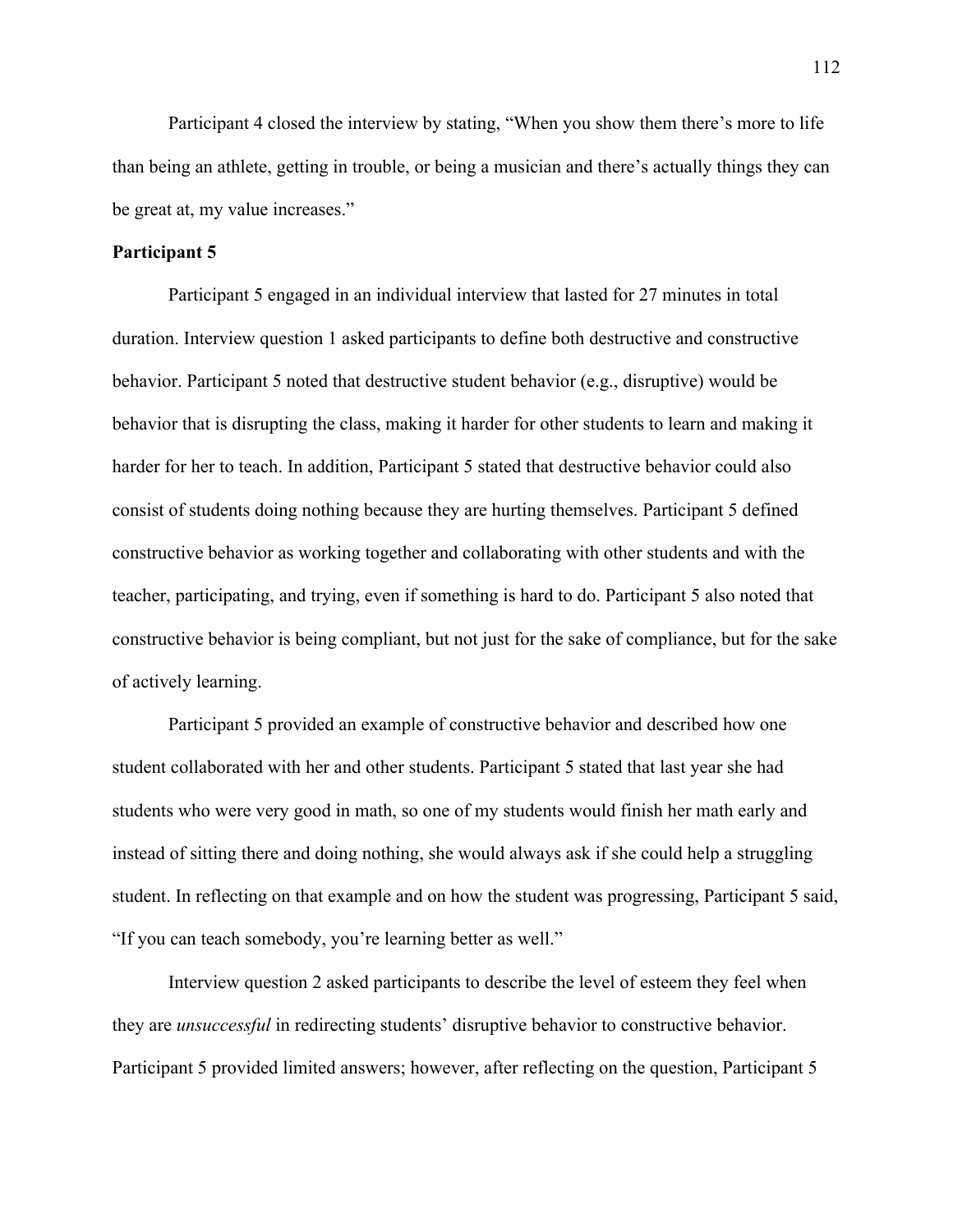stated that her unsuccessful redirection of students is stressful. Participant 5 said, "It is very stressful and very frustrating." Participant 5 noted the stress level from her not being able to succeed in changing behavior is very high.

Interview question 3 asked participants to describe the level of esteem they feel when they are *successful* in redirecting students' disruptive behavior to constructive behavior. For question 3, Participant 5 also provided limited answers. Participant 5 stated that her level of esteem is very good when she is successful in redirecting her students. Participant 5 said, "It is actually very rewarding." When thinking of the redirection of disruptive behavior, Participant 5 noted that her esteem is lifted when she is able to turn the behavior around or when she at least gives the students a way to deal with their own anxieties.

Interview question 4 asked participants if they ever had their feelings of stress and burnout confirmed by other teachers. Interview question 4 also asked participants to describe how they felt when their sense of stress and burnout was confirmed by other teachers who felt the same effects. Participant 5 noted that since she started her current position (six years), her stress level has caused her to vent to her colleagues almost daily. Participant 5 noted that her feelings of stress and burnout are confirmed by colleagues on a weekly basis. After allowing herself to reflect more on the question, Participant 5 added that many of her colleagues have identified the same causes of stress that she experiences in her classroom and they always confirm how she is feeling. In addition, Participant 5 stated, "So six years of daily frustration between teachers feeling the same or very similar way."

Interview question 5 asked participants if they had ever experienced their feelings or perspectives related to disruptive student behavior minimized by others. Participant 5 stated that her feelings have been minimized and by administration, mostly. One follow-up question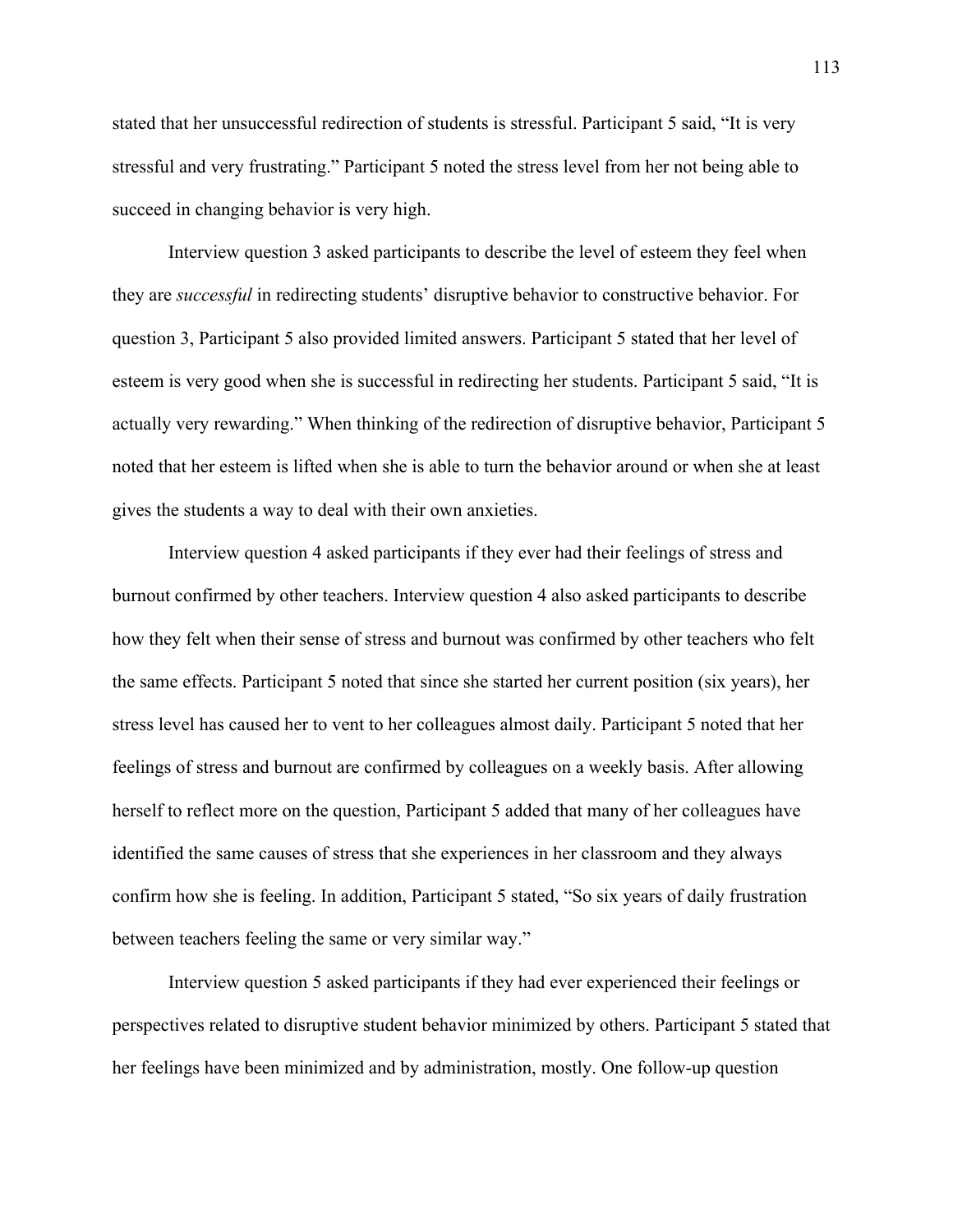requesting more clarification on how administration minimizes her feelings was asked of Participant 5. Participant 5 responded and stated, "Administration would say things along the lines of me knowing where I was at and I have been here long enough, so I should know what to expect." Participant 5 noted that because she was working in an inner-city school, administration expected her to know what kind of students she would be engaging and know that disruptive student behavior was more of a norm than an irregularity.

Interview question 6 asked participants to explain what they felt contributes to disruptive behavior by elementary students. Interview question 6 drew extensive feedback from Participant 5. Participant 5 reported a lack of accountability is a major contributor to disruptive student behavior. Participant 5 said, "They know they can do it without much consequence or if they do have a consequence, it's something they couldn't care less about." In addition, Participant 5 stated that sometimes a consequence is something they want when they act out, because they struggle to do the work and they are frustrated they cannot complete or even understand their assignments. Moreover, Participant 5 stated that despite students not understanding the work, administration, the district, and the state continue to push the students forward to higher grades.

Participant 5 emphatically noted a possible solution to the issue of student frustration and advancement to higher grade levels. Participant 5 said, "I feel a lot of the times, if we could stop that earlier (e.g., pushing forward), like in kindergarten and first grade, they might be frustrated but they're not so far behind that they can't catch up." Participant 5 stated that pushing forward those students who cannot do grade level work increases the likelihood of chronic disruptive student behavior. Moreover, Participant 5 noted that their behavior will only get worse.

Participant 5 also stated that parental influence adds to student frustration. In explaining this contributor to disruptive student behavior, Participant 5 noted that one of her students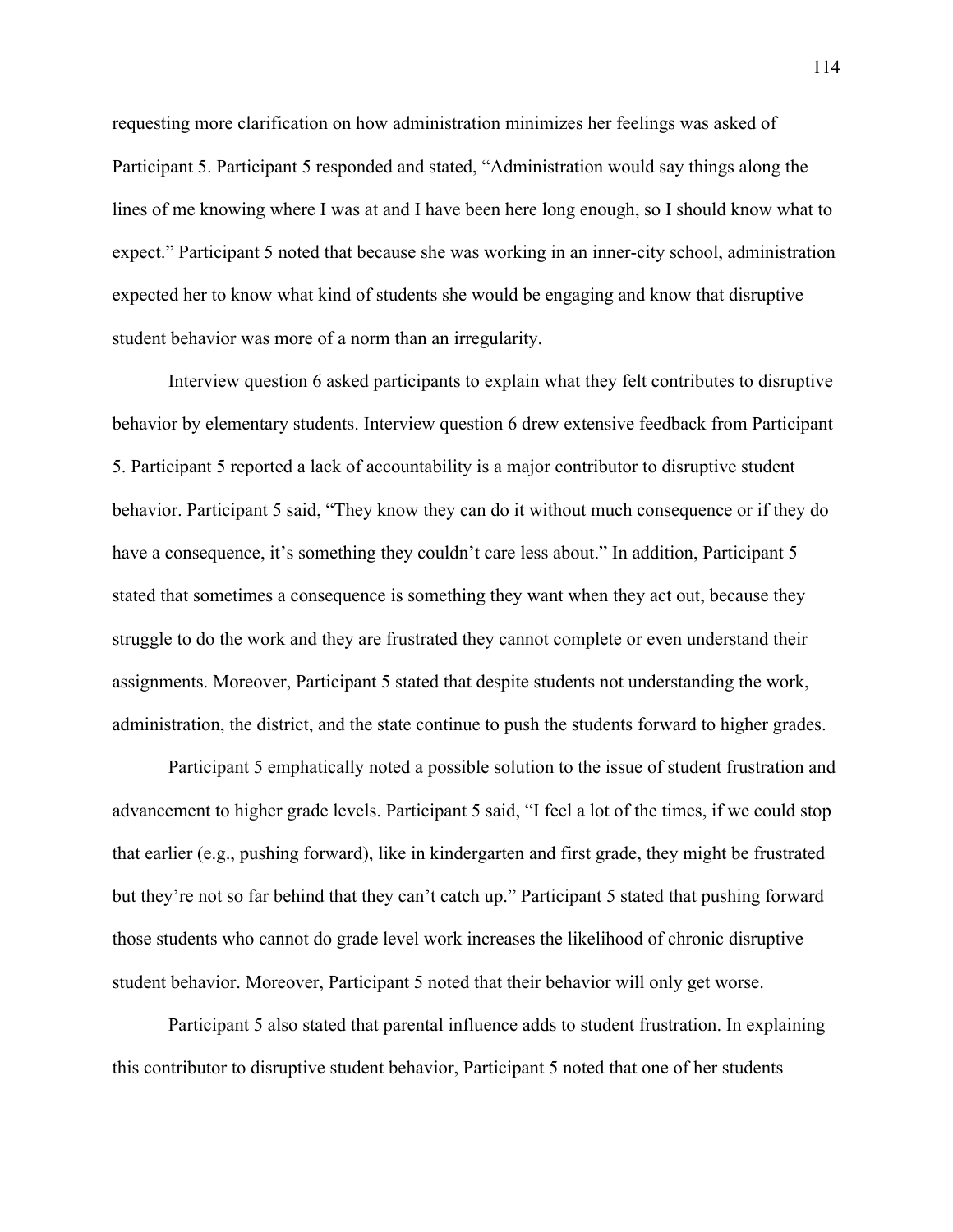believes she is slow because her parents told her that she was slow. Participant 5 confirmed the parents reveled in the idea the entire family was slow, and they passed it on to her student. Participant 5 noted the student claimed she has failed every single grade, and the only reason she is in the fourth grade is *because* she is slow and that she is ESE (Exceptional Student Education). Furthermore, Participant 5 stated she acts out in class because she believes she cannot do any of the work. And since she cannot do the work, Participant 5 reported the student pesters other students during class time causing major disruptions.

Alongside parental influence, Participant 5 also stated there is a lack of parental involvement. Participant 5 reported that some parents do not even know the names of their children's teachers because they refuse to get involved in the academic lives of their children and do not seem to care. Concerning involvement, Participant 5 stated, "If I'm a parent and I'm concerned about something, I can call the teacher and say, 'What is my child doing?' I believe parents should show more care when it comes to the education of their child." Participant 5 stated that perhaps if parents were asking more questions about their day at school or their homework assignments, the students would feel they are cared for and would not disrupt the classroom as much.

Interview question 7 asked the participants how they would describe the impact of disruptive student behaviors in an elementary school classroom. Participant 5 stated that disruptive behavior heavily impacts her ability to teach. In reflecting on the question, Participant 5 noted that one student who is disruptive can make the classroom seem as if 50 to 60 disruptive students are involved. According to Participant 5, it only takes one student being disruptive before it affects the entire classroom. Participant 5 noted she could only ignore the disruptive behavior of one student for so long, because it can become a major issue when other students feel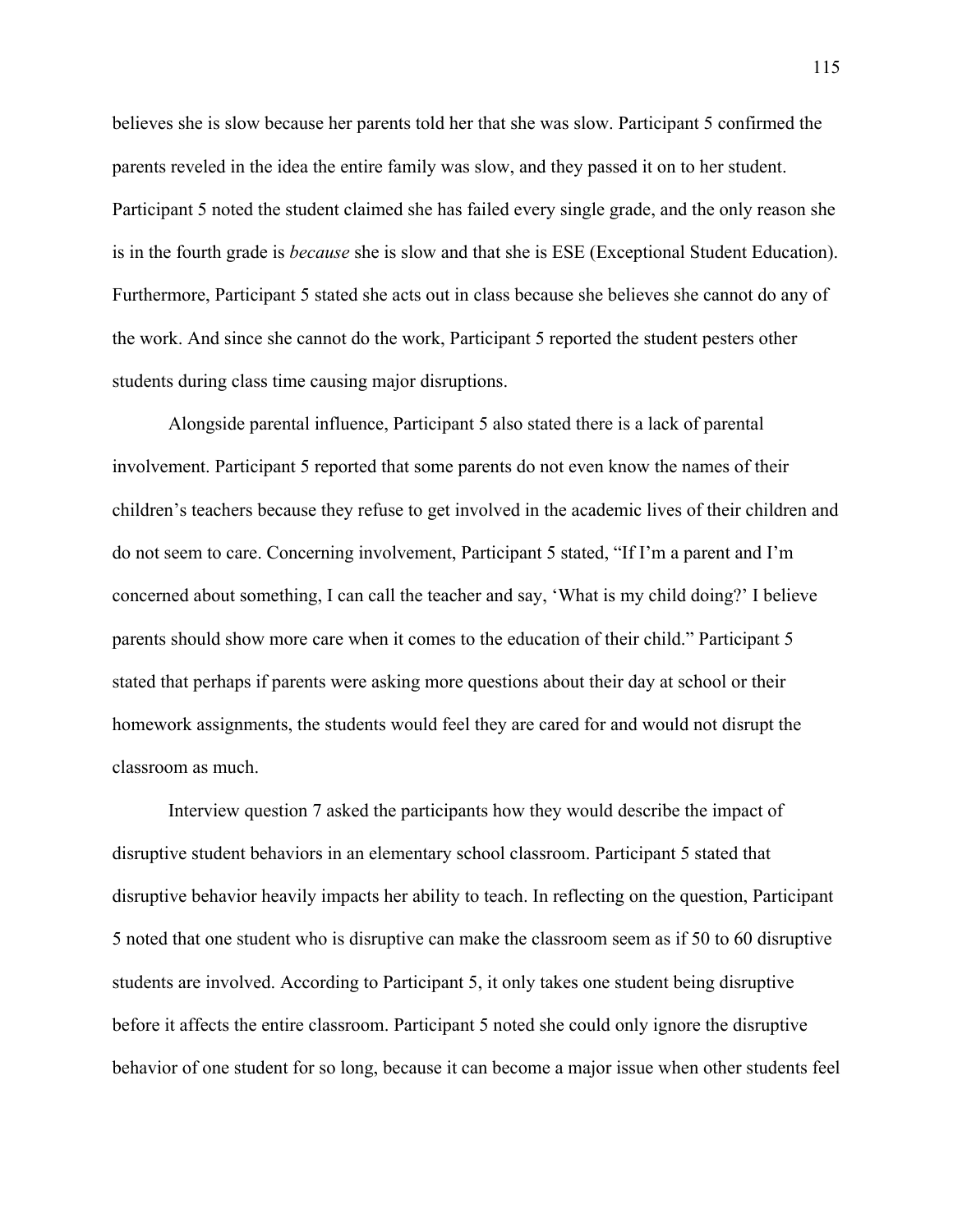they can join in on the disruptions, and that leads to more stress. In that, Participant 5 confirmed that her addressing the behavior interrupts the flow of her teaching.

Another impact of disruptive student behavior Participant 5 noted was the perception of administration. Participant 5 stated that oftentimes administration does not ask about what is going on when they enter into a room and observe students disrupting the class. Participant 5 reported that administration merely assumes the teacher does not have control of her classroom, but they never ask her. However, Participant 5 noted that the behavior of the students may have already been addressed multiple times before administration entered the room. In addition, Participant 5 noted that there is only so much she could do, and she cannot physically remove the students from the class because that leads to herself being disciplined by administration and the district. Besides that, Participant 5 stated that administration will critique her classroom management proficiency and conclude that she cannot manage her class. Consequently, Participant 5 stated the impact of disruptive behavior and the lack of administrative support leads to higher levels of stress.

Participant 5 also added the "no suspension" standard in the district adds to the impact of disruptive student behavior. Participant 5 said, "I guess I've read the study that suspension doesn't work, but they've got to do something. Even if it's not suspension out of school. Don't even call it suspension, call it something else. Just do something." Participant 5 noted that although she has read studies that allege suspension does not work for students, she believes the standard should not be used across the board. However, Participant 5 stated that if suspension does not work, the students should be made to do something they do not like doing. An example Participant 5 used was if a student is reprimanded for writing on a wall, perhaps that student should be made to clean walls or to do something similar. Participant 5 stated when there are no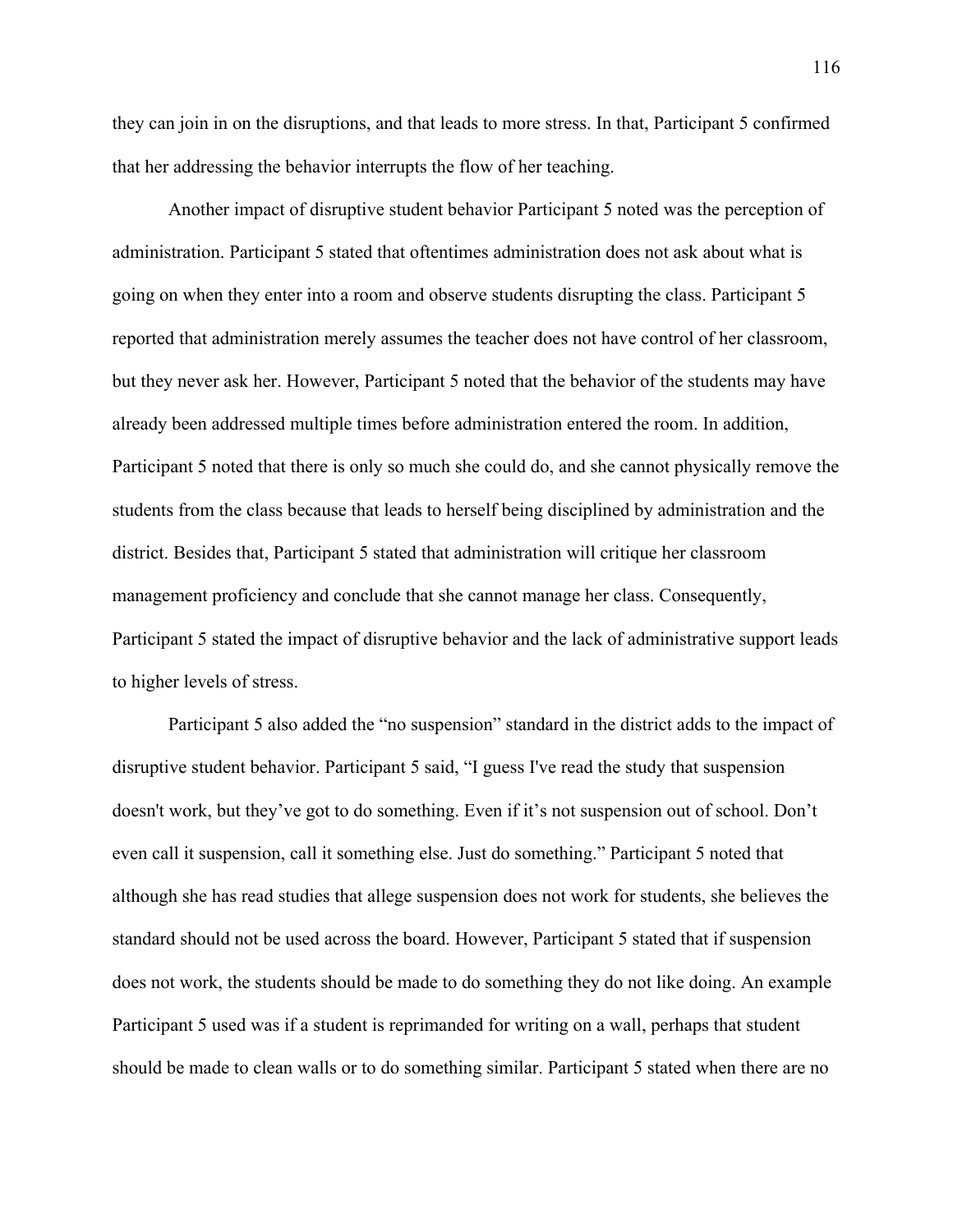consequences or accountability, disruptive student behavior increases, and so does its impact on teachers as well as other students. Participant 5 ended her responses by saying, "Teacher frustration, I think when a student is misbehaving consistently and disrupting consistently and it's a daily thing, the frustration is high."

Interview question 8 asked participants to describe the effects of student disruptive behavior as it relates to stress and to report if it contributes to potential burnout. In relation to potential burnout, Participant 5 stated that disruptive behavior contributes a lot because if she is stressed out about making students behave, she is equally stressed out about making them learn. Participant 5 provided a list of stressors that has the potential to lead to burnout: 1) student struggling to learn the content and her job is to help her learn the content; 2) cannot help the student due to addressing behavior issues; 3) responsible for 20 other students who need help preparing for testing; and 4) administration asking her what she intends to do to fix academic issues with her students.

As she pondered over the issues in the list she provided, Participant 5 stated that she often wonders how she can prepare students for growth when she cannot even get them to sit down and to be still. Participant 5 noted that administration demands to know students are progressing in their math and reading but has a horrible time of trying to get them quiet and to listen. In addition to the behavior, Participant 5 reported that administration wants to see her behavior plans for each disruptive student, as well as her lesson plans and small group plans she has no time to prepare. Besides that, Participant 5 noted being put behind in preparing her plans because she has to attend several consecutive meetings with administration. Participant 5 said, "All this leads to teacher burnout, quickly, and honestly I've been teaching for six years and I feel like I get burned out every year."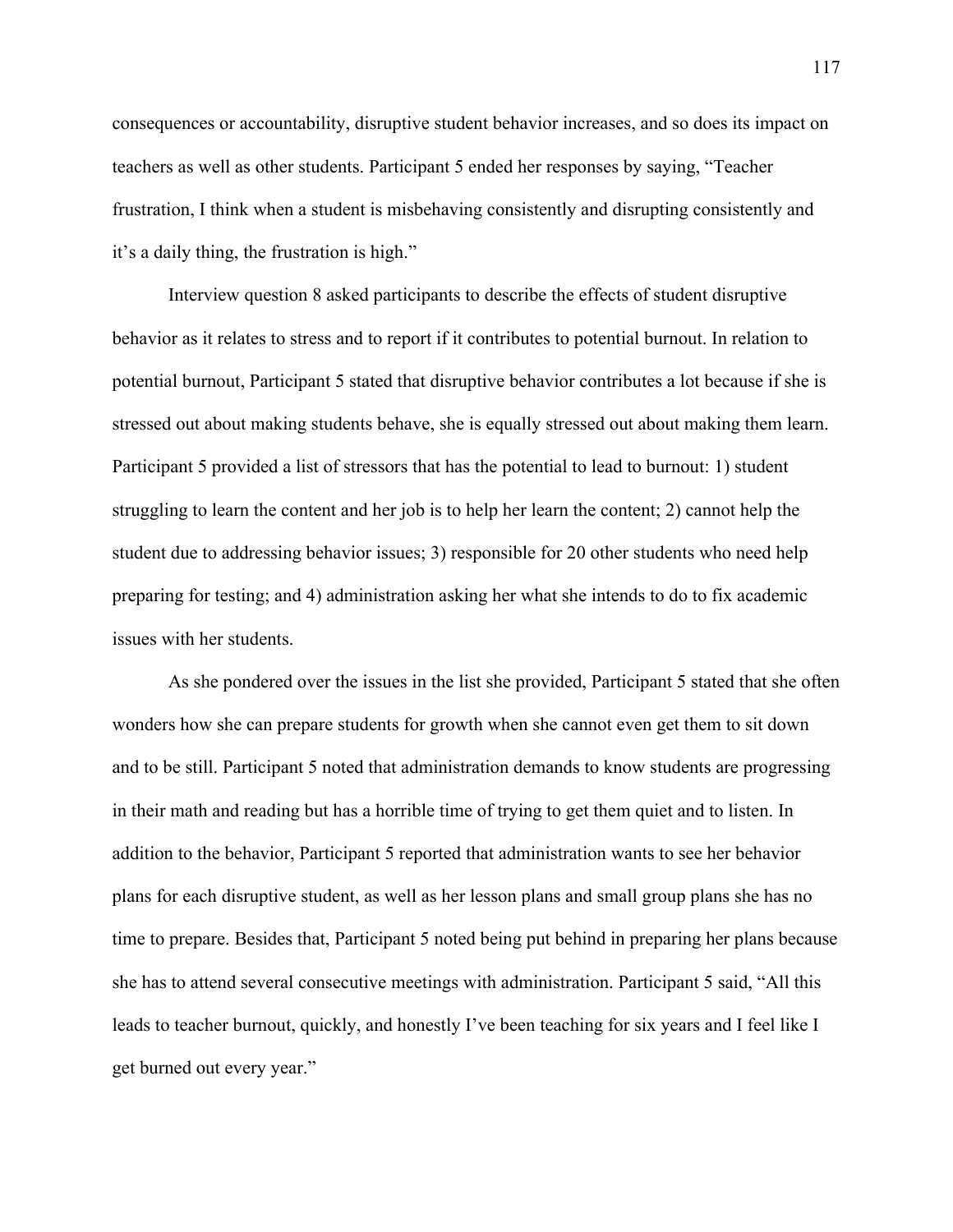Interview question 10 asked participants to describe ways that they think or feel teacher stress and burnout can be reduced. Participant 5 answered quickly and stated that doing away with state testing would be a huge lift for teachers and would significantly reduce stress and burnout. Participant 5 continued and noted that less emphasis on the test and more focus on learning would help teachers cope with the stress related to disruptive behavior because several standards would no longer need to be met. In addition, Participant 5 stated that state testing is all the students talk about and it stresses them out, which in turn, stresses out the teachers. "Students are only 9, 10 and 11," Participant 5 said, "And they should not have to endure that kind of stress. I'm a grown up and it bothers me."

After reflecting on the state testing issue, Participant 5 revisited the commentary she made about parental involvement. Participant 5 reiterated that administration, the district, and the state should place less emphasis on testing and more on parental involvement and their communication with teachers. Participant 5 noted there should be a rule where the parents are required to make consistent visits to the school to check up on the progress and behavior of their children. Participant 5 clarified her thoughts and said, "You [parents] have to take off work or whatever you're doing to come in every time your child has a meltdown. If you can't come, neither can your child." Participant 5 stated she recognized that rule would be difficult to enforce, but she would push for it, because disruptive students who have no consequences ruin education for themselves as well as for other students. In the process, Participant 5 stated that teachers are being stressed out and have no way of figuring out what to do.

Moreover, Participant 5 noted that having administration "off their backs" would also help to significantly reduce stress and burnout. Participant 5 also noted that having less meetings would be a huge lift, and it would give her ample time to plan out all of her lessons. Participant 5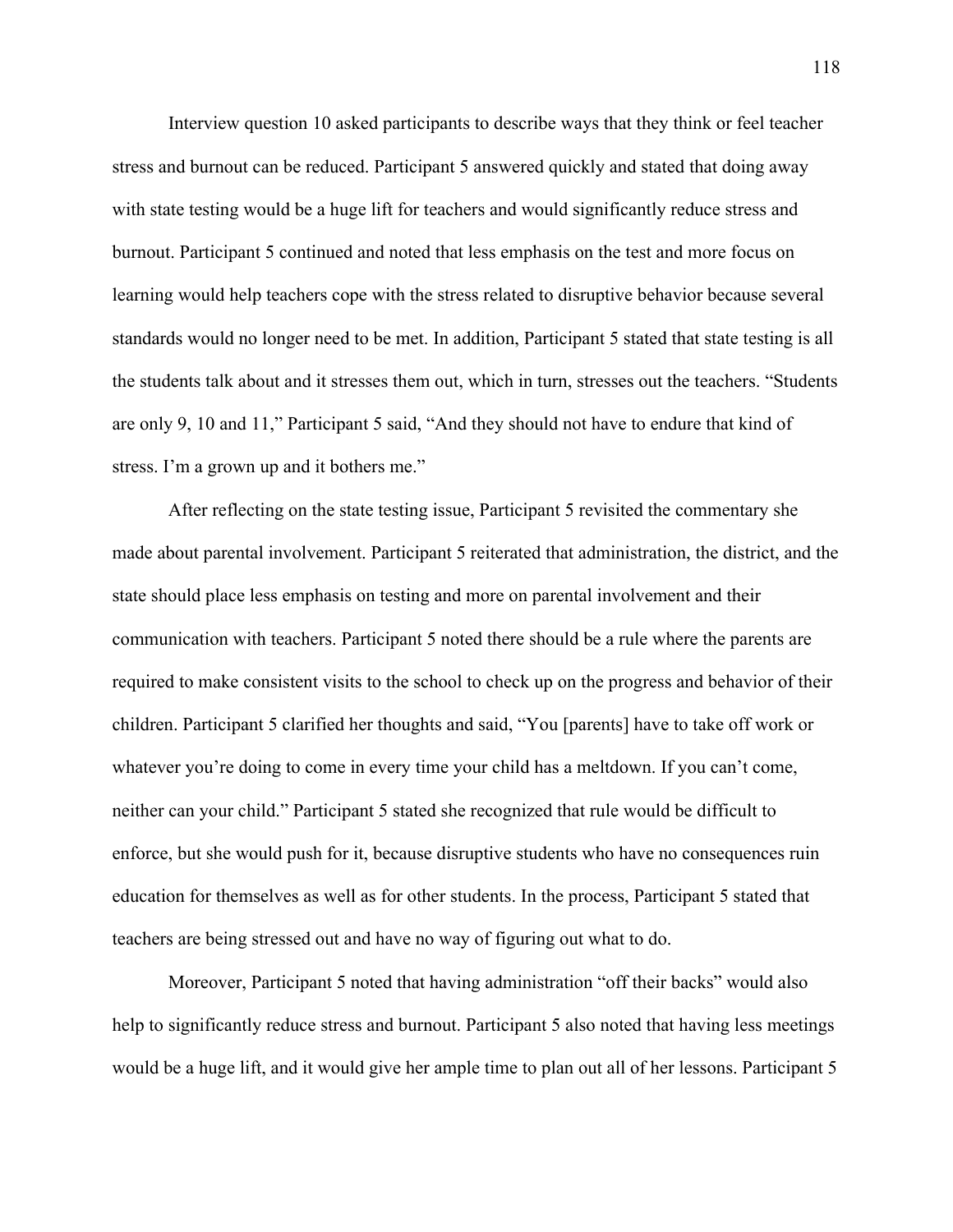stated that teachers have a meeting every single day, and they do not even have any time to meet with their teammates to discuss lesson plans. If she wanted to discuss lesson plans, Participant 5 stated she would have to do it outside of school, which also interferes with the quality time she would spend with her own son. Therefore, Participant 5 suggested having more planning time for herself, during school time, so she would not have to type out her classroom plans over the course of the weekend at home. In addition, Participant 5 also suggested that perhaps the school could go to a 4-day work week, which would also provide time for her to carry out her duties. Consequently, Participant 5 reported that all of these factors together lead to teacher burnout, and many things need to be done in order to reduce it.

Interview question 11 asked participants to describe their capacity to experience satisfaction in performing their duties as elementary teachers in an environment that can be disruptive. Participant 5 had limited feedback concerning her capacity to experience satisfaction in performing her duties. Participant 5 reported that it is hard to experience satisfaction in your job because there is rarely a day where she could say it was a great day and it is all because of the disruptive student behavior. Participant 5 noted that disruptive behavior, combined with all of the administrative standards and duties, causes her not to feel content with performing her job as an elementary school teacher.

Interview question 12 asked the participants to describe ways in which there can be a better established means of support for teachers to reduce their stress. Participant 5 reported that more support from administration would be helpful, in the sense of administration actually listening to teachers' concern about disruptive behavior. Participant 5 argued that if she were to inform administration about a student who continues to disrupt the class, she expects administration to take the classroom and classroom instruction into consideration, instead of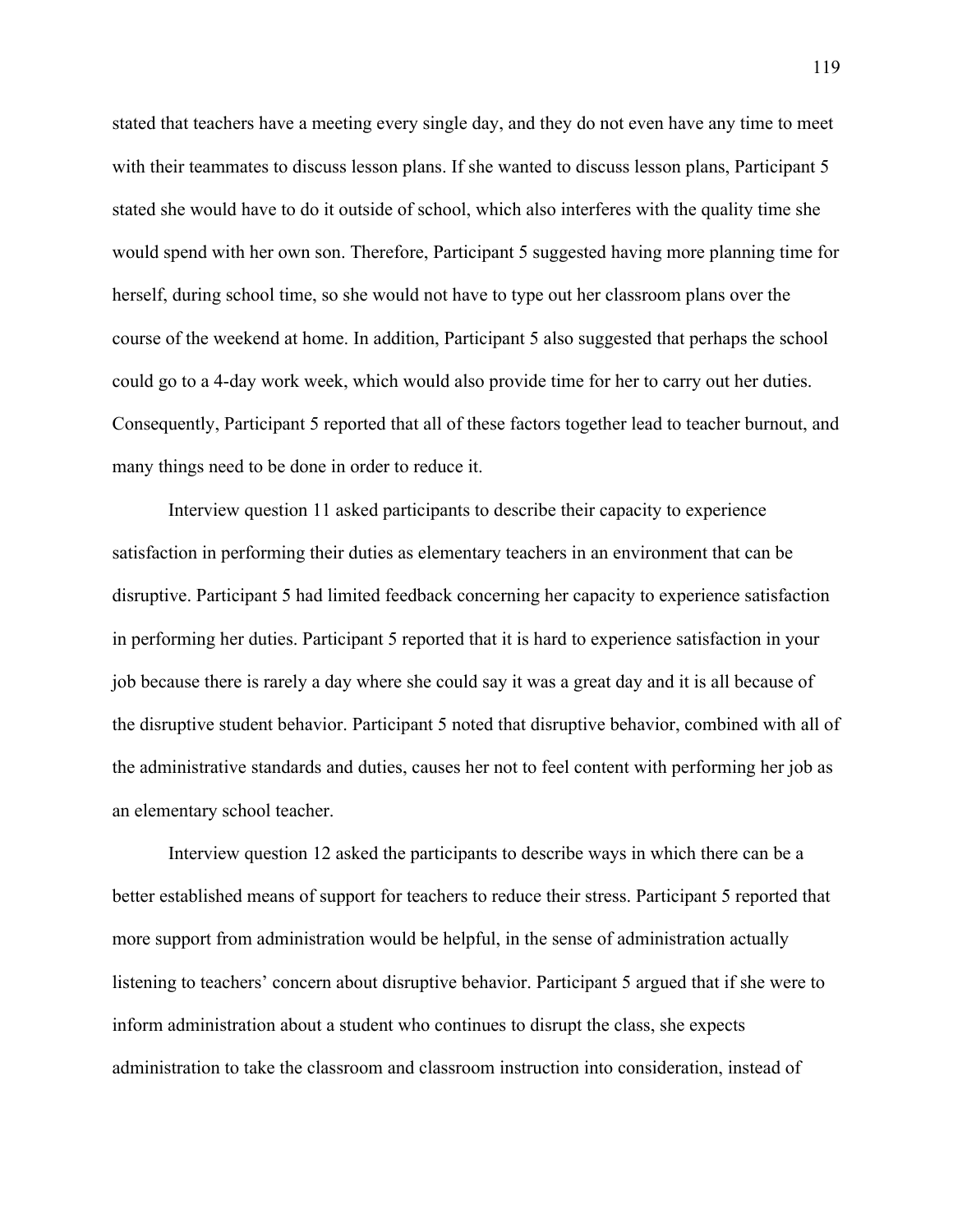trying to appease the student. Participant 5 suggested that perhaps the student who is disruptive should be placed into another classroom setting or in a small group setting. Participant 5 voiced her frustration for not knowing exactly what intervention would work.

Participant 5 also reported that administration needs to have more support for the other students who are not disruptive in class. In reflecting on ways of support, Participant 5 noted that oftentimes groups and clubs are set up for disruptive and "bad" students and the good students are left with nothing. Participant 5 stated that overemphasizing accommodations for disruptive students could trigger the attentive students to act out in response. Participant 5 highlighted an example and pointed out that during Christmas, gifts were given out to the children, and many of the gifts were primarily given to students who had behaved badly. According to Participant 5, they were the worst behaved students and some of her better behaved students received nothing. Participant 5 said, "I feel sometimes we reward bad behavior and that doesn't help the teachers at all, because we tell those students they can misbehave and still get rewarded. Why would they need to change?" Participant 5 stated there needs to be change concerning that.

Interview question 13 asked participants to explain why it is important for them to continue to teach even in an environment where it may be difficult to teach. Participant 5 immediately responded and noted that although it is difficult to teach in some environments, there are very good children within those environments who need support, and it is up to their teachers to provide it. Participant 5 stated that many of the good students are brushed off and ignored because there is too much focus on disruptive students. Participant 5 noted the good students need somebody to look out for them because they deal with so many misfortunes. Participant 5 said, "They live in this neighborhood [near the school], they have nowhere else to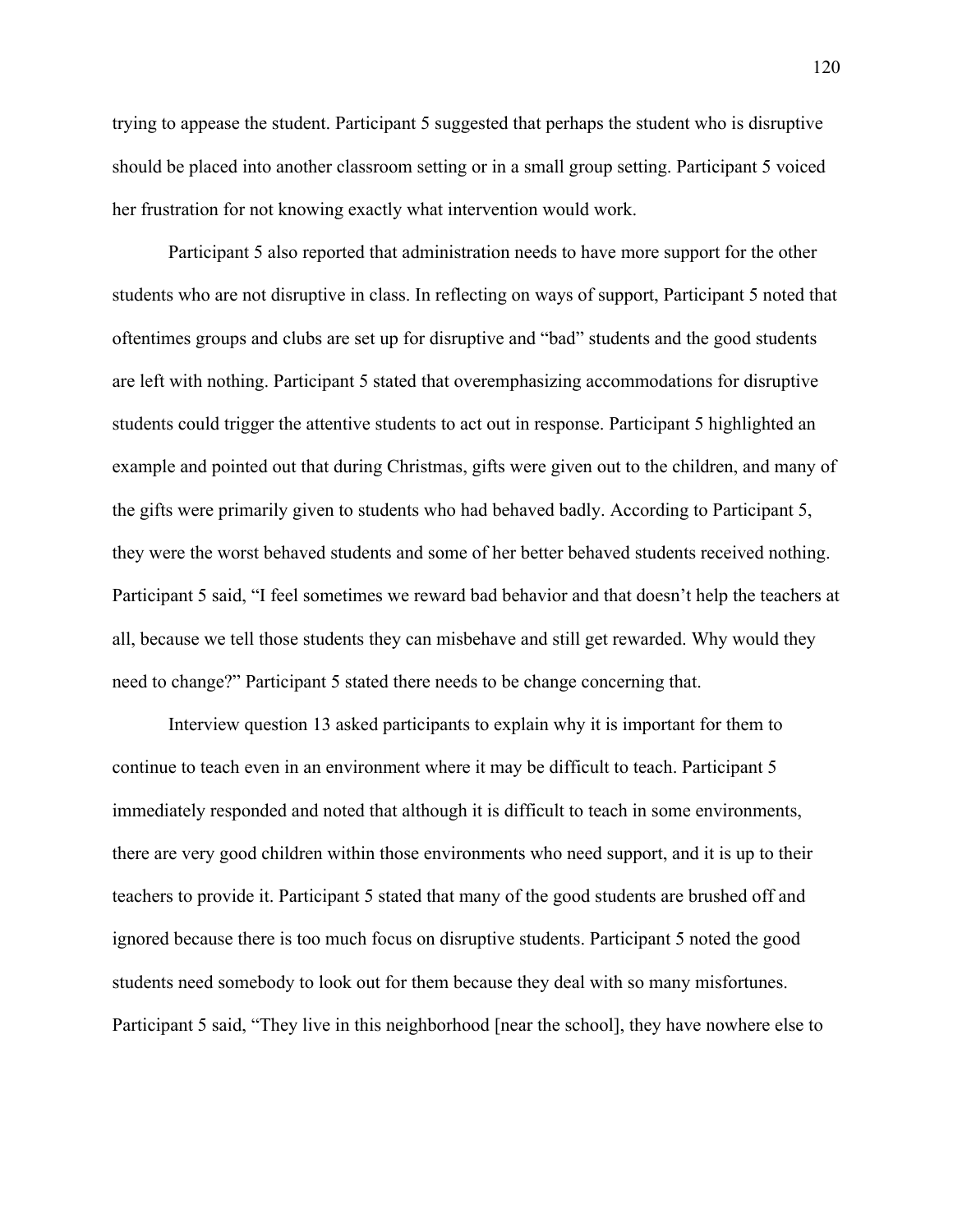go and no means of transportation even if they did. They need somebody. And that's why it's important to me."

Interview question 14 asked the participants to explain in what ways they believe that student disruptive behavior affects their motivation as elementary teachers. Participant 5 voiced her thoughts on leaving the profession. Participant 5 sighed deeply and said, "Every weekend I go home and fill out an application to do something else." Participant 5 noted that "she's not going to lie" but disruptive student behavior tremendously affects her motivation to continue being a teacher. Participant 5 stated she would not care if the pay was less than what she is making as a teacher, because coping with the stress of disruptive students isn't worth the little bit she is getting paid now. Participant 5 stated that her check might be a lot smaller if she chose to leave, but she emphasized that she would not have the same headache every day or be stressed out after dealing with disruptive students. Participant 5 reported that on a scale from 1 to 10, her motivation would be a 1.

Interview question 15 asked participants to describe the importance of pride and selfesteem in their work as elementary teachers. Participant 5 stated she guessed that as a teacher, she should have pride and esteem in her work, but she also stated she could not answer that question definitively. After reflecting on the frustrations, Participant 5 settled on the fact that she really did not know how important pride and self-esteem are in elementary teaching. Participant 5 said, "I'm sorry, but that is as close as an honest answer I can get."

Interview question 16 asked participants to explain the factors they believe contribute to their sense of belonging as elementary teachers. Question 16 also asked participants to provide examples if they could. Participant 5 noted that it depends on who you work with. Participant 5 reported that teachers' acceptance and humility contribute to her sense of belonging. Participant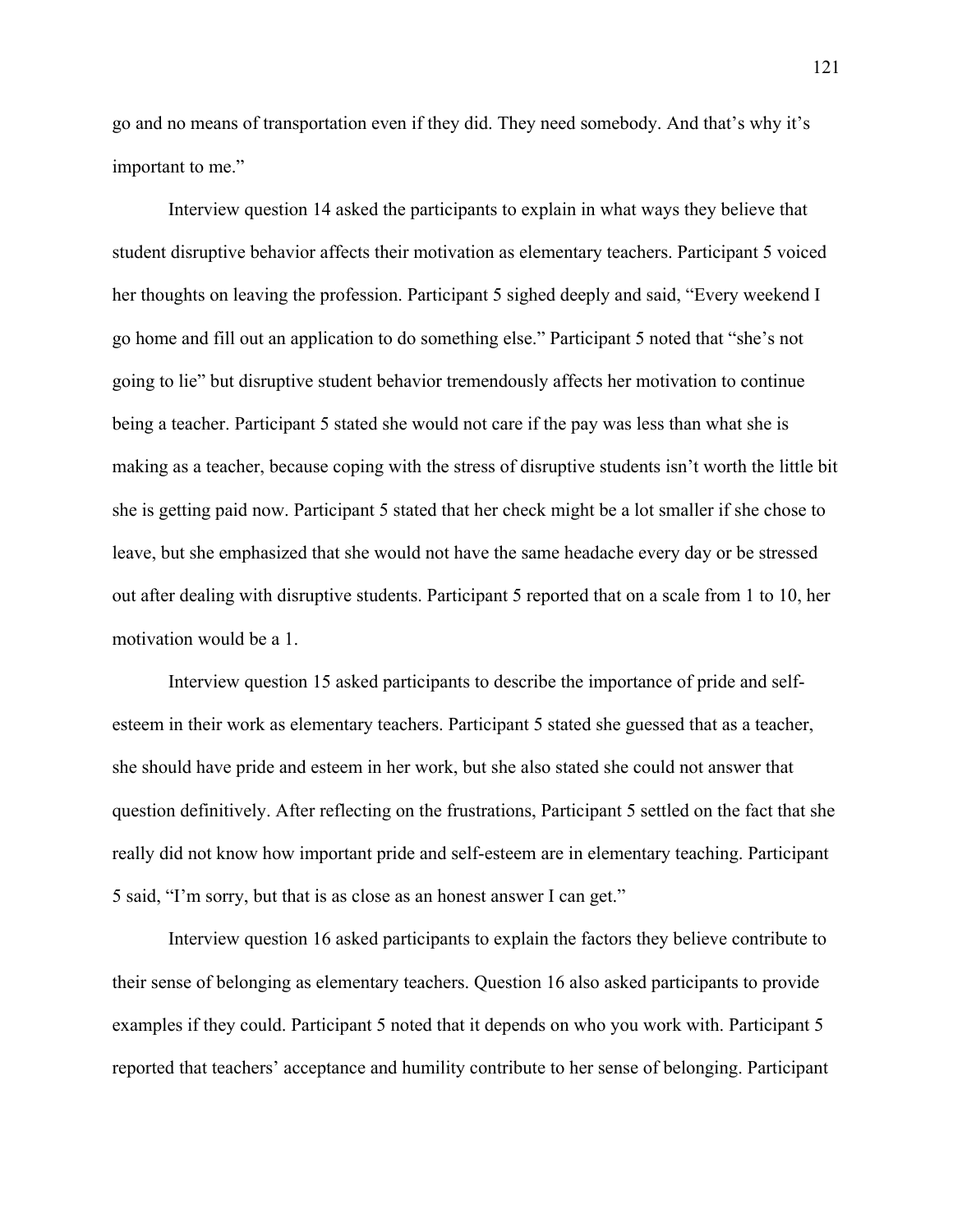5 said, "Teachers, I would say not necessarily administration, but teachers here are good people overall. Nobody makes you feel bad or like they're above you. Everybody shares and collaborates." Participant 5 reiterated that she believes the contribution to a sense of belonging depends on who you work with. Participant 5 stated that in the school where she works, if there were no people as friendly as the colleagues she works with, she would hate her life.

Interview question 17 asked participants to describe ways they believe that their value as elementary teachers can be improved. Question 17 also asked participants to provide examples if they could. Participant 5 stated that administration acknowledging her value and acknowledging teachers' individual traits specifically would improve her value. Participant 5 reported that her assistant principal does send out a weekly newsletter acknowledging teachers, but never highlights the reasons why they are being acknowledged. In reviewing the newsletter, Participant 5 noted that teachers' names do appear but everyone is clueless to the accomplishments or achievements made that warranted the name being picked in the first place. Participant 5 was asked a follow up question about whether the acknowledgment gives her a push to continue doing what she does. Participant 5 said, "I think so. One hundred percent. Just a little quick, 'You're doing great' as you pass by me in the hallway goes a long way."

## **Participant 6**

Participant 6 engaged in an individual interview that lasted for 34 minutes in total duration. Interview question 1 asked participants to define both destructive and constructive behavior. Participant 6 stated that destructive student behavior for her would be a student who is not allowing him- or herself to be a part of the classroom environment. Participant 6 noted an example of destructive behavior (e.g., disruptive) is a student who is not academically engaged and involved in learning, the process of learning, or the school classroom culture. Participant 6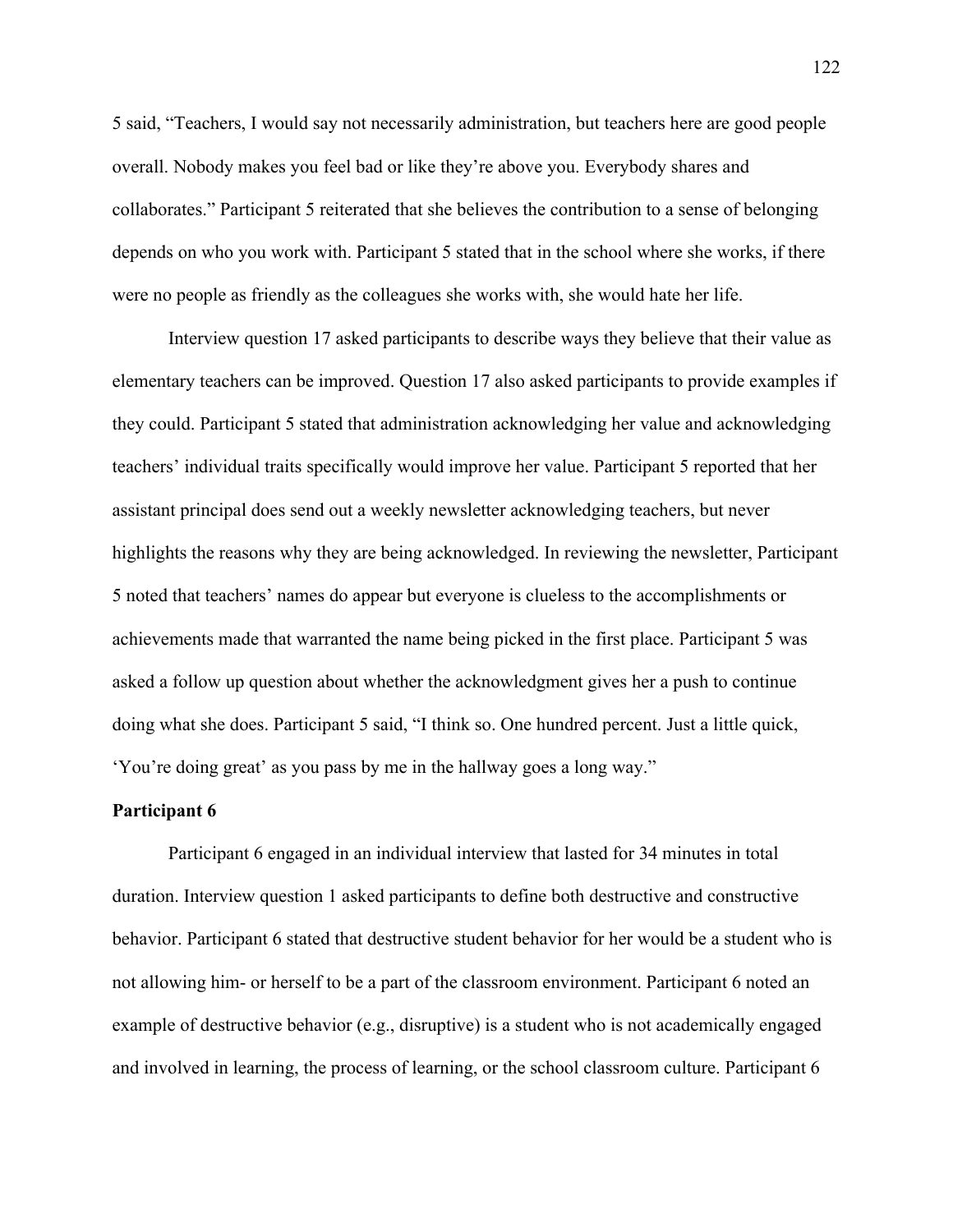also noted the student's lack of engagement could be willing or unwilling, due to other factors beyond the student's control that allows for destructive behavior. Participant 6 elaborated and said, "I feel because they are children and if they're not taught how to cope with things outside their abilities or their control, they are automatically destructive because they don't know how to deal with situations."

Participant 6 stated that her idea of constructive behavior are students who are actively trying to engage themselves in the classroom culture and actively trying to learn. Participant 6 took a few moments to reflect, and said, "They may not exactly be the brightest of students, but they have the mindset to learn, become a part of the classroom environment, and to allow the teacher to teach them." Participant 6 noted that she does not believe it has anything to do with being overly smart, but it is the mindset to want to learn, and that is what supports the constructive behavior in the classroom.

Interview question 2 asked participants to describe the level of esteem they feel when they are *unsuccessful* in redirecting students' disruptive behavior to constructive behavior. Participant 6 stated that it bothers her and it sometimes makes her feel like a failure. Participant 6 continued and noted that she feels like sometimes she has done something or hasn't done something right and missed the mark in redirecting the student. Participant 6 noted that although she has been to multiple training sessions, where she has learned different strategies and techniques on handling disruptive behavior, she feels that sometimes she does not have the right tools to redirect students or to handle whatever underlying issues there could be that trigger the behavior. During her reflection on the lack of having the right tools, Participant 6 stated, "I should have known, *that* child was the attention seeker, or *that* child was the one who was verbally abusive because he didn't know how to express himself. I should clearly see these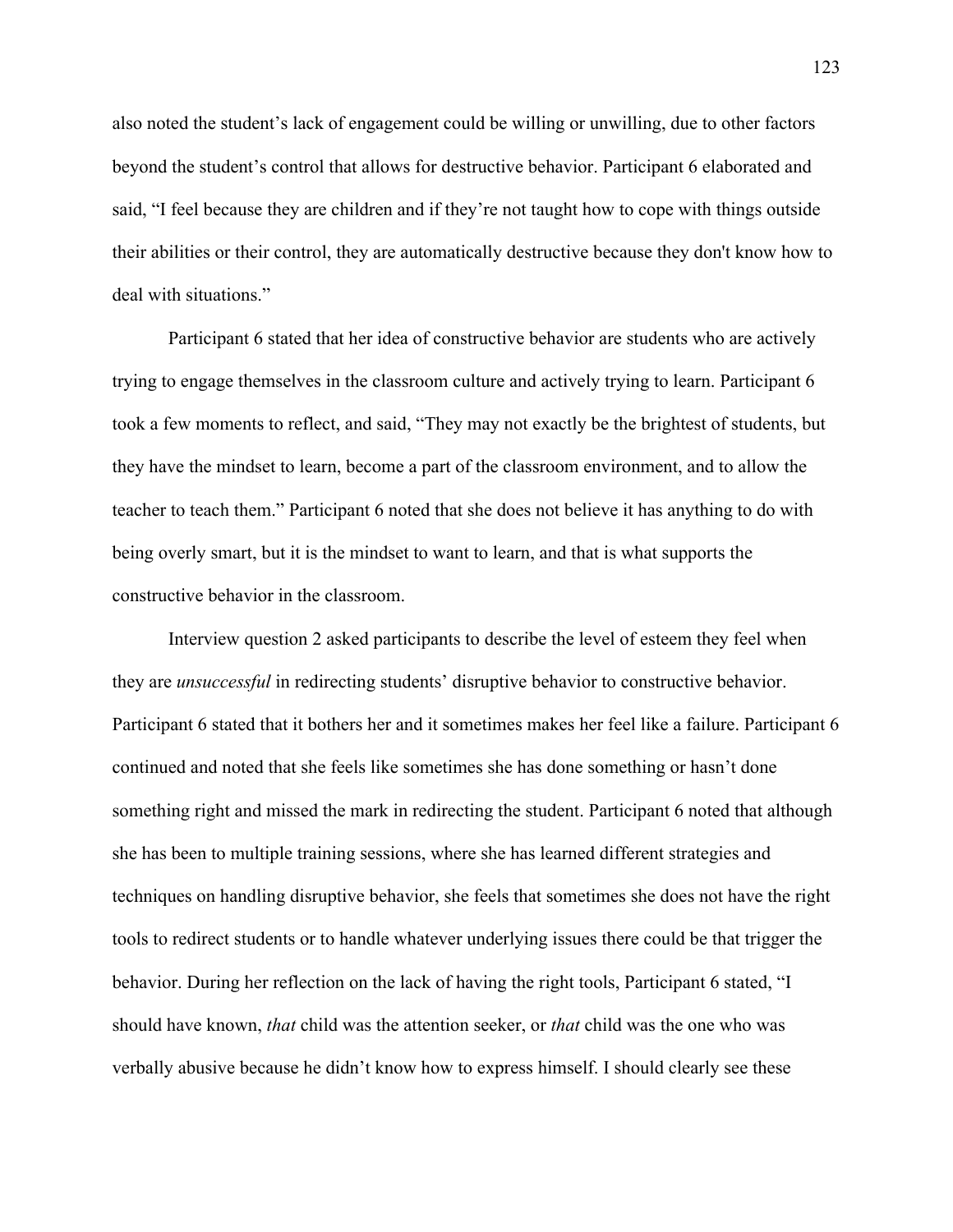things." Therefore, Participant 6 noted that when she cannot figure out how to get a student back on track, or why the student is disrupting the classroom, she gets upset with herself, with the student and with the parents. When thinking of a possible breakdown in the family, the question Participant 6 would ask is, "Why is the child acting like that? There has to be a breakdown somewhere, and I need to figure it out."

Interview question 3 asked participants to describe the level of esteem they feel when they are *successful* in redirecting students' disruptive behavior to constructive behavior. Participant 6 chuckled, and said jokingly, "Sometimes I think it's a stroke of luck, honestly." Participant 6 noted that she feels great about getting back to the business of student learning, which is the primary objective of her teaching. Participant 6 stated, however, that she is also fearful, because there is always the potential the redirection is short-lived and the disruptive behavior can happen again. Participant 6 noted that she must frequently deal with disruptive behavior and she is unsure if what she has done that was successful will be successful every time she attempts to do it. Participant 6 stated that each student is different and the method of redirection is not a "one size fits all" method. Nevertheless, Participant 6 stated the short victories of redirection do boost her esteem.

Participant 6 also noted that her level of esteem would be great if the students could redirect themselves. However, Participant 6 emphasized that she has "mixed emotions" because *her* redirection has the students back on track, but the students' direction may lead them back into disruptive behavior. During her reflection on self-direction, Participant 6 said, "Why don't they have the skills they need to just cope with stuff and deal with it? We wouldn't need for me to even redirect them."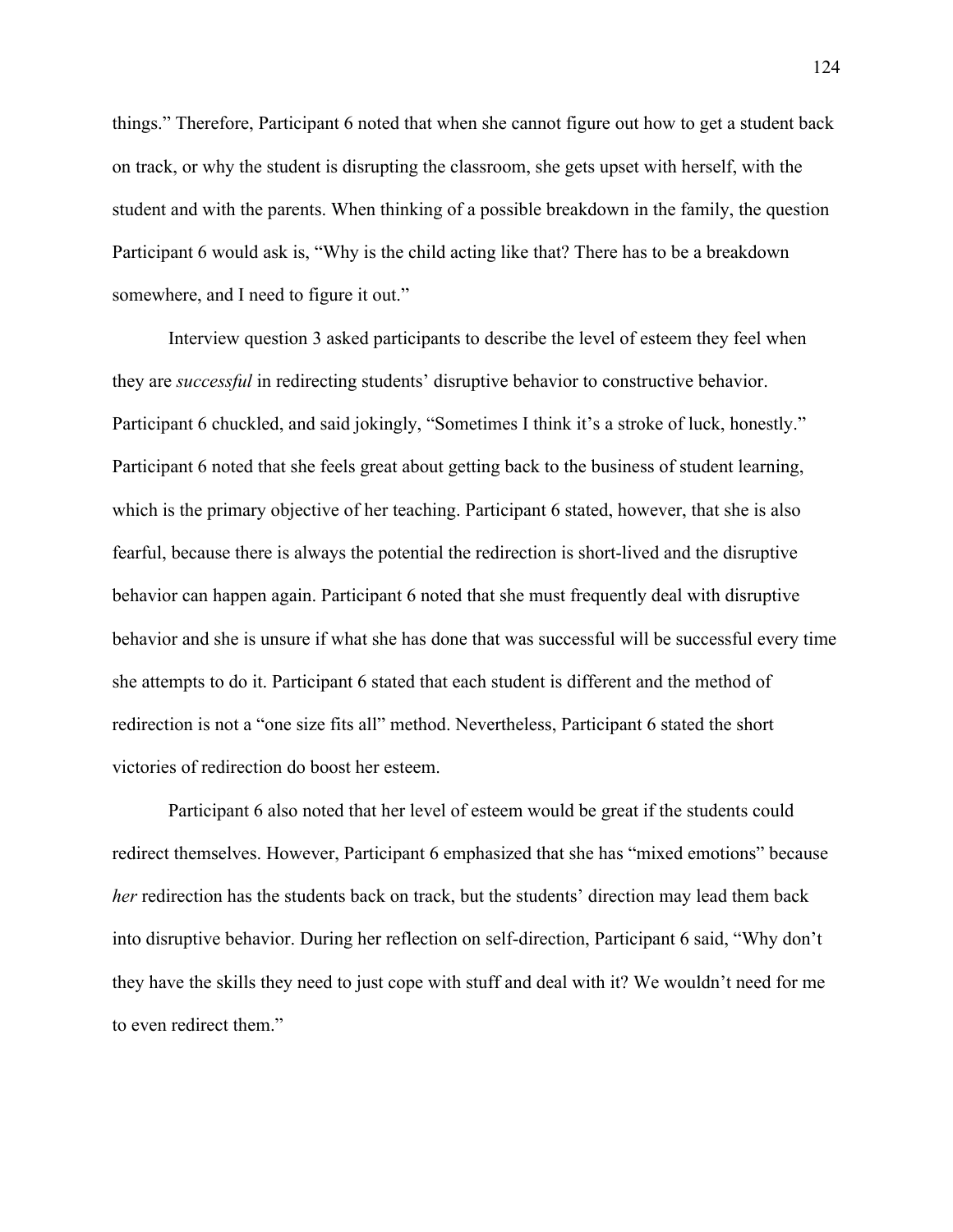Interview question 4 asked participants if they ever had their feelings of stress and burnout confirmed by other teachers. Interview question 4 also asked participants to describe how they felt when their sense of stress and burnout was confirmed by other teachers who felt the same effects. Participant 6 reported that over the past 13 years, she has had many conversations on teacher burnout, in which the teachers vent to one another about students, the disruptive students, the students who do not have coping mechanisms or coping skills. Participant 6 also noted that she and her colleagues would discuss how the lack of these things (e.g., coping mechanisms, coping skills) make a big impact on their behavior and learning.

Participant 6 emphasized having a feeling of relief, knowing there were other teachers who suffered from the same issues in their classrooms. When reflecting on the confirmation of teachers feeling the same effects, Participant 6 said, "It makes me feel like it's not just me. I'm not the worst teacher in the world who can't get students to behave." Participant 6 also said, "But why are there so many of us? Why are we all experiencing the same burnout because of these situations?" Participant 6 noted that it seems stress and burnout from disruptive student behavior is getting worse and worse every year. Participant 6 described how she felt, saying it bothers her to see the great and amazing teachers she has the pleasure of working with, having to deal with one or two disruptive students who throw off the entire dynamic of the classroom because they have serious behavior issues. In addition, Participant 6 added that dealing with the behavior issues is exhausting, and as teachers, they deal with the disruptive behavior alone because administration will not give them the support they need.

Despite the camaraderie with other colleagues, Participant 6 also noted that sometimes she feels like she is all by herself, and in reality, she would like to put the disruptive student in a corner because she can't deal with the frustration. Because she has a classroom of other students,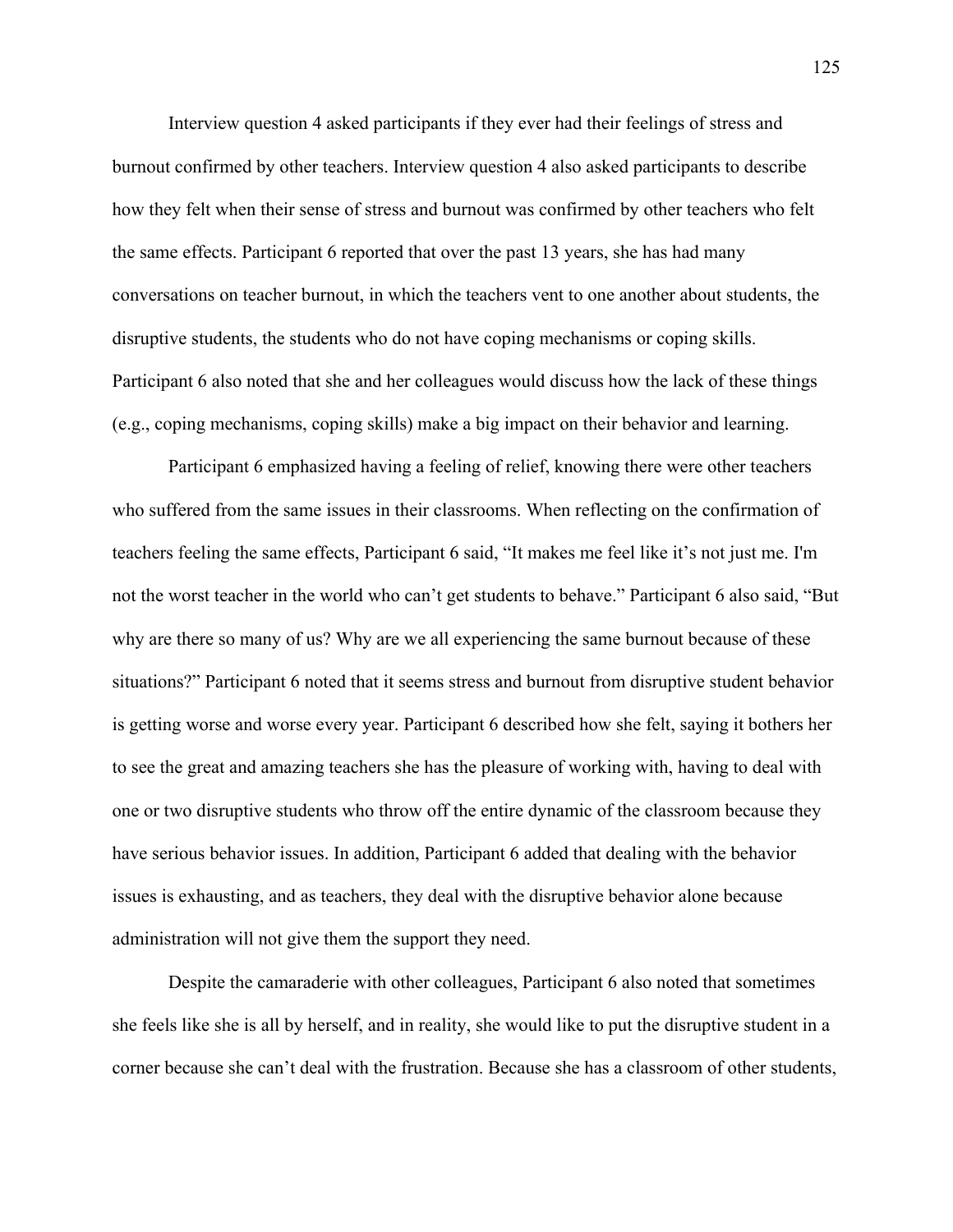Participant 6 feels disruptive students need to keep their distance from her because their behavior is too much all the time. Participant 6 noted having mixed emotions about the behavior, the stress and the potential burnout.

Interview question 5 asked participants if they had ever experienced their feelings or perspectives related to disruptive student behavior minimized by others. Participant 6 stated that she does feel that her perspectives and feelings are minimized and she also feels that administration does not believe she is competent enough to deal with the disruptive situation(s) in her classroom. Participant 6 also stated the minimization in her perspective makes her feel as if she is by herself, and if anything bad were to come out of classroom situations, she would get the blame for it or get beat down for it. Participant 6 stated the minimization of her feelings makes her feel that her concerns are of no value to administration.

Participant 6 stated that she feels administration overlooks her perspective and feelings because of the reality that "everybody has problems" and everybody should be able to navigate through their own issues and to deal with their own problems the best way they can, because administration has bigger problems to deal with. In reflecting on the administration's approach to disruptive student behavior, Participant 6 stated, "They say it's *your* classroom, *your* students and *your* issue, so *you* deal with it." Participant 6 reported that her perspective and feelings are minimized when there is a breakdown in the classroom and she receives blame, even after she has repeatedly tried to get administration involved. Moreover, Participant 6 stated that at the most crucial point, a downward spiral occurs and the "blame game" oftentimes begins and ends with her.

Interview question 6 asked participants to explain what they felt contributes to disruptive behavior by elementary students. Participant 6 stated, emphatically, "I am 'an everything begins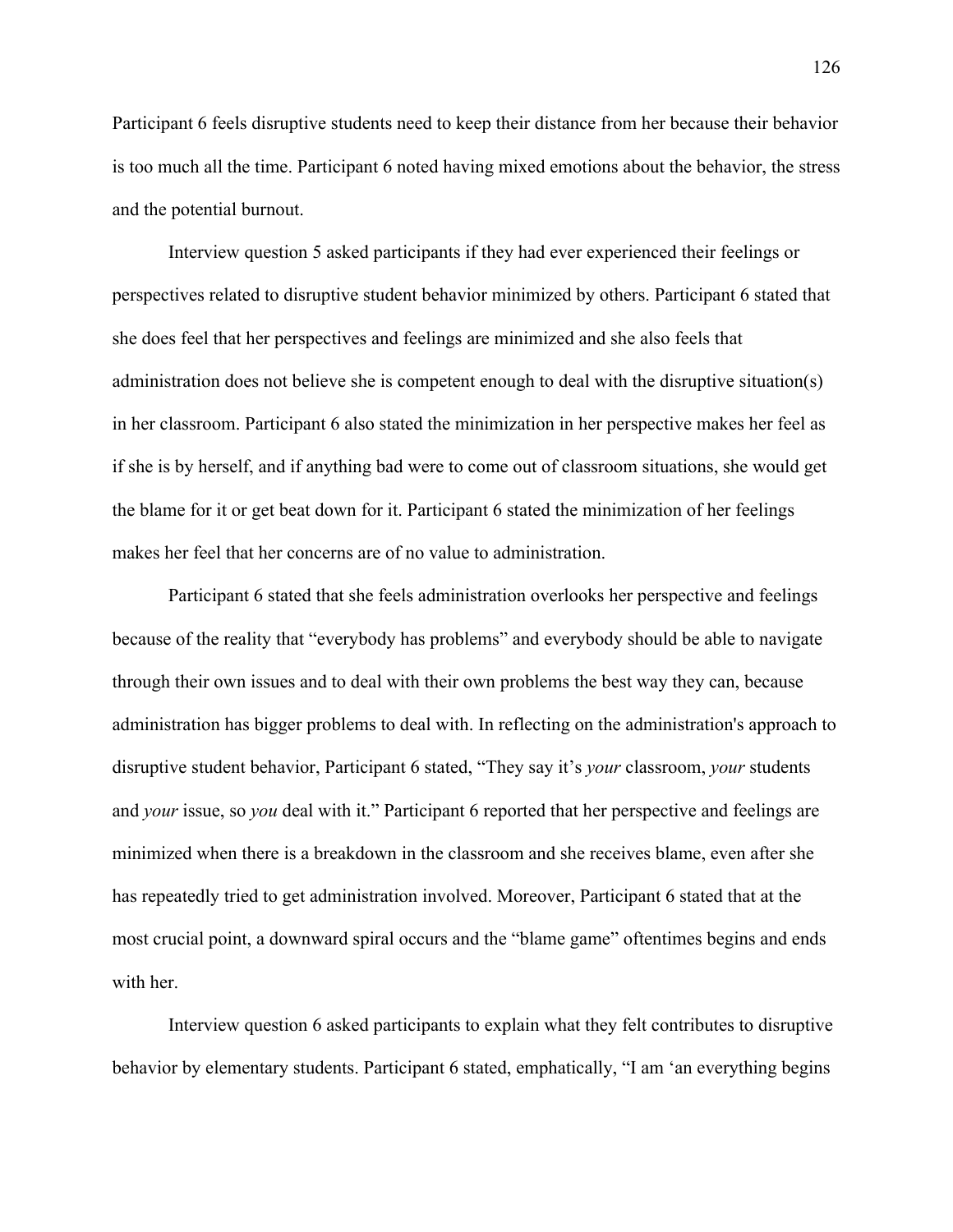at home' kind of person." Participant 6 stated that she believes a lot of things contribute to the disruptive behavior, but she believes it first starts with the home. According to her perspective, Participant 6 strongly believes many of her disruptive students are not taught the same values that were passed down to her. Participant 6 noted that the home environment is crucial to her students' development. While thinking of the issue, Participant 6 provided a personal example, and said, "When my sister had kids, she said, she would never have them to say 'yes ma'am or no ma'am, because that's how we were raised. They won't have to say that to anybody." Hence, Participant 6 stated she feels that as each generation has gone by, the value system has gone down, and we are at a place where there are no values in the home at all.

In addition, Participant 6 noted that many of the parents she comes in contact with are younger than she is. Participant 6 emphatically stated that in many cases, she is an *elder* to the parents of those students she teaches. In that, Participant 6 noted that many of the parents do not know how to parent and do not have a system of foundational values, because they are so young themselves. For this reason, Participant 6 noted that many of the parents are trying to live their best life (i.e., reference to the song "Smile" by artist Lil Duval), going out and doing whatever, having boyfriends or girlfriends and the children are not as important. Participant 6 stated that if the children have not had any training, any love, or any attention at home, she gets the residual effect of that 7.5 hours per day.

Moreover, Participant 6 noted that she teaches fourth grade, and she is the recipient of everything her fourth graders have received from every other teacher from kindergarten to the third grade. In addition to the effects of prior grades, Participant 6 stated that she gets the residual effects passed down to her students from every other adult. Participant 6 concluded that she really feels the children are not loved and not valued. Participant 6 stated that with all of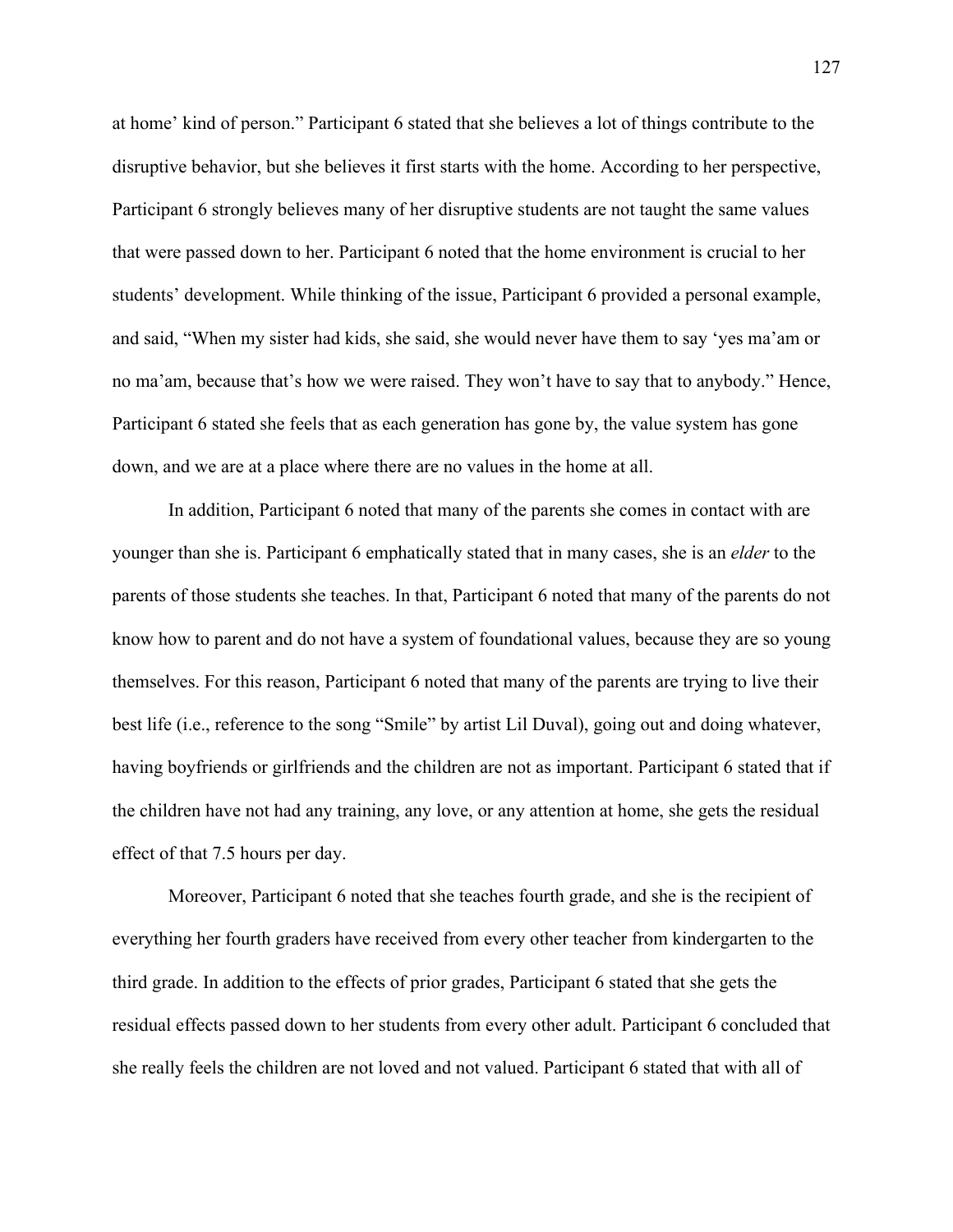these issues the students face, it is hard for them to focus on learning. Participant 6 stated that although the classroom is a sane environment, her students do not know how to cope in the environment because the environment they come from is so chaotic and they have no coping skills. Participant 6 concluded, therefore, that she would love to teach her students coping skills, life skills and social skills and to nurture the "whole" child, but she believes that falls on the responsibility of the home.

Participant 6 wanted to conclude the interview question by stating that because of the deficiencies in the home, she has had to take on roles that she never intended to take on. In slight frustration, Participant 6 said, "I didn't go to school to be a counselor. I didn't go to school to be a therapist. I didn't go to school to be any of that. And I am not their parent." Participant 6 stated that she loves the children and she cares about them, but she should not be the first person or main person they get love, attention, or affirmation from. "That should be their parents," Participant 6 said. Participant 6 also voiced the concern that she is expected to be the second parent to the students, but she does not wish to be anyone's second parent. Participant 6 stated she wants their parents to be their parents and to give them the love and attention they need. Participant 6 reported that the environment the students are coming from causes her to have to meet every emotional need and she is only one human being. Participant 6 concluded that the contributors to disruptive behavior are mentally, psychologically, and physically exhausting. Participant 6 then said, "It's a home environment and societal mentality that is now left on the teacher's back to fix and it's unfair."

Interview question 7 asked the participants how they would describe the impact of disruptive student behaviors in an elementary school classroom. Participant 6 stated the impact can go both ways. Participant 6 reported having strong students who come from families that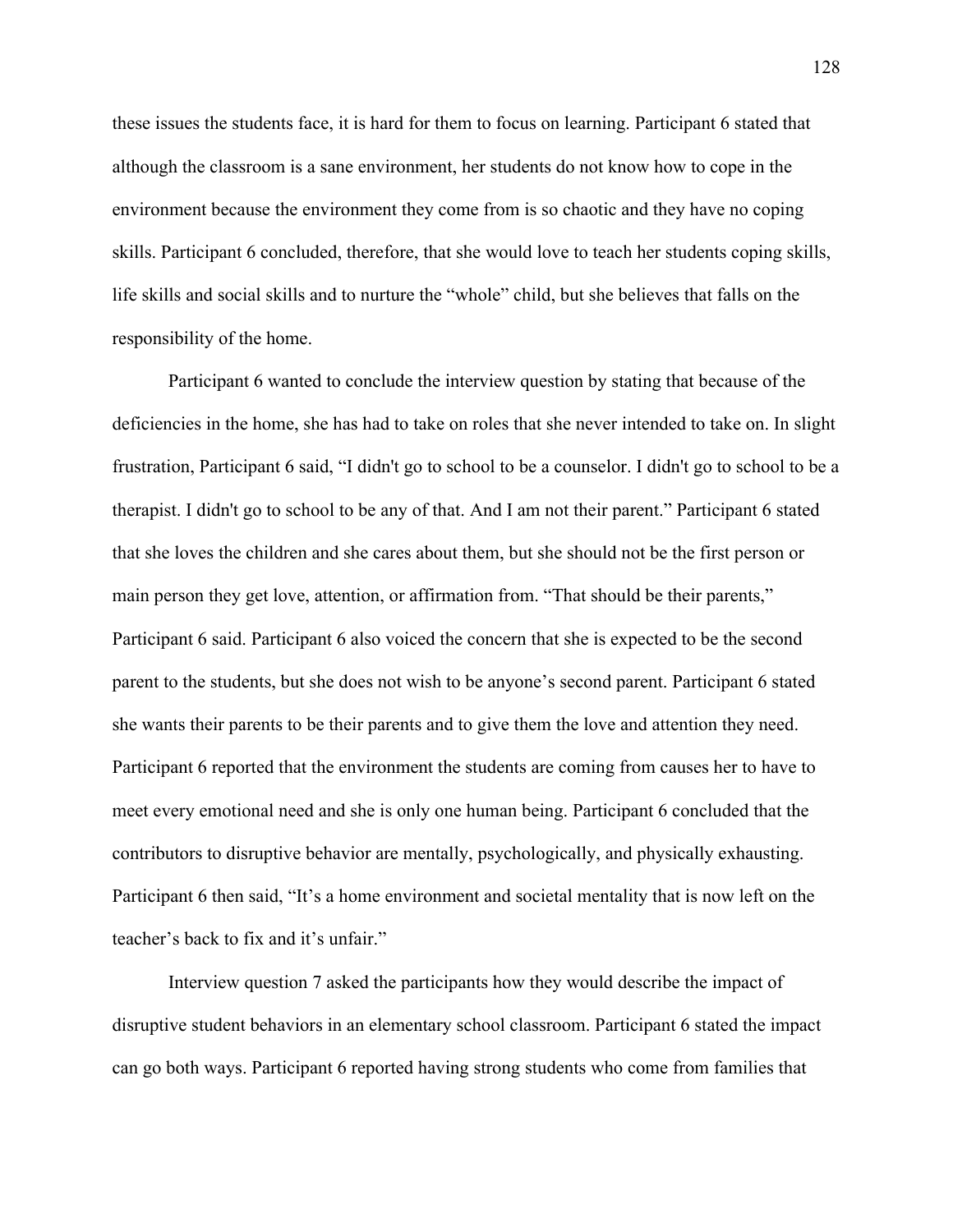have nurtured them in an environment that did not feed into disruptive behavior; so they ignore the unruly conduct that occurs in the classroom. On the other hand, Participant 6 reported there are students who come from a disruptive environment, and they use disruptive behaviors to get attention. Participant 6 stated that the disruptive behavior then feeds other students' desires to have the same attention needs, and they respond by being disruptive. Because ringleaders get all the attention, Participant 6 stated their unruly behavior influences other students who feel they need attention to compete, to disregard learning and instruction, and to act unruly.

Participant 6 provided an example of disruptive behavior that occurred in her classroom at a previous school where she worked. Participant 6 stated the impact of disruptive behavior was more significant with her boys. Participant 6 reported a new student was once placed into her class, who before even knowing anyone, immediately connected to the most disruptive boy in the classroom, and he had created chaos regularly. Participant 6 reported they fed off the disruptive behavior of the other on a daily basis, and they were both seeking that attention from her that she knew they needed from their parents. Participant 6 reported that both mothers of the boys provided no attention to them, one being out of the picture completely, and the other more occupied with too many other children, a husband, and a boyfriend. When the new student understood what it took to get the attention (while watching the other disruptive student), Participant 6 stated, "He learned the game and tried to suck more life out of me."

Interview question 8 asked participants to describe the effects of student disruptive behavior as it relates to stress and to report if it contributes to potential burnout. Without hesitation, Participant 6 distinctly said, "Sucking the life out of me is what I feel like. After a day or a week, I'm drained, I'm exhausted and I have no time for even my own child." Participant 6 stated that she does not even want to talk to her own child because when she comes home, she is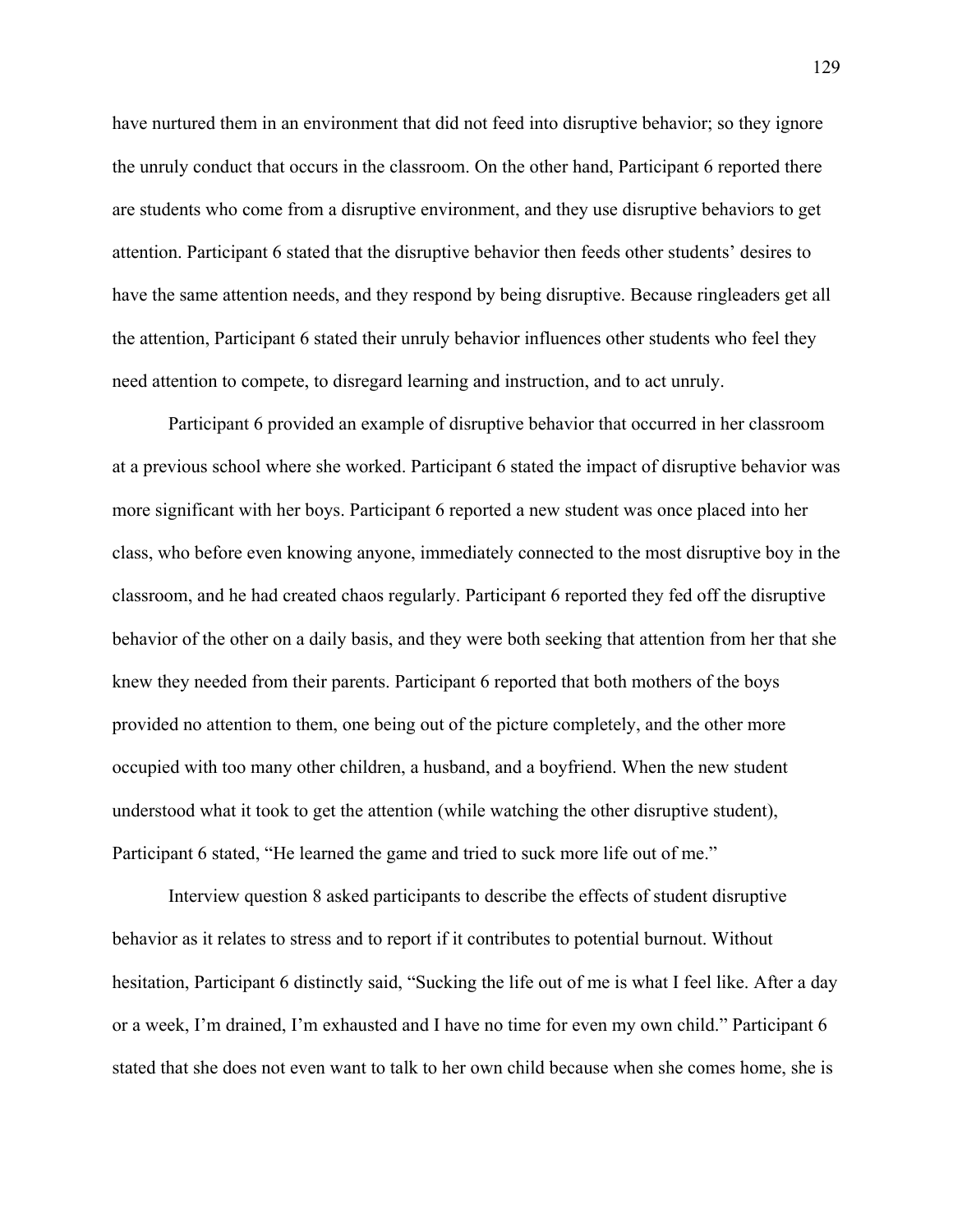angry and exhausted. Participant 6 also said she has a tendency of placing all her built up anger on her daughter, who has no idea what is happening with her mother. In addition, Participant 6 stated she carries a great deal of weight home from work and it seriously affects the relationship she has with her daughter. Participant 6 noted that she works very hard on trying not to bring the trauma and drama of the classroom home with her, because she does not wish for her own daughter to be a disruptive student because her familial needs are not being met. Participant 6 stated it bothers her that *other* students in her experience could be the cause of her daughter becoming a disruptive student.

Interview question 9 asked participants to describe the ways that they might attempt to cope with the stress related to student disruptive behavior. Question 9 also asked participants to provide examples if possible. Participant 6 got a laugh out of the question and responded by saying that she might get a stiff drink. During her moment of laughter, Participant 6 continued and said, "Sometimes I feel I have to walk into a Walmart on a Friday and pick up an extra large bottle of something just to get my mind off of the drama to woo-sah myself." Participant 6 also stated she tries not to care anymore, although she knows how horrible that sounds and how horrible it is to think that way. However, Participant 6 noted that the more she cares, the more weight she has to carry, the more she has to think about the stress and the more she has to react to the chaos that occurs in her classroom, the lack of support from the students' parents, the expectation to meet every student's need, and the lack of support from administration.

Besides that, Participant 6 noted that she puts up an invisible wall between herself and the disruptive environment. As she reflected on the question, Participant 6 stated that she will continue to do her best to make sure her students learn, feel safe in the classroom environment, and feel comfortable knowing that she does care. Nevertheless, Participant 6 stated she will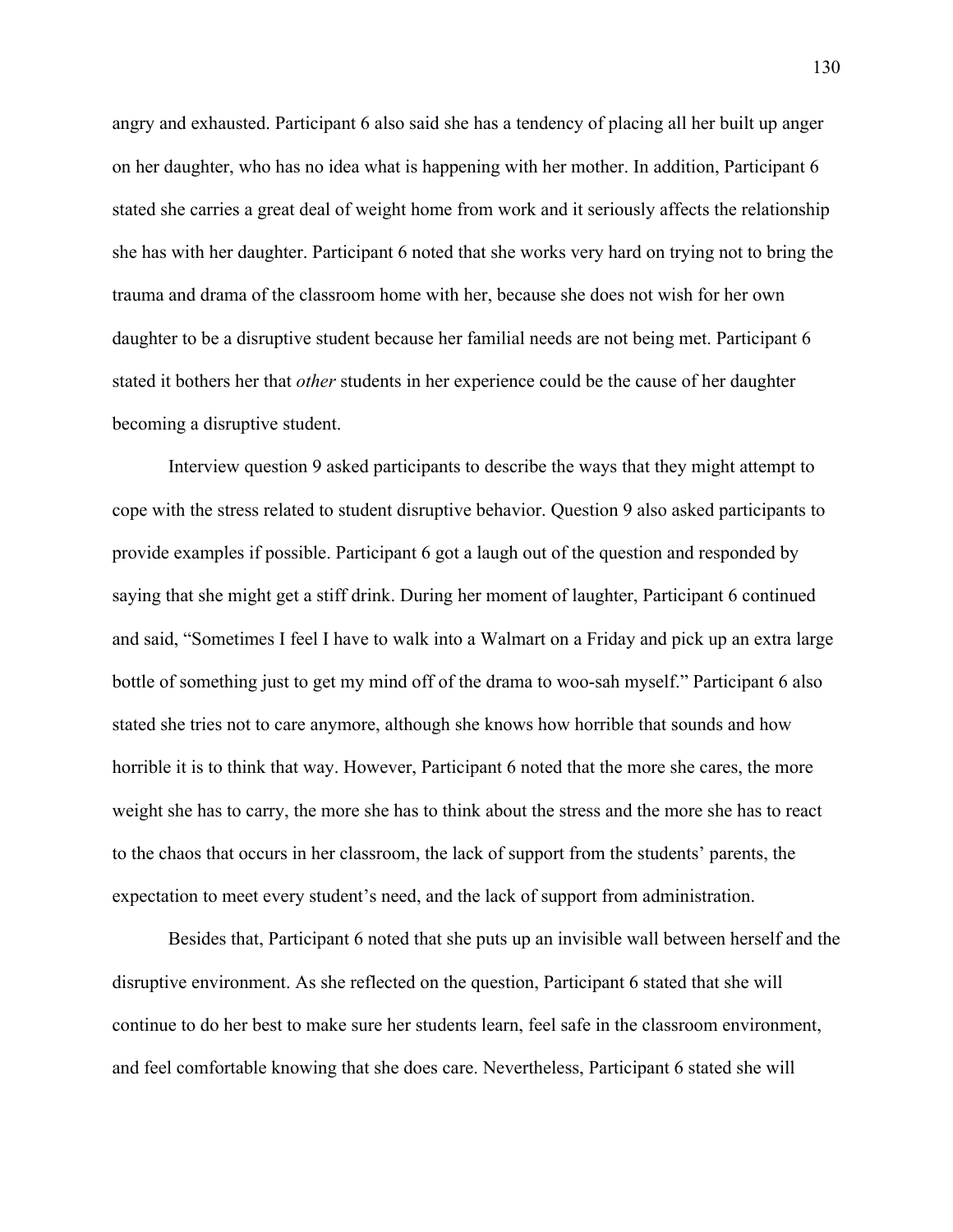simultaneously continue to place herself behind the "invisible wall" because the stress and burnout is too exhausting.

Interview question 10 asked participants to describe ways that they think or feel teacher stress and burnout can be reduced. Participant 6 stated that stress and burnout for teachers can be reduced by putting more pressure and expectations on the parents and families. In addition to her thoughts on the parents, Participant 6 noted that lately, she has been feeling like the teacher is expected to be everything to students. With strong emphasis, Participant 6 stated, "A doctor is expected to be a doctor to a patient. A lawyer is expected to be a lawyer to a client, and a therapist is expected to be a therapist to a patient." After taking a deep breath to gather herself, Participant 6 then said, "However, as an educator, I'm expected to be the doctor, the lawyer, the therapist, the judge, the jury, the mother, the father, and the friend to these students." Participant 6 stressed that the expectations placed on her are not fair to her.

Participant 6 stated that being a parent herself, she understood that parents have their own set of challenges in their individual lives. Participant 6 stated, however, that her first priority is to her daughter and she believes parents' first priority should be *their* children. Participant 6 noted the more the teacher is expected to be all things to his or her students, the more the pressure and expectations of responsibility are removed from the parents, grandparents, guardians, or whomever they live with. Participant 6 stated that she feels as if parents dump their children at school and demand that their teachers "deal with it" and take care of them and be responsible for them, and if something goes awry, it is always going to be the teachers' fault. As an example, Participant 6 reported that she has students who do not even bring a pencil or other necessary supplies to school, because parents expect the teachers to supply all necessary materials, even though teachers have no budget to work with.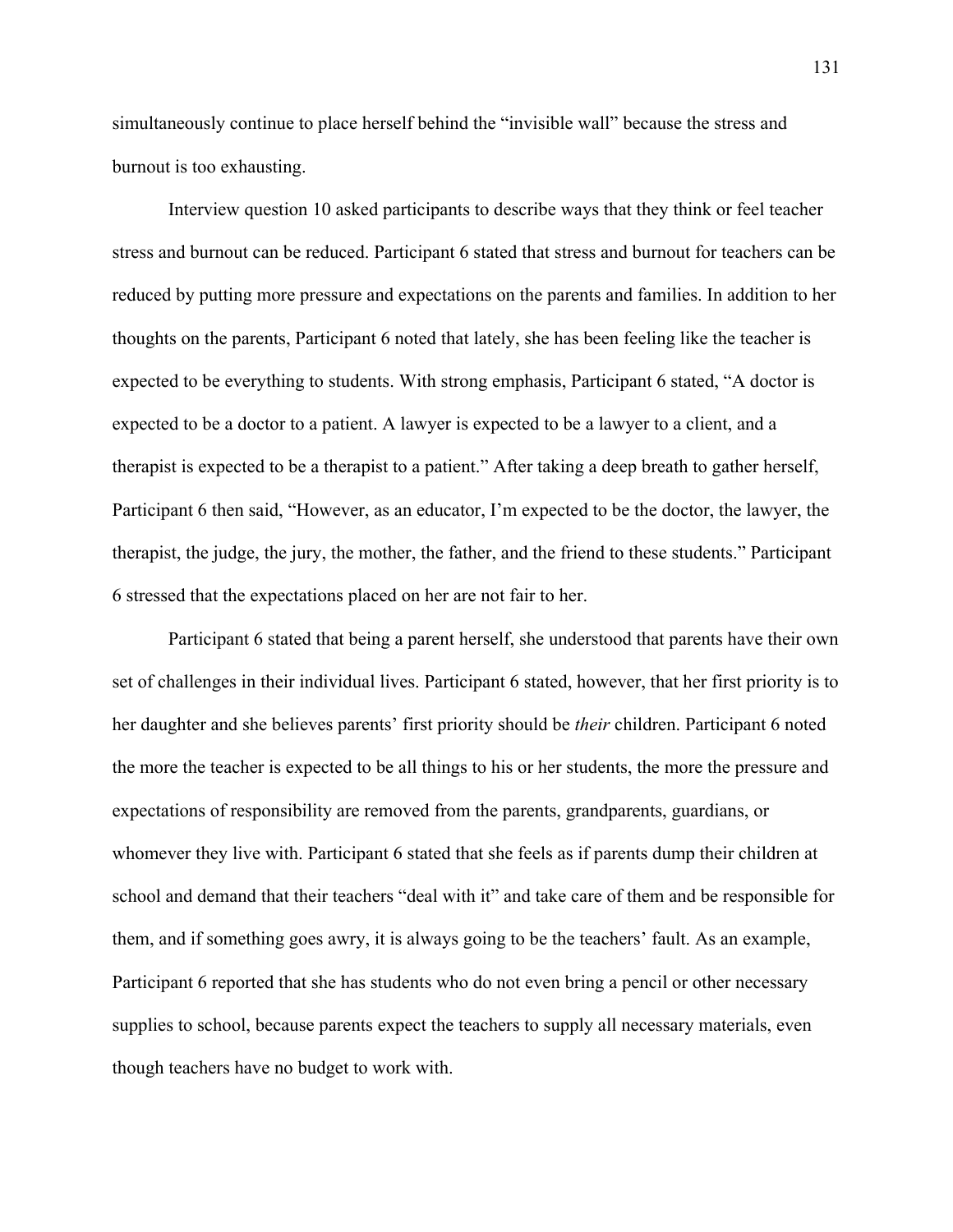Participant 6 continued and noted there have been students whose parents she has never seen in her life. Moreover, Participant 6 noted that she has gone an entire year at certain schools, working 7.5 hours per day and she has never seen some parents. According to Participant 6, the type of absence from the parents tells her that parents believe their children are the responsibility of the teacher, which she finds confusing. Participant 6 stated that parents need to be held more accountable for being the parent and providing certain things before their children even enter a classroom.

Interview question 11 asked participants to describe their capacity to experience satisfaction in performing their duties as an elementary teacher in an environment that can be disruptive. Participant 6 did not spend an extensive amount of time answering question 11. However, Participant 6 did say that on a scale from 1 to 10, she would like her capacity to experience satisfaction in performing her duties at a 10.

Interview question 12 asked the participants to describe ways in which there can be a better established means of support for teachers to reduce their stress. Participant 6 stated that because the home seems to be all over the place, with children having severe emotional needs, she feels the district should hire more psychologists and trained professionals to deal with situations that require their expertise. According to Participant 6, the one liaison the school has is not enough to deal with the volume of disruptive behaviors the teachers encounter on a daily basis. Participant 6 reported that these students need a lot of help that she is not trained to do, but she is blamed if something goes wrong or something happens. Therefore, because of the need for more trained professionals, Participant 6 stated the best means of support for her would be to hire more psychologists to help deal with disruptive behavior.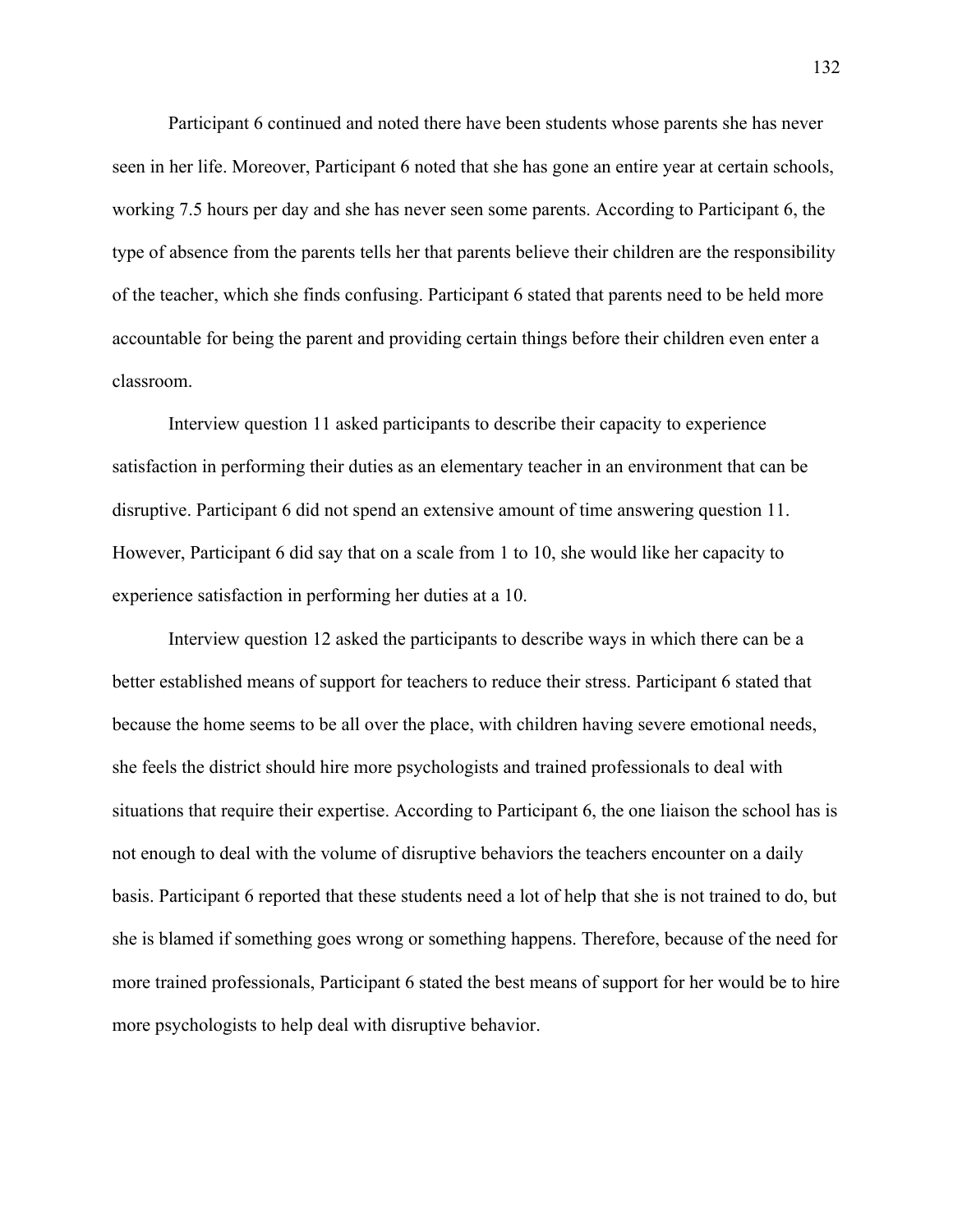Interview question 13 asked participants to explain why it is important for them to continue to teach even in an environment where it may be difficult to teach. Immediately, Participant 6 said, "Because of the students I serve, if I don't, who will?" Participant 6 had no other responses to the question, except her saying, "If not me, who? Who wants to do it?"

Interview question 14 asked the participants to explain in what ways they believe that student disruptive behavior affects their motivation as elementary teachers. Participant 6 had limited responses to question 14. When reflecting on the question, Participant 6 stated that at this point in her career, student disruptive behavior affects her motivation close to ninety percent. Participant 6 noted that even after 13 years of teaching in the education field, it is getting harder and harder to do her job effectively and to minimize her stress level.

Interview question 15 asked participants to describe the importance of pride and selfesteem in their work as elementary teachers. With emphasis, Participant 6 said, "It is extremely, extremely, extremely important to have pride and self-esteem in my work." Participant 6 stated that she is very proud to be a teacher and she is a teacher because of her own elementary school experience. Participant 6 reported that as a student herself, she had the best elementary school teachers and they were some of the best human beings she had ever met in her life. Participant 6 noted that her elementary teachers took great pride in their profession and they passed down that same pride to her. In that, Participant 6 said, "How my teachers made me feel is the exact same way I want my students to feel about me as their teacher."

Interview question 16 asked participants to explain the factors they believe contribute to their sense of belonging as elementary teachers. Question 16 also asked participants to provide examples if they could. Participant 6 noted that she works among peers who love being teachers and who love molding young minds, and Participant 6 believes that is one of the things that helps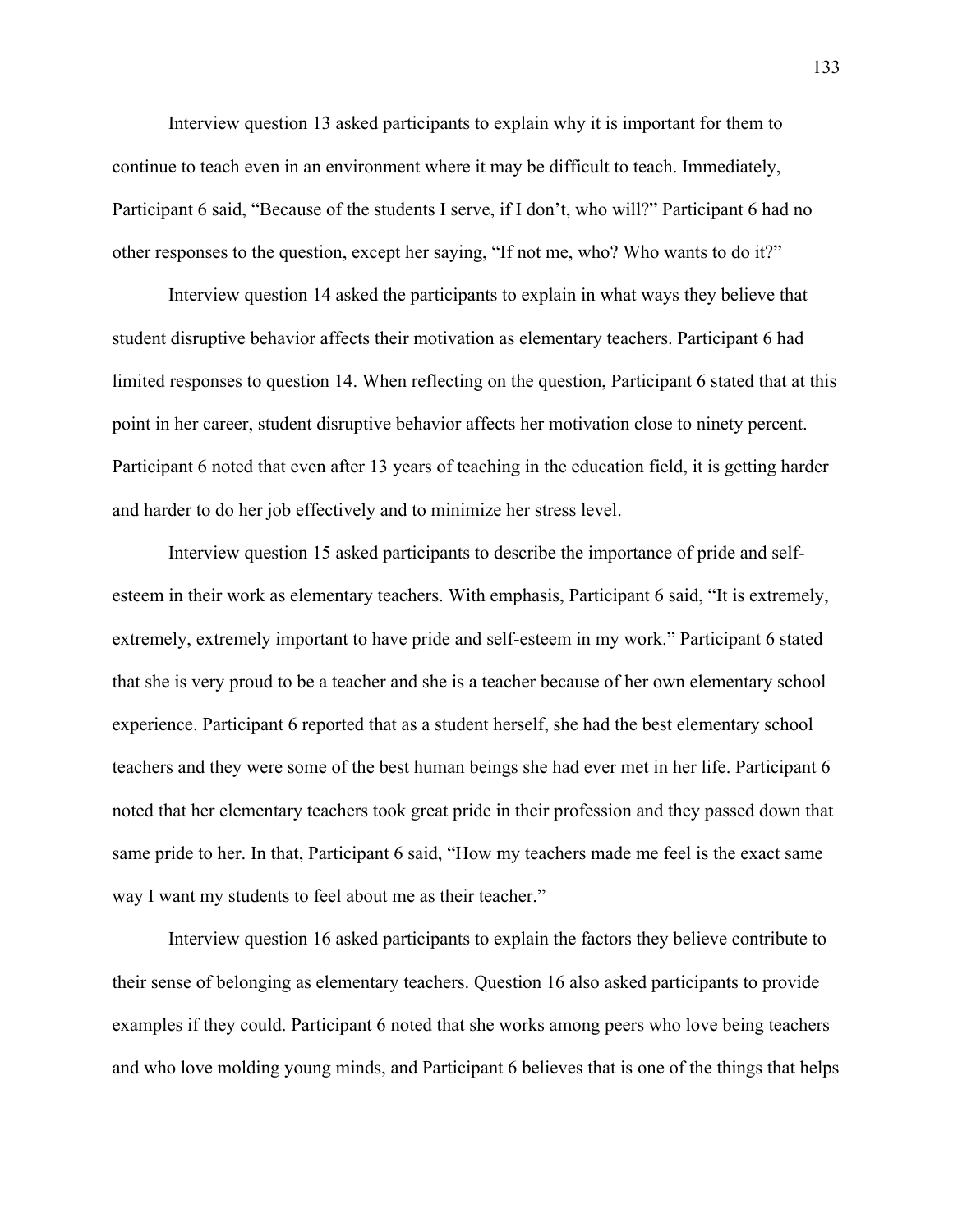her to do what she does and to get through the challenges of being an educator. A follow-up question was posed and Participant 6 did confirm that she feels like she belongs in the field of education based on the camaraderie and what she and her colleagues have shared together. Their sole purpose, according to Participant 6, is to make certain their students are successful.

Interview question 17 asked participants to describe ways they believe that their value as elementary teachers can be improved. Question 17 also asked participants to provide examples if they could. Participant 6 noted that her value could be improved when those who are in position (e.g., administration) listen to her perspective and her concerns. When explaining what she meant by listening, Participant 6 reported that when she voices concerns about students and their disruptive behavior, based on her professional observations, she expects those who have the authority to make the necessary changes to the classroom culture to listen to her, to act accordingly, and to help her deal with the issues that cause chaos in the learning environment, instead of blaming her for not being able to manage her classroom. Participant 6 said, "Hearing me. Listening to me and having my observations as a professional valued. That is what will raise the bar for me and improve my value." Participant 6 strongly reiterated the need for administration to help her deal with disruptive issues, so that she can continue to do what she enjoys doing, and that is teaching.

The following section presents the collective participants' results of this study with respect to five primary themes. Based on participants' responses and the coding process, the themes that emerged were (a) the perception of professional esteem, (b) the perception of disruptive student behavior, (c) the perception of stress and coping, (d) the perception of administrative support, and (e) the perception of student learning. These themes were identified as a result of the data collection process, which included individual face-to-face audio recorded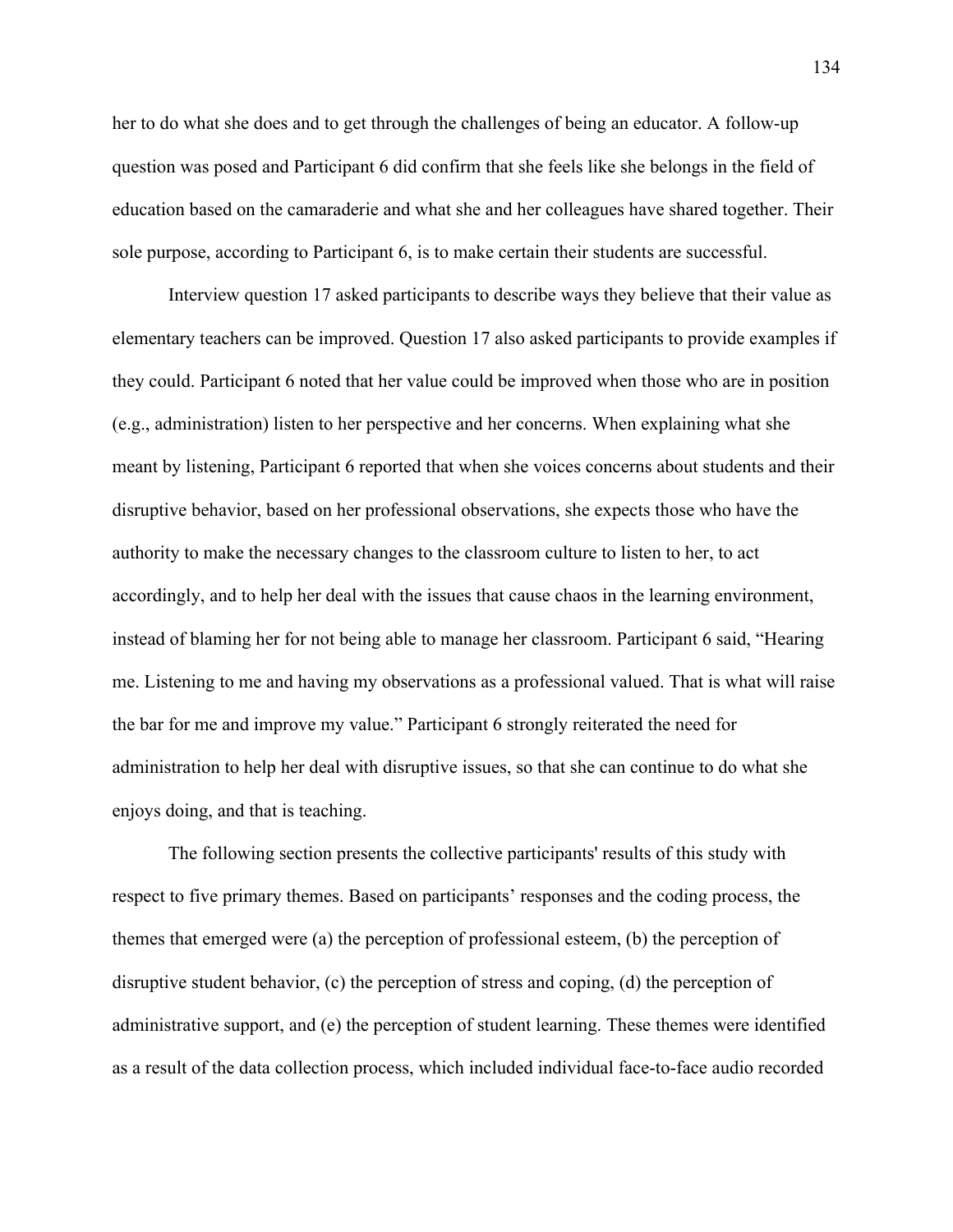interviews that were transcribed. The researcher prepared and organized the data, which involved coding the data and reducing the data into themes. The results are organized with the most prevalent theme presented first, followed by the secondary, tertiary, quaternary, and quinary themes.

### **The Perception of Professional Esteem**

As the participants responded to the interview questions, the most prevalent matter of the perception of professional esteem, or work satisfaction, became apparent through data analysis. All six interview participants mentioned that as elementary teachers, their professional esteem has often been challenged and overlooked by those who occupy administrative positions. The participants noted that they often get upset with themselves when they cannot access the resources and tools from administrators and district personnel to get a better handle on disruptive behavior in their classrooms.

For example, Participant 6 stated, "A lot of times, I'm dealing with bad behavior alone, because the administration won't help but they expect me to handle it." In addition to the response of Participant 6, Participant 5 voiced her displeasure at how administration diminished her work and her professional esteem on numerous occasions. Participant 5 stated, "Administration would say things along the lines of me knowing where I was at and I have been here long enough, so I should know what to expect."

On the other hand, the participants noted that when they are able to redirect students from disruptive behavior to more constructive behavior, they feel better about themselves. Participant 4 provided rich feedback on the professional esteem she feels when she is able to successfully redirect students' behavior. Participant 4 said, "I love it because it is not only a success for me, it's influential with the other students who have watched my intervention work." In addition, all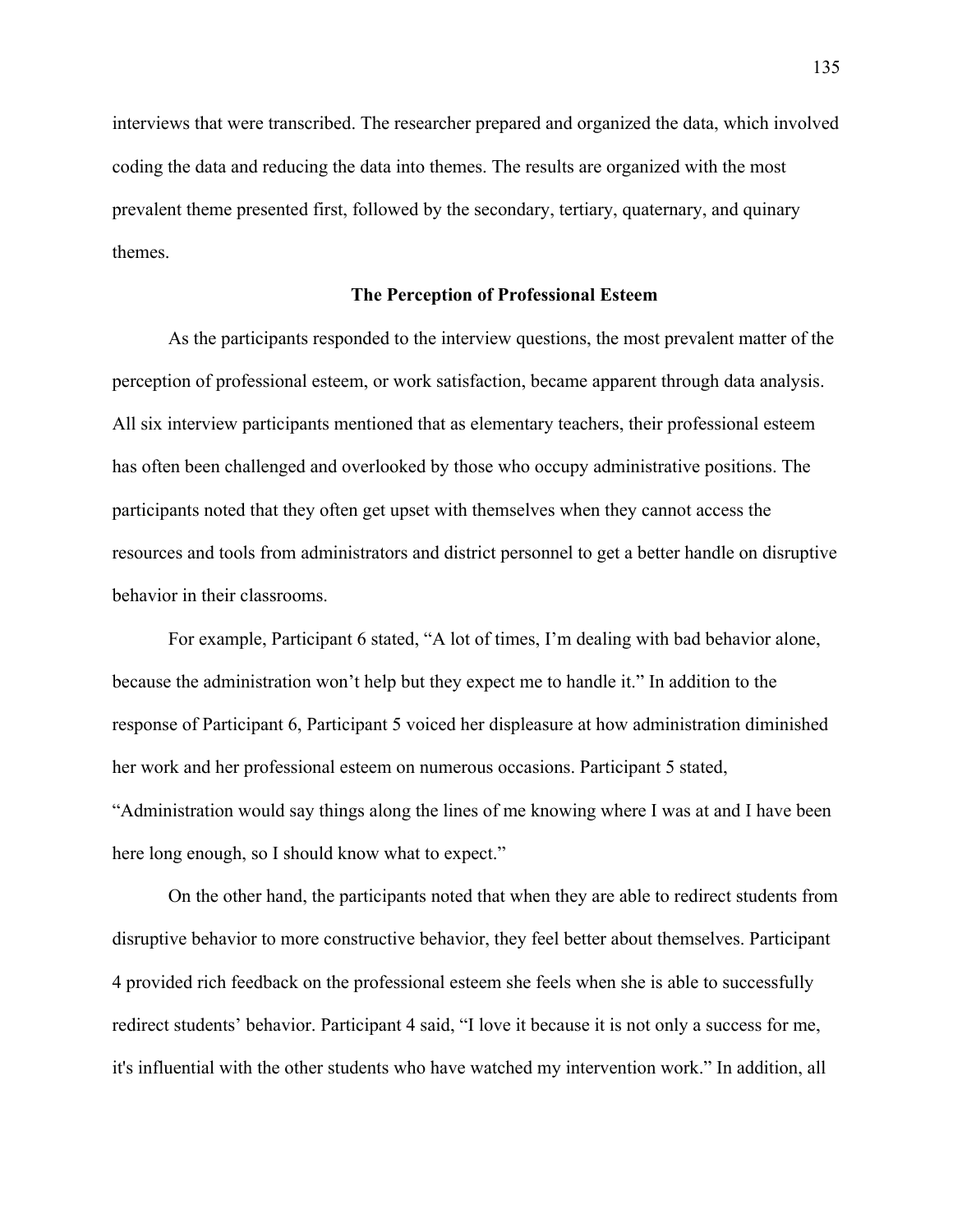six participants stated that their professional esteem would increase if they were offered more assistance and more appreciation from administration. Participant 2 stated, "Teacher esteem would increase if administration would value their teachers more and perhaps pay them more."

# **The Perception of Disruptive Student Behavior**

The secondary theme that emerged from the participants' responses was the perception of disruptive student behavior. All participants noted that one of the greatest stressors of being an inner-city elementary school teacher is having to deal with the type of chronic disruptive behavior that alters the dynamic of the learning environment. Each participant stressed their frustration with the reality that disruptive behavior affects their ability to teach. Participant 2 stated, "The main problem with the disruptive student behavior of some students is that it interferes with other students' ability to learn." Each participant noted their main focus and their sole objective is to increase students' learning by teaching them, and that student disruptive behavior drastically hinders that objective. For example, Participant 4 noted that one of her students hindered her objective on multiple occasions by coming into class and repeatedly kicking the wall until she stopped teaching and addressed him. Participant 6 stated that student learning is her only "business" and her only reason for showing up on campus every day, and that disruptive behavior stops her from conducting her business.

### **The Perception of Stress and Coping**

The tertiary theme that emerged from the participants' responses was the perception of stress and coping. Finding a way to cope with the stress that results from unruly behavior was important and the idea was mentioned by five of the participants when they responded to the interview question. Participant 5 did not provide an answer for the question. Each participant noted that student disruptive behavior in the classroom is a major contributor to high levels of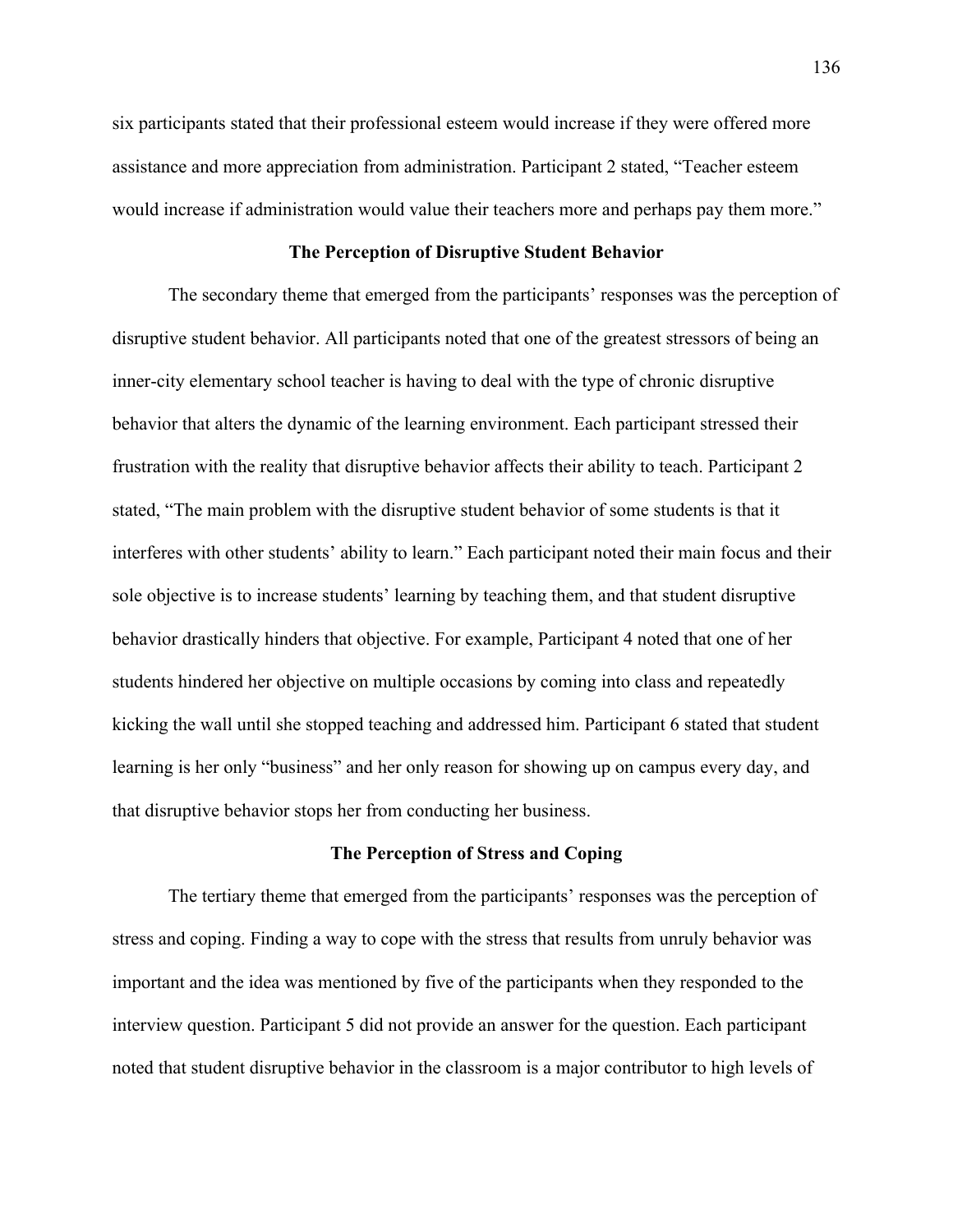teacher stress and eventual burnout. The resulting stress the participants highlighted was the inability to teach because redirecting disruptive behavior had taken priority over classroom instruction. In answering the question about stress and the effects of disruptive behavior, Participant 5 said, "How can I get these children to read or do math, when I can't even get them to sit down and be quiet?" Each participant noted that after each day of dealing with disruptive behavior, they make it a priority to decompress from their high levels of anxiety.

# **The Perception of Administrative Support**

The quaternary theme that emerged from the participants' responses was the perception of administrative support. According to participants, administrative support is vital to them being able to do their jobs effectively. In reflecting on classroom management practices and disruptive student behavior, all participants stressed that their perspectives and feelings have often been minimized by those who work in administration. Participant 3 elaborated on the question of teachers' feelings and said, "The minimizing of feelings and perspectives comes mostly from administration, more so than from any of my colleagues. Past administration focused more on me dealing with bad behavior instead of focusing on my feelings about it." Participants also reported that because the state of Florida focuses more on test scores and moving students to the next grade level, administration expects teachers to bear the weight of disruptive behavior and to ignore their own feelings. Participant 4 said, "Administration's mindset is that it's what you signed up for, so do your job."

#### **The Perception of Student Learning**

The quinary theme that emerged from the data was the perception of student learning. According to their responses, the participants' intrinsic value is rooted in children learning. All participants stated that their objective as elementary teachers is to teach students and to make the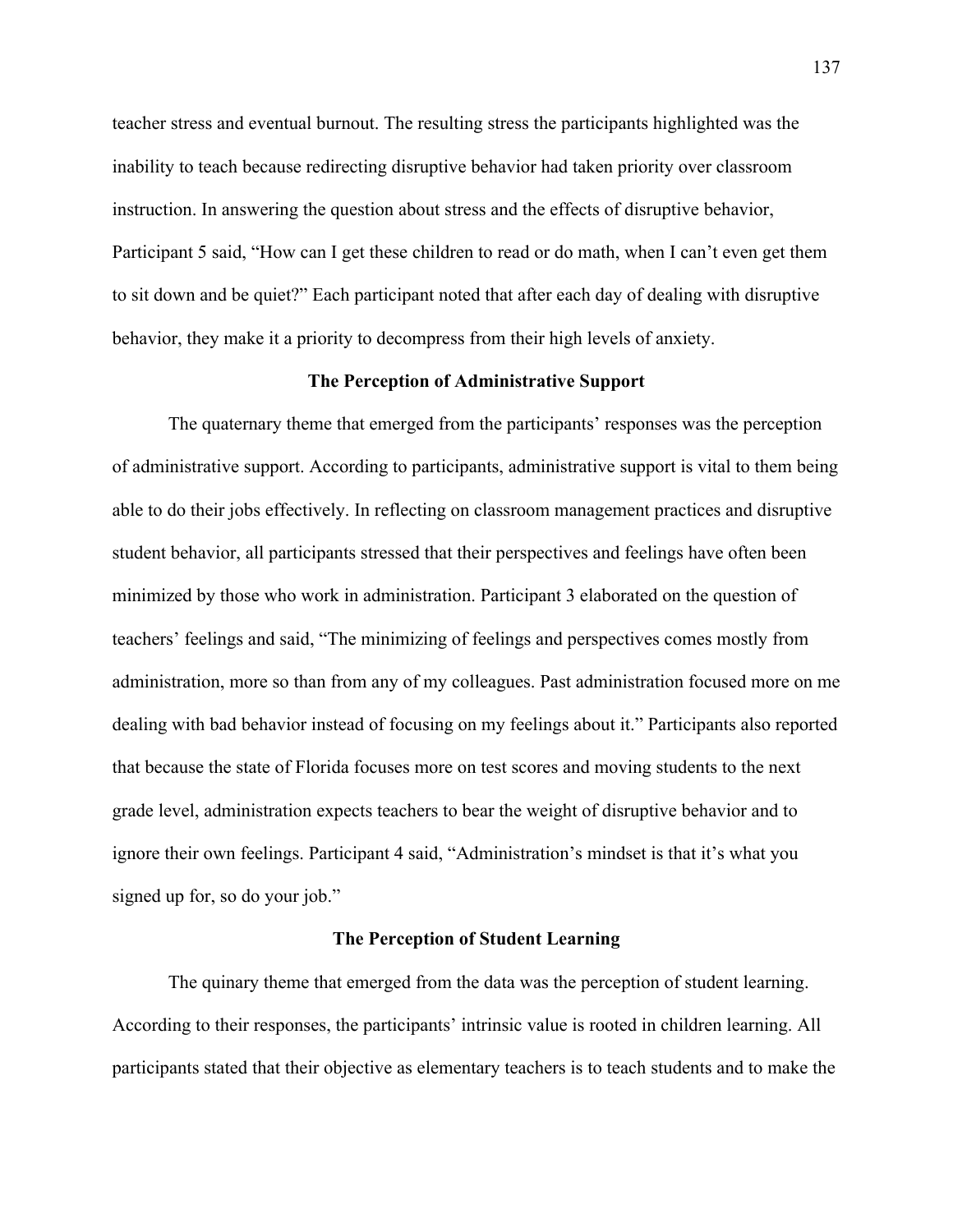students grow as intellectuals and scholars. In contrast, the participants stated chronic disruptive student behavior is one of the greatest obstacles to student growth and their personal safety. The participants noted that *any* behavior that is detrimental to the safety of the classroom, or students and interferes with the teachers' ability to instruct is a hindrance to student learning. Participant 1 stated, "When students are not behaving correctly, it draws attention away from me. Other students are now watching and teaching has come to a halt, until I can get it under control."

#### **Summary of Holistic Results**

Before conducting this study, the researcher had a limited understanding of the effects of student disruptive behavior on the professional esteem or work satisfaction and motivation of elementary school teachers. However, the problem of teacher stress, burnout, and attrition was significant enough to provoke a study of the phenomenon. Results of the participants' responses determined that chronic disruptive student behavior affects teachers' ability to teach and other students' ability to learn. The results also determined that student disruptive behavior, along with a lack of support from administration, affects teachers' motivation, reduces their professional esteem, and increases their stress.

The interview questions focused on the participants describing their own experiences with disruptive student behavior and describing how those experiences affected their professional esteem and their ability to perform their duties. The participants' responses were rich and compelling. Each participant argued that they experience high levels of stress because (1) disruptive student behavior is prolonged and without consequences, (2) teaching is a secondary priority to controlling unruly behavior, (3) administration devalues them and minimizes their professional esteem, and (4) parental support is severely lacking.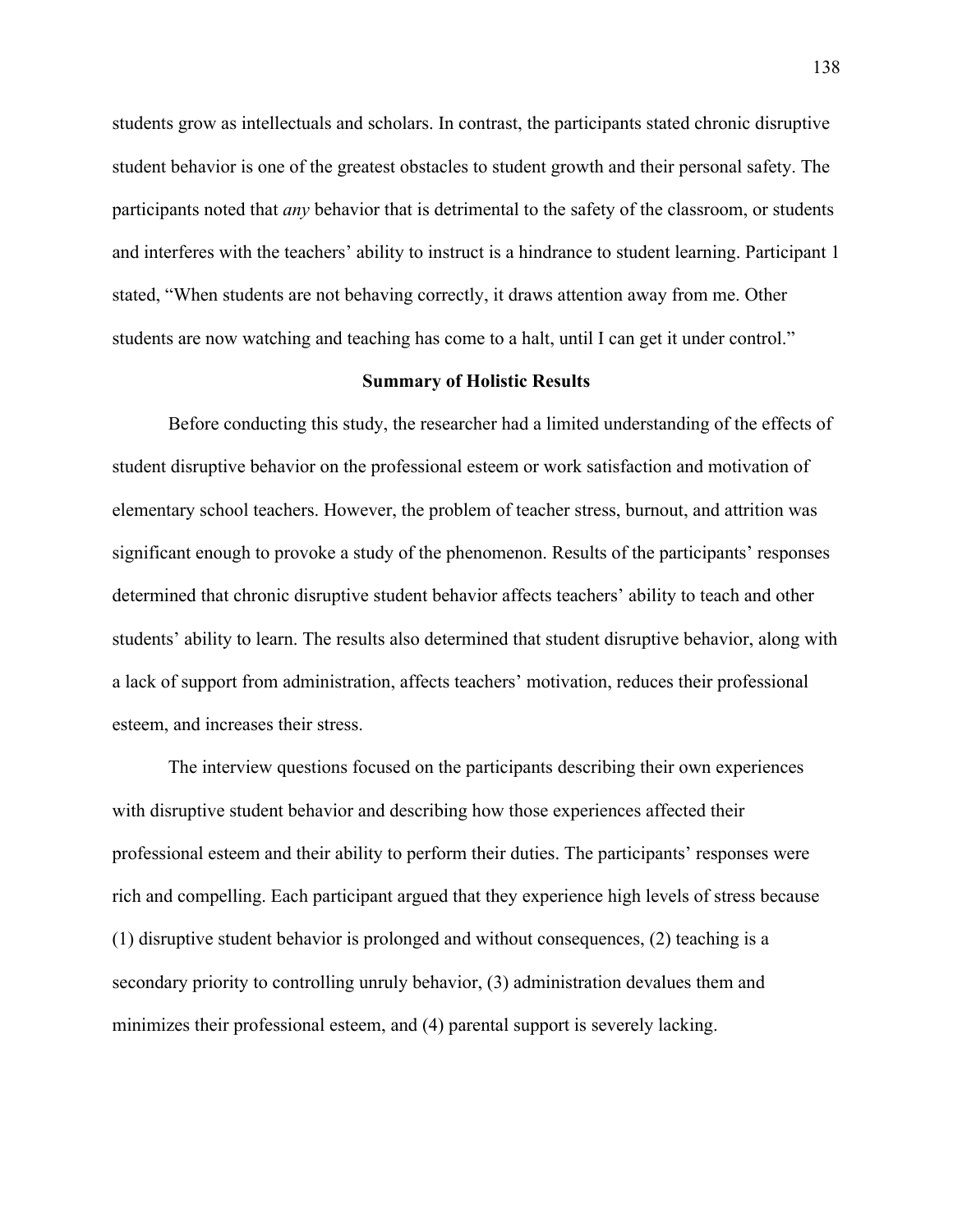Participant 6 provided the most compelling response that summed up the feelings of all the participants who provided feedback. In reflecting on the stress and burnout that builds from chronic disruptive behavior and the continued lack of support (e.g., administration, parental), Participant 6 stated that she tries not to care anymore about the profession because to continue caring is to continue carrying weight that is too exhausting. In addition to the responses of Participant 6, each participant hinted that the teaching profession may no longer be worth the effort if teachers are not permitted to do what they entered the profession to do. According to the participants, chronic disruptive behavior and the continued lack of support are encouraging new and tenured teachers to leave the profession because the resulting stress, which leads to burnout, is too heavy a price to pay.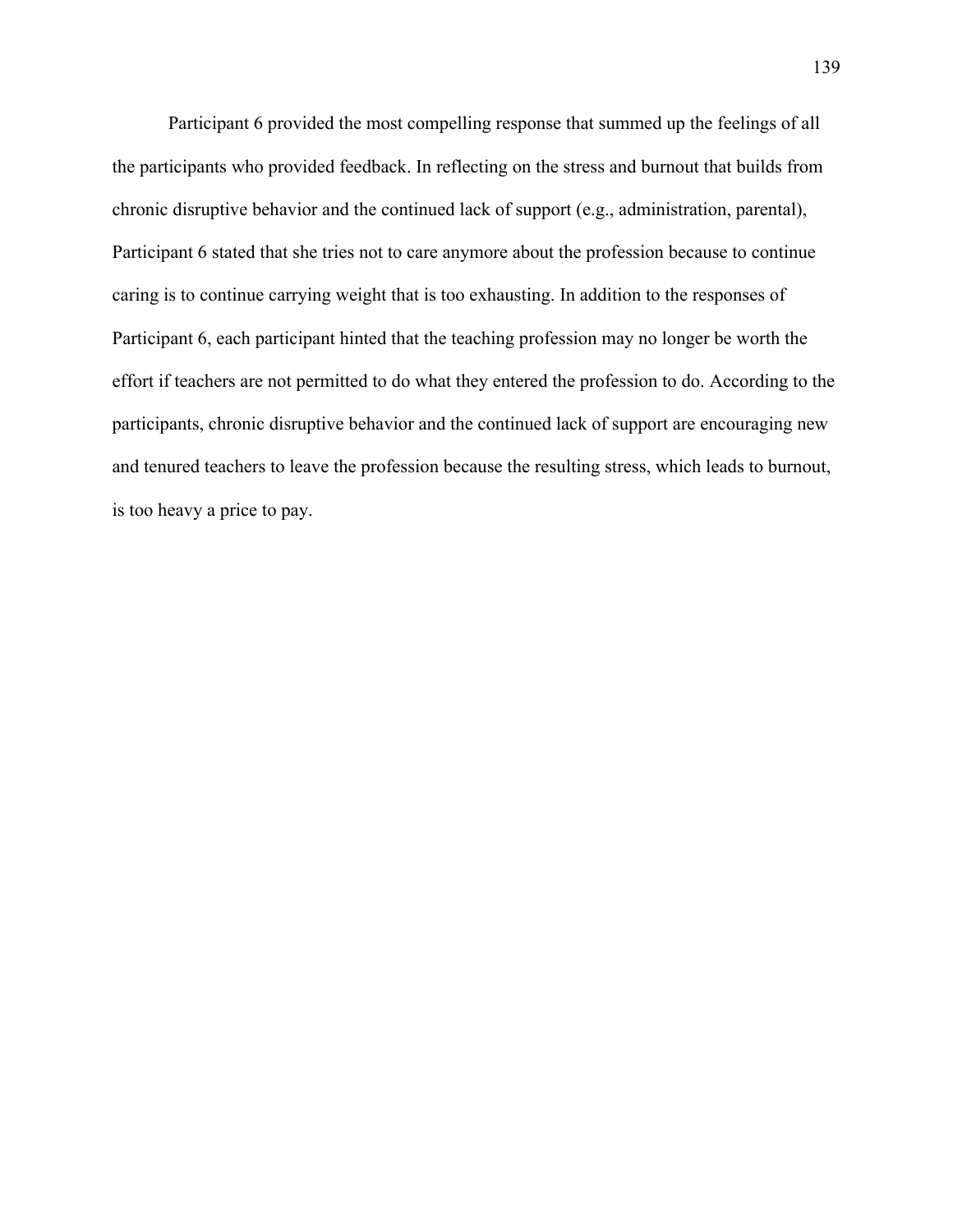### CHAPTER 5

# **CONCLUSION**

Certified, elementary-level teachers in an inner-city school in Central Florida were the focal point of this study due to the widely acknowledged challenge of teacher stress, burnout, and attrition in the state of Florida and the greater United States (Postal, 2019; Ryan et al., 2017). The purpose of this phenomenological study was to learn and understand the perspectives of inner-city elementary school teachers who experienced stress and burnout from teaching in a disruptive classroom environment. In addition, this research study was conducted to determine the impact disruptive student behavior has on teacher attrition. The researcher used a qualitative research study design, with a criterion sample to collect data through individual interviews from certified teachers who served a population of inner-city students.

In this chapter, three three central research questions were examined:

- What perceptions do inner-city, elementary-level teachers have regarding the role of student behavior and teacher stress and burnout?
- How do inner-city, elementary-level teachers perceive the ways in which student behavior contributes to teacher stress and burnout?
- How do inner-city, elementary-level teachers perceive the ways in which teacher efficacy can be improved to reduce teacher stress and burnout?

A total of six elementary-level teachers certified in the state of Florida participated in individual, face-to-face interviews. The results of this research study are summarized and interpreted in this chapter. This chapter discusses the specific interpretation of the research findings, recommendations for action, recommendations for further study, and limitations of the study. The conclusions that are drawn from the results complete the chapter.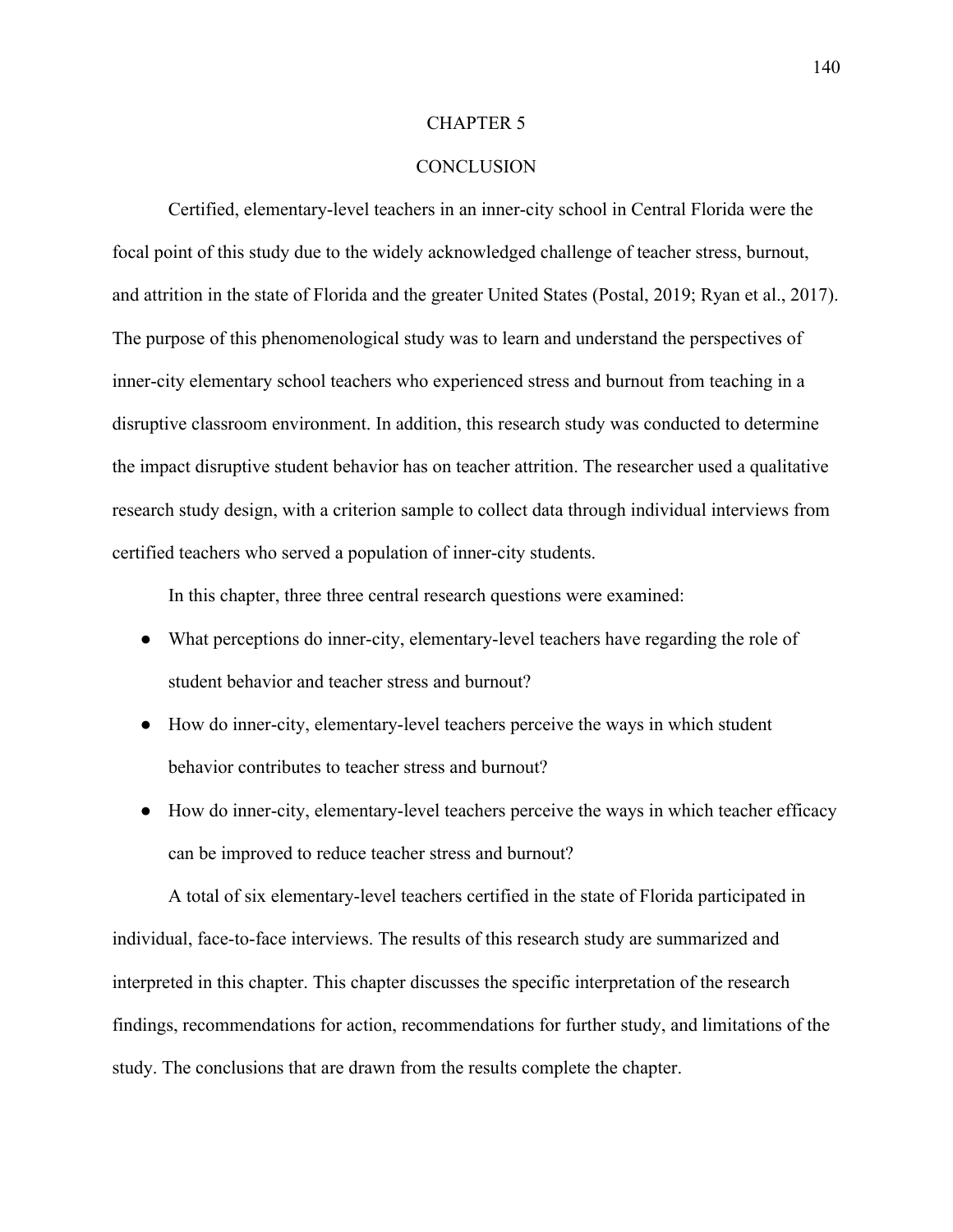## **Research Findings**

This section of chapter 5 discusses the findings that emerged from the data collected from the six participants in this research study. The results of the research showed that across all six participants, the most prevalent finding in the data was the perception of professional esteem. The data showed that disruptive student behavior and the lack of administrative support contributed to the decline of the participants' perceived professional esteem or satisfaction in the elementary-level, school-based workplace. The results of this study reflect one element of the worldwide dilemma associated with disruptive student behavior that has been a source of concern in the field for many years (Oliver et al., 2011).

In addition, the perceptions of the participants connected to the role of disruptive student behavior and demonstrated how it contributed to teacher burnout and stress. Moreover, the data across all six participants in this study showed that teacher self-efficacy could be improved by reducing stress and burnout. This section connects the three central research questions to the literature on disruptive student behavior, teacher stress, burnout, and attrition.

## **Results of Research Question 1**

The first research question that guided this study was, "What perceptions do inner-city, elementary-level teachers have regarding the role of student behavior and teacher stress and burnout?" The participant responses primarily focused on how disruptive student behavior made them feel as teachers in the inner-city elementary school classroom. The researcher conducted a thorough analysis of the responses the participants provided in chapter 4 to answer the question.

All six participants' responses presented a clear pattern regarding their perspectives associated with their professional esteem or satisfaction with their employment as an elementary education at an inner-city school. For example, under the theme of the perception of disruptive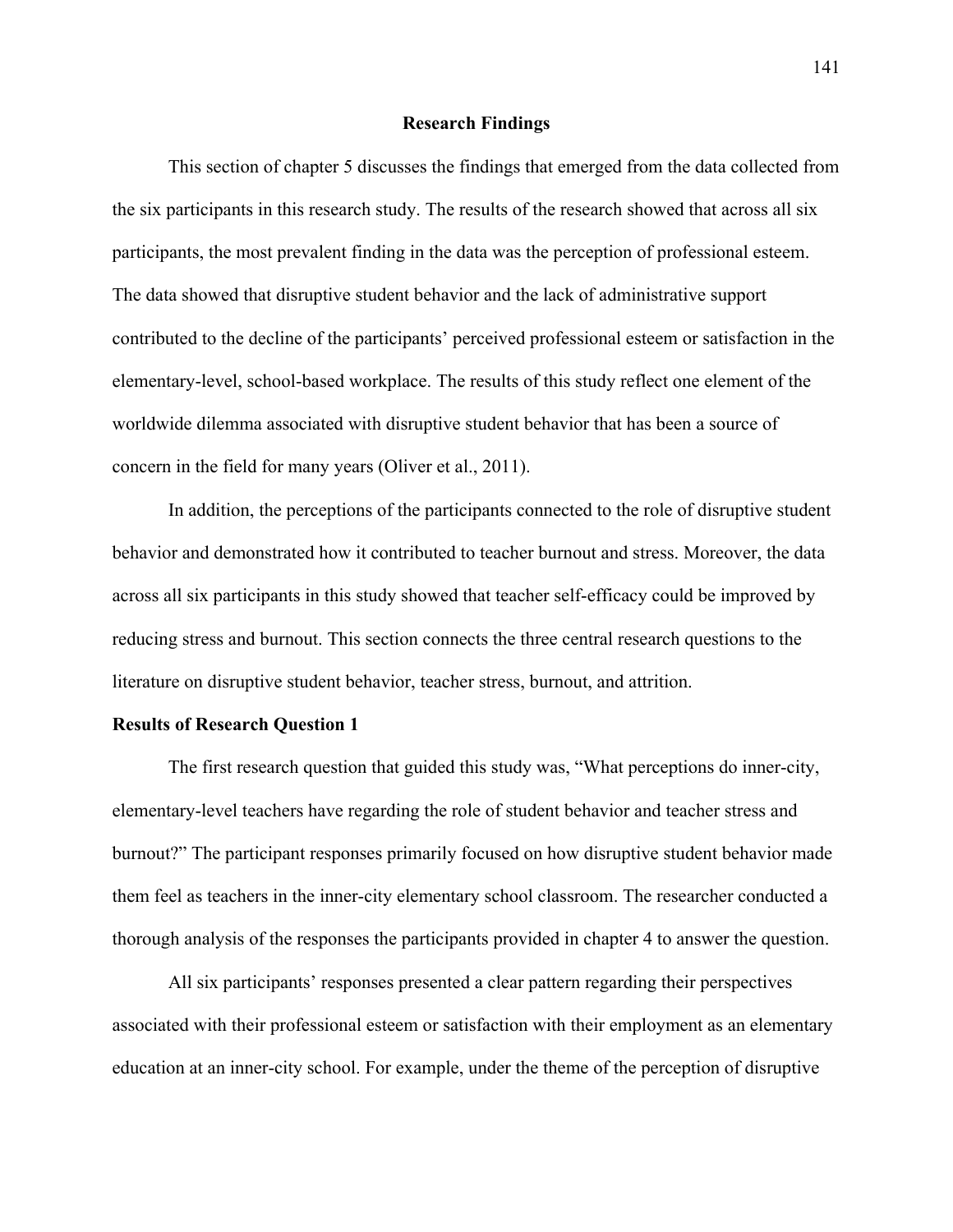student behavior, all six participants indicated that disruptive student behavior played a significant role in causing teacher stress and burnout. Concerning professional esteem, each participant hinted at feeling like "a failure" when unable to manage and redirect disruptive student behavior in their elementary classroom. The participants argued that disruptive student behavior considerably affects teacher stress and burnout because the behavior is one of the greatest obstacles to manage in the classroom so that they can effectively teach and so that students learn. All six participants added that teachers' performance, including self-efficacy and efficiency, heavily impacts student learning. In addition, the participants underscored that disruptive student behavior hinders the other students' academic growth. In their responses, each participant reflected on the consideration to leave the profession to pursue professional interests that they perceived were significantly less stressful.

A review of recent literature indicates that the results from this study associated with research question one correspond with existing studies. For example, the specific theories proposed by Ouellette et al. (2018) stated that teacher stress has a negative impact on the efficiency of teachers in the classroom, and it contributes to poor teacher-student rapport. In addition, there is a pattern in the corresponding literature that emerged alongside the work of Ouellette et al. (2018). The literature concerning stress, burnout, and attrition was presented in a study conducted by Ryan et al. (2017). Ryan et al. (2017) confirmed that stress and burnout due to disruptive student behavior can cause teachers to leave the profession. Ryan et al. (2017) also indicated that in the United States, the greatest challenge that faces the profession is teacher attrition. This nationwide fallout as discussed in this study and the recent literature confirms that disruptive student behavior in the classroom environment is directly connected to stress, burnout,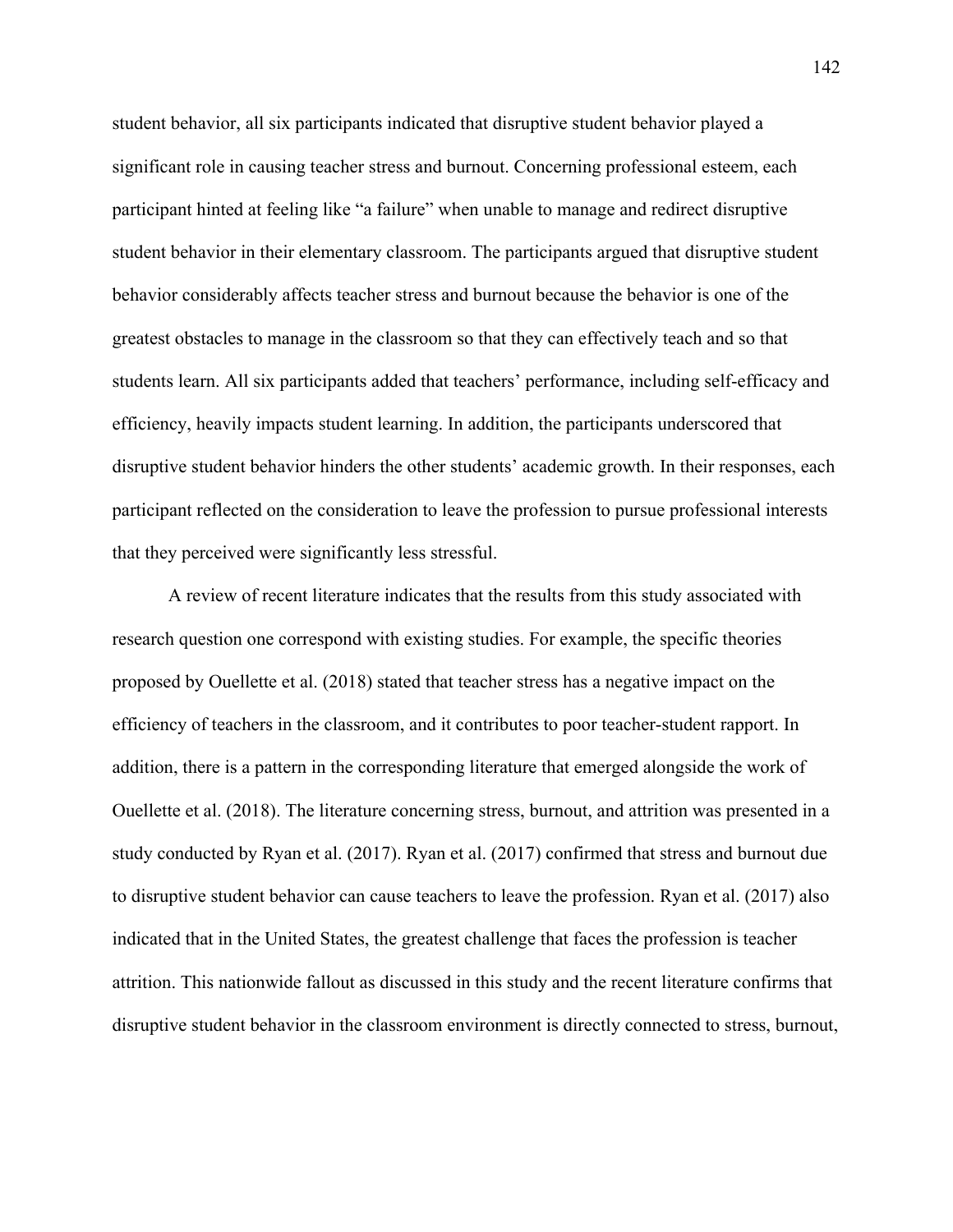and job dissatisfaction on behalf of educators. In addition to the nationwide fallout, the state of Florida is affected by its own crises, which are critical teacher shortages.

Another pattern emerged during the researcher's analysis of the participants' responses to research question one as participants considered what contributed to elementary students' disruptive behavior. The pattern of participant responses highlighted that one of the perceived causes of student disruptive behavior and magnified the role of the teacher was the factor of parental involvement. All six participants reported that they felt that the lack of parental involvement in the lives of their students bolstered students' unruly conduct in the classroom setting. For example, Participant 6 summed up the collective argument by saying, "I am an everything begins at home kind of person and I think values taught at home or the lack thereof are passed down to the children." However, when reviewing the literature in chapter 2, there was no literature that corresponded to this information or specific research finding. Further research into the lack of parental involvement as a contributing factor to student disruptive behavior in the classroom setting could be beneficial in order to provide additional data to determine the impacts of parental involvement.

Although there is limited research about the contributing factors of parental involvement as it relates to the classroom environment, there is more research around the role of parental involvement and the development of children. A study in Belgium reported that parents play an important part in adolescents' life and significantly contribute to youngsters' academic success (Thomas, Muls, De Backer, & Lombaerts, 2019). This research noted that the perceptions of students and parents regarding parental involvement and how it related to school achievement and student wellbeing have been poorly researched. Therefore, the study conducted by Thomas,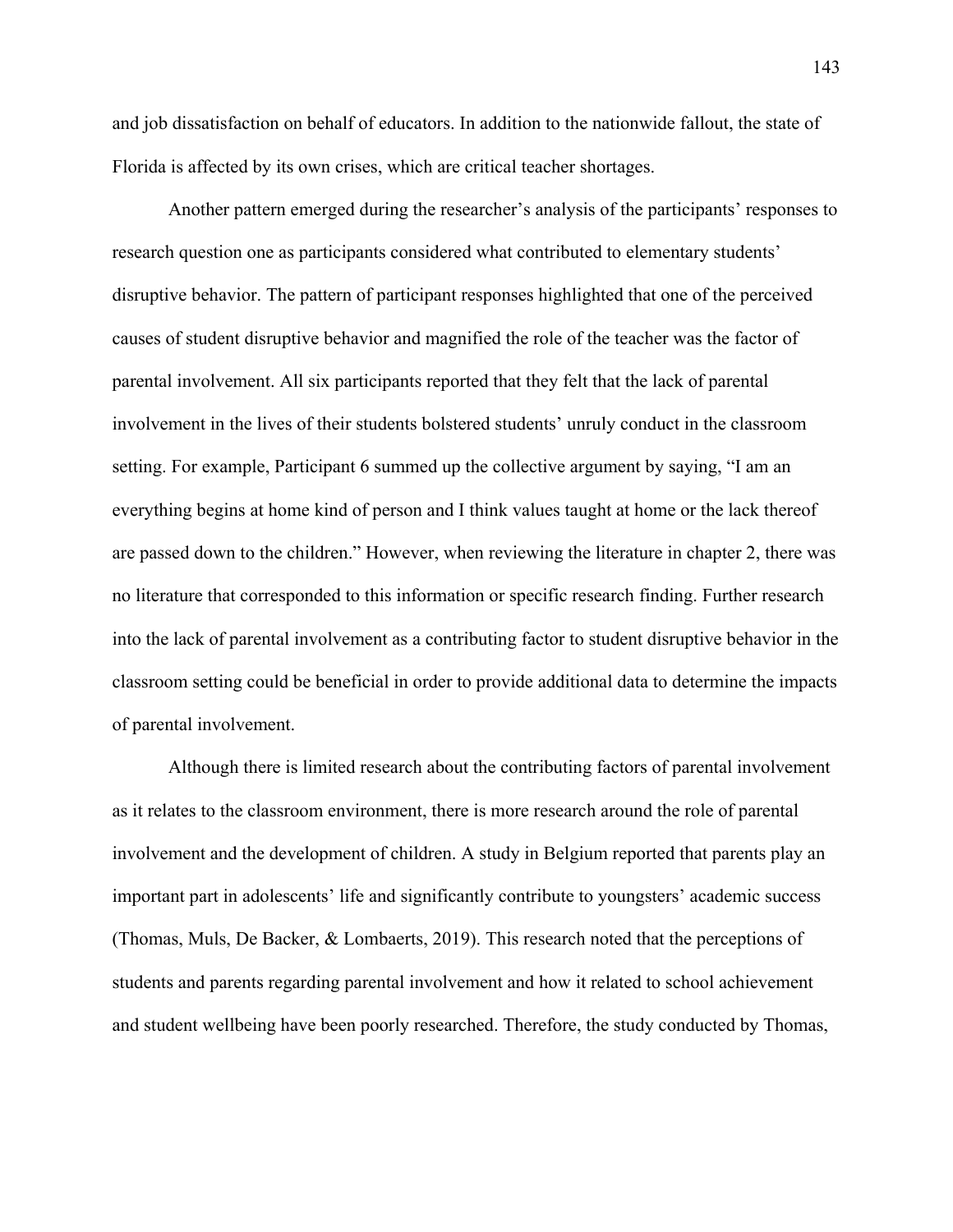Muls, De Backer, and Lombaerts (2019) was to determine if there were any differences or similarities in the perceptions of students and parents (Thomas et al., 2019, p. 1).

The results of the Thomas et al. (2019) study indicated parallels in the perceptions; however, they also indicated that parents' perceptions regarding parental involvement were higher than the students' perceptions. For example, parents scored higher in the interest of what happens at school and what the students learn at school (Thomas et al., 2019). On the other hand, students scored higher regarding their parents' knowledge of their grades that they scored on tests and assignments (Thomas et al., 2019). Both parents and students indicated lower scores in having clear expectations of students' achievement and participation in school activities (Thomas et al., 2019). Although the effects were small, parental involvement impacted student achievement and overall wellbeing (Thomas et al., 2019).

Although it was a compelling study on parental involvement, the results of the Thomas et al. (2019) research study indicated no connection to classroom disruptive behavior. The research study discussed the importance of parent involvement as it related to student achievement and wellbeing, but it did not indicate how that involvement contributed to the culture of the classroom. More studies on how parental involvement contributes to behavior are recommended.

### **Results of Research Question 2**

The second research question in this study was, "How do inner-city, elementary-level teachers perceive the ways in which student behavior contributes to teacher stress and burnout? In reflecting on this research question of how inner-city elementary school teachers described the effects of student behavior as it relates to stress, all six participants noted that disruptive student behavior affects them in ways that challenge their personal lives outside of school. All six participants' responses were connected to their feelings of frustration in dealing with student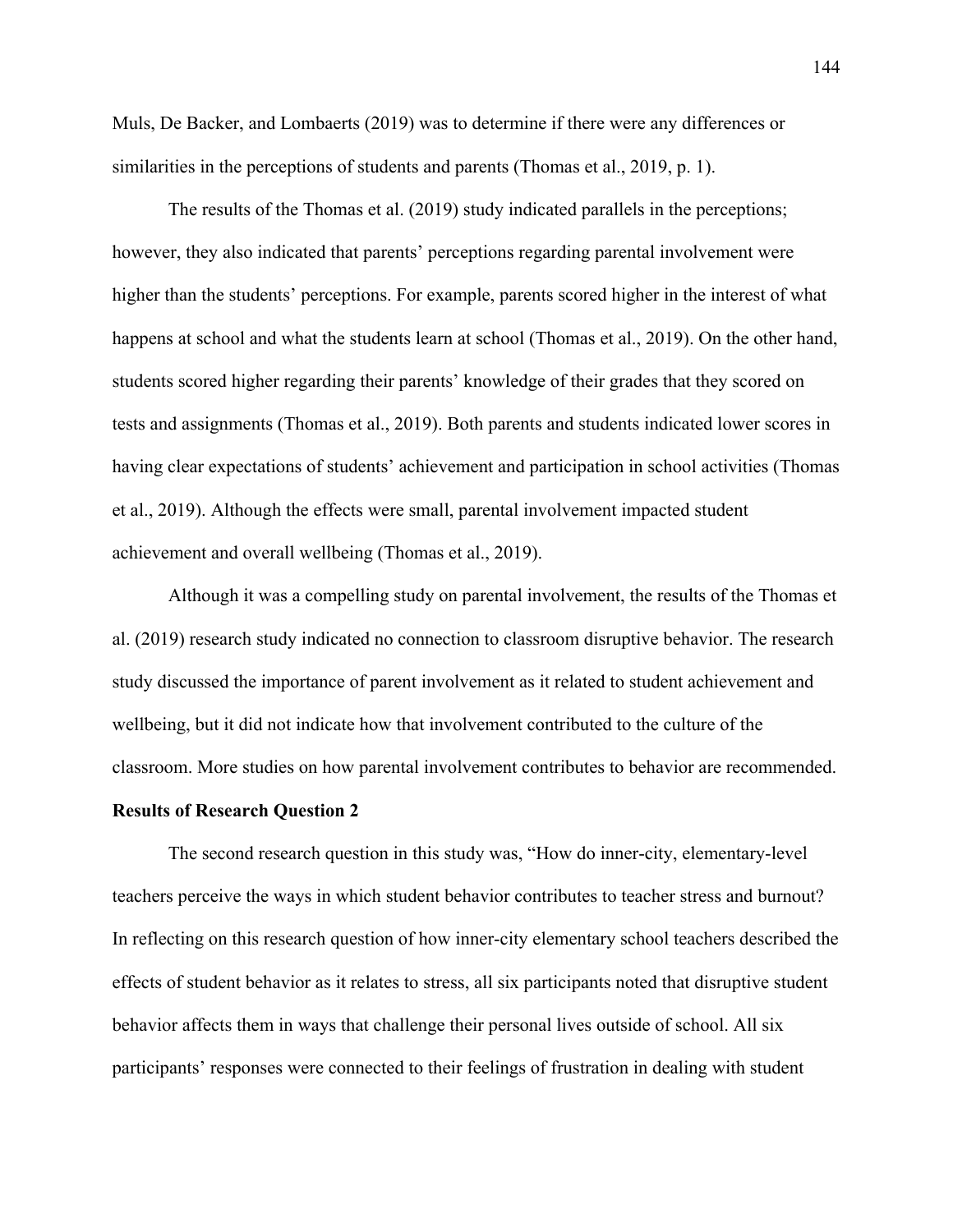behaviors that they believed contributed to their stress. As previously discussed, Participant 3 believes that teachers come to work dealing with their own lives and come into the school setting to deal with the lives and disruptive behaviors of 18 students or more in a classroom setting.

In conducting a thorough analysis of the participants' responses related to research question two about the effects of disruptive student behavior, the first pattern emerged in the responses of four out of the six participants. In reflecting on the ways disruptive student behavior contributed to teacher stress, four participants (Participants 1, 4, 5, and 6) reported that after trying to correct behaviors during the work day, they bring the stress of those efforts home with them. These participants perceived that this increases their stress level because of its effect on their personal thoughts and on their familial relationships, particularly with their own children. All four participants emphasized that the classroom stress carried over into the personal relationships with their own children and affected the wellbeing of both teachers and their children. For example, Participant 1 reported that she takes her frustration out on both her husband and her daughter. In addition, Participant 6 emphatically said, "It's sucking the life out of me is what I feel like. After a day or a week, I'm drained, I'm exhausted and I have no time for even my own child." In contrast, the other two participants (Participant 2 and Participant 3) do not have children and did not report high stress levels that transfer to their personal life. Nevertheless, all six participants who participated in this study stated they do carry the stress with them and they work hard at decompressing after a work day.

In the review of the literature, one particular study confirmed that teacher stress, coupled with the lack of classroom management, affected teachers' wellbeing. A Clunies-Ross et al. (2008) study reported that classroom behavior management and teacher stress are well researched, and the investigation into the phenomenon concluded that disruptive behavior in the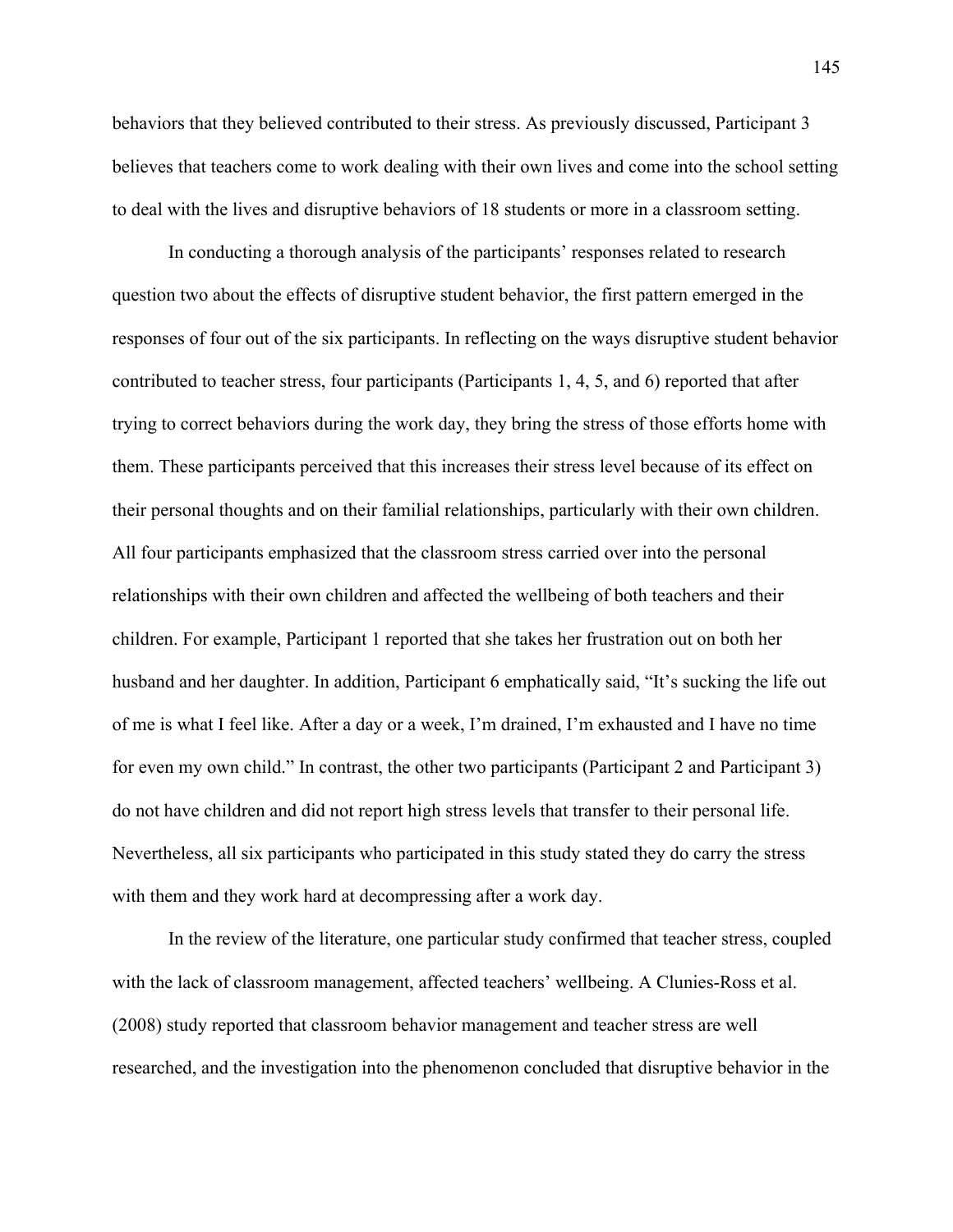classroom affects teacher stress and wellbeing. In addition, Richards (2012) reported results of a national survey that revealed student disruptive behavior problems frustrated 1,201 K–12 teachers who participated in their respective survey. Richards (2012) reported that teachers who took part in the survey were accessed from two university databases across various states whose master's programs in education are offered online. Participating teachers shared the survey with other teachers in their schools (Richards, 2012). The study reported that frustrated teachers identified disruptive behavior as a cause of stress leading to a reduction of their effectiveness (Richards, 2012, p. 301).

The second pattern that emerged was the act of teacher attrition, which is the perceived result of stress and burnout. All six participants questioned the validity and worth of the profession, as they reflected on the ways student disruptive behavior was making them feel, both mentally and even physically. The participants strongly emphasized that disruptive student behavior makes them want to quit teaching. As indicated, Participant 5 stated, "Every weekend I go home and fill out an application to do something else."

When reviewing the literature, the attrition rate in the United States confirmed the feelings of stress and burnout proposed by Participant 5, as well as the feelings of the other study participants. Akdağ and Haser (2016) reported that the attrition rate of teachers is extremely high, with a national annual rate of 8%. However, one study seemed to contradict the notion that stress and burnout *exclusively* causes attrition. Yet, this research study reported that burnout was *part* of the reason why teachers leave the profession. Aloe et al. (2014) reported that burnout along with job demands and lack of self-efficacy contributed to teachers abandoning the vocation. On the other hand, Aloe et al. (2014) also noted that repeated disruptive student conduct prevents teachers from achieving the objective of actually teaching students and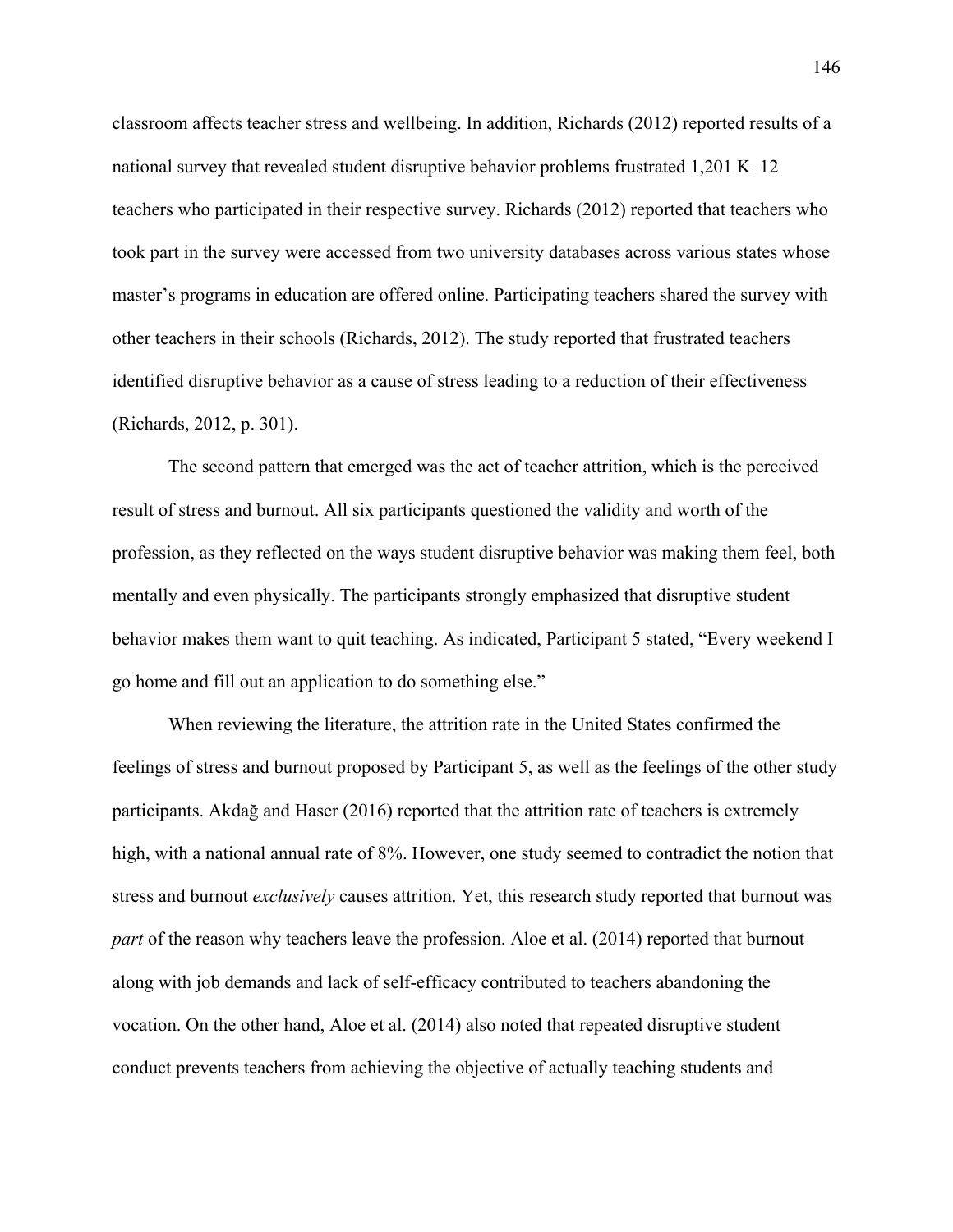fostering student growth. Disruptive students challenge teachers' ability to perform and produce stress and burnout. Therefore, the burnout that is a *part* of the reason for teacher attrition can be caused by the disruptive student behavior as it heightens teacher stress.

In addition to research conducted by Aloe et al. (2014), studies conducted by Hayes et al. (2019) and Carver-Thomas and Darling-Hammond (2019) noted that common reports show the teaching profession is extremely stressful and it contributes to poor retention and teacher shortages. As indicated, for example, the state of Florida identified critical teacher shortages as a major hurdle to managing disruptive behaviors in the classroom. Likewise, Ingersoll and Smith (2003) reported that disruptive student behavior is one of the significant causes for increased teacher stress and abandonment of the profession. Furthermore, Cancio et al. (2013) argued that administrators who fail to offer emotional support to teachers who endure stress and burnout due to disruptive conduct issues strengthen the attrition problem.

### **Results of Research Question 3**

The third research question in this study included the conceptual framework of Maslow's theory on hierarchy of needs (1943), Tajfel and Turner's theory of social identity (1992), and Lazarus and Folkman's psychological theory on stress and coping (1984). The third research question that was addressed in this study was, "How do inner-city, elementary-level teachers perceive the ways in which teacher efficacy can be improved to reduce teacher stress and burnout?"

In view of the most prevalent finding in this study, professional esteem, the researcher analyzed the participants' responses and connected them to the central theory that guided the study: Maslow's theory on hierarchy of needs (1943). Each participant in this study heavily underscored the need for support in their professional positions. All six participant responses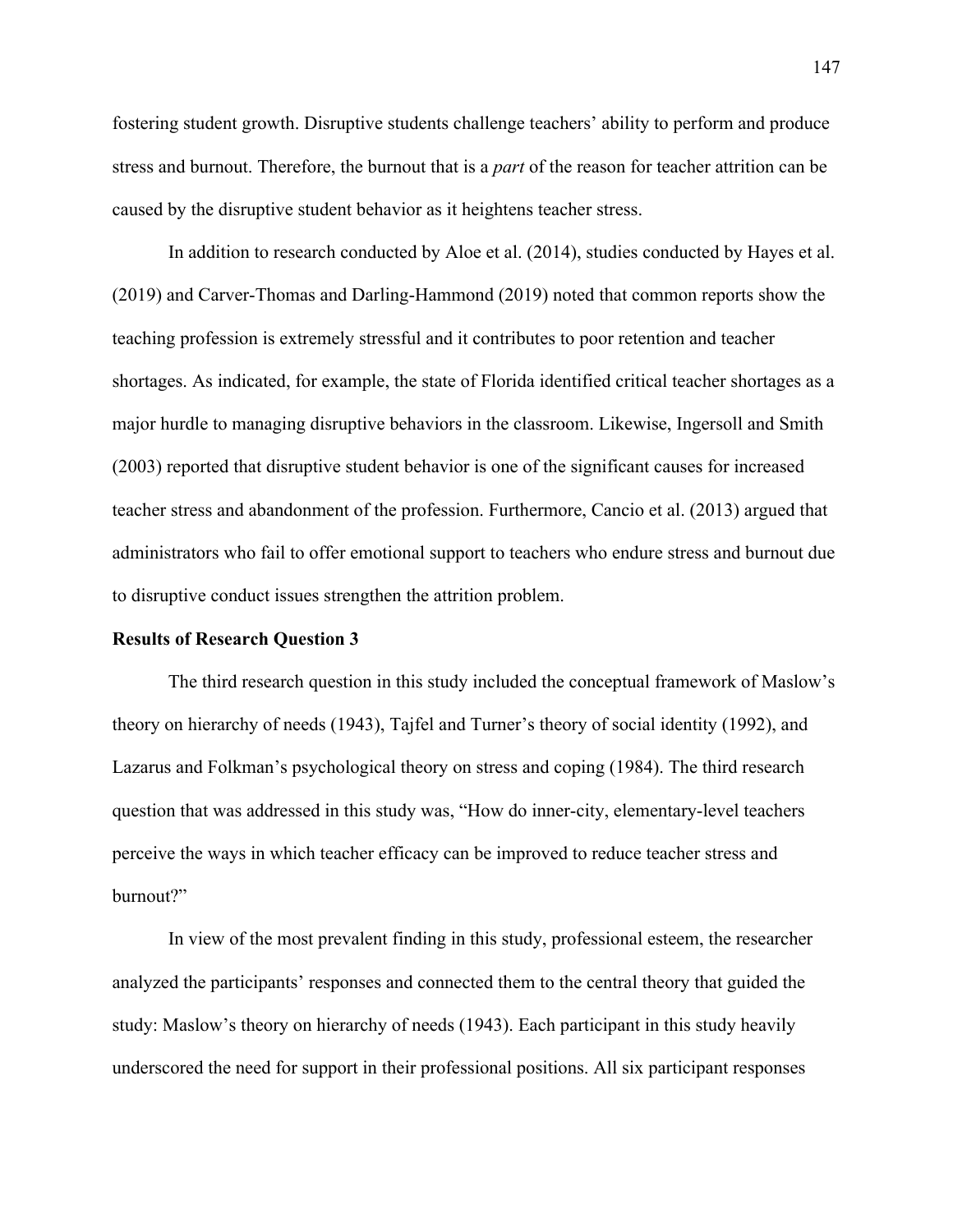revealed that stress and burnout intensify when there is a lack of support from students' families and from school administration. In addition, participants' responses revealed that their stress and feelings of burnout could be reduced if administration would value them more and put standards in place that would better help them to gain more control of their classrooms. Participants also stated they desperately need parents to become more involved in corrective action. Participant 1 stated, "Teachers desperately need support from the home, and it would be helpful if parents who don't know how to help or discipline their children, would make a serious and strong effort to learn how."

Another finding that was revealed from the analysis of participants' responses was state testing being a contributor to teacher stress and burnout. Out of the six participant responses, Participant 5 stressed the impact that state testing has on the stress and burnout levels of the teachers. When responding to the question of what would reduce teacher stress, Participant 5 reported that doing away with state testing would be a huge lift for teachers and would significantly reduce stress and burnout. Participant 5 also noted that state testing is all the students talk about and it stresses them out, which in turn, stresses out the teachers.

**Physiological Needs.** According to Boogren (2018), at the base of Maslow's (1943) theory of hierarchy of needs is physiological needs, which include water, food, exercise, rest, and shelter. Additionally, Haydon et al. (2018) reported that chronic stress is closely associated with exhaustion and negatively changes a person's biology (p. 99). The prevalent pattern that emerged in this study of disruptive behavior and teacher stress was the level of perceived exhaustion related to the profession. For example, when responding to the question about coping with stress, Participant 6 said, "I will simultaneously continue to place myself behind an invisible wall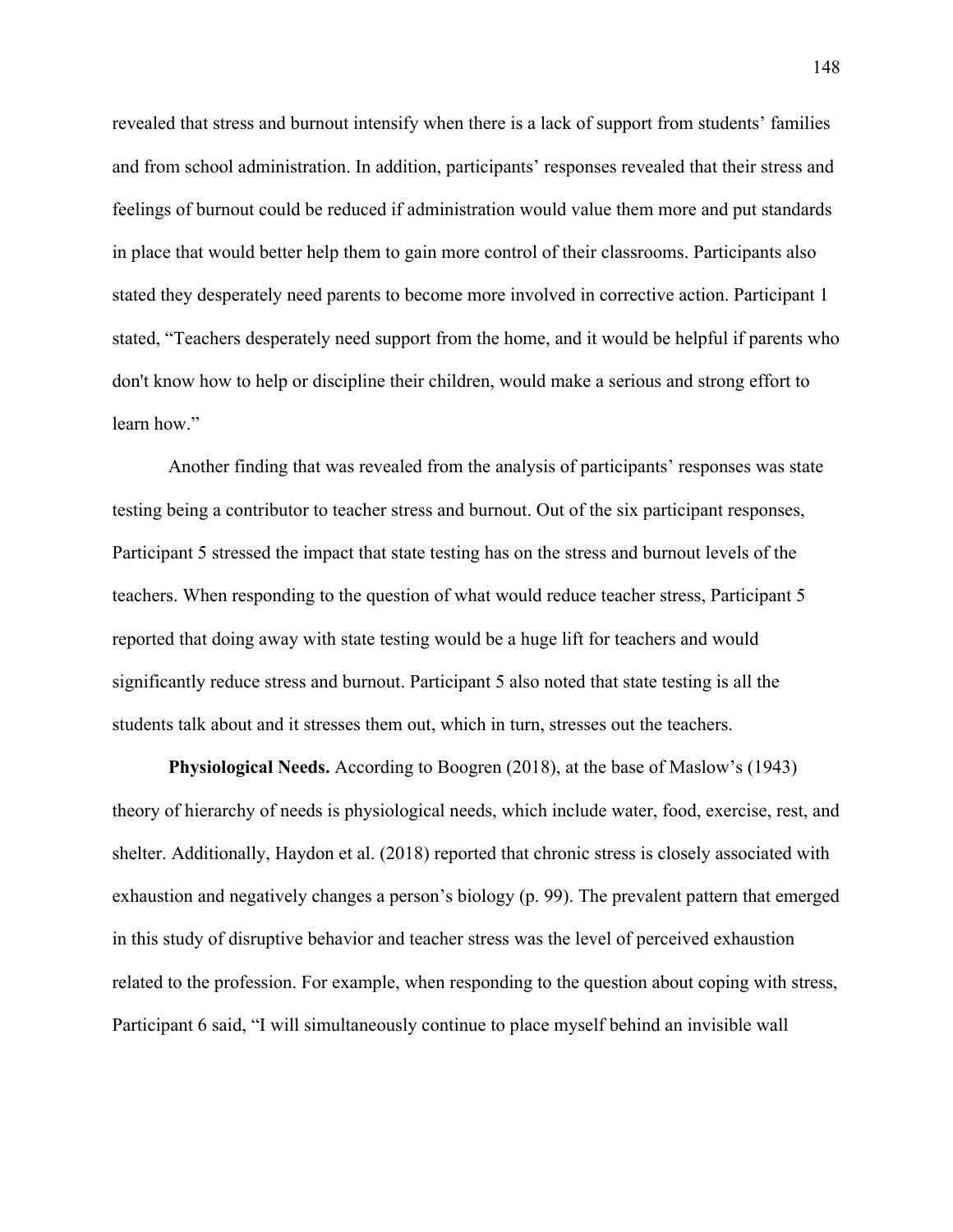because the stress and burnout is too exhausting." Each participant reported that dealing with disruptive behavior was tiring and stressful.

Research by Shernoff et al. (2011) showed that when stress manifests in teachers it has a significant impact on their health. According to Shernoff et al. (2011), a significant contributor that affects teachers' health is stress. Inner-city teachers are burdened physically and mentally with engaging high numbers of students who have complex learning and mental health needs and inner-city teachers have reported high rates of job dissatisfaction when compared to their suburban and rural counterparts (Shernoff et al., 2011, p. 59). Some inner-city schools lose up to 40% of new teachers within the first few years of teaching due to attrition or migration because of overwhelming physical stress, burnout, and dissatisfaction with the teaching profession (Shernoff et al., 2011). Besides that, Shernoff et al. (2011) also reported that although inner-city teachers are at risk of experiencing work-related stress, studies on urban teacher stress have been neglected in much of the research literature.

**Belongingness and Love Needs.** All six participants were asked if they felt a sense of belonging in their work environment. This interview question was aligned with Maslow's third tier on his five-tiered pyramid that includes the psychological needs of belongingness and love. Maslow's third tier corresponds to Tajfel and Turner's theory of social identity (1979). As previously indicated, the theory of social identity highlights the relationship between a particular social group and an individual with some value and significance in being a part of that group (Abrams & Hogg, 1990).

In the literature, Feille et al. (2018) defined *belonging* as having a valuable place within a community that involves a shared and satisfying emotional connection (p. 39). The results of this study showed a commonality and a contrast with the work of Feille et al. (2018). Four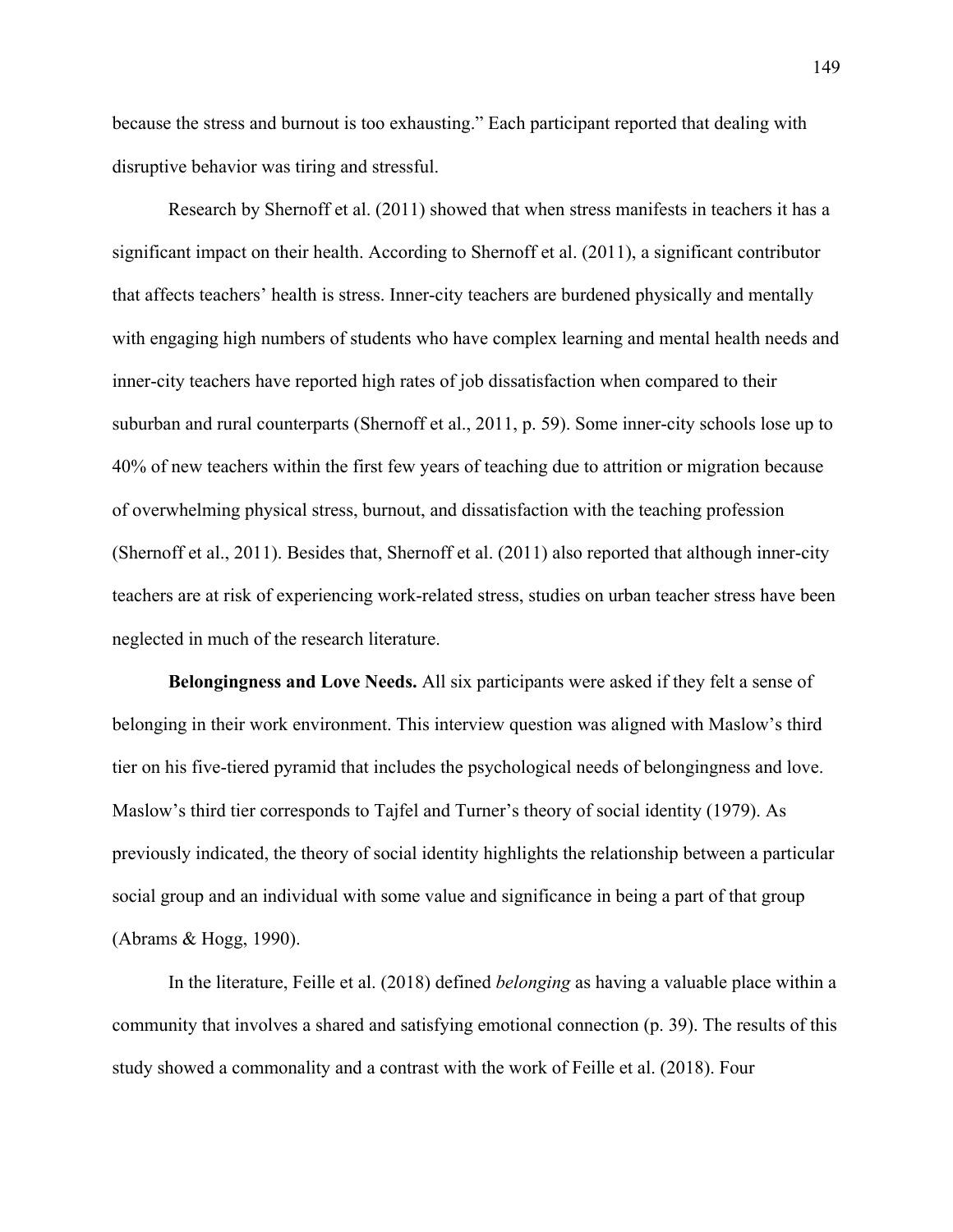participants (Participants 1, 2, 5, and 6) reported they felt a sense of belonging when their feelings were confirmed by their colleagues. In contrast, two participants (Participants 3 and 4) stated that they felt like they "belonged" in the school environment when they were influencing students' success. Participant 3 agreed that colleague support was needed, and he appreciated the relationship he shared with his colleagues, but he stated his sense of belonging is found in everything he is doing for the students.

In addition to the participants' responses about colleague support and student growth, all six participants stressed that administrative support was crucial to their sense of value and teacher efficacy. Participants' feedback on their need for administrative validation also connected to the literature, which the researcher reviewed. A study conducted by House (1981) stated that emotional support from administrators demonstrates to teachers that they are appreciated, respected, trusted professionals and worthy of concern (as cited in Cancio et al., 2013, p. 73). House (1981) noted that emotional support is demonstrated when administrators maintain open communications with their teachers, take interest in their teachers' work, and consider teachers' recommendations (as cited in Cancio et al., 2013). Moreover, according to Cancio et al. (2013), previous research has identified administrative support as a factor that has influenced teacher attrition and level of satisfaction (Albrecht, Johns, Mounsteven, & Olorunda, 2009; House, 1981).

**Esteem Needs.** The fourth tier of Maslow's theory includes the psychological need of esteem. According to Boogren (2018), Maslow explained that everyone has a need to maintain self-esteem and a need to gain the esteem of others. All six participants were asked how they would describe the importance of pride and self-esteem in their work as an elementary teacher. Each participant's response was a twofold answer, with one answer narrowed down to their own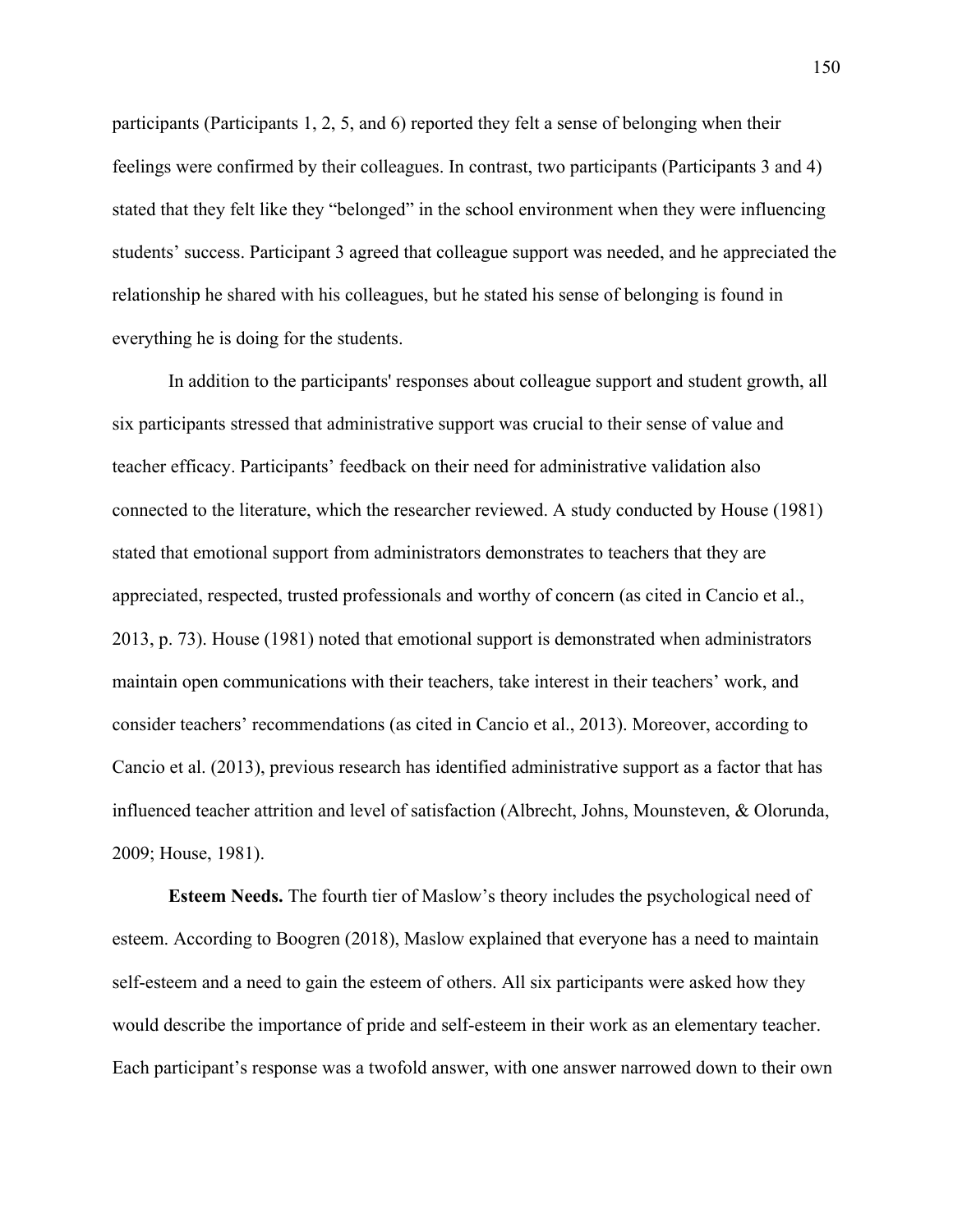self-esteem and teacher self-efficacy, and the other answer focused on gaining the esteem of others. All six participants found their own increased self-efficacy in the success and growth of their students. For example, Participant 2 said, "I think it's important to take pride in my work, regardless of the situation, and to know that as a teacher, I am helping shape the minds of these little kids." The responses of all six participants demonstrated that they perceived that they had great esteem in being a teacher.

Concerning the gaining of esteem from others, the researcher again referenced House (1981) when reviewing the corresponding literature. House (1981) stated that teachers feel appreciated and respected as trusted professionals when administrators give them the emotional support they need (as cited in Cancio et al., 2013). In that, five out of the six participants (Participants 1, 2, 3, 5, and 6) noted their stress levels would be reduced if they received more support and appreciation from administration. In contrast, Participant 4 stated that her value and esteem are increased when she can expose inner-city students to new opportunities they had never dreamed of, and also when she could influence 4-to-5 inner-city students to grow academically. When questioning the concern of administration, Participant 3 stated, "When one values something, one does his or her best to take care of it." As previously noted, Participant 6 stated that when she voices concerns about students and their disruptive behavior, based on her professional observations, she expects those in authority to listen to her and to make the necessary changes to her classroom. Participant 6 noted that when administration listens, her value is improved.

**Stress and Coping.** In reviewing the literature, the researcher connected Lazarus and Folkman's (1984) psychological theory on stress and coping to the participants' responses on the question about teacher stress and burnout being reduced. Lazarus and Folkman's (1984) theory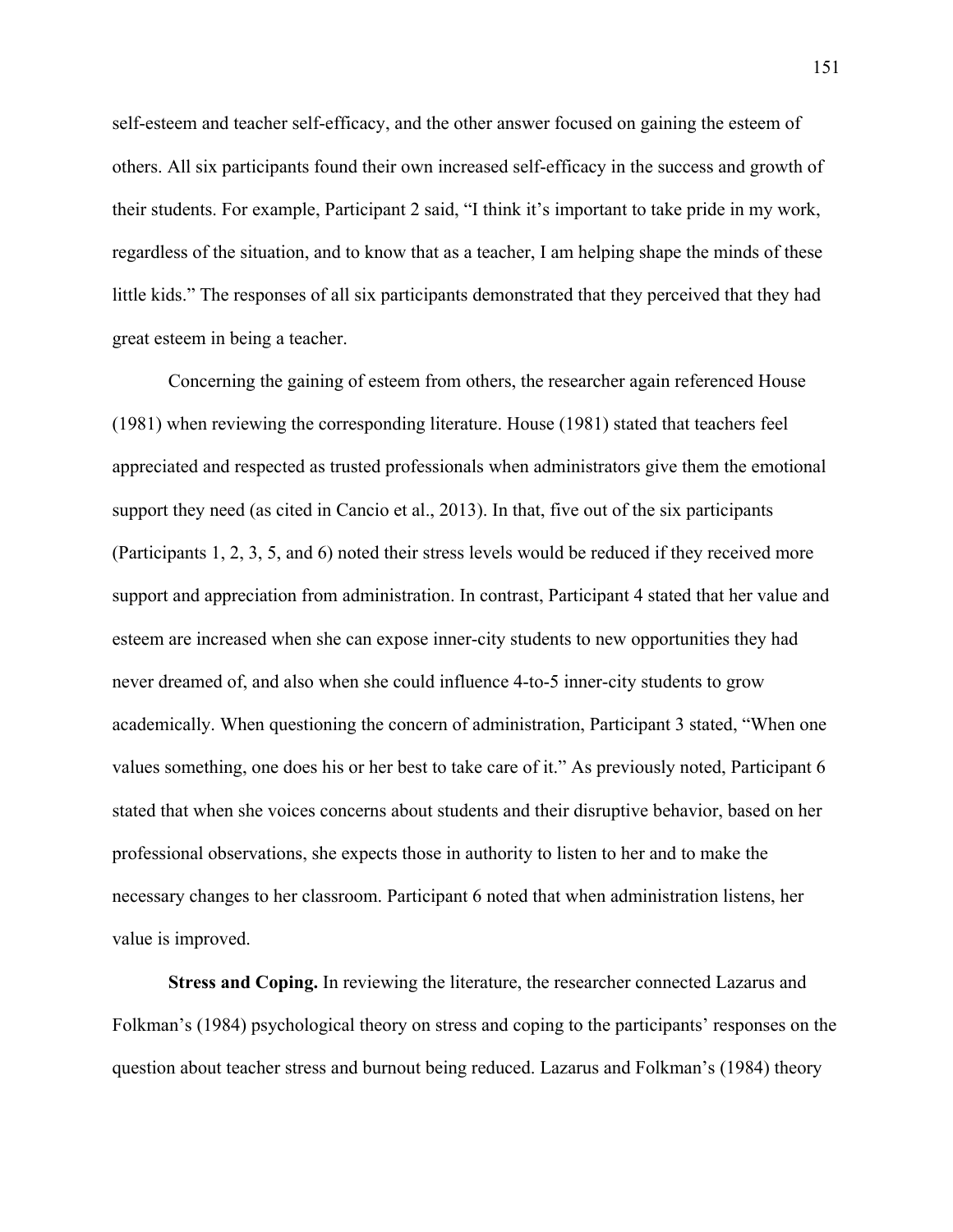focuses on external stressors and their potential effects on psychological well-being (Spilt et al., 2011). According to another study conducted by Biggs et al. (2017), the key concept of the transactional theory is the appraisal of stimuli, which generates emotions and results in potential stress.

During face-to-face interviews, all six participants understood and agreed with the nature of the study. All six participants appraised their own experiences and made it clear that the external stimuli that produced stress and decreased teacher efficacy was the disruptive student behavior in their classrooms. Jackson (2015) conducted a study that confirmed the participants' feelings. Jackson (2015) reported that disruptive student behavior in the elementary school classroom presents significant challenges to the basic needs and self-efficacy of teachers. Besides that, a study conducted by Skaalvik and Skaalvik (2007) revealed that lowering the level of burnout produces high levels of self-efficacy. In addition, a Klassen and Chiu (2010) study reported that eliminating teacher stress may lead to increased teacher self-efficacy.

When asked how teacher stress and burnout can be reduced, a common pattern emerged in the responses of four participants (Participants 1, 2, 3, and 6). These four participants reported that administrative support, such as valuing teachers and parental accountability would greatly reduce their stress and potential burnout. Moreover, Participant 4 stated that her stress level would be greatly reduced if administration would approve of a mental health day once per month. Furthermore, Participant 5 stated that her stress level would be greatly reduced when administration provides less testing and less oversight and demands more parental involvement. After reflecting more on the question, Participant 5 said, "Administration off our backs, and having less meetings." Although there were slight contrasts between the participants' responses,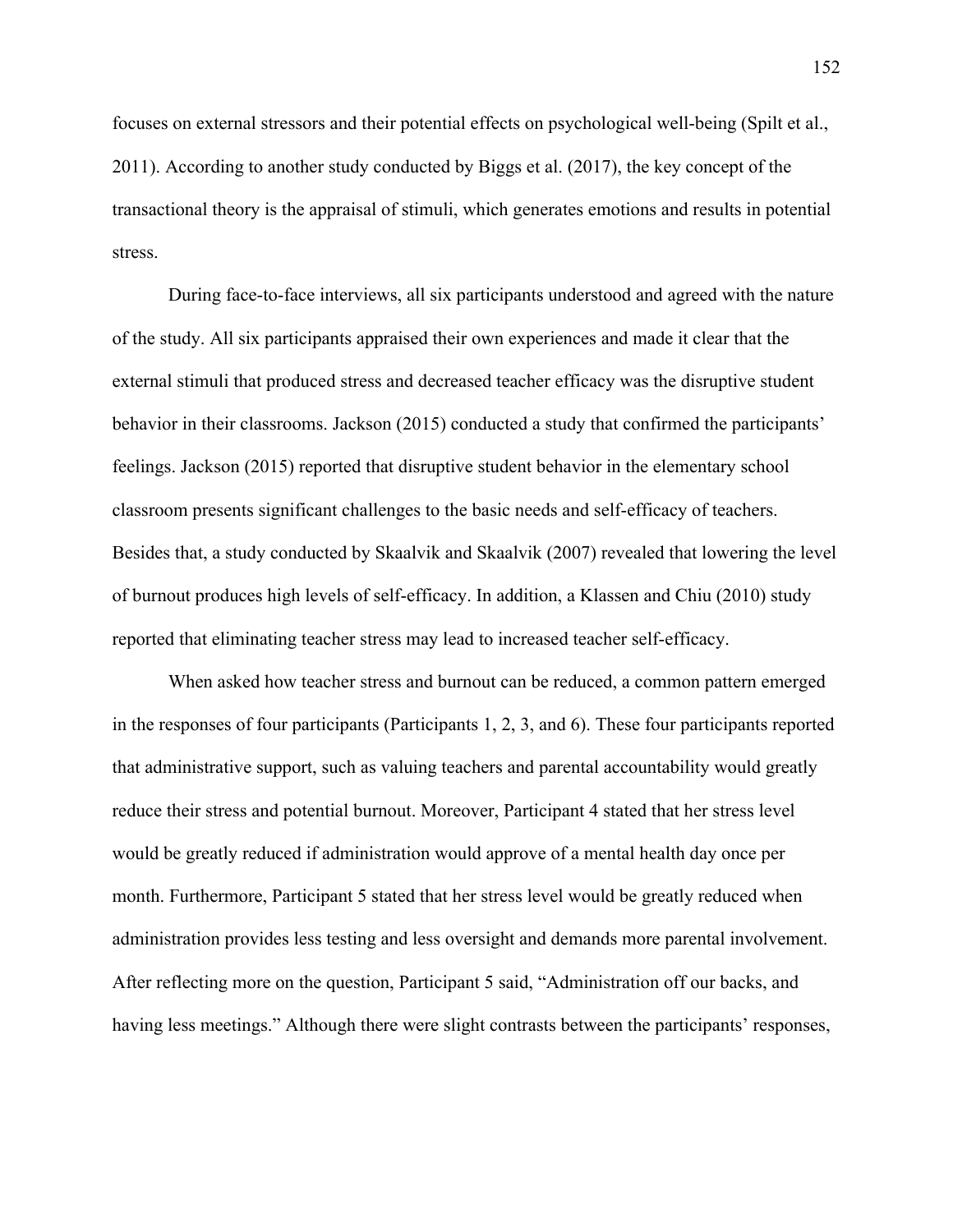the common theme was that administration needed to play a more vital role in reducing stress and increasing teacher self-efficacy.

### **Recommendations for Action**

The findings of this research study reveal that disruptive student behavior and a lack of administrative support have a detrimental impact on teachers' esteem and motivation. In addition, the findings determined that teacher stress and burnout significantly increase when teachers are not able to perform their jobs in the classroom because of administrative bureaucracy. The data from this study revealed that teachers feel overwhelmed because they have to wear "too many hats" and with limited support from administration.

One recommended action is that the administration, the district, and the state place less emphasis on state testing. Participant 5 reported that state testing "smothers" the teachers and the culture of the classroom because state test preparation does not allow teachers to actually teach. The standards for testing also require that certain lesson plans be completed by certain calendar dates. Participants voiced their concern that disruptive student behavior does not provide them the luxury of "staying on schedule" because the majority of their school day involves addressing behaviors. Eliminating the state standardized test may greatly improve the classroom culture and reduce teacher stress. A research study on standardized testing published by the National Council of Teachers of English revealed that a participant in the study was asked what the primary thing was that pushed her away from education, to which she answered, "Testing" (Laughter, 2016). The study revealed that every year teachers leave the profession because of the overwhelming force of standardized testing (Laughter, 2016, p. 273).

Another recommended action is the need for administration and teachers to develop strategies that could be used to promote and foster students' parents to become more involved in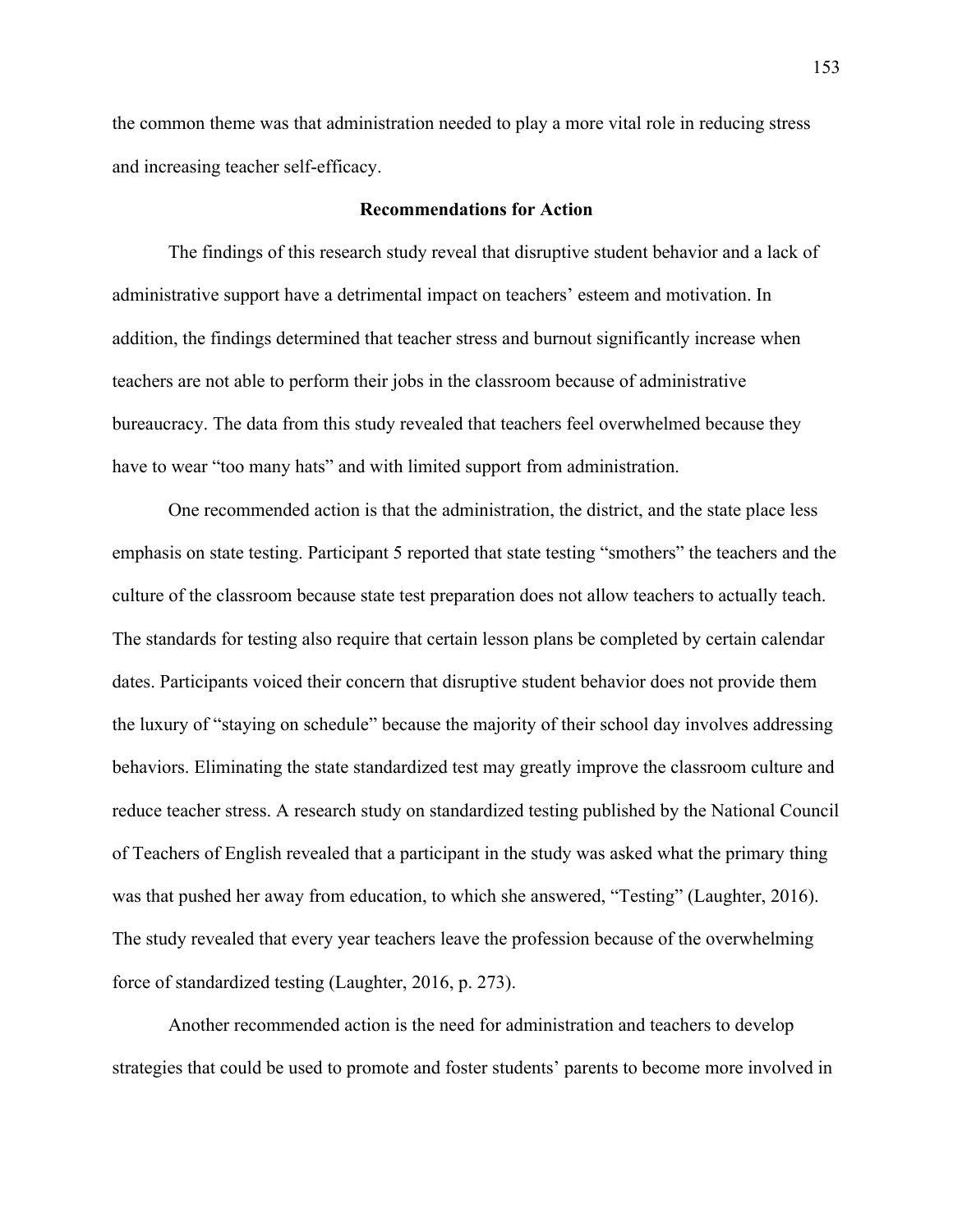their child's education. For example, administrators and teachers can have parents and students come together for workshops, family night, and off-site field trips. In addition, teachers and administrators could influence students to play a role in getting their parents excited about school happenings (LaRocque, Kleiman, & Darling, 2011). Participants in this study heavily stressed the need for administration to work on plans to have much more parental involvement across the organization. Participants argued that without having the support of parents in correcting disruptive behavior, the conduct issues in the classroom may not change. Participants noted that teacher stress and burnout will remain and even increase without administration and the students' parents being a part of the solution.

It is also recommended that administration communicate more with teachers and to place more value on them and on their job performance. In that, a recommended action that would place value on the teachers would be to incorporate a daily and weekly time in the schedule for teachers to decompress, and preferably a designated time slot that does not include their lunch period. Furthermore, it is recommended that teachers are given more training and professional development and resources in order to better address chronic disruptive behaviors, so that they can create a culture of learning in their classrooms. For example, teachers should be provided professional development in the area of producing effective behavioral management plans. In a review of the literature in chapter 2, a study conducted by Collier-Meek, Sanetti, and Boyle (2019) reported that many teachers labor to produce behavioral management plans that do not succeed. In contrast, while conducting this study, there were no participant references to evidence-based classroom management theories that they may have tried.

Participants 3, 4, and 6 indicated that much of the disruptive behavior they encounter stems from students crying out for help to deal with their internal pain. As a result, it is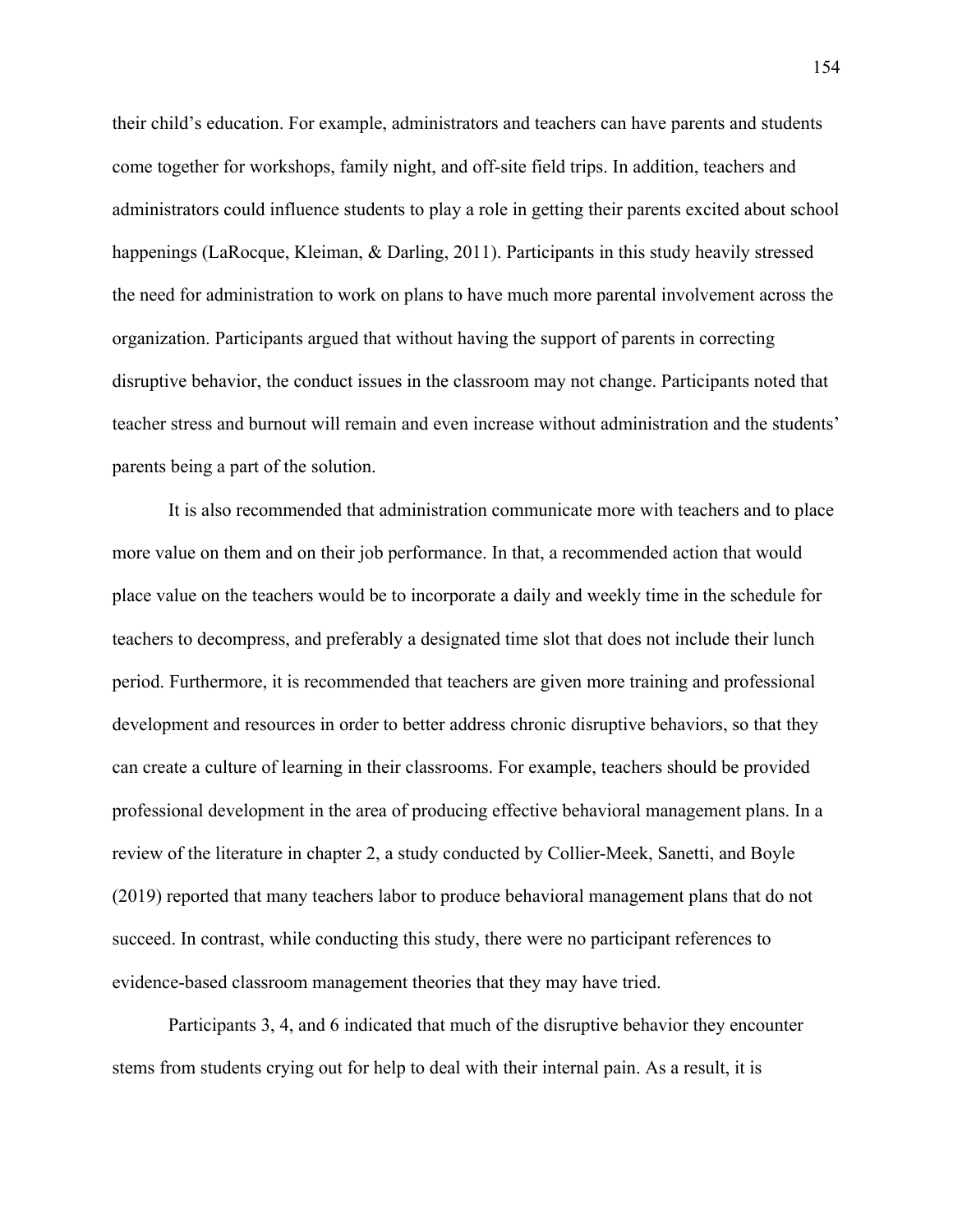recommended that the school district provide educator training and strategies for teachers in the area of trauma-informed pedagogy. Such training would strengthen teacher practices to support students who have severe traumatic backgrounds (Brunzell, Stokes, & Waters, 2019). Traumainformed pedagogy is the practice of developing curriculum and teaching strategies that build a positive classroom space in order to educate students who are vulnerable and who struggle in school due to their history of trauma (Brunzell et al., 2019). The National Child Traumatic Stress Network reported that nearly 40% of students have been exposed to detrimental childhood experiences that compromise healthy stress response (as cited in Brunzell et al., 2019). Traumainformed pedagogy bolsters teachers' capacity to support students who suffer from emotional stress (Brunzell et al., 2019).

In a review of the literature, the research of Hepburn and Beamish (2019) determined there is a lack of teacher implementation of evidence-based practices for classroom management. As previously indicated, the Hepburn and Beamish (2019) study found that "teachers underuse many evidence-based practices but may over-report frequency of use" (p. 82). Therefore, future and more widespread research into determining the impact of evidence-based practices may be needed. In addition, future research into investigating and developing better management strategies that are specifically designed for inner-city elementary schools could also be useful. These recommendations are in an effort to decrease the teacher attrition rate in public schools in the United States. These recommendations also are in an effort to reduce teacher stress and burnout, and to increase teacher efficacy.

#### **Recommendations for Further Study**

According to previous studies, the worldwide dilemma that public educators are finding difficult to govern is disruptive student behavior in the public school classroom. In conducting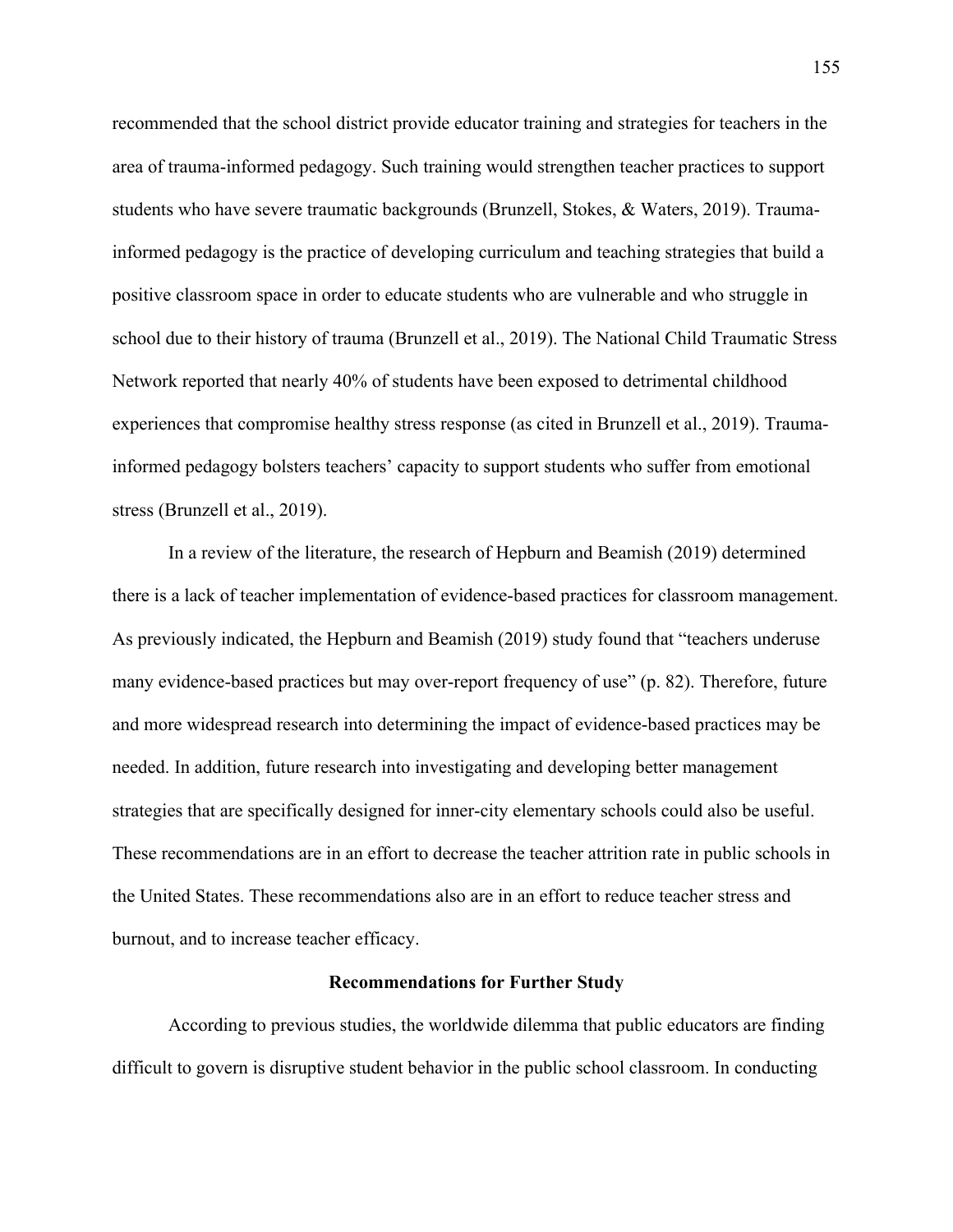this study, the researcher learned that in elementary education, teachers are spending more time managing disruptive behavior in the classroom than instructing students and producing academic growth. The results provided compelling insights into what inner-city elementary teachers felt about disruptive student behavior and how it affects their stress and professional esteem, as well as what they are feeling about administrations' response to teachers' lack of self-efficacy. Based on the research findings that emerged in this study, recommendations for further research have been made.

This research study has areas that necessitate further analysis. While conducting the study, the researcher did not anticipate a heavy emphasis placed on the aspect of teacher stress that involved perceptions associated with administrative oversight and indifference. As indicated in chapter 4, administrative support is vital to teachers being able to do their jobs efficiently. Participants voiced their concerns about administrative support in dealing with disruptive behavior; however, they did not provide a substantial and prolonged method of how administration could support them. Therefore, future research could be conducted to address standards and practices that administrations could develop to better support their teachers. For example, administrations could develop the practice of providing their teachers with a scheduled "stress free zone" block out of each day. As indicated, Participant 3 stated, "The district perhaps should initiate a 10 minute stress free zone block out of each day, just so that teachers can diffuse and have 10 minutes to themselves apart from mandatory meetings or their lunchtime." In addition, as indicated, Participant 4 stated that administrators could develop the practice of providing teachers with a mental health day once per month.

Second, the researcher anticipated that participants would point out classroom management strategies they may have used to better control disruptive behavior; however, the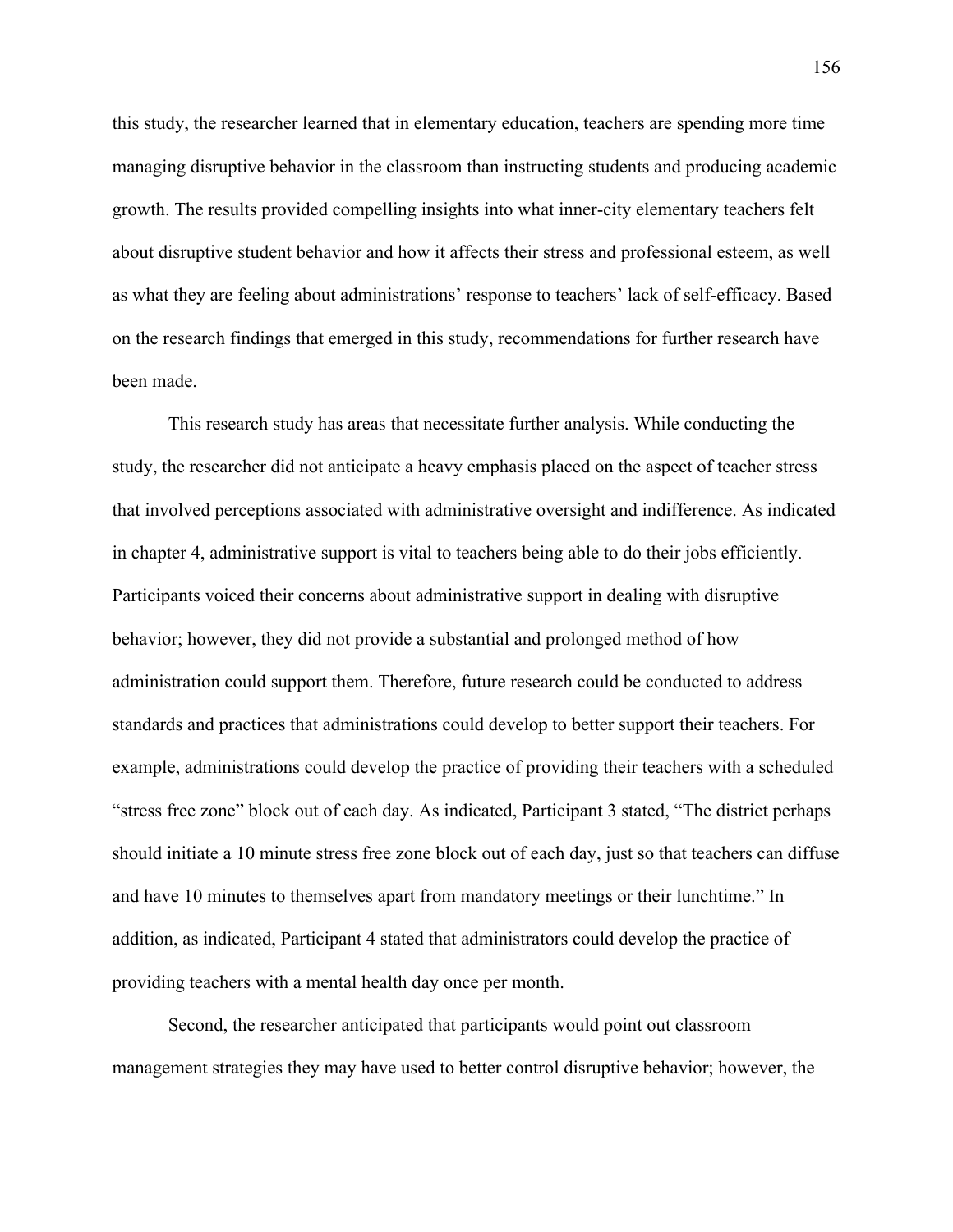participants hinted that *no* classroom management strategies were routinely effective. All participants reported that a good portion of their stress comes from *chronic* student disruptive behavior. As previously indicated, the teachers spend an exorbitant amount of time trying to manage the unruly behaviors of multiple students who act out simultaneously. All six participants noted that disruptive student behavior changes the dynamics of a classroom from a learning environment to an environment filled with chaos.

Third, the research study had a sample size of only six Black participants, and five of them were female. Although their lived experiences were rich and compelling, the researcher recommends future research be conducted with a larger participant base, with more male participants and more participants from other ethnic backgrounds. The larger and more diverse sample would provide a higher confidence level and would lead to more detailed results.

Fourth, the researcher conducted a qualitative study at one inner-city elementary school campus in the Central Florida area. As indicated, however, disruptive student behavior in the public school classroom is a worldwide dilemma. The researcher recommends widening the scope and conducting a quantitative study that focuses on multiple inner-city campuses. In addition, the researcher also recommends broadening the research to include participants who teach higher grade level students such as middle and high school teachers.

Fifth, the researcher did not anticipate a pattern that emerged concerning the perceived causes of disruptive student behavior. Participants reported the primary source of unruly student conduct is the lack of parental involvement in the lives of their children. To get a deeper understanding of the causes of disruptive behavior that could benefit in improving teacher efficacy, the researcher recommends future studies on inner-city communities, which would include parents, students, and other stakeholders (e.g., staff members, district leaders,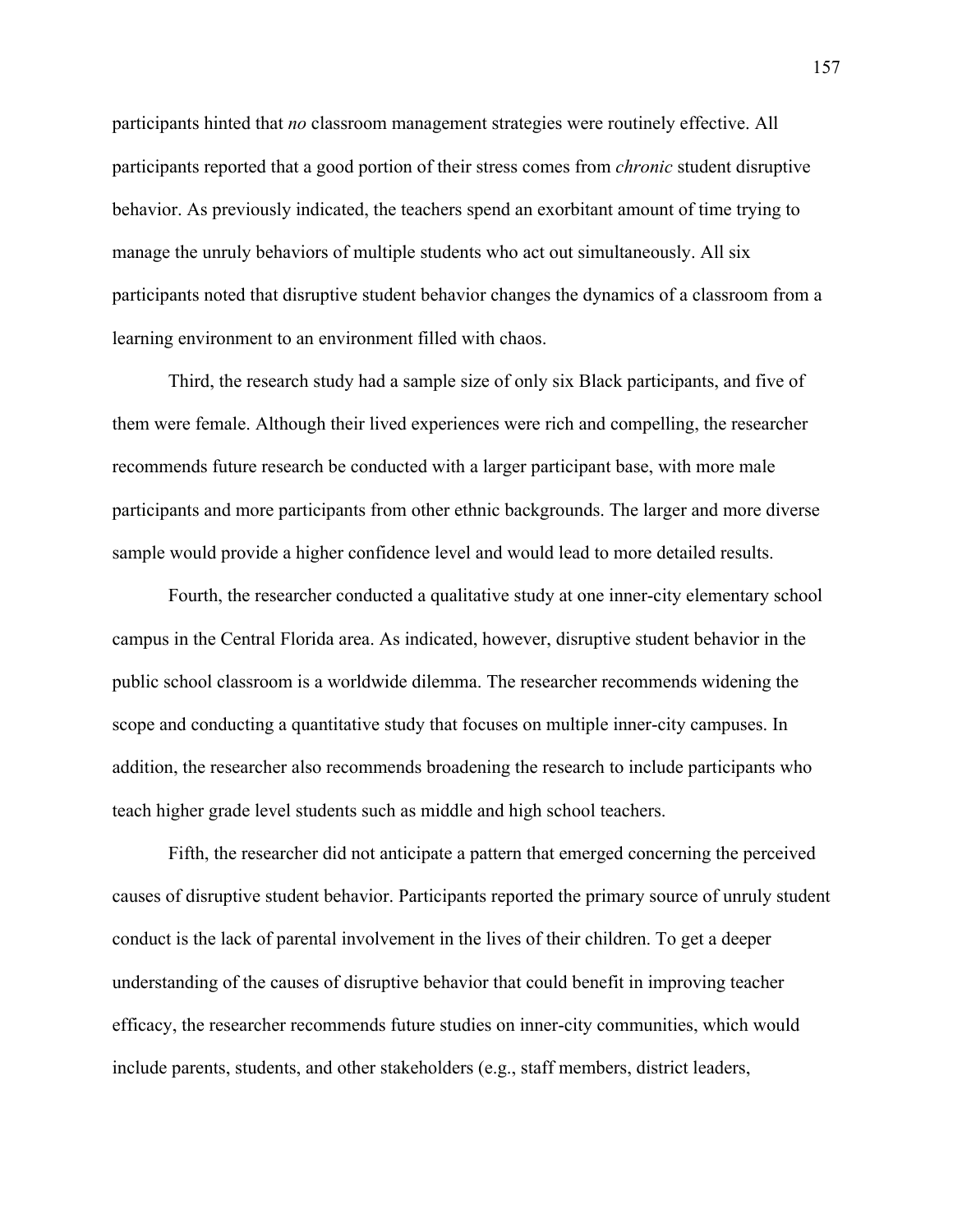administrators, social workers, community members, local business leaders, elected officials, law enforcement) to better understand prospective correlations and relationships.

In addition, the researcher recommends future studies on the phenomenon of social and emotional learning (SEL). Generally, students learn in collaboration with their teachers, in the company of their peers, and with the encouragement of their families (Durlak, Dymnicki, Taylor, Weissberg, & Schellinger, 2011). Student learning heavily involves relationships, which also involve a variety of emotions, and these sensibilities can either enhance or impede students' academic success. Elias et al. (1997) noted that because relationships and emotional processes strongly affect student learning, schools and families must address these aspects of the educational process. Durlak, Dymnicki, Taylor, Weissberg, and Schellinger (2011) found that SEL programs did yield significant positive effects on social-emotional competencies and attitudes about self, others and school (p. 417). Durlak et al. (2011) also stated SEL programs improved behavior and academic performance.

### **Limitations**

This section of the study restates the limitations and discusses the transferability of the study's findings to broader populations or other settings and conditions. The scope of the study included a small sample size of only six participants; therefore, the small sample size limited the results of the study. Another limitation related to this study was the restriction of the research site. The scope of the participants permitted to be interviewed had to be currently employed at the site location of the study based upon site approval restrictions. This restriction narrowed the prospective participant pool. In addition to the site restrictions, the study was also limited because it did not include other regions in the state other than the Central Florida area. Furthermore, the Central Florida region included only one major district, and did not include the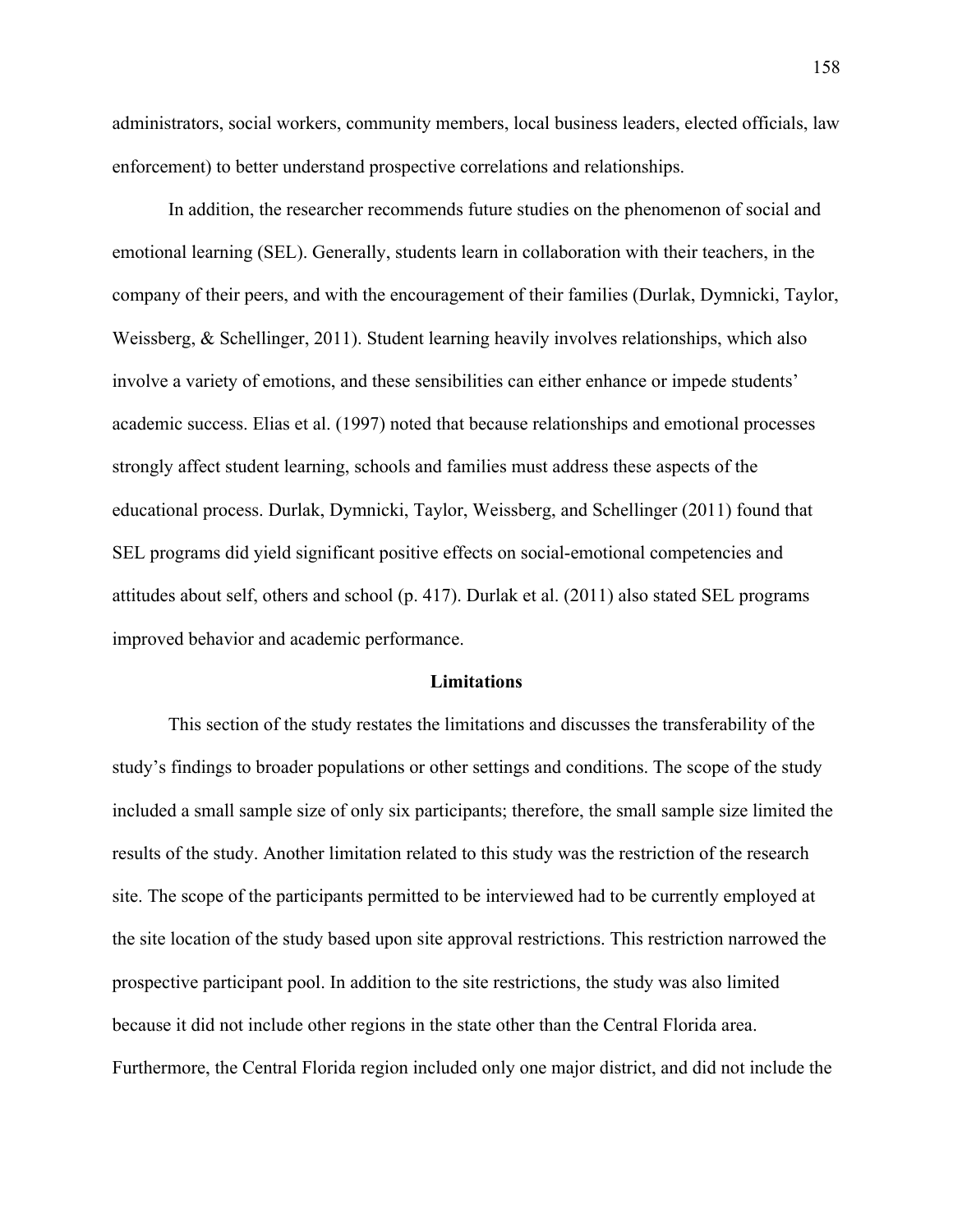other districts in the Central Florida region. Moreover, the study was limited because the research included only the perspectives of elementary-level teachers. With the inclusion of only one elementary school for research, other schools at grade levels 6–12 were not a part of the research study. Finally, the study was also limited because the participant pool consisted of all African Americans, and only one of the participants was male.

### **Conclusions**

Disruptive student behavior in inner-city elementary schools is a phenomenon that has an overwhelming impact on teacher stress, burnout, and attrition. Because disruptive student behavior in the classroom produces high levels of stress and diminishes teacher self-efficacy, the potential threat of teachers leaving the profession continues to grow. Nevertheless, despite the high national attrition rate in public schools in the United States, results from this Central Florida inner-city research study showed a compelling contrast. Although the participants from this study reported their experiences of stress and burnout and have contemplated leaving the profession after every year of teaching, they felt a strong need to return to teaching and to continue to try to make a difference in the lives of students who exhibited challenging behaviors in their classroom. Based on the participants' responses, administrators in the public school system must provide teachers more access to professional development and training related to the use of evidence-based practices to reduce disruptive student behavior and increase the value of their teachers in order to reduce their stress and to increase the rate of retention.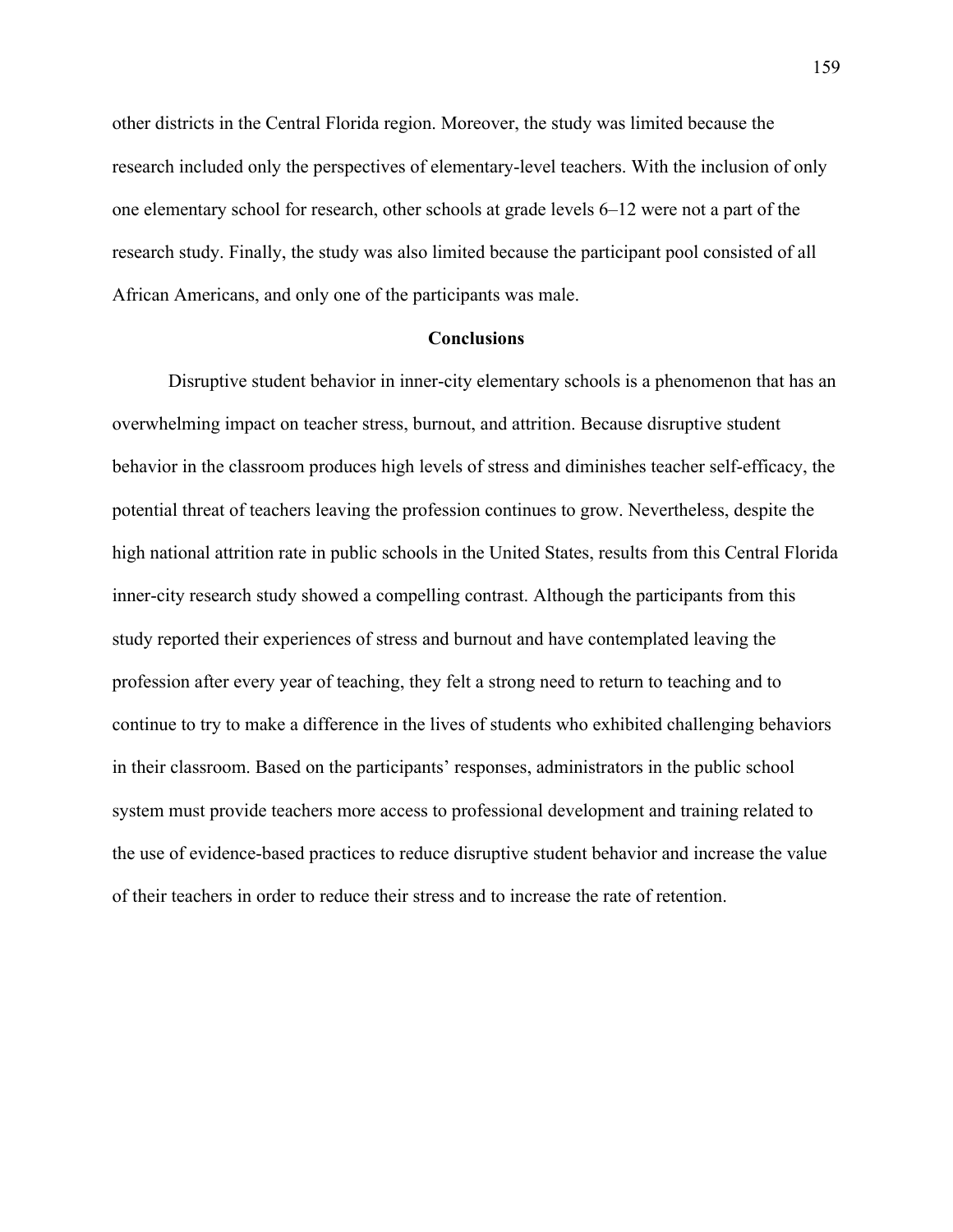### REFERENCES

- Abdalla, M. M., Oliveira, L. G. L., Azevedo, C. E. F., & Gonzalez, R. K. (2018). Quality in qualitative organizational research: Types of triangulation as a methodological alternative. *Administração: Ensino e Pesquisa, 19*(1), 66–98. doi:10.13058/raep.2018.v19n1.578
- Abrams, D., & Hogg, M. A. (1990). An introduction to the social identity approach. Social identity theory: *Constructive and critical advances*, 1–9. Retrieved from https://www.researchgate.net/profile/Dominic\_Abrams/publication/226768706\_An\_Intro duction to the Social Identity Approach/links/56b4910108ae22962fe5fca9/An-Introduction-to-the-Social-Identity-Approach.pdf
- Adnot, M., Dee, T., Katz, V., & Wyckoff, J. (2017). Teacher turnover, teacher quality, and student achievement in DCPS. *Educational Evaluation and Policy Analysis, 39*(1), 54–76. doi:10.3102/0162373716663646
- Aelterman, N., Vansteenkiste, M., & Haerens, L. (2019). Correlates of students' internalization and defiance of classroom rules: A self‐determination theory perspective. *British Journal of Educational Psychology, 89*(1), 22–40. doi:10.1111/bjep.12213
- Akdağ, Z., & Haser, Ç. (2016). Beginning early childhood education teachers' classroom management concerns. *Teachers and Teaching, 22*(6), 700–715. doi:10.1080/13540602.2016.1158959
- Albrecht, S. F., Johns, B. H., Mounsteven, J., & Olorunda, O. (2009). Working conditions as risk or resiliency factors for teachers of students with emotional and behavioral disabilities. *Psychology in the Schools, 46*(10), 1006–1022. doi:10.1002/pits.20440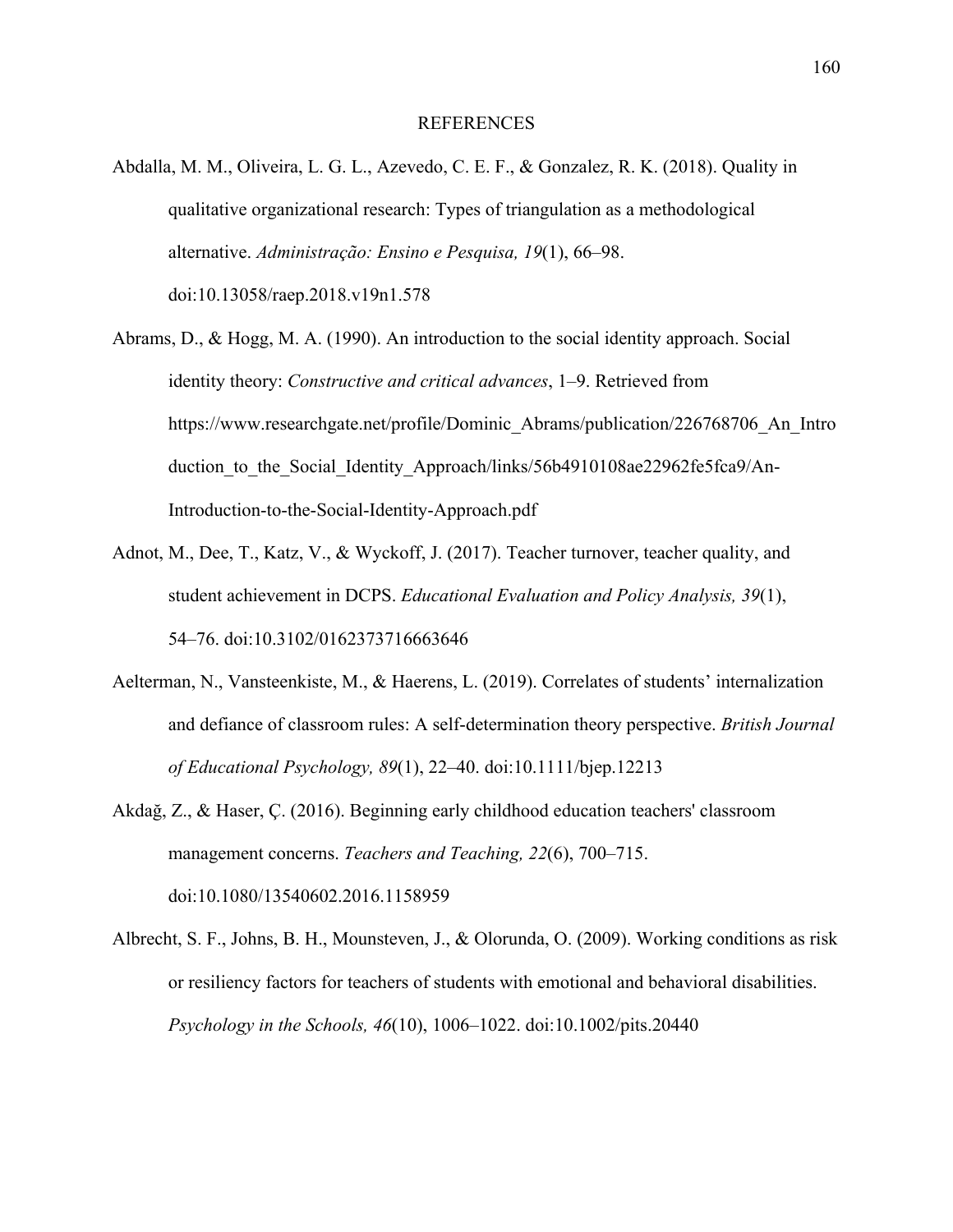- Aldrup, K., Klusmann, U., Lüdtke, O., Göllner, R., & Trautwein, U. (2018). Student misbehavior and teacher well-being: Testing the mediating role of the teacher-student relationship. *Learning and Instruction, 58,* 126–136. doi:10.1016/j.learninstruc.2018.05.006
- Alhurani, A. S., Dekker, R., Ahmad, M., Miller, J., Yousef, K. M., Abdulqader, B., & Moser, D. K. (2018). Stress, cognitive appraisal, coping, and event free survival in patients with heart failure. *Heart & Lung, 47*(3), 205–210. doi:10.1016/j.hrtlng.2018.03.008
- Aloe, A. M., Amo, L. C., & Shanahan, M. E. (2014). Classroom management self-efficacy and burnout: A multivariate meta-analysis. *Educational Psychology Review, 26*(1), 101–126. doi:10.1007/s10648-013-9244-0
- Amrein-Beardsley, A., & Holloway, J. (2019). Value-added models for teacher evaluation and accountability: Commonsense assumptions. *Educational Policy, 33*(3), 516–542. doi:10.1177/0895904817719519
- Arslan, A. (2017). Basic needs as a predictors of prospective teachers' self-actualization. *Universal Journal of Educational Research, 5*(6), 1045–1050. doi:10.13189/ujer.2017.050618
- Atkins, W. A., & Harmon, A. (2016). Maslow's Hierarchy of Needs. In D. S. Blanchfield (Ed.), *The Gale encyclopedia of children's health: Infancy through adolescence* (3rd ed., Vol. 3, pp. 1680–1683). Farmington Hills, MI: Gale. Retrieved from http://link.galegroup.com.une.idm.oclc.org/apps/doc/CX3630900497/GVRL?u=bidd9756 4&sid=GVRL&xid=4bc37f95
- Basileo, L. D., & Toth, M. (2019). A state level analysis of the Marzano Teacher Evaluation Model: Predicting teacher value-added measures with observation scores. *Practical*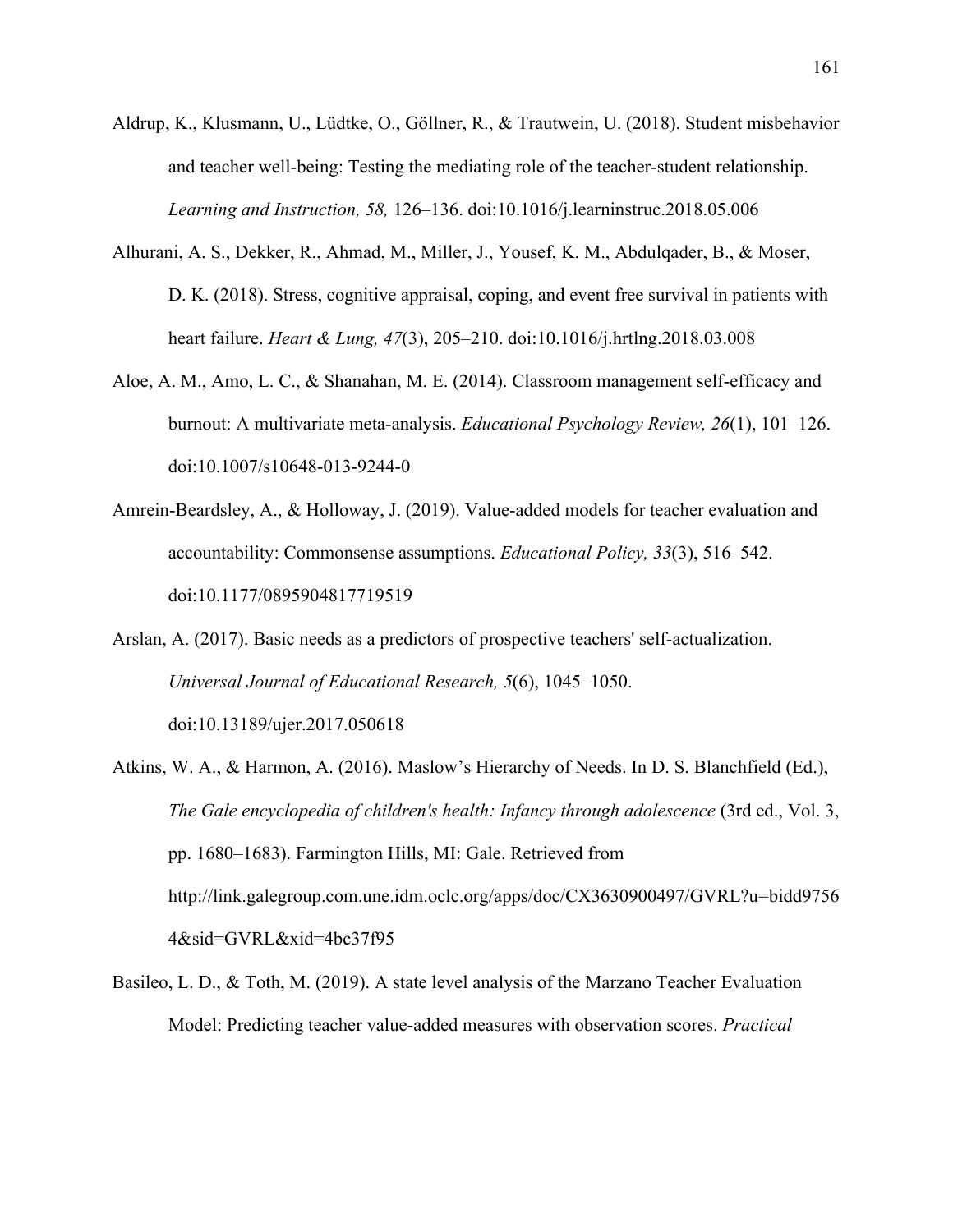*Assessment, Research, and Evaluation, 24*(1), 6. Retrieved from https://scholarworks.umass.edu/cgi/viewcontent.cgi?article=1339&context=pare

- Biggs, A., Brough, P., & Drummond, S. (2017). Lazarus and Folkman's psychological stress and coping theory (pp. 349–364). Chichester, UK: John Wiley & Sons, Ltd. doi:10.1002/9781118993811.ch21
- Birt, L., Scott, S., Cavers, D., Campbell, C., & Walter, F. (2016). Member checking: A tool to enhance trustworthiness or merely a nod to validation? *Qualitative Health Research, 26*(13), 1802–1811. https://doi.org/10.1177/1049732316654870
- Boogren, T.H. (2018). *Take time for you: Self-care action plans for educators (using Maslow's hierarchy of needs and positive psychology)*. Bloomington, IN: Solution Tree. Retrieved from https://ebookcentral.proquest.com/lib/uneedu/detail.action?docID=5377979
- Bressman, S., Winter, J. S., & Efron, S. E. (2018). Next generation mentoring: Supporting teachers beyond induction. *Teaching and Teacher Education, 73*, 162-170. doi:10.1016/j.tate.2018.04.003
- Brunzell, T., Stokes, H., & Waters, L. (2019). Shifting teacher practice in trauma-affected classrooms: Practice pedagogy strategies within a trauma-informed positive education model. *School Mental Health, 11*(3), 600–614. doi:10.1007/s12310-018-09308-8
- Burger, W.R. (2011). *Human services in contemporary America* (8th ed.). Belmont, CA: Brooks/Cole.
- Campuslabs, (n.d.). Avoiding bias in qualitative data analysis. Retrieved from https://baselinesupport.campuslabs.com/hc/en-us/articles/204305695-Avoiding-bias-inqualitative-data-analysis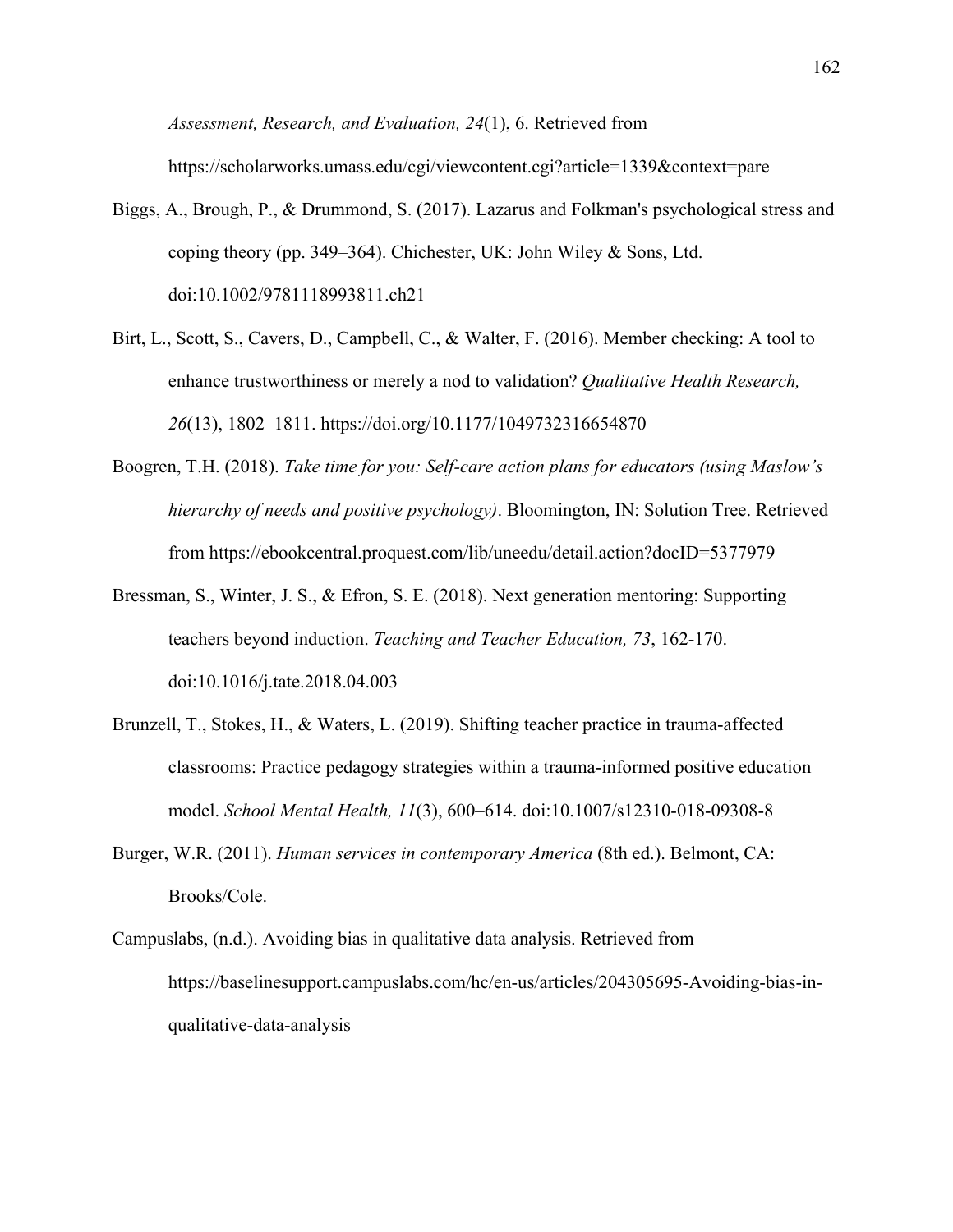- Cancio, E. J., Albrecht, S. F., & Johns, B. H. (2013). Defining administrative support and its relationship to the attrition of teachers of students with emotional and behavioral disorders. *Education and Treatment of Children, 36*(4), 71–94. doi:10.1353/etc.2013.0035
- Carver-Thomas, D., & Darling-Hammond, L. (2019). The trouble with teacher turnover: How teacher attrition affects students and schools. *Education Policy Analysis Archives, 27*, 36. doi:10.14507/epaa.27.3699
- Center for Criminology and Public Policy Research (n.d.). Sample training presentation. Retrieved from http://criminology.fsu.edu/wp-content/uploads/Sample-Training-Presentation.pdf
- Center for Criminology and Public Policy Research (n.d.). Training and technical assistance. Retrieved from http://criminology.fsu.edu/center-for-criminology-public-policyresearch/institutes/juvenile-justice-research-and-policy-institute/florida-safe-and-drugfree-schools-quality-data-management-project/training-and-technical-assistance
- Chadwick, B., Gill, P., Stewart, K., & Treasure, E. (2008). Methods of data collection in qualitative research: Interviews and focus groups. *Bdj, 204*(6), 291-295. doi:10.1038/bdj.2008.192
- Cihak, D. F., Kirk, E. R., & Boon, R. T. (2009). Effects of classwide positive peer "tootling" to reduce the disruptive classroom behaviors of elementary students with and without disabilities. *Journal of Behavioral Education, 18*(4), 267-278. doi:10.1007/s10864-009- 9091-8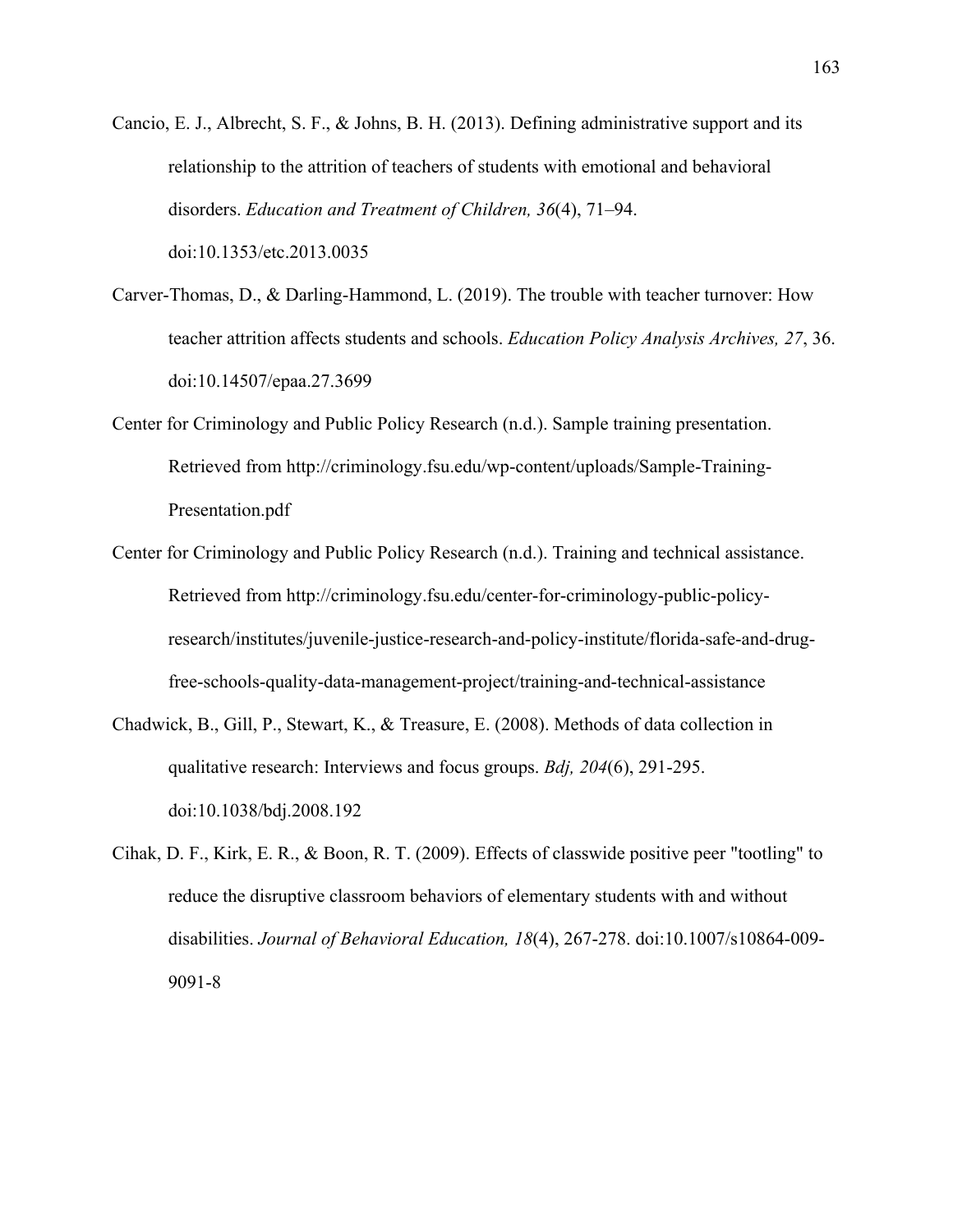- Cleary, M., Horsfall, J., & Hayter, M. (2014). Data collection and sampling in qualitative research: Does size matter? *Journal of Advanced Nursing, 70*(3), 473–475. doi:10.1111/jan.12163
- Clunies-Ross, P., Little, E., & Kienhuis, M. (2008). Self-reported and actual use of proactive and reactive classroom management strategies and their relationship with teacher stress and student behaviour. *Educational Psychology, 28*(6), 693–710. doi:10.1080/01443410802206700
- Collier‐Meek, M. A., Sanetti, L. M. H., & Boyle, A. M. (2019). Barriers to implementing classroom management and behavior support plans: An exploratory investigation. *Psychology in the Schools, 56*(1), 5–17. doi:10.1002/pits.22127
- Conner, N. K. (2015). *Classroom management strategies as a cornerstone of elementary teachers' self-efficacy* (Doctoral dissertation). Retrieved from https://scholarworks.waldenu.edu/dissertations/1337/
- Creswell, J. W., & Miller, D. L. (2000). Determining validity in qualitative inquiry. *Theory into Practice, 39*(3), 124–130. doi:10.1207/s15430421tip3903\_2
- Creswell, J. W., & Poth, C.N. (2018). *Qualitative inquiry and research design: Choosing among five approaches* (4th ed.). Thousand Oaks, CA: SAGE.
- Crump, J. (2019). *Teacher perceptions of the Marzano Teacher Evaluation Model for effective instruction* (Doctoral dissertation, Northcentral University). Retrieved from https://search-proquest-com.une.idm.oclc.org/docview/2208328118?pq-origsite=summon
- Danielson, C. (2013). *The framework for teaching evaluation instrument*. Princeton, NJ: The Danielson Group.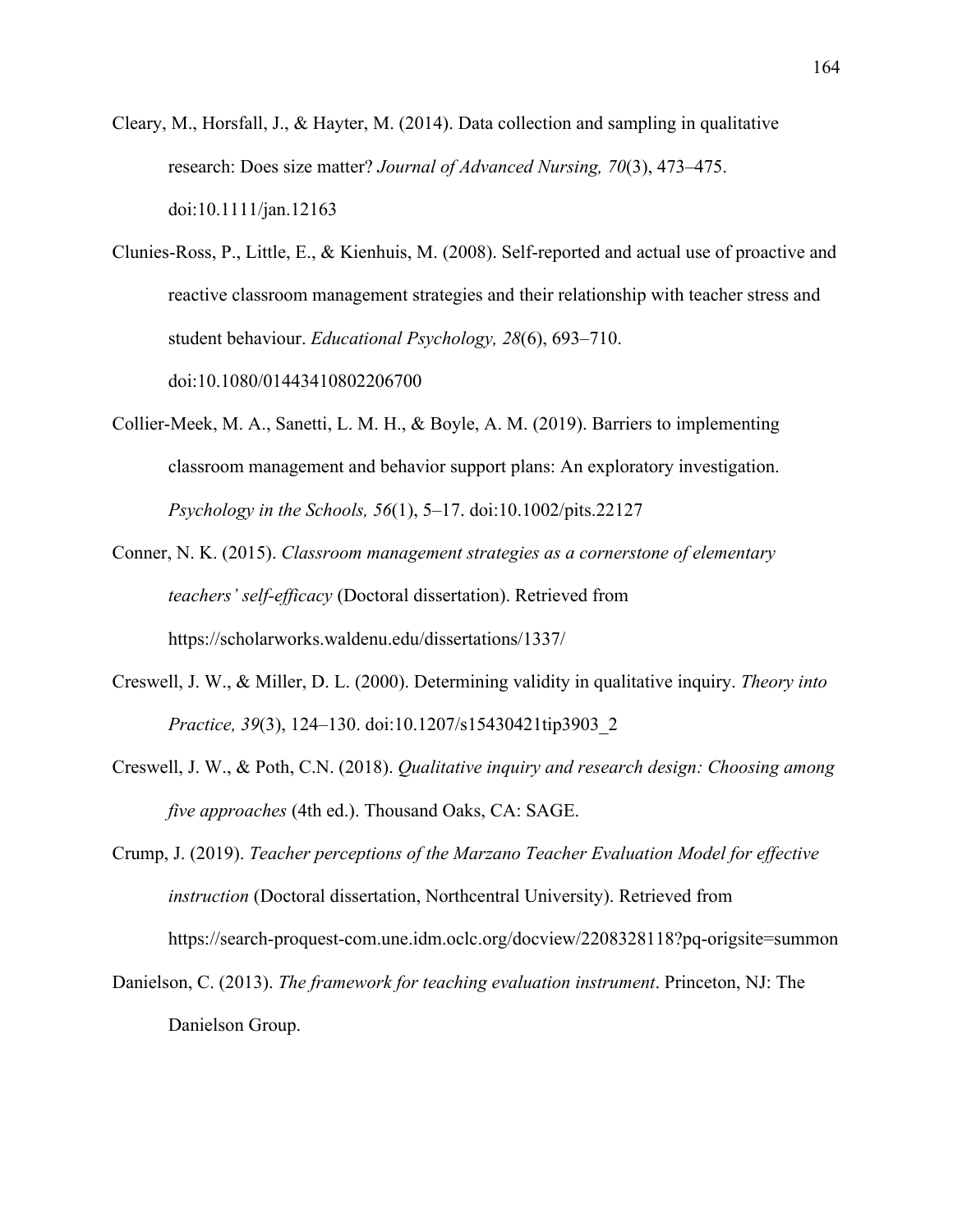- Dewe, P., and Cooper, C. L. (2007). Coping research and measurement in the context of workrelated stress. In G. P. Hodgkinson and J. K. Ford (Eds.), *International Review of Industrial and Organizational Psychology*, vol. 22 (pp. 141–191). Chichester, UK: John Wiley & Sons.
- Dicke, T., Parker, P. D., Marsh, H. W., Kunter, M., Leutner, D., & Schmeck, A. (2014). Selfefficacy in classroom management, classroom disturbances, and emotional exhaustion: A moderated mediation analysis of teacher candidates. *The Journal of Educational Psychology, 106*(2), 583, 569–583. doi:10.1037/a0035504
- Downer, J. T., Rimm-Kaufman, S. E., & Pianta, R. C. (2007). How do classroom conditions and children's risk for school problems contribute to children's behavioral engagement in learning? *School Psychology Review, 36*, 413–432.
- Durlak, J. A., Dymnicki, A. B., Taylor, R. D., Weissberg, R. P., & Schellinger, K. B. (2011). The impact of enhancing students' social and emotional learning: A meta-analysis of school-based universal interventions. *Child Development, 82*(1), 405–432. doi:10.1111/j.1467-8624.2010.01564.x
- Elias, M. J., Zins, J. E., Weissberg, R. P., Frey, K. S., Greenberg, M. T., Haynes, N. M., et al. (1997). *Promoting social and emotional learning: Guidelines for educators*. Alexandria, VA: Association for Supervision and Curriculum Development. Retrieved from https://ebookcentral.proquest.com/lib/uneedu/detail.action?docID=280390
- Evers, W. J. G., Tomic, W., & Brouwers, A. (2004). Burnout among teachers: Students' and teachers' perceptions compared. *School Psychology International, 25*(2), 131–148. doi:10.1177/0143034304043670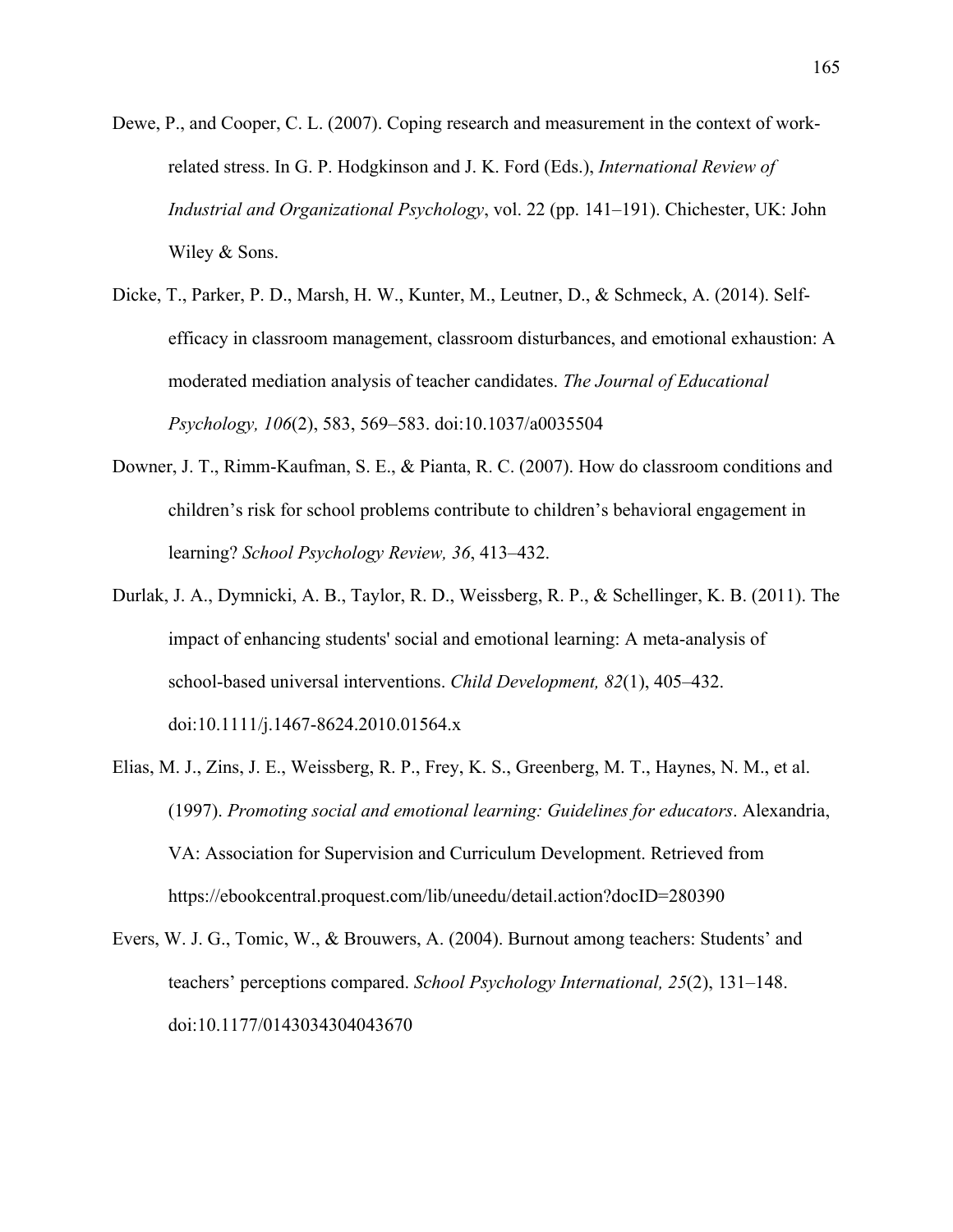Fantilli, R. D., & McDougall, D. E. (2009). A study of novice teachers: Challenges and supports in the first years. *Teaching and Teacher Education, 25*(6), 814–825. doi:10.1016/j.tate.2009.02.021

- Feille, K. K., Nettles, J. R., & Weinburgh, M. H. (2018). Silhouettes of development: A tool for understanding the needs and growth of science teachers. *Journal of Science Teacher Education, 29*(1), 30–45. doi:10.1080/1046560X.2017.1422644
- Ficarra, L., & Quinn, K. (2014). Teachers' facility with evidence-based classroom management practices: An investigation of teachers' preparation programmes and in-service conditions. *Journal of Teacher Education for Sustainability, 16*(2), 71–87. doi:10.2478/jtes-2014-0012
- Figlio, D. N. (2007). Boys named Sue: Disruptive children and their peers. *Education Finance and Policy, 2*(4), 376–394.
- Fisher, M. H., & Royster, D. (2016). Mathematics teachers' support and retention: Using Maslow's hierarchy to understand teachers' needs. *International Journal of Mathematical Education in Science and Technology, 47*(7), 993–1008.

doi:10.1080/0020739X.2016.1162333

- Flipp, C. [ChrisFlipp]. (2014, February 26). *Bracketing* [Video file]. Retrieved from https://www.youtube.com/watch?v=4D8RSnX90yU
- Florida Department of Education (n.d.). Archive: Data publications and reports. Retrieved from http://www.fldoe.org/accountability/data-sys/edu-info-accountability-services/pk-12 -public-school-data-pubs-reports/archive.stml
- Florida Department of Education (n.d.). Assessments. Retrieved from http://fldoe.org/accountability/assessments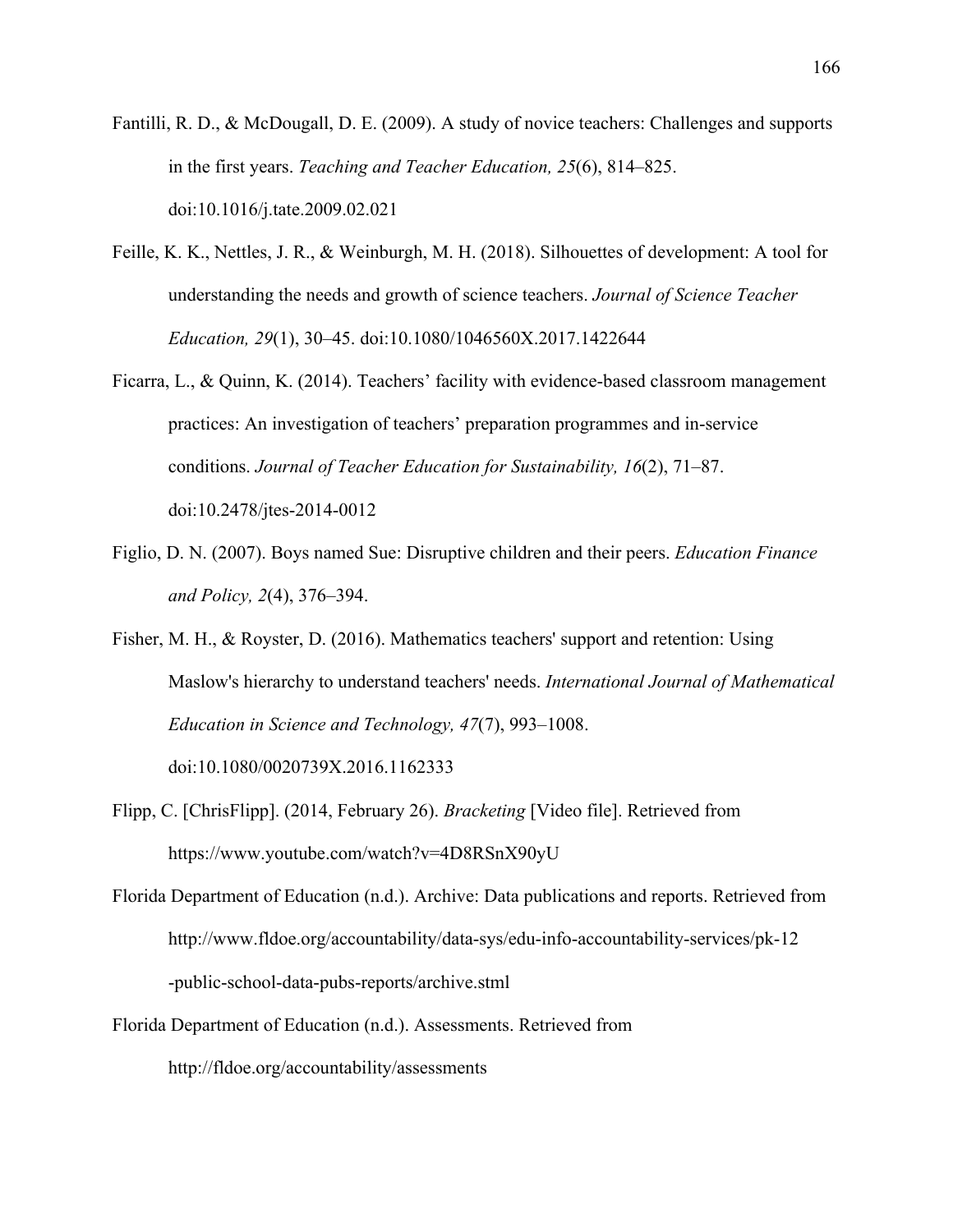Florida Department of Education (n.d.) Discipline data. Retrieved from http://www.fldoe.org/safe-schools/discipline-data.stml

- Florida Department of Education (2019). Florida 4th in the nation for K–12 student achievement. Retrieved from http://www.fldoe.org/newsroom/latest-news/florida-4th-in-the-nation-for -k-12-student-achievement.stml
- Florida Department of Education (n.d.). Florida school accountability reports. Retrieved from http://www.fldoe.org/accountability/accountability-reporting/school-grades/index .stml/xls/1617/Low300\_2016-17.xls
- Florida Department of Education (n.d.). Florida statutes/rules for student discipline. Retrieved from http://www.fdle.state.fl.us/MSDHS/Meetings/June-Meeting-Documents /Presentations/June-7-1045AM-DOE-Olivia-School-Discipline.aspx
- Florida Department of Education (n.d.). SESIR codes and definitions. Retrieved from http://www.fldoe.org/safe-schools/sesir-discipline-data
- FloridaInsider.com (2019). School safety review finds one-third of incidents at Florida schools reported to law enforcement. Retrieved from https://floridainsider.com/education/school -safety-review-finds-one-third-of-incidents-at-florida-schools-reported-to-lawenforcement/
- Flynn, S. V., & Korcuska, J. S. (2018). Credible phenomenological research: A Mixed‐Methods study. *Counselor Education and Supervision, 57*(1), 34-50. doi:10.1002/ceas.12092

Folkman, S., Lazarus, R. S., Dunkel-Schetter, C., DeLongis, A., & Gruen, R. J. (1986). Dynamics of a stressful encounter: Cognitive appraisal, coping, and encounter outcomes. *Journal of Personality and Social Psychology, 50*(5), 992–1003. doi:10.1037 /0022-3514.50.5.992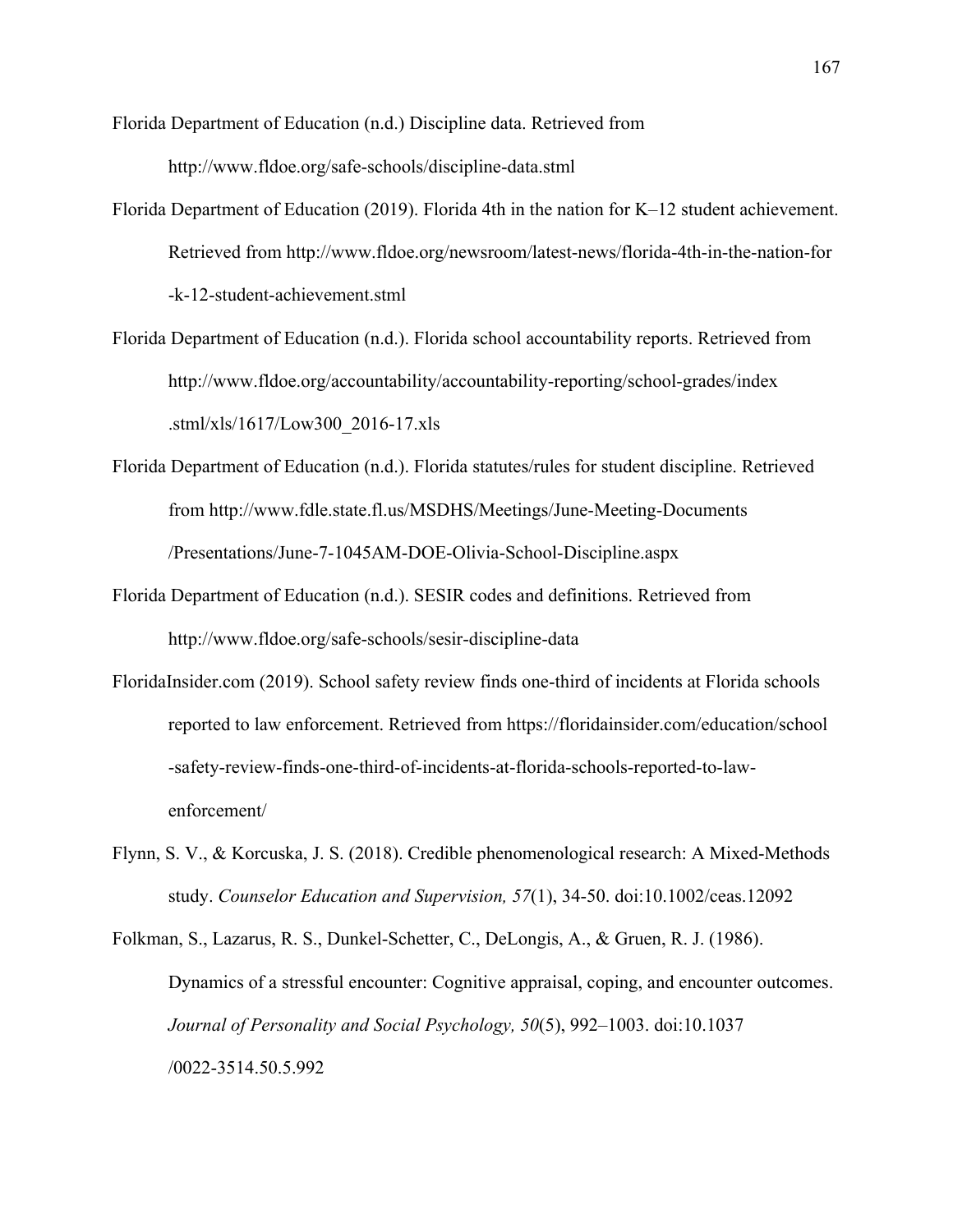- Gage, N. A., Scott, T., Hirn, R., & MacSuga-Gage, A. S. (2018). The relationship between teachers' implementation of classroom management practices and student behavior in elementary school. *Behavioral Disorders, 43*(2), 302–315. doi:10.1177/0198742917714809
- Gaias, L. M., Lindstrom Johnson, S., Bottiani, J. H., Debnam, K. J., & Bradshaw, C. P. (2019). Examining teachers' classroom management profiles: Incorporating a focus on culturally responsive practice. *Journal of School Psychology, 76,* 124–139. doi:10.1016/j.jsp.2019.07.017
- Gargotta, J. (2019, August 8). Pay, recruitment, and retention plague Central Florida school districts. *Spectrum News 13*. Retrieved from https://www.mynews13.com/fl/orlando/news/2019/08/08/pay--recruitment-and-retention -plague-central-florida-school-districts
- Garrett, L. (2018). The student bullying of teachers: An exploration of the nature of the phenomenon and the ways in which it is experienced by teachers. *Aigne Journal, 5*(1). Retrieved from http://aigne.ucc.ie/index.php/aigne/article/view/1476
- Glossary of Education Reform. (2014, November 26). *Classroom management*. Retrieved from https://www.edglossary.org/classroom-management/
- Goble, P., & Pianta, R. C. (2017). Teacher-child interactions in free choice and teacher-directed activity settings: Prediction to school readiness. *Early Education and Development, 28*(8), 1035–1051. doi:10.1080/10409289.2017.1322449
- Gomes, A. R., Faria, S., & Gonçalves, A. M. (2013). Cognitive appraisal as a mediator in the relationship between stress and burnout. *Work & Stress, 27*(4), 351–367. doi:10.1080/02678373.2013.840341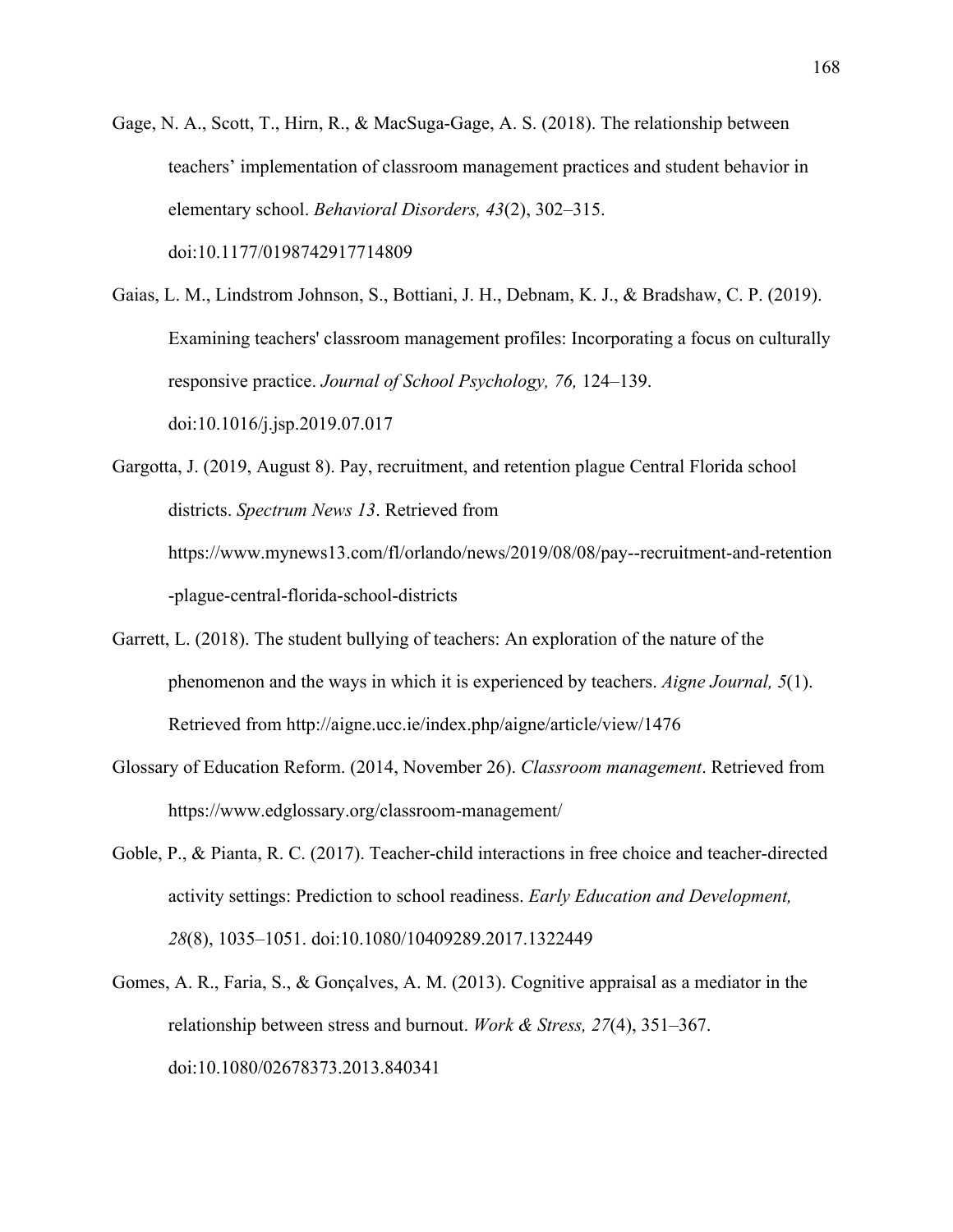- Hafen, C. A., Ruzek, E. A., Gregory, A., Allen, J. P., & Mikami, A. Y. (2015). Focusing on teacher–student interactions eliminates the negative impact of students' disruptive behavior on teacher perceptions. *International Journal of Behavioral Development, 39*(5), 426–431. doi:10.1177/0165025415579455
- Hagerty, B. M. K., Lynch-Sauer, J., Patusky, K. L., Bouwsema, M., & Collier, P. (1992) Sense of belonging: A vital mental health concept. *Archives of Psychiatric Nursing, 6*(3), 172–177. doi:10.1016/0883-9417(92)90028-H
- Hale, A. J., Ricotta, D. N., Freed, J., Smith, C. C., & Huang, G. C. (2019). Adapting Maslow's hierarchy of needs as a framework for resident wellness. *Teaching and Learning in Medicine, 31*(1), 109–118. doi:10.1080/10401334.2018.1456928
- Harmsen, R., Helms-Lorenz, M., Maulana, R., & van Veen, K. (2018). The relationship between beginning teachers' stress causes, stress responses, teaching behaviour, and attrition. *Teachers and Teaching, 24*(6), 626–643. doi:10.1080/13540602.2018.1465404
- Haydon, T., Alter, P., Hawkins, R., & Kendall Theado, C. (2019). "Check yourself": Mindfulness-based stress reduction for teachers of students with challenging behaviors. *Beyond Behavior, 28*(1), 55–60. doi:10.1177/1074295619831620
- Haydon, T., Conroy, M. A., Scott, T. M., Sindelar, P. T., Barber, B. R., & Orlando, A. (2010). A comparison of three types of opportunities to respond on student academic and social behaviors. *Journal of Emotional and Behavioral Disorders, 18*(1), 27–40. doi:10.1177/1063426609333448
- Haydon, T., Stevens, D., & Leko, M.M. (2018). Teacher stress: Sources, effects, and protective factors. *Journal of Special Education Leadership, 31*(2), 99–107. Retrieved from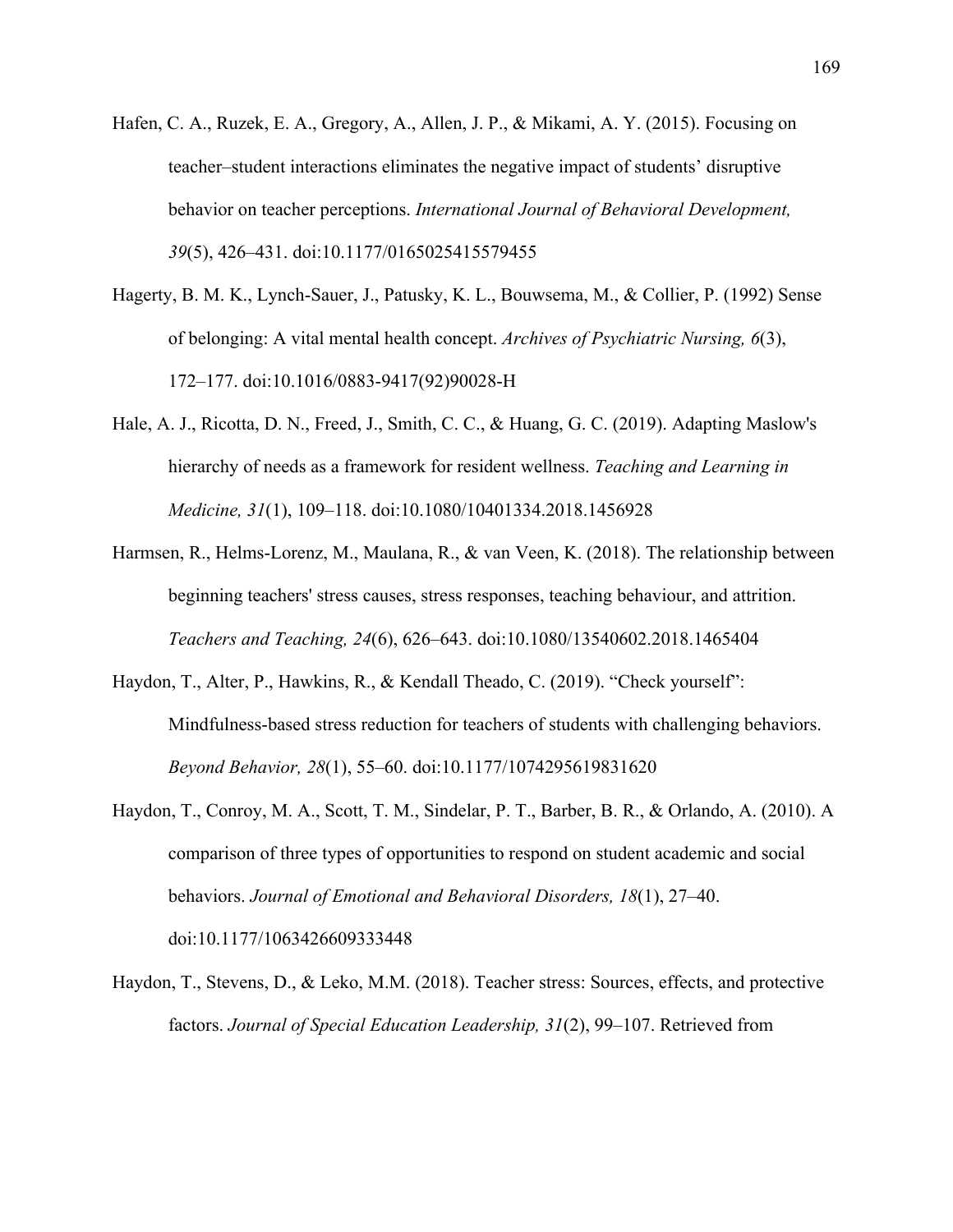https://www.researchgate.net/publication/327703860 Teacher Stress Sources Effects \_and\_Protective\_Factors

- Hayes, R., Titheradge, D., Allen, K., Allwood, M., Byford, S., Edwards, V., & Russell, A. E. (2019). The Incredible Years® Teacher Classroom Management programme and its impact on teachers' professional self-efficacy, work-related stress, and general wellbeing: Results from the STARS randomized controlled trial. *British Journal of Educational Psychology*. doi:10.1111/bjep.12284
- Heath, J., Williamson, H., Williams, L., & Harcourt, D. (2018). "It's just more personal": Using multiple methods of qualitative data collection to facilitate participation in research focusing on sensitive subjects. *Applied Nursing Research, 43*, 30-35. doi:10.1016/j.apnr.2018.06.015
- Hepburn, L., & Beamish, W. (2019). Towards implementation of evidence-based practices for classroom management in Australia: A review of research. *Australian Journal of Teacher Education (Online), 44*(2), 82–98.
- Hogg, M. A., & Reid, S. A. (2006). Social identity, self-categorization, and the communication of group norms. *Communication Theory, 16*(1), 7-30. doi:10.1111 /j.1468-2885.2006.00003.x
- Hornsey, M. J. (2008). Social identity theory and self-categorization theory: A historical review. *Social and Personality Psychology Compass, 2*(1), 204–222. doi:10.1111/j.1751- 9004.2007.00066.x
- Horoi, I., & Ost, B. (2015). Disruptive peers and the estimation of teacher value added. *Economics of Education Review, 49,* 180–192. doi:10.1016/j.econedurev.2015.10.002

House, J. (1981). *Work stress and social support*. Reading, MA: Addison-Wesley.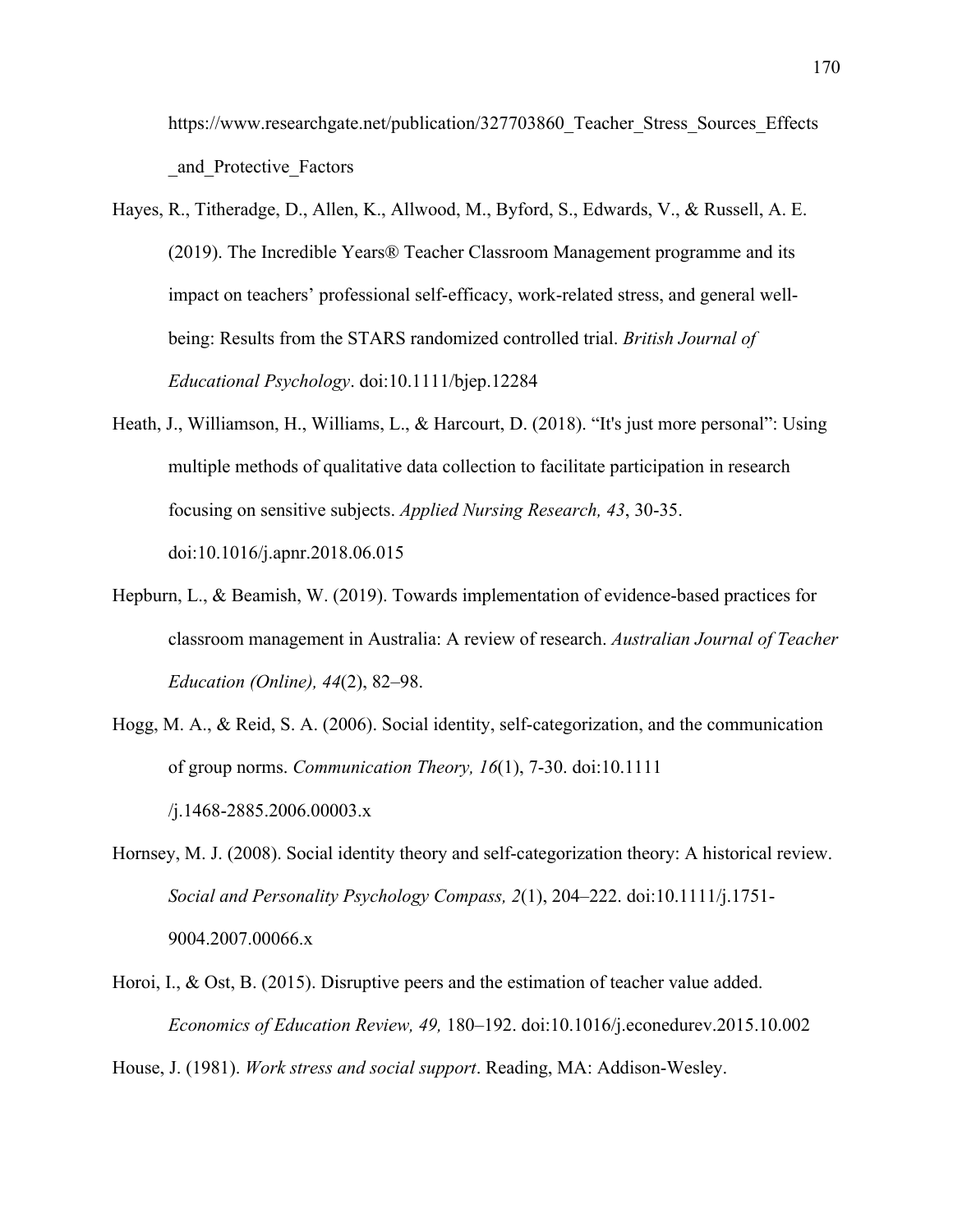- Huddy, L. (2001). From social to political identity: A critical examination of social identity theory. *Political Psychology, 22*(1), 127–156. doi:10.1111/0162-895X.00230
- Huston-Stein, A., Friedrich-Cofer, L., & Susman, E. J. (1977). The relation of classroom structure to social behavior, imaginative play, and self-regulation of economically disadvantaged children. *Child Development, 48*(3), 908–916. doi:10.1111 /j.1467-8624.1977.tb01247.x
- Imenda, S. (2014). Is there a conceptual difference between theoretical and conceptual frameworks? *Journal of Social Sciences, 38*(2), 185–195. doi:10.1080/09718923.2014.11893249
- Ingersoll, R. M., & Smith, T. M. (2003). The wrong solution to the teacher shortage. *Educational Leadership, 60*(8), 30–33. Retrieved from http://web.a.ebscohost.com.une.idm.oclc.org /ehost/pdfviewer/pdfviewer?vid=1&sid=b495ce8c-7167-4e0b-b9dbfd7f694689b0%40sdc-v-sessmgr01
- Insko, C. A., Schopler, J., Kennedy, J. F., Dahl, K. R., Graetz, K. A., & Drigotas, S. M. (1992). Individual-group discontinuity from the differing perspectives of Campbell's realistic group conflict theory and Tajfel and Turner's social identity theory. *Social Psychology Quarterly, 55*(3), 272–291. doi:10.2307/2786796
- Jackson, M. C. (2015). *A correlational study: Is there a relationship between elementary teachers' self-efficacy and disruptive behavior of students who lack social competence?* (Doctoral dissertation). Retrieved from https://search-proquestcom.une.idm.oclc.org/docview/1709470014?pq-origsite=summon
- Jacobson, D. A. (2016). *Cause and effects of teacher burnout* (Doctoral dissertation). Retrieved from http://scholarworks.waldenu.edu/dissertations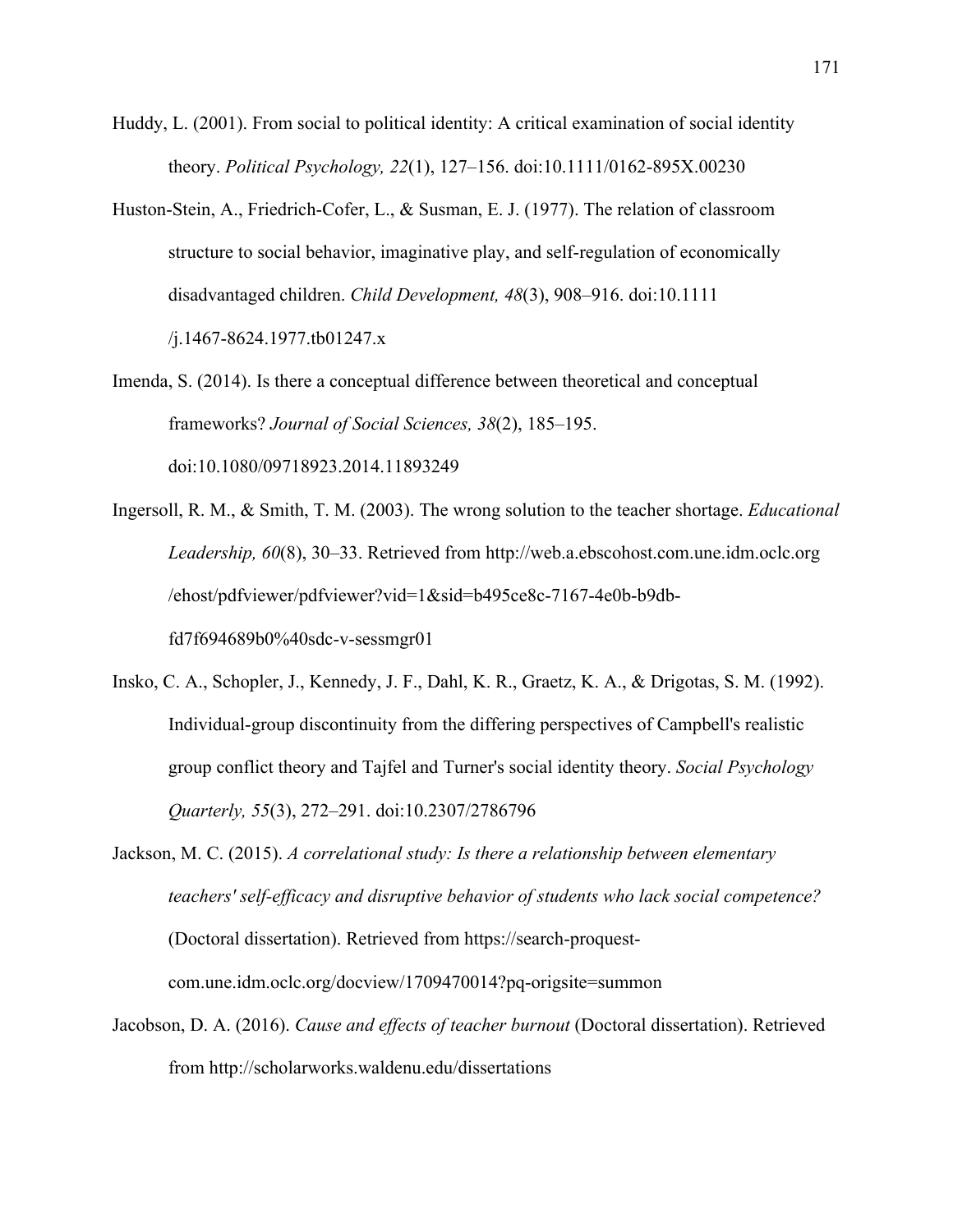- Kaiser, K. (2009). Protecting respondent confidentiality in qualitative research. *Qualitative Health Research, 19*(11), 1632–1641. doi:10.1177/1049732309350879
- Klassen, R. M., & Chiu, M. M. (2010). Effects on teachers' self-efficacy and job satisfaction: Teacher gender, years of experience, and job stress. *Journal of Educational Psychology, 102*(3), 741–756. doi:10.1037/a0019237
- Kerr, M. M., & Nelson, C. M. (2006). *Strategies for addressing behavior problems in the classroom* (5th ed). Upper Saddle River, NJ: Pearson Education.

Klein, J. (2014). *Lessons of hope: How to fix our schools*. New York, NY: HarperCollins.

- Kokkinos, C. M., Panayiotou, G., & Davazoglou, A. M. (2004). Perceived seriousness of pupils' undesirable behaviours: The student teachers' perspective. *Educational Psychology, 24*(1), 109–120.
- LaRocque, M., Kleiman, I., & Darling, S. M. (2011). Parental involvement: The missing link in school achievement. Preventing School Failure: *Alternative Education for Children and Youth, 55*(3), 115–122. doi:10.1080/10459880903472876
- Lazarus, R.S., & Folkman, S. (1984). *Stress, appraisal, and coping*. New York, NY: Springer Publishing Company.
- Laughter, J. (2016). "my black kids are not sub-pops": Reflecting on the impact of standardized testing in English education. *English Education, 48*(3), 267–275. Retrieved from https://www-jstor-org.une.idm.oclc.org/stable/26492628?pq-origsite=summon&seq  $=1$ #metadata info tab contents
- Lekwa, A. J., Reddy, L. A., & Shernoff, E. S. (2019). Measuring teacher practices and student academic engagement: A convergent validity study. *School Psychology, 34*(1), 109–118. doi:10.1037/spq0000268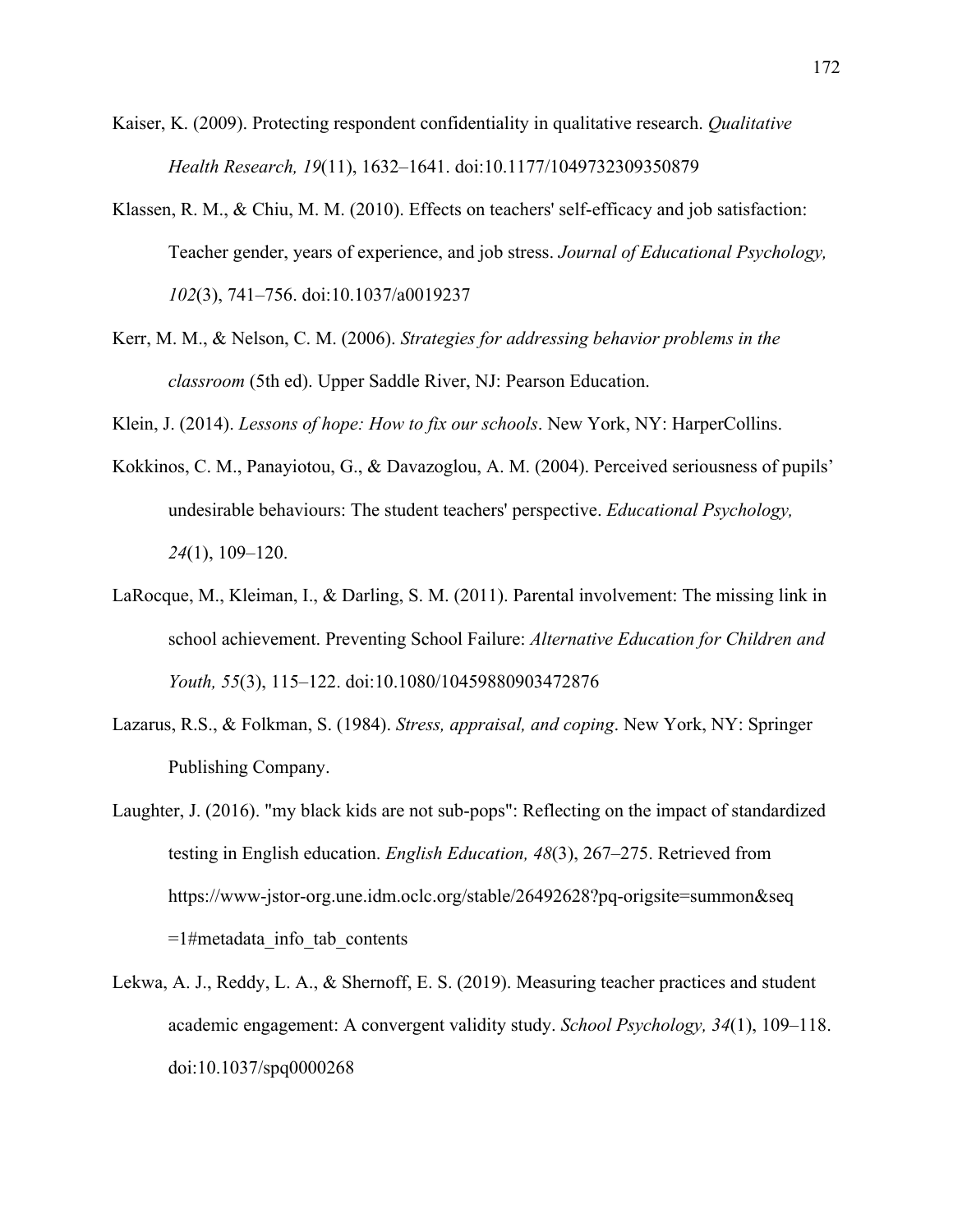- Lester, D. (2013). Measuring Maslow's hierarchy of needs. *Psychological Reports, 113*(1), 15–17. doi:10.2466/02.20.PRO.113x16z1
- LeVasseur, J. J. (2003). The problem of bracketing in phenomenology. *Qualitative Health Research, 13*(3), 408–420. doi:10.1177/1049732302250337
- Lewis, R. (1999). Teachers coping with the stress of classroom discipline. *Social Psychology of Education, 3*(3), 155–171. doi:10.1023/A:1009627827937
- MacSuga-Gage, A. S., Simonsen, B., & Briere, D. E. (2012). Effective teaching practices: Effective teaching practices that promote a positive classroom environment. *Beyond Behavior, 22*(1), 14–22. doi:10.1177/107429561202200104
- Marion, R. & Gonzales, L. D. (2013). *Leadership in education: Organizational theory for the practitioner*. Long Grove, IL: Waveland Press.
- Marzano, R. J., Marzano, J. S., & Pickering, D. (2003). *Classroom management that works: Research-based strategies for every teacher*. Alexandria, VA: Association for Supervision and Curriculum Development. Retrieved from https://ebookcentral.proquest.com/lib/uneedu/detail.action?docID=3002081
- Maslow, A. (1943). A theory of human motivation. *Psychological Review, 50*(4), 370-396
- McLeod, S. A. (2008). Social identity theory. Retrieved from https://www.simplypsychology.org/social-identity-theory.html

Miller, T. A., & McCool, S. F. (2003). Coping with stress in outdoor recreational settings: An application of transactional stress theory. *Leisure Sciences, 25*(2–3), 257–275. doi:10.1080/01490400306562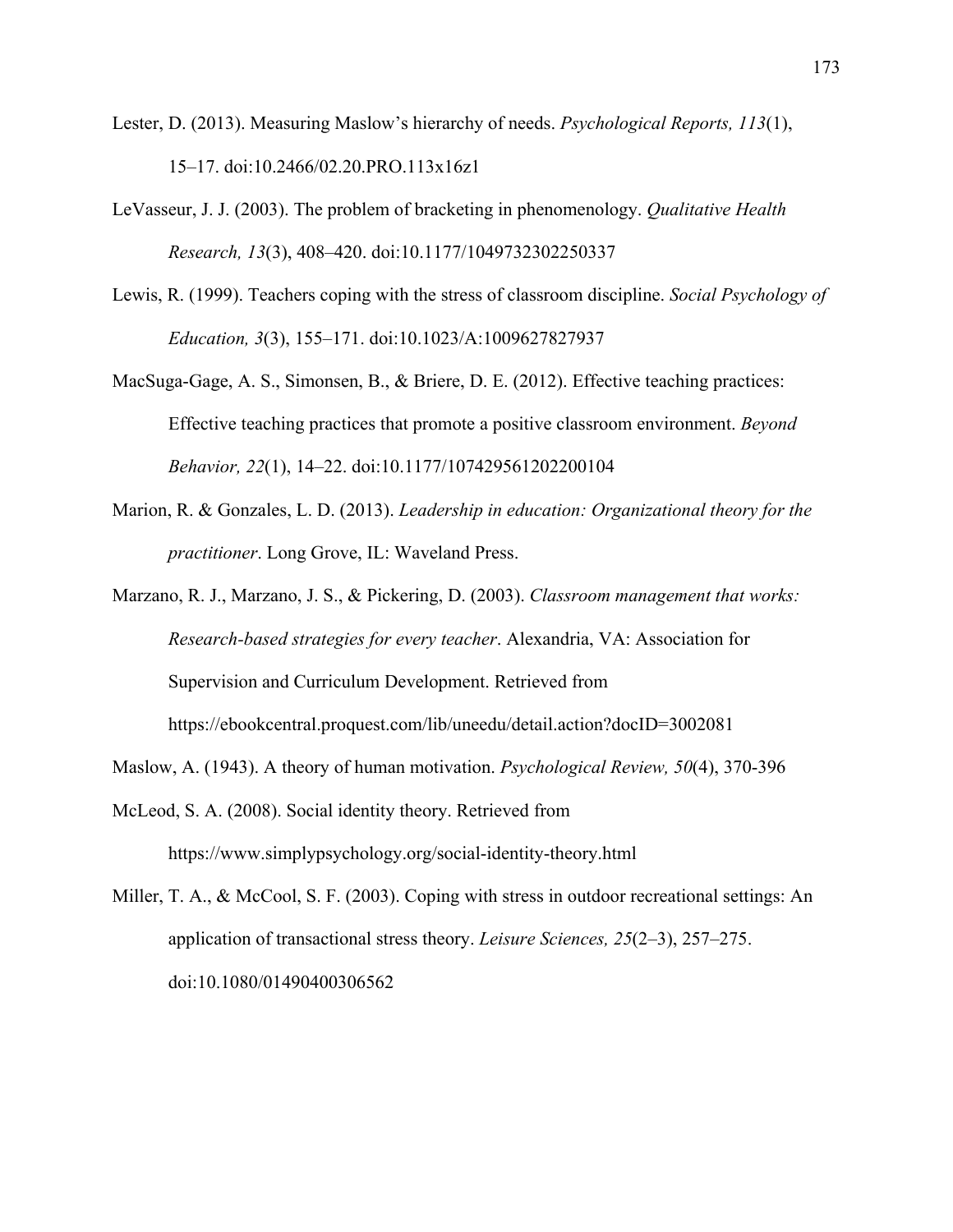- Montgomery, C., & Rupp, A. A. (2005). A meta-analysis for exploring the diverse causes and effects of stress in teachers. *Canadian Journal of Education / Revue Canadienne De l'Éducation, 28*(3), 458–486. doi:10.2307/4126479
- Morrison, T. L. (1979). Classroom structure, work involvement, and social climate in elementary school classrooms. *Journal of Educational Psychology, 71*(4), 471–477. doi:10.1037/0022-0663.71.4.471

Moustakis, C. (1994). *Phenomenological research methods*. Thousand Oaks, CA: SAGE.

- Namey, E., Guest, G., Thairu, L., & Johnson, L. (2008). Data reduction techniques for large qualitative data sets. *Handbook for Team-Based Qualitative Research, 2*(1), 137–161. Retrieved from https://books.google.com/books?hl=en&lr=&id=nnwJbi52StwC&oi =fnd&pg=PA137&dq=data+reduction+techniques&ots=2Cn32Fo4fA&sig=nefttRzaNLki lHOtUv7oxfv8QPM#v=onepage&q=data%20reduction%20techniques&f=false.
- Nash, P., Schlosser, A., & Scarr, T. (2016). Teachers' perceptions of disruptive behaviour in schools: A psychological perspective. *Emotional and Behavioural Difficulties, 21*(2), 167–180. doi:10.1080/13632752.2015.1054670.
- National Science Foundation (1997). Analyzing qualitative data. User-friendly handbook for mixed method evaluations. Retrieved from:

http://www.nsf.gov/pubs/1997/nsf97153/chap\_4.htm

Noltemeyer, A., Bush, K., Patton, J., & Bergen, D. (2012). The relationship among deficiency needs and growth needs: An empirical investigation of Maslow's theory. *Children and Youth Services Review, 34*(9), 1862–1867. doi:10.1016/j.childyouth.2012.05.021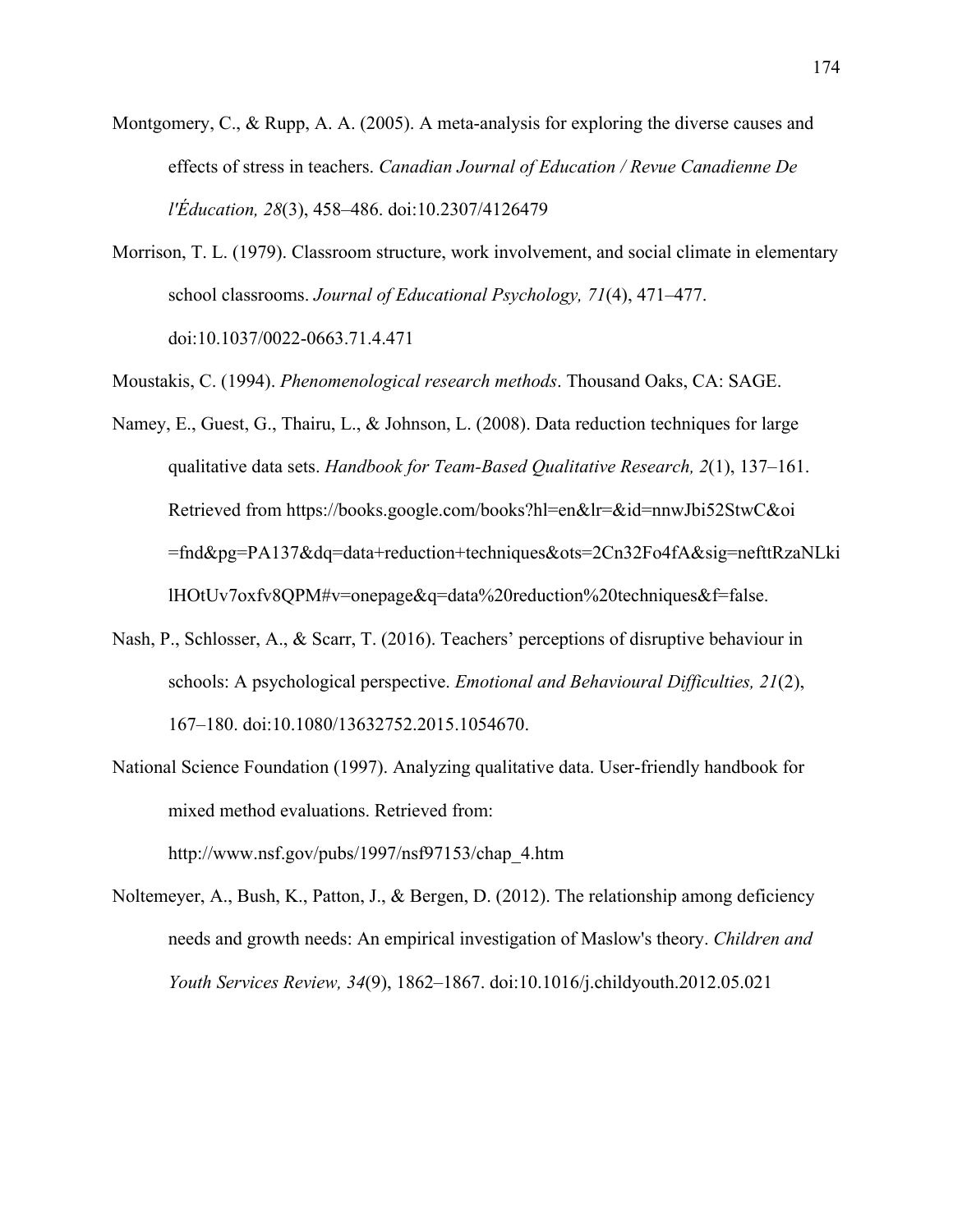- Oliver, R. M., & Reschly, D. J. (2007). Effective classroom management: Teacher preparation and professional development. TQ Connection Issue Paper. National comprehensive center for teacher quality. Retrieved from https://eric.ed.gov/?id=ED543769
- Oliver, R. M., Wehby, J. H., & Reschly, D. J. (2011). Teacher classroom management practices: Effects on disruptive or aggressive student behavior. *Campbell Systematic Reviews, 7*(1), 1–55. Retrieved from https://scholar.google.com/scholar?q=Oliver,+Wehby,+%26  $+$ Reschly, $+2011$ &hl=en&as sdt=0&as vis=1&oi=scholart
- Orange County Public Schools (n.d.). *Code of student conduct and parent guide*. Retrieved from https://www.ocps.net/cms/one.aspx?pageId=697640
- Orange County Public Schools (n.d.). *Instructional job descriptions*. Retrieved from https://ocps .net/departments/human\_resources/compensation/job\_descriptions/instructional
- Ouellette, R. R., Frazier, S. L., Shernoff, E. S., Cappella, E., Mehta, T. G., Maríñez-Lora, A., . . . Atkins, M. S. (2018). Teacher job stress and satisfaction in urban schools: Disentangling individual-, classroom-, and organizational-level influences. *Behavior Therapy, 49*(4), 494–508. doi:10.1016/j.beth.2017.11.011
- Ozkilic, R. (2014). Students bullying toward teachers and teacher self-efficacy. *Egitim Ve Bilim, 39*(175). Retrieved from https://search-proquest-com.une.idm.oclc.org/docview /1626670840?pq-origsite=summon
- Parsonson, B. S. (2012). Evidence-based classroom behaviour management strategies. *Kairaranga, 13*(1), 16-23. Retrieved from https://eric.ed.gov/?id=EJ1017652
- Partin, T. C. M., Robertson, R. E., Maggin, D. M., Oliver, R. M., & Wehby, J. H. (2009; 2010;). Using teacher praise and opportunities to respond to promote appropriate student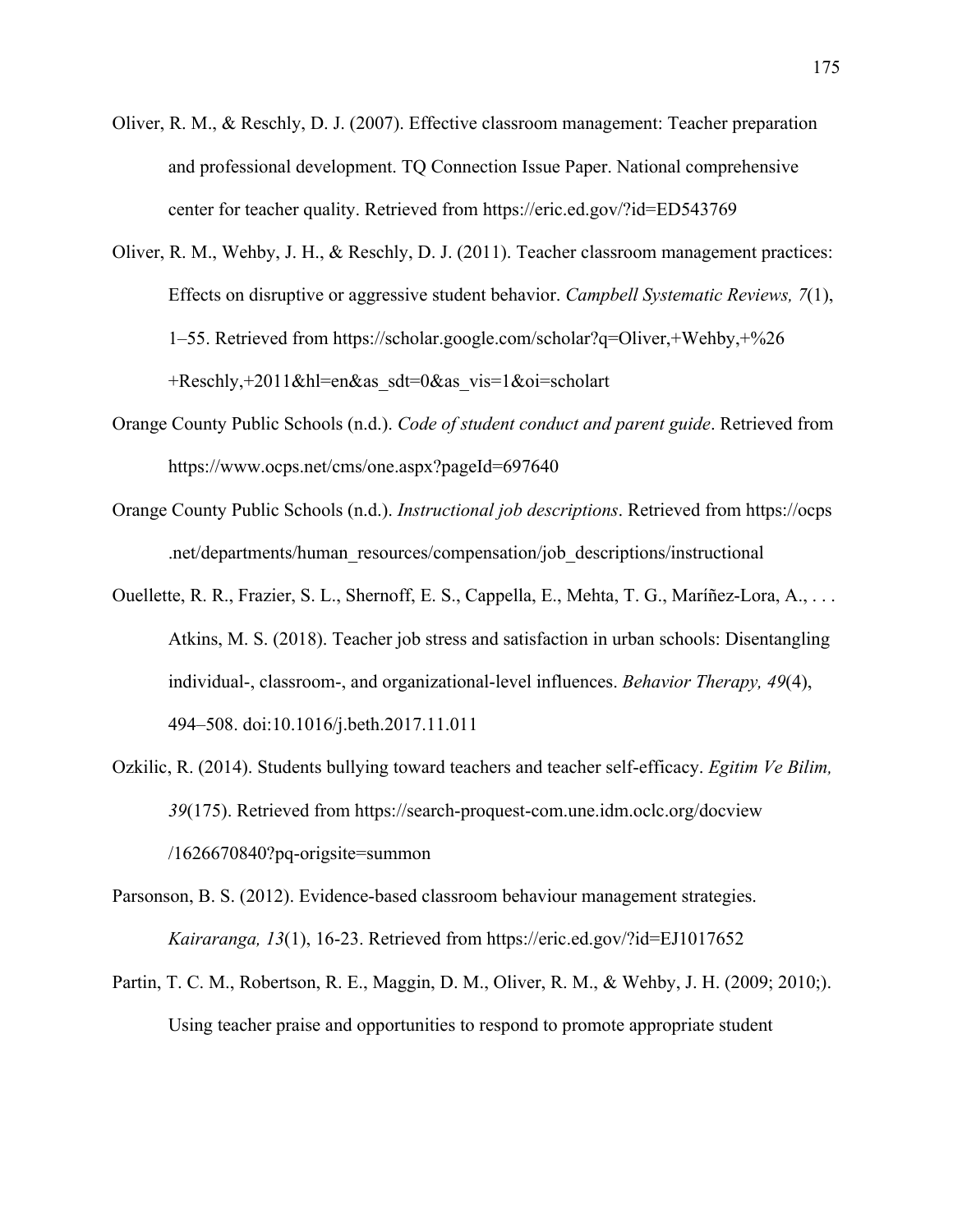behavior. Preventing School Failure: *Alternative Education for Children and Youth, 54*(3), 172–178. doi:10.1080/10459880903493179

- Postal, L. (2019, January 17). Florida teacher shortage: More than 2,200 jobs open halfway into school year, union says. *Orlando Sentinel*. Retrieved from https://www.orlandosentinel .com/news/education/os-ne-florida-teacher-shortage-midyear-20190116-story.html
- Price, H. E., & Weatherby, K. (2018). The global teaching profession: How treating teachers as knowledge workers improves the esteem of the teaching profession. *School Effectiveness and School Improvement, 29*(1), 113–149. doi:10.1080/09243453.2017.1394882
- Raab, R. R. (2018). A statistic's five years: A story of teacher attrition. *Qualitative Inquiry, 24*(8), 583–591. doi:10.1177/1077800417729849
- Ravitch, S. M., & Riggan, M. (2016). Reason & rigor: How conceptual frameworks guide research (2nd ed.) [Kindle DX version]. Retrieved from Amazon.com.
- Reid, A., Brown, J. M., Smith, J. M., Cope, A. C., & Jamieson, S. (2018). Ethical dilemmas and reflexivity in qualitative research. *Perspectives on Medical Education, 7*(2), 69–75. doi:10.1007/s40037-018-0412-2
- Renz, S. M., Carrington, J. M., & Badger, T. A. (2018). Two strategies for qualitative content analysis: An intramethod approach to triangulation. *Qualitative Health Research, 28*(5), 824–831. doi:10.1177/1049732317753586
- Richards, J. (2012). Teacher stress and coping strategies: A national snapshot. *The Educational Forum, 76*(3), 299–316. doi:10.1080/00131725.2012.682837
- Rogers, R. (2018). Coding and writing analytic memos on qualitative data: A review of Johnny Saldaña's the coding manual for qualitative researchers. *The Qualitative Report, 23*(4), 889–892. Retrieved from https://nsuworks.nova.edu/tqr/vol23/iss4/12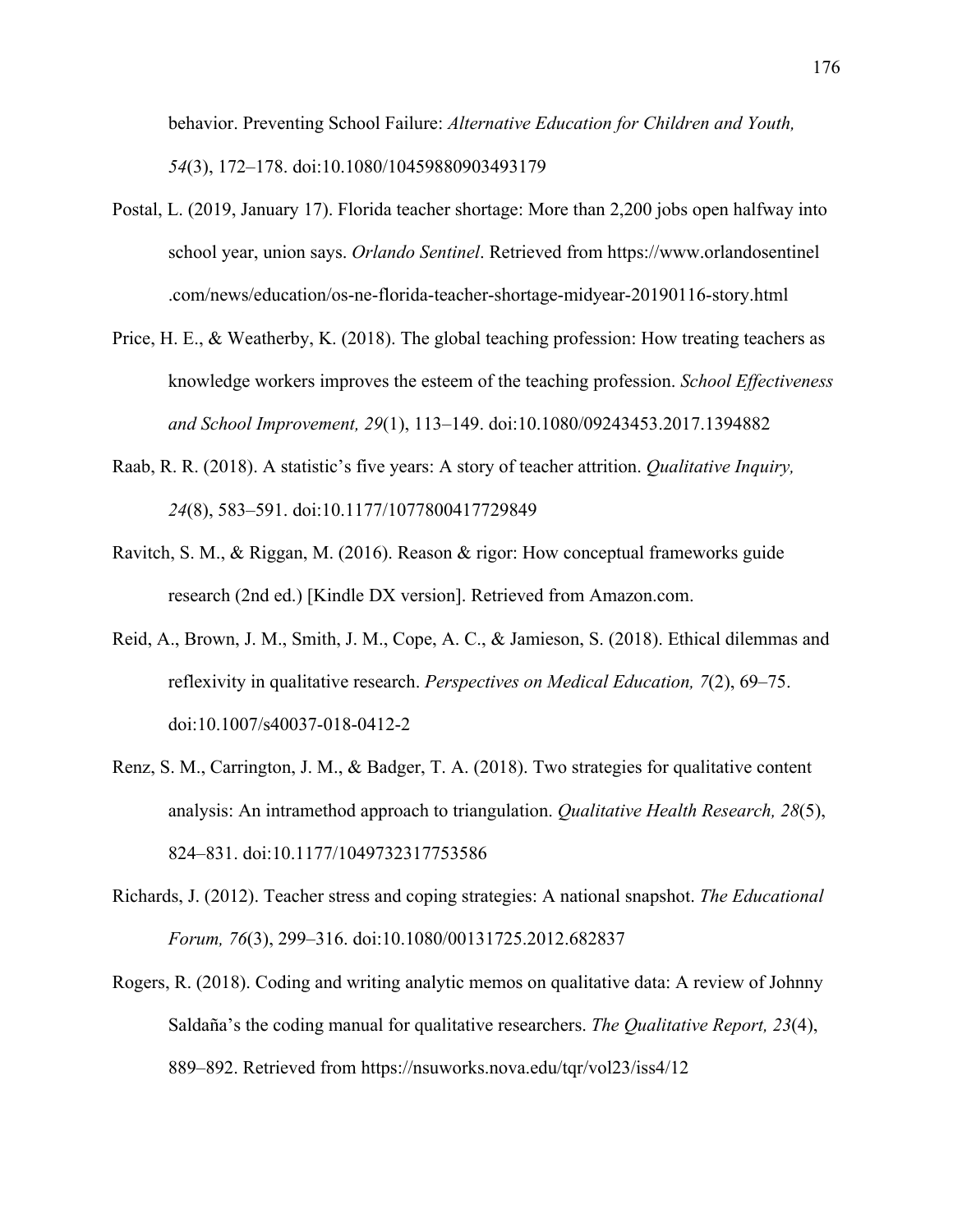- Ronfeldt, M., Loeb, S., & Wyckoff, J. (2013). How teacher turnover harms student achievement. *American Educational Research Journal, 50*(1), 4–36.
- Rutgers Center for Effective School Practices (n.d.) How classroom predictability & student trust enhance student learning [Web log post]. Retrieved from https://cesp.rutgers.edu/blog /how-classroom-predictability-student-trust-enhance-student-learning
- Ryan, R. M., & Deci, E. L. (2001). On happiness and human potentials: A review of research on hedonic and eudaimonic well-being. *Annual Review of Psychology, 52*, 141–166. http://dx.doi.org/10.1146/annurev.psych.52.1.141
- Ryan, S. V., von der Embse, N. P., Pendergast, L. L., Saeki, E., Segool, N., & Schwing, S. (2017). Leaving the teaching profession: The role of teacher stress and educational accountability policies on turnover intent. *Teaching and Teacher Education, 66*, 1–11. doi:10.1016/j.tate.2017.03.016
- Saldana, J. (2013). *The coding manual for qualitative researchers* (2nd ed.). Thousand Oaks, CA: SAGE.
- Saldana, J. (2016). *The coding manual for qualitative researchers* (3rd ed.). Thousand Oaks, CA: SAGE.
- Sargeant, J. (2012). Qualitative research part II: Participants, analysis, and quality assurance. *Journal of Graduate Medical Education, 4*(1), 1–3. doi:10.4300/JGME-D-11-00307.1
- Schmidt, L., & Jones-Fosu, S. (2019). Teacher stress in urban classrooms: A growing epidemic. *Urban Education Research & Policy Annuals, 6*(2). Retrieved from https://journals.uncc.edu/urbaned/article/view/907/813
- School Environmental Safety Incident Reporting (n.d.). Introduction. Retrieved from http://www.sesir.org/Site.aspx/Page/2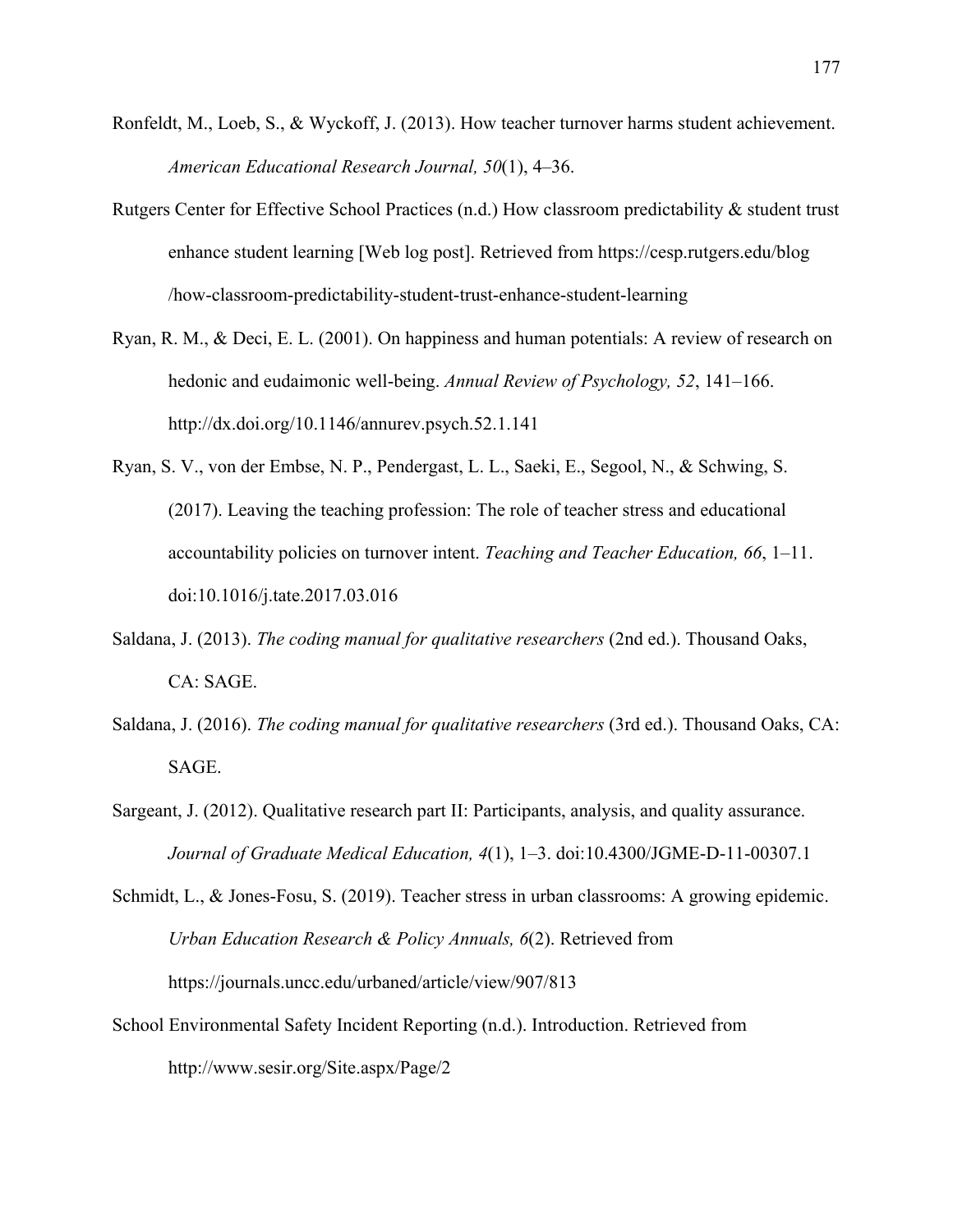Seidman, A. (2005). The learning killer: Disruptive student behavior in the classroom. *Reading Improvement, 42*(1), 40. Retrieved from https://go-galegroup-com.une.idm.oclc.org/ps/i .do?p=AONE&u=bidd97564&id=GALE%7CA131130601&v=2.1&it=r&sid=summon

- Shaughnessy, M. F., Moffitt, B., & Cordova, M. (2018). Maslow, basic needs and contemporary teacher training issues. *Archives of Current Research International*, 1–7. Retrieved from http://www.sdiarticle2.org/prh/ACRI\_41/2018/Revised-ms\_ACRI\_42858\_v2.pdf
- Shernoff, E. S., Mehta, T. G., Atkins, M. S., Torf, R., & Spencer, J. (2011). A qualitative study of the sources and impact of stress among urban teachers. *School Mental Health, 3(*2), 59–69. doi:10.1007/s12310-011-9051-z
- Simonsen, B. (2015). Examining the effects of teacher-directed opportunities to respond on student outcomes: A systematic review of the literature. *Education and Treatment of Children, 38*(2), 211–239. doi:10.1353/etc.2015.0009
- Simonsen, B., Fairbanks, S., Briesch, A., Myers, D., & Sugai, G. (2008). Evidence-based practices in classroom management: Considerations for research to practice. *Education and Treatment of Children, 31*(3), 351–380. doi:10.1353/etc.0.0007
- Skaalvik, E. M., & Skaalvik, S. (2007). Dimensions of teacher self-efficacy and relations with strain factors, perceived collective teacher efficacy, and teacher burnout. *Journal of Educational Psychology, 99*(3), 611–625.doi:10.1037/0022-0663.99.3.611
- Smith, C. A., & Ellsworth, P. C. (1985). Patterns of cognitive appraisal in emotion. *Journal of Personality and Social Psychology, 48*(4), 813–838. doi:10.1037/0022-3514.48.4.813
- Smith, J. A., & Osborn, M. (2004). Interpretative phenomenological analysis. *Doing social psychology research,* 229–254. Retrieved from https://scholar.google.com/scholar?hl =en&as\_sdt=0%2C10&q=interpretative+phenomenological+analysis+-+research&btnG=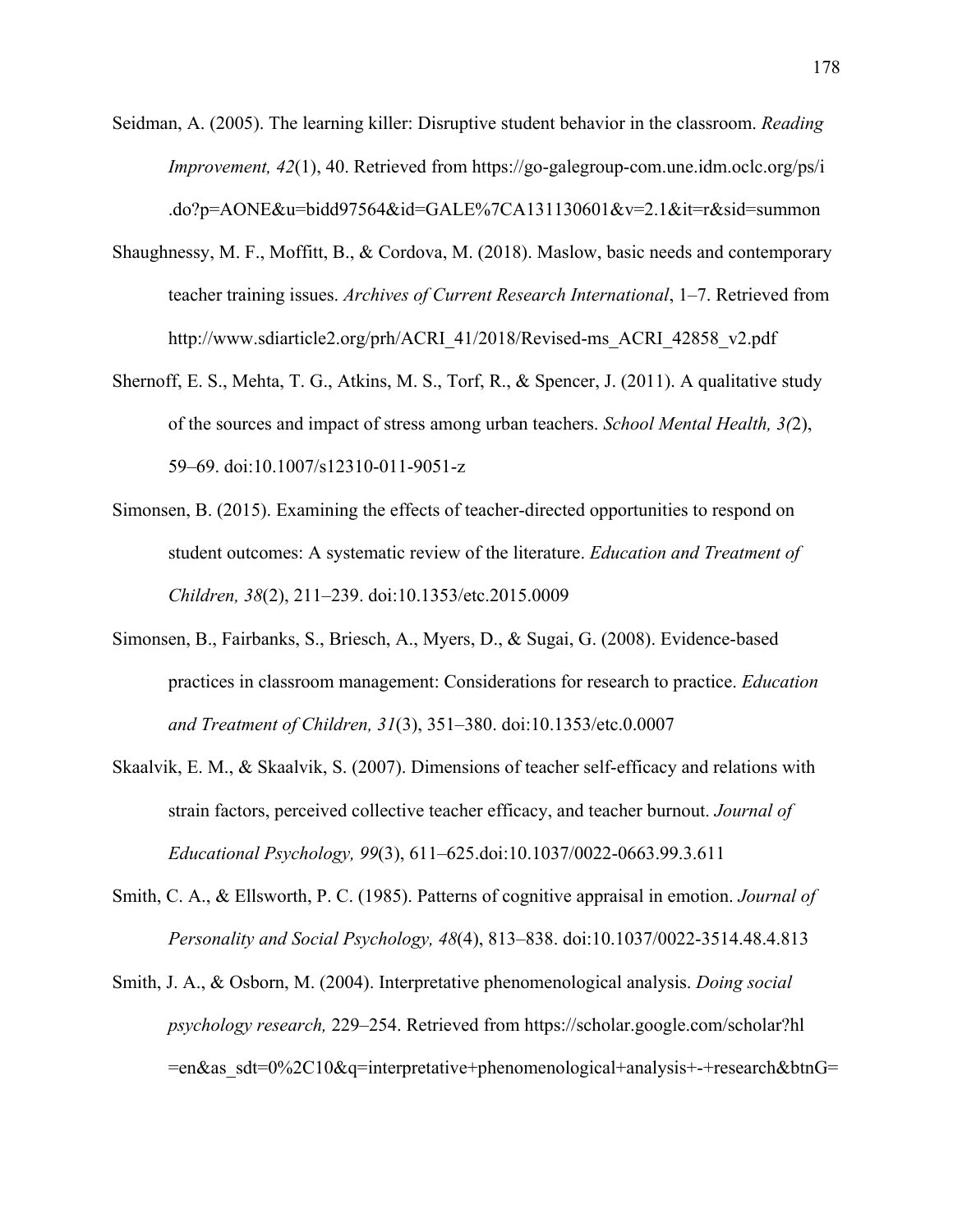- Spall, S. (1998). Peer debriefing in qualitative research: Emerging operational models. *Qualitative Inquiry, 4*(2), 280–292. doi:10.1177/107780049800400208
- Spilt, J. L., Helma M. Y. Koomen, & Thijs, J. T. (2011). Teacher wellbeing: The importance of teacher—student relationships. *Educational Psychology Review, 23*(4), 457–477. doi:10.1007/s10648-011-9170-y
- Susman, E. J., Huston-Stein, A., & Friedrich-Cofer, L. (1980). Relation of conceptual tempo to social behaviors of head start children. *The Journal of Genetic Psychology, 137*(1), 17- 20. doi:10.1080/00221325.1980.10532798
- Tajfel, H. H., & Turner, J. C. 1979. An integrative theory of intergroup conflict. In W. G. Austin & S. Worchel (Eds.), *The social psychology of intergroup relations*: 33-47. Monterey, CA: Brooks/Cole.
- Tajfel, H., Turner, J. C., Austin, W. G., & Worchel, S. (1979). An integrative theory of intergroup conflict. *Organizational identity: A reader,* 56–65. Retrieved from http://ark143.org/wordpress2/wp-content/uploads/2013/05/Tajfel-Turner-1979 -An-Integrative-Theory-of-Intergroup-Conflict.pdf
- Thomas, V., Muls, J., De Backer, F., & Lombaerts, K. (2019). Middle school student and parent perceptions of parental involvement: Unravelling the associations with school achievement and wellbeing. *Educational Studies,* 1–18. doi:10.1080/03055698.2019.1590182
- Thurston, P., Clift, R., & Schacht, M. (1993). Preparing leaders for change-oriented schools. *The Phi Delta Kappan, 75*(3), 259–265. Retrieved from https://www-jstor-org.une.idm .oclc.org/stable/20405075?pq-origsite=summon&seq=1#metadata\_info\_tab\_contents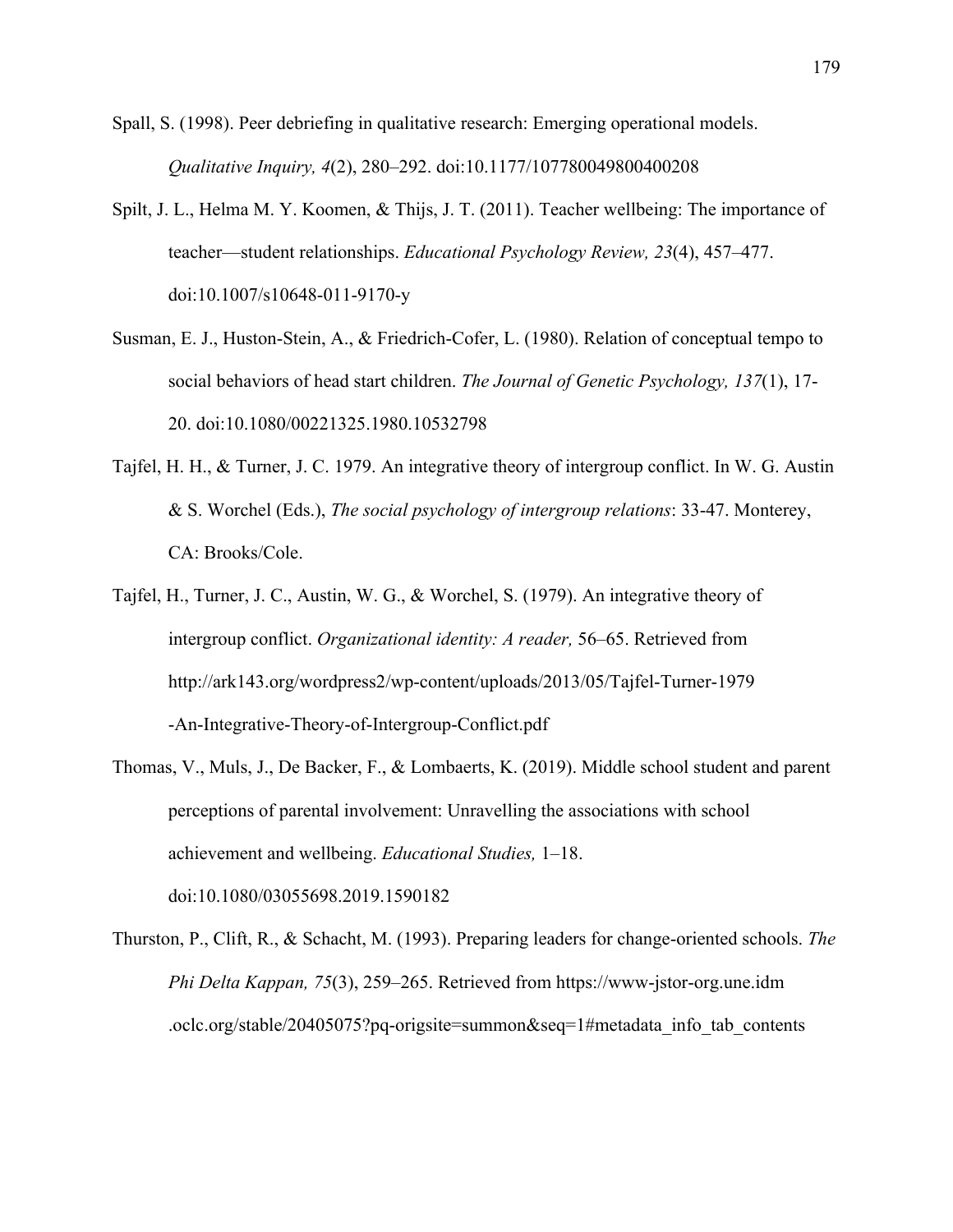- Tufford, L., & Newman, P. (2012). Bracketing in qualitative research. *Qualitative Social Work, 11*(1), 80–96. doi:10.1177/1473325010368316
- van Dick, R., Crawshaw, J. R., Karpf, S., Schuh, S. C., & Zhang, X. (2019). Identity, importance, and their roles in how corporate social responsibility affects workplace attitudes and behavior. *Journal of Business and Psychology*, 1–11. doi:10.1007/s10869 -019-09619-w
- Waschbusch, D. A., Breaux, R. P., & Babinski, D. E. (2019). School-based interventions for aggression and defiance in youth: A framework for evidence-based practice. *School Mental Health, 11*(1), 92–105. doi:10.1007/s12310-018-9269-0
- Wong, H. K. (n.d.). The well-managed classroom. Retrieved from https://www.wtc.ie/images/pdf /Classroom\_Management/cm6.PDF
- Yoshihara, K. F. (2018). *Teacher satisfaction and staff morale in international schools* (Doctoral dissertation). *All Theses and Dissertations*. 203. Retrieved from https://dune.une.edu/theses/203
- Zaheer, I., Maggin, D., McDaniel, S., McIntosh, K., Rodriguez, B. J., & Fogt, J. B. (2019). Implementation of promising practices that support students with emotional and behavioral disorders. *Behavioral Disorders, 44*(2), 117–128. doi:10.1177/0198742918821331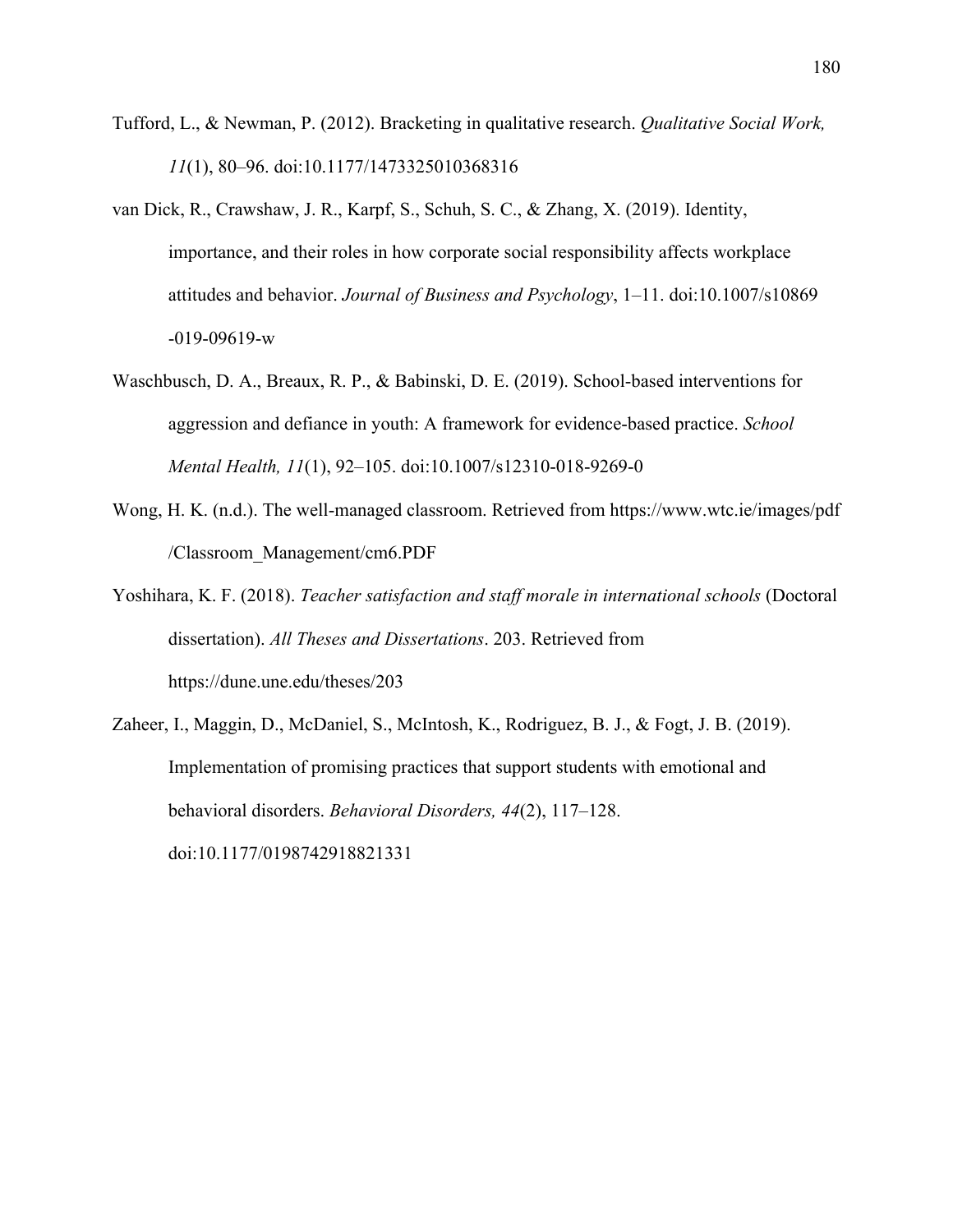#### APPENDIX A

### LETTER TO POTENTIAL PARTICIPANTS

### DATE

#### D**e**ar PARTICIPANT,

In addition to my professional responsibilities as Reading and Math Tutor, I am also a doctoral student in the University of New England's Transformative Leadership program. I am conducting a research project titled: *Examining The Relationship Between Teacher Stress and Disruptive Student Behavior*. I would like to invite you to participate in this research study, which will be conducted with a sample of 6 to 10 teachers who serve elementary students in the inner-city. The purpose of my study is to determine the factors that prevent instructors from effectively supervising their classrooms, highlighting the factors that counteract teachers' ability to adequately address disruptive behavior in a manner that promotes teachers' self-efficacy and minimizes teacher stress, burnout, and potential attrition.

Research in this area is limited; and, as a result of my research, I intend to pose the following questions:

What perceptions do inner-city, elementary-level teachers have regarding the role of student behavior and teacher stress and burnout?

How do inner-city, elementary-level teachers perceive the ways in which student behavior contributes to teacher stress and burnout?

How do inner-city, elementary-level teachers perceive the ways in which teacher efficacy can be improved to reduce teacher stress and burnout?

The information could prove helpful in more clearly identifying the classroom and environmental factors that contribute to teacher stress and burnout. Further analysis of the above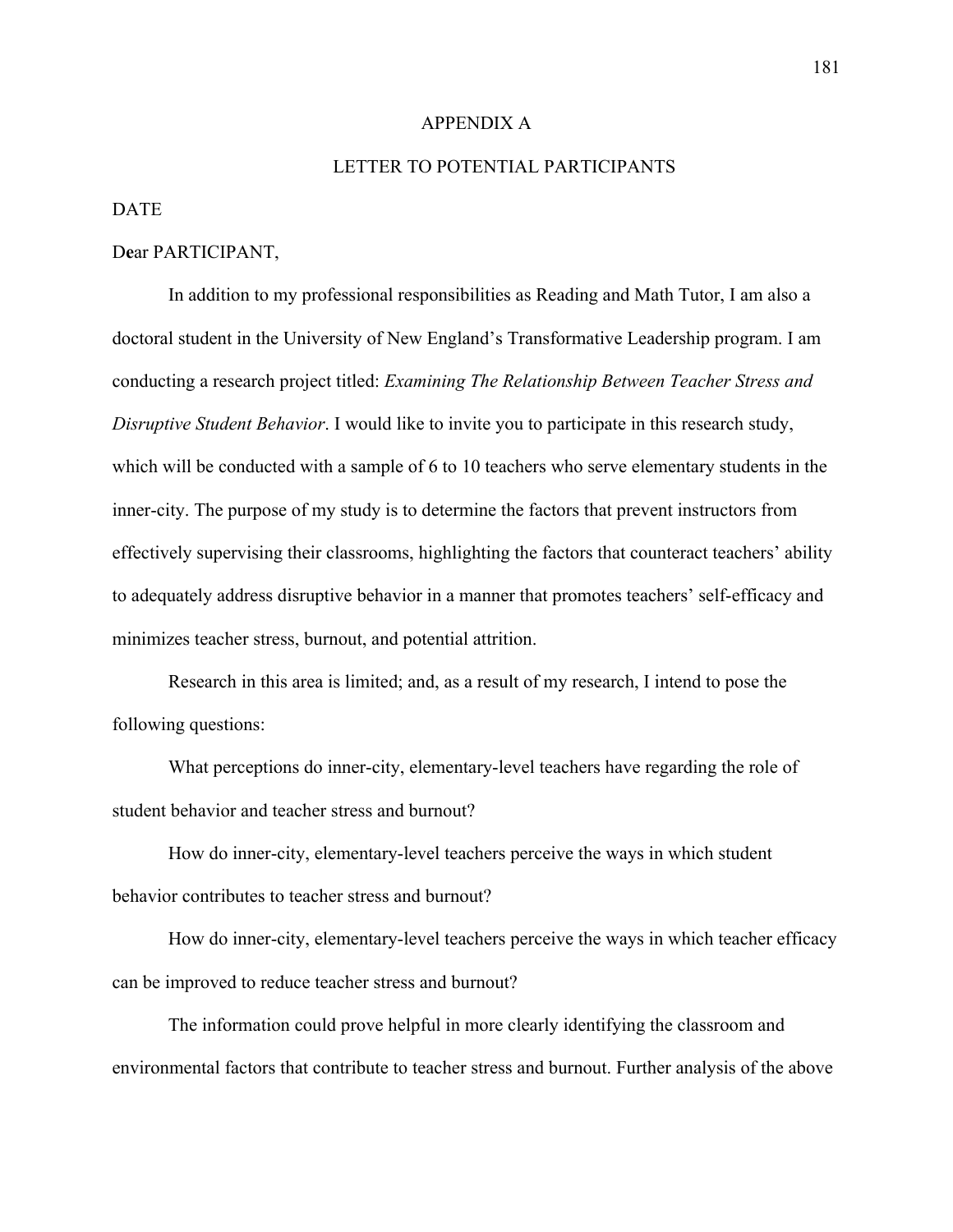data may encourage more training opportunities for teachers to develop coping mechanisms associated with the profession. I am inviting you to be a part of this research study based on your classification as an elementary school teacher in the inner-city. You will be asked to participate in an individual interview that includes questions related to the following topics:

- Disruptive Student Behavior
- Teacher Stress & Burnout
- Teacher Self-Efficacy

All information will be kept strictly confidential. At the end of the study, a report will be generated to communicate the findings of the research. Your involvement in this study is completely voluntary. Your participation in the individual interview is your informed consent to participate in my research study. The information gathered from this study will be published as group results and cannot be traced back to one professional. The interview will take approximately 45 minutes to complete and there is no penalty if you choose not to participate. You may choose to stop the interview at any time, or not to participate at all. You can decide not to participate, and your decision will not affect the benefits or services to which you are otherwise entitled in any way. Your participation will be kept anonymous and confidential. Pseudonym(s) of your choice will be used during the interview. No names of students, educators or schools will be included in the interview, interview transcripts, or the final research report.

If you have any questions about participating in this research study, do not hesitate to ask. I can be reached at scrudup@une.edu. Thank you for your consideration.

Yours sincerely,

Sidney Crudup II

Doctoral Candidate, University of New England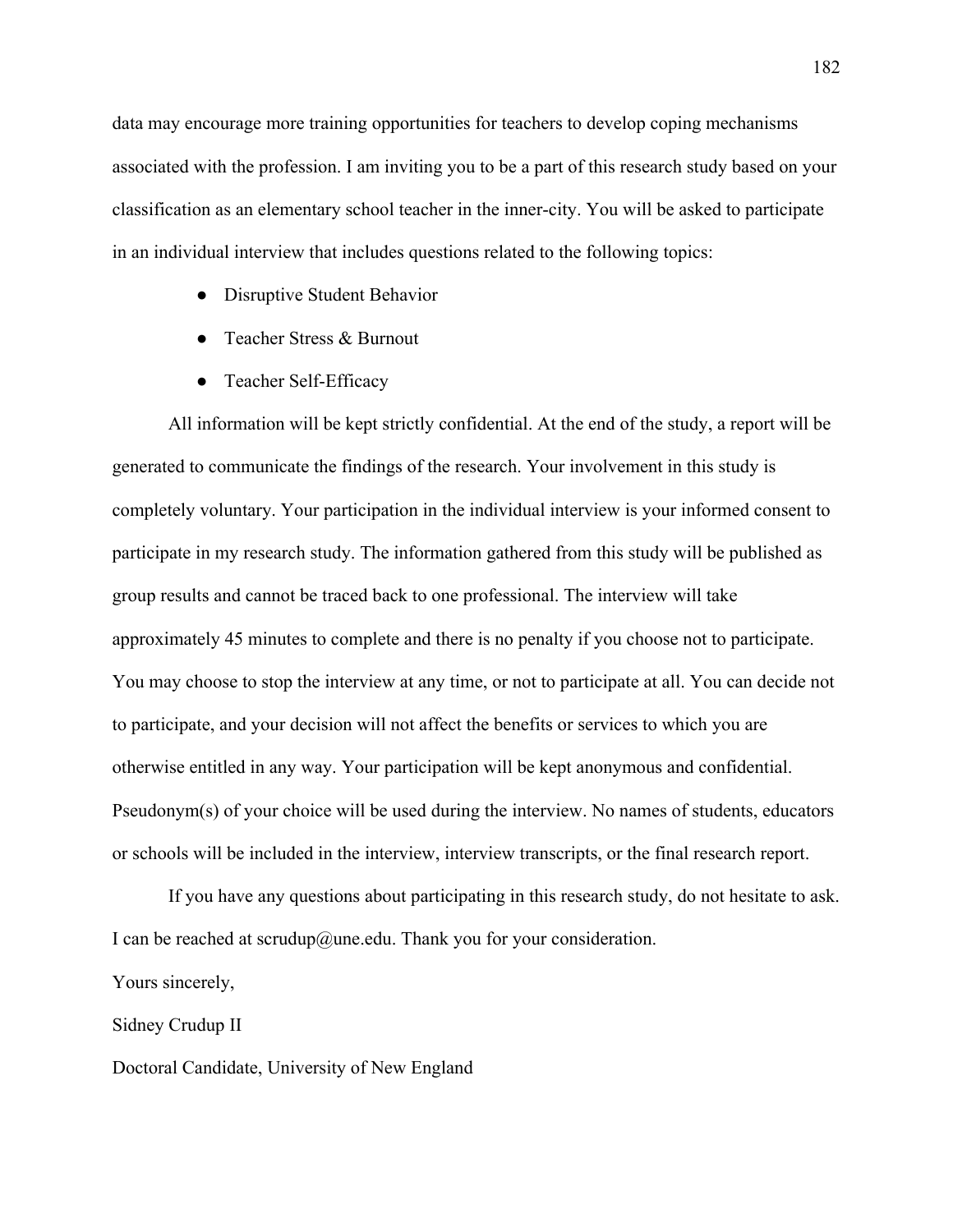## APPENDIX B

## INFORMED CONSENT FORM

**Project Title:** Examining the Relationship Between Teacher Stress And Disruptive Student Behavior

## **Principal Investigator(s)**: Sidney Crudup II

## **Introduction**:

- Please read this form. You may also request that the form is read to you. The purpose of this form is to give you information about this research study, and if you choose to participate, document that choice.
- You are encouraged to ask any questions that you may have about this study, now, during, or after the project is complete. You can take as much time as you need to decide whether or not you want to participate. Your participation is voluntary.

## **Why is this research study being done**?

You are being invited to participate in a research study being conducted by Sidney Crudup II, a doctoral student at the University of New England. The purpose of this study is to better understand teachers' perceptions of how disruptive student behavior affects teacher stress, burnout, and potential attrition.

## **Who will be in this study**?

Participants in this study will be elementary-level teachers who presently hold a valid Florida teaching certification and are employed at the identified Central Florida inner-city elementary school. Retired or migrated teachers will also be included in the study. Participants who have retired or migrated away from the research site must also have held a valid certification during their employment at the identified research site.

# **What will I be asked to do**?

If you agree to participate in this study, you will be asked to participate in an individual interview. The interview will take place in a classroom at the research site or via Zoom/Skype or telephone if preferred. The interview will last approximately 30–45 minutes. The interview will be designed to gather information about your perception of how disruptive behavior affects stress and burnout in your role as an elementary-level teacher.

# **What are the possible risks of taking part in this study**?

There are limited risks or discomforts that are expected as a result of your participation in this research study. There is a minimal risk that you could potentially disclose private information that could negatively affect the workplace. There is also the risk that some interview questions could cause mild to moderate emotional distress, if they evoke thoughts or feelings from a stressful event or situation that you may have experienced.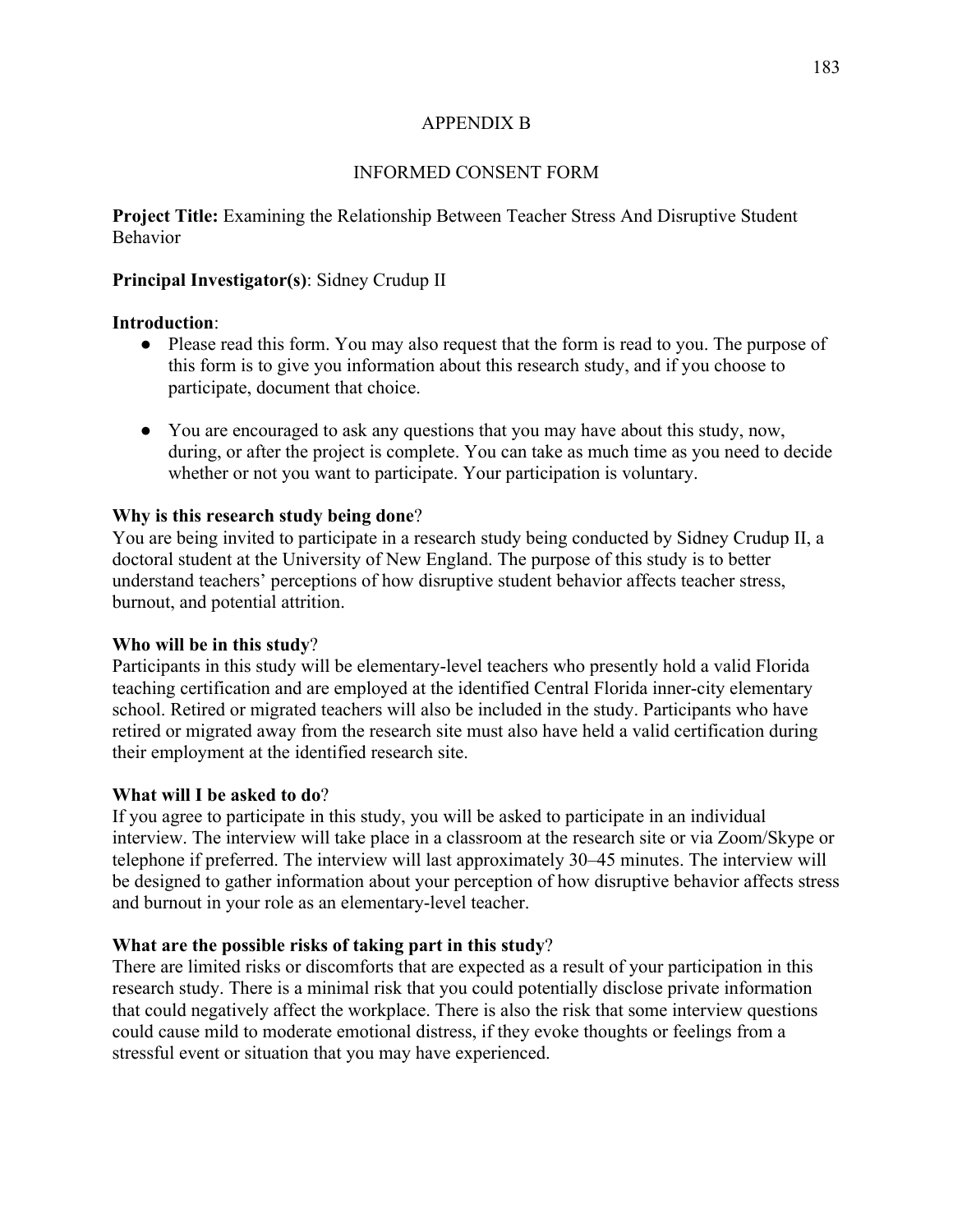## **What are the possible benefits of taking part in this study**?

The study does not provide direct or immediate benefits. However, this study has the potential to contribute to the body of research that looks at the relationship between disruptive student behavior and teacher stress and burnout. The results of this study may indirectly inform approaches to improving teacher efficacy in the areas of classroom management and behavioral interventions.

# **What will it cost me**?

There is no cost to be involved in the study.

# **How will my privacy be protected**?

Your privacy will be protected by the use of a pseudonym, in order to maintain your confidentiality. The researcher will not connect your interview to your name. The interview will be recorded and coded. All names and identifiable information will be stricken during the coding process to further protect privacy. You will have the opportunity to review the interview transcripts for clarification and for accuracy.

# **How will my data be kept confidential**?

Your responses and identity will remain confidential as indicated above. During the study, I will maintain all documentation (i.e., interview notes) and lock them in a secure filing cabinet with a combination lock. The secure terabyte jump drive will also be stored in the same secure cabinet. All your information (i.e., documentation) will also be locked in the cabinet. To further secure documentation, the file cabinet will be locked in a closet secured by a second lock. Documents will be stored on the hard drive of my laptop computer which is password protected using a combination of numbers, letters, and special characters.

# **What are my rights as a research participant**?

- Your participation is voluntary. Your decision to participate will have no impact on your current or future relations with the university.
- Your decision to participate will not affect your relationship with your employer.
- You may skip or refuse to answer any question for any reason.
- If you choose not to participate there is no penalty to you and you will not lose any benefits that you are otherwise entitled to receive.
- You are free to withdraw from this research study at any time, for any reason.
	- If you choose to withdraw from the research there will be no penalty to you and you will not lose any benefits that you are otherwise entitled to receive.
- You will be informed of any significant findings developed during the course of the research that may affect your willingness to participate in the research.
- If you sustain an injury while participating in this study, your participation may be ended.

# **What other options do I have**?

● You may choose not to participate.

# **Whom may I contact with questions**?

- The researcher conducting this study, Sidney Crudup II
	- $\circ$  For more information regarding this study, please contact scrudup@une.edu.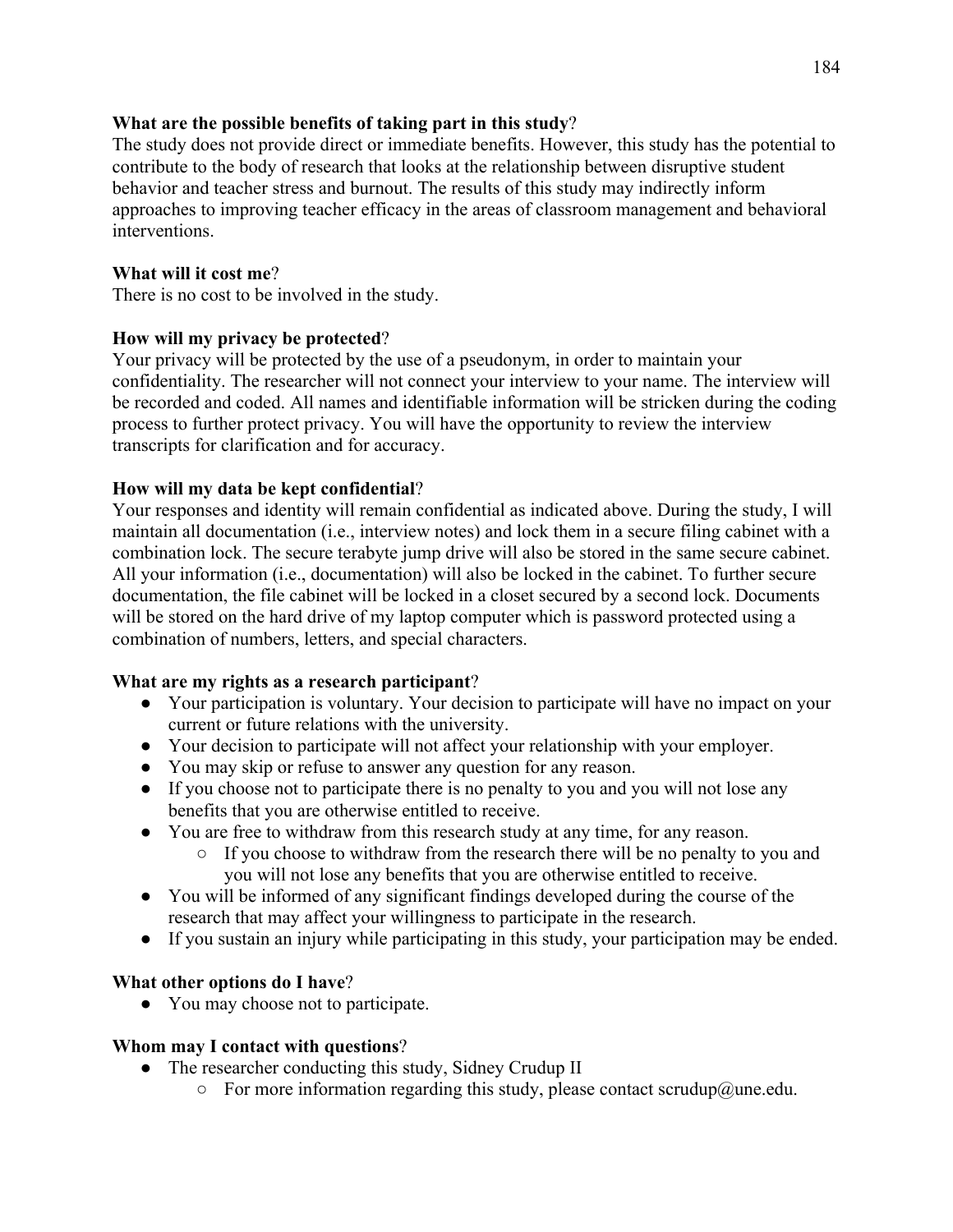- If you choose to participate in this research study and believe you may have suffered a research related injury, please contact Dr. Heather Wilmot at hwilmot@une.edu.
- If you have any questions or concerns about your rights as a research subject, you may call Mary Bachman DeSilva, Sc.D., Chair of the UNE Institutional Review Board at (207) 221-4567 or irb@une.edu.

## **Will I receive a copy of this consent form**?

● You will be given a copy of this consent form.

## **Participant's Statement**

**I understand the above description of this research and the risks and benefits associated with my participation as a research subject. I agree to take part in the research and do so voluntarily**.

Participant's signature or Date Legally authorized representative

Printed name

**Researcher's Statement**

**The participant named above had sufficient time to consider the information, had an opportunity to ask questions, and voluntarily agreed to be in this study**.

Researcher's signature Date

Printed name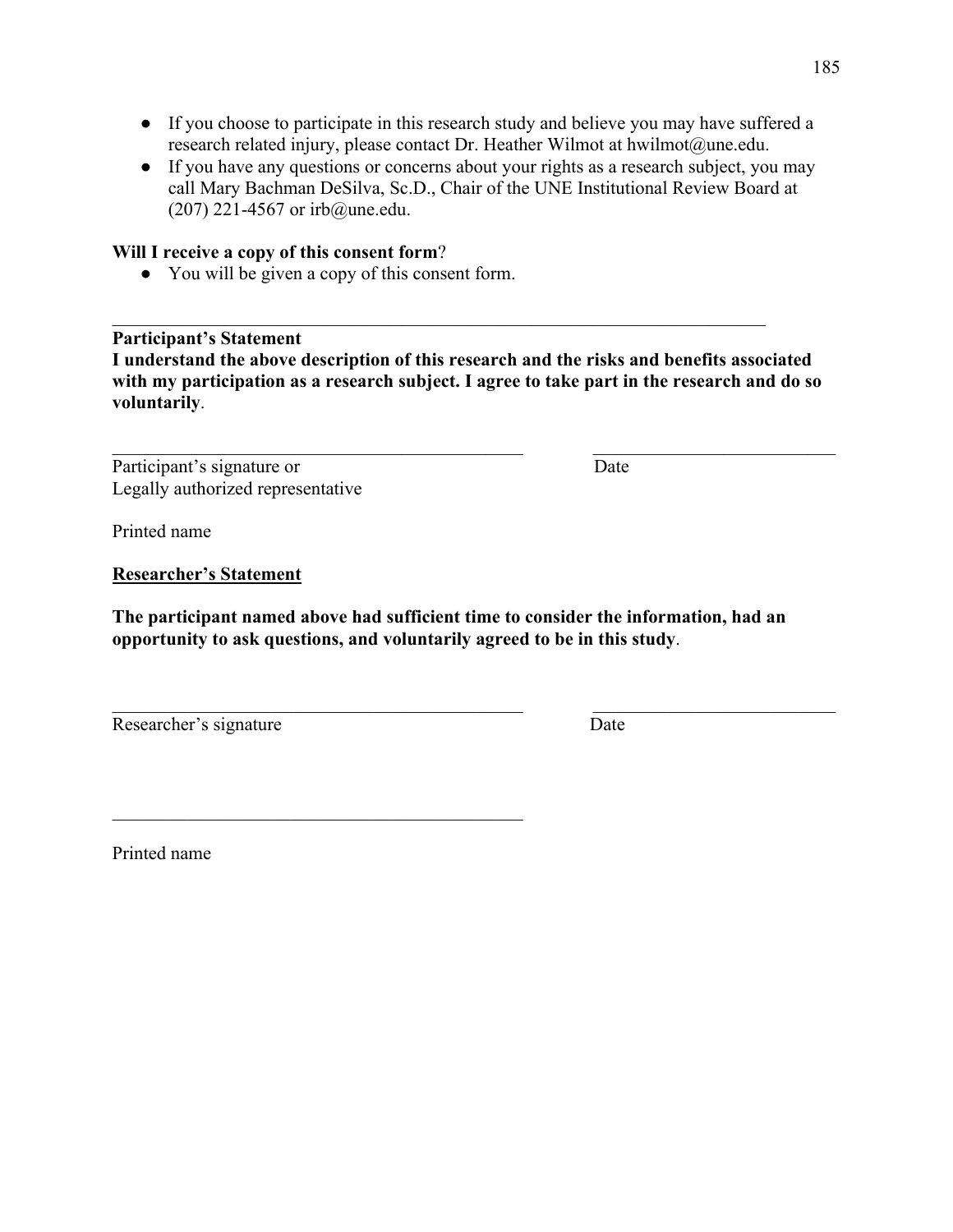#### APPENDIX C

### INTERVIEW PROTOCOL

### **[Sid Crudup II, Introduction, Part I]**

Hello! My name is Sidney Crudup II. I am a doctoral candidate from the University of New England. I am here to learn about your experiences as an elementary teacher in the inner-city. Thank you for taking the time to talk with me today. The purpose of this interview is to learn about the factors of disruptive student behavior and how they impact teacher stress and burnout. There are no right or wrong answers, or desirable or undesirable answers. I would like you to feel comfortable saying what you think and how you really feel. I will be recording our conversation since it is hard for me to write down everything while simultaneously carrying an attentive conversation with you. Your identity will remain confidential and your responses will remain anonymous. Only myself and my faculty advisors will be aware of your answers—the purpose of that is only so that we know whom to contact should we have further follow-up questions after this interview.

### **[Sid Crudup II, Introduction, Part II]**

During this interview, you will be asked to tell me about your experiences as an elementary teacher in the inner-city. You will reflect upon your experiences of working with elementary-age children. I am interested in your experiences, perceptions, and opinions about disruptive student behaviors, and how they may contribute to teacher stress and burnout and training needed for teachers in handling those behaviors. The questions will ask you to think about your professional experiences as a classroom teacher. You can think about your current situation, or of a previous year in which you had worked with elementary-aged students. Again, there are no right or wrong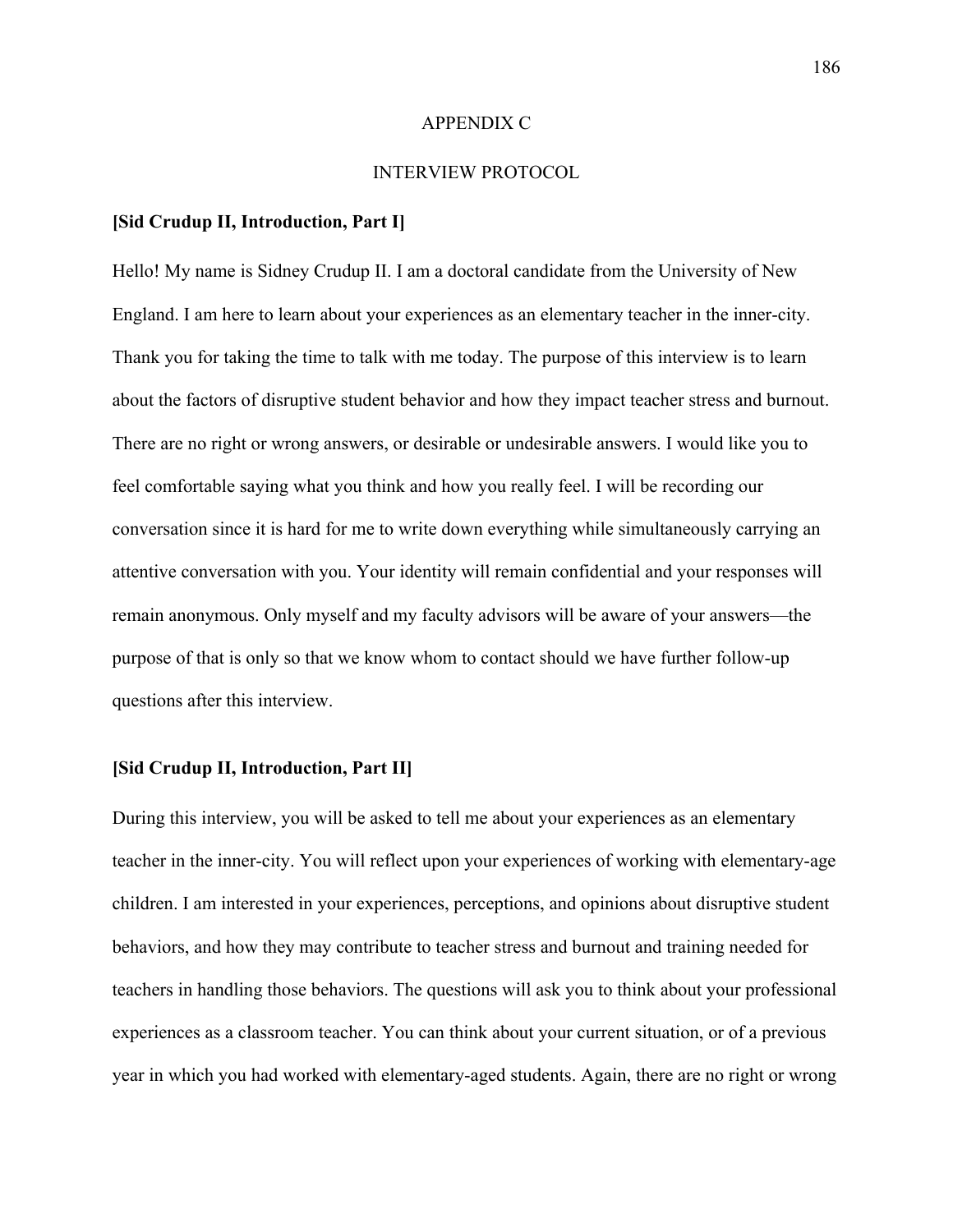answers so please be as honest as you can be in helping me to understand what your experiences have been like. Remember that the information you provide will remain anonymous, and used only for research concerning disruptive student behavior and its effect on teacher stress and burnout. Thank you so much for your time.

# **Rapport-Building and Basic Demographic Questions:**

How many years have you been teaching?

How many years have you worked in the district or in your current position?

How many years have you taught at the elementary level?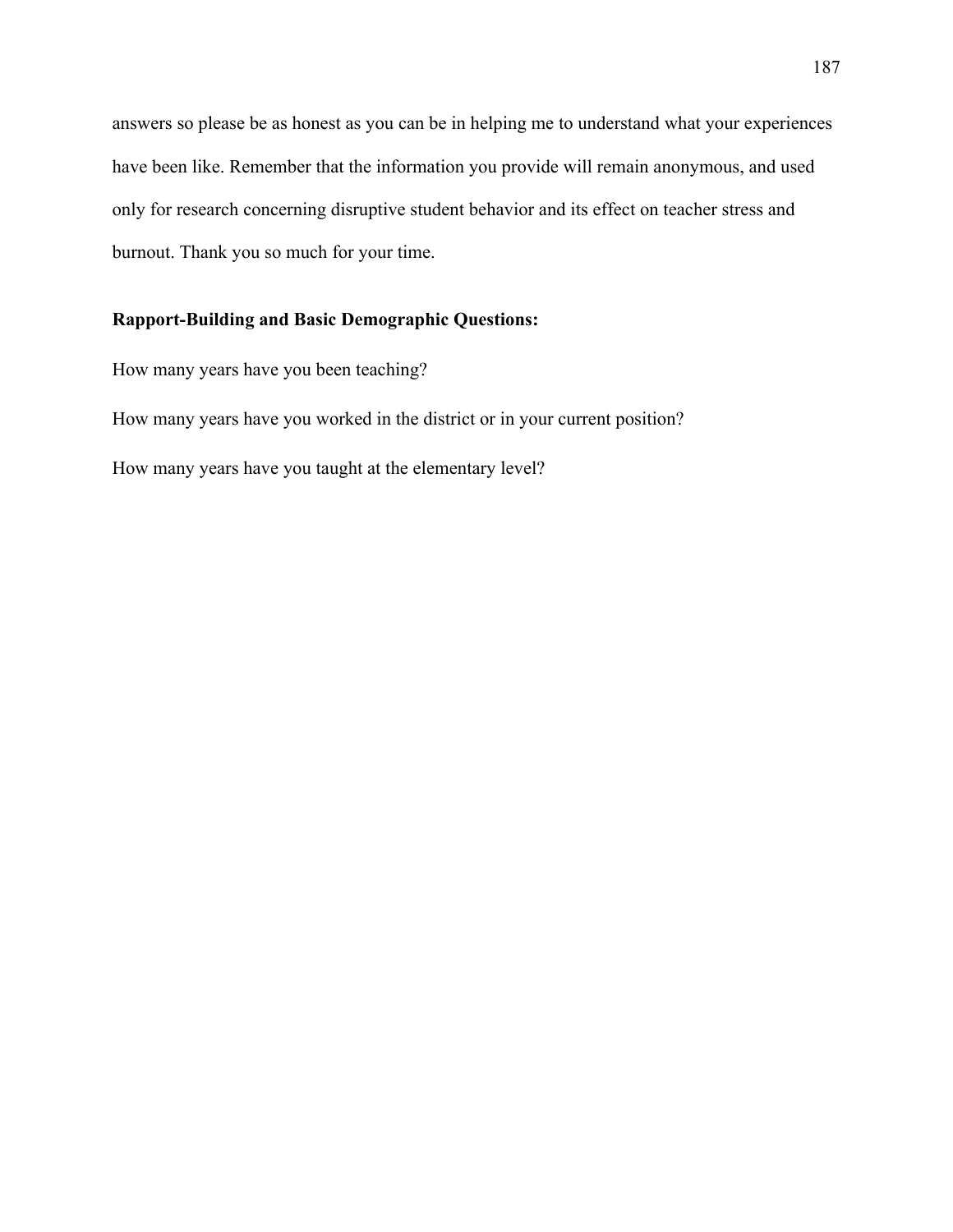### APPENDIX D

### INTERVIEW QUESTIONS

- 1. How would you define destructive student behavior and constructive student behavior? Please provide examples.
- 2. Can you describe the level of esteem you feel when you are unsuccessful in redirecting students' disruptive behavior to constructive behavior?
- 3. Can you describe the level of esteem you feel when you are successful in redirecting students' disruptive behavior to constructive behavior?
- 4. Have you ever had your feelings of stress and burn out confirmed by other teachers? If so, describe how you felt when your sense of stress and burnout is confirmed by other teachers feeling the same effects?
- 5. Have you experienced your feelings or perspectives related to disruptive student behavior minimized by others? If so, please describe this experience.
- 6. Explain what you feel contributes to disruptive behavior by elementary students.
- 7. How would you describe the impact of disruptive student behaviors in an elementary classroom?
- 8. How would you describe the effects of student disruptive behavior as it relates to stress? How do you believe it (i.e. disruptive behavior) contributes to potential burnout?
- 9. Describe the ways that you might attempt to cope with the stress related to student disruptive behavior? Please provide examples.
- 10. In what ways do you think or feel that teacher stress and burnout can be reduced?
- 11. Describe your capacity to experience satisfaction in performing your duties as an elementary teacher in an environment that can be disruptive.